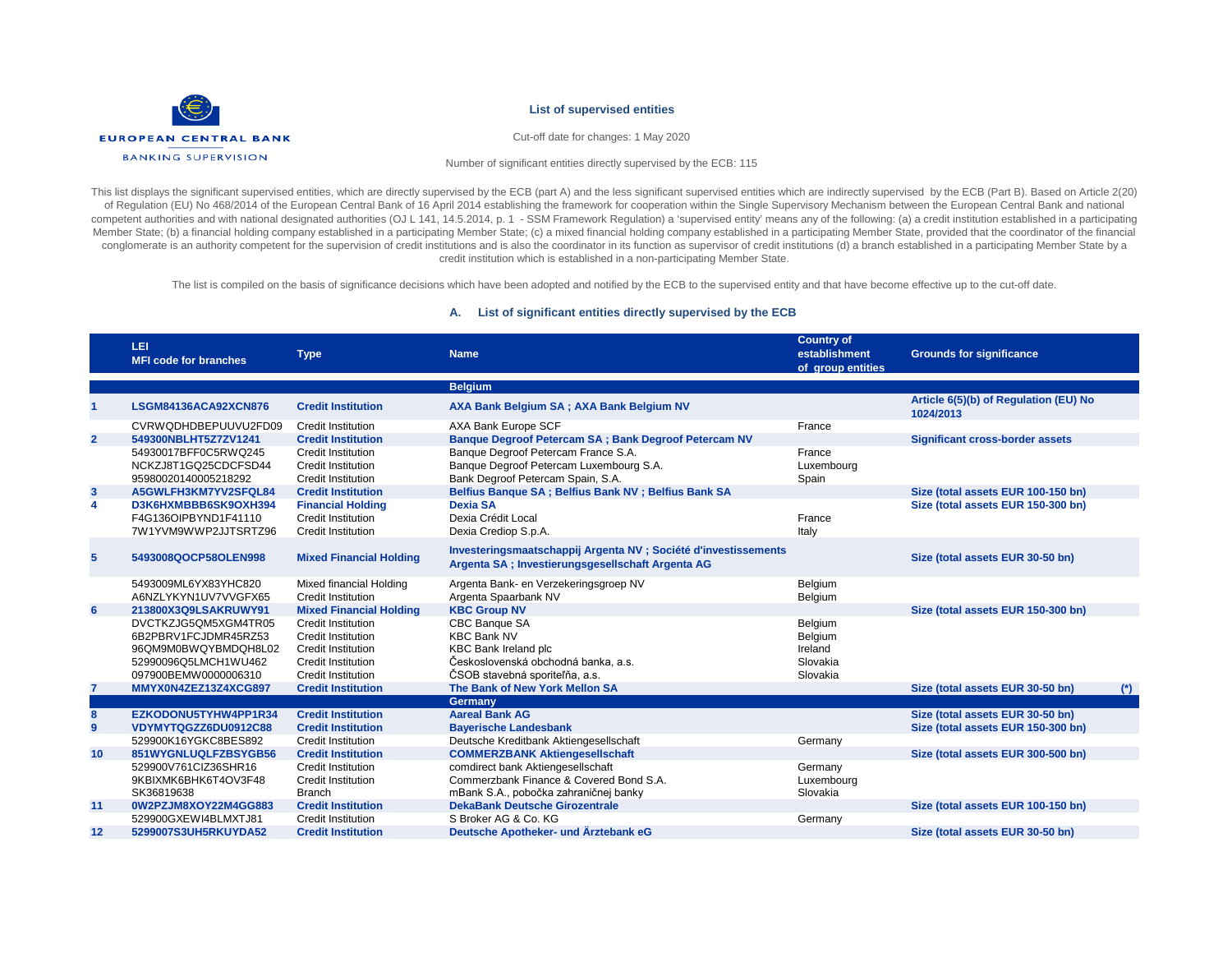|          | LEI<br><b>MFI code for branches</b>                                                          | <b>Type</b>                                                                                                      | <b>Name</b>                                                                                                                    | <b>Country of</b><br>establishment<br>of group entities | <b>Grounds for significance</b>                                           |
|----------|----------------------------------------------------------------------------------------------|------------------------------------------------------------------------------------------------------------------|--------------------------------------------------------------------------------------------------------------------------------|---------------------------------------------------------|---------------------------------------------------------------------------|
| 13       | 7LTWFZYICNSX8D621K86                                                                         | <b>Credit Institution</b>                                                                                        | <b>Deutsche Bank AG</b>                                                                                                        |                                                         | Size (total assets above EUR 1,000 bn)                                    |
|          | 7D9EHZL14BBPJWTN6S08<br>52990057YMC0SJRNDC67<br>213800QILIUD4ROSUO03<br>529900FIAMEJDQ8C9097 | <b>Credit Institution</b><br><b>Credit Institution</b><br><b>Credit Institution</b><br>Credit Institution        | <b>BHW Bausparkasse AG</b><br>DB Privat- und Firmenkundenbank AG<br>Deutsche Bank Europe GmbH<br>Deutsche Bank Luxembourg S.A. | Germany<br>Germany<br>Germany<br>Luxembourg             |                                                                           |
|          | 8156006ACD5E92B0C985<br>529900SS7ZWCX82U3W60<br>529900SICIK5OVMVY186<br>5299003G9CMV5CY1FU81 | Credit Institution<br>Credit Institution<br><b>Credit Institution</b><br>Credit Institution                      | Deutsche Bank Mutui S.p.A.<br>Deutsche Bank S.p.A.<br>Deutsche Bank, S.A.E.<br>Deutsche Oppenheim Family Office AG             | Italy<br>Italy<br>Spain<br>Germany                      |                                                                           |
| 14       | 529900WMBOJTFWCJ6Z71<br>DZZ47B9A52ZJ6LT6VV95                                                 | Credit Institution<br><b>Credit Institution</b>                                                                  | norisbank GmbH<br><b>Deutsche Pfandbriefbank AG</b>                                                                            | Germany                                                 | Size (total assets EUR 50-75 bn)                                          |
| 15       | 529900HNOAA1KXQJUQ27                                                                         | <b>Credit Institution</b>                                                                                        | DZ BANK AG Deutsche Zentral-Genossenschaftsbank<br>Bausparkasse Schwäbisch Hall Aktiengesellschaft, Bausparkasse der           |                                                         | Size (total assets EUR 300-500 bn)                                        |
|          | 529900JZXXU699FCKK89<br>B3KKH3ECK15MBLZD2K65                                                 | <b>Credit Institution</b><br><b>Credit Institution</b>                                                           | Volksbanken und Raiffeisenbanken<br>DVB Bank SE                                                                                | Germany<br>Germany                                      |                                                                           |
|          | 5299004TE2DYMKEAM814<br>SVY0KHTJZBP60K295346<br>529900XIPMQFJ8PTB895<br>391200IBCEYMREHKPO13 | <b>Credit Institution</b><br><b>Credit Institution</b><br><b>Credit Institution</b><br><b>Credit Institution</b> | DZ HYP AG<br>DZ PRIVATBANK S.A.<br>TeamBank AG Nürnberg<br>VR Smart Finanz Bank GmbH                                           | Germany<br>Luxembourg<br>Germany<br>Germany             |                                                                           |
| 16       | 391200EEGLNXBBCVKC73                                                                         | <b>Financial Holding</b>                                                                                         | Erwerbsgesellschaft der S-Finanzgruppe mbH & Co. KG                                                                            |                                                         | Size (total assets EUR 50-75 bn)                                          |
|          | 529900C4RSSBWXBSY931<br>GTQYZJON3I7SXRNJTT73<br>529900RI32IU7J7VF635                         | <b>Credit Institution</b><br><b>Credit Institution</b><br><b>Financial Holding</b>                               | Berlin Hvp AG<br>Landesbank Berlin AG<br>Landesbank Berlin Holding AG                                                          | Germany<br>Germany<br>Germany                           |                                                                           |
| 17       | 8IBZUGJ7JPLH368JE346                                                                         | <b>Credit Institution</b>                                                                                        | <b>Goldman Sachs Bank Europe SE</b>                                                                                            |                                                         | Article 6(5)(b) of Regulation (EU) No<br>1024/2013                        |
| 18       | 529900JZTYE3W7WQH904                                                                         | <b>Financial Holding</b>                                                                                         | <b>HASPA Finanzholding</b>                                                                                                     |                                                         | Size (total assets EUR 30-50 bn)                                          |
|          | 529900F5KTT6ZUPA8N40<br>529900WJ04VKKBLPQH25                                                 | <b>Credit Institution</b><br><b>Credit Institution</b>                                                           | Hamburger Sparkasse AG<br>Sparkasse Mittelholstein Aktiengesellschaft                                                          | Germany<br>Germany                                      |                                                                           |
| 19       | TUKDD90GPC79G1KOE162                                                                         | <b>Credit Institution</b>                                                                                        | <b>Hamburg Commercial Bank AG</b><br><b>HCOB Securities S.A.</b>                                                               |                                                         | Size (total assets EUR 50-75 bn)                                          |
|          | 529900CW8Y4GIOWXMC58                                                                         | Credit Institution                                                                                               |                                                                                                                                | Luxembourg                                              | Article 6(5)(b) of Regulation (EU) No                                     |
| 20<br>21 | 549300ZK53CNGEEI6A29<br>B81CK4ESI35472RHJ606                                                 | <b>Credit Institution</b><br><b>Credit Institution</b>                                                           | J.P. Morgan AG<br>Landesbank Baden-Württemberg                                                                                 |                                                         | 1024/2013<br>Size (total assets EUR 150-300 bn)                           |
|          | 529900OQ9BR23GQ6MD82                                                                         | <b>Credit Institution</b>                                                                                        | MMV Bank GmbH                                                                                                                  | Germany                                                 |                                                                           |
| 22       | DIZES5CFO5K3I5R58746                                                                         | <b>Credit Institution</b>                                                                                        | Landesbank Hessen-Thüringen Girozentrale                                                                                       |                                                         | Size (total assets EUR 150-300 bn)                                        |
|          | 5299008RRLLP8RA53L11<br>529900VA5CNBWXAONR25                                                 | <b>Credit Institution</b><br><b>Credit Institution</b>                                                           | Frankfurter Bankgesellschaft (Deutschland) AG<br>Frankfurter Sparkasse AdöR                                                    | Germany<br>Germany                                      |                                                                           |
| 23<br>24 | 529900GM944JT8YIRL63<br>549300C9KPZR0VZ16R05                                                 | <b>Credit Institution</b><br><b>Financial Holding</b>                                                            | Münchener Hypothekenbank eG<br><b>Morgan Stanley Europe Holding SE</b>                                                         |                                                         | Size (total assets EUR 30-50 bn)<br>Article 6(5)(b) of Regulation (EU) No |
|          | 7CPI4ZQUQVBDH8SA1F44                                                                         | <b>Credit Institution</b>                                                                                        | Morgan Stanley Bank Aktiengesellschaft                                                                                         | Germany                                                 | 1024/2013                                                                 |
| 25       | DSNHHQ2B9X5N6OUJ1236                                                                         | <b>Credit Institution</b>                                                                                        | Norddeutsche Landesbank - Girozentrale-                                                                                        |                                                         | Size (total assets EUR 150-300 bn)                                        |
|          | 802UEDW6ZEY0W4YCVU89<br>CAF7KSNT1N0CTA93RI98                                                 | <b>Credit Institution</b><br>Credit Institution                                                                  | Deutsche Hypothekenbank (Actien-Gesellschaft)<br>NORD/LB Luxembourg S.A. Covered Bond Bank                                     | Germany<br>Luxembourg                                   |                                                                           |
| 26       | 529900V3O1M5IHMOSF46                                                                         | <b>Financial Holding</b>                                                                                         | State Street Europe Holdings Germany S.à.r.l. & Co. KG                                                                         |                                                         | Size (total assets EUR 30-50 bn)                                          |
|          | ZMHGNT7ZPKZ3UFZ8EO46<br>529900EVCB17C6S4D127                                                 | <b>Credit Institution</b><br><b>Financial Holding</b>                                                            | State Street Bank International GmbH<br>State Street Holdings Germany GmbH                                                     | Germany<br>Germany                                      |                                                                           |
| 27<br>28 | 5299007QVIQ7IO64NX37<br>529900GJD3OQLRZCKW37                                                 | <b>Credit Institution</b><br><b>Credit Institution</b>                                                           | <b>UBS Europe SE</b><br><b>Volkswagen Bank GmbH</b>                                                                            |                                                         | Size (total assets EUR 30-50 bn)<br>Size (total assets EUR 75-100 bn)     |
|          |                                                                                              |                                                                                                                  | <b>Estonia</b>                                                                                                                 |                                                         |                                                                           |
| 29<br>30 | 549300ND1MQ8SNNYMJ22<br>213800RZWHE5EUX9R444                                                 | <b>Credit Institution</b><br><b>Financial Holding</b>                                                            | <b>AS SEB Pank</b><br><b>Luminor Holding AS</b>                                                                                |                                                         | Total assets above 20% of GDP<br>Total assets above 20% of GDP            |
|          | 213800JD2L89GGG7LF07                                                                         | Credit Institution                                                                                               | <b>Luminor Bank AS</b>                                                                                                         |                                                         |                                                                           |
| 31       | 549300PHQZ4HL15HH975                                                                         | <b>Credit Institution</b>                                                                                        | <b>Swedbank AS</b><br><b>Ireland</b>                                                                                           |                                                         | Total assets above 20% of GDP                                             |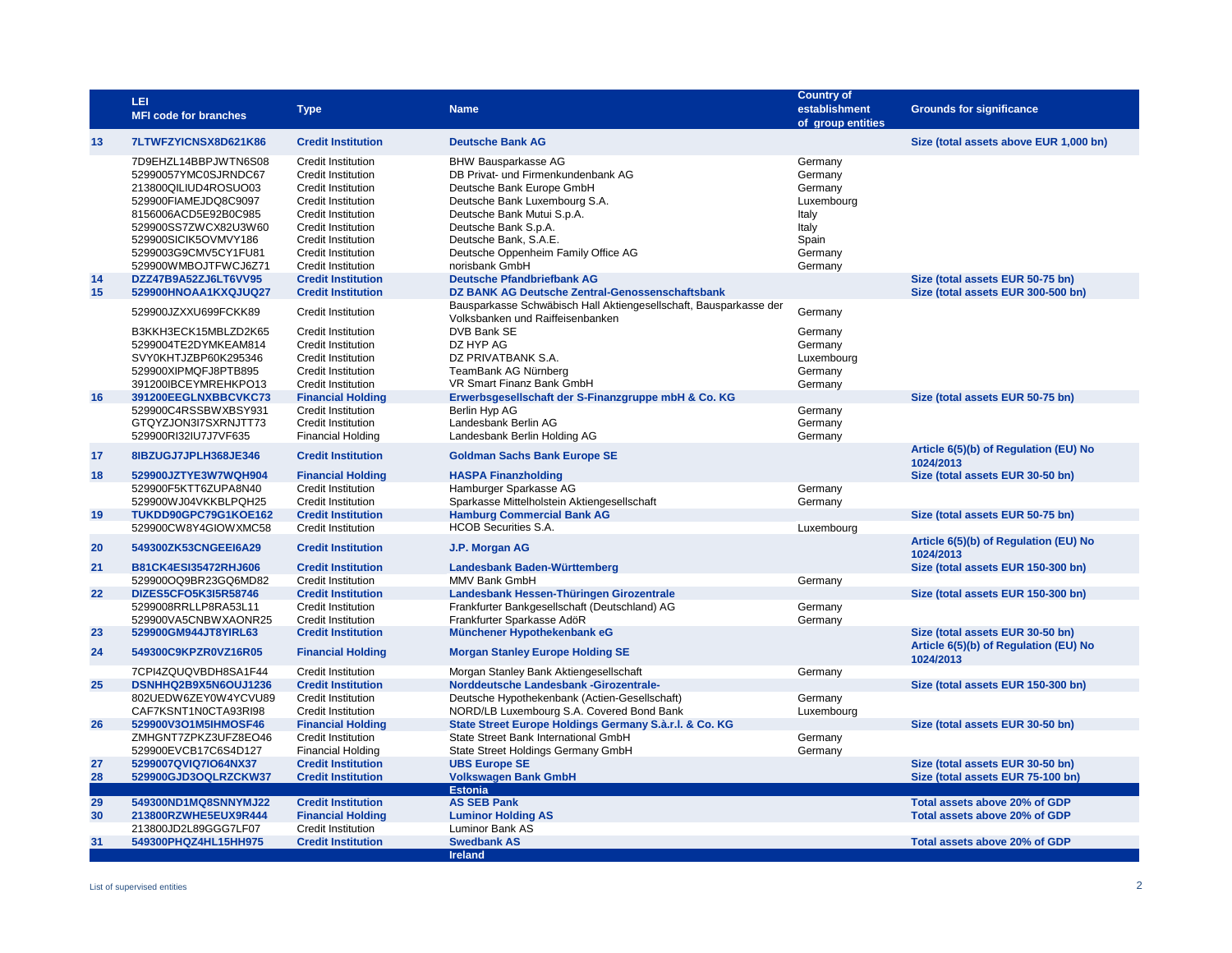| 32<br>635400AKJBGNS5WNQL34<br><b>Financial Holding</b><br><b>AIB Group plc</b><br>Size (total assets EUR 75-100 bn)<br>AIB Mortgage Bank<br>Ireland<br>549300CGO72ED3XVUZ04<br><b>Credit Institution</b><br>3U8WV1YX2VMUHH7Z1Q21<br>Allied Irish Banks, plc<br>Ireland<br><b>Credit Institution</b><br>549300QS0R6M20VUB380<br><b>Credit Institution</b><br><b>EBS Designated Activity Company</b><br>Ireland<br>635400S6K1TALDKJOY87<br>Credit Institution<br><b>EBS Mortgage Finance</b><br>Ireland<br><b>Bank of America Merrill Lynch International Designated Activity</b><br>33<br>EQYXK86SF381Q21S3020<br><b>Credit Institution</b><br>Size (total assets EUR 30-50 bn)<br><b>Company</b><br>34<br><b>Bank of Ireland Group plc</b><br>Size (total assets EUR 100-150 bn)<br>635400C8EK6DRI12LJ39<br><b>Financial Holding</b><br>Bank of Ireland Mortgage Bank<br>Ireland<br>635400LWGWFFKITHYD44<br><b>Credit Institution</b><br>Q2GQA2KF6XJ24W42G291<br>Credit Institution<br>The Governor and Company of the Bank of Ireland<br>Ireland<br>35<br>2G5BKIC2CB69PRJH1W31<br><b>Credit Institution</b><br><b>Barclays Bank Ireland PLC</b><br>Size (total assets EUR 30-50 bn)<br>36<br>549300K7L8YW8M215U46<br><b>Financial Holding</b><br><b>Citibank Holdings Ireland Limited</b><br>Size (total assets EUR 30-50 bn)<br>Ireland<br>N1FBEDJ5J41VKZLO2475<br><b>Credit Institution</b><br>Citibank Europe plc<br>37<br>635400KQIMALJ4XLAD78<br><b>Ulster Bank Ireland Designated Activity Company</b><br><b>Credit Institution</b><br>Size (total assets EUR 30-50 bn)<br>$^{\ast}$<br><b>Greece</b><br>38<br>5299009N55YRQC69CN08<br><b>Alpha Bank AE</b><br>Size (total assets EUR 50-75 bn)<br><b>Credit Institution</b><br>Cyprus<br>529900VS0F7BA91P4I60<br>Credit Institution<br>Alpha Bank Cyprus LTD<br>39<br>Eurobank Ergasias Services and Holdings S.A.<br>JEUVK5RWVJEN8W0C9M24<br><b>Financial Holding</b><br>Size (total assets EUR 50-75 bn)<br>Eurobank S.A.<br>213800KGF4EFNUQKAT69<br><b>Credit Institution</b><br>Greece<br>724500Z0QSF35S5BRA68<br>ERB New Europe Holding B.V.<br>The Netherlands<br><b>Financial Holding</b><br>Eurobank Cyprus Ltd<br>5493004KSNEM4U7L8714<br>Credit Institution<br>Cyprus<br>Eurobank Private Bank Luxembourg S.A.<br>Luxembourg<br>529900HB1NOUF0UAGK18<br><b>Credit Institution</b><br>40<br>5UMCZOEYKCVFAW8ZLO05<br><b>Credit Institution</b><br><b>National Bank of Greece S.A.</b><br>Size (total assets EUR 50-75 bn)<br>5493008QZPPHVJ8Q4F45<br>National Bank of Greece (Cyprus) Ltd<br>Cyprus<br>Credit Institution<br>549300NVZPUIN4HPKJ05<br>Financial holding<br>NBG (Malta) Holdings Ltd<br>Malta<br>549300646HCJTJVWSP81<br>Credit Institution<br>NBG Bank Malta Ltd<br>Malta<br>549300ZDE5UXQ8XJW512<br><b>Financial Holding</b><br>NBG International Holdings B.V.<br>The Netherlands<br>41<br>M6AD1Y1KW32H8THQ6F76<br><b>Credit Institution</b><br>Piraeus Bank S.A.<br>Size (total assets EUR 50-75 bn)<br><b>Spain</b><br>42<br><b>ABANCA Corporación Bancaria S.A.</b><br>54930056IRBXK0Q1FP96<br><b>Financial Holding</b><br>Size (total assets EUR 50-75 bn)<br>43<br><b>Credit Institution</b><br>Banco Bilbao Vizcaya Argentaria, S.A.<br>Size (total assets EUR 500-1,000 bn)<br>K8MS7FD7N5Z2WQ51AZ71<br>Spain<br><b>Credit Institution</b><br>Banco Industrial de Bilbao, S.A.<br>95980020140005803881<br>Banco Occidental, S.A.<br>Spain<br>95980020140005816006<br><b>Credit Institution</b><br>Portugal<br>95980020140005997493<br>Credit Institution<br>BBVA Instituição Financeira de Crédito, S.A.<br>GarantiBank International N.V.<br>The Netherlands<br>L35YSDFOIH056VDJ2557<br>Credit Institution<br>44<br>Banco de Crédito Social Cooperativo, S.A.<br>95980020140005881190<br><b>Credit Institution</b><br>Size (total assets EUR 30-50 bn)<br>Spain<br>635400AAPLXTJGKCMB39<br>Credit Institution<br>Caixa R. Altea, C.C.V.<br>6354007ZW5CLO6YHGK36<br>Caixa R. de Turís, C.C.V.<br>Spain<br>Credit Institution<br>Caixa R. S. Vicent Ferrer de la Vall D'Uixó, C.C.V.<br>635400NY7IQMBTTK4D30<br>Credit Institution<br>Spain<br>635400J15IRJJXMI6M28<br><b>Credit Institution</b><br>Caixa R.S. Josep de Vilavella, S.C.C.V.<br>Spain<br>635400Q3SPCPIHXXGR35<br>Caixa Rural De Callosa D'en Sarria Cooperativa De Credito Valenciana<br><b>Credit Institution</b><br>Spain<br>Spain<br>635400FTUWGNM6CHRI73<br><b>Credit Institution</b><br>Caixa Rural Torrent, C.C.V.<br>Spain<br>635400AOYRRGOJUGAX32<br><b>Credit Institution</b><br>Caja de Crédito de Petrel, Caja Rural, C.C.V.<br>635400T8P82JKHPUBD58<br>Credit Institution<br>Caja R. Católico Agraria, S.C.C.V.<br>Spain<br>635400AQCMGMEAGQB886<br>Caja R. de Alginet, S.C.C.V.<br>Spain<br>Credit Institution<br>635400OVO6HWLUD2YY08<br>Credit Institution<br>Caja R. de Cheste, S.C.C.<br>Spain<br>635400TVFCZ8KWG6YZ06<br>Credit Institution<br>Caja R. de Villar, C.C.V.<br>Spain<br>635400JGUDBXA9SJAT89<br>Credit Institution<br>Caja R. La Junquera de Chilches, S.C.C.V.<br>Spain<br>635400GCLK5ZHSHH5B80<br>Caja R. S. Isidro de Vilafames, S.C.C.V.<br>Spain<br>Credit Institution<br>635400PG53OKXYYLRB68<br>Credit Institution<br>Caja R. S. Jaime Alquerías Niño Perdido S.C.C.V.<br>Spain<br>635400QRDROC5REDLP11<br><b>Credit Institution</b><br>Caja R. S. José de Burriana, S.C.C.V.<br>Spain<br>635400T6AXCIH7EOTO46<br><b>Credit Institution</b><br>Caja R. S. José de Nules, S.C.C.V.<br>Spain<br>Caja R. S. Roque de Almenara S.C.C.V.<br>Spain<br>635400LATQHBDJVK2O07<br>Credit Institution<br>Spain<br>635400CE9HHFB55PEY43<br>Credit Institution<br>Cajamar Caja Rural Sociedad Cooperativa de Crédito<br>45<br>SI5RG2M0WQQLZCXKRM20<br><b>Credit Institution</b><br>Banco de Sabadell, S.A.<br>Size (total assets EUR 150-300 bn) | LEI<br><b>MFI code for branches</b> | <b>Type</b> | <b>Name</b> | <b>Country of</b><br>establishment<br>of group entities | <b>Grounds for significance</b> |
|--------------------------------------------------------------------------------------------------------------------------------------------------------------------------------------------------------------------------------------------------------------------------------------------------------------------------------------------------------------------------------------------------------------------------------------------------------------------------------------------------------------------------------------------------------------------------------------------------------------------------------------------------------------------------------------------------------------------------------------------------------------------------------------------------------------------------------------------------------------------------------------------------------------------------------------------------------------------------------------------------------------------------------------------------------------------------------------------------------------------------------------------------------------------------------------------------------------------------------------------------------------------------------------------------------------------------------------------------------------------------------------------------------------------------------------------------------------------------------------------------------------------------------------------------------------------------------------------------------------------------------------------------------------------------------------------------------------------------------------------------------------------------------------------------------------------------------------------------------------------------------------------------------------------------------------------------------------------------------------------------------------------------------------------------------------------------------------------------------------------------------------------------------------------------------------------------------------------------------------------------------------------------------------------------------------------------------------------------------------------------------------------------------------------------------------------------------------------------------------------------------------------------------------------------------------------------------------------------------------------------------------------------------------------------------------------------------------------------------------------------------------------------------------------------------------------------------------------------------------------------------------------------------------------------------------------------------------------------------------------------------------------------------------------------------------------------------------------------------------------------------------------------------------------------------------------------------------------------------------------------------------------------------------------------------------------------------------------------------------------------------------------------------------------------------------------------------------------------------------------------------------------------------------------------------------------------------------------------------------------------------------------------------------------------------------------------------------------------------------------------------------------------------------------------------------------------------------------------------------------------------------------------------------------------------------------------------------------------------------------------------------------------------------------------------------------------------------------------------------------------------------------------------------------------------------------------------------------------------------------------------------------------------------------------------------------------------------------------------------------------------------------------------------------------------------------------------------------------------------------------------------------------------------------------------------------------------------------------------------------------------------------------------------------------------------------------------------------------------------------------------------------------------------------------------------------------------------------------------------------------------------------------------------------------------------------------------------------------------------------------------------------------------------------------------------------------------------------------------------------------------------------------------------------------------------------------------------------------------------------------------------------------------------------------------------------------------------------------------------------------------------------------------------------------------------------------------------------------------------------------------------------------------------------------------------------------------------------------------------------------------------------------------------------------------------------------------------------------------------------------------------------------------------------------------------------------------|-------------------------------------|-------------|-------------|---------------------------------------------------------|---------------------------------|
|                                                                                                                                                                                                                                                                                                                                                                                                                                                                                                                                                                                                                                                                                                                                                                                                                                                                                                                                                                                                                                                                                                                                                                                                                                                                                                                                                                                                                                                                                                                                                                                                                                                                                                                                                                                                                                                                                                                                                                                                                                                                                                                                                                                                                                                                                                                                                                                                                                                                                                                                                                                                                                                                                                                                                                                                                                                                                                                                                                                                                                                                                                                                                                                                                                                                                                                                                                                                                                                                                                                                                                                                                                                                                                                                                                                                                                                                                                                                                                                                                                                                                                                                                                                                                                                                                                                                                                                                                                                                                                                                                                                                                                                                                                                                                                                                                                                                                                                                                                                                                                                                                                                                                                                                                                                                                                                                                                                                                                                                                                                                                                                                                                                                                                                                                                                                                                |                                     |             |             |                                                         |                                 |
|                                                                                                                                                                                                                                                                                                                                                                                                                                                                                                                                                                                                                                                                                                                                                                                                                                                                                                                                                                                                                                                                                                                                                                                                                                                                                                                                                                                                                                                                                                                                                                                                                                                                                                                                                                                                                                                                                                                                                                                                                                                                                                                                                                                                                                                                                                                                                                                                                                                                                                                                                                                                                                                                                                                                                                                                                                                                                                                                                                                                                                                                                                                                                                                                                                                                                                                                                                                                                                                                                                                                                                                                                                                                                                                                                                                                                                                                                                                                                                                                                                                                                                                                                                                                                                                                                                                                                                                                                                                                                                                                                                                                                                                                                                                                                                                                                                                                                                                                                                                                                                                                                                                                                                                                                                                                                                                                                                                                                                                                                                                                                                                                                                                                                                                                                                                                                                |                                     |             |             |                                                         |                                 |
|                                                                                                                                                                                                                                                                                                                                                                                                                                                                                                                                                                                                                                                                                                                                                                                                                                                                                                                                                                                                                                                                                                                                                                                                                                                                                                                                                                                                                                                                                                                                                                                                                                                                                                                                                                                                                                                                                                                                                                                                                                                                                                                                                                                                                                                                                                                                                                                                                                                                                                                                                                                                                                                                                                                                                                                                                                                                                                                                                                                                                                                                                                                                                                                                                                                                                                                                                                                                                                                                                                                                                                                                                                                                                                                                                                                                                                                                                                                                                                                                                                                                                                                                                                                                                                                                                                                                                                                                                                                                                                                                                                                                                                                                                                                                                                                                                                                                                                                                                                                                                                                                                                                                                                                                                                                                                                                                                                                                                                                                                                                                                                                                                                                                                                                                                                                                                                |                                     |             |             |                                                         |                                 |
|                                                                                                                                                                                                                                                                                                                                                                                                                                                                                                                                                                                                                                                                                                                                                                                                                                                                                                                                                                                                                                                                                                                                                                                                                                                                                                                                                                                                                                                                                                                                                                                                                                                                                                                                                                                                                                                                                                                                                                                                                                                                                                                                                                                                                                                                                                                                                                                                                                                                                                                                                                                                                                                                                                                                                                                                                                                                                                                                                                                                                                                                                                                                                                                                                                                                                                                                                                                                                                                                                                                                                                                                                                                                                                                                                                                                                                                                                                                                                                                                                                                                                                                                                                                                                                                                                                                                                                                                                                                                                                                                                                                                                                                                                                                                                                                                                                                                                                                                                                                                                                                                                                                                                                                                                                                                                                                                                                                                                                                                                                                                                                                                                                                                                                                                                                                                                                |                                     |             |             |                                                         |                                 |
|                                                                                                                                                                                                                                                                                                                                                                                                                                                                                                                                                                                                                                                                                                                                                                                                                                                                                                                                                                                                                                                                                                                                                                                                                                                                                                                                                                                                                                                                                                                                                                                                                                                                                                                                                                                                                                                                                                                                                                                                                                                                                                                                                                                                                                                                                                                                                                                                                                                                                                                                                                                                                                                                                                                                                                                                                                                                                                                                                                                                                                                                                                                                                                                                                                                                                                                                                                                                                                                                                                                                                                                                                                                                                                                                                                                                                                                                                                                                                                                                                                                                                                                                                                                                                                                                                                                                                                                                                                                                                                                                                                                                                                                                                                                                                                                                                                                                                                                                                                                                                                                                                                                                                                                                                                                                                                                                                                                                                                                                                                                                                                                                                                                                                                                                                                                                                                |                                     |             |             |                                                         |                                 |
|                                                                                                                                                                                                                                                                                                                                                                                                                                                                                                                                                                                                                                                                                                                                                                                                                                                                                                                                                                                                                                                                                                                                                                                                                                                                                                                                                                                                                                                                                                                                                                                                                                                                                                                                                                                                                                                                                                                                                                                                                                                                                                                                                                                                                                                                                                                                                                                                                                                                                                                                                                                                                                                                                                                                                                                                                                                                                                                                                                                                                                                                                                                                                                                                                                                                                                                                                                                                                                                                                                                                                                                                                                                                                                                                                                                                                                                                                                                                                                                                                                                                                                                                                                                                                                                                                                                                                                                                                                                                                                                                                                                                                                                                                                                                                                                                                                                                                                                                                                                                                                                                                                                                                                                                                                                                                                                                                                                                                                                                                                                                                                                                                                                                                                                                                                                                                                |                                     |             |             |                                                         |                                 |
|                                                                                                                                                                                                                                                                                                                                                                                                                                                                                                                                                                                                                                                                                                                                                                                                                                                                                                                                                                                                                                                                                                                                                                                                                                                                                                                                                                                                                                                                                                                                                                                                                                                                                                                                                                                                                                                                                                                                                                                                                                                                                                                                                                                                                                                                                                                                                                                                                                                                                                                                                                                                                                                                                                                                                                                                                                                                                                                                                                                                                                                                                                                                                                                                                                                                                                                                                                                                                                                                                                                                                                                                                                                                                                                                                                                                                                                                                                                                                                                                                                                                                                                                                                                                                                                                                                                                                                                                                                                                                                                                                                                                                                                                                                                                                                                                                                                                                                                                                                                                                                                                                                                                                                                                                                                                                                                                                                                                                                                                                                                                                                                                                                                                                                                                                                                                                                |                                     |             |             |                                                         |                                 |
|                                                                                                                                                                                                                                                                                                                                                                                                                                                                                                                                                                                                                                                                                                                                                                                                                                                                                                                                                                                                                                                                                                                                                                                                                                                                                                                                                                                                                                                                                                                                                                                                                                                                                                                                                                                                                                                                                                                                                                                                                                                                                                                                                                                                                                                                                                                                                                                                                                                                                                                                                                                                                                                                                                                                                                                                                                                                                                                                                                                                                                                                                                                                                                                                                                                                                                                                                                                                                                                                                                                                                                                                                                                                                                                                                                                                                                                                                                                                                                                                                                                                                                                                                                                                                                                                                                                                                                                                                                                                                                                                                                                                                                                                                                                                                                                                                                                                                                                                                                                                                                                                                                                                                                                                                                                                                                                                                                                                                                                                                                                                                                                                                                                                                                                                                                                                                                |                                     |             |             |                                                         |                                 |
|                                                                                                                                                                                                                                                                                                                                                                                                                                                                                                                                                                                                                                                                                                                                                                                                                                                                                                                                                                                                                                                                                                                                                                                                                                                                                                                                                                                                                                                                                                                                                                                                                                                                                                                                                                                                                                                                                                                                                                                                                                                                                                                                                                                                                                                                                                                                                                                                                                                                                                                                                                                                                                                                                                                                                                                                                                                                                                                                                                                                                                                                                                                                                                                                                                                                                                                                                                                                                                                                                                                                                                                                                                                                                                                                                                                                                                                                                                                                                                                                                                                                                                                                                                                                                                                                                                                                                                                                                                                                                                                                                                                                                                                                                                                                                                                                                                                                                                                                                                                                                                                                                                                                                                                                                                                                                                                                                                                                                                                                                                                                                                                                                                                                                                                                                                                                                                |                                     |             |             |                                                         |                                 |
|                                                                                                                                                                                                                                                                                                                                                                                                                                                                                                                                                                                                                                                                                                                                                                                                                                                                                                                                                                                                                                                                                                                                                                                                                                                                                                                                                                                                                                                                                                                                                                                                                                                                                                                                                                                                                                                                                                                                                                                                                                                                                                                                                                                                                                                                                                                                                                                                                                                                                                                                                                                                                                                                                                                                                                                                                                                                                                                                                                                                                                                                                                                                                                                                                                                                                                                                                                                                                                                                                                                                                                                                                                                                                                                                                                                                                                                                                                                                                                                                                                                                                                                                                                                                                                                                                                                                                                                                                                                                                                                                                                                                                                                                                                                                                                                                                                                                                                                                                                                                                                                                                                                                                                                                                                                                                                                                                                                                                                                                                                                                                                                                                                                                                                                                                                                                                                |                                     |             |             |                                                         |                                 |
|                                                                                                                                                                                                                                                                                                                                                                                                                                                                                                                                                                                                                                                                                                                                                                                                                                                                                                                                                                                                                                                                                                                                                                                                                                                                                                                                                                                                                                                                                                                                                                                                                                                                                                                                                                                                                                                                                                                                                                                                                                                                                                                                                                                                                                                                                                                                                                                                                                                                                                                                                                                                                                                                                                                                                                                                                                                                                                                                                                                                                                                                                                                                                                                                                                                                                                                                                                                                                                                                                                                                                                                                                                                                                                                                                                                                                                                                                                                                                                                                                                                                                                                                                                                                                                                                                                                                                                                                                                                                                                                                                                                                                                                                                                                                                                                                                                                                                                                                                                                                                                                                                                                                                                                                                                                                                                                                                                                                                                                                                                                                                                                                                                                                                                                                                                                                                                |                                     |             |             |                                                         |                                 |
|                                                                                                                                                                                                                                                                                                                                                                                                                                                                                                                                                                                                                                                                                                                                                                                                                                                                                                                                                                                                                                                                                                                                                                                                                                                                                                                                                                                                                                                                                                                                                                                                                                                                                                                                                                                                                                                                                                                                                                                                                                                                                                                                                                                                                                                                                                                                                                                                                                                                                                                                                                                                                                                                                                                                                                                                                                                                                                                                                                                                                                                                                                                                                                                                                                                                                                                                                                                                                                                                                                                                                                                                                                                                                                                                                                                                                                                                                                                                                                                                                                                                                                                                                                                                                                                                                                                                                                                                                                                                                                                                                                                                                                                                                                                                                                                                                                                                                                                                                                                                                                                                                                                                                                                                                                                                                                                                                                                                                                                                                                                                                                                                                                                                                                                                                                                                                                |                                     |             |             |                                                         |                                 |
|                                                                                                                                                                                                                                                                                                                                                                                                                                                                                                                                                                                                                                                                                                                                                                                                                                                                                                                                                                                                                                                                                                                                                                                                                                                                                                                                                                                                                                                                                                                                                                                                                                                                                                                                                                                                                                                                                                                                                                                                                                                                                                                                                                                                                                                                                                                                                                                                                                                                                                                                                                                                                                                                                                                                                                                                                                                                                                                                                                                                                                                                                                                                                                                                                                                                                                                                                                                                                                                                                                                                                                                                                                                                                                                                                                                                                                                                                                                                                                                                                                                                                                                                                                                                                                                                                                                                                                                                                                                                                                                                                                                                                                                                                                                                                                                                                                                                                                                                                                                                                                                                                                                                                                                                                                                                                                                                                                                                                                                                                                                                                                                                                                                                                                                                                                                                                                |                                     |             |             |                                                         |                                 |
|                                                                                                                                                                                                                                                                                                                                                                                                                                                                                                                                                                                                                                                                                                                                                                                                                                                                                                                                                                                                                                                                                                                                                                                                                                                                                                                                                                                                                                                                                                                                                                                                                                                                                                                                                                                                                                                                                                                                                                                                                                                                                                                                                                                                                                                                                                                                                                                                                                                                                                                                                                                                                                                                                                                                                                                                                                                                                                                                                                                                                                                                                                                                                                                                                                                                                                                                                                                                                                                                                                                                                                                                                                                                                                                                                                                                                                                                                                                                                                                                                                                                                                                                                                                                                                                                                                                                                                                                                                                                                                                                                                                                                                                                                                                                                                                                                                                                                                                                                                                                                                                                                                                                                                                                                                                                                                                                                                                                                                                                                                                                                                                                                                                                                                                                                                                                                                |                                     |             |             |                                                         |                                 |
|                                                                                                                                                                                                                                                                                                                                                                                                                                                                                                                                                                                                                                                                                                                                                                                                                                                                                                                                                                                                                                                                                                                                                                                                                                                                                                                                                                                                                                                                                                                                                                                                                                                                                                                                                                                                                                                                                                                                                                                                                                                                                                                                                                                                                                                                                                                                                                                                                                                                                                                                                                                                                                                                                                                                                                                                                                                                                                                                                                                                                                                                                                                                                                                                                                                                                                                                                                                                                                                                                                                                                                                                                                                                                                                                                                                                                                                                                                                                                                                                                                                                                                                                                                                                                                                                                                                                                                                                                                                                                                                                                                                                                                                                                                                                                                                                                                                                                                                                                                                                                                                                                                                                                                                                                                                                                                                                                                                                                                                                                                                                                                                                                                                                                                                                                                                                                                |                                     |             |             |                                                         |                                 |
|                                                                                                                                                                                                                                                                                                                                                                                                                                                                                                                                                                                                                                                                                                                                                                                                                                                                                                                                                                                                                                                                                                                                                                                                                                                                                                                                                                                                                                                                                                                                                                                                                                                                                                                                                                                                                                                                                                                                                                                                                                                                                                                                                                                                                                                                                                                                                                                                                                                                                                                                                                                                                                                                                                                                                                                                                                                                                                                                                                                                                                                                                                                                                                                                                                                                                                                                                                                                                                                                                                                                                                                                                                                                                                                                                                                                                                                                                                                                                                                                                                                                                                                                                                                                                                                                                                                                                                                                                                                                                                                                                                                                                                                                                                                                                                                                                                                                                                                                                                                                                                                                                                                                                                                                                                                                                                                                                                                                                                                                                                                                                                                                                                                                                                                                                                                                                                |                                     |             |             |                                                         |                                 |
|                                                                                                                                                                                                                                                                                                                                                                                                                                                                                                                                                                                                                                                                                                                                                                                                                                                                                                                                                                                                                                                                                                                                                                                                                                                                                                                                                                                                                                                                                                                                                                                                                                                                                                                                                                                                                                                                                                                                                                                                                                                                                                                                                                                                                                                                                                                                                                                                                                                                                                                                                                                                                                                                                                                                                                                                                                                                                                                                                                                                                                                                                                                                                                                                                                                                                                                                                                                                                                                                                                                                                                                                                                                                                                                                                                                                                                                                                                                                                                                                                                                                                                                                                                                                                                                                                                                                                                                                                                                                                                                                                                                                                                                                                                                                                                                                                                                                                                                                                                                                                                                                                                                                                                                                                                                                                                                                                                                                                                                                                                                                                                                                                                                                                                                                                                                                                                |                                     |             |             |                                                         |                                 |
|                                                                                                                                                                                                                                                                                                                                                                                                                                                                                                                                                                                                                                                                                                                                                                                                                                                                                                                                                                                                                                                                                                                                                                                                                                                                                                                                                                                                                                                                                                                                                                                                                                                                                                                                                                                                                                                                                                                                                                                                                                                                                                                                                                                                                                                                                                                                                                                                                                                                                                                                                                                                                                                                                                                                                                                                                                                                                                                                                                                                                                                                                                                                                                                                                                                                                                                                                                                                                                                                                                                                                                                                                                                                                                                                                                                                                                                                                                                                                                                                                                                                                                                                                                                                                                                                                                                                                                                                                                                                                                                                                                                                                                                                                                                                                                                                                                                                                                                                                                                                                                                                                                                                                                                                                                                                                                                                                                                                                                                                                                                                                                                                                                                                                                                                                                                                                                |                                     |             |             |                                                         |                                 |
|                                                                                                                                                                                                                                                                                                                                                                                                                                                                                                                                                                                                                                                                                                                                                                                                                                                                                                                                                                                                                                                                                                                                                                                                                                                                                                                                                                                                                                                                                                                                                                                                                                                                                                                                                                                                                                                                                                                                                                                                                                                                                                                                                                                                                                                                                                                                                                                                                                                                                                                                                                                                                                                                                                                                                                                                                                                                                                                                                                                                                                                                                                                                                                                                                                                                                                                                                                                                                                                                                                                                                                                                                                                                                                                                                                                                                                                                                                                                                                                                                                                                                                                                                                                                                                                                                                                                                                                                                                                                                                                                                                                                                                                                                                                                                                                                                                                                                                                                                                                                                                                                                                                                                                                                                                                                                                                                                                                                                                                                                                                                                                                                                                                                                                                                                                                                                                |                                     |             |             |                                                         |                                 |
|                                                                                                                                                                                                                                                                                                                                                                                                                                                                                                                                                                                                                                                                                                                                                                                                                                                                                                                                                                                                                                                                                                                                                                                                                                                                                                                                                                                                                                                                                                                                                                                                                                                                                                                                                                                                                                                                                                                                                                                                                                                                                                                                                                                                                                                                                                                                                                                                                                                                                                                                                                                                                                                                                                                                                                                                                                                                                                                                                                                                                                                                                                                                                                                                                                                                                                                                                                                                                                                                                                                                                                                                                                                                                                                                                                                                                                                                                                                                                                                                                                                                                                                                                                                                                                                                                                                                                                                                                                                                                                                                                                                                                                                                                                                                                                                                                                                                                                                                                                                                                                                                                                                                                                                                                                                                                                                                                                                                                                                                                                                                                                                                                                                                                                                                                                                                                                |                                     |             |             |                                                         |                                 |
|                                                                                                                                                                                                                                                                                                                                                                                                                                                                                                                                                                                                                                                                                                                                                                                                                                                                                                                                                                                                                                                                                                                                                                                                                                                                                                                                                                                                                                                                                                                                                                                                                                                                                                                                                                                                                                                                                                                                                                                                                                                                                                                                                                                                                                                                                                                                                                                                                                                                                                                                                                                                                                                                                                                                                                                                                                                                                                                                                                                                                                                                                                                                                                                                                                                                                                                                                                                                                                                                                                                                                                                                                                                                                                                                                                                                                                                                                                                                                                                                                                                                                                                                                                                                                                                                                                                                                                                                                                                                                                                                                                                                                                                                                                                                                                                                                                                                                                                                                                                                                                                                                                                                                                                                                                                                                                                                                                                                                                                                                                                                                                                                                                                                                                                                                                                                                                |                                     |             |             |                                                         |                                 |
|                                                                                                                                                                                                                                                                                                                                                                                                                                                                                                                                                                                                                                                                                                                                                                                                                                                                                                                                                                                                                                                                                                                                                                                                                                                                                                                                                                                                                                                                                                                                                                                                                                                                                                                                                                                                                                                                                                                                                                                                                                                                                                                                                                                                                                                                                                                                                                                                                                                                                                                                                                                                                                                                                                                                                                                                                                                                                                                                                                                                                                                                                                                                                                                                                                                                                                                                                                                                                                                                                                                                                                                                                                                                                                                                                                                                                                                                                                                                                                                                                                                                                                                                                                                                                                                                                                                                                                                                                                                                                                                                                                                                                                                                                                                                                                                                                                                                                                                                                                                                                                                                                                                                                                                                                                                                                                                                                                                                                                                                                                                                                                                                                                                                                                                                                                                                                                |                                     |             |             |                                                         |                                 |
|                                                                                                                                                                                                                                                                                                                                                                                                                                                                                                                                                                                                                                                                                                                                                                                                                                                                                                                                                                                                                                                                                                                                                                                                                                                                                                                                                                                                                                                                                                                                                                                                                                                                                                                                                                                                                                                                                                                                                                                                                                                                                                                                                                                                                                                                                                                                                                                                                                                                                                                                                                                                                                                                                                                                                                                                                                                                                                                                                                                                                                                                                                                                                                                                                                                                                                                                                                                                                                                                                                                                                                                                                                                                                                                                                                                                                                                                                                                                                                                                                                                                                                                                                                                                                                                                                                                                                                                                                                                                                                                                                                                                                                                                                                                                                                                                                                                                                                                                                                                                                                                                                                                                                                                                                                                                                                                                                                                                                                                                                                                                                                                                                                                                                                                                                                                                                                |                                     |             |             |                                                         |                                 |
|                                                                                                                                                                                                                                                                                                                                                                                                                                                                                                                                                                                                                                                                                                                                                                                                                                                                                                                                                                                                                                                                                                                                                                                                                                                                                                                                                                                                                                                                                                                                                                                                                                                                                                                                                                                                                                                                                                                                                                                                                                                                                                                                                                                                                                                                                                                                                                                                                                                                                                                                                                                                                                                                                                                                                                                                                                                                                                                                                                                                                                                                                                                                                                                                                                                                                                                                                                                                                                                                                                                                                                                                                                                                                                                                                                                                                                                                                                                                                                                                                                                                                                                                                                                                                                                                                                                                                                                                                                                                                                                                                                                                                                                                                                                                                                                                                                                                                                                                                                                                                                                                                                                                                                                                                                                                                                                                                                                                                                                                                                                                                                                                                                                                                                                                                                                                                                |                                     |             |             |                                                         |                                 |
|                                                                                                                                                                                                                                                                                                                                                                                                                                                                                                                                                                                                                                                                                                                                                                                                                                                                                                                                                                                                                                                                                                                                                                                                                                                                                                                                                                                                                                                                                                                                                                                                                                                                                                                                                                                                                                                                                                                                                                                                                                                                                                                                                                                                                                                                                                                                                                                                                                                                                                                                                                                                                                                                                                                                                                                                                                                                                                                                                                                                                                                                                                                                                                                                                                                                                                                                                                                                                                                                                                                                                                                                                                                                                                                                                                                                                                                                                                                                                                                                                                                                                                                                                                                                                                                                                                                                                                                                                                                                                                                                                                                                                                                                                                                                                                                                                                                                                                                                                                                                                                                                                                                                                                                                                                                                                                                                                                                                                                                                                                                                                                                                                                                                                                                                                                                                                                |                                     |             |             |                                                         |                                 |
|                                                                                                                                                                                                                                                                                                                                                                                                                                                                                                                                                                                                                                                                                                                                                                                                                                                                                                                                                                                                                                                                                                                                                                                                                                                                                                                                                                                                                                                                                                                                                                                                                                                                                                                                                                                                                                                                                                                                                                                                                                                                                                                                                                                                                                                                                                                                                                                                                                                                                                                                                                                                                                                                                                                                                                                                                                                                                                                                                                                                                                                                                                                                                                                                                                                                                                                                                                                                                                                                                                                                                                                                                                                                                                                                                                                                                                                                                                                                                                                                                                                                                                                                                                                                                                                                                                                                                                                                                                                                                                                                                                                                                                                                                                                                                                                                                                                                                                                                                                                                                                                                                                                                                                                                                                                                                                                                                                                                                                                                                                                                                                                                                                                                                                                                                                                                                                |                                     |             |             |                                                         |                                 |
|                                                                                                                                                                                                                                                                                                                                                                                                                                                                                                                                                                                                                                                                                                                                                                                                                                                                                                                                                                                                                                                                                                                                                                                                                                                                                                                                                                                                                                                                                                                                                                                                                                                                                                                                                                                                                                                                                                                                                                                                                                                                                                                                                                                                                                                                                                                                                                                                                                                                                                                                                                                                                                                                                                                                                                                                                                                                                                                                                                                                                                                                                                                                                                                                                                                                                                                                                                                                                                                                                                                                                                                                                                                                                                                                                                                                                                                                                                                                                                                                                                                                                                                                                                                                                                                                                                                                                                                                                                                                                                                                                                                                                                                                                                                                                                                                                                                                                                                                                                                                                                                                                                                                                                                                                                                                                                                                                                                                                                                                                                                                                                                                                                                                                                                                                                                                                                |                                     |             |             |                                                         |                                 |
|                                                                                                                                                                                                                                                                                                                                                                                                                                                                                                                                                                                                                                                                                                                                                                                                                                                                                                                                                                                                                                                                                                                                                                                                                                                                                                                                                                                                                                                                                                                                                                                                                                                                                                                                                                                                                                                                                                                                                                                                                                                                                                                                                                                                                                                                                                                                                                                                                                                                                                                                                                                                                                                                                                                                                                                                                                                                                                                                                                                                                                                                                                                                                                                                                                                                                                                                                                                                                                                                                                                                                                                                                                                                                                                                                                                                                                                                                                                                                                                                                                                                                                                                                                                                                                                                                                                                                                                                                                                                                                                                                                                                                                                                                                                                                                                                                                                                                                                                                                                                                                                                                                                                                                                                                                                                                                                                                                                                                                                                                                                                                                                                                                                                                                                                                                                                                                |                                     |             |             |                                                         |                                 |
|                                                                                                                                                                                                                                                                                                                                                                                                                                                                                                                                                                                                                                                                                                                                                                                                                                                                                                                                                                                                                                                                                                                                                                                                                                                                                                                                                                                                                                                                                                                                                                                                                                                                                                                                                                                                                                                                                                                                                                                                                                                                                                                                                                                                                                                                                                                                                                                                                                                                                                                                                                                                                                                                                                                                                                                                                                                                                                                                                                                                                                                                                                                                                                                                                                                                                                                                                                                                                                                                                                                                                                                                                                                                                                                                                                                                                                                                                                                                                                                                                                                                                                                                                                                                                                                                                                                                                                                                                                                                                                                                                                                                                                                                                                                                                                                                                                                                                                                                                                                                                                                                                                                                                                                                                                                                                                                                                                                                                                                                                                                                                                                                                                                                                                                                                                                                                                |                                     |             |             |                                                         |                                 |
|                                                                                                                                                                                                                                                                                                                                                                                                                                                                                                                                                                                                                                                                                                                                                                                                                                                                                                                                                                                                                                                                                                                                                                                                                                                                                                                                                                                                                                                                                                                                                                                                                                                                                                                                                                                                                                                                                                                                                                                                                                                                                                                                                                                                                                                                                                                                                                                                                                                                                                                                                                                                                                                                                                                                                                                                                                                                                                                                                                                                                                                                                                                                                                                                                                                                                                                                                                                                                                                                                                                                                                                                                                                                                                                                                                                                                                                                                                                                                                                                                                                                                                                                                                                                                                                                                                                                                                                                                                                                                                                                                                                                                                                                                                                                                                                                                                                                                                                                                                                                                                                                                                                                                                                                                                                                                                                                                                                                                                                                                                                                                                                                                                                                                                                                                                                                                                |                                     |             |             |                                                         |                                 |
|                                                                                                                                                                                                                                                                                                                                                                                                                                                                                                                                                                                                                                                                                                                                                                                                                                                                                                                                                                                                                                                                                                                                                                                                                                                                                                                                                                                                                                                                                                                                                                                                                                                                                                                                                                                                                                                                                                                                                                                                                                                                                                                                                                                                                                                                                                                                                                                                                                                                                                                                                                                                                                                                                                                                                                                                                                                                                                                                                                                                                                                                                                                                                                                                                                                                                                                                                                                                                                                                                                                                                                                                                                                                                                                                                                                                                                                                                                                                                                                                                                                                                                                                                                                                                                                                                                                                                                                                                                                                                                                                                                                                                                                                                                                                                                                                                                                                                                                                                                                                                                                                                                                                                                                                                                                                                                                                                                                                                                                                                                                                                                                                                                                                                                                                                                                                                                |                                     |             |             |                                                         |                                 |
|                                                                                                                                                                                                                                                                                                                                                                                                                                                                                                                                                                                                                                                                                                                                                                                                                                                                                                                                                                                                                                                                                                                                                                                                                                                                                                                                                                                                                                                                                                                                                                                                                                                                                                                                                                                                                                                                                                                                                                                                                                                                                                                                                                                                                                                                                                                                                                                                                                                                                                                                                                                                                                                                                                                                                                                                                                                                                                                                                                                                                                                                                                                                                                                                                                                                                                                                                                                                                                                                                                                                                                                                                                                                                                                                                                                                                                                                                                                                                                                                                                                                                                                                                                                                                                                                                                                                                                                                                                                                                                                                                                                                                                                                                                                                                                                                                                                                                                                                                                                                                                                                                                                                                                                                                                                                                                                                                                                                                                                                                                                                                                                                                                                                                                                                                                                                                                |                                     |             |             |                                                         |                                 |
|                                                                                                                                                                                                                                                                                                                                                                                                                                                                                                                                                                                                                                                                                                                                                                                                                                                                                                                                                                                                                                                                                                                                                                                                                                                                                                                                                                                                                                                                                                                                                                                                                                                                                                                                                                                                                                                                                                                                                                                                                                                                                                                                                                                                                                                                                                                                                                                                                                                                                                                                                                                                                                                                                                                                                                                                                                                                                                                                                                                                                                                                                                                                                                                                                                                                                                                                                                                                                                                                                                                                                                                                                                                                                                                                                                                                                                                                                                                                                                                                                                                                                                                                                                                                                                                                                                                                                                                                                                                                                                                                                                                                                                                                                                                                                                                                                                                                                                                                                                                                                                                                                                                                                                                                                                                                                                                                                                                                                                                                                                                                                                                                                                                                                                                                                                                                                                |                                     |             |             |                                                         |                                 |
|                                                                                                                                                                                                                                                                                                                                                                                                                                                                                                                                                                                                                                                                                                                                                                                                                                                                                                                                                                                                                                                                                                                                                                                                                                                                                                                                                                                                                                                                                                                                                                                                                                                                                                                                                                                                                                                                                                                                                                                                                                                                                                                                                                                                                                                                                                                                                                                                                                                                                                                                                                                                                                                                                                                                                                                                                                                                                                                                                                                                                                                                                                                                                                                                                                                                                                                                                                                                                                                                                                                                                                                                                                                                                                                                                                                                                                                                                                                                                                                                                                                                                                                                                                                                                                                                                                                                                                                                                                                                                                                                                                                                                                                                                                                                                                                                                                                                                                                                                                                                                                                                                                                                                                                                                                                                                                                                                                                                                                                                                                                                                                                                                                                                                                                                                                                                                                |                                     |             |             |                                                         |                                 |
|                                                                                                                                                                                                                                                                                                                                                                                                                                                                                                                                                                                                                                                                                                                                                                                                                                                                                                                                                                                                                                                                                                                                                                                                                                                                                                                                                                                                                                                                                                                                                                                                                                                                                                                                                                                                                                                                                                                                                                                                                                                                                                                                                                                                                                                                                                                                                                                                                                                                                                                                                                                                                                                                                                                                                                                                                                                                                                                                                                                                                                                                                                                                                                                                                                                                                                                                                                                                                                                                                                                                                                                                                                                                                                                                                                                                                                                                                                                                                                                                                                                                                                                                                                                                                                                                                                                                                                                                                                                                                                                                                                                                                                                                                                                                                                                                                                                                                                                                                                                                                                                                                                                                                                                                                                                                                                                                                                                                                                                                                                                                                                                                                                                                                                                                                                                                                                |                                     |             |             |                                                         |                                 |
|                                                                                                                                                                                                                                                                                                                                                                                                                                                                                                                                                                                                                                                                                                                                                                                                                                                                                                                                                                                                                                                                                                                                                                                                                                                                                                                                                                                                                                                                                                                                                                                                                                                                                                                                                                                                                                                                                                                                                                                                                                                                                                                                                                                                                                                                                                                                                                                                                                                                                                                                                                                                                                                                                                                                                                                                                                                                                                                                                                                                                                                                                                                                                                                                                                                                                                                                                                                                                                                                                                                                                                                                                                                                                                                                                                                                                                                                                                                                                                                                                                                                                                                                                                                                                                                                                                                                                                                                                                                                                                                                                                                                                                                                                                                                                                                                                                                                                                                                                                                                                                                                                                                                                                                                                                                                                                                                                                                                                                                                                                                                                                                                                                                                                                                                                                                                                                |                                     |             |             |                                                         |                                 |
|                                                                                                                                                                                                                                                                                                                                                                                                                                                                                                                                                                                                                                                                                                                                                                                                                                                                                                                                                                                                                                                                                                                                                                                                                                                                                                                                                                                                                                                                                                                                                                                                                                                                                                                                                                                                                                                                                                                                                                                                                                                                                                                                                                                                                                                                                                                                                                                                                                                                                                                                                                                                                                                                                                                                                                                                                                                                                                                                                                                                                                                                                                                                                                                                                                                                                                                                                                                                                                                                                                                                                                                                                                                                                                                                                                                                                                                                                                                                                                                                                                                                                                                                                                                                                                                                                                                                                                                                                                                                                                                                                                                                                                                                                                                                                                                                                                                                                                                                                                                                                                                                                                                                                                                                                                                                                                                                                                                                                                                                                                                                                                                                                                                                                                                                                                                                                                |                                     |             |             |                                                         |                                 |
|                                                                                                                                                                                                                                                                                                                                                                                                                                                                                                                                                                                                                                                                                                                                                                                                                                                                                                                                                                                                                                                                                                                                                                                                                                                                                                                                                                                                                                                                                                                                                                                                                                                                                                                                                                                                                                                                                                                                                                                                                                                                                                                                                                                                                                                                                                                                                                                                                                                                                                                                                                                                                                                                                                                                                                                                                                                                                                                                                                                                                                                                                                                                                                                                                                                                                                                                                                                                                                                                                                                                                                                                                                                                                                                                                                                                                                                                                                                                                                                                                                                                                                                                                                                                                                                                                                                                                                                                                                                                                                                                                                                                                                                                                                                                                                                                                                                                                                                                                                                                                                                                                                                                                                                                                                                                                                                                                                                                                                                                                                                                                                                                                                                                                                                                                                                                                                |                                     |             |             |                                                         |                                 |
|                                                                                                                                                                                                                                                                                                                                                                                                                                                                                                                                                                                                                                                                                                                                                                                                                                                                                                                                                                                                                                                                                                                                                                                                                                                                                                                                                                                                                                                                                                                                                                                                                                                                                                                                                                                                                                                                                                                                                                                                                                                                                                                                                                                                                                                                                                                                                                                                                                                                                                                                                                                                                                                                                                                                                                                                                                                                                                                                                                                                                                                                                                                                                                                                                                                                                                                                                                                                                                                                                                                                                                                                                                                                                                                                                                                                                                                                                                                                                                                                                                                                                                                                                                                                                                                                                                                                                                                                                                                                                                                                                                                                                                                                                                                                                                                                                                                                                                                                                                                                                                                                                                                                                                                                                                                                                                                                                                                                                                                                                                                                                                                                                                                                                                                                                                                                                                |                                     |             |             |                                                         |                                 |
|                                                                                                                                                                                                                                                                                                                                                                                                                                                                                                                                                                                                                                                                                                                                                                                                                                                                                                                                                                                                                                                                                                                                                                                                                                                                                                                                                                                                                                                                                                                                                                                                                                                                                                                                                                                                                                                                                                                                                                                                                                                                                                                                                                                                                                                                                                                                                                                                                                                                                                                                                                                                                                                                                                                                                                                                                                                                                                                                                                                                                                                                                                                                                                                                                                                                                                                                                                                                                                                                                                                                                                                                                                                                                                                                                                                                                                                                                                                                                                                                                                                                                                                                                                                                                                                                                                                                                                                                                                                                                                                                                                                                                                                                                                                                                                                                                                                                                                                                                                                                                                                                                                                                                                                                                                                                                                                                                                                                                                                                                                                                                                                                                                                                                                                                                                                                                                |                                     |             |             |                                                         |                                 |
|                                                                                                                                                                                                                                                                                                                                                                                                                                                                                                                                                                                                                                                                                                                                                                                                                                                                                                                                                                                                                                                                                                                                                                                                                                                                                                                                                                                                                                                                                                                                                                                                                                                                                                                                                                                                                                                                                                                                                                                                                                                                                                                                                                                                                                                                                                                                                                                                                                                                                                                                                                                                                                                                                                                                                                                                                                                                                                                                                                                                                                                                                                                                                                                                                                                                                                                                                                                                                                                                                                                                                                                                                                                                                                                                                                                                                                                                                                                                                                                                                                                                                                                                                                                                                                                                                                                                                                                                                                                                                                                                                                                                                                                                                                                                                                                                                                                                                                                                                                                                                                                                                                                                                                                                                                                                                                                                                                                                                                                                                                                                                                                                                                                                                                                                                                                                                                |                                     |             |             |                                                         |                                 |
|                                                                                                                                                                                                                                                                                                                                                                                                                                                                                                                                                                                                                                                                                                                                                                                                                                                                                                                                                                                                                                                                                                                                                                                                                                                                                                                                                                                                                                                                                                                                                                                                                                                                                                                                                                                                                                                                                                                                                                                                                                                                                                                                                                                                                                                                                                                                                                                                                                                                                                                                                                                                                                                                                                                                                                                                                                                                                                                                                                                                                                                                                                                                                                                                                                                                                                                                                                                                                                                                                                                                                                                                                                                                                                                                                                                                                                                                                                                                                                                                                                                                                                                                                                                                                                                                                                                                                                                                                                                                                                                                                                                                                                                                                                                                                                                                                                                                                                                                                                                                                                                                                                                                                                                                                                                                                                                                                                                                                                                                                                                                                                                                                                                                                                                                                                                                                                |                                     |             |             |                                                         |                                 |
|                                                                                                                                                                                                                                                                                                                                                                                                                                                                                                                                                                                                                                                                                                                                                                                                                                                                                                                                                                                                                                                                                                                                                                                                                                                                                                                                                                                                                                                                                                                                                                                                                                                                                                                                                                                                                                                                                                                                                                                                                                                                                                                                                                                                                                                                                                                                                                                                                                                                                                                                                                                                                                                                                                                                                                                                                                                                                                                                                                                                                                                                                                                                                                                                                                                                                                                                                                                                                                                                                                                                                                                                                                                                                                                                                                                                                                                                                                                                                                                                                                                                                                                                                                                                                                                                                                                                                                                                                                                                                                                                                                                                                                                                                                                                                                                                                                                                                                                                                                                                                                                                                                                                                                                                                                                                                                                                                                                                                                                                                                                                                                                                                                                                                                                                                                                                                                |                                     |             |             |                                                         |                                 |
|                                                                                                                                                                                                                                                                                                                                                                                                                                                                                                                                                                                                                                                                                                                                                                                                                                                                                                                                                                                                                                                                                                                                                                                                                                                                                                                                                                                                                                                                                                                                                                                                                                                                                                                                                                                                                                                                                                                                                                                                                                                                                                                                                                                                                                                                                                                                                                                                                                                                                                                                                                                                                                                                                                                                                                                                                                                                                                                                                                                                                                                                                                                                                                                                                                                                                                                                                                                                                                                                                                                                                                                                                                                                                                                                                                                                                                                                                                                                                                                                                                                                                                                                                                                                                                                                                                                                                                                                                                                                                                                                                                                                                                                                                                                                                                                                                                                                                                                                                                                                                                                                                                                                                                                                                                                                                                                                                                                                                                                                                                                                                                                                                                                                                                                                                                                                                                |                                     |             |             |                                                         |                                 |
|                                                                                                                                                                                                                                                                                                                                                                                                                                                                                                                                                                                                                                                                                                                                                                                                                                                                                                                                                                                                                                                                                                                                                                                                                                                                                                                                                                                                                                                                                                                                                                                                                                                                                                                                                                                                                                                                                                                                                                                                                                                                                                                                                                                                                                                                                                                                                                                                                                                                                                                                                                                                                                                                                                                                                                                                                                                                                                                                                                                                                                                                                                                                                                                                                                                                                                                                                                                                                                                                                                                                                                                                                                                                                                                                                                                                                                                                                                                                                                                                                                                                                                                                                                                                                                                                                                                                                                                                                                                                                                                                                                                                                                                                                                                                                                                                                                                                                                                                                                                                                                                                                                                                                                                                                                                                                                                                                                                                                                                                                                                                                                                                                                                                                                                                                                                                                                |                                     |             |             |                                                         |                                 |
|                                                                                                                                                                                                                                                                                                                                                                                                                                                                                                                                                                                                                                                                                                                                                                                                                                                                                                                                                                                                                                                                                                                                                                                                                                                                                                                                                                                                                                                                                                                                                                                                                                                                                                                                                                                                                                                                                                                                                                                                                                                                                                                                                                                                                                                                                                                                                                                                                                                                                                                                                                                                                                                                                                                                                                                                                                                                                                                                                                                                                                                                                                                                                                                                                                                                                                                                                                                                                                                                                                                                                                                                                                                                                                                                                                                                                                                                                                                                                                                                                                                                                                                                                                                                                                                                                                                                                                                                                                                                                                                                                                                                                                                                                                                                                                                                                                                                                                                                                                                                                                                                                                                                                                                                                                                                                                                                                                                                                                                                                                                                                                                                                                                                                                                                                                                                                                |                                     |             |             |                                                         |                                 |
|                                                                                                                                                                                                                                                                                                                                                                                                                                                                                                                                                                                                                                                                                                                                                                                                                                                                                                                                                                                                                                                                                                                                                                                                                                                                                                                                                                                                                                                                                                                                                                                                                                                                                                                                                                                                                                                                                                                                                                                                                                                                                                                                                                                                                                                                                                                                                                                                                                                                                                                                                                                                                                                                                                                                                                                                                                                                                                                                                                                                                                                                                                                                                                                                                                                                                                                                                                                                                                                                                                                                                                                                                                                                                                                                                                                                                                                                                                                                                                                                                                                                                                                                                                                                                                                                                                                                                                                                                                                                                                                                                                                                                                                                                                                                                                                                                                                                                                                                                                                                                                                                                                                                                                                                                                                                                                                                                                                                                                                                                                                                                                                                                                                                                                                                                                                                                                |                                     |             |             |                                                         |                                 |
|                                                                                                                                                                                                                                                                                                                                                                                                                                                                                                                                                                                                                                                                                                                                                                                                                                                                                                                                                                                                                                                                                                                                                                                                                                                                                                                                                                                                                                                                                                                                                                                                                                                                                                                                                                                                                                                                                                                                                                                                                                                                                                                                                                                                                                                                                                                                                                                                                                                                                                                                                                                                                                                                                                                                                                                                                                                                                                                                                                                                                                                                                                                                                                                                                                                                                                                                                                                                                                                                                                                                                                                                                                                                                                                                                                                                                                                                                                                                                                                                                                                                                                                                                                                                                                                                                                                                                                                                                                                                                                                                                                                                                                                                                                                                                                                                                                                                                                                                                                                                                                                                                                                                                                                                                                                                                                                                                                                                                                                                                                                                                                                                                                                                                                                                                                                                                                |                                     |             |             |                                                         |                                 |
|                                                                                                                                                                                                                                                                                                                                                                                                                                                                                                                                                                                                                                                                                                                                                                                                                                                                                                                                                                                                                                                                                                                                                                                                                                                                                                                                                                                                                                                                                                                                                                                                                                                                                                                                                                                                                                                                                                                                                                                                                                                                                                                                                                                                                                                                                                                                                                                                                                                                                                                                                                                                                                                                                                                                                                                                                                                                                                                                                                                                                                                                                                                                                                                                                                                                                                                                                                                                                                                                                                                                                                                                                                                                                                                                                                                                                                                                                                                                                                                                                                                                                                                                                                                                                                                                                                                                                                                                                                                                                                                                                                                                                                                                                                                                                                                                                                                                                                                                                                                                                                                                                                                                                                                                                                                                                                                                                                                                                                                                                                                                                                                                                                                                                                                                                                                                                                |                                     |             |             |                                                         |                                 |
|                                                                                                                                                                                                                                                                                                                                                                                                                                                                                                                                                                                                                                                                                                                                                                                                                                                                                                                                                                                                                                                                                                                                                                                                                                                                                                                                                                                                                                                                                                                                                                                                                                                                                                                                                                                                                                                                                                                                                                                                                                                                                                                                                                                                                                                                                                                                                                                                                                                                                                                                                                                                                                                                                                                                                                                                                                                                                                                                                                                                                                                                                                                                                                                                                                                                                                                                                                                                                                                                                                                                                                                                                                                                                                                                                                                                                                                                                                                                                                                                                                                                                                                                                                                                                                                                                                                                                                                                                                                                                                                                                                                                                                                                                                                                                                                                                                                                                                                                                                                                                                                                                                                                                                                                                                                                                                                                                                                                                                                                                                                                                                                                                                                                                                                                                                                                                                |                                     |             |             |                                                         |                                 |
|                                                                                                                                                                                                                                                                                                                                                                                                                                                                                                                                                                                                                                                                                                                                                                                                                                                                                                                                                                                                                                                                                                                                                                                                                                                                                                                                                                                                                                                                                                                                                                                                                                                                                                                                                                                                                                                                                                                                                                                                                                                                                                                                                                                                                                                                                                                                                                                                                                                                                                                                                                                                                                                                                                                                                                                                                                                                                                                                                                                                                                                                                                                                                                                                                                                                                                                                                                                                                                                                                                                                                                                                                                                                                                                                                                                                                                                                                                                                                                                                                                                                                                                                                                                                                                                                                                                                                                                                                                                                                                                                                                                                                                                                                                                                                                                                                                                                                                                                                                                                                                                                                                                                                                                                                                                                                                                                                                                                                                                                                                                                                                                                                                                                                                                                                                                                                                |                                     |             |             |                                                         |                                 |
|                                                                                                                                                                                                                                                                                                                                                                                                                                                                                                                                                                                                                                                                                                                                                                                                                                                                                                                                                                                                                                                                                                                                                                                                                                                                                                                                                                                                                                                                                                                                                                                                                                                                                                                                                                                                                                                                                                                                                                                                                                                                                                                                                                                                                                                                                                                                                                                                                                                                                                                                                                                                                                                                                                                                                                                                                                                                                                                                                                                                                                                                                                                                                                                                                                                                                                                                                                                                                                                                                                                                                                                                                                                                                                                                                                                                                                                                                                                                                                                                                                                                                                                                                                                                                                                                                                                                                                                                                                                                                                                                                                                                                                                                                                                                                                                                                                                                                                                                                                                                                                                                                                                                                                                                                                                                                                                                                                                                                                                                                                                                                                                                                                                                                                                                                                                                                                |                                     |             |             |                                                         |                                 |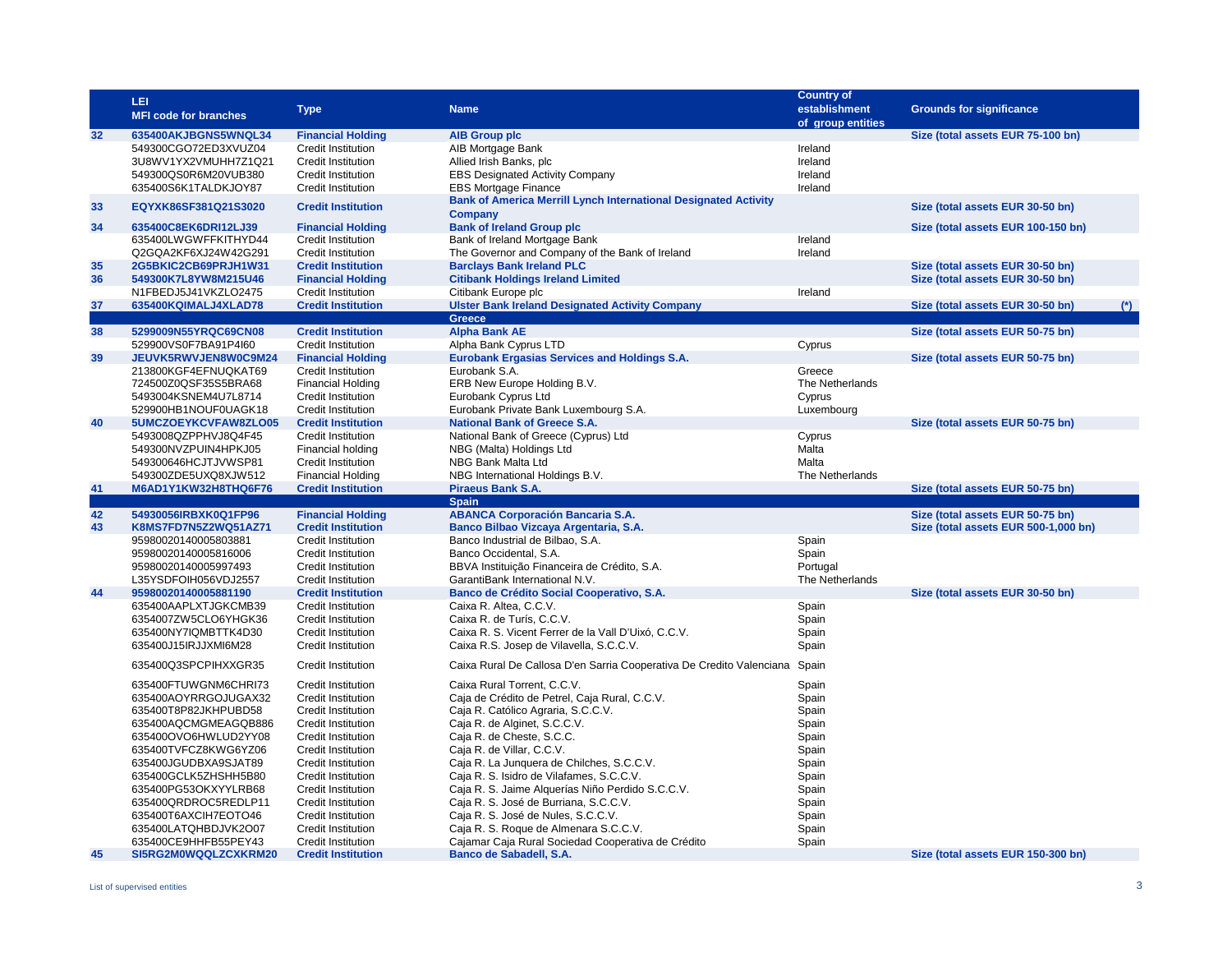|          | LEI<br><b>MFI code for branches</b>                                                                                                                                                                                                                                                          | <b>Type</b>                                                                                                                                                                                                                                                                                                                                                      | <b>Name</b>                                                                                                                                                                                                                                                                                                                                                                                                                                | <b>Country of</b><br>establishment<br>of group entities                                                                               | <b>Grounds for significance</b>                                      |
|----------|----------------------------------------------------------------------------------------------------------------------------------------------------------------------------------------------------------------------------------------------------------------------------------------------|------------------------------------------------------------------------------------------------------------------------------------------------------------------------------------------------------------------------------------------------------------------------------------------------------------------------------------------------------------------|--------------------------------------------------------------------------------------------------------------------------------------------------------------------------------------------------------------------------------------------------------------------------------------------------------------------------------------------------------------------------------------------------------------------------------------------|---------------------------------------------------------------------------------------------------------------------------------------|----------------------------------------------------------------------|
|          | 959800EPV2YFDAY45075                                                                                                                                                                                                                                                                         | <b>Credit Institution</b>                                                                                                                                                                                                                                                                                                                                        | Sabadell Consumer Finance S.A.                                                                                                                                                                                                                                                                                                                                                                                                             | Spain                                                                                                                                 |                                                                      |
| 46       | 5493006QMFDDMYWIAM13                                                                                                                                                                                                                                                                         | <b>Credit Institution</b>                                                                                                                                                                                                                                                                                                                                        | <b>Banco Santander, S.A.</b>                                                                                                                                                                                                                                                                                                                                                                                                               |                                                                                                                                       | Size (total assets above EUR 1,000 bn)                               |
|          | 549300LD5HEC0DZ52L40<br>549300MJE0EYLRQ0SS55<br>959800MZYB6CKWA9K382                                                                                                                                                                                                                         | <b>Financial Holding</b><br><b>Credit Institution</b><br><b>Credit Institution</b>                                                                                                                                                                                                                                                                               | Aljardi SGPS, Lda (Zona Franca da Madeira)<br>Banca PSA Italia S.p.A.<br>Banco de Albacete, S.A.                                                                                                                                                                                                                                                                                                                                           | Portugal<br>Italy<br>Spain                                                                                                            |                                                                      |
|          | 5493000SSDWVPM6FTJ67                                                                                                                                                                                                                                                                         | Credit Institution                                                                                                                                                                                                                                                                                                                                               | Banco Madesant - Sociedade Unipessoal S.A. (Zona Franca da<br>Madeira)                                                                                                                                                                                                                                                                                                                                                                     | Portugal                                                                                                                              |                                                                      |
|          | 549300Z5VU00GHU3B005<br>549300URJH9VSI58CS32<br>969500C6V7XE6KJJW795<br>969500Y5YGKGKT3Q1627<br>391200UZL84G59FD0D11<br>95980020140006024944<br>5493002G6Y6SPVETC087<br>969500JK1O192KI3E882<br>5299002CRNX7K6KOL397<br>5299000l7Y60A8273788<br>549300O0YQXDOJB36Y73<br>549300EFMBDUBFU1TB60 | <b>Credit Institution</b><br><b>Credit Institution</b><br><b>Credit Institution</b><br>Credit Institution<br><b>Credit Institution</b><br><b>Credit Institution</b><br>Credit Institution<br><b>Credit Institution</b><br><b>Credit Institution</b><br><b>Credit Institution</b><br><b>Credit Institution</b><br>Credit Institution<br><b>Credit Institution</b> | Banco Santander Consumer Portugal, S.A.<br>Banco Santander Totta S.A.<br>Compagnie Générale De Crédit Aux Particuliers - Credipar)<br>Compagnie pour la Location de Véhicules (CIV)<br>Hyundai Capital Bank Europe GmbH<br>Open Bank, S.A.<br>PSA Bank Deutschland GmbH<br>PSA Banque France<br>Santander Consumer Bank Aktiengesellschaft<br>Santander Consumer Bank GmbH<br>Santander Consumer Bank S.p.A.<br>Santander Consumer Bank SA | Portugal<br>Portugal<br>France<br>France<br>Germany<br>Spain<br>Germany<br>France<br>Germany<br>Austria<br>Italy<br>Belgium<br>France |                                                                      |
| 47       | 969500PK0U0ALL29GP16<br>5493000LM0MZ4JPMGM90<br>529900WIJT833AWXWQ36<br>529900KRVTRP5RWP9K95<br>959800PF0SJV8TSAB140<br>5493005RLLC1P7VSVC58<br>VWMYAEQSTOPNV0SUGU82                                                                                                                         | Credit Institution<br><b>Financial Holding</b><br><b>Financial Holding</b><br>Credit Institution<br><b>Financial Holding</b><br><b>Credit Institution</b>                                                                                                                                                                                                        | Santander Consumer Banque<br>Santander Consumer Finance, S.A.<br>Santander Consumer Holding Austria GmbH<br>Santander Consumer Holding GmbH<br>Santander Investment, S.A.<br>Santander Totta - SGPS, S.A.<br>Bankinter, S.A.                                                                                                                                                                                                               | Spain<br>Austria<br>Germany<br>Spain<br>Portugal                                                                                      | Size (total assets EUR 75-100 bn)                                    |
|          | 549300FCO24OZMMRHE09<br>95980020140005375820                                                                                                                                                                                                                                                 | <b>Credit Institution</b><br><b>Credit Institution</b>                                                                                                                                                                                                                                                                                                           | Bankinter Luxembourg S.A.<br>EVO Banco S.A.U.                                                                                                                                                                                                                                                                                                                                                                                              | Luxembourg<br>Spain                                                                                                                   |                                                                      |
| 48       | 549300GT0XFTFHGOIS94                                                                                                                                                                                                                                                                         | <b>Financial Holding</b>                                                                                                                                                                                                                                                                                                                                         | <b>BFA Tenedora De Acciones S.A.U.</b>                                                                                                                                                                                                                                                                                                                                                                                                     |                                                                                                                                       | Size (total assets EUR 150-300 bn)                                   |
|          | 549300685QG7DJS55M76                                                                                                                                                                                                                                                                         | <b>Credit Institution</b>                                                                                                                                                                                                                                                                                                                                        | Bankia, S.A.                                                                                                                                                                                                                                                                                                                                                                                                                               | Spain                                                                                                                                 |                                                                      |
| 49       | 7CUNS533WID6K7DGFI87<br>3DM5DPGI3W6OU6GJ4N92<br>2221007YM6XY7PI28I04<br>95980020140005635198                                                                                                                                                                                                 | <b>Credit Institution</b><br><b>Credit Institution</b><br>Credit Institution<br><b>Credit Institution</b>                                                                                                                                                                                                                                                        | CaixaBank, S.A.<br>Banco BPI, SA<br>CaixaBank Wealth Management Luxembourg S.A.<br>Nuevo Micro Bank, S.A.U.                                                                                                                                                                                                                                                                                                                                | Portugal<br>Luxembourg<br>Spain                                                                                                       | Size (total assets EUR 300-500 bn)                                   |
| 50<br>51 | 549300OLBL49CW8CT155<br>549300U4LIZV0REEQQ46                                                                                                                                                                                                                                                 | <b>Credit Institution</b><br><b>Credit Institution</b>                                                                                                                                                                                                                                                                                                           | Ibercaja Banco, S.A.<br>Kutxabank, S.A.                                                                                                                                                                                                                                                                                                                                                                                                    |                                                                                                                                       | Size (total assets EUR 30-50 bn)<br>Size (total assets EUR 50-75 bn) |
| 52<br>53 | 95980020140005488243<br>635400XT3V7WHLSFYY25<br>5493007SJLLCTM6J6M37                                                                                                                                                                                                                         | Credit Institution<br><b>Credit Institution</b><br><b>Credit Institution</b>                                                                                                                                                                                                                                                                                     | Cajasur Banco, S.A.<br>Liberbank, S.A.<br>Unicaja Banco, S.A.                                                                                                                                                                                                                                                                                                                                                                              | Spain                                                                                                                                 | Size (total assets EUR 30-50 bn)<br>Size (total assets EUR 50-75 bn) |
|          | 549300CM3R8O9D5Q9M94                                                                                                                                                                                                                                                                         | <b>Credit Institution</b>                                                                                                                                                                                                                                                                                                                                        | Banco Europeo de Finanzas, S.A.<br><b>France</b>                                                                                                                                                                                                                                                                                                                                                                                           | Spain                                                                                                                                 |                                                                      |
| 54       | ROMUWSFPU8MPRO8K5P83                                                                                                                                                                                                                                                                         | <b>Credit Institution</b>                                                                                                                                                                                                                                                                                                                                        | <b>BNP Paribas S.A.</b>                                                                                                                                                                                                                                                                                                                                                                                                                    |                                                                                                                                       | Size (total assets above EUR 1,000 bn)                               |
|          | 8156008AC7041FA5C394<br>UI802FYJ52XDB7N4KN18<br>95980020140005879929<br>969500N52VEUBS4SIL34<br>UAIAINAJ28P30E5GWE37<br>969500PEV9ULDOND9384<br>KGCEPHLVVKVRZYO1T647<br>969500O7DJZNM0F0Z036<br>9695008XBRCWFEZ8B440<br>969500VHT1ZNPVWOYF63                                                 | <b>Credit Institution</b><br><b>Credit Institution</b><br><b>Credit Institution</b><br><b>Credit Institution</b><br><b>Credit Institution</b><br><b>Credit Institution</b><br><b>Credit Institution</b><br><b>Credit Institution</b><br><b>Credit Institution</b><br><b>Credit Institution</b>                                                                   | Artigiancassa S.p.A.<br>Banca Nazionale del Lavoro S.p.A.<br>Banco Cetelem S.A.<br><b>Banque Solfea</b><br><b>BGL BNP Paribas</b><br><b>BNP Paribas Antilles Guyane</b><br>BNP Paribas Fortis SA ; BNP Paribas Fortis NV<br>BNP Paribas Home Loan SFH<br><b>BNP Paribas Lease Group</b><br><b>BNP Paribas Personal Finance</b>                                                                                                             | Italy<br>Italy<br>Spain<br>France<br>Luxembourg<br>France<br>Belgium<br>France<br>France<br>France                                    |                                                                      |
|          | 969500FZIK0SBNRSC223                                                                                                                                                                                                                                                                         | Credit Institution                                                                                                                                                                                                                                                                                                                                               | <b>BNP Paribas Public Sector SCF</b>                                                                                                                                                                                                                                                                                                                                                                                                       | France                                                                                                                                |                                                                      |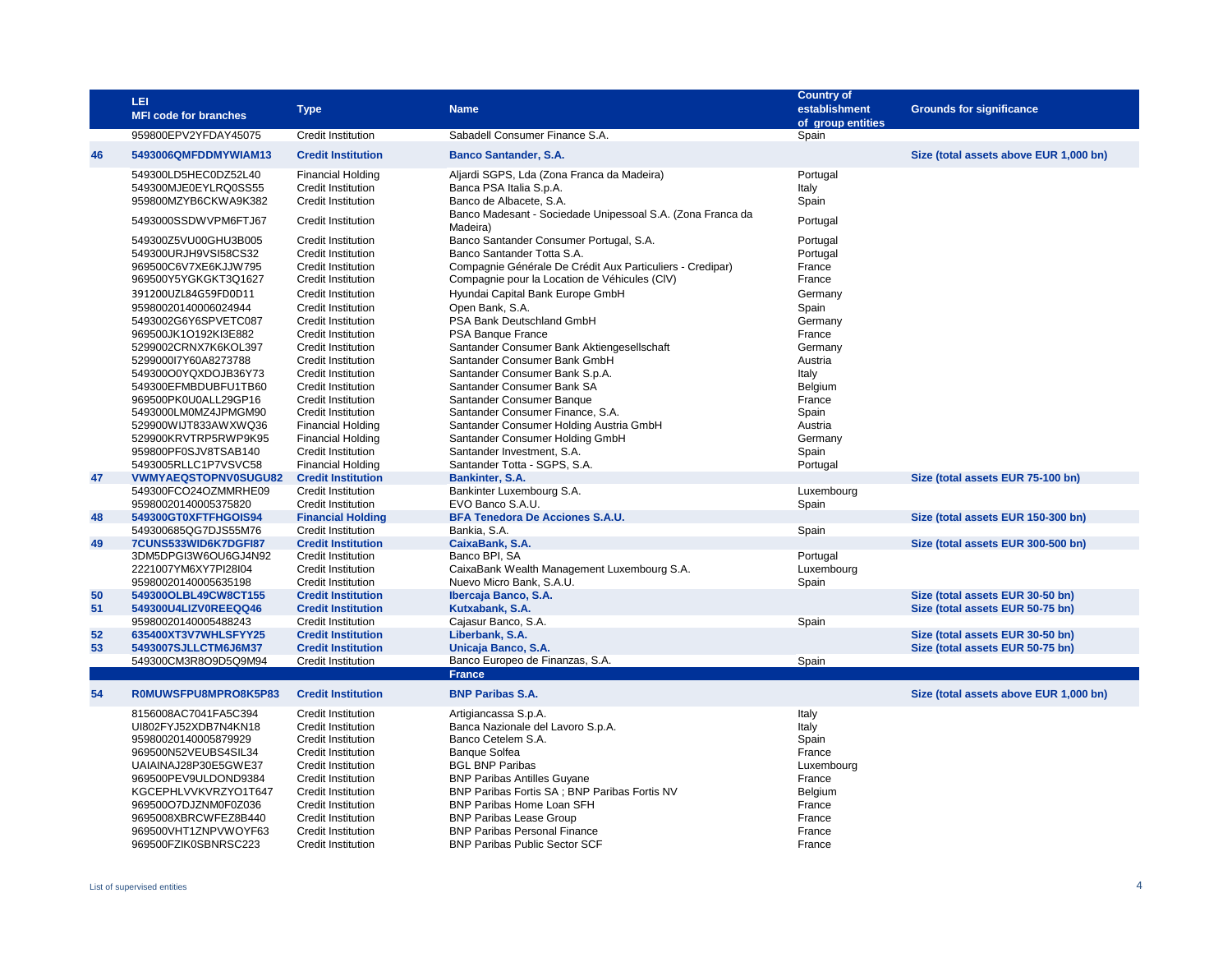|    | LEI<br><b>MFI code for branches</b>                                                                                                                                                                                                                                                                                                                                                                                                                                                                                                                                                                                                                                                                                                                                                                                                                                                                                                                                                          | <b>Type</b>                                                                                                                                                                                                                                                                                                                                                                                                                                                                                                                                                                                                                                                                                                                                                                                                                                                                                                                                                          | <b>Name</b>                                                                                                                                                                                                                                                                                                                                                                                                                                                                                                                                                                                                                                                                                                                                                                                                                                                                                                                                                                                                                                                                                                                                                                                                                                                                                                                                                                                                                                                                                                                                                                                                   | <b>Country of</b><br>establishment<br>of group entities                                                                                                                                                                                                                                                                                                                                                            | <b>Grounds for significance</b>        |
|----|----------------------------------------------------------------------------------------------------------------------------------------------------------------------------------------------------------------------------------------------------------------------------------------------------------------------------------------------------------------------------------------------------------------------------------------------------------------------------------------------------------------------------------------------------------------------------------------------------------------------------------------------------------------------------------------------------------------------------------------------------------------------------------------------------------------------------------------------------------------------------------------------------------------------------------------------------------------------------------------------|----------------------------------------------------------------------------------------------------------------------------------------------------------------------------------------------------------------------------------------------------------------------------------------------------------------------------------------------------------------------------------------------------------------------------------------------------------------------------------------------------------------------------------------------------------------------------------------------------------------------------------------------------------------------------------------------------------------------------------------------------------------------------------------------------------------------------------------------------------------------------------------------------------------------------------------------------------------------|---------------------------------------------------------------------------------------------------------------------------------------------------------------------------------------------------------------------------------------------------------------------------------------------------------------------------------------------------------------------------------------------------------------------------------------------------------------------------------------------------------------------------------------------------------------------------------------------------------------------------------------------------------------------------------------------------------------------------------------------------------------------------------------------------------------------------------------------------------------------------------------------------------------------------------------------------------------------------------------------------------------------------------------------------------------------------------------------------------------------------------------------------------------------------------------------------------------------------------------------------------------------------------------------------------------------------------------------------------------------------------------------------------------------------------------------------------------------------------------------------------------------------------------------------------------------------------------------------------------|--------------------------------------------------------------------------------------------------------------------------------------------------------------------------------------------------------------------------------------------------------------------------------------------------------------------------------------------------------------------------------------------------------------------|----------------------------------------|
|    | 9695005XT323C6A7GN39<br>549300WCGB70D06XZS54<br>529900CQ5X4PTEPSZW88<br>969500FFSA9DO4WKVZ66<br>96950015J69CVHEL3Z57<br>8156001CB574B6939179<br>96950046C6898GAG8P66<br>969500M22JF85TPA6F83<br>969500G0F6571RKIRJ92<br>969500X5SDIOTP2B2892<br>549300CU9LDRDVQE5539                                                                                                                                                                                                                                                                                                                                                                                                                                                                                                                                                                                                                                                                                                                         | <b>Credit Institution</b><br><b>Credit Institution</b><br>Credit Institution<br><b>Credit Institution</b><br>Credit Institution<br><b>Credit Institution</b><br>Credit Institution<br><b>Credit Institution</b><br>Credit Institution<br><b>Credit Institution</b><br><b>Credit Institution</b>                                                                                                                                                                                                                                                                                                                                                                                                                                                                                                                                                                                                                                                                      | <b>BNP Paribas Réunion</b><br><b>BNP Paribas Securities Services</b><br>bpost banque SA; bpost bank NV<br><b>Claas Financial Services</b><br><b>CNH Industrial Capital Europe</b><br>Findomestic Banca S.p.A.<br><b>JCB Finance</b><br><b>MFF</b><br>Natiocrédibail<br>Natiocredimurs, Société en Nom Collectif<br>OPEL Bank S.A.                                                                                                                                                                                                                                                                                                                                                                                                                                                                                                                                                                                                                                                                                                                                                                                                                                                                                                                                                                                                                                                                                                                                                                                                                                                                             | France<br>France<br>Belgium<br>France<br>France<br>Italy<br>France<br>France<br>France<br>France<br>France                                                                                                                                                                                                                                                                                                         |                                        |
| 55 | 9695005MSX1OYEMGDF46                                                                                                                                                                                                                                                                                                                                                                                                                                                                                                                                                                                                                                                                                                                                                                                                                                                                                                                                                                         | <b>Credit Institution</b>                                                                                                                                                                                                                                                                                                                                                                                                                                                                                                                                                                                                                                                                                                                                                                                                                                                                                                                                            | <b>BPCE S.A.</b>                                                                                                                                                                                                                                                                                                                                                                                                                                                                                                                                                                                                                                                                                                                                                                                                                                                                                                                                                                                                                                                                                                                                                                                                                                                                                                                                                                                                                                                                                                                                                                                              |                                                                                                                                                                                                                                                                                                                                                                                                                    | Size (total assets above EUR 1,000 bn) |
|    | 635400VIYABUSTRYT791<br>969500GRYRLGR28CAX66<br>549300X8LQKEYXI85460<br>969500U61BV3EB4B7I48<br>969500RJUSFHLNM8LI47<br>96950070V8OK5HMTM949<br>969500Q0AKBOIX5OK547<br>EJ3P8B7HPQFKAH6YME79<br>969500EVOBAGHKZEXA33<br>969500FVXC72N72X9J71<br>969500JM7VIGQIPZOL49<br>969500QFU43JUMEBY949<br>969500RVNUVNP6SCY284<br>969500VRA7FNH5YBQJ98<br>969500WFZ7C2IBN9TB80<br>969500NJ02LC5HAFDY89<br>969500W2MGVVW9OKB478<br>969500W8SBCXNX1DG443<br>969500W7Y2VW04VB8943<br>9695007YFLSFQ43HNC76<br>969500XQTL79VHO3DZ93<br>969500T4TDGHRQWB7P58<br>9695003SC48YQ0POQD44<br>969500X4B1N5NA7VL398<br>969500T1UBNNTYVWOS04<br>NICH5Q04ADUV9SN3Q390<br>969500SGZEL04ORYBK95<br>969500OCJGH64CBUIY13<br>969500A9SZ8YP1810S21<br>969500SJXM8MW32ZVG75<br>9695005B0IXNAZ11QL51<br>9695001WIZU5SWHBP423<br>9695009GVHASHCJ1D122<br>969500L38QMPKJ554U34<br>969500VR2NA6ANMTXH21<br>9695001BN7B574TIZH43<br>969500JJWO4PQG0R1C58<br>969500GIUTUIEDJHFL17<br>969500W34S6NCZWYBV47<br>969500XVHN9Z1Z1Y1358 | <b>Credit Institution</b><br><b>Credit Institution</b><br>Credit Institution<br>Credit Institution<br>Credit Institution<br><b>Credit Institution</b><br>Credit Institution<br>Credit Institution<br>Credit Institution<br>Credit Institution<br>Credit Institution<br>Credit Institution<br><b>Credit Institution</b><br>Credit Institution<br>Credit institution<br><b>Credit Institution</b><br><b>Credit Institution</b><br>Credit Institution<br>Credit Institution<br>Credit Institution<br>Credit Institution<br>Credit Institution<br>Credit Institution<br>Credit Institution<br>Credit Institution<br>Credit Institution<br>Credit Institution<br><b>Credit Institution</b><br>Credit Institution<br>Credit Institution<br>Credit Institution<br>Credit Institution<br>Credit Institution<br>Credit Institution<br>Credit Institution<br>Credit Institution<br>Credit Institution<br>Credit Institution<br><b>Credit Institution</b><br>Credit Institution | <b>Banco Primus</b><br><b>Banque BCP</b><br>Banque BCP S.A.<br>Banque de Savoie<br>Banque du Bâtiment et des Travaux Publics - BTP Banque<br>Banque Edel S.N.C.<br>Banque Internationale De Commerce - BIC BRED<br><b>Banque Palatine</b><br>Banque Populaire Alsace Lorraine Champagne<br>Banque Populaire Aquitaine Centre Atlantique<br>Banque Populaire Auvergne Rhône-Alpes<br>Banque Populaire Bourgogne Franche-Comté<br>Banque Populaire du Nord<br>Banque Populaire du Sud<br><b>Banque Populaire Grand Ouest</b><br>Banque Populaire Méditerranée<br><b>Banque Populaire Occitane</b><br>Banque Populaire Rives de Paris<br>Banque Populaire Val de France<br><b>BPCE Bail</b><br><b>BPCE Factor</b><br>BPCE International et Outre-Mer S.A.<br><b>BPCE Lease</b><br><b>BPCE Lease Immo</b><br><b>BPCE SFH</b><br><b>BRED - Banque Populaire</b><br><b>Bred Cofilease</b><br><b>Bred Gestion</b><br>Caisse d'Épargne et de Prévoyance Aquitaine Poitou-Charentes<br>Caisse d'Épargne et de Prévoyance Bretagne-Pays de Loire<br>Caisse d'Épargne et de Prévoyance Côte d'Azur<br>Caisse d'Épargne et de Prévoyance d'Auvergne et du Limousin<br>Caisse d'Épargne et de Prévoyance de Bourgogne Franche-Comté<br>Caisse d'Épargne et de Prévoyance de Midi-Pyrénées<br>Caisse d'Épargne et de Prévoyance de Rhône-Alpes<br>Caisse d'Épargne et de Prévoyance du Languedoc Roussillon<br>Caisse d'Épargne et de Prévoyance Grand Est Europe<br>Caisse d'Epargne et de Prévoyance Hauts de France<br>Caisse d'Épargne et de Prévoyance Ile-de-France<br>Caisse d'Épargne et de Prévoyance Loire-Centre | Portugal<br>France<br>Luxembourg<br>France<br>France<br>France<br>France<br>France<br>France<br>France<br>France<br>France<br>France<br>France<br>France<br>France<br>France<br>France<br>France<br>France<br>France<br>France<br>France<br>France<br>France<br>France<br>France<br>France<br>France<br>France<br>France<br>France<br>France<br>France<br>France<br>France<br>France<br>France<br>France<br>France |                                        |
|    | 9695006UH4BR9VH36947<br>9695007N7RATI6VK7E92<br>969500TU5ZMYBIWP0R51                                                                                                                                                                                                                                                                                                                                                                                                                                                                                                                                                                                                                                                                                                                                                                                                                                                                                                                         | Credit Institution<br><b>Credit Institution</b><br><b>Credit Institution</b>                                                                                                                                                                                                                                                                                                                                                                                                                                                                                                                                                                                                                                                                                                                                                                                                                                                                                         | Caisse d'Épargne et de Prévoyance Loire-Drôme-Ardèche<br>Caisse d'Épargne et de Prévoyance Normandie<br>Caisse d'Épargne et de Prévoyance Provence-Alpes-Corse                                                                                                                                                                                                                                                                                                                                                                                                                                                                                                                                                                                                                                                                                                                                                                                                                                                                                                                                                                                                                                                                                                                                                                                                                                                                                                                                                                                                                                                | France<br>France<br>France                                                                                                                                                                                                                                                                                                                                                                                         |                                        |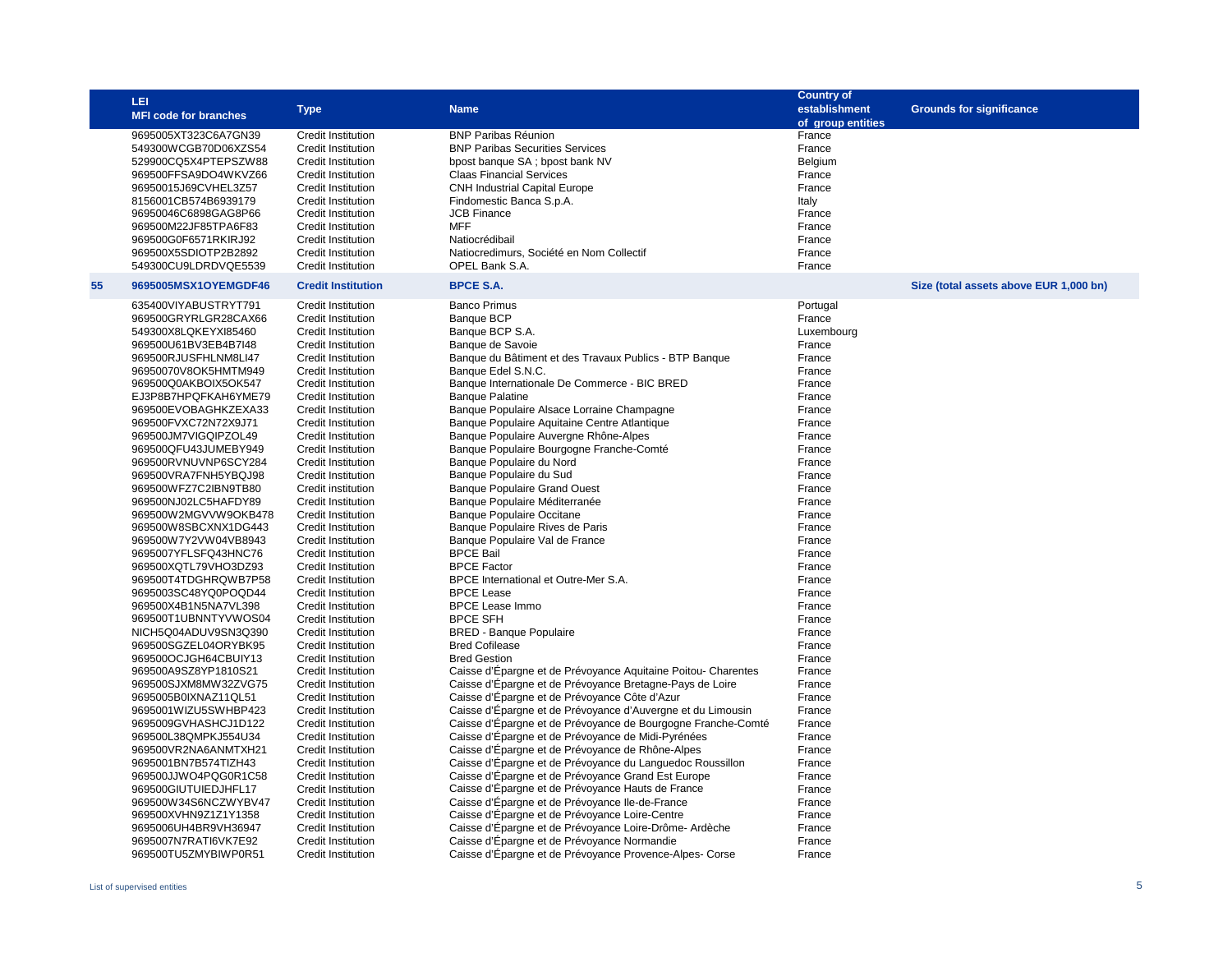|    | LEI<br><b>MFI code for branches</b> | <b>Type</b>               | <b>Name</b>                                                        | <b>Country of</b><br>establishment<br>of group entities | <b>Grounds for significance</b>      |           |
|----|-------------------------------------|---------------------------|--------------------------------------------------------------------|---------------------------------------------------------|--------------------------------------|-----------|
|    | 96950085R4Y28ZBSAR42                | Credit Institution        | Caisse Francaise de Développement Industriel - C.F.D.I.            | France                                                  |                                      |           |
|    | 969500VZLRAWMFK5XH78                | Credit Institution        | Caisse Solidaire                                                   | France                                                  |                                      |           |
|    | 969500H8VFKY74LBMD78                | Credit Institution        | Capitole Finance - Tofinso                                         | France                                                  |                                      |           |
|    | 969500W8LGZQUL2KL242                | Credit Institution        | <b>CASDEN Banque Populaire</b>                                     | France                                                  |                                      |           |
|    | 969500GMOFJPLBESK810                | Credit Institution        | Cicobail                                                           | France                                                  |                                      |           |
|    | DKGVVH5FKILG8R13CO13                | Credit Institution        | Compagnie de Financement Foncier                                   | France                                                  |                                      |           |
|    | W2RVX391BFSQJQAGEM62                | Credit Institution        | Crédit Coopératif                                                  | France                                                  |                                      |           |
|    | 969500EYG6U339D3Tl84                | Credit Institution        | Crédit Foncier de France S.A.                                      | France                                                  |                                      |           |
|    | 529900AW9RMSHTDQ7J56                | Credit Institution        | FIDOR Bank AG                                                      | Germany                                                 |                                      |           |
|    | 969500OCY8KZTP2CB380                | Credit Institution        | Natixis Asset Management Finance                                   | France                                                  |                                      |           |
|    | 969500Y5C0C13HQSAB09                | Credit Institution        | Natixis Coficiné                                                   | France                                                  |                                      |           |
|    | 969500FPMX32U8Y45C30                | Credit Institution        | <b>Natixis Payment Solutions</b>                                   | France                                                  |                                      |           |
|    | 529900J6VNDBVTKV7I86                | Credit Institution        | NATIXIS Pfandbriefbank AG                                          | Germany                                                 |                                      |           |
|    | KX1WK48MPD4Y2NCUIZ63                | Credit Institution        | Natixis S.A.                                                       | France                                                  |                                      |           |
|    | 969500892AQHFDSWRF71                | Credit Institution        | Natixis Wealth Management                                          | France                                                  |                                      |           |
|    | AELIZRVUG3YVEFFUVL97                | Credit Institution        | Natixis Wealth Management Luxembourg                               | Luxembourg                                              |                                      |           |
|    | 969500E07BR6468F5910                | Credit Institution        | Oney Bank S.A.                                                     | France                                                  |                                      |           |
|    | 969500OQSJX6T47PZQ59                | Credit Institution        | Société Centrale pour le Financement de l'Immobilier - SOCFIM      | France                                                  |                                      |           |
|    | 9695003ZGAIUXLI2B651                | Credit Institution        | Société de Banque et d'Expansion - S.B.E.                          | France                                                  |                                      |           |
|    | 969500RL9JL5GKD1DY57                | Credit Institution        | Société Financière de la Nef                                       | France                                                  |                                      |           |
|    |                                     |                           | Société Financière pour le Développement de la Réunion             |                                                         |                                      |           |
|    | 969500U1YMTCDXPHSS10                | <b>Credit Institution</b> | (S.O.F.I.D.E.R.)                                                   | France                                                  |                                      |           |
| 56 | 969500FYSB4IT3QWYB65                | <b>Financial Holding</b>  | <b>Bpifrance S.A. (Banque Publique d'Investissement)</b>           |                                                         | Size (total assets EUR 75-100 bn)    |           |
|    | 969500STN7T9MRUMJ267                | Credit Institution        | Bpifrance Financement S.A.                                         | France                                                  |                                      |           |
| 57 | 969500TVVZM86W7W5I94                | <b>Credit Institution</b> | C.R.H. - Caisse de Refinancement de l'Habitat                      |                                                         | Size (total assets EUR 30-50 bn)     | $^{\ast}$ |
| 58 | 9695000CG7B84NLR5984                | <b>Credit Institution</b> | <b>Confédération Nationale du Crédit Mutuel</b>                    |                                                         | Size (total assets EUR 500-1,000 bn) |           |
|    | 969500ZQ9ZCXKXACF956                | Credit Institution        | Arkéa banking services                                             | France                                                  |                                      |           |
|    | 969500LZ8VV8HS83UI11                | Credit Institution        | Arkéa banque entreprises et institutionnels                        | France                                                  |                                      |           |
|    | 969500EYUH381IUM2589                | Credit Institution        | Arkéa Direct Bank                                                  | France                                                  |                                      |           |
|    | 9695003L69OAFQ15LD18                | Credit Institution        | Arkéa Home Loans SFH                                               | France                                                  |                                      |           |
|    | 9695002BGH4R9KJFC936                | Credit Institution        | Arkéa public sector SCF                                            | France                                                  |                                      |           |
|    | 969500QH3DQ56ELDMG12                | Credit Institution        | <b>Banque CIC Est</b>                                              | France                                                  |                                      |           |
|    | 969500PLBHFXRDQ2T644                | Credit Institution        | <b>Banque CIC Nord-Ouest</b>                                       | France                                                  |                                      |           |
|    | 969500Q39EWQJXXGQB80                | Credit Institution        | <b>Banque CIC Ouest</b>                                            | France                                                  |                                      |           |
|    | 969500W27MXOYZQRB449                | Credit Institution        | <b>Banque CIC Sud-Ouest</b>                                        | France                                                  |                                      |           |
|    | PSZXLEV07O5MHRRFCW56                | Credit Institution        | Banque de Luxembourg S.A.                                          | Luxembourg                                              |                                      |           |
|    | 969500EIKV8PFM8OAP16                | Credit Institution        | Banque du groupe casino                                            | France                                                  |                                      |           |
|    | 9695006OH2J2YVVCPY96                | <b>Credit Institution</b> | Banque Européenne du Crédit Mutuel                                 | France                                                  |                                      |           |
|    | VBHFXSYT7OG62HNT8T76                | Credit Institution        | Banque Fédérative du Crédit Mutuel                                 | France                                                  |                                      |           |
|    | 549300OHZQPOY65BN167                | Credit Institution        | Banque Transatlantique Belgium SA                                  | Belgium                                                 |                                      |           |
|    | 549300N5WDXOIOYBFN31                | Credit Institution        | Banque Transatlantique Luxembourg S.A.                             | Luxembourg                                              |                                      |           |
|    | 969500FZ69MUJG4X7Z43                | Credit Institution        | Banque transatlantique S.A.                                        | France                                                  |                                      |           |
|    | 529900GQWNQZIWLG8D46                | Credit Institution        | Beobank NV ; Beobank SA                                            | Belgium                                                 |                                      |           |
|    | 969500D8YMZCD2TDNN02                | Credit Institution        | Caisse Agricole Crédit Mutuel                                      | France                                                  |                                      |           |
|    | 969500CXBDY2KMHP0J53                | Credit Institution        | Caisse Centrale du Crédit Mutuel                                   | France                                                  |                                      |           |
|    | 969500YOM7PBQMJLNE66                | Credit Institution        | Caisse de Bretagne de Crédit Mutuel Agricole                       | France                                                  |                                      |           |
|    | 969500LFTDNMONT2EP08                | Credit Institution        | Caisse fédérale de Crédit Mutuel                                   | France                                                  |                                      |           |
|    | 23B6332KMR0JIZLJG565                | Credit Institution        | Caisse Fédérale du Crédit Mutuel de Maine-Anjou et Basse-Normandie | France                                                  |                                      |           |
|    | 969500MOQLCWGNJR5B72                | Credit Institution        | Caisse Fédérale du Crédit Mutuel Nord Europe                       | France                                                  |                                      |           |
|    | 969500A2J49LYGX9NS83                | Credit Institution        | Caisse Fédérale du Crédit Mutuel Océan                             | France                                                  |                                      |           |
|    | 969500C2HPPLSSBMJ939                | Credit Institution        | CIC Iberbanco                                                      | France                                                  |                                      |           |
|    | 969500WG4PW2O28P5546                | <b>Financial Holding</b>  | Cofidis participations                                             | France                                                  |                                      |           |
|    | 969500EJMFFRSWFDJG41                | Credit Institution        | Cofidis                                                            | France                                                  |                                      |           |
|    | 9695000UYHNOFKRJWZ52                | Credit Institution        | Créatis                                                            | France                                                  |                                      |           |
|    | 969500YEPXWE78XJIB31                | Credit Institution        | Crédit foncier et communal d'Alsace et de Lorraine-banque          | France                                                  |                                      |           |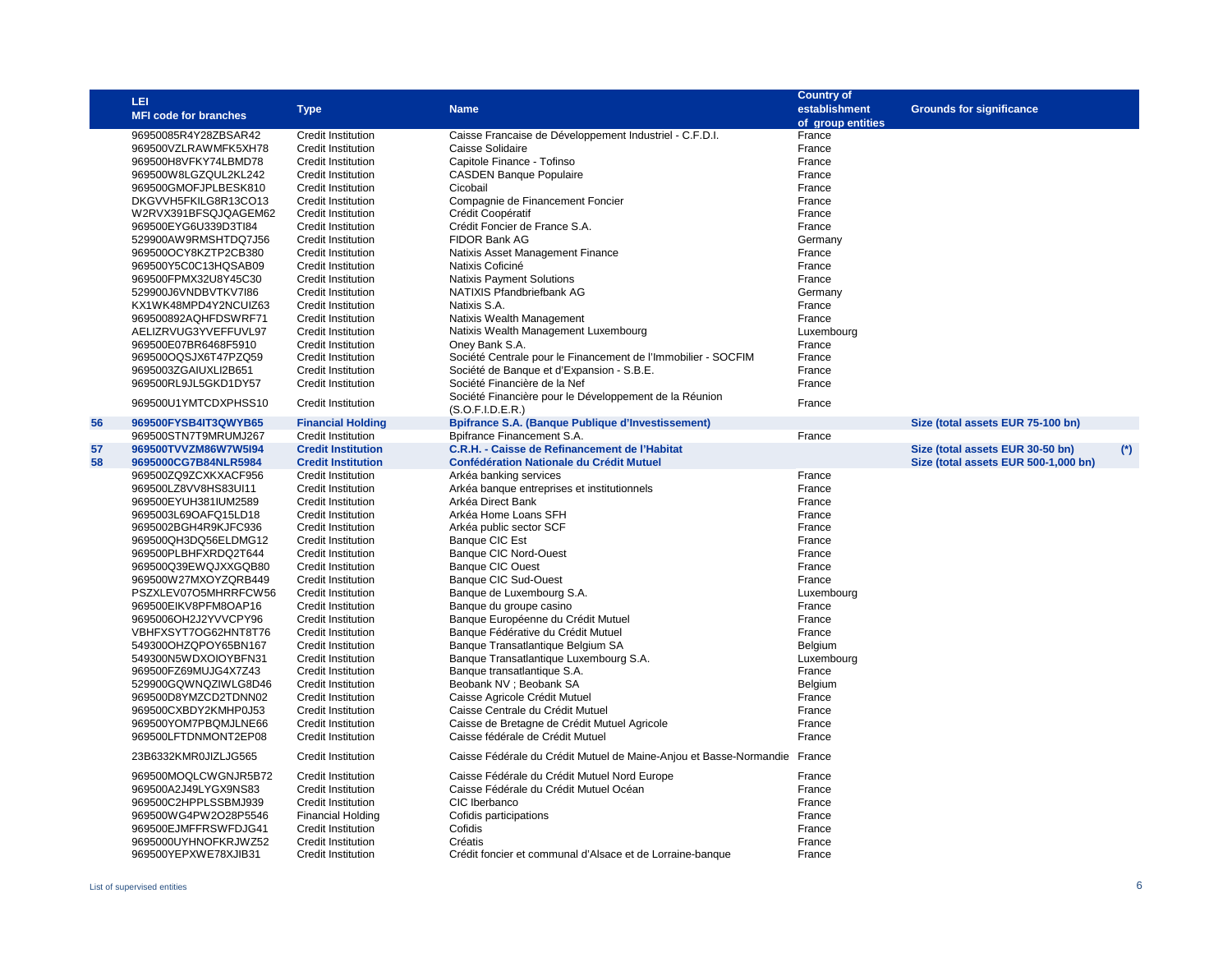|    | LEI                          |                           |                                                                                                              | <b>Country of</b> |                                        |
|----|------------------------------|---------------------------|--------------------------------------------------------------------------------------------------------------|-------------------|----------------------------------------|
|    | <b>MFI code for branches</b> | <b>Type</b>               | <b>Name</b>                                                                                                  | establishment     | <b>Grounds for significance</b>        |
|    |                              |                           |                                                                                                              | of group entities |                                        |
|    | N4JDFKKH2FTD8RKFXO39         | Credit Institution        | Crédit Industriel et Commercial - Cic                                                                        | France            |                                        |
|    | 96950041VJ1QP0B69503         | <b>Credit Institution</b> | Crédit Mutuel Arkéa                                                                                          | France            |                                        |
|    | 969500HRT9HZF47M6584         | Credit Institution        | Crédit Mutuel Factoring                                                                                      | France            |                                        |
|    | 9695009KQA7MMTQL8E07         | Credit Institution        | Crédit Mutuel Home Loan SFH                                                                                  | France            |                                        |
|    | 969500LTWFP98DC8XE44         | Credit Institution        | Crédit Mutuel Leasing                                                                                        | France            |                                        |
|    | 969500FE2U56EIAS1D04         | <b>Credit Institution</b> | Crédit Mutuel Real Estate Lease                                                                              | France            |                                        |
|    | 969500B8TW4VUQ7WKT96         | <b>Credit Institution</b> | Factofrance                                                                                                  | France            |                                        |
|    | 969500ZO0UK0ACQQHO98         | <b>Credit Institution</b> | Fédéral finance                                                                                              | France            |                                        |
|    | 549300FQ8ZKJZE5WPT72         | Credit Institution        | Keytrade Bank Luxembourg S.A.                                                                                | Luxembourg        |                                        |
|    | 969500GIRR9L94LVRP32         | Credit Institution        | Lyonnaise de banque "L.B."                                                                                   | France            |                                        |
|    | 969500CHDIA34DPV9611         | Credit Institution        | Monabang.                                                                                                    | France            |                                        |
|    | 529900A3P80B8TXJHR15         | <b>Financial Holding</b>  | <b>TARGO Deutschland GmbH</b>                                                                                | Germany           |                                        |
|    | 95980020140005562739         | Credit Institution        | Targobank                                                                                                    | Spain             |                                        |
|    | 529900DSJ4S9VXG0FS94         | Credit Institution        | <b>TARGOBANK AG</b>                                                                                          | Germany           |                                        |
| 59 | 969500TJ5KRTCJQWXH05         | <b>Credit Institution</b> | <b>Crédit Agricole S.A.</b>                                                                                  |                   | Size (total assets above EUR 1,000 bn) |
|    | 96950010FL2T1TJKR531         | Credit Institution        | Amundi                                                                                                       | France            |                                        |
|    | 9695004W30Q4EEGQ1Y09         | <b>Credit Institution</b> | Amundi finance                                                                                               | France            |                                        |
|    | 969500LC14MGH2LT8K81         | Credit Institution        | Auxifip                                                                                                      | France            |                                        |
|    | 213800JCFD358CCSSK44         | <b>Credit Institution</b> | Banco Credibom, SA                                                                                           | Portugal          |                                        |
|    | 9598004AD4ZYT23URU08         | <b>Credit Institution</b> | Bankoa, S.A.                                                                                                 | Spain             |                                        |
|    | 969500X6PPLAEU0GBV79         | <b>Credit Institution</b> | <b>Banque Chalus</b>                                                                                         | France            |                                        |
|    | 9695005HLMTFJJDOB797         | Credit Institution        | <b>Bforbank</b>                                                                                              | France            |                                        |
|    | 969500GDYGB7Y20PP765         | Credit Institution        | <b>CA Consumer Finance</b>                                                                                   | France            |                                        |
|    | 549300UA2M7UCJX8SE64         | Credit Institution        | CA Indosuez Wealth (Europe)                                                                                  | Luxembourg        |                                        |
|    | 969500IHDSNRRY5LDB67         | <b>Credit Institution</b> | CA Indosuez Wealth (France)                                                                                  | France            |                                        |
|    | 8156008364FBF7D6E009         | Credit institution        | CA Indosuez Wealth (Italy) S.p.A.                                                                            | Italy             |                                        |
|    | 96950023SCR9X9F3L662         | <b>Credit Institution</b> | <b>CACEIS Bank</b>                                                                                           | France            |                                        |
|    | 95980020140005970915         | Credit Institution        | CACEIS Bank Spain, S.A.                                                                                      | Spain             |                                        |
|    | 969500OLD4M3NDWVC189         | <b>Financial Holding</b>  | CACEIS S.A.                                                                                                  | France            |                                        |
|    | 969500VCC5OCQHSHU906         | Credit Institution        | Caisse régionale de crédit agricole mutuel Alsace Vosges                                                     | France            |                                        |
|    | 969500B5DNR7Q1ACGD23         | Credit Institution        | Caisse régionale de crédit agricole mutuel Atlantique Vendée                                                 | France            |                                        |
|    | 969500FYEXW795NPJO79         | Credit Institution        | Caisse régionale de crédit agricole mutuel Brie Picardie                                                     | France            |                                        |
|    | 96950001JKROZEF62G96         | Credit Institution        | Caisse régionale de crédit agricole mutuel Centre Loire                                                      | France            |                                        |
|    | 969500WJ4V0WNG8Q5L42         | Credit Institution        | Caisse régionale de crédit agricole mutuel Centre-Est                                                        | France            |                                        |
|    | 969500WME8Y1C3PFJO94         | Credit Institution        | Caisse régionale de crédit agricole mutuel Charente-Maritime Deux-<br>Sèvres                                 | France            |                                        |
|    |                              |                           | Caisse régionale de crédit agricole mutuel Charente-Périgord (Crédit                                         |                   |                                        |
|    | 9695006R5WWBX118FA17         | Credit Institution        | agricole Charente-Périgord)                                                                                  | France            |                                        |
|    | 969500VSI0Q11PB93327         | Credit Institution        | Caisse régionale de crédit agricole mutuel d'Alpes-Provence                                                  | France            |                                        |
|    | 969500X8MO6M37C47827         | <b>Credit Institution</b> | Caisse régionale de crédit agricole mutuel d'Aquitaine                                                       | France            |                                        |
|    | 969500l60Z80FT66CR93         | Credit Institution        | Caisse régionale de crédit agricole mutuel d'Ille-et-Vilaine                                                 | France            |                                        |
|    | 969500AGACQ54Q3UF243         | Credit Institution        | Caisse régionale de crédit agricole mutuel de Centre France - Crédit<br>agricole Centre France (3ème du nom) | France            |                                        |
|    | 9695005FT3RGI6WWJ534         | Credit Institution        | Caisse régionale de crédit agricole mutuel de Champagne-Bourgogne                                            | France            |                                        |
|    | 969500E6PTIKAVW46P28         | <b>Credit Institution</b> | Caisse régionale de crédit agricole mutuel de Franche-Comté                                                  | France            |                                        |
|    | 9695003KLVYC6WLE4F19         | Credit Institution        | Caisse régionale de crédit agricole mutuel de l'Anjou et du Maine                                            | France            |                                        |
|    | 9695004NR7T2BKZFQL03         | <b>Credit Institution</b> | Caisse régionale de crédit agricole mutuel de la Corse                                                       | France            |                                        |
|    | 969500NUI273XLGK9751         | Credit Institution        | Caisse régionale de crédit agricole mutuel de la Guadeloupe                                                  | France            |                                        |
|    | 969500SAHI7IJX8TRZ82         | Credit Institution        | Caisse régionale de crédit agricole mutuel de la Martinique et de la<br>Guyane                               | France            |                                        |
|    | 969500SRQKP7167VWF70         | Credit Institution        | Caisse régionale de crédit agricole mutuel de la Réunion                                                     | France            |                                        |
|    | 969500BQ4JYX8980ZJ22         | Credit Institution        | Caisse régionale de crédit agricole mutuel de la Touraine et du Poitou                                       | France            |                                        |
|    | 969500XM9XYLLPWS3X80         | <b>Credit Institution</b> | Caisse régionale de crédit agricole mutuel de Lorraine                                                       | France            |                                        |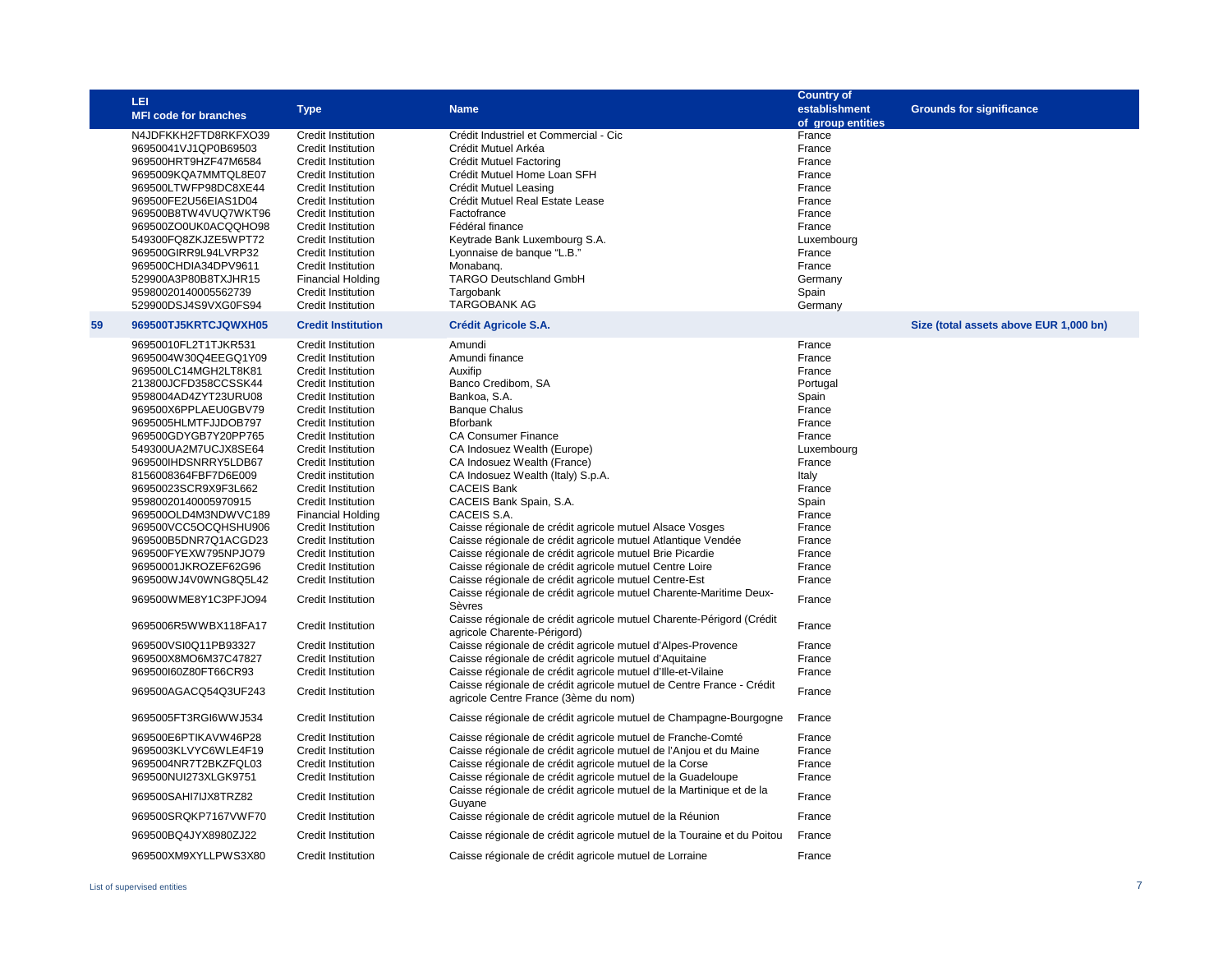|    | LEI<br><b>MFI code for branches</b>          | <b>Type</b>                                            | <b>Name</b>                                                                                                                            | <b>Country of</b><br>establishment<br>of group entities | <b>Grounds for significance</b>        |
|----|----------------------------------------------|--------------------------------------------------------|----------------------------------------------------------------------------------------------------------------------------------------|---------------------------------------------------------|----------------------------------------|
|    | SQEISV1ELQFV4EDRBN58                         | <b>Credit Institution</b>                              | Caisse régionale de crédit agricole mutuel de Normandie                                                                                | France                                                  |                                        |
|    | 969500PI25OKPKTD9364                         | Credit Institution                                     | Caisse régionale de crédit agricole mutuel de Paris et d'Ile-de-France                                                                 | France                                                  |                                        |
|    | 9695005GXM695D8LUY58                         | Credit Institution                                     | Caisse régionale de crédit agricole mutuel des Côtes-D'Armor                                                                           | France                                                  |                                        |
|    | 969500ORP9FTJYI28L37                         | Credit Institution                                     | Caisse régionale de crédit agricole mutuel des Savoie - Crédit agricole<br>des Savoie                                                  | France                                                  |                                        |
|    | 969500URVFX2P87A8306                         | Credit Institution                                     | Caisse régionale de crédit agricole mutuel du Centre Ouest                                                                             | France                                                  |                                        |
|    | 96950008DNO3H80l0682                         | <b>Credit Institution</b>                              | Caisse régionale de crédit agricole mutuel du Finistère                                                                                | France                                                  |                                        |
|    | 969500A3Y5KTGJEMDZ32                         | <b>Credit Institution</b>                              | Caisse régionale de crédit agricole mutuel du Languedoc                                                                                | France                                                  |                                        |
|    | 9695008F57RGP8WJVD09                         | <b>Credit Institution</b>                              | Caisse régionale de crédit agricole mutuel du Morbihan                                                                                 | France                                                  |                                        |
|    | 969500LLFVCIVUFVMK94                         | Credit Institution                                     | Caisse régionale de crédit agricole mutuel du Nord Est                                                                                 | France                                                  |                                        |
|    | 969500KBBNBZ7MIZAX74                         | <b>Credit Institution</b>                              | Caisse régionale de crédit agricole mutuel Loire - Haute-Loire                                                                         | France                                                  |                                        |
|    | 969500FF9M4SBM5VHR15                         | <b>Credit Institution</b>                              | Caisse régionale de crédit agricole mutuel Nord de France                                                                              | France                                                  |                                        |
|    | 969500KWT26BST7DUO80                         | <b>Credit Institution</b>                              | Caisse régionale de crédit agricole mutuel Nord Midi-Pyrénées                                                                          | France                                                  |                                        |
|    | 9695003BBN1S4HV82514                         | <b>Credit Institution</b>                              | Caisse régionale de crédit agricole mutuel Normandie-Seine                                                                             | France                                                  |                                        |
|    | 969500CP6UARAMYIGY51                         | Credit Institution                                     | Caisse régionale de crédit agricole mutuel Provence-Côte d'Azur (Alpes<br>de Haute-Provence-Alpes-maritimes-Var)                       | France                                                  |                                        |
|    | 969500M0I766TJINXO92                         | Credit Institution                                     | Caisse régionale de crédit agricole mutuel Pyrénées-Gascogne<br>Caisse régionale de crédit agricole mutuel Sud-Méditerranée (Ariège et | France                                                  |                                        |
|    | 969500GCBQ50LL4N4X78                         | <b>Credit Institution</b>                              | Pyrénées-Orientales)                                                                                                                   | France                                                  |                                        |
|    | 969500DRY71IGWG0L656                         | Credit Institution                                     | Caisse régionale de crédit agricole mutuel Sud Rhône-Alpes                                                                             | France                                                  |                                        |
|    | 969500VME9AAR39CTQ60                         | Credit Institution                                     | Caisse régionale de crédit agricole mutuel Toulouse 31                                                                                 | France                                                  |                                        |
|    | 9695000P6V7QBJL4NW96                         | <b>Credit Institution</b>                              | Caisse régionale de crédit agricole mutuel Val de France                                                                               | France                                                  |                                        |
|    | 1VUV7VQFKUOQSJ21A208                         | <b>Credit Institution</b>                              | Crédit Agricole corporate and investment bank                                                                                          | France                                                  |                                        |
|    | 815600489AA5BAEB2211                         | Credit Institution                                     | Crédit Agricole FriulAdria S.p.A.                                                                                                      | Italy                                                   |                                        |
|    | 969500C9913Z7PKUGB44                         | <b>Credit Institution</b>                              | Crédit Agricole home Ioan SFH                                                                                                          | France                                                  |                                        |
|    | 8156007D348794DB1690                         | <b>Credit Institution</b>                              | Crédit Agricole Italia S.p.A.                                                                                                          | Italy                                                   |                                        |
|    | 969500HQXNML1DTRBT51                         | <b>Credit Institution</b>                              | Crédit Agricole leasing & factoring                                                                                                    | France                                                  |                                        |
|    | 969500CN2FOU71HFHW51<br>9695009F5UPB9IITI298 | <b>Credit Institution</b><br><b>Credit Institution</b> | Crédit Agricole Public Sector SCF<br>Crédit Iyonnais                                                                                   | France<br>France                                        |                                        |
|    | 52990056C1E0V96O5B50                         | <b>Credit Institution</b>                              | CreditPlus Bank Aktiengesellschaft                                                                                                     | Germany                                                 |                                        |
|    | 969500OMKS4AIGVOBR28                         | <b>Credit Institution</b>                              | Ester finance technologies                                                                                                             | France                                                  |                                        |
|    | 529900ICKT0K5E1BTY38                         | <b>Credit Institution</b>                              | FCA Bank GmbH                                                                                                                          | Austria                                                 |                                        |
|    | 549300V1VN70Q7PQ7234                         | <b>Credit Institution</b>                              | FCA Bank S.p.A.                                                                                                                        | Italy                                                   |                                        |
|    | 549300FKDOCTGHXNSX04                         | <b>Credit Institution</b>                              | FCA Capital Portugal Instituição Financeira de Crédito, S.A.                                                                           | Portugal                                                |                                        |
|    | 969500QL4O0R6UCP9V20                         | <b>Credit Institution</b>                              | Finamur                                                                                                                                | France                                                  |                                        |
|    | 96950036L1P0BIL35D42                         | <b>Credit Institution</b>                              | LixxBail                                                                                                                               | France                                                  |                                        |
|    | 969500QQVZTWFHPN2O17                         | Credit Institution                                     | Unifergie - Union pour le financement des économies d'énergie                                                                          | France                                                  |                                        |
|    | 9695003L8X241KRTAG54                         | Credit Institution                                     | Union de Banques Arabes et Françaises - U.B.A.F.                                                                                       | France                                                  |                                        |
| 60 | F0HUI1NY1AZMJMD8LP67                         | <b>Credit Institution</b>                              | <b>HSBC France</b>                                                                                                                     |                                                         | Size (total assets EUR 150-300 bn)     |
|    | 969500HCJLWDO4YCYT40                         | Credit Institution                                     | HSBC SFH (France)                                                                                                                      | France                                                  |                                        |
| 61 | 96950066U5XAAIRCPA78                         | <b>Credit Institution</b>                              | <b>La Banque Postale</b>                                                                                                               |                                                         | Size (total assets EUR 150-300 bn)     |
|    | 96950085DHGG9K8CYV50                         | <b>Credit Institution</b>                              | <b>BPE</b>                                                                                                                             | France                                                  |                                        |
|    | 969500D5PFMTWUYSUF61                         | <b>Credit Institution</b>                              | La Banque Postale Home Loan SFH                                                                                                        | France                                                  |                                        |
|    | 9695008E191FD8QQ7K18                         | <b>Credit Institution</b>                              | Ma French Bank                                                                                                                         | France                                                  |                                        |
| 62 | 96950001WI712W7PQG45                         | <b>Credit Institution</b>                              | <b>RCI Banque SA</b>                                                                                                                   |                                                         | Size (total assets EUR 50-75 bn)       |
|    | 9695002ASDT3XIMLZY47                         | Credit Institution                                     | Diac                                                                                                                                   | France                                                  |                                        |
| 63 | 549300HFEHJOXGE4ZE63                         | <b>Credit Institution</b>                              | <b>SFIL S.A.</b>                                                                                                                       |                                                         | Size (total assets EUR 50-75 bn)       |
|    | 549300E6W08778I4OW85                         | <b>Credit Institution</b>                              | Caisse Française de Financement Local                                                                                                  | France                                                  |                                        |
| 64 | O2RNE8IBXP4R0TD8PU41                         | <b>Credit Institution</b>                              | Société Générale S.A.                                                                                                                  |                                                         | Size (total assets above EUR 1,000 bn) |
|    | 969500LFYDOK3LAWLC94                         | <b>Credit Institution</b>                              | Banque Courtois - successeurs de l'ancienne maison Courtois et Cie<br>depuis 1760                                                      | France                                                  |                                        |
|    | 969500K8IQ975QPQKN89                         | Credit Institution                                     | Banque française commerciale Océan Indien                                                                                              | France                                                  |                                        |
|    | 9695005FRTPG86D3A872                         | <b>Credit Institution</b>                              | <b>Banque Kolb</b>                                                                                                                     | France                                                  |                                        |
|    | 9695007GXCW7F3DE1B10                         | <b>Credit Institution</b>                              | <b>Banque Laydernier</b>                                                                                                               | France                                                  |                                        |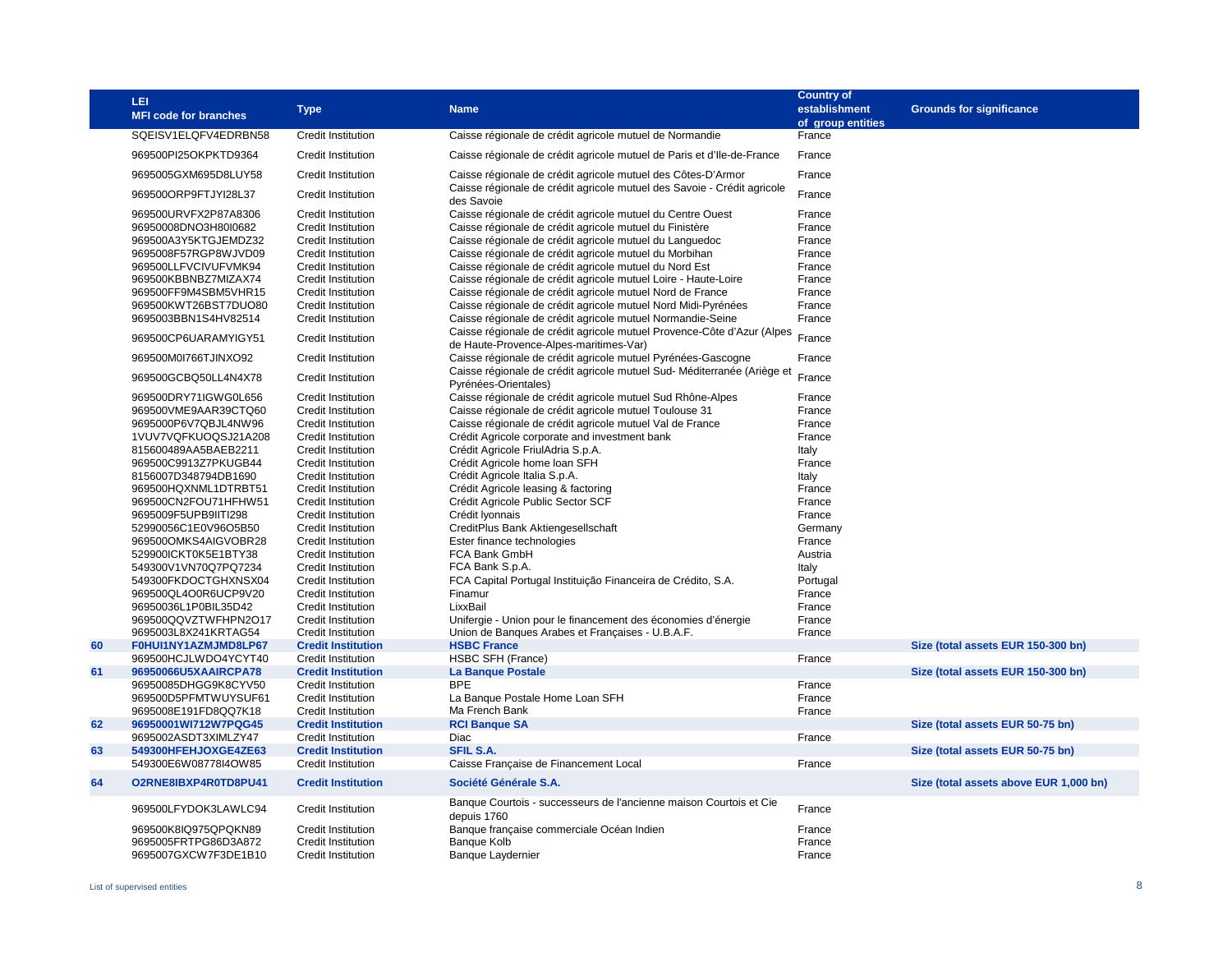|    | LEI                                          |                                          |                                                                                                | <b>Country of</b> |                                                    |      |
|----|----------------------------------------------|------------------------------------------|------------------------------------------------------------------------------------------------|-------------------|----------------------------------------------------|------|
|    | <b>MFI code for branches</b>                 | <b>Type</b>                              | <b>Name</b>                                                                                    | establishment     | <b>Grounds for significance</b>                    |      |
|    |                                              |                                          |                                                                                                | of group entities |                                                    |      |
|    | 969500SXF5G2B4BBYX03                         | <b>Credit Institution</b>                | <b>Banque Nuger</b>                                                                            | France            |                                                    |      |
|    | 9695006UOK8Z3F6QNF11                         | <b>Credit Institution</b>                | Banque Rhône-Alpes - Groupe Crédit du Nord                                                     | France            |                                                    |      |
|    | 969500QMD9H878YIJZ23                         | Credit Institution                       | <b>Banque Tarneaud</b>                                                                         | France            |                                                    |      |
|    | 9695003SJ7Z9C9HIGV14                         | Credit Institution                       | Boursorama                                                                                     | France            |                                                    |      |
|    | 969500U7ESUWL7OBF125                         | Credit Institution                       | Compagnie générale de location d'équipements 'C.G.L.'                                          | France            |                                                    |      |
|    | 54930076YK05WVH25M52                         | <b>Credit Institution</b>                | Crédit du Nord                                                                                 | France            |                                                    |      |
|    | 529900O36LIHML9KNF05                         | Credit Institution                       | <b>GEFA BANK GmbH</b>                                                                          | Germany           |                                                    |      |
|    | 9695007Q5MTZ4Q454M45                         | Credit Institution                       | Génébanque                                                                                     | France            |                                                    |      |
|    | 969500QUPGUHSZ2FTU81                         | <b>Credit Institution</b>                | Généfim                                                                                        | France            |                                                    |      |
|    | 529900U1VF734FP08987                         | Credit Institution                       | Hanseatic Bank GmbH & Co KG                                                                    | Germany           |                                                    |      |
|    | SK47231564                                   | <b>Branch</b>                            | Komerční banka, a.s., pobočka zahraničnej banky                                                | Slovakia          |                                                    |      |
|    | 39120001X431NHDFYX28                         | <b>Financial Holding</b>                 | <b>SG Equipment Finance GmbH</b>                                                               | Germany           |                                                    |      |
|    | 969500ITSEQFH24SE562                         | <b>Credit Institution</b>                | <b>SGB Finance</b>                                                                             | France            |                                                    |      |
|    | 549300H7CCQ6BSQBGG72                         | Credit Institution                       | SKB Banka d.d. Ljubljana                                                                       | Slovenia          |                                                    | (#1) |
|    | 96950000VTPII1X03R06                         | Credit Institution                       | Société anonyme de crédit à l'industrie française (C.A.L.I.F.)                                 | France            |                                                    |      |
|    | 549300BI9FMGBXN2I036                         | Credit Institution                       | Société Générale Capital Market Finance S.A.                                                   | Luxembourg        |                                                    |      |
|    | 969500O6YKL9S5XGAP98                         | Credit Institution                       | SOCIETE GENERALE Factoring SA                                                                  | France            |                                                    |      |
|    | 5493007Q432SOF1RTC02                         | <b>Credit Institution</b>                | Société Générale Financing and Distribution                                                    | Luxembourg        |                                                    |      |
|    | TPS0Q8GFSZF45ZZFL873                         | Credit Institution                       | Société Générale Luxembourg                                                                    | Luxembourg        |                                                    |      |
|    | 815600D6C6FA8E2ACB85                         | Credit Institution                       | Société Générale Mutui Italia S.p.A.                                                           | Italy             |                                                    |      |
|    | 9695003KW541RB4PSS16                         | Credit Institution                       | Société générale pour le développement des opérations de crédit-bail                           | France            |                                                    |      |
|    |                                              |                                          | immobilier - Sogebail<br>Société générale SCF                                                  |                   |                                                    |      |
|    | 969500F9HMMIJD7DJC28                         | <b>Credit Institution</b>                |                                                                                                | France            |                                                    |      |
|    | 549300SAMQW7TYZ1TR74                         | Credit Institution                       | Société Générale Securities Services S.p.A.                                                    | Italy             |                                                    |      |
|    | 969500KN90DZLHUN3566<br>969500YKZ8SRGIZE5441 | Credit Institution<br>Credit Institution | Société générale SFH<br>Société marseillaise de crédit                                         | France<br>France  |                                                    |      |
|    |                                              |                                          |                                                                                                |                   |                                                    |      |
|    |                                              |                                          |                                                                                                |                   |                                                    |      |
|    | 969500SX48YEYEHYII63                         | Credit Institution                       | Sogefimur                                                                                      | France            |                                                    |      |
|    |                                              |                                          | <b>Italy</b>                                                                                   |                   |                                                    |      |
| 65 | F1T87K3OQ2OV1UORLH26                         | <b>Credit Institution</b>                | Banca Carige S.p.A. - Cassa di Risparmio di Genova e Imperia                                   |                   | Article 6(5)(b) of Regulation (EU) No<br>1024/2013 |      |
|    | 549300DY78U4CMKNHE48                         | <b>Credit Institution</b>                | Banca Cesare Ponti S.p.A.                                                                      | Italy             |                                                    |      |
|    | 549300OHXNZXGU6Q6H37                         | <b>Credit Institution</b>                | Banca del Monte di Lucca S.p.A.                                                                | Italy             |                                                    |      |
| 66 | J4CP7MHCXR8DAQMKIL78                         | <b>Credit Institution</b>                | <b>BANCA MONTE DEI PASCHI DI SIENA S.p.A.</b>                                                  |                   | Size (total assets EUR 100-150 bn)                 |      |
|    | 969500R3EA0ADWQ2II38                         | Credit Institution                       | Monte Paschi Banque S.A.                                                                       | France            |                                                    |      |
|    | V3Z6EZ8Z6KSBJBFBIC58                         | <b>Credit Institution</b>                | MPS CAPITAL SERVICES BANCA PER LE IMPRESE S.p.A.                                               | Italy             |                                                    |      |
|    | 815600852C49ADB47186                         | Credit Institution                       | MPS LEASING & FACTORING S.p.A.                                                                 | Italy             |                                                    |      |
|    | 8156007AE27B7429B185                         | Credit Institution                       | WISE DIALOG BANK S.p.A.                                                                        | Italy             |                                                    |      |
| 67 | J48C8PCSJVUBR8KCW529                         | <b>Credit Institution</b>                | Banca Popolare di Sondrio, Società Cooperativa per Azioni                                      |                   | Size (total assets EUR 30-50 bn)                   |      |
|    | 81560095BC9C22595B60                         | <b>Credit Institution</b>                | Banca della Nuova Terra S.p.A.                                                                 | Italy             |                                                    |      |
| 68 | 815600E4E6DCD2D25E30                         | <b>Credit Institution</b>                | <b>Banco BPM S.p.A.</b>                                                                        |                   | Size (total assets EUR 150-300 bn)                 |      |
|    | 549300NQ32SRT0NWPB72                         | Credit Institution                       | Aletti & C. Banca di Investimento Mobiliare S.p.A.                                             | Italy             |                                                    |      |
|    | 549300GRXFI7D6PNEA68                         | Credit Institution                       | Banca Akros S.p.A.                                                                             | Italy             |                                                    |      |
| 69 | N747OI7JINV7RUUH6190                         | <b>Credit Institution</b>                | <b>BPER Banca S.p.A.</b>                                                                       |                   | Size (total assets EUR 75-100 bn)                  |      |
|    | 549300VD62S16PRFF473                         | Credit Institution                       | Banco di Sardegna S.p.A.                                                                       | Italy             |                                                    |      |
|    | 549300PHVEBLXGO8CN25                         | <b>Credit Institution</b>                | Bibanca S.p.A.                                                                                 | Italy             |                                                    |      |
|    | 549300FOF121DSRG5867                         | Credit Institution                       | BPER Bank Luxembourg S.A.                                                                      | Luxembourg        |                                                    |      |
|    | 549300IQDG1U1RH9SU92                         | <b>Credit Institution</b>                | Cassa di Risparmio di Bra S.p.A.                                                               | Italy             |                                                    |      |
|    | 815600081C1567070B91                         | <b>Credit Institution</b>                | Cassa di Risparmio di Saluzzo S.p.A.                                                           | Italy             |                                                    |      |
| 70 | LOO0AWXR8GF142JCO404                         | <b>Credit Institution</b>                | Cassa Centrale Banca - Credito Cooperativo Italiano S.p.A.                                     |                   | Size (total assets EUR 50-75 bn)                   |      |
|    | 549300WHH7HQS04GS740                         | Credit Institution                       | Banca Adria Colli Euganei - Credito Cooperativo Società Cooperativa                            | Italy             |                                                    |      |
|    | 815600AB0F135FA6AC11                         | <b>Credit Institution</b>                | BANCA ALTO VICENTINO - Credito Cooperativo di Schio, Pedemonte                                 | Italy             |                                                    |      |
|    | 815600508DD477037C23                         | Credit Institution                       | e Roana - Società Cooperativa<br>Banca Centro Emilia - Credito Cooperativo Società cooperativa | Italy             |                                                    |      |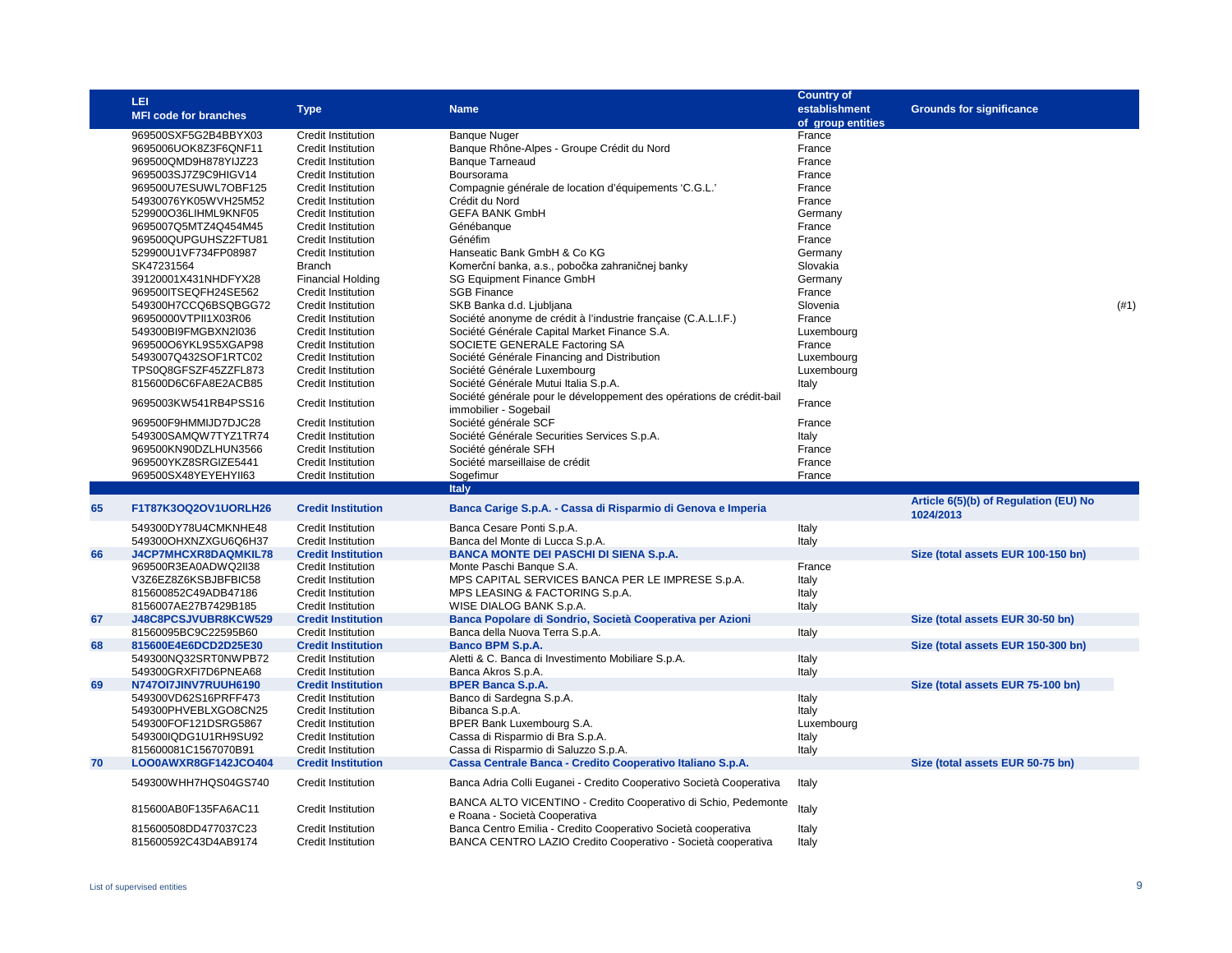| <b>LEI</b><br><b>MFI code for branches</b>   | <b>Type</b>                              | <b>Name</b>                                                                                                                               | <b>Country of</b><br>establishment<br>of group entities | <b>Grounds for significance</b> |
|----------------------------------------------|------------------------------------------|-------------------------------------------------------------------------------------------------------------------------------------------|---------------------------------------------------------|---------------------------------|
| 8156009C268CA101E223                         | Credit Institution                       | Banca del Gran Sasso d'Italia - Banca di Credito Cooperativo Società<br>Cooperativa per azioni                                            | Italy                                                   |                                 |
| 8156008AB768C360F861                         | Credit Institution                       | BANCA DEL TERRITORIO LOMBARDO CREDITO COOPERATIVO -<br>Società cooperativa o, in forma abbreviata, "BTL"                                  | Italy                                                   |                                 |
| 815600507FA0758E6840<br>815600F58EC991557450 | Credit Institution<br>Credit Institution | Banca dell'Alta Murgia Credito Cooperativo - Società cooperativa<br>Banca di Bologna Credito Cooperativo società cooperativa              | Italy<br>Italy                                          |                                 |
| 549300TCEYVHTMWRRX34                         | Credit Institution                       | Banca di Caraglio del Cuneese e della Riviera dei Fiori - Credito<br>Cooperativo - Società cooperativa                                    | Italy                                                   |                                 |
| 8156004429DC523F7747                         | Credit Institution                       | Banca di Credito Cooperativo dei Castelli e degli Iblei - Società<br>cooperativa                                                          | Italy                                                   |                                 |
| 8156007B431FA10DC467                         | Credit Institution                       | Banca di Credito Cooperativo dei Castelli Romani e del Tuscolo -<br>Società cooperativa                                                   | Italy                                                   |                                 |
| 815600D2B97740C5D011                         | Credit Institution                       | Banca di Credito Cooperativo del Circeo e Privernate - Società<br>cooperativa                                                             | Italy                                                   |                                 |
| 8156002B95B1A84D5374                         | <b>Credit Institution</b>                | BANCA DI CREDITO COOPERATIVO DEL VELINO - Comune di Posta<br>Provincia di Rieti - Società Cooperativa                                     | Italy                                                   |                                 |
| 81560021E7800490A761                         | Credit Institution                       | Banca di Credito Cooperativo dell'Alto Tirreno della Calabria Verbicaro<br>(Provincia di Cosenza) - Società cooperativa                   | Italy                                                   |                                 |
| 5493006DF3CJAPW64Z40                         | Credit Institution                       | Banca di Credito Cooperativo della Romagna Occidentale - Società<br>cooperativa                                                           | Italy                                                   |                                 |
| 815600CE8997AB730738                         | Credit Institution                       | Banca di Credito Cooperativo di Alberobello e Sammichele di Bari -<br>Società Cooperativa                                                 | Italy                                                   |                                 |
| 8156009A05D870E43030                         | Credit Institution                       | Banca di Credito Cooperativo di Anagni - Società cooperativa                                                                              | Italy                                                   |                                 |
| 815600B13AD31D39D678                         | Credit Institution                       | Banca di Credito Cooperativo di Aguara - Società cooperativa                                                                              | Italy                                                   |                                 |
| 8156009499D0A080FA62                         | Credit Institution                       | Banca di Credito Cooperativo di Barlassina - Società cooperativa<br>Banca di Credito Cooperativo di Brescia - Società cooperativa oppure, | Italy                                                   |                                 |
| 81560091574B0CCEFB73                         | Credit Institution                       | in forma abbreviata, "Credito Cooperativo di Brescia - Società<br>cooperativa"                                                            | Italy                                                   |                                 |
| 549300S7C1GB2JYIKK33                         | Credit Institution                       | Banca di Credito Cooperativo di Casalgrasso e Sant'Albano Stura -<br>Società cooperativa                                                  | Italy                                                   |                                 |
| 8156005F89D8A2777026                         | Credit Institution                       | Banca di Credito Cooperativo di Cassano delle Murge e Tolve - Società<br>cooperativa                                                      | Italy                                                   |                                 |
| 815600185B3DB18DA514                         | Credit Institution                       | Banca di Credito Cooperativo di Castagneto Carducci - Società<br>cooperativa                                                              | Italy                                                   |                                 |
| 5493002HFC6D3TA7KQ61                         | Credit Institution                       | Banca di Credito Cooperativo di Cherasco - Società cooperativa                                                                            | Italy                                                   |                                 |
| 815600F4DEAB2DB98487                         | Credit Institution                       | Banca di Credito Cooperativo di Conversano - Società cooperativa                                                                          | Italy                                                   |                                 |
| 81560027A3FCB64DB096                         | Credit Institution                       | Banca di Credito Cooperativo di Flumeri - Società cooperativa                                                                             | Italy                                                   |                                 |
| 815600E5D92770C58275                         | Credit Institution                       | Banca di Credito Cooperativo di Locorotondo - Cassa Rurale ed<br>Artigiana - Società cooperativa                                          | Italy                                                   |                                 |
| 8156005FED254FE6D424                         | Credit Institution                       | Banca di Credito Cooperativo di Pianfei e Rocca de' Baldi - Società<br>cooperativa                                                        | Italy                                                   |                                 |
| 815600CEC2F5CA193226                         | <b>Credit Institution</b>                | Banca di Credito Cooperativo di San Giovanni Rotondo - Società<br>cooperativa                                                             | Italy                                                   |                                 |
| 8156009C252A56CA6782                         | <b>Credit Institution</b>                | Banca di Credito Cooperativo di San Marzano di San Giuseppe -<br>Taranto - Società Cooperativa                                            | Italy                                                   |                                 |
| 81560000348B3B64B603                         | Credit Institution                       | Banca di Credito Cooperativo di Sarsina - Società cooperativa                                                                             | Italy                                                   |                                 |
| 5493001IDJJSIDOP8024                         | Credit Institution                       | Banca di Credito Cooperativo di Spello e Bettona - Società cooperativa                                                                    | Italy                                                   |                                 |
| 81560083C138B5225E12                         | <b>Credit Institution</b>                | BANCA DI CREDITO COOPERATIVO DI TURRIACO - SOCIETÀ<br><b>COOPERATIVA</b>                                                                  | Italy                                                   |                                 |
| 81560080DE68CD0F6B78                         | Credit Institution                       | Banca di Credito Cooperativo La Riscossa di Regalbuto - Società<br>cooperativa                                                            | Italy                                                   |                                 |
| 5493002GUK42AICGG334<br>8156003877C8B5565058 | Credit Institution<br>Credit Institution | Banca di Credito Cooperativo Laudense Lodi - Società cooperativa<br>Banca di Credito Cooperativo Monopoli - Società cooperativa           | Italy<br>Italy                                          |                                 |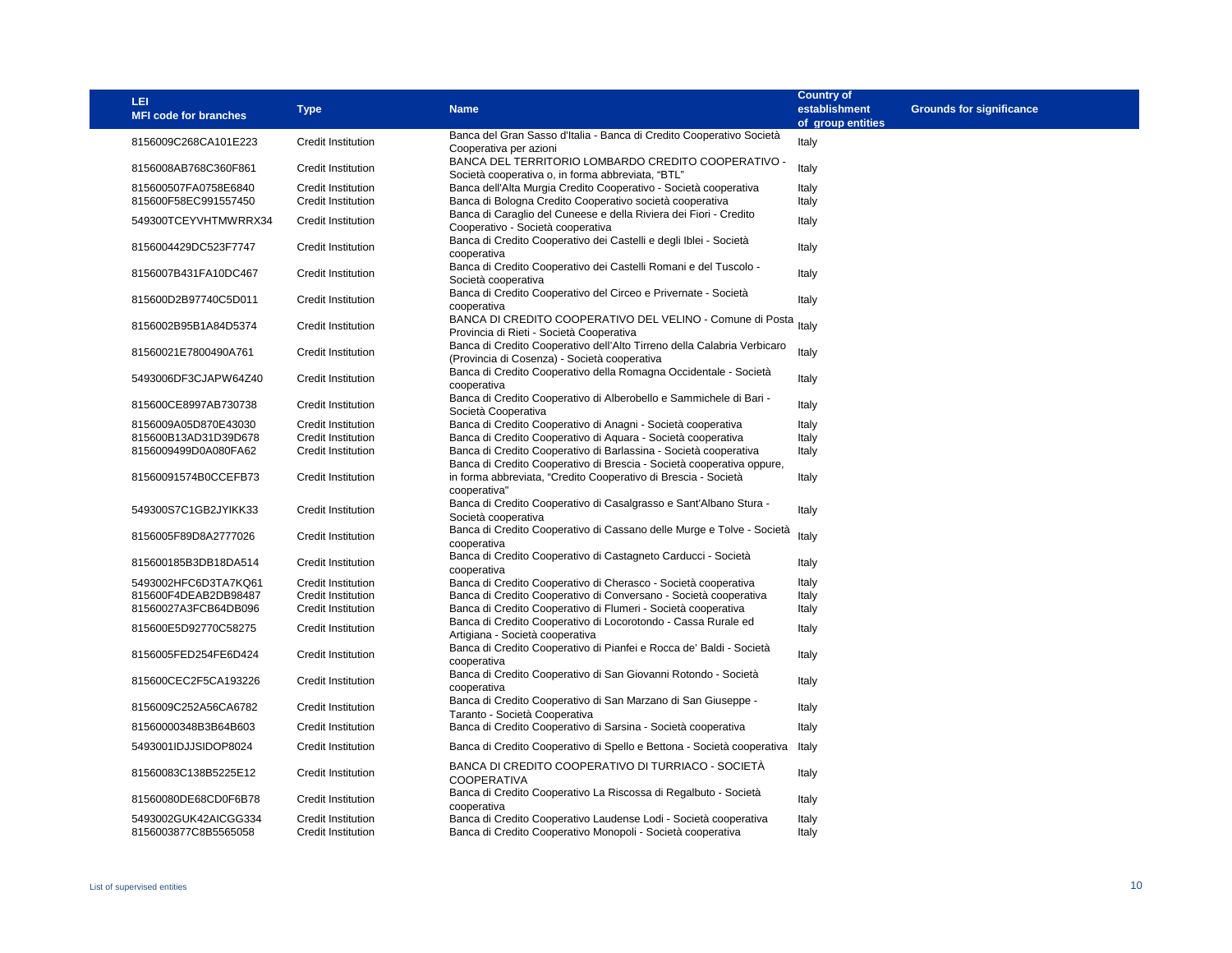| LEI<br><b>MFI code for branches</b>          | <b>Type</b>                                     | <b>Name</b>                                                                                                    | <b>Country of</b><br>establishment<br>of group entities | <b>Grounds for significance</b> |
|----------------------------------------------|-------------------------------------------------|----------------------------------------------------------------------------------------------------------------|---------------------------------------------------------|---------------------------------|
| 815600E3ADB5FFB01F79                         | Credit Institution                              | Banca di Credito Cooperativo Sangro Teatina di Atessa - Società<br>cooperativa                                 | Italy                                                   |                                 |
| 529900ZYI15J69I7KK95                         | Credit Institution                              | Banca di Credito Cooperativo Valdostana - Coopérative de Crédit<br>Valdôtaine - Società Cooperativa            | Italy                                                   |                                 |
| 815600B12A035CEEFD62                         | <b>Credit Institution</b>                       | Banca Lazio Nord Credito Cooperativo                                                                           | Italy                                                   |                                 |
| 815600E6A5F948BED362                         | <b>Credit Institution</b>                       | BANCA MALATESTIANA - Credito Cooperativo - Società Cooperativa                                                 | Italy                                                   |                                 |
| 815600BEB84262193263                         | <b>Credit Institution</b>                       | Banca Monte Pruno - Credito Cooperativo di Fisciano, Roscigno e<br>Laurino - Società cooperativa               | Italy                                                   |                                 |
| 549300W9LMF70M5SBS25                         | <b>Credit Institution</b>                       | Banca Prealpi SanBiagio Credito Cooperativo - Società Cooperativa                                              | Italy                                                   |                                 |
| 815600E96158FB8FF364                         | Credit Institution                              | Banca Sicana - Credito Cooperativo di Sommatino, Serradifalco e<br>Sambuca di Sicilia - Società Cooperativa    | Italy                                                   |                                 |
| 549300207BR8W5FCX367<br>213800AGKVL18YKQSV51 | Credit Institution<br><b>Credit Institution</b> | BancaTer Credito Cooperativo FVG - Società cooperativa<br>Banco Marchigiano Credito Cooperativo                | Italy<br>Italy                                          |                                 |
| 8156000D231E006B3783                         | Credit Institution                              | BCC Felsinea - Banca di Credito Cooperativo dal 1902 - Società<br>cooperativa                                  | Italy                                                   |                                 |
| 54930082Z2DPUUSYXO04                         | <b>Credit Institution</b>                       | BENE BANCA CREDITO COOPERATIVO DI BENE VAGIENNA<br>(CUNEO) - SOCIETA' COOPERATIVA                              | Italy                                                   |                                 |
| 54930034BCN4UKQP6G13                         | Credit Institution                              | Cassa di Trento, Lavis, Mezzocorona e Valle di Cembra - Banca di<br>Credito Cooperativo - Società cooperativa  | Italy                                                   |                                 |
| 549300YHNUGLS407SF83                         | <b>Credit Institution</b>                       | Cassa Padana Banca di Credito Cooperativo - Società cooperativa                                                | Italy                                                   |                                 |
| 5493001K2IOH22XTGJ76                         | <b>Credit Institution</b>                       | CASSA RURALE ADAMELLO Banca di Credito Cooperativo - Società<br>Cooperativa                                    | Italy                                                   |                                 |
| 549300MUQNWYKYESGE19                         | <b>Credit Institution</b>                       | Cassa Rurale Alta Vallagarina e Lizzana - Banca di Credito Cooperativo<br>- Società cooperativa                | Italy                                                   |                                 |
| 549300L4VGUHIHBN5T53                         | Credit Institution                              | Cassa Rurale Alta Valsugana Banca di Credito Cooperativo - Società<br>cooperativa                              | Italy                                                   |                                 |
| 5493006IXEI238WEWX48                         | <b>Credit Institution</b>                       | Cassa Rurale Alto Garda - Banca di Credito Cooperativo - Società<br>Cooperativa                                | Italy                                                   |                                 |
| 54930051952BDB4UR393                         | <b>Credit Institution</b>                       | Cassa Rurale di Ledro - Banca di Credito Cooperativo - Società<br>cooperativa                                  | Italy                                                   |                                 |
| 549300RCH7C72D6ERH33                         | <b>Credit Institution</b>                       | Cassa Rurale di Rovereto - Banca di Credito Cooperativo - Società<br>cooperativa                               | Italy                                                   |                                 |
| 549300NCMRN7QO6TPB94                         | Credit Institution                              | Cassa Rurale Dolomiti di Fassa Primiero e Belluno - Banca di Credito<br>Cooperativo - Società cooperativa      | Italy                                                   |                                 |
| 549300MZA4CBXT81MS60                         | <b>Credit Institution</b>                       | Cassa Rurale ed Artigiana di Borgo San Giacomo (Brescia) - Credito<br>Cooperativo - Società cooperativa        | Italy                                                   |                                 |
| 529900A89KU7DB0XKP06                         | <b>Credit Institution</b>                       | Cassa Rurale ed Artigiana di Boves - Banca di Credito Cooperativo<br>(Boves - Cuneo) - Società Cooperativa     | Italy                                                   |                                 |
| 549300R3XR02910GZ080                         | Credit Institution                              | CASSA RURALE ED ARTIGIANA DI CORTINA D'AMPEZZO E DELLE<br>DOLOMITI - Credito Cooperativo - Società cooperativa | Italy                                                   |                                 |
| 549300WBF5HKZND1YQ97                         | <b>Credit Institution</b>                       | Cassa Rurale ed Artigiana di Vestenanova - Credito Cooperativo -<br>Società Cooperativa                        | Italy                                                   |                                 |
| 5493000IPQ5EZ5Y4WC35                         | <b>Credit Institution</b>                       | Cassa Rurale GIUDICARIE VALSABBIA PAGANELLA Banca di Credito Italy<br>Cooperativo Società Cooperativa          |                                                         |                                 |
| 5493002SMIO23YLG9J37                         | Credit Institution                              | Cassa Rurale Novella e Alta Anaunia Banca di Credito Cooperativo -<br>Società cooperativa                      | Italy                                                   |                                 |
| 549300YJDGR9LQDONY75                         | <b>Credit Institution</b>                       | Cassa Rurale Rotaliana e Giovo - Banca di Credito Cooperativo -<br>Società cooperativa                         | Italy                                                   |                                 |
| 549300PKIBU2YUNTH225                         | Credit Institution                              | Cassa Rurale Val di Fiemme Banca di Credito Cooperativo Società<br>Cooperativa                                 | Italy                                                   |                                 |
| 549300FZTQNO0EOY4Y45                         | <b>Credit Institution</b>                       | Cassa Rurale Val di Non - Banca di Credito Cooperativo - Società<br>cooperativa                                | Italy                                                   |                                 |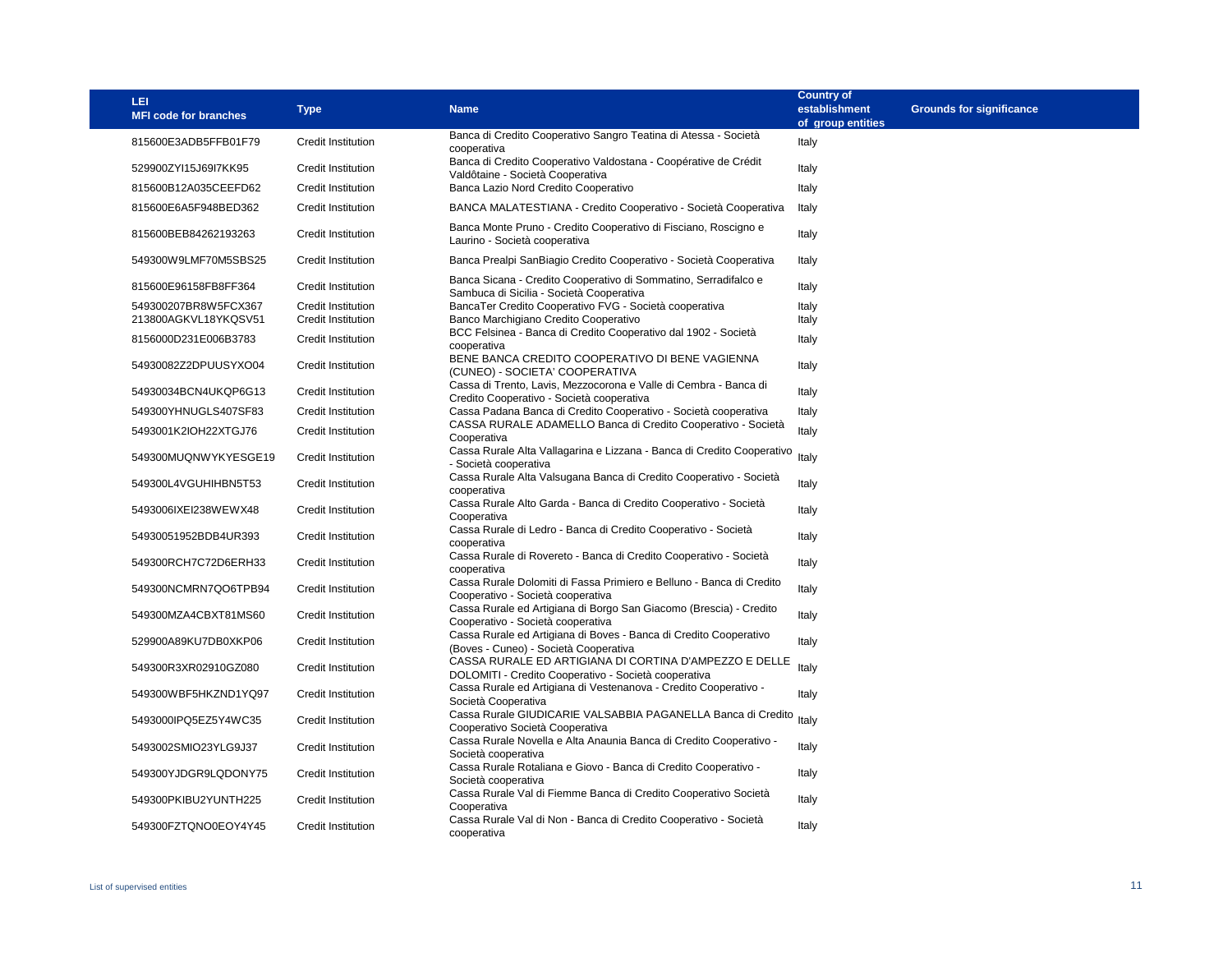|    | LEI<br><b>MFI code for branches</b>                                  | <b>Type</b>                                                          | <b>Name</b>                                                                                                                                                                                      | <b>Country of</b><br>establishment<br>of group entities | <b>Grounds for significance</b>    |
|----|----------------------------------------------------------------------|----------------------------------------------------------------------|--------------------------------------------------------------------------------------------------------------------------------------------------------------------------------------------------|---------------------------------------------------------|------------------------------------|
|    | 549300JXVNVNY1YSBO15                                                 | Credit Institution                                                   | CASSA RURALE VAL DI SOLE - Banca di Credito Cooperativo -<br>Società Cooperativa                                                                                                                 | Italy                                                   |                                    |
|    | 549300LFHTJF2OGIXL33                                                 | <b>Credit Institution</b>                                            | Cassa Rurale Vallagarina - Banca di Credito Cooperativo - Società<br>cooperativa                                                                                                                 | Italy                                                   |                                    |
|    | 549300HM84IFXD1X6652                                                 | <b>Credit Institution</b>                                            | Cassa Rurale Valsugana e Tesino - Banca di Credito Cooperativo -<br>Società cooperativa                                                                                                          | Italy                                                   |                                    |
|    | 549300R3JXX43J09PA39                                                 | Credit Institution                                                   | Centroveneto Bassano Banca - Credito Cooperativo - Soc. Coop.<br>CREDITO COOPERATIVO - CASSA RURALE ED ARTIGIANA DEL                                                                             | Italy                                                   |                                    |
|    | 8156006E5A083C759043                                                 | Credit Institution                                                   | FRIULI VENEZIA GIULIA (ABBREVIATO CASSA RURALE FVG) -<br>SOCIETÀ COOPERATIVA                                                                                                                     | Italy                                                   |                                    |
|    | 815600E124FA09C12E37                                                 | Credit Institution                                                   | CREDITO COOPERATIVO CENTRO CALABRIA - Società cooperativa                                                                                                                                        | Italy                                                   |                                    |
|    | 81560093FCC24546F856<br>549300S5ES5WTO0PH393<br>81560016432945B31773 | Credit Institution<br>Credit Institution<br>Credit Institution       | Credito Etneo "Banca di Credito Cooperativo - Società cooperativa"<br>Friulovest Banca - Credito Cooperativo - Società Cooperativa<br>PrimaCassa - Credito Cooperativo FVG - società cooperativa | Italy<br>Italy<br>Italy                                 |                                    |
|    | 529900ARX9C44EDFQG43                                                 | Credit Institution                                                   | Raiffeisenkasse Ritten Genossenschaft - Cassa Rurale Renon Società<br>Cooperativa                                                                                                                | Italy                                                   |                                    |
|    | 815600A9CA782010F012                                                 | Credit Institution                                                   | Raiffeisenkasse St. Martin in Passeier Genossenschaft - Cassa<br>Raiffeisen di San Martino in Passiria Società Cooperativa<br>RomagnaBanca Credito Cooperativo Romagna Est e Sala di             | Italy                                                   |                                    |
|    | 815600BDBBCC1431D872                                                 | Credit Institution                                                   | Cesenatico s.c." in forma abbreviata "RomagnaBanca Credito<br>Cooperativo s.c."                                                                                                                  | Italy                                                   |                                    |
|    | 549300902G19KTDUZ827                                                 | Credit Institution                                                   | ROVIGOBANCA Credito Cooperativo - società cooperativa<br>ZKB ZADRUŽNA KRAŠKA BANKA TRST GORICA Zadruga - ZKB                                                                                     | Italy                                                   |                                    |
|    | 815600810B937CD30406                                                 | Credit Institution                                                   | CREDITO COOPERATIVO DI TRIESTE E GORIZIA Società<br>Cooperativa                                                                                                                                  | Italy                                                   |                                    |
| 71 | 815600AD83B2B6317788<br>815600A15AB095A07855<br>8156004B244AA70DE787 | <b>Financial Holding</b><br>Credit Institution<br>Credit Institution | <b>Credito Emiliano Holding S.p.A.</b><br>Banca Euromobiliare S.p.A.<br>Credito Emiliano S.p.A.                                                                                                  | Italy<br>Italy                                          | Size (total assets EUR 30-50 bn)   |
| 72 | NNVPP80YIZGEY2314M97                                                 | <b>Credit Institution</b>                                            | Iccrea Banca S.p.A. - Istituto Centrale del Credito Cooperativo                                                                                                                                  |                                                         | Size (total assets EUR 150-300 bn) |
|    | 529900DYXMRV3VD4O825                                                 | Credit Institution                                                   | Banca Alpi Marittime Credito Cooperativo Carrù Società cooperativa per<br>azioni                                                                                                                 | Italy                                                   |                                    |
|    | 549300IGVRJKAFTG2F34                                                 | Credit Institution                                                   | Banca Alta Toscana Credito Cooperativo - società cooperativa                                                                                                                                     | Italy                                                   |                                    |
|    | 8156001FAA78B9C94B89                                                 | Credit Institution                                                   | Banca Centro - Credito Cooperativo Toscana - Umbria - società<br>cooperativa                                                                                                                     | Italy                                                   |                                    |
|    | 815600E0D5CF102FCB85                                                 | Credit Institution                                                   | Banca Centropadana Credito Cooperativo - Società cooperativa                                                                                                                                     | Italy                                                   |                                    |
|    | 549300R7VK7PAHEHQ320                                                 | Credit Institution                                                   | BANCA CREMASCA E MANTOVANA- Credito Cooperativo- Società                                                                                                                                         | Italy                                                   |                                    |
|    | 213800HX3NN1E7FQEQ06                                                 | Credit Institution                                                   | cooperativa<br>Banca dei Sibillini-Credito Cooperativo di Casavecchia -Società<br>cooperativa                                                                                                    | Italy                                                   |                                    |
|    | 8156009580A5A11D7809                                                 | Credit Institution                                                   | BANCA DEL CATANZARESE - CREDITO COOPERATIVO -<br>SOCIETA' COOPERATIVA                                                                                                                            | Italy                                                   |                                    |
|    | 8156009A4AFF0C1E6B44                                                 | Credit Institution                                                   | Banca del Cilento di Sassano e Vallo di Diano e della Lucania - Credito<br>Cooperativo - Società Cooperativa per azioni                                                                          | Italy                                                   |                                    |
|    | 213800HEAE6H2M1Q3S97                                                 | Credit Institution                                                   | Banca del Piceno Credito Cooperativo - Società cooperativa                                                                                                                                       | Italy                                                   |                                    |
|    | 81560030E9DBD0D5E541                                                 | Credit Institution                                                   | Banca del Valdarno - Credito Cooperativo - Società Cooperativa                                                                                                                                   | Italy                                                   |                                    |
|    | 549300I8FH314U10ZK71                                                 | Credit Institution                                                   | BANCA DELLA MARCA Credito Cooperativo - Società Cooperativa                                                                                                                                      | Italy                                                   |                                    |
|    | 815600A08DEE8E5FEF34                                                 | <b>Credit Institution</b>                                            | Banca della Valsassina Credito Cooperativo - Società cooperativa                                                                                                                                 | Italy                                                   |                                    |
|    | 8156003073EAF2280026<br>213800OJ4LG8R54XIX88                         | Credit Institution<br>Credit Institution                             | Banca dell'Elba Credito Cooperativo - Società cooperativa<br>Banca di Ancona e Falconara Marittima Credito Cooperativo - Società<br>cooperativa                                                  | Italy<br>Italy                                          |                                    |
|    | 8156000E223BCDD9B355                                                 | <b>Credit Institution</b>                                            | Banca di Andria di Credito Cooperativo - Società cooperativa                                                                                                                                     | Italy                                                   |                                    |
|    | 549300QGFHQRB8SVPI60                                                 | <b>Credit Institution</b>                                            | Banca di Anghiari e Stia - Credito Cooperativo - Società cooperativa                                                                                                                             | Italy                                                   |                                    |
|    |                                                                      |                                                                      |                                                                                                                                                                                                  |                                                         |                                    |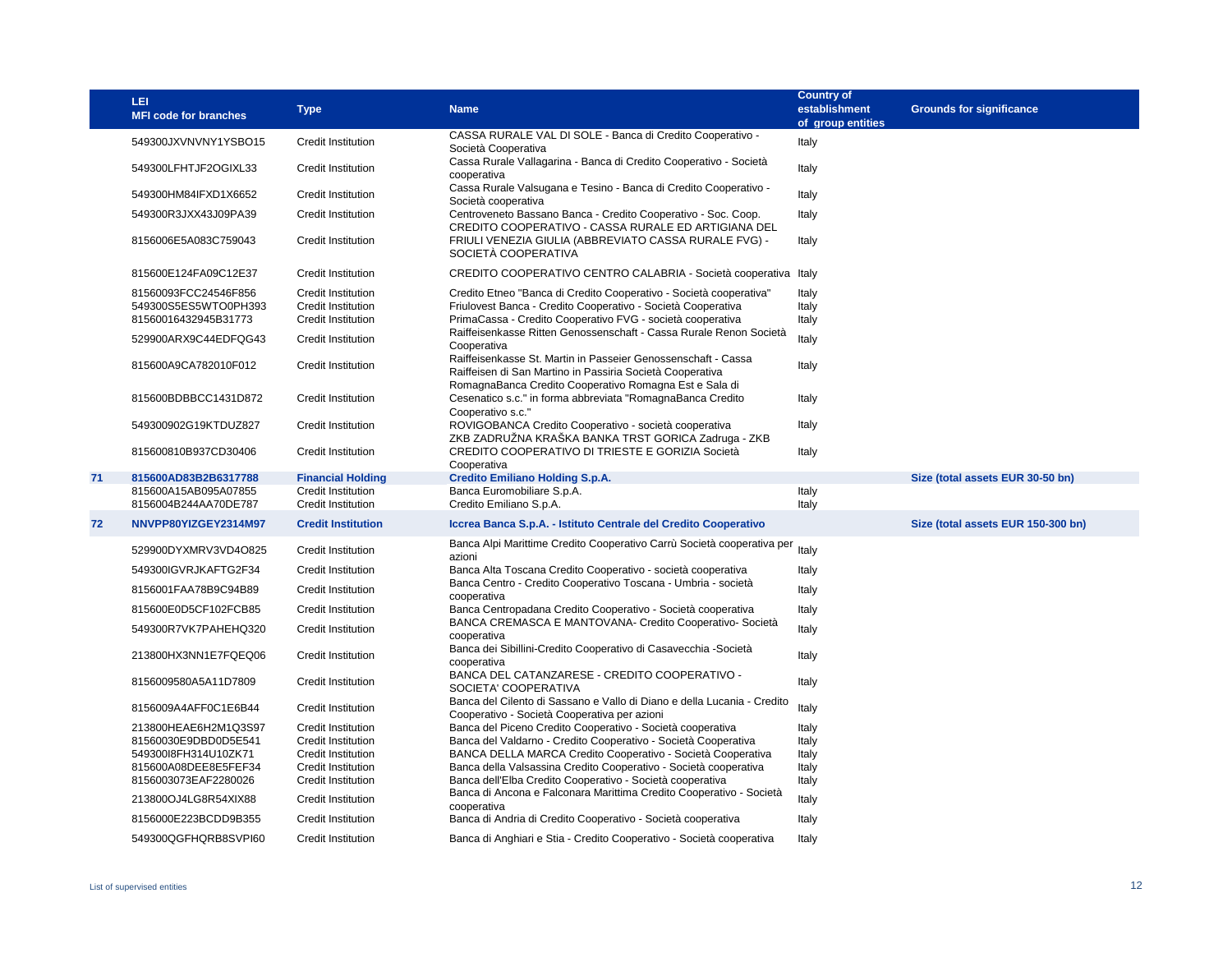| <b>LEI</b><br><b>MFI code for branches</b>   | <b>Type</b>                                            | <b>Name</b>                                                                                                                        | <b>Country of</b><br>establishment<br>of group entities | <b>Grounds for significance</b> |
|----------------------------------------------|--------------------------------------------------------|------------------------------------------------------------------------------------------------------------------------------------|---------------------------------------------------------|---------------------------------|
| 81560021A777399C8A98                         | <b>Credit Institution</b>                              | Banca di Credito Cooperativo "G.Toniolo" di San Cataldo<br>(Caltanissetta) società cooperativa                                     | Italy                                                   |                                 |
| 8156000591F6D1881913                         | Credit Institution                                     | Banca di Credito Cooperativo Abruzzese - Cappelle sul Tavo società<br>cooperativa                                                  | Italy                                                   |                                 |
| 815600EA7F74AD0BFC07<br>549300TIUY0WVROSRF36 | Credit Institution<br><b>Credit Institution</b>        | Banca di Credito Cooperativo Agrigentino - Società cooperativa<br>Banca di Credito Cooperativo Agrobresciano - Società cooperativa | Italy<br>Italy                                          |                                 |
| 8156009539C883586092                         | Credit Institution                                     | Banca di Credito Cooperativo Bergamasca e Orobica - Società<br>cooperativa                                                         | Italy                                                   |                                 |
| 81560049CEAA56190014                         | <b>Credit Institution</b>                              | Banca di Credito Cooperativo Bergamo e Valli - Società cooperativa                                                                 | Italy                                                   |                                 |
| 549300NPPVK0H2XGQ639                         | <b>Credit Institution</b>                              | Banca di Credito Cooperativo Brianza e Laghi - società cooperativa                                                                 | Italy                                                   |                                 |
| 815600359CB8809F3B57                         | Credit Institution                                     | BANCA DI CREDITO COOPERATIVO CAMPANIA CENTRO - CASSA<br>RURALE ED ARTIGIANA - Società cooperativa                                  | Italy                                                   |                                 |
| 8156005AF5CB138D5E62                         | <b>Credit Institution</b>                              | Banca di Credito Cooperativo degli Ulivi - Terra di Bari - Società<br>cooperativa                                                  | Italy                                                   |                                 |
| 8156003E7C83E0E5A794                         | <b>Credit Institution</b>                              | Banca di Credito Cooperativo dei Colli Albani - Società cooperativa                                                                | Italy                                                   |                                 |
| 815600A339665E59B196                         | <b>Credit Institution</b>                              | Banca di Credito Cooperativo del Basso Sebino - Società cooperativa                                                                | Italy                                                   |                                 |
| 2138002ZW2HMFTRYF147                         | <b>Credit Institution</b>                              | Banca di Credito Cooperativo del Metauro - Società cooperativa                                                                     | Italy                                                   |                                 |
| 815600609F6B88892B88                         | Credit Institution                                     | Banca di Credito Cooperativo dell'Oglio e del Serio, Società cooperativa Italy                                                     |                                                         |                                 |
| 81560024665B1D101E77                         | Credit Institution                                     | Banca di Credito Cooperativo della Provincia Romana - Società<br>cooperativa                                                       | Italy                                                   |                                 |
| 815600319098FE3E4C13                         | <b>Credit Institution</b>                              | Banca di Credito Cooperativo della Valle del Fitalia - società<br>cooperativa                                                      | Italy                                                   |                                 |
| 8156006BE70771197135                         | <b>Credit Institution</b>                              | Banca di Credito Cooperativo della Valle del Trigno - Società<br>cooperativa                                                       | Italy                                                   |                                 |
| 815600ADE74B26BBC232                         | Credit Institution                                     | Banca di Credito Cooperativo dell'Adriatico Teramano - Società<br>cooperativa                                                      | Italy                                                   |                                 |
| 549300CUJUUF2CK3QK26                         | <b>Credit Institution</b>                              | Banca di Credito Cooperativo di Alba, Langhe, Roero e del Canavese<br>Società Cooperativa                                          | Italy                                                   |                                 |
| 815600F426FC5A48F641                         | Credit Institution                                     | Banca di Credito Cooperativo di Altofonte e Caccamo - Società<br>cooperativa                                                       | Italy                                                   |                                 |
| 815600394B60C2D3BE77                         | <b>Credit Institution</b>                              | Banca di Credito Cooperativo di Arborea - Società cooperativa                                                                      | Italy                                                   |                                 |
| 549300MB8JNPSH0NIZ61                         | <b>Credit Institution</b>                              | BANCA DI CREDITO COOPERATIVO DI AVETRANA - Società<br>Cooperativa                                                                  | Italy                                                   |                                 |
| 815600A41BAE508B4978                         | <b>Credit Institution</b>                              | Banca di Credito Cooperativo di Bari - Società cooperativa                                                                         | Italy                                                   |                                 |
| 81560059500B178C0F86<br>81560086FC6C00CB8127 | <b>Credit Institution</b><br><b>Credit Institution</b> | Banca di Credito Cooperativo di Basciano Società cooperativa<br>Banca di Credito Cooperativo di Bellegra - Società cooperativa     | Italy<br>Italy                                          |                                 |
| 5493003JVMNZ3DPQCK68                         | <b>Credit Institution</b>                              | BANCA DI CREDITO COOPERATIVO DI BORGHETTO LODIGIANO -<br>SOCIETA' COOPERATIVA                                                      | Italy                                                   |                                 |
| 815600C101E215303625                         | Credit Institution                                     | Banca di Credito Cooperativo di Buccino e dei Comuni Cilentani -<br>Società Cooperativa                                            | Italy                                                   |                                 |
| 81560038D26CF6594F32                         | <b>Credit Institution</b>                              | Banca di Credito Cooperativo di Buonabitacolo - Società cooperativa                                                                | Italy                                                   |                                 |
| 815600F340760D34C636                         | <b>Credit Institution</b>                              | Banca di Credito Cooperativo di Busto Garolfo e Buguggiate - Società<br>cooperativa                                                | Italy                                                   |                                 |
| 81560085614CE4044842                         | Credit Institution                                     | Banca di Credito Cooperativo di Cagliari - Società cooperativa                                                                     | Italy                                                   |                                 |
| 8156005D33AEADD74A22                         | <b>Credit Institution</b>                              | Banca di Credito Cooperativo di Canosa - Loconia Società cooperativa                                                               | Italy                                                   |                                 |
| 81560085243C7A22D013                         | <b>Credit Institution</b>                              | Banca di Credito Cooperativo di Capaccio Paestum e Serino - Società<br>cooperativa                                                 | Italy                                                   |                                 |
| 549300627QRYTW1KIZ12                         | Credit Institution                                     | BANCA DI CREDITO COOPERATIVO DI CARATE BRIANZA -<br>SOCIETA' COOPERATIVA                                                           | Italy                                                   |                                 |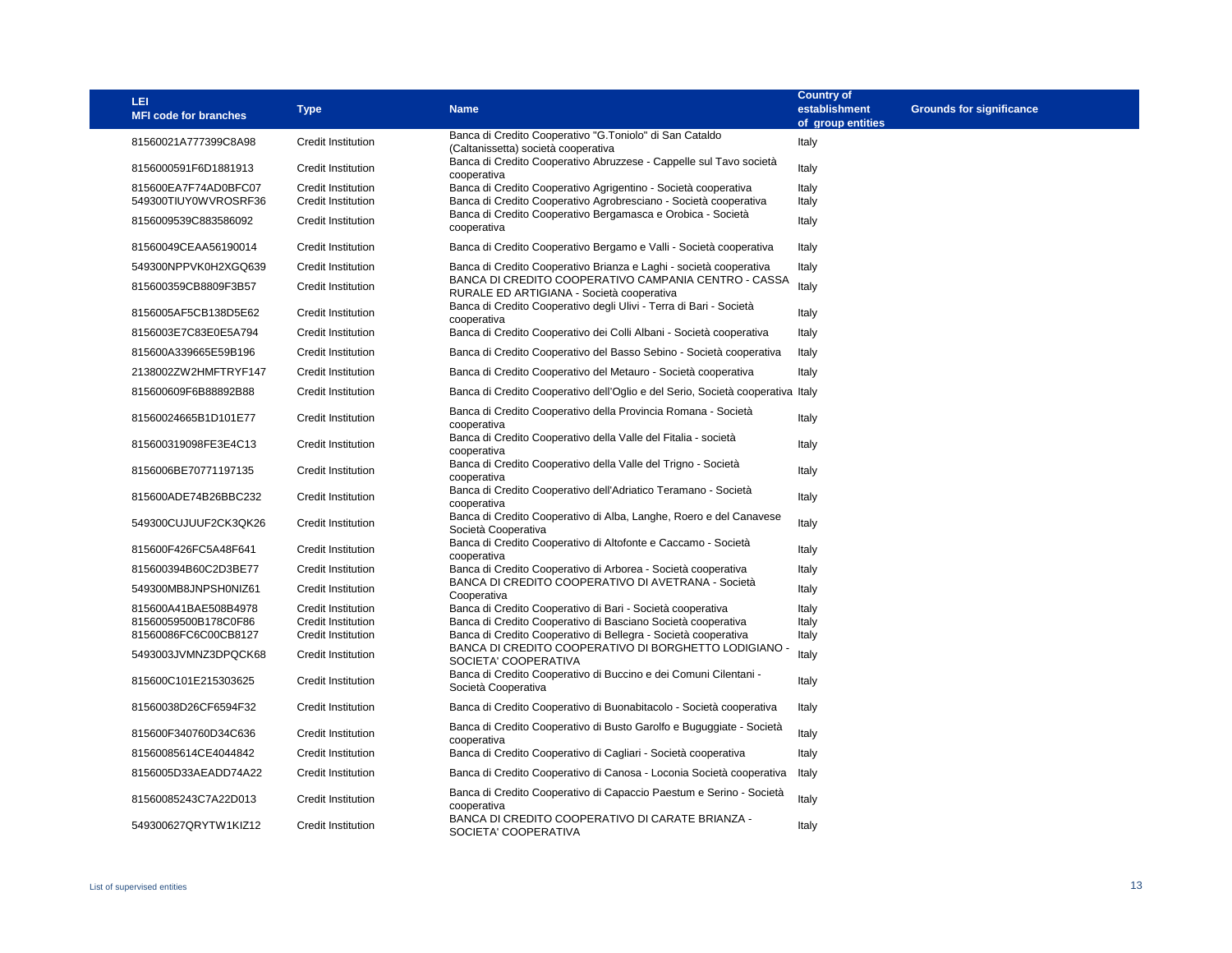| <b>LEI</b><br><b>MFI code for branches</b> | <b>Type</b>               | <b>Name</b>                                                                                                                          | <b>Country of</b><br>establishment<br>of group entities | <b>Grounds for significance</b> |
|--------------------------------------------|---------------------------|--------------------------------------------------------------------------------------------------------------------------------------|---------------------------------------------------------|---------------------------------|
| 815600060B0559175453                       | <b>Credit Institution</b> | Banca di Credito Cooperativo di Castiglione Messer Raimondo e<br>Pianella - Società cooperativa per azioni a responsabilità limitata | Italy                                                   |                                 |
| 815600E58F23FBD07B59                       | Credit Institution        | Banca di Credito Cooperativo di Cittanova - Società cooperativa                                                                      | Italy                                                   |                                 |
| 2138006RZQ2Q5WP2V343                       | <b>Credit Institution</b> | Banca di Credito Cooperativo di Fano - Società cooperativa                                                                           | Italy                                                   |                                 |
| 815600F7E20E33D4B595                       | Credit Institution        | Banca di Credito Cooperativo di Gambatesa - Società cooperativa                                                                      | Italy                                                   |                                 |
| 8156004771C4C28EB022                       | Credit Institution        | Banca di Credito Cooperativo di Gaudiano di Lavello - Società                                                                        | Italy                                                   |                                 |
|                                            |                           | cooperativa                                                                                                                          |                                                         |                                 |
| 815600E9E5FC140FBE91                       | Credit Institution        | Banca di Credito Cooperativo di Leverano Società cooperativa                                                                         | Italy                                                   |                                 |
| 815600F588D900701610                       | <b>Credit Institution</b> | Banca di Credito Cooperativo di Lezzeno (Como)- Società cooperativa                                                                  | Italy                                                   |                                 |
| 8156007B86A3EABEF937                       | <b>Credit Institution</b> | Banca di Credito Cooperativo di Marina di Ginosa (TA) - Società<br>cooperativa                                                       | Italy                                                   |                                 |
| 81560047DC6480EE7889                       | Credit Institution        | Banca di Credito Cooperativo di Massafra - Società cooperativa                                                                       | Italy                                                   |                                 |
| 549300C6L67POGOTK470                       | <b>Credit Institution</b> | Banca di Credito Cooperativo di Milano - Società cooperativa                                                                         | Italy                                                   |                                 |
| 815600E3A78973E36F85                       | Credit Institution        | Banca di Credito Cooperativo di Montepaone - Società cooperativa                                                                     | Italy                                                   |                                 |
| 549300Y3SYD3R07LYS08                       | <b>Credit Institution</b> | Banca di Credito Cooperativo di Mozzanica - Società cooperativa                                                                      | Italy                                                   |                                 |
| 815600ED93CC24800564                       | <b>Credit Institution</b> | Banca di Credito Cooperativo di Napoli - Società cooperativa                                                                         | Italy                                                   |                                 |
| 815600E5ACBF344A5C50                       | <b>Credit Institution</b> | Banca di Credito Cooperativo di Nettuno - Società cooperativa                                                                        | Italy                                                   |                                 |
| 815600D63A8EF8ECE620                       | Credit Institution        | Banca di Credito Cooperativo di Oppido Lucano e Ripacandida -                                                                        | Italy                                                   |                                 |
|                                            |                           | Società cooperativa<br>Banca di Credito Cooperativo di Ostra e Morro d'Alba - Società                                                |                                                         |                                 |
| 213800J7R5S5HB56BJ48                       | <b>Credit Institution</b> | cooperativa                                                                                                                          | Italy                                                   |                                 |
| 213800WWEG2ERRNV4T32                       | Credit Institution        | Banca di Credito Cooperativo di Ostra Vetere - Società cooperativa                                                                   | Italy                                                   |                                 |
| 8156004DCB878A344F61                       | Credit Institution        | Banca di Credito Cooperativo di Ostuni - Società cooperativa                                                                         | Italy                                                   |                                 |
| 8156003612CB0B67E831                       | <b>Credit Institution</b> | Banca di Credito Cooperativo di Pachino - Società cooperativa                                                                        | Italy                                                   |                                 |
| 2138003K4HA4JNKW7342                       | <b>Credit Institution</b> | Banca di Credito Cooperativo di Pergola e Corinaldo - Società<br>cooperativa                                                         | Italy                                                   |                                 |
| 549300TUB5TU8NU5CC18                       | Credit Institution        | Banca di Credito Cooperativo di Pontassieve - Società cooperativa                                                                    | Italy                                                   |                                 |
| 8156007CDD4F40965278                       | <b>Credit Institution</b> | Banca di Credito Cooperativo di Pratola Peligna - Società cooperativa                                                                | Italy                                                   |                                 |
| 815600BDB91CFF904A37                       | <b>Credit Institution</b> | Banca di Credito Cooperativo di Putignano - Società cooperativa                                                                      | Italy                                                   |                                 |
| 2138005YNZGB4JGPNL33                       | <b>Credit Institution</b> | Banca di Credito Cooperativo di Recanati e Colmurano - Società<br>cooperativa                                                        | Italy                                                   |                                 |
| 549300EJVW55HJ98V521                       | Credit Institution        | Banca di Credito Cooperativo di Roma - Società cooperativa                                                                           | Italy                                                   |                                 |
| 815600E41EA1B7DB4B20                       | <b>Credit Institution</b> | Banca di Credito Cooperativo di San Biagio Platani - Società<br>cooperativa                                                          | Italy                                                   |                                 |
| 54930090SMZ6BUH5QZ02                       | Credit Institution        | Banca di Credito Cooperativo di San Marco dei Cavoti e del Sannio -<br>Calvi - Società cooperativa                                   | Italy                                                   |                                 |
| 549300NZSH0TUJK0MP50                       | <b>Credit Institution</b> | Banca di Credito Cooperativo di Santeramo in Colle (Bari) - Società<br>cooperativa                                                   | Italy                                                   |                                 |
| 81560072DB4C69D19464                       | <b>Credit Institution</b> | Banca di Credito Cooperativo di Scafati e Cetara - Società cooperativa                                                               | Italy                                                   |                                 |
| 81560027F4E51C4FBF71                       | Credit Institution        | Banca di Credito Cooperativo di Spinazzola - Società cooperativa                                                                     | Italy                                                   |                                 |
| 5493002ZF0U0GKWZR064                       | Credit Institution        | BANCA DI CREDITO COOPERATIVO DI STARANZANO E VILLESSE<br>SOC. COOP.                                                                  | Italy                                                   |                                 |
| 815600F9BAA8F7A6E161                       | <b>Credit Institution</b> | Banca di Credito Cooperativo di Terra d'Otranto - Società cooperativa                                                                | Italy                                                   |                                 |
| 549300Z8WO0USJ2GJL93                       | <b>Credit Institution</b> | Banca di Credito Cooperativo di Triuggio e della Valle del Lambro -<br>Società Cooperativa                                           | Italy                                                   |                                 |
| 8156007B79F45EC4F227                       | <b>Credit Institution</b> | Banca di Credito Cooperativo di Venezia, Padova e Rovigo - Banca<br>Annia Società Cooperativa                                        | Italy                                                   |                                 |
| 8156000A6CEA2058A773                       | <b>Credit Institution</b> | Banca di Credito Cooperativo Don Stella Di Resuttano - Società<br>cooperativa                                                        | Italy                                                   |                                 |
| 8156001BB29F58775803                       | Credit Institution        | Banca di Credito Cooperativo Mutuo Soccorso Gangi - Società<br>cooperativa                                                           | Italy                                                   |                                 |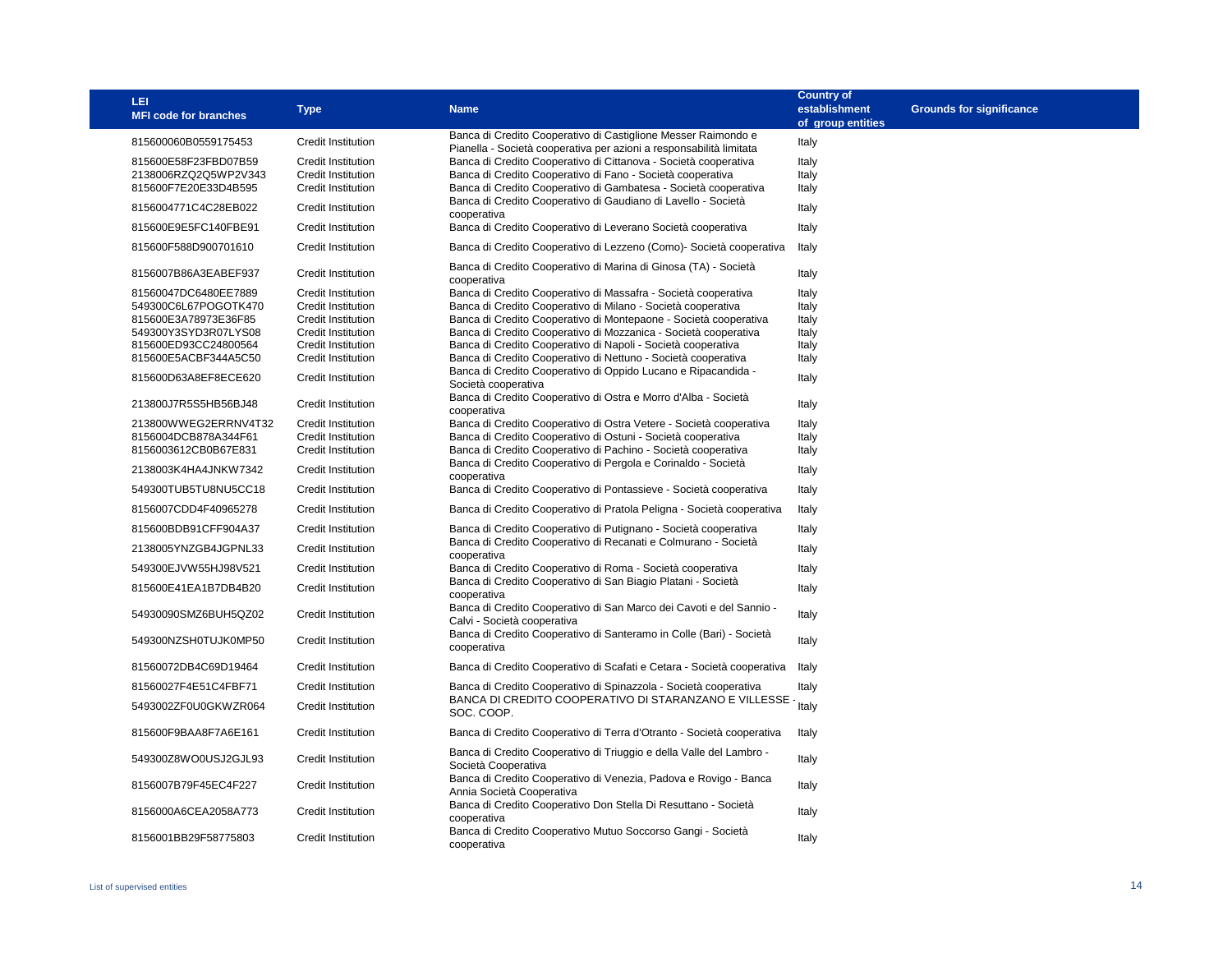| <b>LEI</b><br><b>MFI code for branches</b> | <b>Type</b>               | <b>Name</b>                                                                                                                          | <b>Country of</b><br>establishment<br>of group entities | <b>Grounds for significance</b> |
|--------------------------------------------|---------------------------|--------------------------------------------------------------------------------------------------------------------------------------|---------------------------------------------------------|---------------------------------|
| 5493005B0M5DJBZW1L20                       | <b>Credit Institution</b> | Banca di Credito Cooperativo Pordenonese e Monsile - Società<br>cooperativa                                                          | Italy                                                   |                                 |
| 81560033FF167D891734                       | Credit Institution        | Banca di Credito Cooperativo San Giuseppe delle Madonie - Società<br>cooperativa                                                     | Italy                                                   |                                 |
| 8156003E3D7205593396                       | <b>Credit Institution</b> | Banca di Credito Cooperativo San Giuseppe di Mussomeli Società<br>Cooperativa                                                        | Italy                                                   |                                 |
| 8156008C7C0B20EA2969                       | <b>Credit Institution</b> | Banca di Credito Cooperativo San Michele di Caltanissetta e<br>Pietraperzia - Società cooperativa                                    | Italy                                                   |                                 |
| 81560065B99BF3EEED47                       | Credit Institution        | BANCA DI CREDITO COOPERATIVO Terra di Lavoro "S. Vincenzo de'<br>Paoli" Società Cooperativa per Azioni                               | Italy                                                   |                                 |
| 8156002B686285A23661                       | <b>Credit Institution</b> | BANCA DI CREDITO COOPERATIVO VALLE DEL TORTO -<br>SOCIETA' COOPERATIVA                                                               | Italy                                                   |                                 |
| 549300JK0JZQU6CW3084                       | <b>Credit Institution</b> | Banca di Credito Cooperativo Vicentino - Pojana Maggiore (Vicenza) -<br>Società Cooperativa                                          | Italy                                                   |                                 |
| 213800XNM6R7H7YDYM15                       | Credit Institution        | BANCA DI FILOTTRANO - CREDITO COOPERATIVO DI<br>FILOTTRANO E DI CAMERANO-SOCIETA' COOPERATIVA                                        | Italy                                                   |                                 |
| 2138005G7OZ24BLZMP56                       | <b>Credit Institution</b> | Banca di Pesaro Credito Cooperativo - Società cooperativa                                                                            | Italy                                                   |                                 |
| 213800E4QT6C67P9QR72                       | <b>Credit Institution</b> | Banca di Pescia e Cascina Credito Cooperativo - Società Cooperativa<br>S.C.                                                          | Italy                                                   |                                 |
| 81560078BF3FB3EA0847                       | <b>Credit Institution</b> | BANCA DI PISA E FORNACETTE Credito Cooperativo - Società<br>cooperativa per azioni                                                   | Italy                                                   |                                 |
| 213800BABSIOVJ9U9136                       | Credit Institution        | Banca di Ripatransone e del Fermano Credito Cooperativo - Società<br>cooperativa                                                     | Italy                                                   |                                 |
| 815600B1C72004699131                       | Credit Institution        | Banca di Taranto - Banca di Credito Cooperativo - Società cooperativa                                                                | Italy                                                   |                                 |
| 549300M8XQL2SIHLTO81                       | <b>Credit Institution</b> | Banca di Udine Credito Cooperativo - Società cooperativa                                                                             | Italy                                                   |                                 |
| 549300QN4ZK3WVJSXX27                       | <b>Credit Institution</b> | Banca di Verona credito cooperativo cadidavid - Società cooperativa<br>per azioni                                                    | Italy                                                   |                                 |
| 8156006B5372B27D1F97                       | Credit Institution        | Banca Don Rizzo Credito Cooperativo della Sicilia occidentale - Società                                                              | Italy                                                   |                                 |
| 549300HQF0CKXWS4CJ46                       | <b>Credit Institution</b> | cooperativa<br>BANCA MEDIOCREDITO DEL FRIULI VENEZIA GIULIA S.p.A                                                                    | Italy                                                   |                                 |
| 549300IUJKG10TQJXM77                       | <b>Credit Institution</b> | BANCA PATAVINA Credito Cooperativo di Sant'Elena e Piove di<br>Sacco, Società Cooperativa                                            | Italy                                                   |                                 |
| 815600781499E4A92317                       | Credit Institution        | Banca per lo Sviluppo della Cooperazione di Credito S.p.A.                                                                           | Italy                                                   |                                 |
| 815600C24240F5072990                       | Credit Institution        | Banca San Francesco Credito Cooperativo - Società cooperativa<br>Banca San Giorgio Quinto Valle Agno - Credito Cooperativo - Società | Italy                                                   |                                 |
| 815600D2A535AB310937                       | Credit Institution        | Cooperativa                                                                                                                          | Italy                                                   |                                 |
| 815600A84A153BE1A871                       | Credit Institution        | Banca Valdichiana Credito Cooperativo di Chiusi e Montepulciano -<br>Società Cooperativa                                             | Italy                                                   |                                 |
| 529900SCODDYH4YVYA60                       | <b>Credit Institution</b> | Banca Veronese Credito Cooperativo di Concamarise - Società<br>cooperativa                                                           | Italy                                                   |                                 |
| 81560036A9D8DF50A702                       | <b>Credit Institution</b> | Banca Versilia Lunigiana e Garfagnana - Credito Cooperativo - Società<br>Cooperativa                                                 | Italy                                                   |                                 |
| 815600F20AB1ACA60919                       | <b>Credit Institution</b> | Banco Fiorentino - Mugello Impruneta Signa - Credito Cooperativo -<br>Società Cooperativa                                            | Italy                                                   |                                 |
| 815600AD2A7F68612621                       | <b>Credit Institution</b> | BCC Basilicata - Credito Cooperativo di Laurenzana e Comuni Lucani -<br>Società cooperativa                                          | Italy                                                   |                                 |
| 81560076F9CF35569687                       | <b>Credit Institution</b> | B.C.C. del Garda - Banca di Credito Cooperativo Colli Morenici del<br>Garda - Società cooperativa                                    | Italy                                                   |                                 |
| 8156004B65D1A028DE87                       | <b>Credit Institution</b> | Cassa Rurale - Banca di Credito Cooperativo di Treviglio - Società<br>cooperativa                                                    | Italy                                                   |                                 |
| 815600CDF4027EC1AF66                       | <b>Credit Institution</b> | Cassa Rurale ed Artigiana dell'Agro Pontino - Banca di Credito<br>Cooperativo - Società Cooperativa                                  | Italy                                                   |                                 |
| 549300P123CGXBLT3M90                       | <b>Credit Institution</b> | CASSA RURALE ED ARTIGIANA DI BINASCO - CREDITO<br>COOPERATIVO Società cooperativa                                                    | Italy                                                   |                                 |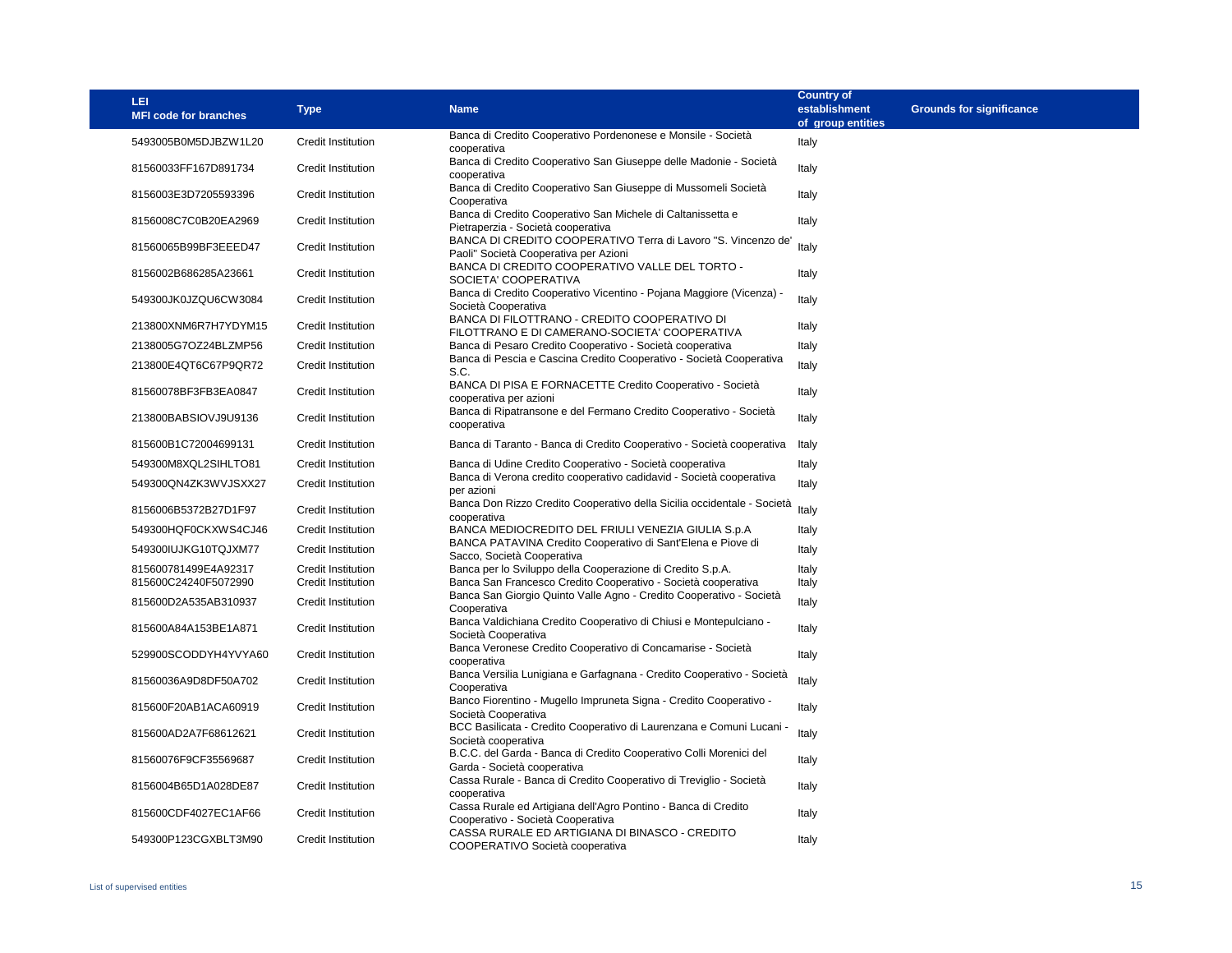|    | LEI<br><b>MFI code for branches</b>          | <b>Type</b>                                     | <b>Name</b>                                                                                                            | <b>Country of</b><br>establishment<br>of group entities | <b>Grounds for significance</b>      |
|----|----------------------------------------------|-------------------------------------------------|------------------------------------------------------------------------------------------------------------------------|---------------------------------------------------------|--------------------------------------|
|    | 81560058B09E00E6B614                         | Credit Institution                              | Cassa Rurale ed Artigiana di Brendola Credito Cooperativo - Società                                                    |                                                         |                                      |
|    |                                              |                                                 | cooperativa                                                                                                            | Italy                                                   |                                      |
|    | 213800Y98OCZVJIM5C04                         | Credit Institution                              | CASSA RURALE ED ARTIGIANA DI CANTÙ BANCA DI CREDITO<br>COOPERATIVO - Società cooperativa                               | Italy                                                   |                                      |
|    | 8156009F4602B5E67F66                         | Credit Institution                              | Cassa Rurale ed Artigiana di Castellana Grotte - Credito Cooperativo -<br>Società cooperativa                          | Italy                                                   |                                      |
|    | 815600949D9905878C77                         | <b>Credit Institution</b>                       | CASSA RURALE ED ARTIGIANA DI RIVAROLO MANTOVANO<br>(MANTOVA) CREDITO COOPERATIVO - Società cooperativa                 | Italy                                                   |                                      |
|    | 529900NQZHRIVDUZTC59                         | Credit Institution                              | CentroMarca Banca - Credito Cooperativo di Treviso e Venezia, Società<br>Cooperativa per azioni                        | Italy                                                   |                                      |
|    | 8156002A2660357A2282<br>5493001TFWOL7W94IZ53 | Credit Institution<br>Credit Institution        | CEREABANCA 1897 - Credito Cooperativo - Società cooperativa<br>CHIANTIBANCA - CREDITO COOPERATIVO - S.C.               | Italy<br>Italy                                          |                                      |
|    | 815600C58CB170C66887                         | Credit Institution                              | Credito Cooperativo - Cassa Rurale ed Artigiana di Paliano - Società<br>cooperativa                                    | Italy                                                   |                                      |
|    | 81560046D2F4157A3552                         | Credit Institution                              | Credito Cooperativo Cassa Rurale ed Artigiana di Erchie - Società<br>cooperativa                                       | Italy                                                   |                                      |
|    | 815600516E0DFDFB1A29                         | Credit Institution                              | CREDITO COOPERATIVO DI CARAVAGGIO ADDA E CREMASCO -<br>CASSA RURALE - Società Cooperativa                              | Italy                                                   |                                      |
|    | 8156001BF936BA1AF429                         | Credit Institution                              | Credito Cooperativo di San Calogero e Maierato - Bcc del Vibonese -<br>Soc. Cooperativa                                | Italy                                                   |                                      |
|    | 549300FO5ANZMIVPNN87                         | Credit Institution                              | Credito Cooperativo Friuli - Società cooperativa                                                                       | Italy                                                   |                                      |
|    | 815600BCA706E397CE36                         | Credit Institution                              | Credito Cooperativo Mediocrati - Società cooperativa                                                                   | Italy                                                   |                                      |
|    | 549300IMLK876H8BDA38                         | Credit Institution                              | Credito Cooperativo Ravennate, Forlivese e Imolese Società<br>cooperativa                                              | Italy                                                   |                                      |
|    | 815600810761E5145524                         | Credit Institution                              | Credito Cooperativo Romagnolo - Bcc di Cesena e Gatteo - Società<br>Cooperativa                                        | Italy                                                   |                                      |
|    | 8156005B55CF2C496C85                         | Credit Institution                              | Credito Cooperativo Valdarno Fiorentino Banca di Cascia - Società<br>Cooperativa                                       | Italy                                                   |                                      |
|    | 8156007809B0C5D5EC30                         | Credit Institution                              | Credito Padano Banca di Credito Cooperativo - Società cooperativa                                                      | Italy                                                   |                                      |
|    | 815600904756ED045170                         | Credit Institution                              | Credito Trevigiano - Banca di Credito Cooperativo - Società<br>Cooperativa                                             | Italy                                                   |                                      |
|    | 213800YGLP66PQFJDE14                         | Credit Institution                              | Emil Banca - Credito Cooperativo - Società Cooperativa                                                                 | Italy                                                   |                                      |
|    | 5493004CEH2M42CLH992                         | Credit Institution                              | Iccrea Bancalmpresa S.p.A.                                                                                             | Italy                                                   |                                      |
|    | 8156000AA840CB4E1F46                         | <b>Credit Institution</b>                       | La BCC del Crotonese - Credito Cooperativo Società cooperativa                                                         | Italy                                                   |                                      |
|    | 815600E568401B26FB47                         | <b>Credit Institution</b>                       | RivieraBanca Credito Cooperativo di Rimini e Gradara s.c.                                                              | Italy                                                   |                                      |
|    | 815600DAF12F47DD1E35                         | Credit Institution                              | Terre Etrusche e di Maremma - Credito Cooperativo - Società<br>Cooperativa                                             | Italy                                                   |                                      |
|    | 5299009VRTVEID33F522                         | Credit Institution                              | VALPOLICELLA BENACO BANCA CREDITO COOPERATIVO<br>(VERONA) - SOCIETA' COOPERATIVA                                       | Italy                                                   |                                      |
|    | 529900D5YZQVRWKIDF53                         | Credit Institution                              | Vival Banca - Banca di Credito Cooperativo di Montecatini Terme,<br>Bientina e S. Pietro in Vincio società cooperativa | Italy                                                   |                                      |
| 73 | 2W8N8UU78PMDQKZENC08                         | <b>Credit Institution</b>                       | Intesa Sanpaolo S.p.A.                                                                                                 |                                                         | Size (total assets EUR 500-1,000 bn) |
|    | 81560095E5C286EA9562                         | Credit Institution                              | Banca 5 S.p.A.                                                                                                         | Italy                                                   |                                      |
|    | QV4Q8OGJ7OA6PA8SCM14                         | <b>Credit Institution</b>                       | Banca IMI S.p.A.                                                                                                       | Italy                                                   |                                      |
|    | 549300ECJDDLOVWWL932                         | <b>Credit Institution</b>                       | Banka Intesa Sanpaolo d.d.                                                                                             | Slovenia                                                |                                      |
|    | 549300XGJX6FOWLOI640                         | <b>Credit Institution</b>                       | Fideuram - Intesa Sanpaolo Private Banking S.p.A.                                                                      | Italy                                                   |                                      |
|    | 7S8518QC0P5IKHFFCP88                         | Credit Institution                              | Fideuram Bank (Luxembourg) S.A.                                                                                        | Luxembourg                                              |                                      |
|    | 635400PSMCTBZD9XNS47                         | Credit Institution                              | Intesa Sanpaolo Bank Ireland Plc                                                                                       | Ireland                                                 |                                      |
|    | 549300H62SNDRT0PS319                         | Credit Institution                              | Intesa Sanpaolo Bank Luxembourg S.A.                                                                                   | Luxembourg                                              |                                      |
|    | 8156004F298245FBB836                         | Credit Institution                              | Intesa Sanpaolo Private Banking S.p.A.<br>Istituto per lo Sviluppo Economico dell'Italia Meridionale - (I.Sv.E.I.Mer.) | Italy                                                   |                                      |
|    | 8156003BCBA47D0A3661                         | Credit Institution                              | S.p.A. in liquidazione                                                                                                 | Italy                                                   |                                      |
|    | 549300JB1P61FUTPEZ75                         | Credit Institution                              | Všeobecná úverová banka, a.s.                                                                                          | Slovakia                                                |                                      |
| 74 | PSNL19R2RXX5U3QWHI44<br>815600DDCE9083CAC598 | <b>Credit Institution</b><br>Credit Institution | Mediobanca - Banca di Credito Finanziario S.p.A.<br>CheBanca! S.p.A.                                                   | Italy                                                   | Size (total assets EUR 75-100 bn)    |
|    |                                              |                                                 |                                                                                                                        |                                                         |                                      |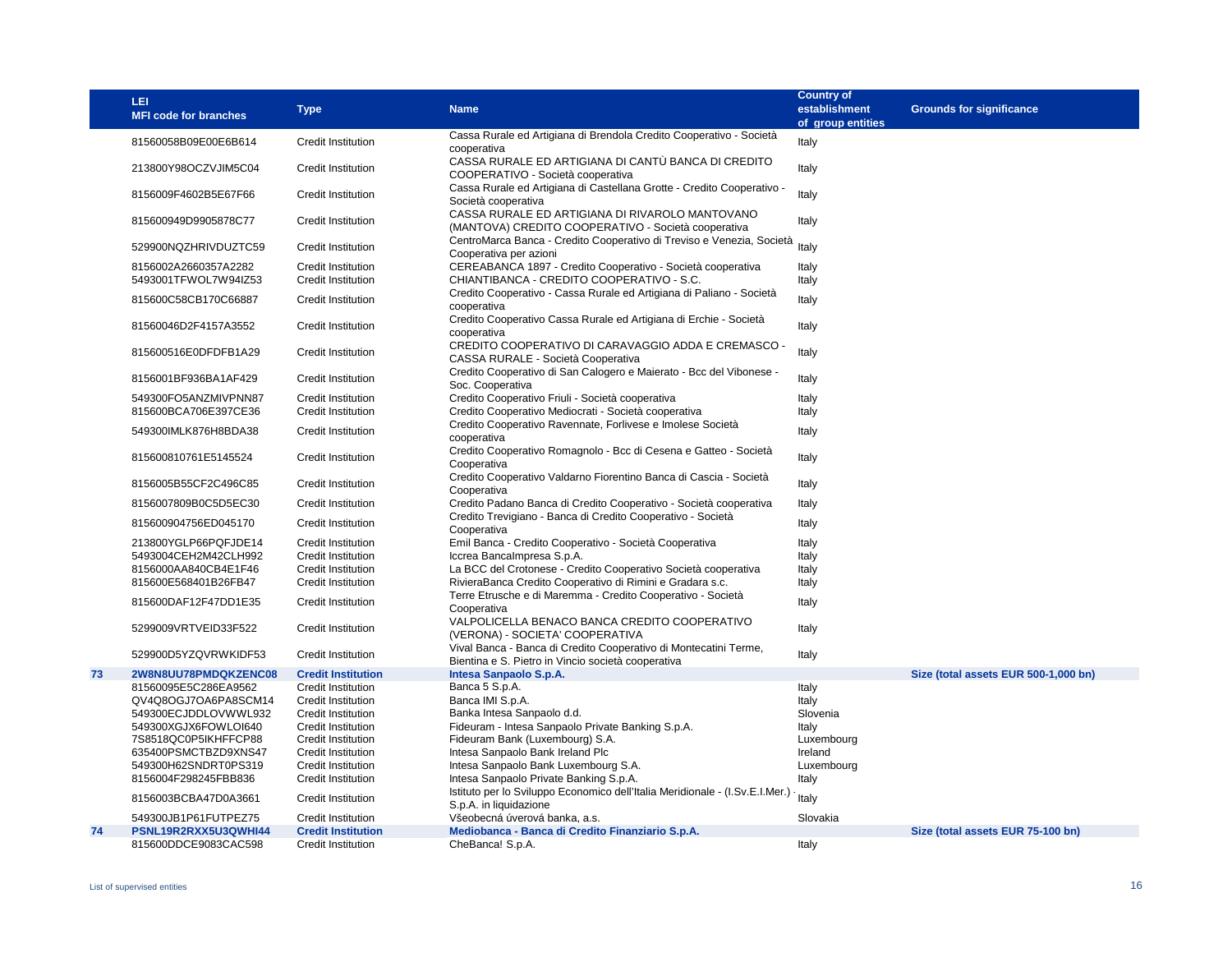|          | LEI<br><b>MFI code for branches</b>                                  | <b>Type</b>                                                           | <b>Name</b>                                                                                                  | <b>Country of</b><br>establishment<br>of group entities | <b>Grounds for significance</b>                                                                      |
|----------|----------------------------------------------------------------------|-----------------------------------------------------------------------|--------------------------------------------------------------------------------------------------------------|---------------------------------------------------------|------------------------------------------------------------------------------------------------------|
| 75       | 549300BDK2FS7ZK39197<br>549300DV870NBWY5W279<br>549300TRUWO2CD2G5692 | Credit Institution<br>Credit Institution<br><b>Credit Institution</b> | Compass Banca S.p.A.<br>MEDIOBANCA INTERNATIONAL (LUXEMBOURG) S.A.<br><b>UniCredit S.p.A.</b>                | Italy<br>Luxembourg                                     | Size (total assets EUR 500-1,000 bn)                                                                 |
|          | 529900ESWL1AEC189F69<br>2ZCNRR8UK83OBTEK2170<br>D1HEB8VEU6D9M8ZUXG17 | Credit Institution<br><b>Credit Institution</b><br>Credit Institution | Schoellerbank Aktiengesellschaft<br>UniCredit Bank AG<br>UniCredit Bank Austria AG                           | Austria<br>Germany<br>Austria                           |                                                                                                      |
|          | SK47251336                                                           | <b>Branch</b>                                                         | UniCredit Bank Czech Republic and Slovakia, a.s., pobočka zahraničnej<br>bankv                               | Slovakia                                                |                                                                                                      |
|          | JLWCUYA7LL5CX6EWZL14<br>549300O2UN9JLME31F08<br>52990015EWMMMCSTS175 | <b>Credit Institution</b><br>Credit Institution<br>Credit Institution | UniCredit Bank Ireland plc<br>UniCredit Banka Slovenija d.d.<br>UniCredit International Bank (Luxembourg) SA | Ireland<br>Slovenia<br>Luxembourg                       |                                                                                                      |
| 76       | 81560097964CBDAED282<br>815600C2B72391A68F89                         | <b>Credit Institution</b><br>Credit Institution                       | Unione di Banche Italiane Società per Azioni<br>IW Bank S.p.A.                                               | Italy                                                   | Size (total assets EUR 100-150 bn)                                                                   |
|          |                                                                      |                                                                       | <b>Cyprus</b>                                                                                                |                                                         |                                                                                                      |
| 77       | 635400L14KNHZXPUZM19<br>PQ0RAP85KK9Z75ONZW93                         | <b>Financial Holding</b><br><b>Credit Institution</b>                 | <b>Bank of Cyprus Holdings Public Limited Company</b><br>Bank of Cyprus Public Company Ltd                   | Cyprus                                                  | Total assets above 20% of GDP                                                                        |
| 78<br>79 | CXUHEGU3MADZ2CEV7C11<br>253400EBCBBVB9TUHN50                         | <b>Credit Institution</b><br><b>Credit Institution</b>                | <b>Hellenic Bank Public Company Limited</b><br><b>RCB Bank LTD</b>                                           |                                                         | Total assets above 20% of GDP<br>Total assets above 20% of GDP                                       |
|          |                                                                      |                                                                       | Latvia                                                                                                       |                                                         |                                                                                                      |
| 80       | 549300YW95G1VBBGGV07                                                 | <b>Credit Institution</b>                                             | <b>AS "SEB banka"</b>                                                                                        |                                                         | Among the three largest credit<br>institutions in the Member State<br>Among the three largest credit |
| 81       | 549300FXBIWWGK7T0Y98                                                 | <b>Credit Institution</b>                                             | "Swedbank" AS<br>Lithuania                                                                                   |                                                         | institutions in the Member State                                                                     |
|          |                                                                      |                                                                       |                                                                                                              |                                                         | Among the three largest credit                                                                       |
| 82<br>83 | 549300SBPFE9JX7N8J82<br>549300GH3DFCXVNBHE59                         | <b>Credit Institution</b><br><b>Credit Institution</b>                | <b>AB SEB bankas</b><br>"Swedbank", AB                                                                       |                                                         | institutions in the Member State<br>Total assets above 20% of GDP                                    |
| 84       | 549300TK038P6EV4YU51                                                 | <b>Credit Institution</b>                                             | Akcinė bendrovė Šiaulių bankas                                                                               |                                                         | Among the three largest credit                                                                       |
|          |                                                                      |                                                                       | <b>Luxembourg</b>                                                                                            |                                                         | institutions in the Member State                                                                     |
| 85       | R7CQUF1DQM73HUTV1078                                                 | <b>Credit Institution</b>                                             | Banque et Caisse d'Epargne de l'Etat, Luxembourg                                                             |                                                         | Size (total assets EUR 30-50 bn)                                                                     |
| 86       | 9CZ7TVMR36CYD5TZBS50                                                 | <b>Credit Institution</b>                                             | Banque Internationale à Luxembourg S.A.                                                                      |                                                         | Total assets above 20% of GDP                                                                        |
| 87       | 7W1GMC6J4KGLBBUSYP52                                                 | <b>Credit Institution</b>                                             | J.P. Morgan Bank Luxembourg S.A.                                                                             |                                                         | Total assets above 20% of GDP                                                                        |
| 88       | 549300AUUQG072ATL746                                                 | <b>Financial Holding</b>                                              | <b>Precision Capital S.A.</b>                                                                                |                                                         | Total assets above 20% of GDP                                                                        |
|          | 549300MBATQXH2LXVB46                                                 | <b>Credit Institution</b>                                             | Banque Puilaetco Dewaay Luxembourg S.A.                                                                      | Luxembourg                                              |                                                                                                      |
|          | 7245006T4L0305PC0Q20                                                 | Credit Institution                                                    | InsingerGilissen Bankiers N.V.                                                                               | The Netherlands                                         |                                                                                                      |
|          | 529900V4C4TQ58UU4B93                                                 | Credit Institution                                                    | Merck Finck Privatbankiers AG                                                                                | Germany                                                 |                                                                                                      |
|          | 5493006IEY9SF5FUW108                                                 | <b>Credit Institution</b>                                             | Puilaetco Dewaay Private Bankers SA                                                                          | Belgium                                                 |                                                                                                      |
|          | KHCL65TP05J1HUW2D560                                                 | Credit Institution                                                    | Quintet Private Bank (Europe) S.A.                                                                           | Luxembourg                                              |                                                                                                      |
| 89       | 549300IVXKQHV6O7PY61                                                 | <b>Credit Institution</b>                                             | <b>RBC Investor Services Bank S.A.</b>                                                                       |                                                         | Total assets above 20% of GDP                                                                        |
|          | 549300JMKURD5NQVQS89                                                 | <b>Credit Institution</b>                                             | RBC Investor Services Bank France S.A.<br><b>Malta</b>                                                       | France                                                  |                                                                                                      |
| 90       | 529900RWC8ZYB066JF16                                                 | <b>Credit Institution</b>                                             | <b>Bank of Valletta plc</b>                                                                                  |                                                         | Total assets above 20% of GDP                                                                        |
| 91       | 549300X34UUBDEUL1Z91                                                 | <b>Credit Institution</b>                                             | <b>HSBC Bank Malta p.l.c.</b>                                                                                |                                                         | Total assets above 20% of GDP                                                                        |
| 92       | 213800TC9PZRBHMJW403                                                 | <b>Financial Holding</b>                                              | <b>MDB Group Limited</b>                                                                                     |                                                         | Among the three largest credit<br>institutions in the Member State                                   |
|          | 529900SYUCFQHI3JZQ05                                                 | Credit Institution                                                    | MeDirect Bank (Malta) plc                                                                                    | Malta                                                   |                                                                                                      |
|          | 529900MATKY89NT0U738                                                 | Credit Institution                                                    | MeDirect Bank SA                                                                                             | Belgium                                                 |                                                                                                      |
|          |                                                                      |                                                                       | <b>The Netherlands</b>                                                                                       |                                                         |                                                                                                      |
| 93       | BFXS5XCH7N0Y05NIXW11<br>G8ZTNESVNKW4NN761W05                         | <b>Credit Institution</b><br><b>Credit Institution</b>                | <b>ABN AMRO Bank N.V.</b>                                                                                    | The Netherlands                                         | Size (total assets EUR 300-500 bn)                                                                   |
|          | 7245001TRP8115MBIT70                                                 | <b>Credit Institution</b>                                             | ABN AMRO Clearing Bank N.V.<br>ABN AMRO Groenbank B.V.                                                       | The Netherlands                                         |                                                                                                      |
|          | 724500CH8CC5T0YOLT90                                                 | <b>Credit Institution</b>                                             | ABN AMRO Hypotheken Groep B.V.                                                                               | The Netherlands                                         |                                                                                                      |
|          | 9695006VP5GYY1SKMT07                                                 | Credit Institution                                                    | Banque Neuflize OBC S.A.                                                                                     | France                                                  |                                                                                                      |
|          | 529900Q34B4VFMNB5G71                                                 | Credit Institution                                                    | Bethmann Bank AG                                                                                             | Germany                                                 |                                                                                                      |
|          | 724500GY4BYLAXLTAN38                                                 | <b>Credit Institution</b>                                             | International Card Services B.V.                                                                             | The Netherlands                                         |                                                                                                      |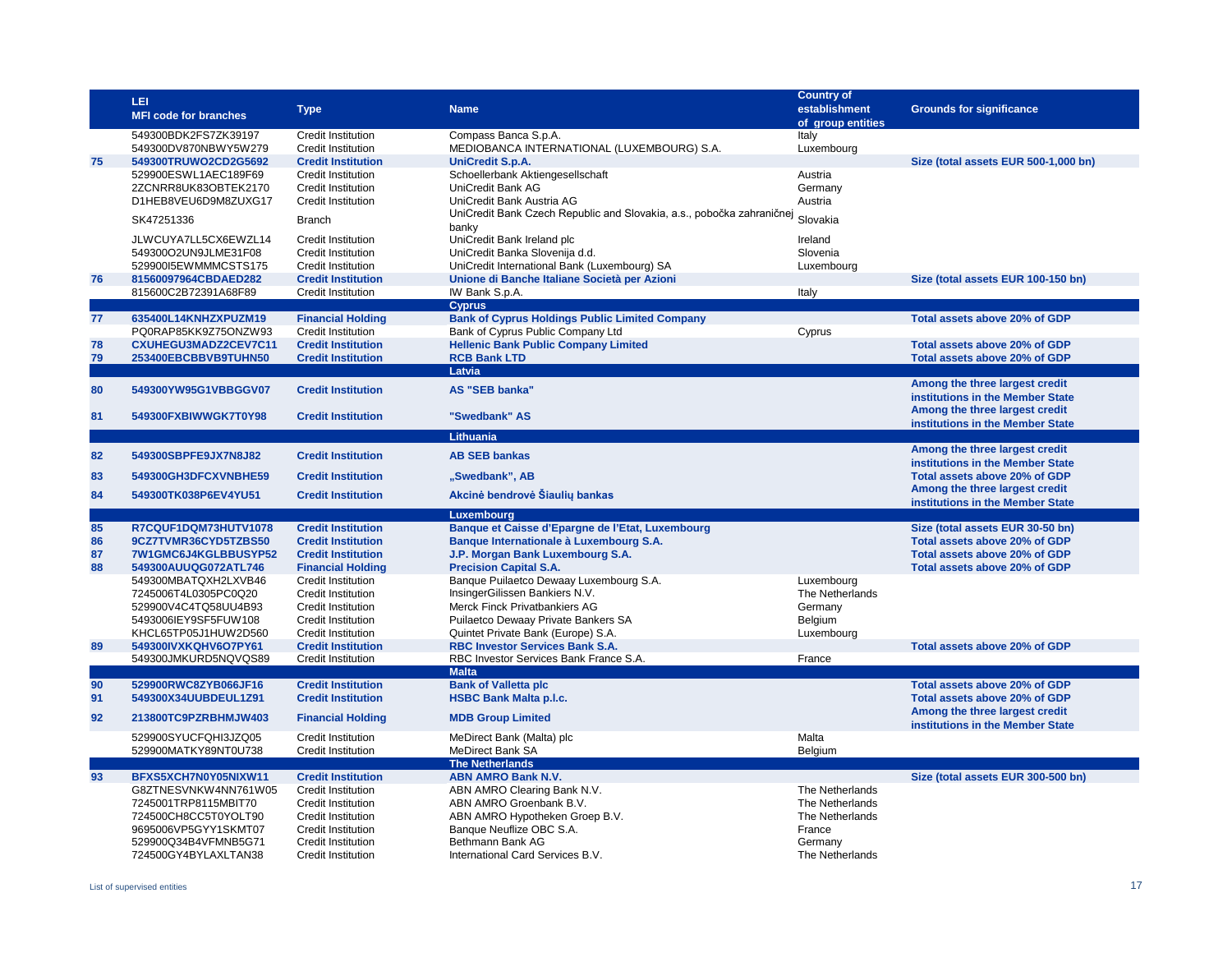|          | LEI                                          |                                                        |                                                                                          | <b>Country of</b>  |                                                                            |
|----------|----------------------------------------------|--------------------------------------------------------|------------------------------------------------------------------------------------------|--------------------|----------------------------------------------------------------------------|
|          | <b>MFI code for branches</b>                 | <b>Type</b>                                            | <b>Name</b>                                                                              | establishment      | <b>Grounds for significance</b>                                            |
|          |                                              |                                                        |                                                                                          | of group entities  |                                                                            |
| 94<br>95 | 529900GGYMNGRQTDOO93<br>DG3RU1DBUFHT4ZF9WN62 | <b>Credit Institution</b><br><b>Credit Institution</b> | <b>BNG Bank N.V.</b><br>Coöperatieve Rabobank U.A.                                       |                    | Size (total assets EUR 100-150 bn)<br>Size (total assets EUR 500-1,000 bn) |
|          | FI19211852                                   | <b>Branch</b>                                          | De Lage Landen Finans AB, sivuliike Suomessa                                             | Finland            |                                                                            |
|          | 635400JLGKETPVVGPW53                         | Credit Institution                                     | De Lage Landen International B.V.                                                        | The Netherlands    |                                                                            |
|          | 724500XGC9SSQ81M6l94                         | Credit Institution                                     | Rabo Groen Bank B.V.                                                                     | The Netherlands    |                                                                            |
| 96       | 724500A1FNICHSDF2I11                         | <b>Credit Institution</b>                              | de Volksbank N.V.                                                                        |                    | Size (total assets EUR 50-75 bn)                                           |
| 97       | 549300NYKK9MWM7GGW15                         | <b>Mixed Financial Holding</b>                         | <b>ING Groep N.V.</b>                                                                    |                    | Size (total assets EUR 500-1,000 bn)                                       |
|          | 5493001H5BP31T28VF34                         | Credit Institution                                     | Bank Mendes Gans N.V.                                                                    | The Netherlands    |                                                                            |
|          | 3TK20IVIUJ8J3ZU0QE75                         | <b>Credit Institution</b>                              | ING Bank N.V.                                                                            | The Netherlands    |                                                                            |
|          | JLS56RAMYQZECFUF2G44                         | <b>Credit Institution</b>                              | ING Belgium SA; ING België NV; ING Belgique SA                                           | Belgium            |                                                                            |
|          | 549300BV62M7SZOIN394                         | Credit Institution                                     | ING Groenbank N.V.                                                                       | The Netherlands    |                                                                            |
|          | 5493007S4JE930SIUE86                         | <b>Financial Holding</b>                               | ING Holding Deutschland GmbH                                                             | Germany            |                                                                            |
|          | 549300BT51N3KAXDPP56                         | Credit Institution                                     | <b>ING Luxembourg</b>                                                                    | Luxembourg         |                                                                            |
|          | 3KXUNHVVQFIJN6RHLO76                         | Credit Institution                                     | ING-DiBa AG                                                                              | Germany            |                                                                            |
| 98       | JLP5FSPH9WPSHY3NIM24                         | <b>Credit Institution</b>                              | Nederlandse Waterschapsbank N.V.                                                         |                    | Size (total assets EUR 75-100 bn)                                          |
|          |                                              |                                                        | <b>Austria</b>                                                                           |                    |                                                                            |
| 99       | 529900S9YO2JHTIIDG38                         | <b>Financial Holding</b>                               | <b>BAWAG Group AG</b><br>BAWAG P.S.K. Bank für Arbeit und Wirtschaft und Österreichische |                    | Size (total assets EUR 30-50 bn)                                           |
|          | 529900ICA8XQYGIKR372                         | <b>Credit Institution</b>                              | Postsparkasse Aktiengesellschaft                                                         | Austria            |                                                                            |
|          | 529900Y43E48WFXS1P45                         | Credit Institution                                     | BAWAG P.S.K. Wohnbaubank Aktiengesellschaft                                              | Austria            |                                                                            |
|          | 529900BE1N478OL46841                         | <b>Credit Institution</b>                              | <b>IMMO-BANK Aktiengesellschaft</b>                                                      | Austria            |                                                                            |
|          | 529900TPGMMB7GRJQB55                         | Credit Institution                                     | start:bausparkasse AG                                                                    | Austria            |                                                                            |
|          | 391200KWWDTGVSVM9A47                         | <b>Credit Institution</b>                              | start:bausparkasse AG                                                                    | Germany            |                                                                            |
|          | 52990087IL4WM7TO8668                         | <b>Credit Institution</b>                              | SÜDWESTBANK Aktiengesellschaft                                                           | Germany            |                                                                            |
| 100      | PQOH26KWDF7CG10L6792                         | <b>Credit Institution</b>                              | <b>Erste Group Bank AG</b>                                                               |                    | Size (total assets EUR 150-300 bn)                                         |
|          | V0VY22PV9D0HFTF8EI62                         | Credit Institution                                     | Allgemeine Sparkasse Oberösterreich Bankaktiengesellschaft                               | Austria            |                                                                            |
|          | 315700RO18UEKF9GP419                         | <b>Credit Institution</b>                              | Banka Sparkasse d.d.                                                                     | Slovenia           |                                                                            |
|          | 549300UX7UF0Y8BXNK09                         | <b>Credit Institution</b>                              | Bankhaus Krentschker & Co. Aktiengesellschaft                                            | Austria            |                                                                            |
|          | 529900GZ42KYYPY7HZ06                         | <b>Credit Institution</b>                              | Bausparkasse der österreichischen Sparkassen Aktiengesellschaft                          | Austria            |                                                                            |
|          | 529900Z9G1PRYZSX4O63                         | Credit Institution                                     | Die Zweite Wiener Vereins-Sparcasse                                                      | Austria            |                                                                            |
|          | 529900HC8KY7N0HNY191                         | <b>Credit Institution</b>                              | Dornbirner Sparkasse Bank AG                                                             | Austria            |                                                                            |
|          | 549300HUKIA1IZQHFZ83                         | Credit Institution                                     | Erste Bank der oesterreichischen Sparkassen AG                                           | Austria            |                                                                            |
|          | 529900TKQRJNCFUQI507                         | Credit Institution                                     | Kärntner Sparkasse Aktiengesellschaft                                                    | Austria            |                                                                            |
|          | 52990080J4AQ0O07WO29                         | <b>Credit Institution</b>                              | KREMSER BANK UND SPARKASSEN AKTIENGESELLSCHAFT                                           | Austria            |                                                                            |
|          | 529900L8FZJJC3JGYK56                         | <b>Credit Institution</b>                              | Lienzer Sparkasse AG                                                                     | Austria            |                                                                            |
|          | 549300217L3KBPWCK782                         | <b>Credit Institution</b>                              | Salzburger Sparkasse Bank Aktiengesellschaft                                             | Austria            |                                                                            |
|          | 549300S2T3FWVVXWJI89                         | <b>Credit Institution</b>                              | Slovenská sporiteľňa, a.s.                                                               | Slovakia           |                                                                            |
|          | 529900AZFXT8865M6B67                         | <b>Credit Institution</b>                              | SPAR-FINANZ BANK AG                                                                      | Austria            |                                                                            |
|          | 549300X1FFW399TI1820                         | <b>Credit Institution</b>                              | Sparkasse Baden                                                                          | Austria            |                                                                            |
|          | 5299006FZT79EKTMK255                         | <b>Credit Institution</b>                              | Sparkasse Bludenz Bank AG                                                                | Austria            |                                                                            |
|          | 529900IZ69LR7SRU9V71                         | <b>Credit Institution</b>                              | Sparkasse Bregenz Bank Aktiengesellschaft                                                | Austria            |                                                                            |
|          | 5299007CQAM6HN45CF82                         | Credit Institution                                     | Sparkasse der Gemeinde Egg                                                               | Austria            |                                                                            |
|          | 529900XA7RHLU8ECBK28<br>5299007FR13EUF82L493 | <b>Credit Institution</b><br><b>Credit Institution</b> | Sparkasse der Stadt Amstetten AG<br>Sparkasse der Stadt Feldkirch                        | Austria<br>Austria |                                                                            |
|          | 5299005F2A4SAXE4PE25                         | <b>Credit Institution</b>                              | Sparkasse der Stadt Kitzbühel                                                            | Austria            |                                                                            |
|          | 529900XDISRMBH5UBL39                         | <b>Credit Institution</b>                              | Sparkasse Eferding-Peuerbach-Waizenkirchen                                               | Austria            |                                                                            |
|          | 5299004LQR2P5LDTH233                         | <b>Credit Institution</b>                              | Sparkasse Feldkirchen/Kärnten                                                            | Austria            |                                                                            |
|          | 529900408LYNP1ETAV33                         | <b>Credit Institution</b>                              | SPARKASSE FRANKENMARKT AKTIENGESELLSCHAFT                                                | Austria            |                                                                            |
|          | 529900HFS7EV7VIALL43                         | <b>Credit Institution</b>                              | Sparkasse Hainburg-Bruck-Neusiedl Aktiengesellschaft                                     | Austria            |                                                                            |
|          | 529900F5XFD7D1PQS086                         | <b>Credit Institution</b>                              | Sparkasse Haugsdorf                                                                      | Austria            |                                                                            |
|          | 529900LC50TXB405RY86                         | <b>Credit Institution</b>                              | Sparkasse Herzogenburg-Neulengbach Bank Aktiengesellschaft                               | Austria            |                                                                            |
|          | 529900YFDTTO5R71VW86                         | <b>Credit Institution</b>                              | Sparkasse Horn-Ravelsbach-Kirchberg Aktiengesellschaft                                   | Austria            |                                                                            |
|          | 529900WSPO88HBNY6S36                         | <b>Credit Institution</b>                              | Sparkasse Imst AG                                                                        | Austria            |                                                                            |
|          | 529900L5GWPLRF3T6825                         | <b>Credit Institution</b>                              | Sparkasse Korneuburg AG                                                                  | Austria            |                                                                            |
|          | 529900PMGP6HWEDQW939                         | <b>Credit Institution</b>                              | Sparkasse Kufstein Tiroler Sparkasse von 1877                                            | Austria            |                                                                            |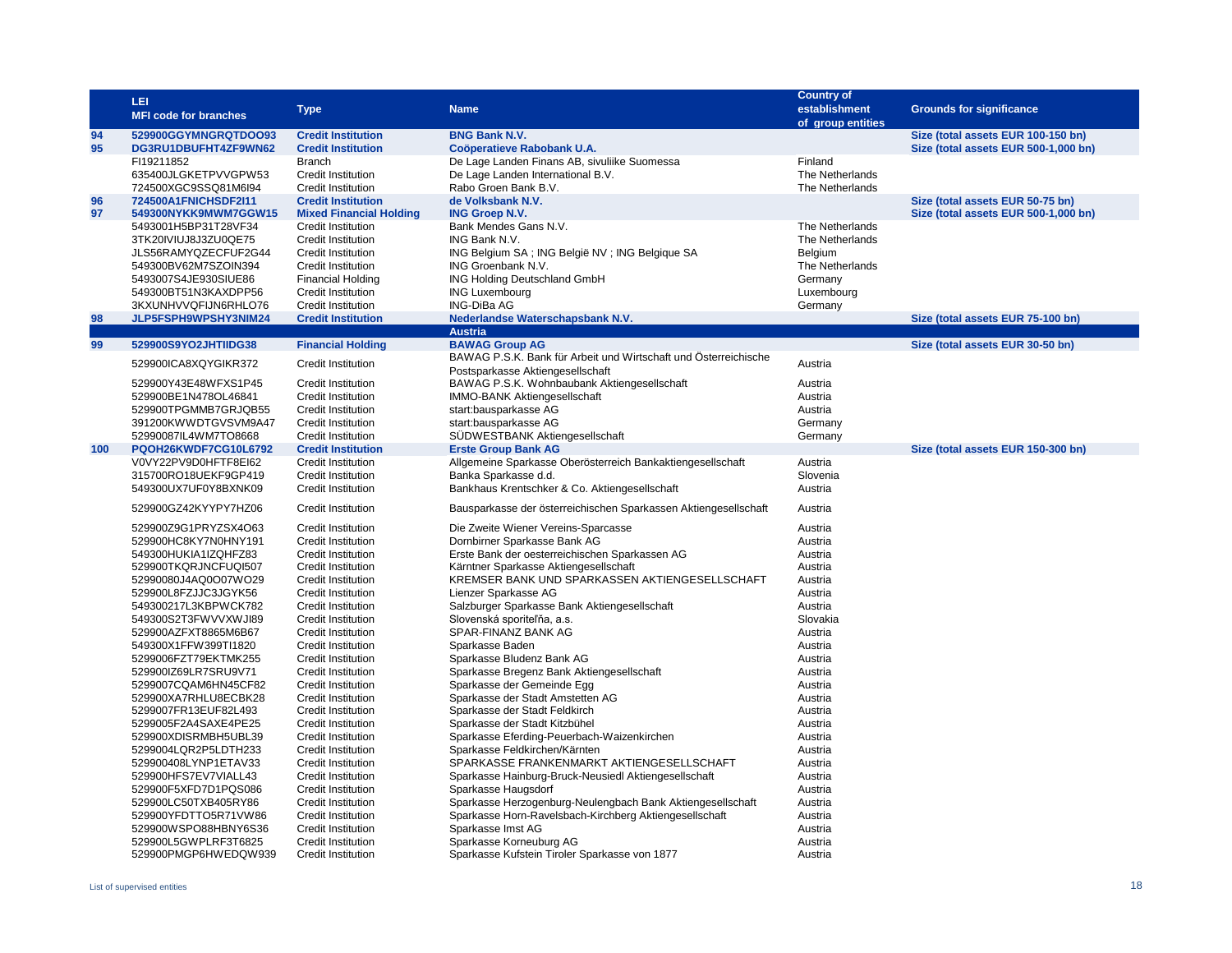|     | LEI                          |                           |                                                        | <b>Country of</b> |                                          |
|-----|------------------------------|---------------------------|--------------------------------------------------------|-------------------|------------------------------------------|
|     |                              | <b>Type</b>               | <b>Name</b>                                            | establishment     | <b>Grounds for significance</b>          |
|     | <b>MFI code for branches</b> |                           |                                                        | of group entities |                                          |
|     | 5299009MP8BA1UW56F78         | <b>Credit Institution</b> | Sparkasse Lambach Bank Aktiengesellschaft              | Austria           |                                          |
|     | 529900Z4R67VBTGVH491         | <b>Credit Institution</b> | Sparkasse Langenlois                                   | Austria           |                                          |
|     | 52990073IQ71941QXH68         | <b>Credit Institution</b> | Sparkasse Mittersill Bank AG                           | Austria           |                                          |
|     | 529900JJ5V5FF6B1BP91         | <b>Credit Institution</b> | Sparkasse Mühlviertel-West Bank Aktiengesellschaft     | Austria           |                                          |
|     | 529900T3GEQTBTM4VF20         | <b>Credit Institution</b> | Sparkasse Mürzzuschlag Aktiengesellschaft              | Austria           |                                          |
|     |                              |                           |                                                        |                   |                                          |
|     | 529900QU5N4XMZ1M8Y58         | <b>Credit Institution</b> | Sparkasse Neuhofen Bank Aktiengesellschaft             | Austria           |                                          |
|     | 529900JSHYRHGDZL1753         | <b>Credit Institution</b> | Sparkasse Neunkirchen                                  | Austria           |                                          |
|     | 549300FVPWXG57TWN385         | <b>Credit Institution</b> | SPARKASSE NIEDERÖSTERREICH MITTE WEST                  | Austria           |                                          |
|     |                              |                           | AKTIENGESELLSCHAFT                                     |                   |                                          |
|     | 529900XW4Z6DFWK42X08         | Credit Institution        | Sparkasse Pöllau AG                                    | Austria           |                                          |
|     | 5299004T81B4514RAQ13         | <b>Credit Institution</b> | Sparkasse Pottenstein N.Ö.                             | Austria           |                                          |
|     | 529900ZKIMUP9PHZIY83         | <b>Credit Institution</b> | Sparkasse Poysdorf AG                                  | Austria           |                                          |
|     | 529900A3V7234Q3DNK66         | <b>Credit Institution</b> | Sparkasse Pregarten - Unterweißenbach AG               | Austria           |                                          |
|     | 5299001G7RXMGFNQBO33         | <b>Credit Institution</b> | Sparkasse Rattenberg Bank AG                           | Austria           |                                          |
|     | 5299002Q3XW9T7PSYJ07         | <b>Credit Institution</b> | Sparkasse Reutte AG                                    | Austria           |                                          |
|     | 529900JQ18IUYNKUIP97         | <b>Credit Institution</b> | Sparkasse Ried im Innkreis-Haag am Hausruck            | Austria           |                                          |
|     | 5299006ORDZE7VB1WT33         | <b>Credit Institution</b> | Sparkasse Salzkammergut AG                             | Austria           |                                          |
|     | 529900VABV69Q757MP34         | <b>Credit Institution</b> | Sparkasse Scheibbs AG                                  | Austria           |                                          |
|     | 529900P4VO14SV3AUU56         | <b>Credit Institution</b> | Sparkasse Schwaz AG                                    | Austria           |                                          |
|     | 529900ZOABQITI07W206         | Credit Institution        | Sparkasse Voitsberg-Köflach Bankaktiengesellschaft     | Austria           |                                          |
|     | 549300DVPJYGNF2P7B03         | Credit Institution        |                                                        |                   |                                          |
|     |                              |                           | Steiermärkische Bank und Sparkassen Aktiengesellschaft | Austria           |                                          |
|     | 529900HGWNOHNJP3D185         | <b>Credit Institution</b> | Tiroler Sparkasse Bankaktiengesellschaft Innsbruck     | Austria           |                                          |
|     | 529900K5H0F7K9SBO784         | Credit Institution        | Waldviertler Sparkasse Bank AG                         | Austria           |                                          |
|     | 529900TZVDFQV1D69R57         | Credit Institution        | Wiener Neustädter Sparkasse                            | Austria           |                                          |
| 101 | 9ZHRYM6F437SQJ6OUG95         | <b>Credit Institution</b> | <b>Raiffeisen Bank International AG</b>                |                   | Size (total assets EUR 100-150 bn)       |
|     | 529900TXPMGGJR19EY42         | <b>Credit Institution</b> | Kathrein Privatbank Aktiengesellschaft                 | Austria           |                                          |
|     | 529900WEWTWSNCK1VE42         | <b>Credit Institution</b> | Raiffeisen Bausparkasse Gesellschaft m.b.H.            | Austria           |                                          |
|     | 529900M2F7D5795H1A49         | Credit Institution        | Raiffeisen Centrobank AG                               | Austria           |                                          |
|     | 3157002JBFAI478MD587         | <b>Credit Institution</b> | Tatra banka, a.s.                                      | Slovakia          |                                          |
| 102 | 529900XSTAE561178282         | <b>Financial Holding</b>  | Raiffeisenbankengruppe OÖ Verbund eGen                 |                   | Size (total assets EUR 30-50 bn)         |
|     | I6SS27Q1Q3385V753S50         | <b>Credit Institution</b> | Raiffeisenlandesbank Oberösterreich Aktiengesellschaft | Austria           |                                          |
|     |                              |                           | SALZBURGER LANDES-HYPOTHEKENBANK                       |                   |                                          |
|     | 5299005BG2M7ZL8HDK23         | <b>Credit Institution</b> | AKTIENGESELLSCHAFT                                     | Austria           |                                          |
|     |                              |                           |                                                        |                   | Article 6(5)(b) of Regulation (EU) No    |
| 103 | 529900IZ8TASAYR3A694         | <b>Credit Institution</b> | <b>Sberbank Europe AG</b>                              |                   | 1024/2013                                |
|     | 529900NQF1UOZPME3N44         | <b>Credit Institution</b> | Sberbank banka d.d.                                    | Slovenia          |                                          |
|     |                              |                           |                                                        |                   | Importance for the economy of the        |
| 104 | 529900D4CD6DIB3Cl904         | <b>Credit Institution</b> | <b>Volksbank Wien AG</b>                               |                   |                                          |
|     |                              |                           |                                                        |                   | <b>Union or any Participating Member</b> |
|     |                              |                           |                                                        |                   | <b>State</b>                             |
|     | 529900X1F1MUXHHDIV43         | <b>Credit Institution</b> | Österreichische Ärzte- und Apothekerbank AG            | Austria           |                                          |
|     | 5299008GUMP03BH2RI06         | <b>Financial Holding</b>  | VB Schärding Wels Eferding Holding eG                  | Austria           |                                          |
|     | 529900GXZM8IKP4S7O11         | <b>Credit Institution</b> | Volksbank Kärnten eG                                   | Austria           |                                          |
|     | 529900TJVZO6PPBYKU80         | <b>Credit Institution</b> | Volksbank Niederösterreich AG                          | Austria           |                                          |
|     | 5299002O43DCLC2NJV75         | <b>Credit Institution</b> | Volksbank Oberösterreich AG                            | Austria           |                                          |
|     | 529900P1U3D3OR1TG879         | Credit Institution        | Volksbank Salzburg eG                                  | Austria           |                                          |
|     | 529900AB1TM69EG83E75         | <b>Credit Institution</b> | Volksbank Steiermark AG                                | Austria           |                                          |
|     | 529900CYHTDIZTXAFW51         | <b>Credit Institution</b> | Volksbank Tirol AG                                     | Austria           |                                          |
|     | 529900Z809LC9QNOR649         | <b>Credit Institution</b> | VOLKSBANK VORARLBERG e.Gen.                            | Austria           |                                          |
|     |                              |                           | <b>Portugal</b>                                        |                   |                                          |
| 105 | JU1U6S0DG9YLT7N8ZV32         | <b>Credit Institution</b> | <b>Banco Comercial Português, SA</b>                   |                   | Size (total assets EUR 75-100 bn)        |
|     | 529900GYIFZ0EH50GF42         | <b>Credit Institution</b> | Banco ActivoBank, SA                                   | Portugal          |                                          |
| 106 | TO822O0VT80V06K0FH57         | <b>Credit Institution</b> | Caixa Geral de Depósitos, SA                           |                   | Size (total assets EUR 75-100 bn)        |
|     | 549300KAXHDD341NRL28         | <b>Credit Institution</b> | Caixa - Banco de Investimento, SA                      | Portugal          |                                          |
| 107 | 222100K6QL2V4MLHWQ08         | <b>Financial Holding</b>  | LSF Nani Investments S.à.r.l.                          |                   | Size (total assets EUR 30-50 bn)         |
|     |                              |                           |                                                        |                   |                                          |
|     | 549300TW29K5QURDVU59         | <b>Credit Institution</b> | BEST - Banco Electrónico de Serviço Total, SA          | Portugal          |                                          |
|     | 222100G2HV6K1ZW7DW18         | <b>Financial Holding</b>  | Nani Holdings, SGPS, S.A.                              | Portugal          |                                          |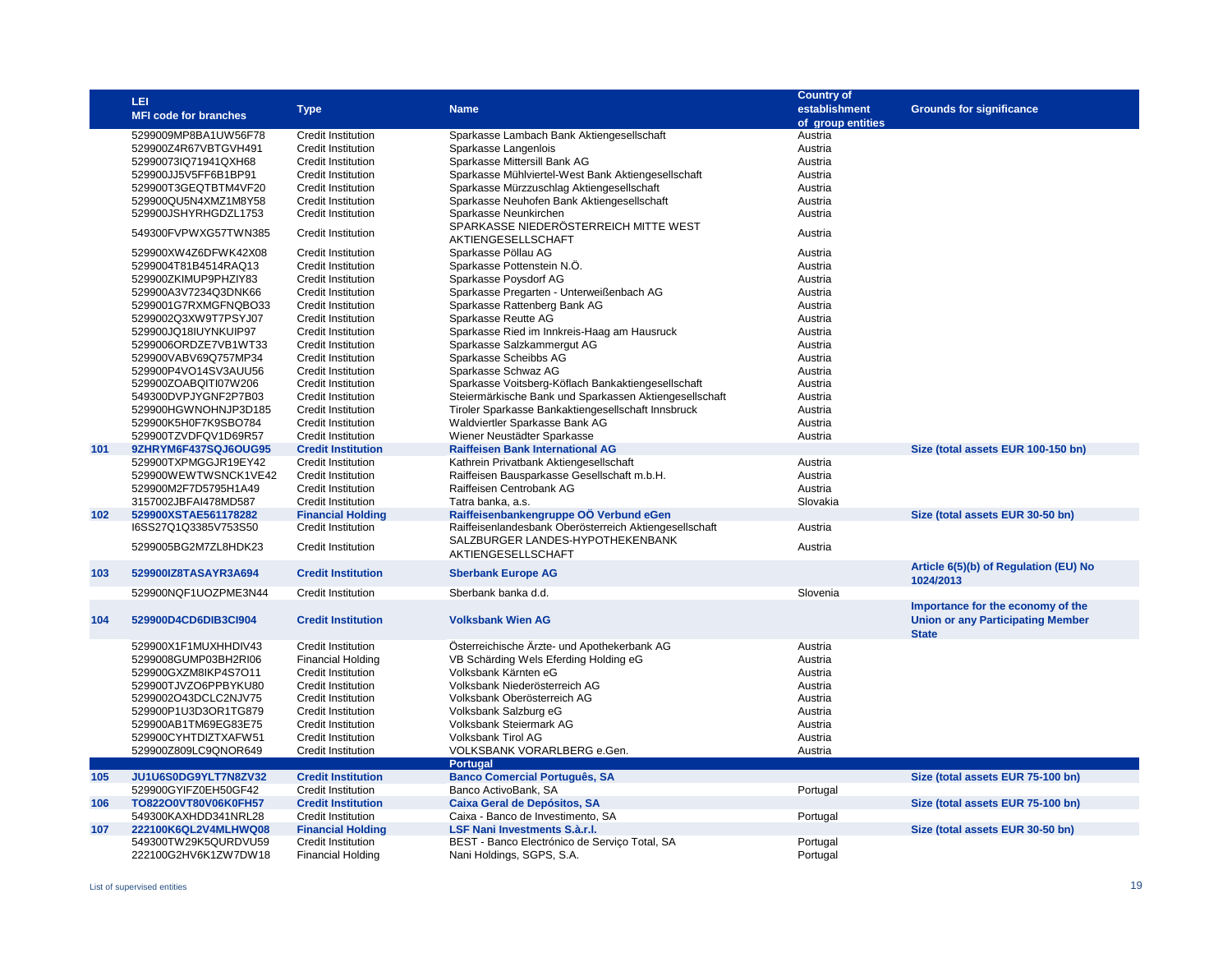|     | <b>LEI</b><br><b>MFI code for branches</b>   | <b>Type</b>                                            | <b>Name</b>                                                               | <b>Country of</b><br>establishment<br>of group entities | <b>Grounds for significance</b>                                    |     |
|-----|----------------------------------------------|--------------------------------------------------------|---------------------------------------------------------------------------|---------------------------------------------------------|--------------------------------------------------------------------|-----|
|     | 549300EP6JOM2CY64233<br>5493009W2E2YDCXY6S81 | Credit Institution<br>Credit Institution               | Novo Banco dos Açores, SA<br>NOVO BANCO, S.A.                             | Portugal<br>Portugal                                    |                                                                    |     |
|     |                                              |                                                        | <b>Slovenia</b>                                                           |                                                         |                                                                    |     |
| 108 | 222100ZXZ9BRGDMKXL75                         | <b>Financial Holding</b>                               | Biser Topco S.à.r.l.                                                      |                                                         | Among the three largest credit<br>institutions in the Member State |     |
|     | 549300271OUEJT4RYD30<br>22210058UCKT3BJTCN24 | Credit Institution<br><b>Financial Holding</b>         | Abanka d.d.<br>Biser Bidco S.à.r.l.                                       | Slovenia<br>Luxembourg                                  |                                                                    |     |
| 109 | 549300J0GSZ83GTKBZ89<br>5493001BABFV7P27OW30 | Credit Institution<br><b>Credit Institution</b>        | Nova Kreditna Banka Maribor d.d.<br>Nova Ljubljanska Banka d.d. Ljubljana | Slovenia                                                | Total assets above 20% of GDP                                      |     |
|     |                                              |                                                        | <b>Slovakia</b>                                                           |                                                         |                                                                    |     |
|     |                                              |                                                        |                                                                           |                                                         | Among the three largest credit                                     |     |
| 110 | 549300S2T3FWVVXWJI89                         | <b>Credit Institution</b>                              | Slovenská sporiteľňa, a.s.                                                |                                                         | institutions in the Member State                                   | (†) |
| 111 | 3157002JBFAI478MD587                         | <b>Credit Institution</b>                              | Tatra banka, a.s.                                                         |                                                         | Among the three largest credit<br>institutions in the Member State | (†) |
| 112 | 549300JB1P61FUTPEZ75                         | <b>Credit Institution</b>                              | Všeobecná úverová banka, a.s.                                             |                                                         | Among the three largest credit<br>institutions in the Member State | (1) |
|     |                                              |                                                        | <b>Finland</b>                                                            |                                                         |                                                                    |     |
| 113 | 529900HEKOENJHPNN480                         | <b>Credit Institution</b>                              | <b>Kuntarahoitus Oyi</b>                                                  |                                                         | Size (total assets EUR 30-50 bn)                                   |     |
| 114 | 529900ODI3047E2LIV03                         | <b>Credit Institution</b>                              | <b>Nordea Bank Abp</b>                                                    |                                                         | Size (total assets EUR 500-1,000 bn)                               |     |
|     | 7437001LESKGLAEOEU84                         | Credit Institution                                     | Nordea Kiinnitysluottopankki Oyj                                          | Finland                                                 |                                                                    |     |
|     | 529900Z872020RO6J884                         | Credit Institution                                     | Nordea Rahoitus Suomi Oy                                                  | Finland                                                 |                                                                    |     |
| 115 | 7437003B5WFBOIEFY714                         | <b>Credit Institution</b>                              | <b>OP Osuuskunta</b>                                                      |                                                         | Size (total assets EUR 100-150 bn)                                 |     |
|     | 743700P59CLCUAOO3595                         | Credit Institution                                     | Alajärven Osuuspankki                                                     | Finland                                                 |                                                                    |     |
|     | 743700HPINRFPX8RXN47                         | <b>Credit Institution</b>                              | Ala-Satakunnan Osuuspankki                                                | Finland                                                 |                                                                    |     |
|     | 743700F2UORCGTFUYO02<br>74370073K87ST7Z3KJ70 | <b>Credit Institution</b><br>Credit Institution        | Alastaron Osuuspankki                                                     | Finland<br>Finland                                      |                                                                    |     |
|     | 743700CYLA0M84DD0R95                         | Credit Institution                                     | Alavieskan Osuuspankki<br>Alavuden Seudun Osuuspankki                     | Finland                                                 |                                                                    |     |
|     | 74370027F0X7YDR8AQ33                         | Credit Institution                                     | Andelsbanken för Åland                                                    | Finland                                                 |                                                                    |     |
|     | 743700I7CL9CIMW1BB86                         | <b>Credit Institution</b>                              | Andelsbanken Raseborg                                                     | Finland                                                 |                                                                    |     |
|     | 743700IHK3UB0RO57K09                         | <b>Credit Institution</b>                              | Artjärven Osuuspankki                                                     | Finland                                                 |                                                                    |     |
|     | 743700WJ2RUS5L40WJ09                         | <b>Credit Institution</b>                              | Askolan Osuuspankki                                                       | Finland                                                 |                                                                    |     |
|     | 743700VY2W3QJGFLPT18                         | Credit Institution                                     | Auranmaan Osuuspankki                                                     | Finland                                                 |                                                                    |     |
|     | 743700KC1KWMCS2BWH13                         | <b>Credit Institution</b>                              | Etelä-Hämeen Osuuspankki                                                  | Finland                                                 |                                                                    |     |
|     | 743700MHNVY2ZL88EM50                         | <b>Credit Institution</b>                              | Etelä-Karjalan Osuuspankki                                                | Finland                                                 |                                                                    |     |
|     | 743700UZ1VOLOGO1OJ70                         | Credit Institution                                     | Etelä-Pirkanmaan Osuuspankki                                              | Finland                                                 |                                                                    |     |
|     | 743700B7Q12N6S7N7X40                         | <b>Credit Institution</b>                              | Etelä-Pohjanmaan Osuuspankki                                              | Finland                                                 |                                                                    |     |
|     | 743700X29KDN3GKIWU33                         | <b>Credit Institution</b>                              | Euran Osuuspankki                                                         | Finland                                                 |                                                                    |     |
|     | 7437005JG3Z3WOS6XW29                         | Credit Institution                                     | Haapamäen Seudun Osuuspankki                                              | Finland                                                 |                                                                    |     |
|     | 743700DC8KVM3TM9RB18                         | <b>Credit Institution</b>                              | Hailuodon Osuuspankki                                                     | Finland                                                 |                                                                    |     |
|     | 7437007ENH9GBNW16K76                         | <b>Credit Institution</b>                              | Halsua-Ylipään Osuuspankki                                                | Finland                                                 |                                                                    |     |
|     | 743700M7JFX3LTJH7K88                         | Credit Institution                                     | Helsingin Seudun Osuuspankki                                              | Finland                                                 |                                                                    |     |
|     | 743700EK80GWAWN5U233                         | <b>Credit Institution</b>                              | Himangan Osuuspankki                                                      | Finland                                                 |                                                                    |     |
|     | 7437006R7KBXSB08RV60                         | <b>Credit Institution</b>                              | Honkilahden Osuuspankki                                                   | Finland                                                 |                                                                    |     |
|     | 743700KBABXWNBOG4472                         | <b>Credit Institution</b>                              | Humppilan-Metsämaan Osuuspankki                                           | Finland                                                 |                                                                    |     |
|     | 743700HE1XP3MG000T16                         | <b>Credit Institution</b>                              | Itä-Uudenmaan Osuuspankki                                                 | Finland                                                 |                                                                    |     |
|     | 7437008VU2NRJXAZXB79                         | Credit Institution                                     | Jämsän Seudun Osuuspankki                                                 | Finland                                                 |                                                                    |     |
|     | 74370055K4A4WHBSWC21                         | Credit Institution                                     | Janakkalan Osuuspankki                                                    | Finland                                                 |                                                                    |     |
|     | 7437007VWK7OVH2L9M20                         | <b>Credit Institution</b>                              | Järvi-Hämeen Osuuspankki                                                  | Finland                                                 |                                                                    |     |
|     | 743700YIQDI229VCF807                         | <b>Credit Institution</b><br><b>Credit Institution</b> | Jokioisten Osuuspankki<br>Kainuun Osuuspankki                             | Finland<br>Finland                                      |                                                                    |     |
|     | 743700HPFK5TOZEID048<br>743700O4NRVI5J2KYZ81 | Credit Institution                                     |                                                                           | Finland                                                 |                                                                    |     |
|     | 7437006W45FD922EYI27                         | <b>Credit Institution</b>                              | Kalajoen Osuuspankki<br>Kangasalan Seudun Osuuspankki                     | Finland                                                 |                                                                    |     |
|     | 743700JLRONKNUWLYD47                         | Credit Institution                                     | Kangasniemen Osuuspankki                                                  | Finland                                                 |                                                                    |     |
|     | 74370015P9XEIXDVY637                         | <b>Credit Institution</b>                              | Kärkölän Osuuspankki                                                      | Finland                                                 |                                                                    |     |
|     | 74370015ZE09JO490U23                         | <b>Credit Institution</b>                              | Kemin Seudun Osuuspankki                                                  | Finland                                                 |                                                                    |     |
|     | 743700KP81EUI8819583                         | <b>Credit Institution</b>                              | Kerimäen Osuuspankki                                                      | Finland                                                 |                                                                    |     |
|     |                                              |                                                        |                                                                           |                                                         |                                                                    |     |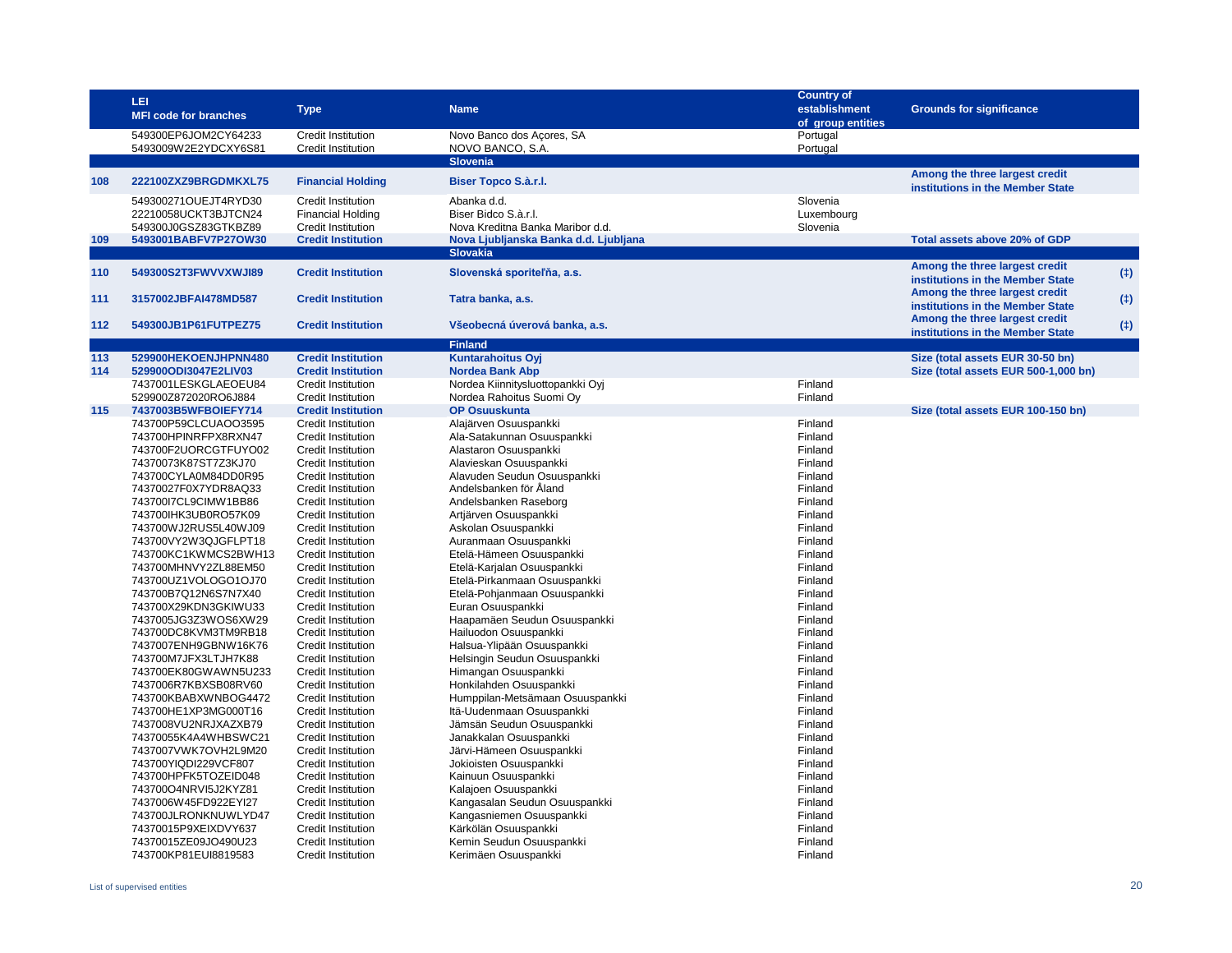| <b>LEI</b>                   |                           |                                  | <b>Country of</b> |                                 |
|------------------------------|---------------------------|----------------------------------|-------------------|---------------------------------|
|                              | <b>Type</b>               | <b>Name</b>                      | establishment     | <b>Grounds for significance</b> |
| <b>MFI code for branches</b> |                           |                                  | of group entities |                                 |
| 7437005U02E0MJI4BB87         | <b>Credit Institution</b> | Keski-Pohjanmaan Osuuspankki     | Finland           |                                 |
| 74370097ZDC1B7CS5F05         | Credit Institution        | Keski-Suomen Osuuspankki         | Finland           |                                 |
| 743700A9UMGAQ9M0E933         | <b>Credit Institution</b> |                                  | Finland           |                                 |
|                              |                           | Kiikoisten Osuuspankki           |                   |                                 |
| 743700LBS30RMPKWKR64         | <b>Credit Institution</b> | Kiteen Seudun Osuuspankki        | Finland           |                                 |
| 743700HYSY3UIQC81S16         | <b>Credit Institution</b> | Koitin-Pertunmaan Osuuspankki    | Finland           |                                 |
| 743700QZB28DPS5GCD07         | <b>Credit Institution</b> | Korpilahden Osuuspankki          | Finland           |                                 |
| 743700OBWFVSN6OFX175         | <b>Credit Institution</b> | Korsnäs Andelsbank               | Finland           |                                 |
| 7437009AXKGWIELFMM06         | <b>Credit Institution</b> | Kronoby Andelsbank               | Finland           |                                 |
| 743700DQL4AMH4DDIP61         | <b>Credit Institution</b> | Kuhmon Osuuspankki               | Finland           |                                 |
| 743700Z1AFPCIXYCWK70         | <b>Credit Institution</b> | Kuortaneen Osuuspankki           | Finland           |                                 |
| 74370019WUYFD6L05Q96         | <b>Credit Institution</b> | Kurun Osuuspankki                | Finland           |                                 |
| 743700ZU856U8XLQZK68         | Credit Institution        | Kuusamon Osuuspankki             | Finland           |                                 |
| 743700GZJ66T3LR9AA03         | Credit Institution        | Kymenlaakson Osuuspankki         | Finland           |                                 |
| 743700YMZH4OEGOXG841         | <b>Credit Institution</b> | Laihian Osuuspankki              | Finland           |                                 |
| 743700RBFI9Y3A2EG815         | <b>Credit Institution</b> | Länsi-Kymen Osuuspankki          | Finland           |                                 |
| 7437009KVZK8X0D99654         | Credit Institution        | Länsi-Suomen Osuuspankki         | Finland           |                                 |
| 743700C8FVF87l96Z009         | <b>Credit Institution</b> | Lapin Osuuspankki                | Finland           |                                 |
| 7437007REGGNXYD2DK11         | <b>Credit Institution</b> | Lehtimäen Osuuspankki            | Finland           |                                 |
| 743700GU0MRCL3M75I66         | <b>Credit Institution</b> | Lemin Osuuspankki                | Finland           |                                 |
| 743700AEXHM36P5C7T97         | Credit Institution        | Limingan Osuuspankki             | Finland           |                                 |
| 743700AF1SBHSA4O5W59         | Credit Institution        |                                  | Finland           |                                 |
|                              |                           | Liperin Osuuspankki              | Finland           |                                 |
| 743700MX33P7UUCNR963         | <b>Credit Institution</b> | Loimaan Seudun Osuuspankki       | Finland           |                                 |
| 7437009MN5S4JJJ4VI94         | <b>Credit Institution</b> | Lokalahden Osuuspankki           |                   |                                 |
| 743700Q1LWZ4Y0EKR428         | Credit Institution        | Lounaismaan Osuuspankki          | Finland           |                                 |
| 743700KKSGN4OMWDGL22         | <b>Credit Institution</b> | Lounaisrannikon Osuuspankki      | Finland           |                                 |
| 743700Q1Z9Z9OYVQA133         | <b>Credit Institution</b> | Lounais-Suomen Osuuspankki       | Finland           |                                 |
| 7437007R670U5P0B2129         | Credit Institution        | Luhangan Osuuspankki             | Finland           |                                 |
| 743700ZESY5UVQB2QO25         | Credit Institution        | Luopioisten Osuuspankki          | Finland           |                                 |
| 743700IJEFBP2LH4KB85         | <b>Credit Institution</b> | Luumäen Osuuspankki              | Finland           |                                 |
| 743700KZG4DRVNYYRP06         | <b>Credit Institution</b> | Maaningan Osuuspankki            | Finland           |                                 |
| 743700PFPL5042H2GW71         | <b>Credit Institution</b> | Mäntsälän Osuuspankki            | Finland           |                                 |
| 743700XYQJ3CMYDAIS18         | <b>Credit Institution</b> | Miehikkälän Osuuspankki          | Finland           |                                 |
| 743700M8IDLE7OUJGL97         | <b>Credit Institution</b> | Mouhijärven Osuuspankki          | Finland           |                                 |
| 743700KOC7ONKBMR4525         | <b>Credit Institution</b> | Multian Osuuspankki              | Finland           |                                 |
| 7437002WEFWSYATR2N80         | <b>Credit Institution</b> | Mynämäen-Nousiaisten Osuuspankki | Finland           |                                 |
| 743700XF2UPB5Y351629         | <b>Credit Institution</b> | Nagu Andelsbank                  | Finland           |                                 |
| 743700APEEB4897EDQ84         | <b>Credit Institution</b> | Nakkila-Luvian Osuuspankki       | Finland           |                                 |
| 7437008TJBCASFTJJY74         | Credit Institution        | Niinijokivarren Osuuspankki      | Finland           |                                 |
| 743700O4ZKUAUWI7MR80         | Credit Institution        | Nilakan Seudun Osuuspankki       | Finland           |                                 |
| 743700IX3V0DULG0E310         | <b>Credit Institution</b> | Nivalan Osuuspankki              | Finland           |                                 |
| 549300NQ588N7RWKBP98         | <b>Credit Institution</b> | OP Yrityspankki Ovi              | Finland           |                                 |
| 743700IJXAGL8TGFRC33         | <b>Credit Institution</b> | OP-Asuntoluottopankki Oyj        | Finland           |                                 |
| 743700ABSYTMKL8IF439         | <b>Credit Institution</b> | OP-Korttiyhtiö Oyi               | Finland           |                                 |
| 743700JBSBLALUKAVO03         | <b>Credit Institution</b> | Orimattilan Osuuspankki          | Finland           |                                 |
| 743700ZEJ4W19TVBOJ86         | <b>Credit Institution</b> | Oripään Osuuspankki              | Finland           |                                 |
| 7437005D7Y68Z12DH091         |                           | Osuuspankki Kantrisalo           | Finland           |                                 |
|                              | <b>Credit Institution</b> |                                  |                   |                                 |
| 743700A2GL1W3A06WE44         | <b>Credit Institution</b> | Oulaisten Osuuspankki            | Finland           |                                 |
| 743700VPGD5G0QF6TR40         | <b>Credit Institution</b> | Oulun Osuuspankki                | Finland           |                                 |
| 743700EBME32PXBEMC66         | <b>Credit Institution</b> | Outokummun Osuuspankki           | Finland           |                                 |
| 743700Y710QP7SURFQ56         | <b>Credit Institution</b> | Päijät-Hämeen Osuuspankki        | Finland           |                                 |
| 743700FRL5VND98LRW83         | Credit Institution        | Paltamon Osuuspankki             | Finland           |                                 |
| 743700IHURZ8VMQD4Q72         | Credit Institution        | Parikkalan Osuuspankki           | Finland           |                                 |
| 743700QCC7N8MCA6GD92         | <b>Credit Institution</b> | Pedersörenejdens Andelsbank      | Finland           |                                 |
| 743700JFCRS8L4CILX14         | <b>Credit Institution</b> | Peräseinäjoen Osuuspankki        | Finland           |                                 |
| 743700DZ6HE7LCRZ2W26         | <b>Credit Institution</b> | Perhon Osuuspankki               | Finland           |                                 |
| 743700V2NMNCS085TJ90         | <b>Credit Institution</b> | Perhonjokilaakson Osuuspankki    | Finland           |                                 |
|                              |                           |                                  |                   |                                 |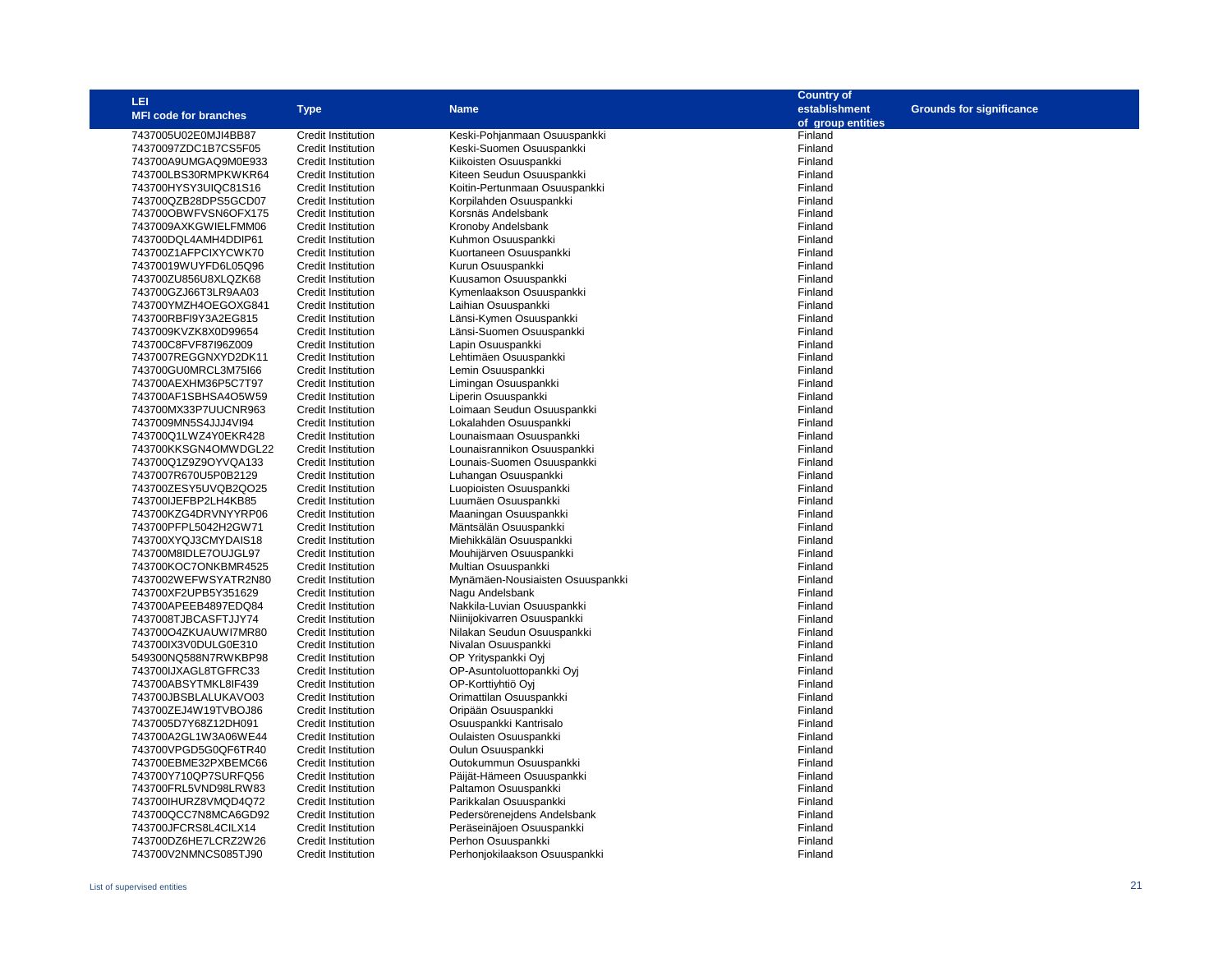| LEI                                          |                                                        |                                                         | <b>Country of</b>  |                                 |
|----------------------------------------------|--------------------------------------------------------|---------------------------------------------------------|--------------------|---------------------------------|
| <b>MFI code for branches</b>                 | <b>Type</b>                                            | <b>Name</b>                                             | establishment      | <b>Grounds for significance</b> |
|                                              |                                                        |                                                         | of group entities  |                                 |
| 7437008NJB465JRJ8U12                         | <b>Credit Institution</b>                              | Petäjäveden Osuuspankki                                 | Finland            |                                 |
| 743700GJ4UN7ZRKOHU29                         | <b>Credit Institution</b>                              | Pohjois-Hämeen Osuuspankki                              | Finland            |                                 |
| 7437000YE37J35JJA860                         | <b>Credit Institution</b>                              | Pohjois-Karjalan Osuuspankki                            | Finland            |                                 |
| 743700GFD1LTRFQ5F539                         | <b>Credit Institution</b>                              | Pohjois-Savon Osuuspankki                               | Finland            |                                 |
| 743700MRIEL5SJ6YUR33                         | <b>Credit Institution</b>                              | Pohjolan Osuuspankki                                    | Finland            |                                 |
| 7437007LJK24K8KRH254                         | <b>Credit Institution</b>                              | Polvijärven Osuuspankki                                 | Finland            |                                 |
| 743700CL719AIFR46561                         | <b>Credit Institution</b>                              | Posion Osuuspankki                                      | Finland            |                                 |
| 743700EUGXN4G6Z6GQ05                         | <b>Credit Institution</b>                              | Pudasjärven Osuuspankki                                 | Finland            |                                 |
| 743700M9RASYX94PV904                         | <b>Credit Institution</b>                              | Pukkilan Osuuspankki                                    | Finland            |                                 |
| 743700GPLZAPCVT4DD07                         | <b>Credit Institution</b>                              | Pulkkilan Osuuspankki                                   | Finland            |                                 |
| 743700IQJN2H8TL25G52                         | <b>Credit Institution</b>                              | Punkalaitumen Osuuspankki                               | Finland            |                                 |
| 7437008D3M45Q20VXT20                         | <b>Credit Institution</b>                              | Purmo Andelsbank                                        | Finland            |                                 |
| 743700I70YHRWX6KNW39                         | <b>Credit Institution</b>                              | Raahen Seudun Osuuspankki                               | Finland            |                                 |
| 743700AB5XWUMVQEAH75                         | <b>Credit Institution</b>                              | Rääkkylän Osuuspankki                                   | Finland            |                                 |
| 7437004C3FH18M3RRP74                         | <b>Credit Institution</b>                              | Rantasalmen Osuuspankki                                 | Finland            |                                 |
| 743700QLP1JIYC9LNM65                         | <b>Credit Institution</b>                              | Rautalammin Osuuspankki                                 | Finland            |                                 |
| 743700LUHWWI4JDKRQ82                         | <b>Credit Institution</b>                              | Riistaveden Osuuspankki                                 | Finland            |                                 |
| 743700TKUYLG4RW2K249                         | <b>Credit Institution</b>                              | Ruukin Osuuspankki                                      | Finland            |                                 |
| 7437006A4VPAI9NZ1745                         | <b>Credit Institution</b>                              | Rymättylän Osuuspankki                                  | Finland            |                                 |
| 743700D3NZGSY7QU1F29                         | <b>Credit Institution</b>                              | Sallan Osuuspankki                                      | Finland            |                                 |
| 743700TUZ4ANZLWI6M13                         | <b>Credit Institution</b>                              | Sastamalan Osuuspankki                                  | Finland            |                                 |
| 743700HC5C388KB3MP75                         | <b>Credit Institution</b>                              | Satakunnan Osuuspankki                                  | Finland            |                                 |
| 743700NAOLSTMW1FWJ89                         | <b>Credit Institution</b>                              | Satapirkan Osuuspankki                                  | Finland            |                                 |
| 743700PFDKNYJICSTJ10                         | <b>Credit Institution</b>                              | Savitaipaleen Osuuspankki                               | Finland            |                                 |
| 743700GYCIRJVFJ14E25                         | <b>Credit Institution</b>                              | Siikajoen Osuuspankki                                   | Finland            |                                 |
| 743700QVY80YGS74CR74                         | <b>Credit Institution</b>                              | Siikalatvan Osuuspankki                                 | Finland            |                                 |
| 743700M6E377APG4P880                         | <b>Credit Institution</b>                              | Simpeleen Osuuspankki                                   | Finland            |                                 |
|                                              | <b>Credit Institution</b>                              | Suomenselän Osuuspankki                                 | Finland            |                                 |
| 743700GB87YRXFF28K90                         |                                                        |                                                         |                    |                                 |
| 743700XQEP1UEYJUNS65<br>743700ZOM3P6QENZZS37 | <b>Credit Institution</b>                              | Suur-Savon Osuuspankki<br>Taivalkosken Osuuspankki      | Finland            |                                 |
|                                              | <b>Credit Institution</b>                              |                                                         | Finland            |                                 |
| 74370033X2BDDOHHYH87<br>743700TIOTHSZS7MTG50 | <b>Credit Institution</b>                              | Taivassalon Osuuspankki<br>Tampereen Seudun Osuuspankki | Finland<br>Finland |                                 |
|                                              | <b>Credit Institution</b><br><b>Credit Institution</b> | Tervolan Osuuspankki                                    | Finland            |                                 |
| 743700UXY2MX54OLKB86                         |                                                        |                                                         |                    |                                 |
| 7437008O79B7AX43HW34                         | <b>Credit Institution</b>                              | Tervon Osuuspankki                                      | Finland            |                                 |
| 743700GZ9ULMS4QI7E91                         | <b>Credit Institution</b>                              | Toholammin Osuuspankki                                  | Finland            |                                 |
| 7437001W7ZYBLF5PLQ44                         | <b>Credit Institution</b>                              | Tornion Osuuspankki                                     | Finland            |                                 |
| 743700IV1RKODV0CZL73                         | <b>Credit Institution</b>                              | Turun Seudun Osuuspankki                                | Finland            |                                 |
| 74370014NEIOLLVU6U43                         | <b>Credit Institution</b>                              | Tuusniemen Osuuspankki                                  | Finland            |                                 |
| 74370063P1OZKHHQXE70                         | <b>Credit Institution</b>                              | Tyrnävän Osuuspankki                                    | Finland            |                                 |
| 743700O9JDDFMPOOP955                         | <b>Credit Institution</b>                              | Ullavan Osuuspankki                                     | Finland            |                                 |
| 743700HQEAX8JW5U6922                         | <b>Credit Institution</b>                              | Utajärven Osuuspankki                                   | Finland            |                                 |
| 743700MG74Z3JMPCM913                         | <b>Credit Institution</b>                              | Uudenmaan Osuuspankki                                   | Finland            |                                 |
| 743700EDXMJUEUAO0K53                         | <b>Credit Institution</b>                              | Vaara-Karjalan Osuuspankki                              | Finland            |                                 |
| 743700K3BR9RSDT06G37                         | <b>Credit Institution</b>                              | Vasa Andelsbank                                         | Finland            |                                 |
| 743700OD43J9JBTF4114                         | <b>Credit Institution</b>                              | Vehmersalmen Osuuspankki                                | Finland            |                                 |
| 743700XXJM4ZW2PRX166                         | <b>Credit Institution</b>                              | Vesannon Osuuspankki                                    | Finland            |                                 |
| 743700523GZCTOS08E41                         | <b>Credit Institution</b>                              | Vihannin Osuuspankki                                    | Finland            |                                 |
| 743700PHR05DN0LGWT35                         | <b>Credit Institution</b>                              | Vimpelin Osuuspankki                                    | Finland            |                                 |
| 7437007ZEXRV7WM2LP51                         | <b>Credit Institution</b>                              | Ylä-Kainuun Osuuspankki                                 | Finland            |                                 |
| 743700KAL725N4TGJS47                         | <b>Credit Institution</b>                              | Yläneen Osuuspankki                                     | Finland            |                                 |
| 7437008T38NCFUZK1W68                         | <b>Credit Institution</b>                              | Ylä-Pirkanmaan Osuuspankki                              | Finland            |                                 |
| 7437006SV8L2TOJ65K82                         | <b>Credit Institution</b>                              | Ylä-Savon Osuuspankki                                   | Finland            |                                 |
| 743700VWK3ULNUY6PZ06                         | <b>Credit Institution</b>                              | Ylitornion Osuuspankki                                  | Finland            |                                 |
| 7437009PIR3DVSTEQ287                         | <b>Credit Institution</b>                              | Ypäjän Osuuspankki                                      | Finland            |                                 |
|                                              |                                                        |                                                         |                    |                                 |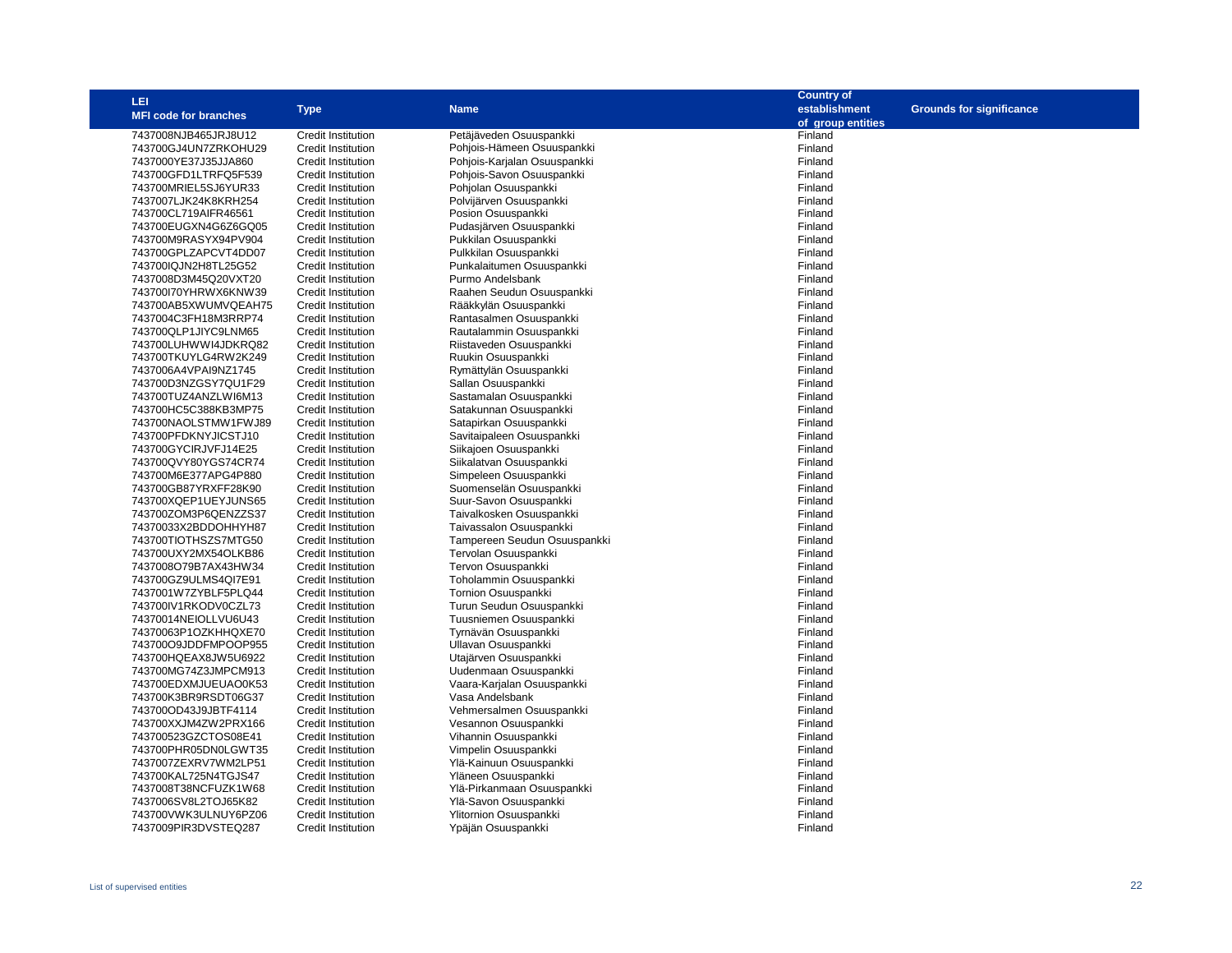#### **B. List of less significant institutions**

| LEI<br><b>MFI code for branches</b> | <b>Type</b>                    | <b>Name</b>                                                      |
|-------------------------------------|--------------------------------|------------------------------------------------------------------|
|                                     |                                |                                                                  |
|                                     |                                | <b>Belgium</b>                                                   |
|                                     | <b>Credit Institution</b>      | Nationale Bank van België / Bangue Nationale de Belgique         |
| 549300U1YXDFKMDU7D20                |                                | Aion                                                             |
| 549300H2VNRV8LKCTU90                | <b>Mixed Financial Holding</b> | Anbang Belgium Holding NV                                        |
| 5493008P8921NNSV4139                | <b>Credit Institution</b>      | <b>Bank Dierickx Leys</b>                                        |
| 549300Y3RTKH8O8DYY87                | <b>Credit Institution</b>      | Bank J. Van Breda en C° NV                                       |
| 549300GN1OZCOY5S7285                | <b>Credit Institution</b>      | <b>Banque CPH</b>                                                |
| 549300APOHPVL4YFCA77                | <b>Credit Institution</b>      | Banque Eni SA                                                    |
| 549300F0CVELHBU9A156                | <b>Credit Institution</b>      | BANQUE NAGELMACKERS S.A.                                         |
| 5493008BATDQM2LE5Z97                | <b>Credit Institution</b>      | <b>Byblos Bank Europe</b>                                        |
| 549300EMW7AECU3N6X07                | <b>Credit Institution</b>      | Centrale Kredietverlening                                        |
| 549300DYPOFMXOR7XM56                | <b>Credit Institution</b>      | Crelan SA                                                        |
| 549300GFYXO0IJ3KY349                | <b>Financial Holding</b>       | Datex                                                            |
| 54930005DD2HH36LIR91                | <b>Credit Institution</b>      | Delen Private Bank SA                                            |
| 549300OZ46BRLZ8Y6F65                | <b>Credit Institution</b>      | Euroclear Bank                                                   |
| 549300CBNW05DILT6870                | <b>Financial Holding</b>       | Euroclear SA                                                     |
| 5493007JPYB9SW6CSB23                | <b>Credit Institution</b>      | Europabank                                                       |
| 549300TDPXT0OW2AY198                | <b>Financial Holding</b>       | FinAx NV                                                         |
| BE0670848040                        | <b>Branch</b>                  | <b>Hoist Finance AB</b>                                          |
| BE0822008979                        | <b>Branch</b>                  | J.P. Morgan Europe Ltd                                           |
| 894500K5YZ634UTW1E78                | <b>Credit Institution</b>      | NewB SCE                                                         |
| 549300BXOBQRLLWB2871                | <b>Credit Institution</b>      | Shizuoka Bank (Europe) SA                                        |
| 549300UZW78KEHRUB928                | <b>Credit Institution</b>      | United Taiwan Bank SA                                            |
| 54930084TZJBK6D1AY92                | <b>Credit Institution</b>      | VAN DE PUT & CO Private Bankers                                  |
| 54930060Q00W1SRIUI57                | <b>Credit Institution</b>      | vdk bank                                                         |
| 724500Y9RFSG3F8WLT55                | <b>Financial Holding</b>       | Vodeno Holdings Coöperatief U.A.                                 |
|                                     |                                | Germany                                                          |
|                                     |                                | Bundesanstalt für Finanzdienstleistungsaufsicht                  |
| 529900BBEBGNAA1C6176                | Credit Institution             | Aachener Bank eG                                                 |
| 529900UMXNPZHCSC3Q13                | <b>Credit Institution</b>      | Aachener Bausparkasse AG                                         |
| 529900RBO6AZKV6QZU52                | <b>Financial Holding</b>       | <b>ABC Holding GmbH</b>                                          |
| DE05754                             | Branch                         | ABC International Bank plc, Zweigniederlassung Frankfurt am Main |
| 5299009502R8B6S3LN39                | <b>Credit Institution</b>      | abcbank GmbH                                                     |
| 391200DOLQBXF4UYLC89                | <b>Credit Institution</b>      | ABK Allgemeine Beamten Bank AG                                   |
| 391200LPPQSPVADQIM92                | <b>Financial Holding</b>       | ABK Allgemeine Beteiligungs-und Kapitalgesellschaft mbH          |
| 529900FJUMZDJWF8QV72                | <b>Credit Institution</b>      | Abtsgmünder Bank - Raiffeisen - eG                               |
| 529900E1WHT64CB20277                | <b>Credit Institution</b>      | Airbus Bank GmbH                                                 |
| 529900DSIVJWCUQUMP41                | <b>Credit Institution</b>      | AKA Ausfuhrkredit-Gesellschaft mit beschränkter Haftung          |
| 529900P90XJRYLOJNP77                | <b>Credit Institution</b>      | <b>AKBANK AG</b>                                                 |
| 529900W1M53OKIAJ5A09                | <b>Credit Institution</b>      | akf bank GmbH & Co KG                                            |
| 391200OM1ASXABQTGF02                | <b>Credit Institution</b>      | Aktivbank Aktiengesellschaft                                     |
| 529900XV9ULDHFQNJS78                | <b>Credit Institution</b>      | Allgäuer Volksbank eG Kempten-Sonthofen                          |
| 529900EM0ZU25V87GD50                | <b>Credit Institution</b>      | Alte Leipziger Bauspar AG                                        |
| 529900LZDW2COOVSK824                | <b>Credit Institution</b>      | Alxing-Brucker Genossenschaftsbank eG                            |
| 529900WX2U712LHABH62                | <b>Credit Institution</b>      | Augsburger Aktienbank Aktiengesellschaft                         |
| 549300W89PRWL66WVY31                | Credit Institution             | AXA Bank AG                                                      |
| 529900IPV3OK4E5D8Y90                | <b>Financial Holding</b>       | B. Metzler seel. Sohn & Co. Holding Aktiengesellschaft           |
| 529900IOG1ENLW4SUU53                | <b>Credit Institution</b>      | B. Metzler seel. Sohn & Co. Kommanditgesellschaft auf Aktien     |
| 529900JFOPPEDUR61H13                | <b>Credit Institution</b>      | Baader Bank Aktiengesellschaft                                   |
| 529900WMY8Q2ZBWJVD33                | <b>Credit Institution</b>      | <b>BAG Bankaktiengesellschaft</b>                                |
| 5299007I4FXQ3DWNYO94                | <b>Credit Institution</b>      | Bank 1 Saar eG                                                   |
| 529900DFGOXK0YLFQ697                | <b>Credit Institution</b>      | Bank für Kirche und Caritas eG                                   |
| 529900A5E8HID9W8L033                | <b>Credit Institution</b>      | Bank für Kirche und Diakonie eG - KD-Bank                        |
| 5299000R7WZOVIFHLN21                | <b>Credit Institution</b>      | Bank für Sozialwirtschaft Aktiengesellschaft                     |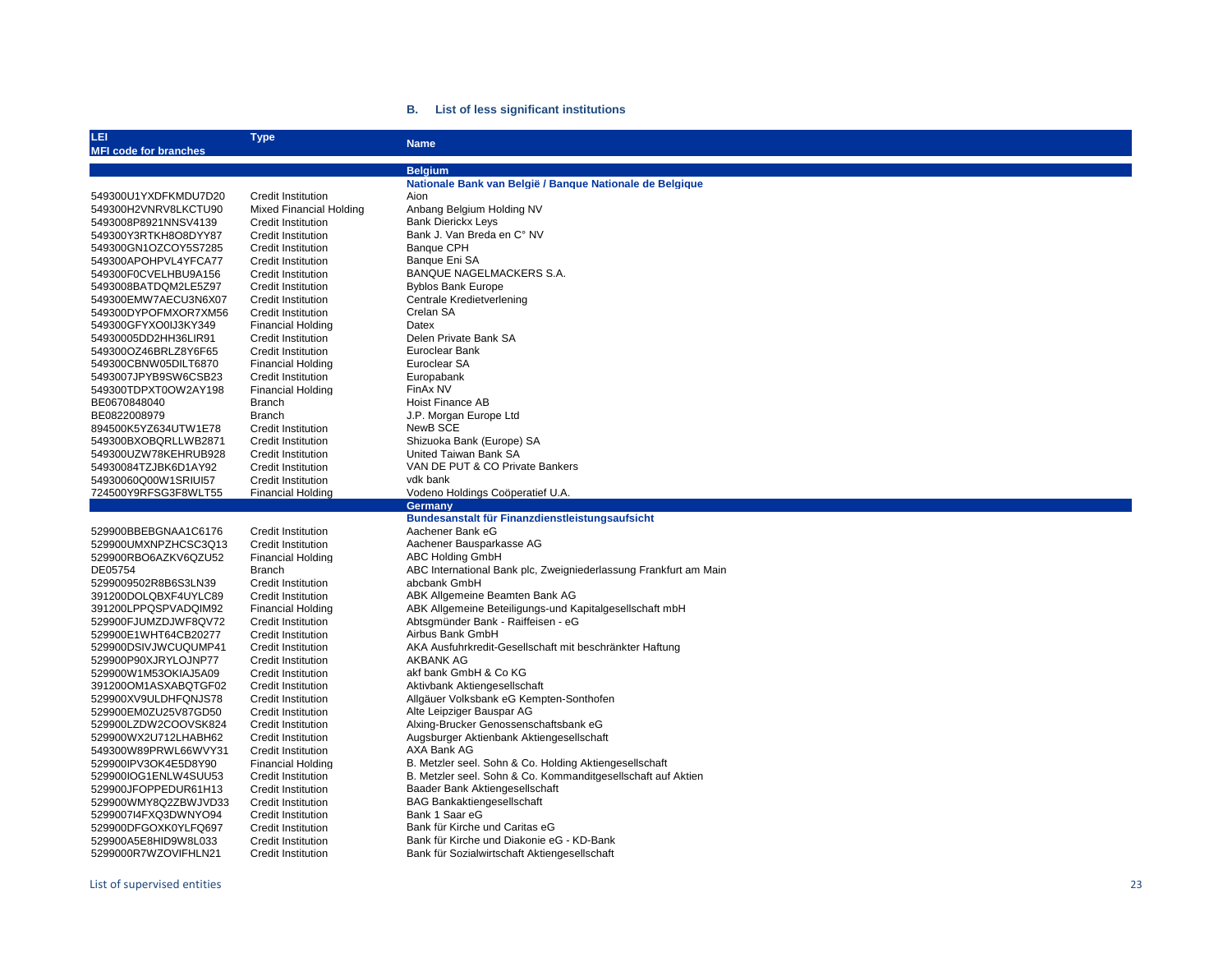| LEI                          | <b>Type</b>               |                                                                                                             |
|------------------------------|---------------------------|-------------------------------------------------------------------------------------------------------------|
| <b>MFI code for branches</b> |                           | <b>Name</b>                                                                                                 |
| 5299006L608JYM89QP49         | Credit Institution        | Bank im Bistum Essen eG                                                                                     |
| 52990040GV6S6DHUXU91         | <b>Credit Institution</b> | Bank Julius Bär Europe AG                                                                                   |
| 529900KKJ9XOK6WO4426         | Credit Institution        | Bank Vontobel Europe AG                                                                                     |
| 529900C3SHT3Q94H3W82         | <b>Financial Holding</b>  | Bank 11 Holding GmbH                                                                                        |
| 529900T9MJ6GH7X6QA19         | <b>Credit Institution</b> | Bank11 für Privatkunden und Handel GmbH                                                                     |
| 5299001DYPSTT2ATLX95         | <b>Credit Institution</b> | Bankhaus Anton Hafner KG                                                                                    |
| 529900508MSGTKVQKZ11         | <b>Credit Institution</b> | Bankhaus August Lenz & Co. Aktiengesellschaft                                                               |
| 5299005TV0L59BVRQG23         | <b>Credit Institution</b> | Bankhaus Bauer Aktiengesellschaft                                                                           |
| 529900QAB0KRK7AA2H39         | <b>Credit Institution</b> | Bankhaus C.L. Seeliger                                                                                      |
| 391200N0BCBVNXBRVE65         | Credit Institution        | Bankhaus E. Mayer AG                                                                                        |
| 529900XLXZ4E43CYT795         | <b>Credit Institution</b> | Bankhaus Ellwanger & Geiger KG                                                                              |
| 529900984Z5768JBQF32         | <b>Credit Institution</b> | Bankhaus Gebr. Martin Aktiengesellschaft                                                                    |
| 52990092MV2ZVLDQAD56         | <b>Credit Institution</b> | Bankhaus Herzogpark AG                                                                                      |
| 391200VXBQK0HAAE7G94         | <b>Credit Institution</b> | Bankhaus J. Faißt oHG                                                                                       |
| 529900ODBMTZXAN1B073         | <b>Credit Institution</b> | Bankhaus Lampe KG                                                                                           |
| 529900J7MNGH9AFRRD37         | <b>Credit Institution</b> | Bankhaus Ludwig Sperrer KG                                                                                  |
|                              |                           | Bankhaus Max Flessa KG                                                                                      |
| 529900RH5DCK9S9XYX26         | <b>Credit Institution</b> |                                                                                                             |
| 529900TON0U80IQ5N848         | <b>Credit Institution</b> | Bankhaus Obotritia GmbH                                                                                     |
| 529900JKIXFIA5LYZN73         | <b>Credit Institution</b> | Bankhaus Rautenschlein AG                                                                                   |
| 39120001QL91PI3RXO91         | <b>Credit Institution</b> | Bankhaus von der Heydt GmbH & Co. KG                                                                        |
| 529900FAAKQAZH0OHZ82         | <b>Credit Institution</b> | Bankhaus Werhahn GmbH                                                                                       |
| 5299001R998PVUCDKR55         | <b>Credit Institution</b> | Bausparkasse Mainz Aktiengesellschaft                                                                       |
| 529900XNTKP4AWBR6991         | <b>Credit Institution</b> | Bayerische Bodenseebank - Raiffeisen- eingetragene Genossenschaft                                           |
| 52990041R8KZII7MRY61         | <b>Financial Holding</b>  | <b>BB Beteiligungs GmbH</b>                                                                                 |
| 529900LIZVBUANJ20E31         | <b>Credit Institution</b> | <b>BBBank eG</b>                                                                                            |
| 529900H4JD9LEALS6S16         | <b>Credit Institution</b> | Bensberger Bank eG                                                                                          |
| 5299005D4I5DYOHT5055         | <b>Credit Institution</b> | Berkheimer Bank eG                                                                                          |
| 529900P0K9DSQNQL9L23         | <b>Financial Holding</b>  | Berliner Effektengesellschaft AG                                                                            |
| 529900T7MYZUMMW4O176         | <b>Credit Institution</b> | Berliner Volksbank eG                                                                                       |
| 529900GCY25B7SPR3560         | <b>Credit Institution</b> | Bernhauser Bank eG                                                                                          |
| 529900E5ULQQ1YHY4B13         | <b>Credit Institution</b> | Bezirkssparkasse Reichenau                                                                                  |
|                              | <b>Financial Holding</b>  | <b>BFF Holding GmbH</b>                                                                                     |
| 529900GFT28SEW1QSG52         | Credit Institution        | BfW - Bank für Wohnungswirtschaft AG                                                                        |
| 213800YQ2JHZ6WV1PS06         | <b>Financial Holding</b>  | <b>BHF Group SA</b>                                                                                         |
| D2OIGPB6E66YOBJ9GT20         | <b>Credit Institution</b> | <b>BMW Bank GmbH</b>                                                                                        |
| 529900GK2AGSDVLQ0P42         | <b>Credit Institution</b> | Bopfinger Bank Sechta-Ries eG                                                                               |
| 529900ZG2U1UNEWSWG40         | <b>Credit Institution</b> | Bordesholmer Sparkasse Aktiengesellschaft                                                                   |
| 5299008W44I8V87F0U52         | <b>Credit Institution</b> | Brandenburger Bank Volksbank-Raiffeisenbank eG                                                              |
| 529900KE0RXWI3Z6VU55         | <b>Credit Institution</b> | Bremische Volksbank eG                                                                                      |
| 529900SU9499SQ6N8G87         | <b>Credit Institution</b> | Brühler Bank eG                                                                                             |
| 529900VFIFTUZZZT3C10         | <b>Credit Institution</b> | <b>BSQ Bauspar AG</b>                                                                                       |
| 5299008TDNA6IM1ZZC60         | <b>Credit Institution</b> | Budenheimer Volksbank eG                                                                                    |
| 529900ATAS3PCZAMFW02         | <b>Credit Institution</b> | Calenberger Kreditverein Calenberg-Göttingen- Grubenhagen- Hildesheim'scher ritterschaftlicher Kreditverein |
| 391200NCIUDBLHOE6C73         | <b>Credit Institution</b> | CB Bank GmbH                                                                                                |
| 549300298FD7AS4PPU70         | <b>Credit Institution</b> | Clearstream Banking Aktiengesellschaft                                                                      |
| 5493004PP58SUE3G8M27         | <b>Financial Holding</b>  | Clearstream Holding AG                                                                                      |
| 529900ENT1WBE443LZ43         | <b>Credit Institution</b> | Credit Suisse (Deutschland) Aktiengesellschaft                                                              |
| 529900EKHINI3PE9J144         | <b>Credit Institution</b> | <b>CRONBANK Aktiengesellschaft</b>                                                                          |
| 529900LSSAD1RBVWHJ37         | <b>Credit Institution</b> | <b>CVW-Privatbank AG</b>                                                                                    |
| DE04022                      | <b>Branch</b>             | Danske Bank A/S Zweigniederlassung Hamburg                                                                  |
| 529900FMPYJ0QVTBSD95         | <b>Credit Institution</b> | Debeka Bausparkasse Aktiengesellschaft Sitz Koblenz am Rhein                                                |
| MRFNHBHO7AUDKS46SC62         | <b>Credit Institution</b> | Degussa Bank Aktiengesellschaft                                                                             |
| 529900DBKUI06S4XAS60         | <b>Credit Institution</b> | Dettinger Bank eG Volks- und Raiffeisenbank                                                                 |
|                              | <b>Credit Institution</b> | Deutsche Bausparkasse Badenia Aktiengesellschaft                                                            |
| 39120001JPAYYPDRNN92         |                           | Deutsche Handelsbank AG                                                                                     |
| 391200SW4JELHZ8L0Y34         | <b>Credit Institution</b> |                                                                                                             |
| 529900EXG2PM316ISO63         | <b>Credit Institution</b> | Deutsche WertpapierService Bank AG                                                                          |
| 5299009D9BIL4D4UHT93         | <b>Credit Institution</b> | Die Sparkasse Bremen AG                                                                                     |
| 5299001CHU3TRRK8UZ78         | <b>Credit Institution</b> | Dithmarscher Volks- und Raiffeisenbank eG                                                                   |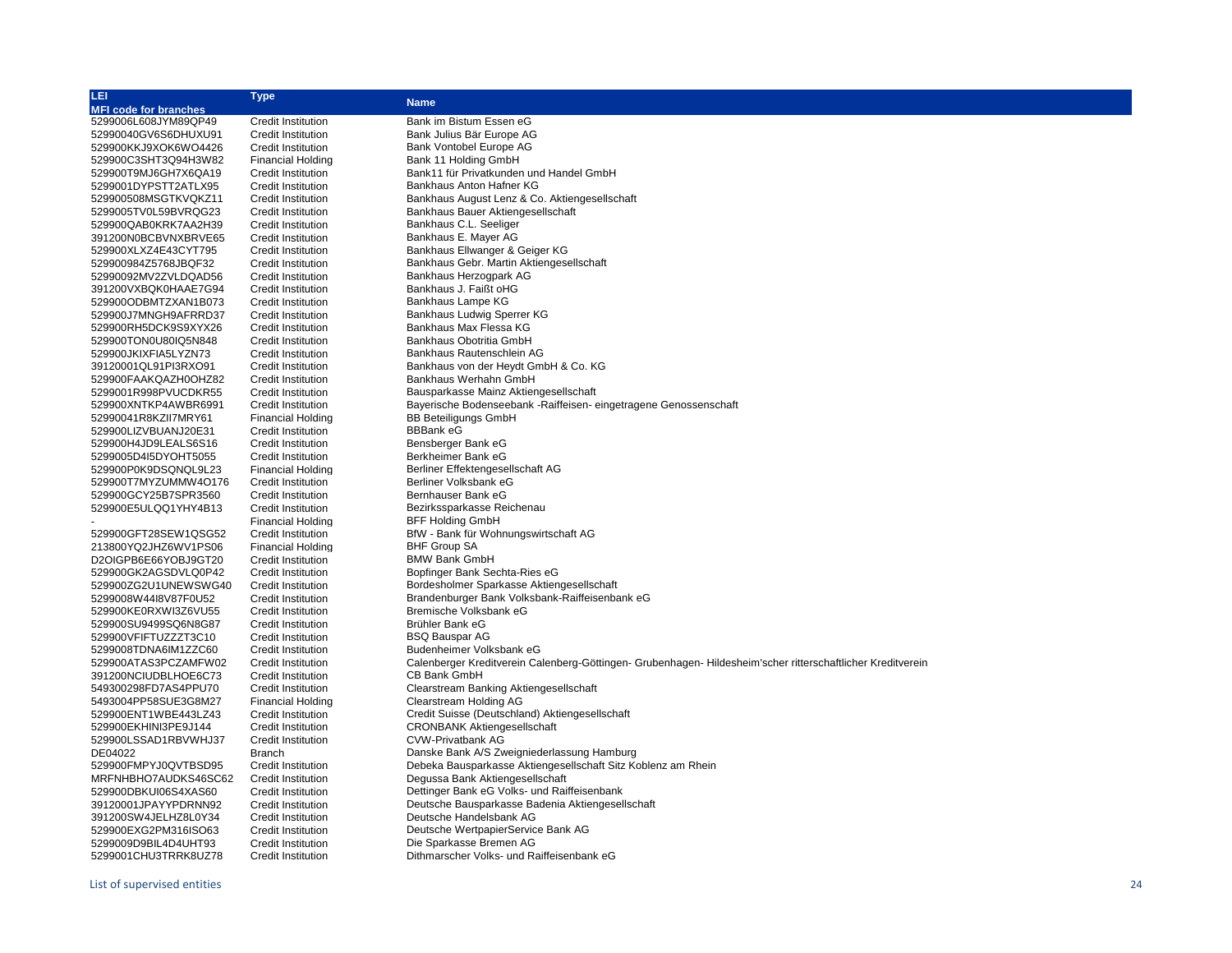| LEI                             | <b>Type</b>                                |                                                               |
|---------------------------------|--------------------------------------------|---------------------------------------------------------------|
| <b>MFI code for branches</b>    |                                            | <b>Name</b>                                                   |
| 529900RSKB4L1LC0HT02            | <b>Credit Institution</b>                  | DKM Darlehnskasse Münster eG                                  |
| DE05640                         | <b>Branch</b>                              | DNB Bank ASA Filiale Deutschland                              |
| 529900P8OKWO25XE4251            | <b>Credit Institution</b>                  | Donau-Iller Bank eG                                           |
| 23ZYQ4KSBEDVYML8NC86            | <b>Credit Institution</b>                  | Donner & Reuschel Aktiengesellschaft                          |
| 529900C61SO23HBUWX84            | <b>Credit Institution</b>                  | Dortmunder Volksbank eingetragene Genossenschaft              |
| P0T131ELWMYGYC1G4O52            | <b>Credit Institution</b>                  | DSK Hyp AG                                                    |
| 529900YQVTG54RAR6439            | <b>Credit Institution</b>                  | DZB Bank GmbH                                                 |
| 529900UZ5LPUOSWYC555            | <b>Credit Institution</b>                  | Echterdinger Bank eG                                          |
| 391200SVHXSRYC4Y6902            | <b>Credit Institution</b>                  | Eckernförder Bank eG Volksbank-Raiffeisenbank                 |
| 529900XQMOF3BB8ZKT64            | <b>Credit Institution</b>                  | Edekabank Aktiengesellschaft                                  |
| 529900G07F3297WTW056            | <b>Credit Institution</b>                  | EIS Einlagensicherungsbank GmbH                               |
| 529900H8A4MZJKMDFU11            | <b>Credit Institution</b>                  | Emsländische Volksbank eG                                     |
| 529900SK9E9C9PBNZX75            | <b>Credit Institution</b>                  | Erfurter Bank eG                                              |
| 529900LXGM7KMLJE5H80            | <b>Credit Institution</b>                  | Erzgebirgssparkasse                                           |
| 529900FWPX4ZEDGW7972            | <b>Credit Institution</b>                  | ETRIS Bank GmbH                                               |
| 529900LN3S50JPU47S06            | <b>Credit Institution</b>                  | <b>EUREX Clearing Aktiengesellschaft</b>                      |
| 5299009DP8KGKY0MMB95            | <b>Credit Institution</b>                  | <b>Eurocity Bank AG</b>                                       |
| 39120020BBOSP6DZUC29            | <b>Credit Institution</b>                  | Europäisch-Iranische Handelsbank Aktiengesellschaft           |
| 391200014TK600CZIE75            | <b>Credit Institution</b>                  | European Bank for Financial Services GmbH (ebase®)            |
| 529900R600X5X54X0G26            | <b>Credit Institution</b>                  | Evangelische Bank eG                                          |
| 5299002RTPWNHY2DI332            | <b>Credit Institution</b>                  | EVENORD-BANK eG - KG                                          |
| 5299000WY4EJA4YRVE32            | <b>Credit Institution</b>                  | Federseebank eG                                               |
| DE05832                         | <b>Branch</b>                              | FHB Kereskedelmi Bank Zrt. Niederlassung Frankfurt            |
| 5299004611357MQINQ02            | <b>Credit Institution</b>                  | FIL Fondsbank GmbH                                            |
| 529900B4OR3PD4V3AQ57            | <b>Financial Holding</b>                   | Finanzholding der Sparkasse in Bremen                         |
| 529900IRBZTADXJB6757            | <b>Financial Holding</b>                   | flatex AG                                                     |
| 529900MKYC1FZ83V3121            | <b>Credit Institution</b>                  | flatex Bank AG                                                |
| 529900C4BDI11BJKQ590            | <b>Credit Institution</b>                  | Föhr-Amrumer Bank eG                                          |
| 391200Y1C3ZJT2NUUD34            | <b>Credit Institution</b>                  | Fondsdepot Bank GmbH                                          |
| 549300BZZFFS0SOWR325<br>DE03290 | <b>Credit Institution</b><br><b>Branch</b> | Ford Bank GmbH<br>Ford Bank Niederlassung der FCE Bank plc    |
| 529900RA3M7K4Cl4JZ35            | <b>Credit Institution</b>                  | Förde Sparkasse                                               |
| 529900YYUQ23KIEZ0M67            | <b>Credit Institution</b>                  | Frankenberger Bank, Raiffeisenbank eG                         |
| 529900967AJZ6T29Q111            | <b>Credit Institution</b>                  | Frankfurter Volksbank eG                                      |
| 529900B0CY07L22N6B17            | <b>Credit Institution</b>                  | Freisinger Bank eG Volksbank-Raiffeisenbank                   |
| 529900I6N5PAU6EVAN62            | <b>Credit Institution</b>                  | Fürst Fugger Privatbank Aktiengesellschaft                    |
| 529900WQ56SLB1IPWX73            | <b>Credit Institution</b>                  | Fürstlich Castell'sche Bank, Credit-Casse Aktiengesellschaft  |
| 529900RHBE9A57LIR568            | <b>Credit Institution</b>                  | Gabler-Saliter Bankgeschäft AG                                |
| 529900RZUR7UCUPMNP12            | <b>Financial Holding</b>                   | Gemeinnützige Sparkassenstiftung zu Lübeck                    |
| 5299008M5D5QGM9F2M17            | <b>Credit Institution</b>                  | Geno Bank Essen eG                                            |
| 529900EXCN8TJWH3DA29            | <b>Credit Institution</b>                  | Genobank Mainz eG                                             |
| 529900EGI7TF9Y3BB167            | <b>Credit Institution</b>                  | Genossenschaftsbank eG München                                |
| 529900XOI1D8DFZG4P42            | <b>Credit Institution</b>                  | Genossenschaftsbank Unterallgäu eG                            |
| 529900Z2Y8487OQRMV97            | <b>Credit Institution</b>                  | Genossenschaftsbank Weil im Schönbuch eG                      |
| 529900FR98RO8IKX3687            | <b>Credit Institution</b>                  | Gladbacher Bank AG von 1922                                   |
| 52990026HQOTT4AJP655            | <b>Credit Institution</b>                  | GLS Gemeinschaftsbank e.G.                                    |
| DE05884                         | <b>Branch</b>                              | Goldman Sachs International Bank Zweigniederlassung Frankfurt |
| 391200HOASIPGIO9YW76            | <b>Credit Institution</b>                  | Goyer & Göppel KG                                             |
| 529900T5ON7PES0TL534            | <b>Credit Institution</b>                  | Grafschafter Volksbank eG                                     |
| 529900MEGV7Z652LK042            | <b>Credit Institution</b>                  | <b>Greensill Bank AG</b>                                      |
| 529900BHRYZ464GFD289            | <b>Financial Holding</b>                   | <b>GRENKE AG</b>                                              |
| 529900K6G9E0JFCFFE23            | <b>Credit Institution</b>                  | Grenke Bank AG                                                |
| 529900OPLFNQ83732X45            | Credit Institution                         | Hagnauer Volksbank eG                                         |
| 529900C1N2GMTYIKO591            | <b>Credit Institution</b>                  | Hamburger Volksbank eG                                        |
| 529900MQJIQGD8N3YV53            | <b>Credit Institution</b>                  | Hannoversche Volksbank eG                                     |
| 5299001OKQX8MIF6CX78            | <b>Credit Institution</b>                  | Harzer Volksbank eG                                           |
| 529900JHQ2OFFMM02038            | Credit Institution                         | Harzsparkasse                                                 |
| 529900OOZP78CYPYF471            | Credit Institution                         | Hauck & Aufhäuser Privatbankiers Aktiengesellschaft           |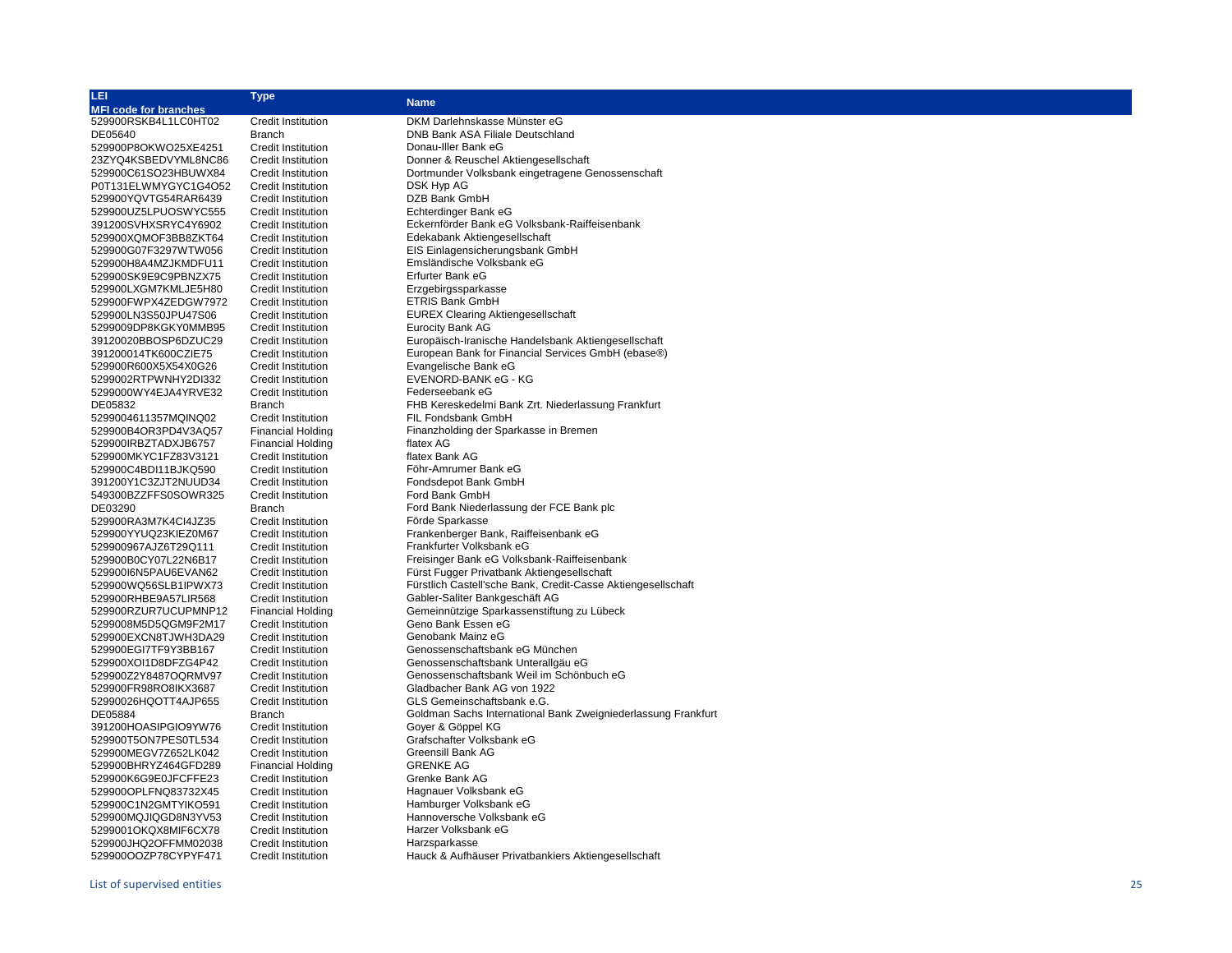| LEI                          | <b>Type</b>               |                                                                  |
|------------------------------|---------------------------|------------------------------------------------------------------|
| <b>MFI code for branches</b> |                           | <b>Name</b>                                                      |
| 529900EDWLRSBBNPOK20         | <b>Credit Institution</b> | Hausbank München eG Bank für Haus- und Grundbesitz               |
| 529900KTP4LDLQ7MIR59         | <b>Credit Institution</b> | Heidelberger Volksbank eingetragene Genossenschaft               |
| 5299005T3VDFRFKEDR04         | <b>Credit Institution</b> | Heidenheimer Volksbank eG                                        |
| 529900SQBP5GRV2TTK54         | <b>Credit Institution</b> | <b>Herner Sparkasse</b>                                          |
|                              |                           |                                                                  |
| 391200JFJ7FON3NE1Q88         | <b>Credit Institution</b> | <b>HKB Bank GmbH</b>                                             |
| 529900P108QSOO21EE97         | Credit Institution        | Hoerner-Bank Aktiengesellschaft                                  |
| 52990003P069MRS9D366         | <b>Credit Institution</b> | Hohenzollerische Landesbank Kreissparkasse Sigmaringen           |
| DE05896                      | <b>Branch</b>             | Hoist Finance AB (publ) Niederlassung Deutschland                |
| 391200ABD1OLFULBLM06         | <b>Credit Institution</b> | Honda Bank GmbH                                                  |
| 529900W3NTW28LTOL246         | <b>Financial Holding</b>  | HORUS Ellwanger & Geiger Holding GmbH                            |
| 21380051GNDG65QWAO66         | <b>Financial Holding</b>  | <b>HSBC Germany Holdings GmbH</b>                                |
| JUNT405OW8OY5GN4DX16         | <b>Credit Institution</b> | HSBC Trinkaus & Burkhardt AG                                     |
| 529900CWI4OT4SMHQM23         | <b>Credit Institution</b> | Hümmlinger Volksbank eG                                          |
| 529900WVTLE8OTNZY156         | <b>Credit Institution</b> | Hüttenberger Bank eG                                             |
| 529900WJYRLX4PRMQM74         | <b>Credit Institution</b> | IBM Deutschland Kreditbank Gesellschaft mit beschränkter Haftung |
|                              |                           |                                                                  |
| DE05803                      | Branch                    | ICICI Bank UK PLC, Germany Branch                                |
| DE05826                      | Branch                    | Ikano Bank AB (publ), Zweigniederlassung Deutschland             |
| PWEFG14QWWESISQ84C69         | <b>Credit Institution</b> | IKB Deutsche Industriebank Aktiengesellschaft                    |
| 529900088909IB2EAZ74         | <b>Credit Institution</b> | Internationales Bankhaus Bodensee AG                             |
| 52990089JN9S8OJ5KU82         | <b>Credit Institution</b> | Isbank AG                                                        |
| DE05854                      | Branch                    | J.P. Morgan Securities plc Frankfurt Branch                      |
| 529900UC2OD7II24Z667         | <b>Credit Institution</b> | Joh. Berenberg, Gossler & Co. KG                                 |
| DE05650                      | <b>Branch</b>             | Jyske Bank A/S, Filiale Hamburg                                  |
| 529900LCYFGV3LZPWH72         | Credit Institution        | Kaltenkirchener Bank eG                                          |
| 5299006OWDQGU3FEDK86         | <b>Credit Institution</b> | Kasseler Sparkasse                                               |
| 529900MHMES2JJY4T459         | Credit Institution        | KEB Hana Bank (D) Aktiengesellschaft                             |
| 5299002GPCR602QYJC04         | <b>Financial Holding</b>  | KfW Beteiligungsholding                                          |
| 529900Q1M1F4M8KMTM64         | <b>Credit Institution</b> | KfW IPEX-Bank GmbH                                               |
|                              |                           |                                                                  |
| 529900UCQ5HTMTVAY212         | <b>Credit Institution</b> | Kieler Volksbank eG                                              |
| 52990057VEWDZZFRIJ07         | Credit Institution        | Kreis- und Stadtsparkasse Erding-Dorfen                          |
| 529900G44YLWEBXZBR24         | <b>Credit Institution</b> | Kreis- und Stadtsparkasse Kaufbeuren                             |
| 529900F0V9LOK95G5I37         | Credit Institution        | Kreis- und Stadtsparkasse Münden                                 |
| 529900GP93B3EF6Y1989         | <b>Credit Institution</b> | Kreis- und Stadtsparkasse Wasserburg am Inn                      |
| 529900QUQNS1LW47DJ51         | <b>Credit Institution</b> | Kreissparkasse Ahrweiler                                         |
| 52990013RUF1YVQ45842         | <b>Credit Institution</b> | Kreissparkasse Anhalt-Bitterfeld                                 |
| 5299006A2PPHMJUAYM46         | <b>Credit Institution</b> | Kreissparkasse Augsburg                                          |
| 529900XKH0809QTNWQ25         | <b>Credit Institution</b> | Kreissparkasse Bautzen                                           |
| 5299005E2F0CA1738607         | <b>Credit Institution</b> | Kreissparkasse Bersenbrück                                       |
| 529900FPOU897IEWGV26         | <b>Credit Institution</b> | Kreissparkasse Biberach                                          |
| 529900MPVCAOW4A6PE25         | <b>Credit Institution</b> | Kreissparkasse Birkenfeld (Birkenfelder Landesbank)              |
| 529900KO4FARHCMXNJ85         | <b>Credit Institution</b> | Kreissparkasse Bitburg-Prüm                                      |
| 5299007DRP3741GOZM90         | <b>Credit Institution</b> | Kreissparkasse Böblingen                                         |
|                              |                           | Kreissparkasse Börde                                             |
| 5299002H4HNGZGLL9S48         | <b>Credit Institution</b> |                                                                  |
| 529900FLLALM2RHDWW17         | <b>Credit Institution</b> | Kreissparkasse Döbeln                                            |
| 529900Z1V9UDM2YYKI87         | <b>Credit Institution</b> | Kreissparkasse Düsseldorf                                        |
| 529900SJ58V1OLTYNP09         | <b>Credit Institution</b> | Kreissparkasse Eichsfeld                                         |
| 529900ICDZY7LEZHKJ46         | <b>Credit Institution</b> | Kreissparkasse Esslingen-Nürtingen                               |
| 529900ZUL2DDJ2C57W97         | Credit Institution        | Kreissparkasse Euskirchen                                        |
| 529900NEY2D8BD532C51         | <b>Credit Institution</b> | Kreissparkasse Fallingbostel in Walsrode                         |
| 529900UWNQB5DODHTT84         | <b>Credit Institution</b> | Kreissparkasse Freudenstadt                                      |
| 529900AJ2F80T1EA8X85         | <b>Credit Institution</b> | Kreissparkasse Garmisch-Partenkirchen                            |
| 529900XEQIE8VMIDYW28         | Credit Institution        | Kreissparkasse Gelnhausen                                        |
| 52990051JDPDRCH81306         | <b>Credit Institution</b> | Kreissparkasse Göppingen                                         |
| 529900MQ8PEMY841JJ04         | <b>Credit Institution</b> | Kreissparkasse Gotha                                             |
| 529900MBX1YTKVWAEZ43         | <b>Credit Institution</b> | Kreissparkasse Grafschaft Bentheim zu Nordhorn                   |
| 529900Y3MXIU45A22Q34         | <b>Credit Institution</b> | Kreissparkasse Grafschaft Diepholz                               |
| 529900RJT960CY3TAK43         | <b>Credit Institution</b> | Kreissparkasse Groß-Gerau                                        |
|                              |                           |                                                                  |
| 529900CDFH7GJ76LXH43         | <b>Credit Institution</b> | Kreissparkasse Halle (Westf.)                                    |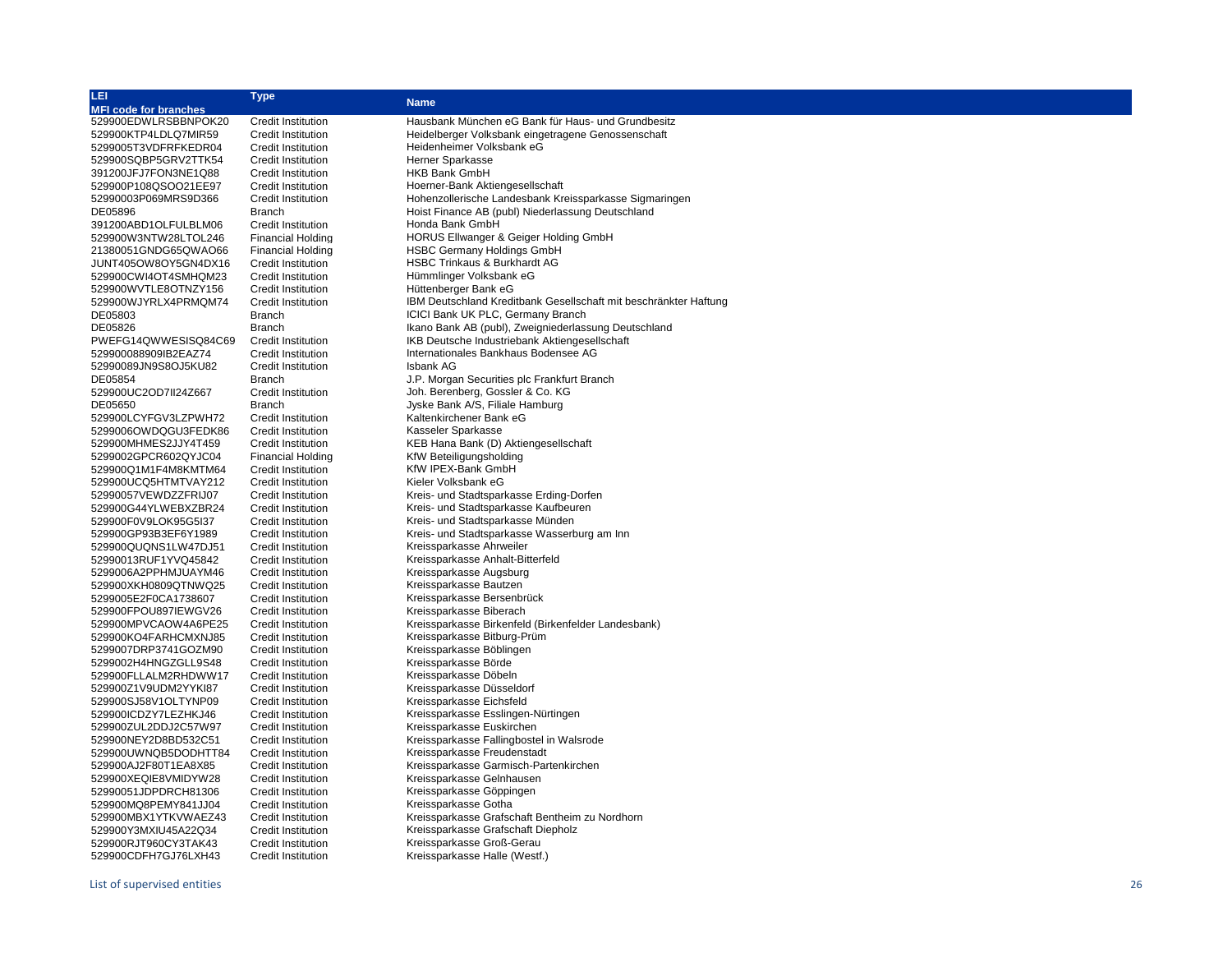| LEI                          | Type                      |                                                                                                                                         |
|------------------------------|---------------------------|-----------------------------------------------------------------------------------------------------------------------------------------|
| <b>MFI code for branches</b> |                           | <b>Name</b>                                                                                                                             |
| 529900S3OB921ZBBUG77         | <b>Credit Institution</b> | Kreissparkasse Heidenheim                                                                                                               |
| 529900LG0ZUI1LJU1P46         | <b>Credit Institution</b> | Kreissparkasse Heilbronn                                                                                                                |
| 529900VU0QU9PDVTQ128         | <b>Credit Institution</b> | Kreissparkasse Heinsberg - Zweckverbandssparkasse des Kreises Heinsberg und der Stadt Erkelenz -                                        |
| 529900C993QTFX14KV96         | <b>Credit Institution</b> | Kreissparkasse Herzogtum Lauenburg                                                                                                      |
| 529900Z8UBNQXJICNG59         | <b>Credit Institution</b> | Kreissparkasse Hildburghausen                                                                                                           |
| 52990021HAPOILUFSF84         | <b>Credit Institution</b> | Kreissparkasse Kaiserslautern                                                                                                           |
| 529900VUIZ6XDB24BS88         | <b>Credit Institution</b> | Kreissparkasse Kelheim                                                                                                                  |
| 529900RTSGHDD7OOSO86         | <b>Credit Institution</b> | Kreissparkasse Köln                                                                                                                     |
| 529900BBD7C7JXDKE759         | <b>Credit Institution</b> | Kreissparkasse Kusel                                                                                                                    |
| 529900BU2W60OCE4EA97         | <b>Credit Institution</b> | Kreissparkasse Limburg                                                                                                                  |
|                              |                           |                                                                                                                                         |
| 529900L26863H1FN4S52         | <b>Credit Institution</b> | Kreissparkasse Ludwigsburg                                                                                                              |
| 529900O3MJJBL4BZKX03         | <b>Credit Institution</b> | Kreissparkasse Märkisch-Oderland                                                                                                        |
| 5299006Y97HSE7B5WB50         | <b>Credit Institution</b> | Kreissparkasse Mayen                                                                                                                    |
| 529900NPGCYRD0A7GI52         | <b>Credit Institution</b> | Kreissparkasse Melle                                                                                                                    |
| 5299009W2BWIO9MJJC09         | <b>Credit Institution</b> | Kreissparkasse Miesbach-Tegernsee                                                                                                       |
| 529900NY4QE4LF18FA62         | <b>Credit Institution</b> | Kreissparkasse München Starnberg Ebersberg                                                                                              |
| 529900OVERR058YXOB66         | <b>Credit Institution</b> | Kreissparkasse Nordhausen                                                                                                               |
| 529900E15I4XYNU1NF86         | <b>Credit Institution</b> | Kreis-Sparkasse Northeim                                                                                                                |
| 52990008SP9ETV9l7047         | <b>Credit Institution</b> | Kreissparkasse Ostalb                                                                                                                   |
| 5299002GZMVW234JRW43         | <b>Credit Institution</b> | Kreissparkasse Ravensburg                                                                                                               |
| 529900WZ5UJMQE5EXE26         | <b>Credit Institution</b> | Kreissparkasse Reutlingen                                                                                                               |
| 529900M6K8MY9AX8XV65         | <b>Credit Institution</b> | Kreissparkasse Rhein-Hunsrück                                                                                                           |
| 529900E0KDTTAKITHC30         | <b>Credit Institution</b> | Kreissparkasse Rottweil                                                                                                                 |
| 5299000K05SFBDX9PV30         | <b>Credit Institution</b> | Kreissparkasse Saale-Orla                                                                                                               |
| 529900DFS6YI9LIZAJ72         | <b>Credit Institution</b> | Kreissparkasse Saalfeld-Rudolstadt                                                                                                      |
| 529900P70FRX40Z44V62         | <b>Credit Institution</b> | Kreissparkasse Saarlouis                                                                                                                |
| 5299001BHV0GYRSE1192         | <b>Credit Institution</b> | Kreissparkasse Saarpfalz                                                                                                                |
| 529900C7LGUV8N5BG037         | <b>Credit Institution</b> | Kreissparkasse Schlüchtern                                                                                                              |
| 5299001UN4CS1DE1IX93         | <b>Credit Institution</b> | Kreissparkasse Schwalm-Eder                                                                                                             |
| 529900Z53OT4CHNVP677         | <b>Credit Institution</b> | Kreissparkasse Soltau                                                                                                                   |
| 529900DPL9DTMHQAME41         | <b>Credit Institution</b> | Kreissparkasse St. Wendel                                                                                                               |
| 529900ALRWVJW8UUH641         | <b>Credit Institution</b> | Kreissparkasse Stade                                                                                                                    |
| 5299001SSGO8MMQN8E03         | <b>Credit Institution</b> | Kreissparkasse Steinfurt - Zweckverbandssparkasse des Kreises Steinfurt und der Städte und Gemeinden Altenberge, Greven, Hörstel,       |
|                              |                           | Hopsten, Horstmar, Ibbenbüren, Ladbergen, Laer, Lienen, Lotte, Metelen, Mettingen, Neuenkirchen, Nordwalde, Recke, Saerbeck, Steinfurt, |
|                              |                           |                                                                                                                                         |
|                              |                           | Tecklenburg, Westerkappeln und Wettringen                                                                                               |
| 529900ZFCAYRV20FSC78         | <b>Credit Institution</b> | Kreissparkasse Stendal                                                                                                                  |
| 529900IZPJ195088J625         | <b>Credit Institution</b> | Kreissparkasse Syke                                                                                                                     |
| 529900UV7P5CA8A2L926         | <b>Credit Institution</b> | Kreissparkasse Traunstein-Trostberg                                                                                                     |
| 529900VZSHKAB0ZU6Z09         | <b>Credit Institution</b> | Kreissparkasse Tübingen                                                                                                                 |
| 529900H6PMBEQPIEO203         | <b>Credit Institution</b> | Kreissparkasse Tuttlingen                                                                                                               |
| 529900TXWHPLJGQB9048         | <b>Credit Institution</b> | Kreissparkasse Verden                                                                                                                   |
| 529900P12WJ5WU3W9566         | <b>Credit Institution</b> | Kreissparkasse Vulkaneifel                                                                                                              |
| 5299007GMRYEAD6PRW15         | <b>Credit Institution</b> | Kreissparkasse Waiblingen                                                                                                               |
| 529900QGRCPQ350ZRW03         | <b>Credit Institution</b> | Kreissparkasse Weilburg                                                                                                                 |
| 529900E6H214NUUU7V22         | <b>Credit Institution</b> | Kreissparkasse Wiedenbrück Zweckverbandssparkasse des Kreises Gütersloh und der Stadt Rheda-Wiedenbrück                                 |
| 529900X624BIZY01DY26         | <b>Credit Institution</b> | Kreis-und Stadtsparkasse Unna-Kamen, Zweckverbandssparkasse des Kreises Unna, der Kreisstadt Unna, der Stadt Kamen, der Stadt           |
|                              |                           | Fröndenberg und der Gemeinde Holzwickede                                                                                                |
| 529900ES946F61B1ZR12         | <b>Credit Institution</b> | <b>KT Bank AG</b>                                                                                                                       |
| 5299000M5HXDRIFSGM87         | <b>Credit Institution</b> | Kurhessische Landbank eG                                                                                                                |
| 529900923ONNWU006D14         | <b>Credit Institution</b> | Kyffhäusersparkasse Artern-Sondershausen                                                                                                |
| 391200J4PA51SDPM1U90         | <b>Credit Institution</b> | Landbank Horlofftal eingetragene Genossenschaft                                                                                         |
| 52990050SU0S4QQ4Z793         | <b>Credit Institution</b> | Landesbank Saar                                                                                                                         |
| 529900PO4CDCHAP5UT66         | <b>Credit Institution</b> | Landessparkasse zu Oldenburg                                                                                                            |
| 391200YADB0DFDZGWC82         | <b>Credit Institution</b> | LBS Bausparkasse Schleswig-Holstein-Hamburg AG                                                                                          |
| 391200UEWWKBDK12KP84         | <b>Credit Institution</b> | LBS Bayerische Landesbausparkasse                                                                                                       |
| 529900FU4WJ2XT7BVE31         | <b>Credit Institution</b> | LBS Landesbausparkasse Südwest                                                                                                          |
| 529900QM844Z8F45QI96         | <b>Credit Institution</b> | LBS Norddeutsche Landesbausparkasse Berlin-Hannover                                                                                     |
| 5299004SI3IL8FGDV034         | <b>Credit Institution</b> | LBS Ostdeutsche Landesbausparkasse Aktiengesellschaft                                                                                   |
|                              |                           |                                                                                                                                         |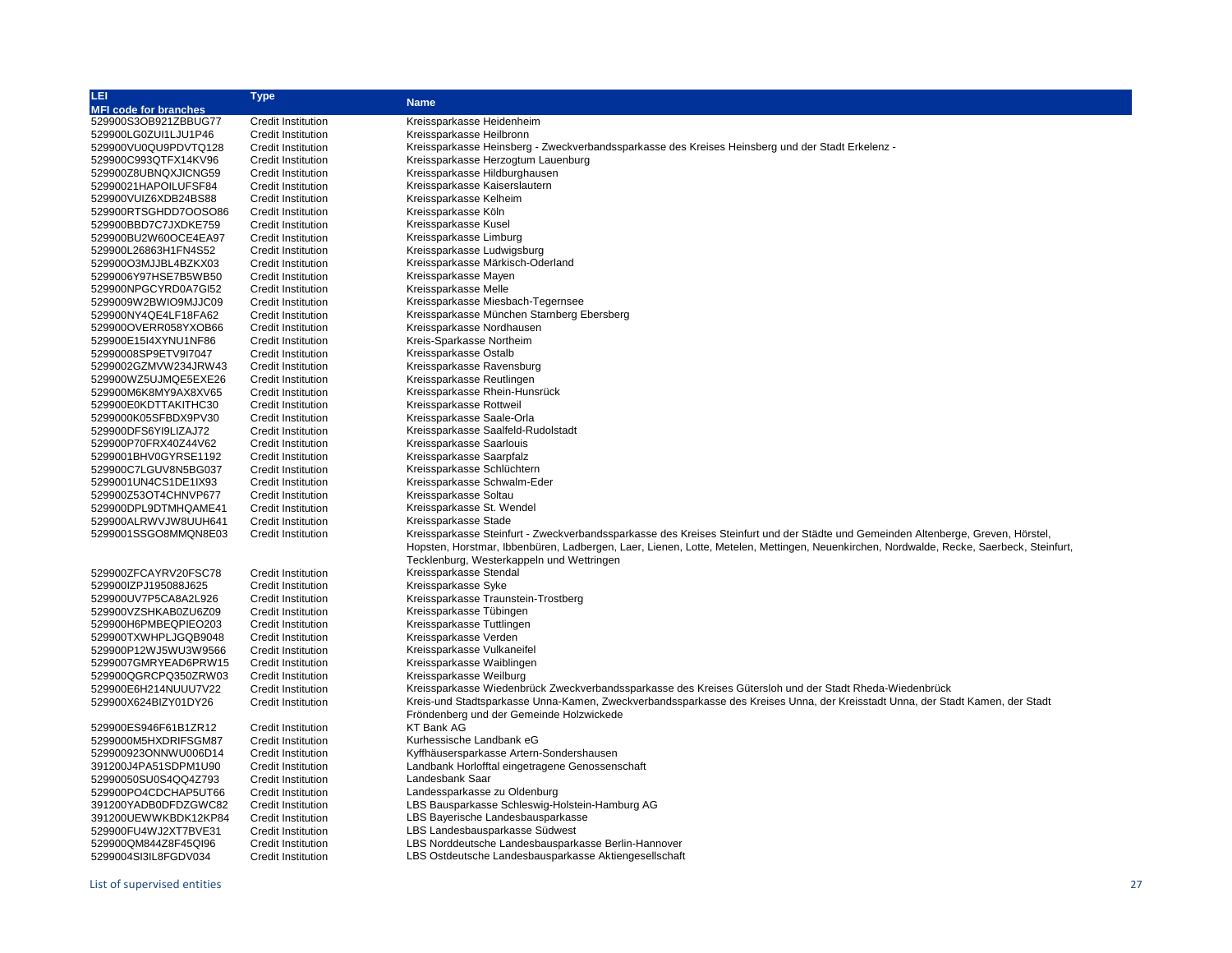| LEI                          | <b>Type</b>               |                                                                         |
|------------------------------|---------------------------|-------------------------------------------------------------------------|
| <b>MFI code for branches</b> |                           | <b>Name</b>                                                             |
| 529900HC4LDSGK0NCJ85         | <b>Credit Institution</b> | LBS Westdeutsche Landesbausparkasse                                     |
| 529900NUOHU5B1BOYF39         | <b>Credit Institution</b> | Leipziger Volksbank eG                                                  |
| 529900P5SXLD86FO1N96         | <b>Credit Institution</b> | levoBank eG                                                             |
| 529900QDBEIBLJCSQE34         | <b>Credit Institution</b> | LIGA Bank eG                                                            |
| 2138001WO21Z3B8Y8K20         | <b>Credit Institution</b> | Lloyds Bank GmbH                                                        |
| DE05902                      | <b>Branch</b>             | Lloyds Bank plc Niederlassung Berlin                                    |
| 529900PWC05918YY6110         | <b>Financial Holding</b>  | M.M. Warburg & CO Gruppe GmbH                                           |
| 5299006GIC8WWC5LYZ79         | <b>Credit Institution</b> | M.M. Warburg & CO Hypothekenbank Aktiengesellschaft                     |
| MZI1VDH2BQLFZGLQDO60         | <b>Credit Institution</b> | M.M.Warburg & CO (AG & Co.) Kommanditgesellschaft auf Aktien            |
| DE05815                      | <b>Branch</b>             | Macquarie Bank International Limited, Niederlassung Deutschland         |
| 529900MC68RTGHKI4F05         | Credit Institution        | MainFirst Bank Aktiengesellschaft                                       |
| 529900KA1X3855ZIY689         | <b>Credit Institution</b> | Mainzer Volksbank e.G.                                                  |
| 529900CK14SGH0EXOB27         | <b>Credit Institution</b> | Marcard, Stein & Co AG                                                  |
| 529900UV7UT5TCAG0G06         | <b>Credit Institution</b> | Märkische Bank eG                                                       |
| 529900BQBP4JMDPM6Q19         | <b>Credit Institution</b> | Max Heinr. Sutor OHG                                                    |
| 391200JSBVM7SPMPFX14         | <b>Credit Institution</b> | <b>MCE Bank GmbH</b>                                                    |
| 529900EIN2ZVA8ELCD81         | Credit Institution        | medisery Bank GmbH                                                      |
| 529900FVNS34ENY5A496         | <b>Credit Institution</b> | Mendener Bank eG                                                        |
| 529900DEAYRUPP22B339         | <b>Credit Institution</b> | Mercedes-Benz Bank AG                                                   |
| 529900Y9V9S4JSXJZK89         | <b>Credit Institution</b> | Merkur Bank KGaA                                                        |
| 391200TQYSDQXVIEPY43         | Credit Institution        | Misr Bank - Europe GmbH                                                 |
| 529900X200JCQZE8VX28         | <b>Credit Institution</b> | Mittelbrandenburgische Sparkasse in Potsdam                             |
| 391200NDSKH9BHFGEJ93         | <b>Credit Institution</b> | MKB Mittelstandskreditbank Aktiengesellschaft                           |
| 529900M25NF9TALIWQ20         | <b>Financial Holding</b>  | MLP SE                                                                  |
| 529900YOBXEE8ZYM4V56         | <b>Credit Institution</b> | <b>MLP Banking AG</b>                                                   |
| DE05724                      | <b>Branch</b>             | Morgan Stanley Bank International Limited Niederlassung Deutschland     |
| 529900VHU3S8ZYAQYZ61         | <b>Credit Institution</b> | Münchner Bank eG                                                        |
| 529900XB8HDS2S70LH09         | <b>Credit Institution</b> | Münsterländische Bank Thie & Co. KG                                     |
| 529900XJ050LKAPHXM52         | <b>Credit Institution</b> | Müritz-Sparkasse                                                        |
|                              |                           | N26 Bank GmbH                                                           |
| 529900JB9XYZ8E87N345         | <b>Credit Institution</b> | Nassauische Sparkasse                                                   |
| 529900CJAJ0HDPPKUI53         | <b>Credit Institution</b> |                                                                         |
| DE05614                      | <b>Branch</b>             | National Westminster Bank plc                                           |
| 529900B91AUH0YTEXN10         | <b>Credit Institution</b> | National-Bank, Aktiengesellschaft                                       |
| DE05701                      | Branch                    | Natwest Markets Plc Niederlassung Frankfurt<br>net-m privatbank 1891 AG |
| 3912001LD8RUVNQECS69         | <b>Credit Institution</b> |                                                                         |
| 529900MH3KO3HVBFAX18         | <b>Credit Institution</b> | NIBC bank Deutschland AG                                                |
| 5299005S9J7CTFNBXH55         | <b>Credit Institution</b> | Niederrheinische Sparkasse Rhein-Lippe                                  |
| 529900Y2l953BJ8KOV45         | Credit Institution        | Nord-Ostsee Sparkasse                                                   |
| 529900HV8WMGF2BXPM03         | <b>Credit Institution</b> | Nordthüringer Volksbank eG                                              |
| 529900P1AOHRZSAUNY13         | <b>Credit Institution</b> | North Channel Bank GmbH & Co. KG                                        |
| 529900XLAZ15LYK8XK27         | <b>Credit Institution</b> | ODDO BHF Aktiengesellschaft                                             |
| 529900CDDKNSPWIAOP87         | <b>Credit Institution</b> | Oddo Seydler Bank AG                                                    |
| 5299008l0TO44SUINZ71         | <b>Credit Institution</b> | Oldenburgische Landesbank Aktiengesellschaft                            |
| 529900TTQ33NNFOSDF74         | Credit Institution        | Onstmettinger Bank eG                                                   |
| 5299000NI62AJ0DGKH76         | <b>Credit Institution</b> | Ostfriesische Volksbank eG                                              |
| 529900GB9HQMO9Y9B097         | Credit Institution        | Ostsächsische Sparkasse Dresden                                         |
| 529900AT73S3UKIMP047         | <b>Credit Institution</b> | OstseeSparkasse Rostock                                                 |
| DE05833                      | <b>Branch</b>             | OTP Bank Nyrt. Niederlassung Deutschland                                |
| 529900REDZ151VJNW143         | <b>Credit Institution</b> | Otto M. Schröder Bank Aktiengesellschaft                                |
| 529900R2ND5XI26DZ328         | <b>Credit Institution</b> | Oyak Anker Bank GmbH                                                    |
| 529900SCADYND9KVP627         | <b>Credit Institution</b> | Pax-Bank eG                                                             |
| DE05886                      | <b>Branch</b>             | PKO Bank Polski S.A. Niederlassung Deutschland                          |
| 5299002X86DA8KW66940         | <b>Credit Institution</b> | Pommersche Volksbank eG                                                 |
| 549300W1QYDI0OYR2P73         | <b>Credit Institution</b> | Portigon AG                                                             |
| 529900H9255HSTOGDY35         | <b>Credit Institution</b> | ProCredit Bank AG                                                       |
| 529900LIN8L1K9MLTR09         | <b>Financial Holding</b>  | ProCredit Holding AG & Co.KGaA                                          |

52990051M5IBVG7NXR89 Credit Institution PSD Bank Berlin-Brandenburg eG 5299007YNRS66KKG0810 Credit Institution PSD Bank Braunschweig eG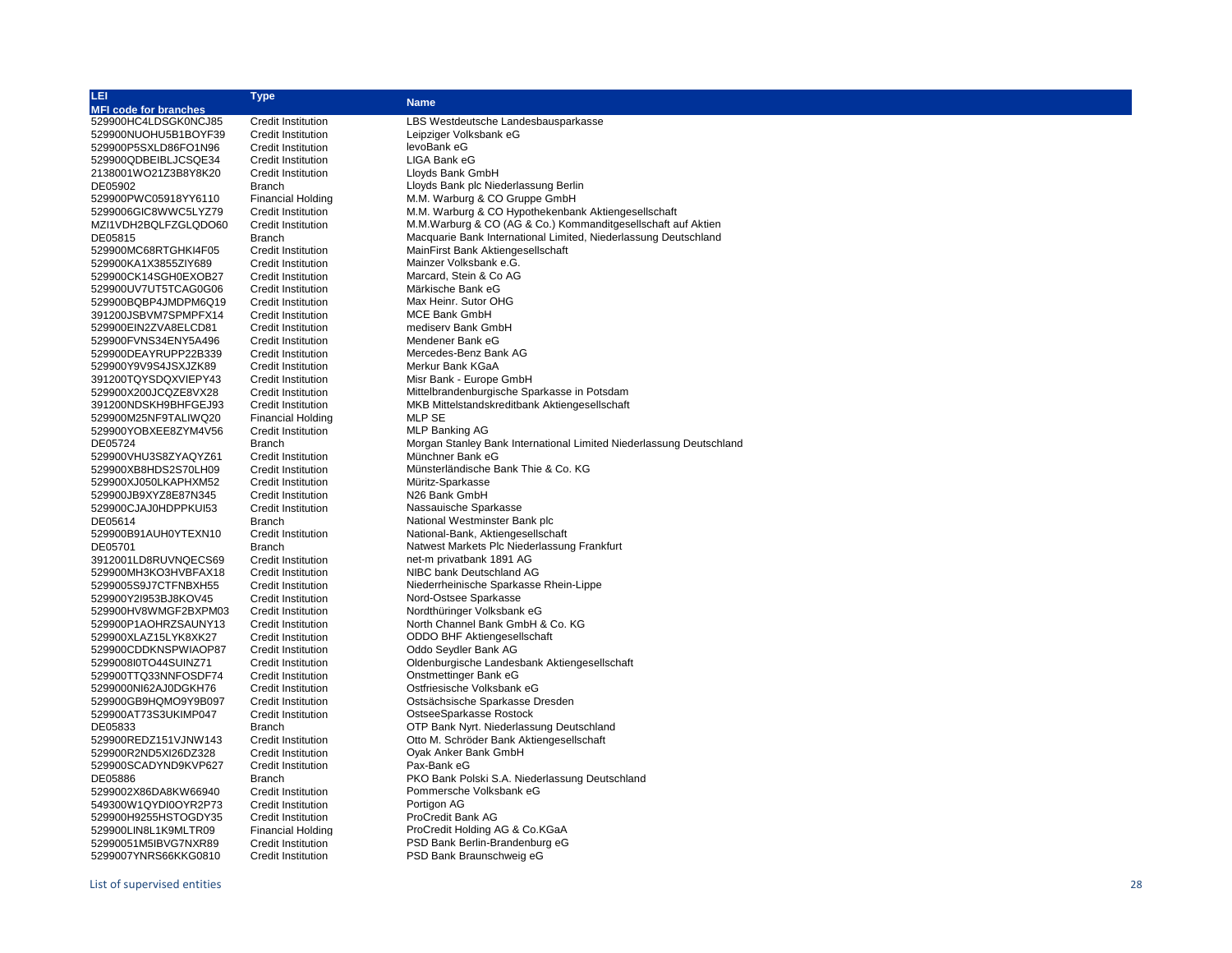| LEI                          | <b>Type</b>               | <b>Name</b>                                      |
|------------------------------|---------------------------|--------------------------------------------------|
| <b>MFI code for branches</b> |                           |                                                  |
| 529900JQJNQGXQZ12459         | <b>Credit Institution</b> | PSD Bank Hannover eG                             |
| 5299005QMSP02NYJBZ32         | <b>Credit Institution</b> | PSD Bank Hessen-Thüringen eG                     |
| 529900DB1FYHSPU1LN76         | <b>Credit Institution</b> | PSD Bank Karlsruhe-Neustadt eG                   |
| 5299001VD42OCUBBQF41         | <b>Credit Institution</b> | PSD Bank Kiel eG                                 |
| 529900EDGJAI75AJ1J71         | <b>Credit Institution</b> | PSD Bank Koblenz eG                              |
| 529900KNPI1D0Y1DGK92         | <b>Credit Institution</b> | PSD Bank München eG                              |
| 529900WCSH33UUPXPH12         | <b>Credit Institution</b> | PSD Bank Nord eG                                 |
| 529900YUKZ4C8FPONG83         | <b>Credit Institution</b> | PSD Bank Nürnberg eG                             |
| 5299001ZDCILHOAR7Q32         | <b>Credit Institution</b> | PSD Bank RheinNeckarSaar eG                      |
| 529900CS2DTIIVXYK804         | <b>Credit Institution</b> | PSD Bank Rhein-Ruhr eG                           |
| 529900COPYLMXONPTC24         | <b>Credit Institution</b> | PSD Bank West eG                                 |
| 529900RD5JHCTHFESN73         | <b>Credit Institution</b> | PSD Bank Westfalen-Lippe eG                      |
| 5299004IU009FT2HTS78         | <b>Credit Institution</b> | Quirin Privatbank AG                             |
| 529900KW4GG29WO59056         | <b>Credit Institution</b> | Raiffeisen - meine Bank eG                       |
| 529900P103HNI68TV259         | <b>Credit Institution</b> | Raiffeisen Privatbank eG                         |
| 529900ES21I7FQKP9415         | <b>Credit Institution</b> | Raiffeisen Spar + Kreditbank eG                  |
| 52990020NIO2QQLIT406         | <b>Credit Institution</b> | Raiffeisenbank Adelzhausen-Sielenbach eG         |
| 529900VT7A7LHPOCYV70         | <b>Credit Institution</b> | Raiffeisenbank Aichhalden-Hardt-Sulgen eG        |
| 529900JEKLBM7SSTQS98         | <b>Credit Institution</b> | Raiffeisenbank Aidlingen eG                      |
| 3912002QZMEZO2KJZE37         | <b>Credit Institution</b> | Raiffeisenbank Aiglsbach eG                      |
| 529900OHUHJRS2P39784         | <b>Credit Institution</b> | Raiffeisenbank Aindling eG                       |
| 529900B909XL5B2WHV75         | <b>Credit Institution</b> | Raiffeisenbank Aitrang-Ruderatshofen eG          |
| 391200RSC9RYYCP2KC10         | <b>Credit Institution</b> | Raiffeisenbank Altdorf-Ergolding eG              |
| 529900SN472TILH3RM57         | <b>Credit Institution</b> | Raiffeisenbank Altdorf-Feucht eG                 |
| 391200LINCNRUHLGEP55         | <b>Credit Institution</b> | Raiffeisenbank Alteglofsheim-Hagelstadt eG       |
| 5299005NWLM5BJ07F245         | <b>Credit Institution</b> | Raiffeisenbank Altschweier eG                    |
| 529900OMAOLGHE7UML58         | <b>Credit Institution</b> | Raiffeisenbank am Dreisessel eG                  |
| 529900N21YBLSSD9YT89         | <b>Credit Institution</b> | Raiffeisenbank Am Goldenen Steig eG              |
| 52990002AOJ5QYHRDS24         | <b>Credit Institution</b> | Raiffeisenbank am Kulm eG                        |
| 5299009OMCNAWE2WTC71         | <b>Credit Institution</b> | Raiffeisenbank Anger eG                          |
| 529900S90ZQ3HED40876         | <b>Credit Institution</b> | Raiffeisenbank Aresing-Gerolsbach eG             |
| 5299003WFWKBPJQ1M410         | <b>Credit Institution</b> | Raiffeisenbank Arnstorf eG                       |
| 529900I8JAQK94497F68         | <b>Credit Institution</b> | Raiffeisenbank Asbach-Burghaun eG                |
| 529900HBDL63JZQPL059         | <b>Credit Institution</b> | Raiffeisenbank Aschau-Samerberg eG               |
| 529900FI3KMLY2DOVK48         | <b>Credit Institution</b> | Raiffeisenbank Aschberg eG                       |
| 529900R1A7TN1LM06875         | <b>Credit Institution</b> | Raiffeisenbank Auerbach-Freihung eG              |
| 5299008OHEJ4GWHLOJ53         | <b>Credit Institution</b> | Raiffeisenbank Augsburger Land West eG           |
| 529900HSCZ66XD71P398         | <b>Credit Institution</b> | Raiffeisenbank Aulendorf eG                      |
| 3912006KOLR69ZPPEZ32         | <b>Credit Institution</b> | Raiffeisenbank Bad Kötzting eG                   |
| 529900673O9RT0H4KR87         | <b>Credit Institution</b> | Raiffeisenbank Bad Saulgau eG                    |
| 391200F5EVIBV1TWEX09         | <b>Credit Institution</b> | Raiffeisenbank Bad Schussenried eG               |
| 529900FLRSBNRI6T7218         | <b>Credit Institution</b> | Raiffeisenbank Bad Windsheim eG                  |
| 529900PV6NMLG7A07E74         | <b>Credit Institution</b> | Raiffeisenbank Baisweil-Eggenthal-Friesenried eG |
| 391200QFHKFFRLN5I553         | <b>Credit Institution</b> | Raiffeisenbank Bechhofen eG                      |
| 5299003YWG9GBJAHML48         | <b>Credit Institution</b> | Raiffeisenbank Beilngries eG                     |
| 529900O41FX1BDKQGP38         | <b>Credit Institution</b> | Raiffeisenbank Berghülen eG                      |
| 529900HGXH6VMSKD1288         | <b>Credit Institution</b> | Raiffeisenbank Beuerberg-Eurasburg eG            |
| 529900Q5RDP6E79KWX23         | <b>Credit Institution</b> | Raiffeisenbank Biberach eG                       |
| 529900HMJTUA75M2AB16         | Credit Institution        | Raiffeisenbank Bibertgrund eG                    |
| 529900NFP8CVUMHPTO39         | <b>Credit Institution</b> | Raiffeisenbank Bidingen eG                       |
| 391200RNH9BNLRC0IL45         | <b>Credit Institution</b> | Raiffeisenbank Biebergrund- Petersberg eG        |
| 529900ISAWOANWHA3D29         | <b>Credit Institution</b> | Raiffeisenbank Bissingen eG                      |
| 529900XXZTGP63UM1323         | <b>Credit Institution</b> | Raiffeisenbank Bobingen eG                       |
| 529900ZB4NCETE37DG53         | <b>Credit Institution</b> | Raiffeisenbank Böllingertal eG                   |
| 529900S4MFU1FFRTKZ13         | <b>Credit Institution</b> | Raiffeisenbank Borken Nordhessen eG              |
| 529900RJ87WUJ2OAO847         | <b>Credit Institution</b> | Raiffeisenbank Bruck eG                          |
| 5299000G88VRM4ANQO92         | <b>Credit Institution</b> | Raiffeisenbank Buch-Eching eG                    |
| 529900Y7544GYFG3TK85         | <b>Credit Institution</b> | Raiffeisenbank Bühlertal eG                      |
|                              |                           |                                                  |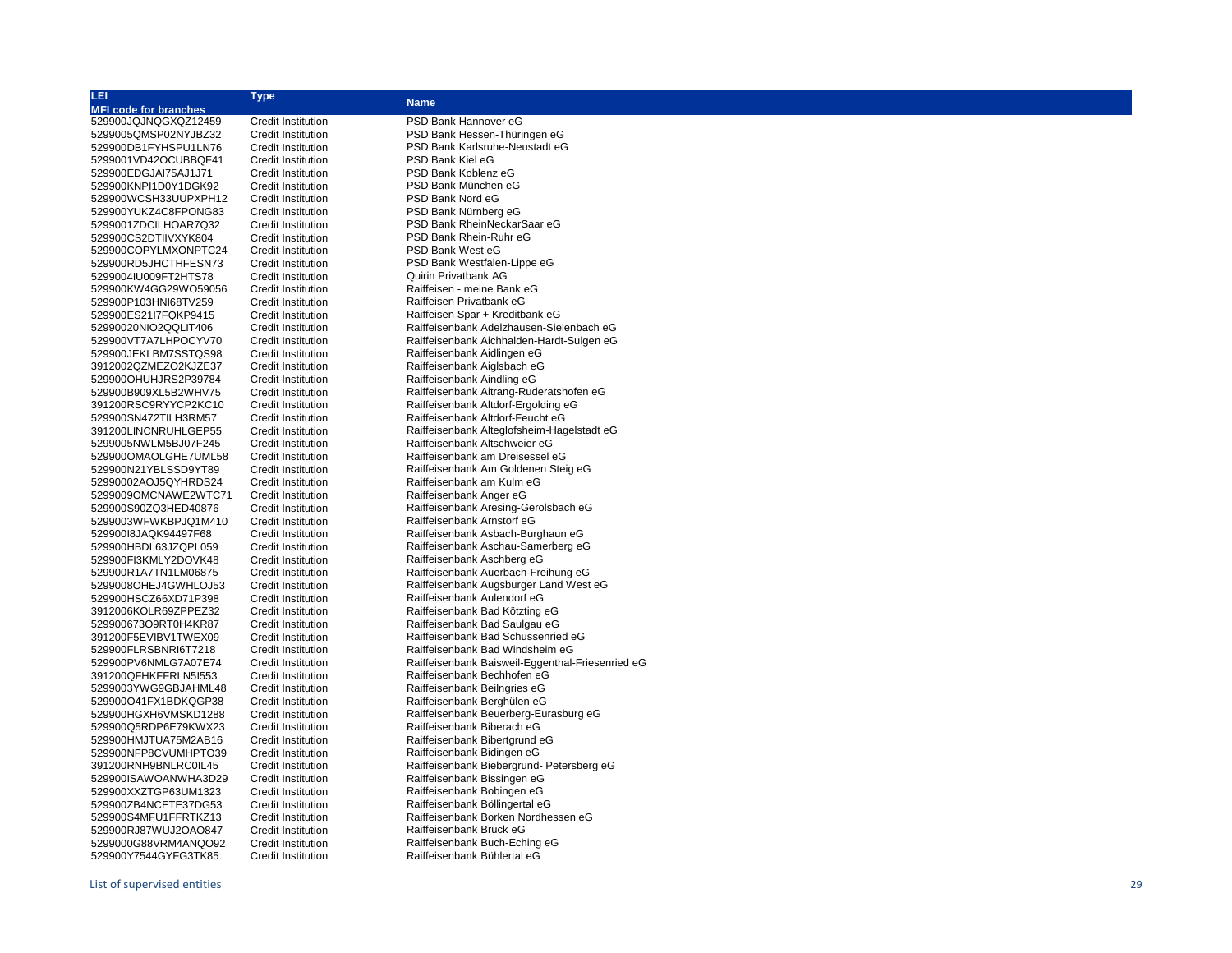| LEI                          | <b>Type</b>               |                                                               |
|------------------------------|---------------------------|---------------------------------------------------------------|
| <b>MFI code for branches</b> |                           | <b>Name</b>                                                   |
| 529900BVUP40I1J7ZH60         | Credit Institution        | Raiffeisenbank Burgebrach - Stegaurach eG                     |
| 5299009A6ZY3AIDP5474         | <b>Credit Institution</b> | Raiffeisenbank Butjadingen-Abbehausen eG                      |
| 529900XBPDFUJS0CPK08         | <b>Credit Institution</b> | Raiffeisenbank Bütthard-Gaukönigshofen eG                     |
| 529900ZE6IJR39Y18J76         | <b>Credit Institution</b> | Raiffeisenbank Chamer Land eG                                 |
| 529900H24NOMGMZBCZ74         | <b>Credit Institution</b> | Raiffeisenbank Chiemgau - Nord - Obing eG                     |
| 529900JQS7IQHS1L1Q97         | <b>Credit Institution</b> | Raiffeisenbank Denzlingen-Sexau eG                            |
| 529900XGIZA1FDCDQZ11         | <b>Credit Institution</b> | Raiffeisenbank Dietersheim und Umgebung eG                    |
| 391200DRLB1DHUMB0N77         | <b>Credit Institution</b> | Raiffeisenbank Donau-Heuberg, eingetragene Genossenschaft     |
| 5299002F0VR9S2N48F91         | <b>Credit Institution</b> | Raiffeisenbank Ebrachgrund eG                                 |
| 5299000AFYN2KIDKYP77         | <b>Credit Institution</b> | Raiffeisenbank eG (Baunatal)                                  |
| 529900QQ49ZWG1OW7W89         | <b>Credit Institution</b> | Raiffeisenbank eG (Elztal)                                    |
| 5299005IST094V3XHU84         | <b>Credit Institution</b> | Raiffeisenbank eG (Hagenow)                                   |
| 529900H1QC8BPEX0O985         | <b>Credit Institution</b> | Raiffeisenbank eG (Handewitt)                                 |
| 529900IONZ7XPGBINC13         | <b>Credit Institution</b> | Raiffeisenbank eG (Lauenburg)                                 |
| 5299002HYGKN2PVW0806         | <b>Credit Institution</b> | Raiffeisenbank eG (Leezen)                                    |
| 39120000V0MYFQN1SO81         | <b>Credit Institution</b> | Raiffeisenbank eG (Moormerland)                               |
| 529900EKXZS8A6D0UB40         | <b>Credit Institution</b> | Raiffeisenbank eG (Niederwallmenach)                          |
| 529900JRPSTM2K590489         | <b>Credit Institution</b> | Raiffeisenbank eG (Owschlag)                                  |
| 3912002JUXX6AEDUI212         | <b>Credit Institution</b> | Raiffeisenbank eG (Ratzeburg)                                 |
| 52990024G0N1T9LQAJ26         | <b>Credit Institution</b> | Raiffeisenbank eG (Rodenbach)                                 |
| 5299001LO40HZJF61T52         | <b>Credit Institution</b> | Raiffeisenbank eG (Seestermühe)                               |
| 5299007Y7UJE5QV9QD03         | <b>Credit Institution</b> | Raiffeisenbank eG (Simmerath)                                 |
| 391200EMSDBIFHWREC72         | <b>Credit Institution</b> | Raiffeisenbank eG (Struvenhütten)                             |
| 391200OVYHN1EAYWJV45         | <b>Credit Institution</b> | Raiffeisenbank eG (Todenbüttel)                               |
| 529900JKDJYUYCOZYI25         | <b>Credit Institution</b> | Raiffeisenbank eG Deggendorf-Plattling-Sonnenwald             |
| 529900J5TUMU3E1SLC32         | <b>Credit Institution</b> | Raiffeisenbank eG Offenbach/M.-Bieber                         |
| 529900YKZWR2YF6CCR74         | <b>Credit Institution</b> | Raiffeisenbank eG Scharrel                                    |
| 5299005GUTY316HFWF50         | <b>Credit Institution</b> | Raiffeisenbank eG Unterwesterwald                             |
| 5299003BM5J078AXVS43         | <b>Credit Institution</b> | Raiffeisenbank Ehekirchen-Oberhausen eG                       |
| 529900S24NBYGGVAFY08         | <b>Credit Institution</b> | Raiffeisenbank Ehingen-Hochsträß eG                           |
| 391200KTWOTE1KXQIU30         | <b>Credit Institution</b> | Raiffeisenbank Eichenbühl und Umgebung eG                     |
| 5299008BSVA4NY593212         | <b>Credit Institution</b> | Raiffeisenbank Eifeltor eG                                    |
| 5299005ESR0IPYWFYP06         | <b>Credit Institution</b> | Raiffeisenbank Elbmarsch eG                                   |
| 529900PJXMMZ3I6O2U89         | <b>Credit Institution</b> | Raiffeisenbank Elsavatal eG                                   |
| 529900I5A2T01KLWV917         | <b>Credit Institution</b> | Raiffeisenbank Emsland-Mitte eG                               |
| 391200GADI8AJH9IL137         | <b>Credit Institution</b> | Raiffeisenbank Emtmannsberg eG                                |
| 529900IURQZDWTE8OO73         | <b>Credit Institution</b> | Raiffeisenbank Erding eG                                      |
| 529900GR81XCTVS3GX66         | <b>Credit Institution</b> | Raiffeisenbank Erkelenz eG                                    |
| 529900YMMZ97HOH40U86         | <b>Credit Institution</b> | Raiffeisenbank Erlenbach eG                                   |
| 529900ZCL59QH7V9GK48         | <b>Credit Institution</b> | Raiffeisenbank Erlenmoos eG                                   |
| 529900UU2R8UBHFSX429         | <b>Credit Institution</b> | Raiffeisenbank Ersingen eG                                    |
| 529900WJO0I2E7ERWD80         | <b>Credit Institution</b> | Raiffeisenbank Eschlkam-Lam-Lohberg-Neukirchen b. Hl. Blut eG |
| 5299002Z1GJN6DXKXW83         | <b>Credit Institution</b> | Raiffeisen-Bank Eschweiler eG                                 |
| 529900P3SXYJHJ3A0231         | <b>Credit Institution</b> | Raiffeisenbank Essenbach eG                                   |
| 529900AFHS5UFS199I83         | <b>Credit Institution</b> | Raiffeisenbank Estenfeld-Bergtheim eG                         |
| 529900RIAYUJ8EZ23F61         | <b>Credit Institution</b> | Raiffeisenbank Falkenstein-Wörth eG                           |
| 3912001OJYZZF7OZP475         | <b>Credit Institution</b> | Raiffeisenbank Fischenich-Kendenich eG                        |
| 529900AYKDWWPPMU3H09         | <b>Credit Institution</b> | Raiffeisenbank Flachsmeer eG                                  |
| 529900V2A0LYV789YG97         | <b>Credit Institution</b> | Raiffeisenbank Floß eG                                        |
| 5299001RBEXZCE3U5H72         | <b>Credit Institution</b> | Raiffeisenbank Frankenhardt-Stimpfach eG                      |
| 52990022D6KZA0TTNI80         | <b>Credit Institution</b> | Raiffeisenbank Frankenwinheim und Umgebung eG                 |
| 529900S5CBS0GD0ZHG33         | <b>Credit Institution</b> | Raiffeisenbank Fränkische Schweiz eG                          |
| 52990058FOJZETNCT155         | <b>Credit Institution</b> | Raiffeisenbank Freinsheim eG                                  |
| 529900EGS3MYS47STR05         | <b>Credit Institution</b> | Raiffeisenbank Fuchstal- Denklingen eG                        |
| 529900ZELDCGY9PLFN54         | <b>Credit Institution</b> | Raiffeisenbank Gammesfeld eingetragene Genossenschaft         |
| 529900H4LS5GHV4OZT53         | <b>Credit Institution</b> | Raiffeisenbank Gefrees eG                                     |
| 5299008N1FFXN4XXM058         | <b>Credit Institution</b> | Raiffeisenbank Geiselhöring-Pfaffenberg eG                    |
| 529900DTJBS7IK0LHB77         | <b>Credit Institution</b> | Raiffeisenbank Geislingen-Rosenfeld eG                        |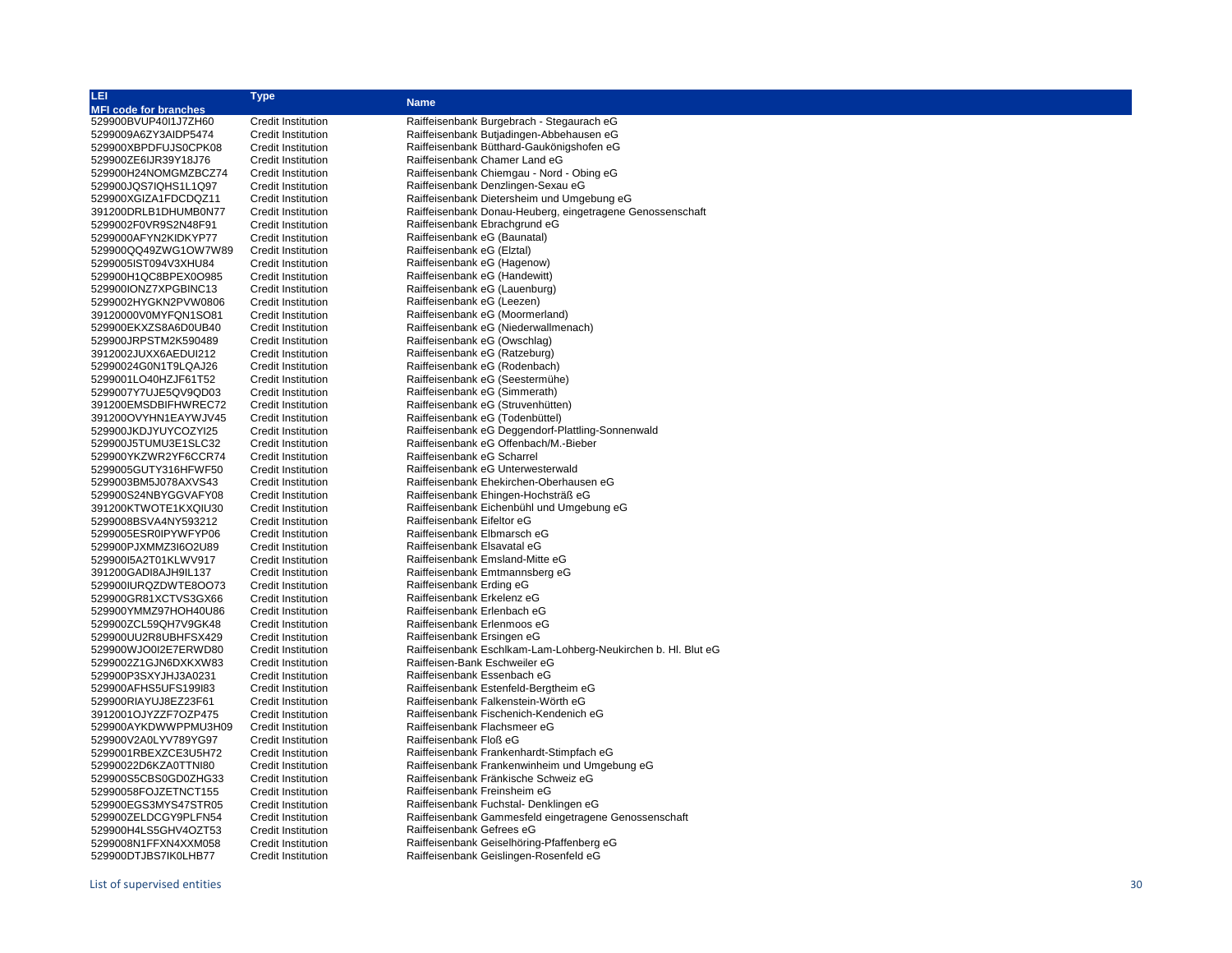| LEI                                          | <b>Type</b>                                            | <b>Name</b>                                                         |
|----------------------------------------------|--------------------------------------------------------|---------------------------------------------------------------------|
| <b>MFI code for branches</b>                 |                                                        |                                                                     |
| 5299005IN6TVN2CXFS16                         | <b>Credit Institution</b>                              | Raiffeisenbank Gilching eG                                          |
| 529900Y0QCPE3V0OZG62                         | Credit Institution                                     | Raiffeisenbank Gmund am Tegernsee eG                                |
| 529900BI1V1F4U1MHN03                         | Credit Institution                                     | Raiffeisenbank Gotha e.G.                                           |
| 5299002YPOCI02FI9X11                         | <b>Credit Institution</b>                              | Raiffeisenbank Grainet eG                                           |
| 5299001U5LX7XCP9HW36                         | <b>Credit Institution</b>                              | Raiffeisenbank Grävenwiesbach eG                                    |
| 529900ESVTSPIVSA2L74                         | <b>Credit Institution</b>                              | Raiffeisenbank Greding-Thalmässing eG                               |
| 529900EP541D63MYPD84                         | <b>Credit Institution</b>                              | Raiffeisenbank Griesstätt-Halfing eG                                |
| 5299003JYVV58FST1U32                         | <b>Credit Institution</b>                              | Raiffeisenbank Grimma eG                                            |
| 529900Z2OHMF1O4SSZ52                         | Credit Institution                                     | Raiffeisenbank Gruibingen eG                                        |
| 529900LS9I3Q7X20C864                         | <b>Credit Institution</b>                              | Raiffeisenbank Gymnich eG                                           |
| 529900PHZ32U8QK7R083                         | Credit Institution                                     | Raiffeisenbank Haag-Gars-Maitenbeth eG                              |
| 529900YHOXR8KYLSEX32                         | <b>Credit Institution</b>                              | Raiffeisenbank Hallertau eG                                         |
| 5299002DMWV5MBDB5504                         | <b>Credit Institution</b>                              | Raiffeisenbank Hardt-Bruhrain eG                                    |
| 529900ZBZUU2EJLV6F59                         | <b>Credit Institution</b>                              | Raiffeisenbank Heilsbronn-Windsbach eG                              |
| 529900EISKP7D20UZ372                         | <b>Credit Institution</b>                              | Raiffeisenbank Hengersberg-Schöllnach eG                            |
| 529900V4M623WEPVD520                         | <b>Credit Institution</b>                              | Raiffeisenbank Heroldsbach eG                                       |
| 529900NLQRZU8I72F034                         | <b>Credit Institution</b>                              | Raiffeisenbank Hersbruck eG                                         |
| 391200WZWLCRZR8RPN77                         | <b>Credit Institution</b>                              | Raiffeisenbank HessenNord eG                                        |
| 529900WL0D6E1DUQVY29                         | <b>Credit Institution</b>                              | Raiffeisenbank Hiltenfingen eG                                      |
| 529900NFZFYAHTEZA581                         | <b>Credit Institution</b>                              | Raiffeisenbank Hirschau eG                                          |
| 39120027LPCNXTOZZI58                         | <b>Credit Institution</b>                              | Raiffeisenbank Höchberg eG                                          |
| 391200XKWCY6V5XLLG70                         | <b>Credit Institution</b>                              | Raiffeisenbank Hochfranken West eG                                  |
| 529900IS872BKIO03403                         | Credit Institution                                     | Raiffeisenbank Hohenloher Land eG                                   |
| 529900OCRW53HI87OX61                         | <b>Credit Institution</b>                              | Raiffeisenbank Holzkirchen-Otterfing eG                             |
| 529900JU3NI3PH3JVH89                         | <b>Credit Institution</b>                              | Raiffeisenbank i. Lkrs. Passau-Nord eG                              |
| 5299009A3NNGOV6Q7Y54<br>529900BQ213HK5ULK534 | <b>Credit Institution</b><br><b>Credit Institution</b> | Raiffeisenbank Ichenhausen eG<br>Raiffeisenbank im Allgäuer Land eG |
|                                              | Credit Institution                                     |                                                                     |
| 5299007O0A3MLVGRMU30<br>529900GDURGTIB6S6B27 | <b>Credit Institution</b>                              | Raiffeisenbank im Breisgau eG<br>Raiffeisenbank im Donautal eG      |
| 529900C0H5OM7TYSQK47                         | <b>Credit Institution</b>                              | Raiffeisenbank im Fuldaer Land eG                                   |
| 529900OECHYN1CKQ6475                         | <b>Credit Institution</b>                              | Raiffeisenbank im Grabfeld eG                                       |
| 5299009LXN3A6SUT3944                         | <b>Credit Institution</b>                              | Raiffeisenbank im Hochtaunus eG                                     |
| 529900I7H5MTC4UX0890                         | <b>Credit Institution</b>                              | Raiffeisenbank im Kreis Calw eG                                     |
| 529900Q4W1LSVUCO8L66                         | <b>Credit Institution</b>                              | Raiffeisenbank im Oberland eG                                       |
| 391200KUCWY0JM6JYX82                         | Credit Institution                                     | Raiffeisenbank im Oberpfälzer Jura eG                               |
| 529900KPZWEYVA94RZ04                         | <b>Credit Institution</b>                              | Raiffeisenbank Irrel eG                                             |
| 5299008VGCLH8JYR3K70                         | Credit Institution                                     | Raiffeisenbank Isar-Loisachtal eG                                   |
| 529900PD961RLT0L7Q54                         | <b>Credit Institution</b>                              | Raiffeisenbank Jettingen-Scheppach eG                               |
| 529900ET3S8PSL3XSS71                         | <b>Credit Institution</b>                              | Raiffeisenbank Kaarst eG                                            |
| 529900Z3O84HYIJF5E21                         | Credit Institution                                     | Raiffeisenbank Kaiserstuhl eG                                       |
| 529900ATTP55L2G63Z11                         | <b>Credit Institution</b>                              | Raiffeisenbank Kalbe-Bismark eG                                     |
| 3912006FWLWVUEXA2K55                         | <b>Credit Institution</b>                              | Raiffeisenbank Kastellaun eG                                        |
| 529900CBSU3IKK8HXB24                         | <b>Credit Institution</b>                              | Raiffeisenbank Kehrig eG                                            |
| 529900T3Z29V78YK5Z10                         | <b>Credit Institution</b>                              | Raiffeisenbank Kempten- Oberallgäu eG                               |
| 529900A1Q9DIV7G22866                         | <b>Credit Institution</b>                              | Raiffeisenbank Kieselbronn eG                                       |
| 529900MNNP2L0BZKDM04                         | <b>Credit Institution</b>                              | Raiffeisenbank Kirchweihtal eG                                      |
| 529900PNPVP5HJMZ7735                         | Credit Institution                                     | Raiffeisenbank Kirtorf eG                                           |
| 529900LF81A0TME61753                         | <b>Credit Institution</b>                              | Raiffeisenbank Kissing-Mering eG.                                   |
| 5299008DN7A1U8N1BY49                         | <b>Credit Institution</b>                              | Raiffeisenbank Kitzinger Land eG                                    |
| 391200YCHKO0QGFAP755                         | <b>Credit Institution</b>                              | Raiffeisenbank Knoblauchsland eG                                    |
| 529900UYTAE51VW2TG15                         | <b>Credit Institution</b>                              | Raiffeisenbank Kreis Kelheim eG                                     |
| 529900UNTYKKVT3TQV16                         | Credit Institution                                     | Raiffeisenbank Küps-Mitwitz-Stockheim eG                            |
| 52990087RF0LMLZ69A08                         | <b>Credit Institution</b>                              | Raiffeisenbank Lorup eG                                             |
| 529900GVT9FAV11P1I47                         | Credit Institution                                     | Raiffeisenbank Main-Spessart eG                                     |
| 529900MOBTIT6POH8J38                         | <b>Credit Institution</b>                              | Raiffeisenbank Maitis eG                                            |
| 391200LCWODCJCT8VN67                         | <b>Credit Institution</b>                              | Raiffeisenbank Maßbach eG                                           |

529900DVM1TNGSLYYC45 Credit Institution Raiffeisenbank Mecklenburger Seenplatte eG 529900K3OORSTIY6NH53 Credit Institution Raiffeisenbank Mehring-Leiwen eG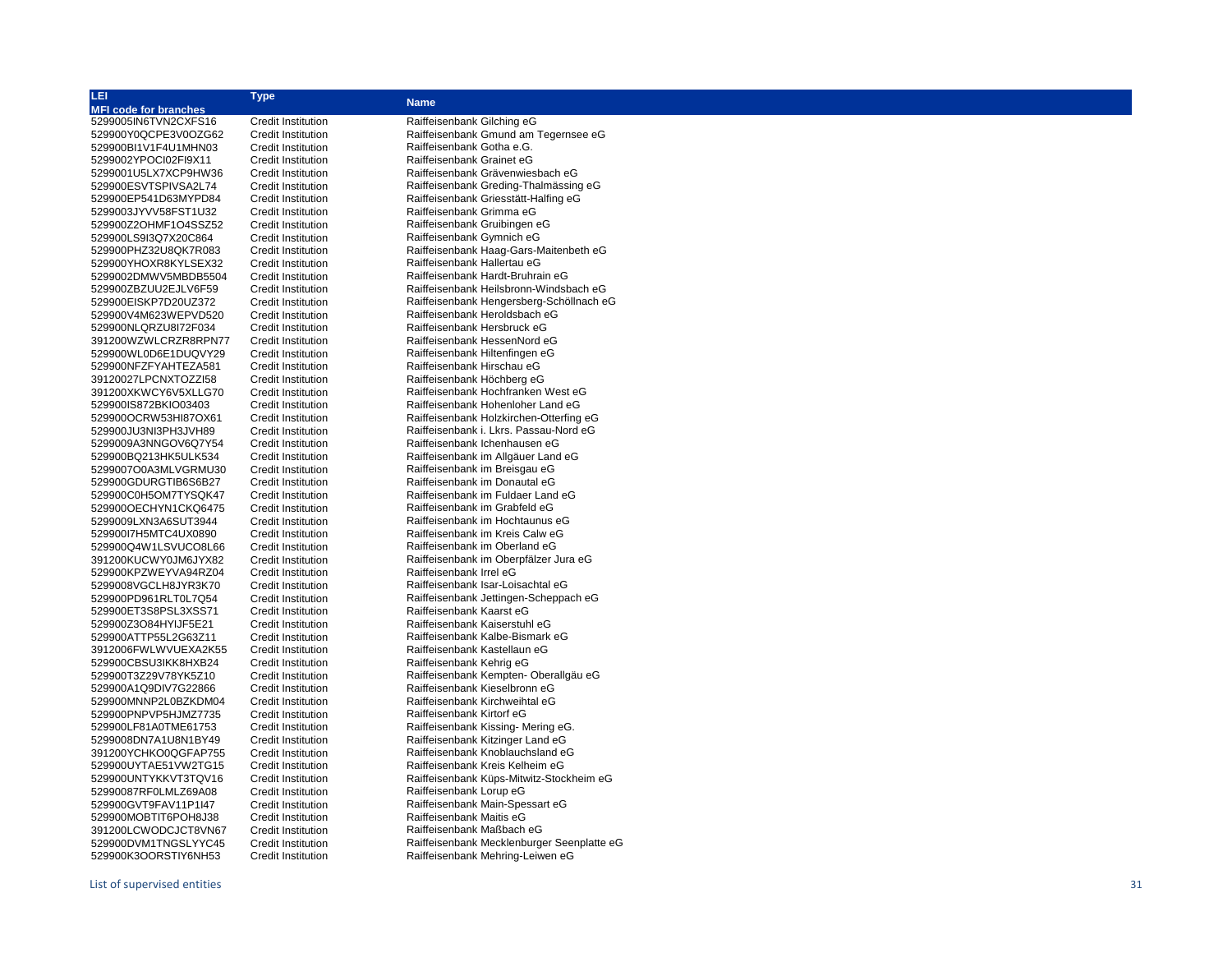| LEI                          | Type                      | <b>Name</b>                                           |
|------------------------------|---------------------------|-------------------------------------------------------|
| <b>MFI code for branches</b> |                           |                                                       |
| 5299009ANZ6NZD8IDE98         | Credit Institution        | Raiffeisenbank Mehrstetten eG                         |
| 391200MAXK4O4QKB1Z13         | <b>Credit Institution</b> | Raiffeisenbank Mittelschwaben eG                      |
| 5299008GKJ48L49YT646         | <b>Credit Institution</b> | Raiffeisenbank Mittenwald eG                          |
| 5299008K277FJCCC0J28         | Credit Institution        | Raiffeisenbank Moselkrampen eG                        |
| 3912008JS15GCOK70A26         | <b>Credit Institution</b> | Raiffeisenbank Mötzingen eG Mötzingen - Iselshausen   |
| 529900338TU1OQMM8562         | Credit Institution        | Raiffeisenbank München-Nord eG                        |
| 529900BI9ARDF02BZ794         | <b>Credit Institution</b> | Raiffeisenbank München-Süd eG                         |
| 529900Y8F7TFZRMA0G88         | <b>Credit Institution</b> | Raiffeisenbank Mutlangen eG                           |
| 529900Z51L8PCJ126K17         | <b>Credit Institution</b> | Raiffeisenbank 'Nahe' eG                              |
| 529900998XR27HVMFQ53         | <b>Credit Institution</b> | Raiffeisenbank Neumarkt i.d. OPf. eG                  |
| 529900RDFYXY4HBZ1K73         | <b>Credit Institution</b> | Raiffeisenbank Neumarkt-St. Veit - Reischach eG       |
| 391200B8C1ZD2GFPOA97         | <b>Credit Institution</b> | Raiffeisenbank Neustadt eG                            |
| 3912002K1SROMX3YRT55         | <b>Credit Institution</b> | Raiffeisenbank Neustadt-Vohenstrauß eG                |
| 52990078B0A1YZ04XJ45         | Credit Institution        | Raiffeisenbank Niedere Alb eG                         |
|                              |                           | Raiffeisenbank Nordkreis Landsberg eG                 |
| 5299009N0LNRSMTUJK98         | Credit Institution        |                                                       |
| 529900KVMQWZV8UVA667         | Credit Institution        | Raiffeisenbank Nördliche Bergstraße eG                |
| 529900FDC986L55NW596         | Credit Institution        | Raiffeisenbank Nüdlingen eG                           |
| 529900FKU5EHFDU5P820         | Credit Institution        | Raiffeisenbank Oberaudorf eG                          |
| 529900N8K6SUHXYKXW62         | Credit Institution        | Raiffeisenbank Oberes Gäu eG                          |
| 391200961OSXGHM8WU20         | <b>Credit Institution</b> | Raiffeisenbank Oberferrieden-Burgthann eG             |
| 529900H2GFWQHEDEKO08         | <b>Credit Institution</b> | Raiffeisenbank Oberland eG                            |
| 529900ZTWKPCI2ATZS23         | <b>Credit Institution</b> | Raiffeisenbank Obermain Nord eG                       |
| 529900IOTCXFJDFCPW74         | <b>Credit Institution</b> | Raiffeisenbank Oberpfalz NordWest eG                  |
| 529900D6G1G3NN25OF80         | <b>Credit Institution</b> | Raiffeisenbank Oberpfalz Süd eG                       |
| 529900XLPRU6W0LKGA14         | Credit Institution        | Raiffeisenbank Oberteuringen-Meckenbeuren eG          |
| 529900VC1WVQEZNKQU69         | <b>Credit Institution</b> | Raiffeisenbank Oldenburg eG                           |
| 529900E476ZMCZYZDR80         | <b>Credit Institution</b> | Raiffeisenbank Ortenburg - Kirchberg v.W. eG          |
| 52990009AKT3JE6A0S83         | Credit Institution        | Raiffeisenbank Ostprignitz-Ruppin eG                  |
| 529900BMG606CU1NGU64         | Credit Institution        | Raiffeisenbank Ottenbach eG                           |
| 5299003N30G9RSOTCW84         | <b>Credit Institution</b> | Raiffeisenbank Parkstetten eG                         |
| 529900R5H5GXPKRNHH06         | <b>Credit Institution</b> | Raiffeisenbank Pfaffenhausen eG                       |
| 529900ZJ6N895Y958S17         | <b>Credit Institution</b> | Raiffeisenbank Pfaffenhofen a.d. Glonn eG             |
| 529900ZIXVIOE0JLVP31         | Credit Institution        | Raiffeisenbank Pfaffenwinkel eG                       |
| 5299008B0QO7XEHUSF18         | <b>Credit Institution</b> | Raiffeisenbank Pfeffenhausen-Rottenburg-Wildenberg eG |
| 391200MQTYA14WRXOV43         | <b>Credit Institution</b> | Raiffeisenbank Plankstetten AG                        |
| 391200YKV0A0TN7CCT82         | <b>Credit Institution</b> | Raiffeisenbank Raisting eG                            |
| 52990044CNI6TU104P97         | <b>Credit Institution</b> | Raiffeisenbank Rastede eG                             |
| 529900MZB980KSFIR189         | Credit Institution        | Raiffeisenbank Rattiszell-Konzell eG                  |
| 529900AJEV6BCAR42Q32         | <b>Credit Institution</b> | Raiffeisenbank Regensburg-Wenzenbach eG               |
| 529900NR1G2B6QARQS38         | <b>Credit Institution</b> | Raiffeisenbank Regenstauf eG                          |
| 529900JONLIJEZUYT574         | Credit Institution        | Raiffeisenbank Rehling eG                             |
| 391200EGNWPBM3RJ5882         | <b>Credit Institution</b> | Raiffeisenbank Reute-Gaisbeuren eG                    |
| 529900Z9LN7U0GBF2S53         | Credit Institution        | Raiffeisenbank Ried eG                                |
| 529900S4JUT44YT4BS31         | Credit Institution        | Raiffeisenbank Riedenburg-Lobsing eG                  |
| 5299004V945VS3CN3I34         | <b>Credit Institution</b> | Raiffeisenbank Rosenstein eG                          |
| 529900CQYPI0EH0D4H55         | Credit Institution        | Raiffeisenbank Roth-Schwabach eG                      |
| 529900LG6H0NY5EF9I06         | Credit Institution        | Raiffeisenbank RSA eG                                 |
| 529900AE7RYFSDIIBF42         | <b>Credit Institution</b> | Raiffeisenbank Rupertiwinkel eG                       |
| 5299007XTWUA2CUO7A07         | <b>Credit Institution</b> | Raiffeisenbank Schaafheim eG                          |
| 529900JYKMBDVBIST725         | <b>Credit Institution</b> | Raiffeisenbank Schrobenhausener Land eG               |
| 529900YCA6KBCJUW5A94         | <b>Credit Institution</b> | Raiffeisenbank Schrozberg-Rot am See eG               |
| 529900K4NCP94LQNCG60         | <b>Credit Institution</b> | Raiffeisenbank Schwaben Mitte eG                      |
| 529900WTMHHSYRG84I14         | <b>Credit Institution</b> | Raiffeisenbank Schwabmünchen eG                       |
| 529900KWP4IL455GCD79         | Credit Institution        | Raiffeisenbank Seebachgrund eG                        |
| 391200GLBAFG69QGNT85         | <b>Credit Institution</b> | Raiffeisenbank Singoldtal eG                          |
| 391200ALL580C5IO6U17         | Credit Institution        | Raiffeisenbank Sinzing eG                             |
| 529900NLN015HIZP3924         | Credit Institution        | Raiffeisenbank Sondelfingen eG                        |
| 391200QKDK8J3VCOC725         | <b>Credit Institution</b> | Raiffeisenbank St. Wolfgang-Schwindkirchen eG         |
|                              |                           |                                                       |
|                              |                           |                                                       |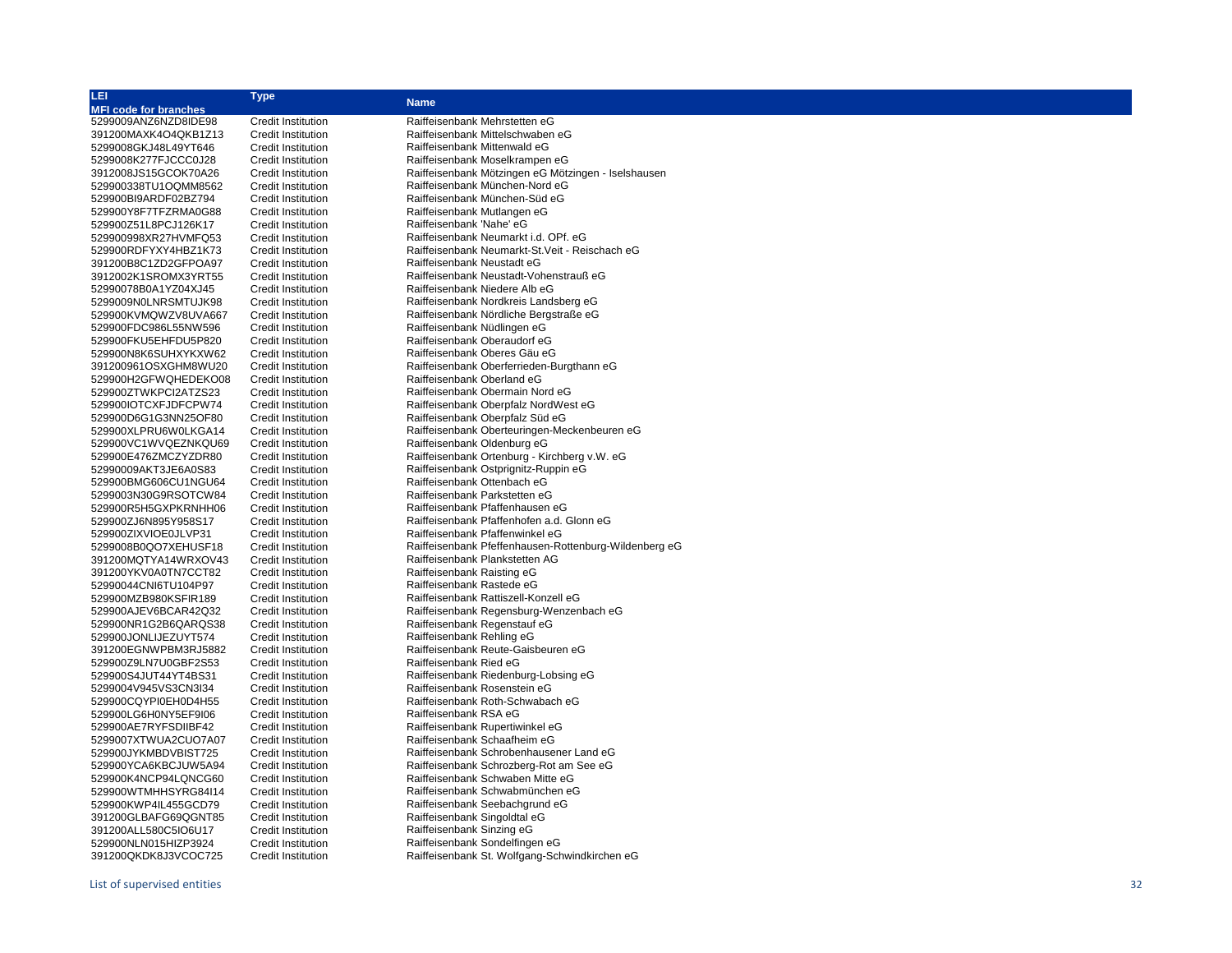| LEI                          | <b>Type</b>               |                                                        |
|------------------------------|---------------------------|--------------------------------------------------------|
| <b>MFI code for branches</b> |                           | <b>Name</b>                                            |
| 529900HJPDR9K1VZV451         | <b>Credit Institution</b> | Raiffeisenbank Stauden eG                              |
| 529900BQZ6X2AMSVII72         | <b>Credit Institution</b> | Raiffeisenbank Steingaden eG                           |
| 529900U0VIUQRVQA7A48         | <b>Credit Institution</b> | Raiffeisenbank Steinheim eG                            |
| 529900NF26TL8TI2U277         | <b>Credit Institution</b> | Raiffeisenbank Straubing eG                            |
| 529900AM960BZ8LFB287         | <b>Credit Institution</b> | Raiffeisenbank Strücklingen-Idafehn eG                 |
| 529900ELU0BFUDWJ9J90         | <b>Credit Institution</b> | Raiffeisenbank Südhardt eG                             |
|                              | <b>Credit Institution</b> | Raiffeisenbank Südl. Bayerischer Wald eG               |
| 529900N7Y3T2Y8EYAC65         |                           | Raiffeisenbank Südliches Ostallgäu eG                  |
| 5299001THP8063ERVG26         | <b>Credit Institution</b> |                                                        |
| 529900EBYBAMKPTOSI76         | <b>Credit Institution</b> | Raiffeisenbank Südstormarn Mölln eG                    |
| 5299003H6EM87RKRHM83         | <b>Credit Institution</b> | Raiffeisenbank Sulzbach-Rosenberg eG                   |
| 529900X1PKBPTDPGYA57         | <b>Credit Institution</b> | Raiffeisenbank Tattenhausen-Großkarolinenfeld eG       |
| 529900BRWIJEHDLDIY45         | <b>Credit Institution</b> | Raiffeisenbank Taufkirchen-Oberneukirchen eG           |
| 5299008O3FLN6WIMX535         | <b>Credit Institution</b> | Raiffeisenbank Thannhausen eG                          |
| 529900SAV5OD46TCCM14         | <b>Credit Institution</b> | Raiffeisenbank Thurnauer Land eG                       |
| 5299007TZF2XL15A6M69         | <b>Credit Institution</b> | Raiffeisenbank Tüngental eG                            |
| 5299001SF3XLX2C2H921         | <b>Credit Institution</b> | Raiffeisenbank Türkheim eG                             |
| 529900B1PFHL9HHKS119         | <b>Credit Institution</b> | Raiffeisenbank Uehlfeld-Dachsbach eG                   |
| 529900K9FOE0UY64YI94         | <b>Credit Institution</b> | Raiffeisenbank Unteres Inntal eG                       |
| 5299002YVHLG6C9YF625         | <b>Credit Institution</b> | Raiffeisenbank Unteres Vilstal eG                      |
| 5299009KFM6C8JYR3G51         | <b>Credit Institution</b> | Raiffeisenbank Unteres Zusamtal eG                     |
| 529900Q6ZQU5NI3IDY98         | <b>Credit Institution</b> | Raiffeisenbank Volkacher Mainschleife - Wiesentheid eG |
| 529900L5FNJ6VHAHVP43         | <b>Credit Institution</b> | Raiffeisenbank Volkmarsen eG                           |
| 529900COMI3YA1I06A45         | <b>Credit Institution</b> | Raiffeisenbank Vordersteinenberg eG                    |
| 5299005P8SNL48H20W08         | <b>Credit Institution</b> | Raiffeisenbank Voreifel eG                             |
| 529900O13UUN5ER4VR28         | <b>Credit Institution</b> | Raiffeisenbank Waldaschaff-Heigenbrücken eG            |
| 52990052OREU7XOWPN82         | <b>Credit Institution</b> | Raiffeisenbank Wald-Görisried eG                       |
| 391200SHJPUCG4CGZ022         | <b>Credit Institution</b> | Raiffeisenbank Wallgau-Krün eG                         |
| 3912001U0LGCBOFZHP94         | <b>Credit Institution</b> | Raiffeisenbank Wangen eG                               |
| 3912003ZQPUUJQXOMV16         | <b>Credit Institution</b> | Raiffeisenbank Wegscheid eG                            |
| 529900SKJ4TJRAGGR119         | <b>Credit Institution</b> | Raiffeisenbank Weißenburg-Gunzenhausen eG              |
| 5299003RJ3AQPXUXBE64         | <b>Credit Institution</b> | RAIFFEISENBANK WELLING eG                              |
| 529900C4A6CDUR4NBP38         | <b>Credit Institution</b> | Raiffeisenbank Werratal-Landeck eG                     |
| 52990017UI2F0KP9E995         | <b>Credit Institution</b> | Raiffeisenbank Wesermarsch-Süd eG                      |
| 391200RLP67P1PLUIL60         | <b>Credit Institution</b> | Raiffeisenbank Westallgäu eG                           |
| 52990021LM3ST875ZA38         | <b>Credit Institution</b> | Raiffeisenbank Westeifel eG                            |
| 529900JVAQ2RH5LH1O53         | <b>Credit Institution</b> | Raiffeisenbank Westhausen eG                           |
| 529900WR23V1DVUYDZ68         | <b>Credit Institution</b> | Raiffeisenbank Westkreis Fürstenfeldbruck eG           |
| 5299008G3FGR5YOYST49         | <b>Credit Institution</b> | Raiffeisenbank Wiesedermeer-Wiesede-Marcardsmoor eG    |
| 529900AKD0N87J0M0545         | <b>Credit Institution</b> | Raiffeisenbank Wimsheim-Mönsheim eG                    |
| 529900NVTURLDRDQC652         | <b>Credit Institution</b> | Raiffeisenbank Wüstenselbitz eG                        |
| 529900KP60PA0ZW0FO21         | <b>Credit Institution</b> | Raiffeisenbank Wyhl eG                                 |
| 3912001SZXPUEQBYPR59         | <b>Credit Institution</b> | Raiffeisenbank Zeller Land eG                          |
| 529900ZVSU0HGBXD1C59         | <b>Credit Institution</b> | Raiffeisenbank Zorneding eG                            |
| 5299006XSKK8YSLAO933         | <b>Credit Institution</b> | Raiffeisenkasse Erbes-Büdesheim und Umgebung eG        |
| 529900298UVRWERN3864         | <b>Credit Institution</b> | Raiffeisen-Volksbank Aschaffenburg eG                  |
| 529900Q602Z04PLM9C68         | <b>Credit Institution</b> | Raiffeisen-Volksbank Bad Staffelstein eG               |
| 529900TGDHK5JPOBGW93         | <b>Credit Institution</b> | Raiffeisen-Volksbank Donauwörth eG                     |
| 529900V5E7HEA1LD8V54         | <b>Credit Institution</b> | Raiffeisen-Volksbank Ebersberg eG                      |
| 529900GZTFUU5FP9DX16         | <b>Credit Institution</b> | Raiffeisen-Volksbank eG (Aurich)                       |
|                              | <b>Credit Institution</b> | Raiffeisen-Volksbank Fresena eG                        |
| 5299003PTBIXD4JWUL87         |                           |                                                        |
| 529900IVG1Z0C6PWC931         | <b>Credit Institution</b> | Raiffeisen-Volksbank Haßberge eG                       |
| 529900RPIF2MQ90Y2Q27         | <b>Credit Institution</b> | Raiffeisen-Volksbank Hermsdorfer Kreuz eG              |
| 529900UYXZMALNMJ4Z15         | <b>Credit Institution</b> | Raiffeisen-Volksbank Neustadt eG                       |
| 529900AP2WQOSZ9YQZ27         | <b>Credit Institution</b> | Raiffeisen-Volksbank Oder-Spree eG                     |
| 529900OTV4FX3MU97R40         | <b>Credit Institution</b> | Raiffeisen-Volksbank Ries eG                           |
| 529900IGRV37G4M9R327         | <b>Credit Institution</b> | Raiffeisen-Volksbank Saale-Orla eG                     |
| 529900N9SNY9CDSY7Y75         | <b>Credit Institution</b> | Raiffeisen-Volksbank Tüßling-Unterneukirchen eG        |
| 529900M1A608O9F6U963         | <b>Credit Institution</b> | Raiffeisen-Volksbank Varel-Nordenham eG                |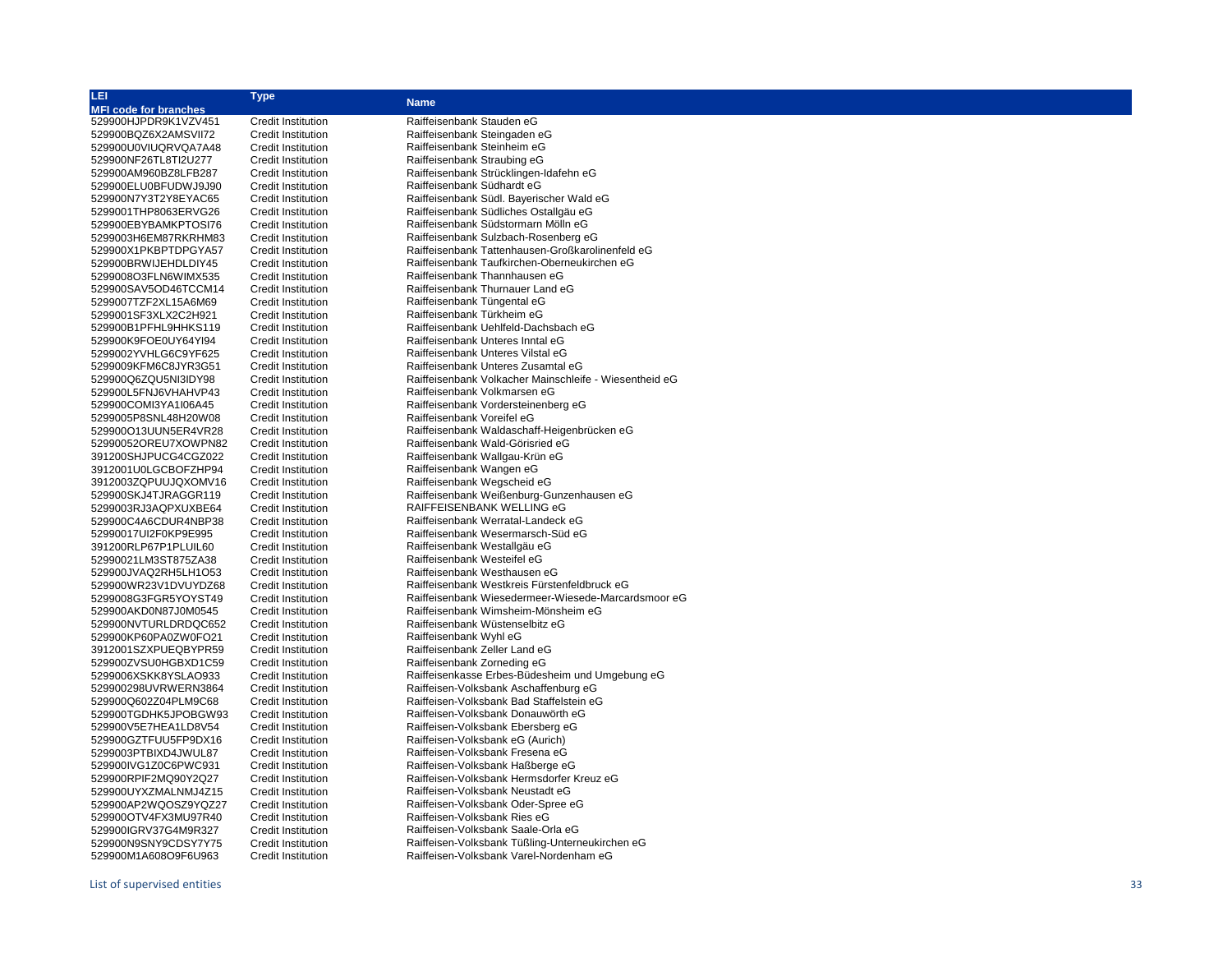| <b>LEI</b>                                   | <b>Type</b>                                            | <b>Name</b>                                                                                                 |
|----------------------------------------------|--------------------------------------------------------|-------------------------------------------------------------------------------------------------------------|
| <b>MFI code for branches</b>                 |                                                        |                                                                                                             |
| 529900314G0L9ELSR958                         | <b>Credit Institution</b>                              | Raiffeisen-Volksbank Wemding eG                                                                             |
| 391200EXQ8RMJF0SLW44                         | <b>Credit Institution</b>                              | Raisin Bank AG                                                                                              |
| DE05877                                      | <b>Branch</b>                                          | RBC Europe Limited Frankfurt Branch                                                                         |
| 391200EKSPTJHD5LOQ55                         | <b>Financial Holding</b>                               | Reimann Investors GmbH & Co. Finanzholding KG                                                               |
| 529900RUDAIBZV20RT60                         | <b>Credit Institution</b>                              | Rheingauer Volksbank eingetragene Genossenschaft                                                            |
| 391200DYWUNQXJRBOK91                         | Credit Institution                                     | Ritterschaftliches Kreditinstitut Stade                                                                     |
| 529900JTY128MQTE2N54                         | <b>Credit Institution</b>                              | Rosbacher Raiffeisenbank eingetragene Genossenschaft                                                        |
| 529900CC50AHAAD0F675                         | <b>Credit Institution</b>                              | Rostocker Volks- und Raiffeisenbank eG                                                                      |
| 529900Y6S42D3V5X1W55                         | <b>Credit Institution</b>                              | Rottaler Raiffeisenbank eG                                                                                  |
| 529900IZQVARX18TFQ50                         | <b>Credit Institution</b>                              | RSB Retail + Service Bank GmbH                                                                              |
| 529900ORWHHE06AJ0279                         | <b>Credit Institution</b>                              | Rüsselsheimer Volksbank e.G.                                                                                |
| 5299003IC5FPI8W8OC33                         | <b>Credit Institution</b>                              | Saalesparkasse                                                                                              |
| 5299001WJEL7NO9NI805                         | <b>Financial Holding</b>                               | SABU Schuh Verbund eG                                                                                       |
| 391200L4PK1CJTOVZU55                         | <b>Financial Holding</b>                               | Sachsen-Finanzgruppe                                                                                        |
| 529900WRZWJ739DBZ203                         | <b>Credit Institution</b>                              | Salzlandsparkasse                                                                                           |
| 5299002Z9UC1VRIIYQ43                         | Credit Institution                                     | Scharnhauser Bank eG                                                                                        |
| 529900MPMMYCFBVTJ234                         | <b>Credit Institution</b>                              | Schrobenhausener Bank eG                                                                                    |
| 529900YI7GR9R4L1UI63                         | <b>Credit Institution</b>                              | SECB Swiss Euro Clearing Bank GmbH                                                                          |
| 529900JWJU8VLNI19T55                         | <b>Credit Institution</b>                              | SHINHAN BANK EUROPE GmbH                                                                                    |
| 529900UY9ICRQLT2PN79                         | <b>Credit Institution</b>                              | Siemens Bank GmbH                                                                                           |
| 391200112SIGC2LYVX31                         | <b>Credit Institution</b>                              | SIGNAL IDUNA Bauspar Aktiengesellschaft                                                                     |
| DE05778                                      | <b>Branch</b>                                          | Skandinaviska Enskilda Banken AB (publ) Frankfurt Branch                                                    |
| 9676007O0UF5YB3QPR03                         | Credit Institution                                     | SMBC Bank EU AG                                                                                             |
| 529900061MKLB90PD429                         | <b>Credit Institution</b>                              | solarisBank AG                                                                                              |
|                                              |                                                        |                                                                                                             |
| 529900T19CBEQCAZXJ82<br>529900FY5DH17BMV7W36 | Credit Institution                                     | Spar- und Darlehnskasse Bockum-Hövel e.G.<br>Spar- und Darlehnskasse Börde Lamstedt-Hechthausen eG          |
| 391200ZTFCDHOQ7F6P07                         | <b>Credit Institution</b><br><b>Credit Institution</b> | Spar- und Darlehnskasse eG (Friesoythe)                                                                     |
| 529900592WLTRIGATR51                         | <b>Credit Institution</b>                              | Spar- und Kreditbank Bühlertal eG                                                                           |
| 391200DZOPWUHRZZM418                         | <b>Credit Institution</b>                              | Spar- und Kreditbank des Bundes Freier evangelischer Gemeinden eG                                           |
| 529900AX2EV46G6NJS92                         | <b>Credit Institution</b>                              | Spar- und Kreditbank eG (Hammah)                                                                            |
| 5299004VX6J1Y7H52S80                         | <b>Credit Institution</b>                              | Spar- und Kreditbank Evangelisch-Freikirchlicher Gemeinden eG                                               |
| 529900ZZQLJZD92BXP16                         | <b>Credit Institution</b>                              | Spar- und Kreditbank Hardt eG                                                                               |
| 529900793U3P5C6YYC70                         | <b>Credit Institution</b>                              | Spar- und Kreditbank Rheinstetten eG                                                                        |
| 529900OT5RO5WBRI6M32                         | <b>Credit Institution</b>                              | Sparda-Bank Augsburg eG                                                                                     |
| 5299004HBAECUACNWN98                         | <b>Credit Institution</b>                              | Sparda-Bank Baden-Württemberg eG                                                                            |
| 5299006EWDEFUDNTOW13                         | <b>Credit Institution</b>                              | Sparda-Bank Berlin eG                                                                                       |
| 529900THTJ4DYU2E5C44                         | <b>Credit Institution</b>                              | Sparda-Bank Hamburg eG                                                                                      |
| 5299008YDNXSDRZER407                         | <b>Credit Institution</b>                              | Sparda-Bank Hannover eingetragene Genossenschaft                                                            |
| 52990038BWAZCOI75X10                         | <b>Credit Institution</b>                              | Sparda-Bank Hessen eG                                                                                       |
| 529900HB5JPSXLWJO138                         | <b>Credit Institution</b>                              | Sparda-Bank München eingetragene Genossenschaft                                                             |
| 5299008l9KIOJRP9OZ42                         | <b>Credit Institution</b>                              | Sparda-Bank Nürnberg eG                                                                                     |
| 529900C7C1CTWJVRTA69                         | <b>Credit Institution</b>                              | Sparda-Bank Ostbayern eG                                                                                    |
| 5299009GMWQ0N5ZIZI39                         | <b>Credit Institution</b>                              | Sparda-Bank Südwest eG                                                                                      |
| 529900SFZPZTA1RCTT84                         | Credit Institution                                     | Sparda-Bank West eG                                                                                         |
| 529900EF55AUET52MH13                         | <b>Credit Institution</b>                              | Sparkasse Aachen                                                                                            |
| 52990084ABYC6UAATC06                         | Credit Institution                                     | Sparkasse Aichach-Schrobenhausen                                                                            |
| 5299008PIM61AXE4C673                         | <b>Credit Institution</b>                              | Sparkasse Allgäu                                                                                            |
| 52990087JS7539BV4781                         | <b>Credit Institution</b>                              | Sparkasse Altenburger Land                                                                                  |
| 529900MFM7UPDJPDKP91                         | <b>Credit Institution</b>                              | Sparkasse Altmark West                                                                                      |
| 529900NJ4Q1DCL4PDE25                         | <b>Credit Institution</b>                              | Sparkasse Altötting-Mühldorf                                                                                |
| 529900LJI5C0YJDQA424                         | <b>Credit Institution</b>                              | Sparkasse am Niederrhein - Sparkasse des Kreises Wesel und der Städte Moers, Neukirchen-Vluyn und Rheinberg |
| 529900BV5EI1UAISKK27                         | Credit Institution                                     | Sparkasse Amberg-Sulzbach                                                                                   |
| 529900GP2S6AGVOZ5B71                         | <b>Credit Institution</b>                              | Sparkasse an der Lippe, Zweckverbandssparkasse der Städte Lünen, Selm und Werne                             |
| 529900LUBMIN39VO2E71                         | Credit Institution                                     | Sparkasse Ansbach                                                                                           |
| 391200ZTPDO7UIOHLY51                         | <b>Credit Institution</b>                              | Sparkasse Arnsberg-Sundern                                                                                  |
| 529900SZOAGFMH59A131                         | Credit Institution                                     | Sparkasse Arnstadt-Ilmenau                                                                                  |
| 529900BR2N56KWNZOM37                         | Credit Institution                                     | Sparkasse Aschaffenburg-Alzenau                                                                             |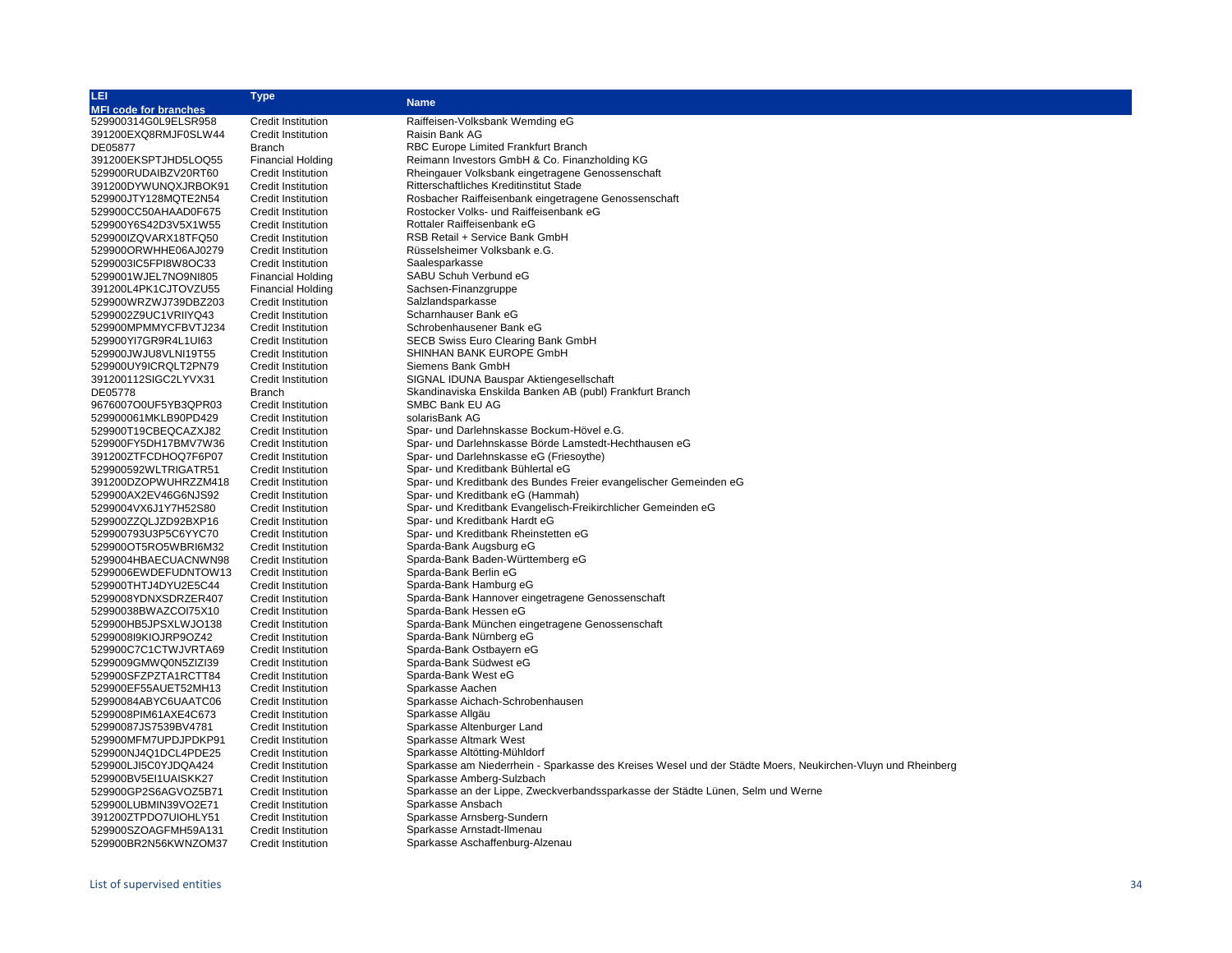| LEI                          | Type                      | <b>Name</b>                                                                                                              |
|------------------------------|---------------------------|--------------------------------------------------------------------------------------------------------------------------|
| <b>MFI code for branches</b> |                           |                                                                                                                          |
| 529900A4ZODYE4V0Q494         | <b>Credit Institution</b> | Sparkasse Attendorn-Lennestadt-Kirchhundem Zweckverbandssparkasse der Städte Attendorn und Lennestadt sowie der Gemeinde |
|                              |                           | Kirchhundem                                                                                                              |
| 529900Y9OIRTHDPXDD42         | Credit Institution        | Sparkasse Aurich-Norden in Ostfriesland - Ostfriesische Sparkasse -                                                      |
| 529900NFJKJ2DP8JF676         | <b>Credit Institution</b> | Sparkasse Bad Hersfeld-Rotenburg                                                                                         |
| 391200XJG9QEDCAKOR61         | <b>Credit Institution</b> | Sparkasse Bad Kissingen                                                                                                  |
| 529900566QCZUTPT0Z19         | <b>Credit Institution</b> | Sparkasse Bad Neustadt a.d. Saale                                                                                        |
| 529900UQFAS5JRV90C11         | <b>Credit Institution</b> | Sparkasse Bad Oeynhausen-Porta Westfalica                                                                                |
| 529900APW112CPUURJ66         | <b>Credit Institution</b> | Sparkasse Bad Tölz-Wolfratshausen                                                                                        |
| 529900QEGCJHHO6UKH69         | <b>Credit Institution</b> | Sparkasse Baden-Baden Gaggenau                                                                                           |
| 52990020SMIEX1JAAC63         | Credit Institution        | Sparkasse Bamberg                                                                                                        |
| 5299007WOCT0JJUFOE98         | Credit Institution        | Sparkasse Barnim                                                                                                         |
| 529900EOW6D9MPB0XZ26         | <b>Credit Institution</b> | Sparkasse Battenberg                                                                                                     |
| 529900PZGUNUKBMH0471         | <b>Credit Institution</b> | Sparkasse Bayreuth                                                                                                       |
| 5299002UHWK7IYCILK89         | <b>Credit Institution</b> | Sparkasse Beckum-Wadersloh -Zweckverbandssparkasse der Stadt Beckum und der Gemeinde Wadersloh-                          |
| 529900EUTCQB5DCMA432         | <b>Credit Institution</b> | Sparkasse Bensheim                                                                                                       |
| 529900BZT0YLD8BX1C59         | <b>Credit Institution</b> | Sparkasse Berchtesgadener Land                                                                                           |
| 529900D0GBT27T9NB551         | Credit Institution        | Sparkasse Bielefeld                                                                                                      |
| 529900SG2UQ5FWFMPL82         | Credit Institution        | Sparkasse Bochum                                                                                                         |
| 529900ISMO182CWI3610         | <b>Credit Institution</b> | Sparkasse Bodensee                                                                                                       |
| 529900EAWG62TCNQBF95         | <b>Credit Institution</b> | Sparkasse Bonndorf-Stühlingen                                                                                            |
| 529900A4VD7OJP4QV963         | <b>Credit Institution</b> | Sparkasse Bühl                                                                                                           |
| 5299006LRRCPLQOARH75         | <b>Credit Institution</b> | Sparkasse Burbach-Neunkirchen Zweckverbandssparkasse der Gemeinden Burbach und Neunkirchen                               |
| 529900VRXKZ6XE5CSK73         | <b>Credit Institution</b> | Sparkasse Burgenlandkreis                                                                                                |
| 5299002GDXM6JRUY4311         | <b>Credit Institution</b> | Sparkasse Celle-Gifhorn-Wolfsburg                                                                                        |
| 529900X1RCYC7HPDGT34         | <b>Credit Institution</b> | Sparkasse Chemnitz                                                                                                       |
| 52990080LR098K1FPZ23         | Credit Institution        | Sparkasse Coburg - Lichtenfels                                                                                           |
| 529900G6UCC7ITW6FJ76         | <b>Credit Institution</b> | Sparkasse Dachau                                                                                                         |
| 391200IEV1ZDPNC0US12         | <b>Credit Institution</b> | Sparkasse Deggendorf                                                                                                     |
| 529900AZX36G3T8UKI42         | <b>Credit Institution</b> | Sparkasse der Stadt Iserlohn                                                                                             |
| 529900QCJ9ZPQ09F9H78         | <b>Credit Institution</b> | Sparkasse der Stadt Wilhelmshaven                                                                                        |
| 52990016MHL8VVZAG187         | <b>Credit Institution</b> | Sparkasse Dieburg - Zweckverbandssparkasse -                                                                             |
| 529900SD3IGDPZNANU33         | <b>Credit Institution</b> | Sparkasse Dillenburg                                                                                                     |
| 529900SD1974X696ZY57         | <b>Credit Institution</b> | Sparkasse Dillingen-Nördlingen                                                                                           |
| 529900G82XU1S4TN4E96         | <b>Credit Institution</b> | Sparkasse Donauwörth                                                                                                     |
| 5299009816TY2VB6EF33         | Credit Institution        | Sparkasse Donnersberg                                                                                                    |
| 5299007TYCG4X9DYNJ21         | <b>Credit Institution</b> | Sparkasse Dortmund                                                                                                       |
| 529900C2A9G3SP7VPK94         | <b>Credit Institution</b> | Sparkasse Duisburg                                                                                                       |
| 529900BXR8FHQ0546E89         | <b>Credit Institution</b> | Sparkasse Düren                                                                                                          |
| 529900XII8B4ECFBUR04         | <b>Credit Institution</b> | Sparkasse Einbeck                                                                                                        |
| 529900GI2BGDVYNR0F68         | <b>Credit Institution</b> | Sparkasse Elbe-Elster                                                                                                    |
| 529900DRQG5K51MKI862         | <b>Credit Institution</b> | Sparkasse Elmshorn                                                                                                       |
| 529900JR1L6WNLIJJD61         | <b>Credit Institution</b> | Sparkasse Emsland                                                                                                        |
| 529900IENHXJ2NGZOG87         | Credit Institution        | Sparkasse Engen-Gottmadingen                                                                                             |
| 529900PESSO557XGYU61         | <b>Credit Institution</b> | Sparkasse Ennepetal-Breckerfeld                                                                                          |
| 529900PUKP3ST64FSG09         | <b>Credit Institution</b> | Sparkasse Forchheim                                                                                                      |
| 529900FQZL2INESW9U34         | <b>Credit Institution</b> | Sparkasse Freiburg - Nördlicher Breisgau                                                                                 |
| 529900IS3SXULH78V985         | <b>Credit Institution</b> | Sparkasse Freising                                                                                                       |
| 52990014L1Y0ODNKC686         | <b>Credit Institution</b> | Sparkasse Freyung-Grafenau                                                                                               |
| 5299001KN7JTMRR7ZI39         | <b>Credit Institution</b> | Sparkasse Fulda                                                                                                          |
| 529900GJCEV5ZKNTXN91         | <b>Credit Institution</b> | Sparkasse Fürstenfeldbruck                                                                                               |
| 52990094TGOJNBK96L42         | <b>Credit Institution</b> | Sparkasse Fürth                                                                                                          |
| 5299000ERCD482TP5D68         | <b>Credit Institution</b> | Sparkasse Gengenbach                                                                                                     |
| 529900XBSCFQFJBYMR43         | <b>Credit Institution</b> | Sparkasse Gera-Greiz                                                                                                     |
| 529900K8LLSGO8DBF643         | <b>Credit Institution</b> | Sparkasse Germersheim-Kandel                                                                                             |
| 529900RC295I59OKXS54         | Credit Institution        | Sparkasse Geseke                                                                                                         |
| 529900Q9NG75LYBEMR63         | <b>Credit Institution</b> | Sparkasse Gevelsberg-Wetter (Ruhr) - Zweckverbandssparkasse der Städte Gevelsberg und Wetter (Ruhr)                      |
| 52990037IU0Q6VO1PN63         | <b>Credit Institution</b> | Sparkasse Gießen                                                                                                         |
| 5299002W4E0AQ305SE62         | <b>Credit Institution</b> | Sparkasse Göttingen                                                                                                      |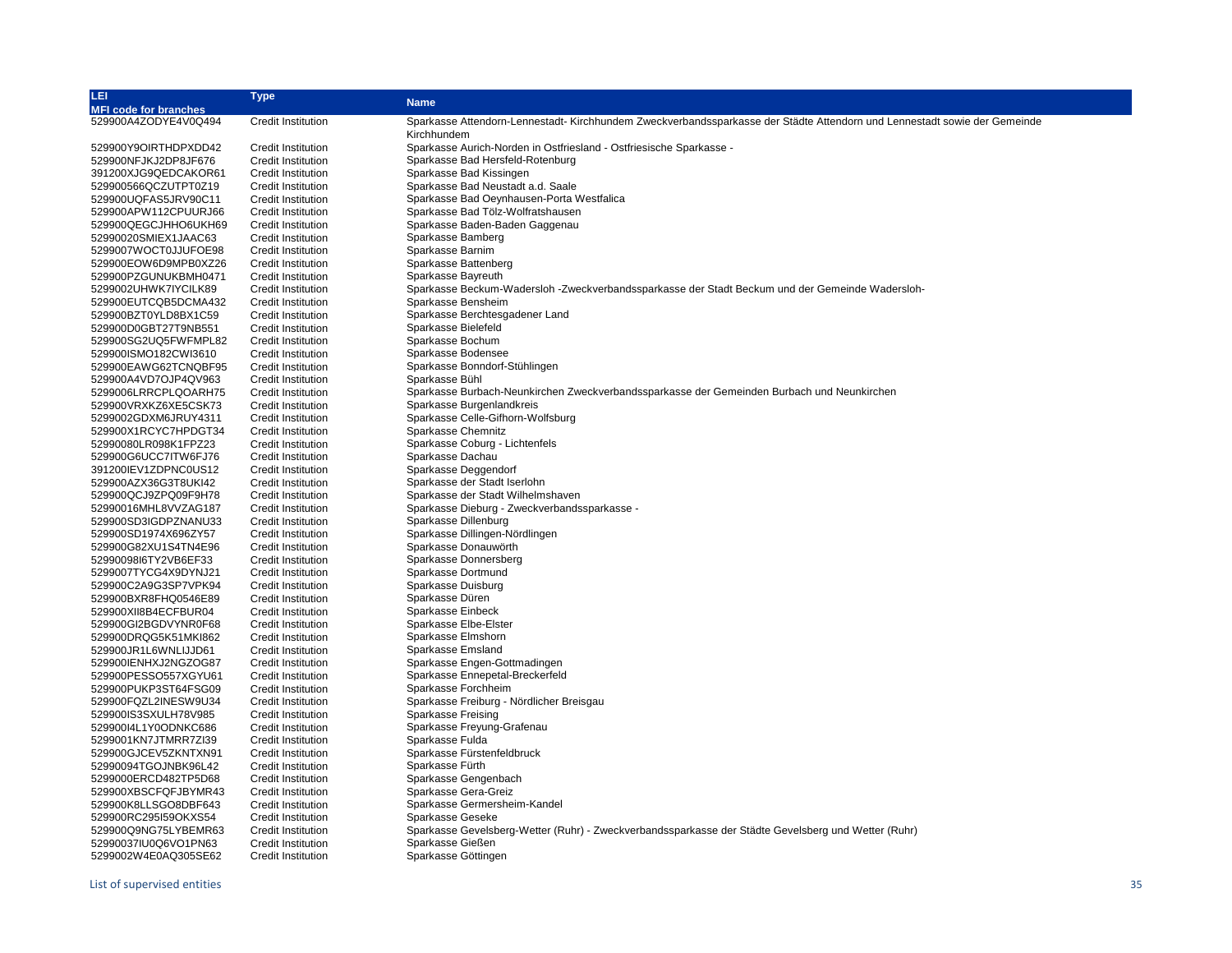| LEI                          | <b>Type</b>               | <b>Name</b>                                                                                                             |
|------------------------------|---------------------------|-------------------------------------------------------------------------------------------------------------------------|
| <b>MFI code for branches</b> |                           |                                                                                                                         |
| 529900VHCXYMDIQIM016         | <b>Credit Institution</b> | Sparkasse Grünberg                                                                                                      |
| 529900EH32EJNAX0EG69         | <b>Credit Institution</b> | Sparkasse Gummersbach                                                                                                   |
| 5299008HYTA3OQ5CK943         | <b>Credit Institution</b> | Sparkasse Günzburg-Krumbach                                                                                             |
| 529900UW365APUAEKJ47         | <b>Credit Institution</b> | Sparkasse Gütersloh-Rietberg                                                                                            |
| 529900025IC0FD7OPL94         | <b>Credit Institution</b> | Sparkasse HagenHerdecke                                                                                                 |
| 529900I7H3LDPWU9V939         | <b>Credit Institution</b> | Sparkasse Hameln-Weserbergland                                                                                          |
| 529900SV6B61DRHMOP66         | <b>Credit Institution</b> | Sparkasse Hamm                                                                                                          |
| 529900R5ERJA9VIZHJ29         |                           | Sparkasse Hanau                                                                                                         |
|                              | Credit Institution        | Sparkasse Hanauerland                                                                                                   |
| 529900FS9462U7FFUX40         | <b>Credit Institution</b> |                                                                                                                         |
| 52990085XZWOZNLAWJ54         | <b>Credit Institution</b> | Sparkasse Hannover                                                                                                      |
| 529900QSMH3HXBJ9SL46         | Credit Institution        | Sparkasse Harburg-Buxtehude                                                                                             |
| 529900IYNHP5CDKJ0H86         | <b>Credit Institution</b> | Sparkasse Haslach-Zell                                                                                                  |
| 529900SRTAZ0INX89X71         | <b>Credit Institution</b> | Sparkasse Hattingen                                                                                                     |
| 529900JDIYXTIWKTOO60         | <b>Credit Institution</b> | Sparkasse Hegau-Bodensee                                                                                                |
| 529900NAPLQYW9153R51         | <b>Credit Institution</b> | Sparkasse Heidelberg                                                                                                    |
| 529900XPRCSXWOJB9J74         | <b>Credit Institution</b> | Sparkasse Hilden Ratingen Velbert                                                                                       |
| 5299007IPJG3QJK5KI24         | <b>Credit Institution</b> | Sparkasse Hildesheim Goslar Peine                                                                                       |
| 5299001PM387GO938F16         | <b>Credit Institution</b> | Sparkasse Hochfranken                                                                                                   |
| 52990080QYNLX4A3L311         | <b>Credit Institution</b> | Sparkasse Hochrhein                                                                                                     |
| 5299005MGCNGK34MJO22         | Credit Institution        | Sparkasse Hochsauerland                                                                                                 |
| 529900J22KONHE9LUS19         | Credit Institution        | Sparkasse Hochschwarzwald                                                                                               |
| 52990089VQI5JDZGY376         | <b>Credit Institution</b> | Sparkasse Hohenlohekreis                                                                                                |
| 529900XDLJV1P7HBAH18         | <b>Credit Institution</b> | Sparkasse Holstein                                                                                                      |
| 529900D06C9IHN6BR131         | <b>Credit Institution</b> | Sparkasse im Kreis Herford -Zweckverband Sparkasse des Kreises Herford und der Städte Bünde, Herford, Löhne und Vlotho- |
| 529900YPOP2D2UZUH696         | <b>Credit Institution</b> | Sparkasse im Landkreis Cham                                                                                             |
| 5299009UC90NABGYXQ93         | Credit Institution        | Sparkasse im Landkreis Neustadt a.d. Aisch-Bad Windsheim                                                                |
| 529900TLIYFNG3FNFO86         | <b>Credit Institution</b> | Sparkasse im Landkreis Schwandorf                                                                                       |
| 5299005GLFOIV7898E14         | <b>Credit Institution</b> | Sparkasse Ingolstadt Eichstätt                                                                                          |
| 529900XBR72PUSCRF755         | <b>Credit Institution</b> | Sparkasse Jena-Saale-Holzland                                                                                           |
| 529900P7KYLEYR1XDA88         |                           | Sparkasse Jerichower Land                                                                                               |
|                              | <b>Credit Institution</b> | Sparkasse Karlsruhe                                                                                                     |
| 5299004R4U60UMXLSE36         | <b>Credit Institution</b> |                                                                                                                         |
| 529900D8YOEHO6OEBS37         | Credit Institution        | Sparkasse Kierspe-Meinerzhagen Zweckverbandssparkasse der Städte Kierspe und Meinerzhagen                               |
| 529900YHNJHJ6HCOV883         | Credit Institution        | Sparkasse Koblenz                                                                                                       |
| 5299001ADI8FLGT0GU28         | <b>Credit Institution</b> | Sparkasse KölnBonn                                                                                                      |
| 5299006YTQCHS2507R72         | Credit Institution        | Sparkasse Kraichgau-Bruchsal-Bretten-Sinsheim                                                                           |
| 5299005ZC0K4R5KA5S41         | <b>Credit Institution</b> | Sparkasse Krefeld - Zweckverbandssparkasse der Stadt Krefeld und des Kreises Viersen -                                  |
| 529900ZJRUSVF8RF1H87         | <b>Credit Institution</b> | Sparkasse Kulmbach-Kronach                                                                                              |
| 5299004IB85Q1YRX3B03         | <b>Credit Institution</b> | Sparkasse Landsberg-Dießen                                                                                              |
| 529900GS01MWP4QSH807         | <b>Credit Institution</b> | Sparkasse Landshut                                                                                                      |
| 529900LDE3E6OBYFX311         | <b>Credit Institution</b> | Sparkasse Langen-Seligenstadt                                                                                           |
| 529900S333RWFYXPZ609         | <b>Credit Institution</b> | Sparkasse Laubach-Hungen                                                                                                |
| 529900IKGOVVSNWFZ238         | <b>Credit Institution</b> | Sparkasse LeerWittmund                                                                                                  |
| 529900FRBVLJUES39708         | <b>Credit Institution</b> | Sparkasse Lemgo                                                                                                         |
| 529900MQJ666K7NYLW12         | Credit Institution        | Sparkasse Leverkusen                                                                                                    |
| 529900BLN1QPNXZPK281         | <b>Credit Institution</b> | Sparkasse Lippstadt                                                                                                     |
| 529900VKOX7NVXBMT814         | <b>Credit Institution</b> | Sparkasse Lörrach-Rheinfelden                                                                                           |
| 529900POD3DPQIGIWN45         | Credit Institution        | Sparkasse Lüdenscheid - Zweckverbandssparkasse im Märkischen Kreis -                                                    |
| 5299003PAT5ZVJES8024         | <b>Credit Institution</b> | Sparkasse Lüneburg                                                                                                      |
| 529900E12M42ZWY1DR93         | <b>Credit Institution</b> | Sparkasse Mainfranken Würzburg                                                                                          |
| 5299009ATSTOGO82EJ93         | <b>Credit Institution</b> | Sparkasse Mainz                                                                                                         |
| 529900FSZSQU0BEG7249         | <b>Credit Institution</b> | Sparkasse Mansfeld-Südharz                                                                                              |
| 529900UOYUJW1XI7W397         | <b>Credit Institution</b> | Sparkasse Marburg-Biedenkopf                                                                                            |
| 529900MSQWX4JX5R4A86         | <b>Credit Institution</b> | Sparkasse Markgräflerland                                                                                               |
| 529900N36KZ7EKMGY794         | <b>Credit Institution</b> | Sparkasse Märkisches Sauerland, Hemer - Menden                                                                          |
| 529900CIT57QCNF4AZ50         | <b>Credit Institution</b> | Sparkasse Mecklenburg-Nordwest                                                                                          |
|                              |                           | Sparkasse Mecklenburg-Schwerin                                                                                          |
| 529900098AT70L34V240         | Credit Institution        |                                                                                                                         |
| 529900K69SO5TNSHHB31         | Credit Institution        | Sparkasse Mecklenburg-Strelitz                                                                                          |
| 529900TYDYSH5ELZME80         | <b>Credit Institution</b> | Sparkasse Meißen                                                                                                        |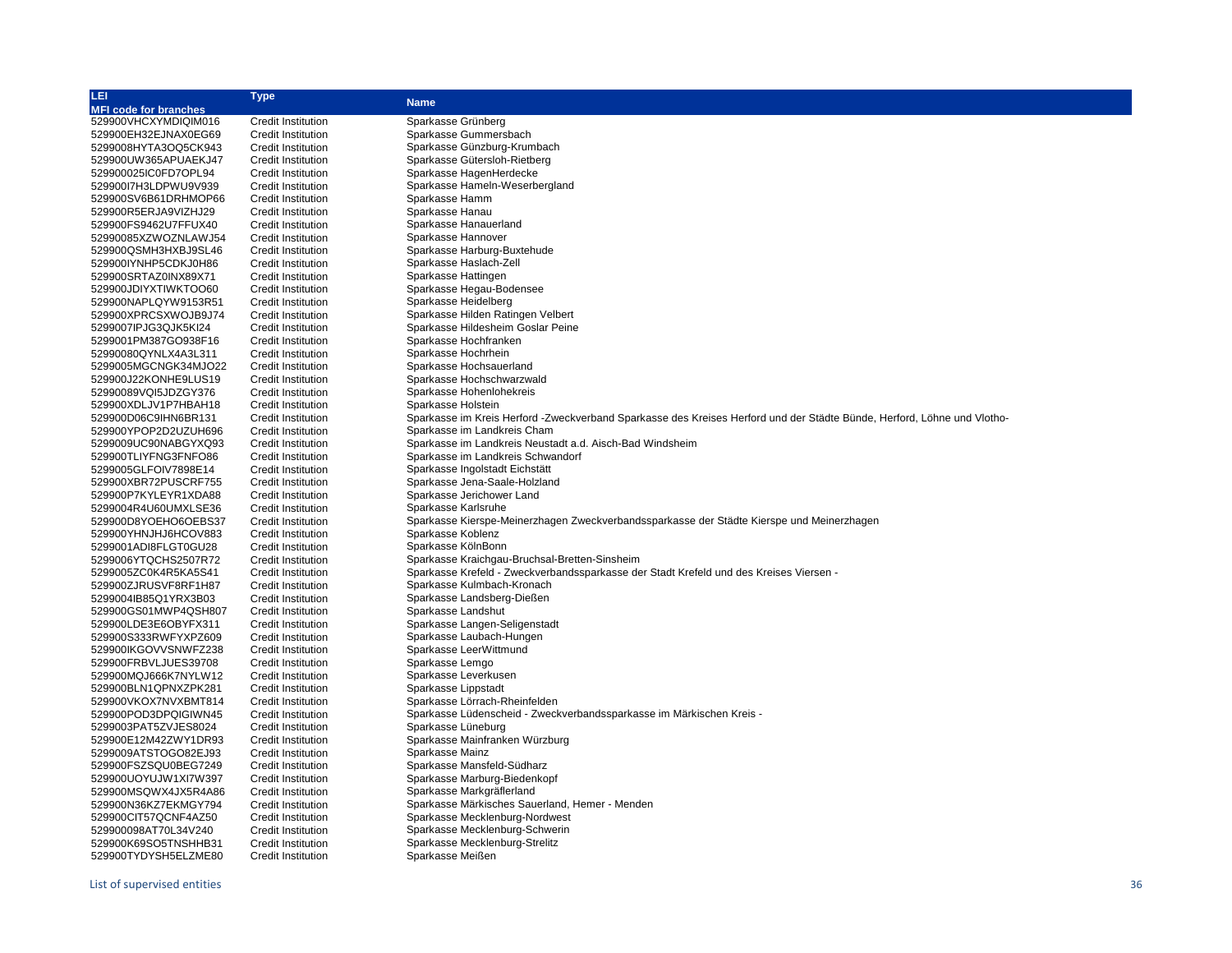| LEI                          | <b>Type</b>               |                                                                                                                                     |
|------------------------------|---------------------------|-------------------------------------------------------------------------------------------------------------------------------------|
| <b>MFI code for branches</b> |                           | <b>Name</b>                                                                                                                         |
| 529900JRV7Y2MKGE8G22         | Credit Institution        | Sparkasse Memmingen-Lindau-Mindelheim                                                                                               |
| 529900TN4E8LNV05YJ02         | <b>Credit Institution</b> | Sparkasse Merzig-Wadern                                                                                                             |
| 529900BRELPZ7YWWI367         | <b>Credit Institution</b> | Sparkasse Miltenberg-Obernburg                                                                                                      |
| 5299002HX24U7L3HT926         | <b>Credit Institution</b> | Sparkasse Minden-Lübbecke Zweckverbandssparkasse des Kreises Minden-Lübbecke und der Städte Minden und Petershagen                  |
| 529900VJ7CMGXPGH3278         | <b>Credit Institution</b> | Sparkasse Mittelfranken-Süd                                                                                                         |
|                              |                           | Sparkasse Mittelmosel - Eifel Mosel Hunsrück                                                                                        |
| 529900ESKJTEU0QF7575         | <b>Credit Institution</b> |                                                                                                                                     |
| 529900QVDW4I1A1NMG51         | <b>Credit Institution</b> | Sparkasse Mittelsachsen                                                                                                             |
| 529900M7DRA4N1J81L72         | <b>Credit Institution</b> | Sparkasse Mittelthüringen                                                                                                           |
| 391200BRPHCGQOAG2287         | <b>Credit Institution</b> | Sparkasse Mitten im Sauerland                                                                                                       |
| 529900FHK3F82N7LV938         | <b>Credit Institution</b> | Sparkasse Muldental                                                                                                                 |
| 529900ZKHIYCD4HX7360         | <b>Credit Institution</b> | Sparkasse Mülheim an der Ruhr                                                                                                       |
| 52990033D2BXTNPW8N78         | <b>Credit Institution</b> | Sparkasse Münsterland Ost                                                                                                           |
| 529900HIPZJM9DD5IY23         | <b>Credit Institution</b> | Sparkasse Neckartal-Odenwald                                                                                                        |
| 5299001G5ZB0E3BOC654         | <b>Credit Institution</b> | Sparkasse Neubrandenburg-Demmin                                                                                                     |
| 529900GX6O81SWRJEE87         | <b>Credit Institution</b> | Sparkasse Neuburg-Rain                                                                                                              |
| 529900C09PDSUJ27W947         | <b>Credit Institution</b> | Sparkasse Neumarkt i.d. OPf.-Parsberg                                                                                               |
| 5299008ANE2XLKNRSR71         | <b>Credit Institution</b> | Sparkasse Neunkirchen                                                                                                               |
| 529900XIT3EBXWROPR19         | <b>Credit Institution</b> |                                                                                                                                     |
|                              |                           | Sparkasse Neuss - Zweckverbandssparkasse des Rhein-Kreises Neuss, der Stadt Neuss und der Stadt Korschenbroich und der Stadt Kaarst |
| 5299003VTP6ZWXLP4P45         | <b>Credit Institution</b> | Sparkasse Neu-Ulm-Illertissen                                                                                                       |
| 529900X95ZNQMQ1OTG98         | <b>Credit Institution</b> | Sparkasse Neuwied                                                                                                                   |
| 529900OC0J2AGDDP1J56         | <b>Credit Institution</b> | Sparkasse Niederbayern-Mitte                                                                                                        |
| 529900A201NLMA3OK864         | <b>Credit Institution</b> | Sparkasse Niederlausitz mit Sitz in Senftenberg                                                                                     |
| 529900UYPEYBLPPXEO59         | <b>Credit Institution</b> | Sparkasse Nienburg                                                                                                                  |
|                              | <b>Credit Institution</b> | Sparkasse Nürnberg                                                                                                                  |
| 529900JIWTBNXOL05L62         |                           | Sparkasse Oberhessen                                                                                                                |
| 529900RKMTF8ZAPTUM88         | <b>Credit Institution</b> |                                                                                                                                     |
| 529900ZDHNWPHOLBE586         | <b>Credit Institution</b> | Sparkasse Oberland                                                                                                                  |
| 529900CNHJP2Y9F6Z240         | <b>Credit Institution</b> | Sparkasse Oberlausitz-Niederschlesien                                                                                               |
| 529900OJUMG5RXV5MM55         | <b>Credit Institution</b> | Sparkasse Oberpfalz Nord                                                                                                            |
| 5299003HG8DC8Z3S9980         | <b>Credit Institution</b> | Sparkasse Odenwaldkreis in Erbach/Odenwald                                                                                          |
| 529900AMQUYPTRK56V94         | <b>Credit Institution</b> | Sparkasse Oder-Spree                                                                                                                |
| 529900JFTHKPTK4YNL22         | <b>Credit Institution</b> | Sparkasse Offenburg/Ortenau                                                                                                         |
| 5299005CH5Q0GKJUF762         | <b>Credit Institution</b> | Sparkasse Olpe-Drolshagen-Wenden                                                                                                    |
| 529900MGJ89DIKJFAG52         | <b>Credit Institution</b> | Sparkasse Osnabrück                                                                                                                 |
| 529900KQQ3U43RX70E54         | <b>Credit Institution</b> | Sparkasse Osterode am Harz                                                                                                          |
| 529900ISUTXV1Y6XFQ36         | <b>Credit Institution</b> | Sparkasse Ostprignitz-Ruppin                                                                                                        |
| 529900FRN5DSYOGHK121         | <b>Credit Institution</b> | Sparkasse Paderborn-Detmold (Lippische Spar- und Leihekasse)                                                                        |
| 5299003I2614HOVJSK46         | <b>Credit Institution</b> | Sparkasse Parchim - Lübz                                                                                                            |
| 529900GNYEKYXPXMOG38         | <b>Credit Institution</b> | Sparkasse Passau                                                                                                                    |
| 5299005E2JTERRY3R285         | <b>Credit Institution</b> | Sparkasse Pfaffenhofen                                                                                                              |
| 529900JB2S6CH38UQ526         | <b>Credit Institution</b> | Sparkasse Pforzheim Calw                                                                                                            |
| 5299006OIW9QJSRKHQ34         | <b>Credit Institution</b> | Sparkasse Pfullendorf-Meßkirch                                                                                                      |
| 52990047L72LJ1Y6U753         | <b>Credit Institution</b> | Sparkasse Prignitz                                                                                                                  |
| 529900GHJMQ8YOL40I82         | <b>Credit Institution</b> | Sparkasse Radevormwald-Hückeswagen                                                                                                  |
| 529900IFA2AT4G50OJ06         | <b>Credit Institution</b> | Sparkasse Rastatt-Gernsbach                                                                                                         |
| 5299007M83GBOCBBUP36         | <b>Credit Institution</b> | Sparkasse Regensburg                                                                                                                |
|                              | <b>Credit Institution</b> | Sparkasse Regen-Viechtach                                                                                                           |
| 5299003GUMW9P8LSKW56         | <b>Credit Institution</b> | Sparkasse Rhein Neckar Nord                                                                                                         |
| 5299003MY56ID5EB4A55         |                           |                                                                                                                                     |
| 5299004CHGUXFJGS9O10         | <b>Credit Institution</b> | Sparkasse Rhein-Haardt                                                                                                              |
| 529900ILRS3WYJB2CE90         | <b>Credit Institution</b> | Sparkasse Rhein-Maas                                                                                                                |
| 529900UZ4WGK38RQ1M84         | <b>Credit Institution</b> | Sparkasse Rhein-Nahe                                                                                                                |
| 529900Q34WY4SPLWUU02         | <b>Credit Institution</b> | Sparkasse Rosenheim-Bad Aibling                                                                                                     |
| 529900IBJLNVLFIMJY19         | <b>Credit Institution</b> | Sparkasse Rotenburg Osterholz                                                                                                       |
| 529900CHS8N7O4D0SX11         | <b>Credit Institution</b> | Sparkasse Rottal-Inn                                                                                                                |
| 5299002GPM9IXQLHUC77         | <b>Credit Institution</b> | Sparkasse Saarbrücken                                                                                                               |
| 529900Y13T748OVUXC90         | <b>Credit Institution</b> | Sparkasse Salem-Heiligenberg                                                                                                        |
| 529900ZC0WL2F329G071         | <b>Credit Institution</b> | Sparkasse Schaumburg                                                                                                                |
| 529900G6TZXG6I9R5I04         | <b>Credit Institution</b> | Sparkasse Scheeßel - Zweckverbandssparkasse -                                                                                       |
|                              |                           |                                                                                                                                     |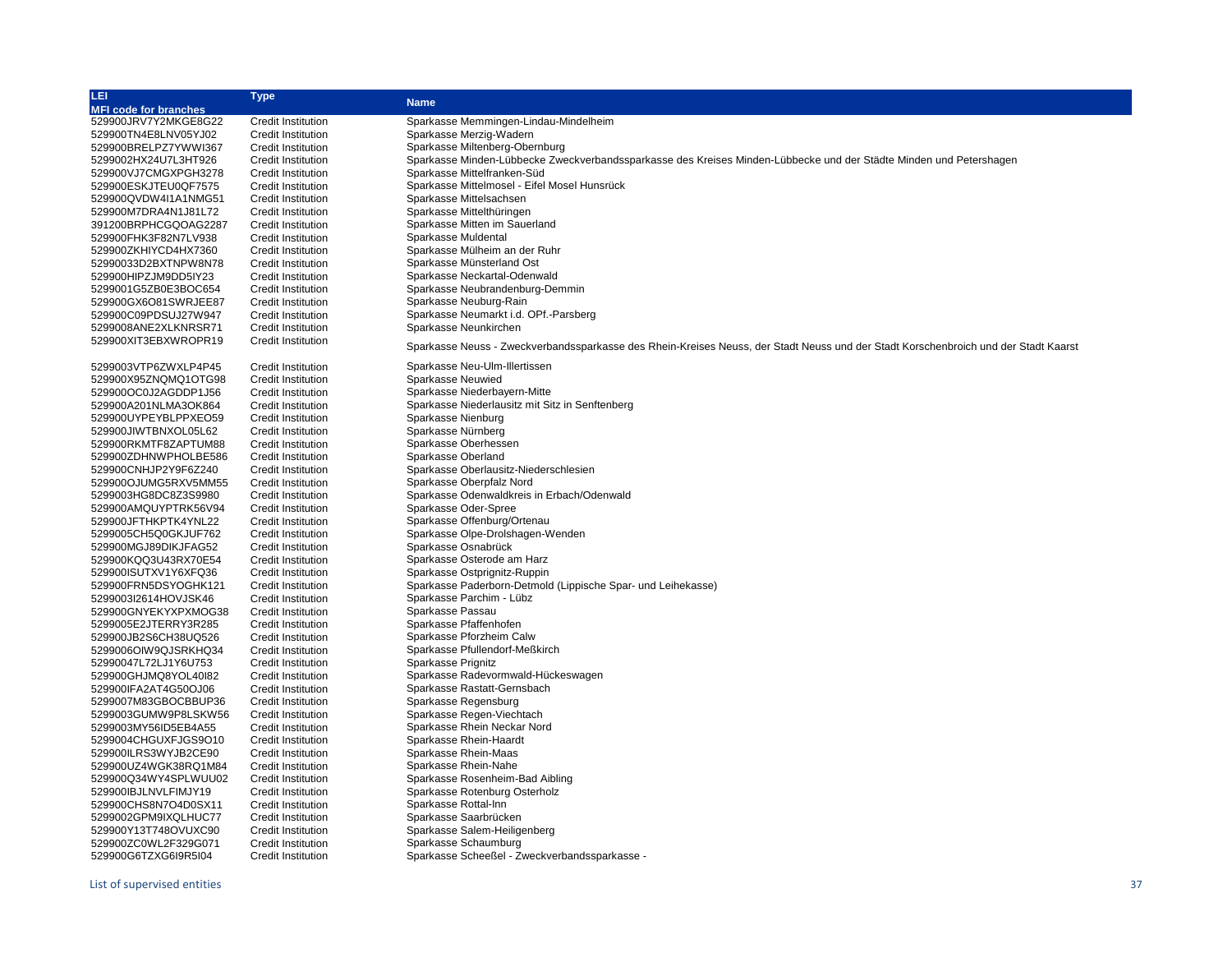| <b>MFI code for branches</b><br>529900N0H2HE3LSN9V49<br><b>Credit Institution</b><br>Sparkasse Schwäbisch Hall-Crailsheim<br>529900NDGXZ3LYLNJ560<br><b>Credit Institution</b><br>Sparkasse Schwarzwald-Baar<br>529900FD6V055NBG4N83<br><b>Credit Institution</b><br>Sparkasse Schweinfurt-Haßberge<br>529900HAXZJRS9O35R08<br><b>Credit Institution</b><br>Sparkasse Siegen<br>Sparkasse SoestWerl<br>529900XQUKY370MSCE53<br><b>Credit Institution</b><br>Sparkasse Sonneberg<br>529900T4FLOFH8Y1IG58<br><b>Credit Institution</b><br>Sparkasse Spree-Neiße<br>5299008OPB5IT38HB189<br><b>Credit Institution</b><br>529900XWPESFARJQCP22<br>Sparkasse St. Blasien<br><b>Credit Institution</b><br>Sparkasse Stade-Altes Land<br>529900N7FAURLE0KS778<br><b>Credit Institution</b><br>529900O8CY96WQ1J1K50<br>Sparkasse Starkenburg<br><b>Credit Institution</b><br>Sparkasse Staufen - Breisach<br>529900UMMBRANM3CYR20<br><b>Credit Institution</b><br>52990078RM4B6ZUC6648<br><b>Credit Institution</b><br>Sparkasse Südholstein<br>529900U59PV6VXIQ9K43<br><b>Credit Institution</b><br>Sparkasse Südliche Weinstraße in Landau i.d. Pfalz<br>529900GCU2E34P2RPK86<br><b>Credit Institution</b><br>Sparkasse Südwestpfalz<br>529900VHY6CK4ABYPE98<br><b>Credit Institution</b><br>Sparkasse Tauberfranken<br>5299002ER8OE93VD2R07<br><b>Credit Institution</b><br>Sparkasse Trier<br>Sparkasse Uckermark<br>529900O69726X9LT9896<br><b>Credit Institution</b><br>Sparkasse Uecker-Randow<br>529900RBW46HVH9PTH47<br><b>Credit Institution</b><br>Sparkasse Uelzen Lüchow-Dannenberg<br>529900NW66QSDX238D24<br><b>Credit Institution</b><br>Sparkasse Ulm<br>52990086IBNN51AGC442<br><b>Credit Institution</b><br>Sparkasse Unstrut-Hainich<br>529900MCH0FVQ089YR60<br><b>Credit Institution</b><br>Sparkasse Vest Recklinghausen<br>529900FR6NK5ZQR5EP29<br><b>Credit Institution</b><br>Sparkasse Vogtland<br>5299005F6C3ZN303M461<br><b>Credit Institution</b><br>Sparkasse Vorderpfalz<br>5299001Q150B9RENR360<br><b>Credit Institution</b><br>529900B6FH6DMERJCI37<br><b>Credit Institution</b><br>Sparkasse Vorpommern<br>529900YC0TR3UL05l974<br><b>Credit Institution</b><br>Sparkasse Waldeck-Frankenberg<br>529900AONE10IZH5SS46<br><b>Credit Institution</b><br>Sparkasse Werra-Meißner<br>529900YI8T6QA0JQK313<br><b>Credit Institution</b><br>Sparkasse Weser-Elbe<br>Sparkasse Westerwald-Sieg<br>5299009BMCDYE59ZPA55<br><b>Credit Institution</b><br>Sparkasse Westholstein<br>5299000237YH143E2993<br><b>Credit Institution</b><br>Sparkasse Westmünsterland<br>529900JCAE554QUYE140<br><b>Credit Institution</b><br>5299004KRGBMRXWVS362<br>Sparkasse Wetzlar<br><b>Credit Institution</b><br>Sparkasse Wiesental<br>529900UES658BJBP8J39<br><b>Credit Institution</b><br>529900YKAHRQ62W8LM97<br>Sparkasse Witten<br><b>Credit Institution</b><br>Sparkasse Wittenberg<br>529900ONEKTCQ8GTCM88<br><b>Credit Institution</b><br>529900U8MDA5NQP4W892<br><b>Credit Institution</b><br>Sparkasse Wittgenstein<br>529900TKRAC1FVTIP419<br><b>Credit Institution</b><br>Sparkasse Wolfach<br>5299007CKOPKK8KX5129<br><b>Credit Institution</b><br>Sparkasse Worms-Alzey-Ried<br>529900SSWVMON8NEA304<br><b>Credit Institution</b><br>Sparkasse Zollernalb<br>529900VZ4XGS0B3lH593<br><b>Credit Institution</b><br>Sparkasse zu Lübeck Aktiengesellschaft<br>529900VYIOMW258HE286<br><b>Credit Institution</b><br>Sparkasse Zwickau<br>Spar-u.Kredit-Bank eG<br>5299000D7XXN5PC5AF93<br><b>Credit Institution</b><br>Spreewaldbank eG<br>5299003RYL0UXJ2GSW91<br><b>Credit Institution</b><br>St.Galler Kantonalbank Deutschland AG<br>5299000ALA5385NLDG70<br><b>Credit Institution</b><br>529900UELOQV2KQ0VP31<br>Stadt- und Kreis-Sparkasse Darmstadt<br><b>Credit Institution</b><br>529900YFF1OOLDFE8X31<br>Stadt- und Kreissparkasse Erlangen Höchstadt Herzogenaurach<br><b>Credit Institution</b><br>Stadt- und Kreissparkasse Leipzig<br><b>Credit Institution</b><br>529900PN8G0BF33H3G31<br>3912004U0UIULRGF7U64<br><b>Credit Institution</b><br>Stadt- und Kreissparkasse Moosburg a.d. Isar<br>Städtische Sparkasse Offenbach a.M.<br>5299006B79LKOVMTXV20<br><b>Credit Institution</b><br>529900LRRSR5G5K03873<br><b>Credit Institution</b><br>Städtische Sparkasse zu Schwelm<br>529900ZNZD8D716HUX57<br><b>Credit Institution</b><br>Stadtsparkasse Augsburg<br>391200OG5RNDK1ZITM27<br><b>Credit Institution</b><br>Stadtsparkasse Bad Pyrmont<br>529900QJM5ZMC4NOIG04<br><b>Credit Institution</b><br>Stadtsparkasse Barsinghausen<br>529900B9I2UNZF005Z76<br><b>Credit Institution</b><br>Stadtsparkasse Bocholt<br>529900HQBCUQIHN72L96<br><b>Credit Institution</b><br>Stadtsparkasse Borken (Hessen) | LEI                  | <b>Type</b>               | <b>Name</b>             |
|----------------------------------------------------------------------------------------------------------------------------------------------------------------------------------------------------------------------------------------------------------------------------------------------------------------------------------------------------------------------------------------------------------------------------------------------------------------------------------------------------------------------------------------------------------------------------------------------------------------------------------------------------------------------------------------------------------------------------------------------------------------------------------------------------------------------------------------------------------------------------------------------------------------------------------------------------------------------------------------------------------------------------------------------------------------------------------------------------------------------------------------------------------------------------------------------------------------------------------------------------------------------------------------------------------------------------------------------------------------------------------------------------------------------------------------------------------------------------------------------------------------------------------------------------------------------------------------------------------------------------------------------------------------------------------------------------------------------------------------------------------------------------------------------------------------------------------------------------------------------------------------------------------------------------------------------------------------------------------------------------------------------------------------------------------------------------------------------------------------------------------------------------------------------------------------------------------------------------------------------------------------------------------------------------------------------------------------------------------------------------------------------------------------------------------------------------------------------------------------------------------------------------------------------------------------------------------------------------------------------------------------------------------------------------------------------------------------------------------------------------------------------------------------------------------------------------------------------------------------------------------------------------------------------------------------------------------------------------------------------------------------------------------------------------------------------------------------------------------------------------------------------------------------------------------------------------------------------------------------------------------------------------------------------------------------------------------------------------------------------------------------------------------------------------------------------------------------------------------------------------------------------------------------------------------------------------------------------------------------------------------------------------------------------------------------------------------------------------------------------------------------------------------------------------------------------------------------------------------------------------------------------------------------------------------------------------------------------------------------------------------------------------------------------------------------------------------------------------------------------------------------------------------------------------------------------------------------------------------------------------------------------------------------------------------------------------------------------------------------------------------------------------------------------------------------------------------------------------------------------------------------------------------------------------------------------------------------------------------------------------------------------------------------------------------------------------------------------------------------------|----------------------|---------------------------|-------------------------|
|                                                                                                                                                                                                                                                                                                                                                                                                                                                                                                                                                                                                                                                                                                                                                                                                                                                                                                                                                                                                                                                                                                                                                                                                                                                                                                                                                                                                                                                                                                                                                                                                                                                                                                                                                                                                                                                                                                                                                                                                                                                                                                                                                                                                                                                                                                                                                                                                                                                                                                                                                                                                                                                                                                                                                                                                                                                                                                                                                                                                                                                                                                                                                                                                                                                                                                                                                                                                                                                                                                                                                                                                                                                                                                                                                                                                                                                                                                                                                                                                                                                                                                                                                                                                                                                                                                                                                                                                                                                                                                                                                                                                                                                                                                                                              |                      |                           |                         |
|                                                                                                                                                                                                                                                                                                                                                                                                                                                                                                                                                                                                                                                                                                                                                                                                                                                                                                                                                                                                                                                                                                                                                                                                                                                                                                                                                                                                                                                                                                                                                                                                                                                                                                                                                                                                                                                                                                                                                                                                                                                                                                                                                                                                                                                                                                                                                                                                                                                                                                                                                                                                                                                                                                                                                                                                                                                                                                                                                                                                                                                                                                                                                                                                                                                                                                                                                                                                                                                                                                                                                                                                                                                                                                                                                                                                                                                                                                                                                                                                                                                                                                                                                                                                                                                                                                                                                                                                                                                                                                                                                                                                                                                                                                                                              |                      |                           |                         |
|                                                                                                                                                                                                                                                                                                                                                                                                                                                                                                                                                                                                                                                                                                                                                                                                                                                                                                                                                                                                                                                                                                                                                                                                                                                                                                                                                                                                                                                                                                                                                                                                                                                                                                                                                                                                                                                                                                                                                                                                                                                                                                                                                                                                                                                                                                                                                                                                                                                                                                                                                                                                                                                                                                                                                                                                                                                                                                                                                                                                                                                                                                                                                                                                                                                                                                                                                                                                                                                                                                                                                                                                                                                                                                                                                                                                                                                                                                                                                                                                                                                                                                                                                                                                                                                                                                                                                                                                                                                                                                                                                                                                                                                                                                                                              |                      |                           |                         |
|                                                                                                                                                                                                                                                                                                                                                                                                                                                                                                                                                                                                                                                                                                                                                                                                                                                                                                                                                                                                                                                                                                                                                                                                                                                                                                                                                                                                                                                                                                                                                                                                                                                                                                                                                                                                                                                                                                                                                                                                                                                                                                                                                                                                                                                                                                                                                                                                                                                                                                                                                                                                                                                                                                                                                                                                                                                                                                                                                                                                                                                                                                                                                                                                                                                                                                                                                                                                                                                                                                                                                                                                                                                                                                                                                                                                                                                                                                                                                                                                                                                                                                                                                                                                                                                                                                                                                                                                                                                                                                                                                                                                                                                                                                                                              |                      |                           |                         |
|                                                                                                                                                                                                                                                                                                                                                                                                                                                                                                                                                                                                                                                                                                                                                                                                                                                                                                                                                                                                                                                                                                                                                                                                                                                                                                                                                                                                                                                                                                                                                                                                                                                                                                                                                                                                                                                                                                                                                                                                                                                                                                                                                                                                                                                                                                                                                                                                                                                                                                                                                                                                                                                                                                                                                                                                                                                                                                                                                                                                                                                                                                                                                                                                                                                                                                                                                                                                                                                                                                                                                                                                                                                                                                                                                                                                                                                                                                                                                                                                                                                                                                                                                                                                                                                                                                                                                                                                                                                                                                                                                                                                                                                                                                                                              |                      |                           |                         |
|                                                                                                                                                                                                                                                                                                                                                                                                                                                                                                                                                                                                                                                                                                                                                                                                                                                                                                                                                                                                                                                                                                                                                                                                                                                                                                                                                                                                                                                                                                                                                                                                                                                                                                                                                                                                                                                                                                                                                                                                                                                                                                                                                                                                                                                                                                                                                                                                                                                                                                                                                                                                                                                                                                                                                                                                                                                                                                                                                                                                                                                                                                                                                                                                                                                                                                                                                                                                                                                                                                                                                                                                                                                                                                                                                                                                                                                                                                                                                                                                                                                                                                                                                                                                                                                                                                                                                                                                                                                                                                                                                                                                                                                                                                                                              |                      |                           |                         |
|                                                                                                                                                                                                                                                                                                                                                                                                                                                                                                                                                                                                                                                                                                                                                                                                                                                                                                                                                                                                                                                                                                                                                                                                                                                                                                                                                                                                                                                                                                                                                                                                                                                                                                                                                                                                                                                                                                                                                                                                                                                                                                                                                                                                                                                                                                                                                                                                                                                                                                                                                                                                                                                                                                                                                                                                                                                                                                                                                                                                                                                                                                                                                                                                                                                                                                                                                                                                                                                                                                                                                                                                                                                                                                                                                                                                                                                                                                                                                                                                                                                                                                                                                                                                                                                                                                                                                                                                                                                                                                                                                                                                                                                                                                                                              |                      |                           |                         |
|                                                                                                                                                                                                                                                                                                                                                                                                                                                                                                                                                                                                                                                                                                                                                                                                                                                                                                                                                                                                                                                                                                                                                                                                                                                                                                                                                                                                                                                                                                                                                                                                                                                                                                                                                                                                                                                                                                                                                                                                                                                                                                                                                                                                                                                                                                                                                                                                                                                                                                                                                                                                                                                                                                                                                                                                                                                                                                                                                                                                                                                                                                                                                                                                                                                                                                                                                                                                                                                                                                                                                                                                                                                                                                                                                                                                                                                                                                                                                                                                                                                                                                                                                                                                                                                                                                                                                                                                                                                                                                                                                                                                                                                                                                                                              |                      |                           |                         |
|                                                                                                                                                                                                                                                                                                                                                                                                                                                                                                                                                                                                                                                                                                                                                                                                                                                                                                                                                                                                                                                                                                                                                                                                                                                                                                                                                                                                                                                                                                                                                                                                                                                                                                                                                                                                                                                                                                                                                                                                                                                                                                                                                                                                                                                                                                                                                                                                                                                                                                                                                                                                                                                                                                                                                                                                                                                                                                                                                                                                                                                                                                                                                                                                                                                                                                                                                                                                                                                                                                                                                                                                                                                                                                                                                                                                                                                                                                                                                                                                                                                                                                                                                                                                                                                                                                                                                                                                                                                                                                                                                                                                                                                                                                                                              |                      |                           |                         |
|                                                                                                                                                                                                                                                                                                                                                                                                                                                                                                                                                                                                                                                                                                                                                                                                                                                                                                                                                                                                                                                                                                                                                                                                                                                                                                                                                                                                                                                                                                                                                                                                                                                                                                                                                                                                                                                                                                                                                                                                                                                                                                                                                                                                                                                                                                                                                                                                                                                                                                                                                                                                                                                                                                                                                                                                                                                                                                                                                                                                                                                                                                                                                                                                                                                                                                                                                                                                                                                                                                                                                                                                                                                                                                                                                                                                                                                                                                                                                                                                                                                                                                                                                                                                                                                                                                                                                                                                                                                                                                                                                                                                                                                                                                                                              |                      |                           |                         |
|                                                                                                                                                                                                                                                                                                                                                                                                                                                                                                                                                                                                                                                                                                                                                                                                                                                                                                                                                                                                                                                                                                                                                                                                                                                                                                                                                                                                                                                                                                                                                                                                                                                                                                                                                                                                                                                                                                                                                                                                                                                                                                                                                                                                                                                                                                                                                                                                                                                                                                                                                                                                                                                                                                                                                                                                                                                                                                                                                                                                                                                                                                                                                                                                                                                                                                                                                                                                                                                                                                                                                                                                                                                                                                                                                                                                                                                                                                                                                                                                                                                                                                                                                                                                                                                                                                                                                                                                                                                                                                                                                                                                                                                                                                                                              |                      |                           |                         |
|                                                                                                                                                                                                                                                                                                                                                                                                                                                                                                                                                                                                                                                                                                                                                                                                                                                                                                                                                                                                                                                                                                                                                                                                                                                                                                                                                                                                                                                                                                                                                                                                                                                                                                                                                                                                                                                                                                                                                                                                                                                                                                                                                                                                                                                                                                                                                                                                                                                                                                                                                                                                                                                                                                                                                                                                                                                                                                                                                                                                                                                                                                                                                                                                                                                                                                                                                                                                                                                                                                                                                                                                                                                                                                                                                                                                                                                                                                                                                                                                                                                                                                                                                                                                                                                                                                                                                                                                                                                                                                                                                                                                                                                                                                                                              |                      |                           |                         |
|                                                                                                                                                                                                                                                                                                                                                                                                                                                                                                                                                                                                                                                                                                                                                                                                                                                                                                                                                                                                                                                                                                                                                                                                                                                                                                                                                                                                                                                                                                                                                                                                                                                                                                                                                                                                                                                                                                                                                                                                                                                                                                                                                                                                                                                                                                                                                                                                                                                                                                                                                                                                                                                                                                                                                                                                                                                                                                                                                                                                                                                                                                                                                                                                                                                                                                                                                                                                                                                                                                                                                                                                                                                                                                                                                                                                                                                                                                                                                                                                                                                                                                                                                                                                                                                                                                                                                                                                                                                                                                                                                                                                                                                                                                                                              |                      |                           |                         |
|                                                                                                                                                                                                                                                                                                                                                                                                                                                                                                                                                                                                                                                                                                                                                                                                                                                                                                                                                                                                                                                                                                                                                                                                                                                                                                                                                                                                                                                                                                                                                                                                                                                                                                                                                                                                                                                                                                                                                                                                                                                                                                                                                                                                                                                                                                                                                                                                                                                                                                                                                                                                                                                                                                                                                                                                                                                                                                                                                                                                                                                                                                                                                                                                                                                                                                                                                                                                                                                                                                                                                                                                                                                                                                                                                                                                                                                                                                                                                                                                                                                                                                                                                                                                                                                                                                                                                                                                                                                                                                                                                                                                                                                                                                                                              |                      |                           |                         |
|                                                                                                                                                                                                                                                                                                                                                                                                                                                                                                                                                                                                                                                                                                                                                                                                                                                                                                                                                                                                                                                                                                                                                                                                                                                                                                                                                                                                                                                                                                                                                                                                                                                                                                                                                                                                                                                                                                                                                                                                                                                                                                                                                                                                                                                                                                                                                                                                                                                                                                                                                                                                                                                                                                                                                                                                                                                                                                                                                                                                                                                                                                                                                                                                                                                                                                                                                                                                                                                                                                                                                                                                                                                                                                                                                                                                                                                                                                                                                                                                                                                                                                                                                                                                                                                                                                                                                                                                                                                                                                                                                                                                                                                                                                                                              |                      |                           |                         |
|                                                                                                                                                                                                                                                                                                                                                                                                                                                                                                                                                                                                                                                                                                                                                                                                                                                                                                                                                                                                                                                                                                                                                                                                                                                                                                                                                                                                                                                                                                                                                                                                                                                                                                                                                                                                                                                                                                                                                                                                                                                                                                                                                                                                                                                                                                                                                                                                                                                                                                                                                                                                                                                                                                                                                                                                                                                                                                                                                                                                                                                                                                                                                                                                                                                                                                                                                                                                                                                                                                                                                                                                                                                                                                                                                                                                                                                                                                                                                                                                                                                                                                                                                                                                                                                                                                                                                                                                                                                                                                                                                                                                                                                                                                                                              |                      |                           |                         |
|                                                                                                                                                                                                                                                                                                                                                                                                                                                                                                                                                                                                                                                                                                                                                                                                                                                                                                                                                                                                                                                                                                                                                                                                                                                                                                                                                                                                                                                                                                                                                                                                                                                                                                                                                                                                                                                                                                                                                                                                                                                                                                                                                                                                                                                                                                                                                                                                                                                                                                                                                                                                                                                                                                                                                                                                                                                                                                                                                                                                                                                                                                                                                                                                                                                                                                                                                                                                                                                                                                                                                                                                                                                                                                                                                                                                                                                                                                                                                                                                                                                                                                                                                                                                                                                                                                                                                                                                                                                                                                                                                                                                                                                                                                                                              |                      |                           |                         |
|                                                                                                                                                                                                                                                                                                                                                                                                                                                                                                                                                                                                                                                                                                                                                                                                                                                                                                                                                                                                                                                                                                                                                                                                                                                                                                                                                                                                                                                                                                                                                                                                                                                                                                                                                                                                                                                                                                                                                                                                                                                                                                                                                                                                                                                                                                                                                                                                                                                                                                                                                                                                                                                                                                                                                                                                                                                                                                                                                                                                                                                                                                                                                                                                                                                                                                                                                                                                                                                                                                                                                                                                                                                                                                                                                                                                                                                                                                                                                                                                                                                                                                                                                                                                                                                                                                                                                                                                                                                                                                                                                                                                                                                                                                                                              |                      |                           |                         |
|                                                                                                                                                                                                                                                                                                                                                                                                                                                                                                                                                                                                                                                                                                                                                                                                                                                                                                                                                                                                                                                                                                                                                                                                                                                                                                                                                                                                                                                                                                                                                                                                                                                                                                                                                                                                                                                                                                                                                                                                                                                                                                                                                                                                                                                                                                                                                                                                                                                                                                                                                                                                                                                                                                                                                                                                                                                                                                                                                                                                                                                                                                                                                                                                                                                                                                                                                                                                                                                                                                                                                                                                                                                                                                                                                                                                                                                                                                                                                                                                                                                                                                                                                                                                                                                                                                                                                                                                                                                                                                                                                                                                                                                                                                                                              |                      |                           |                         |
|                                                                                                                                                                                                                                                                                                                                                                                                                                                                                                                                                                                                                                                                                                                                                                                                                                                                                                                                                                                                                                                                                                                                                                                                                                                                                                                                                                                                                                                                                                                                                                                                                                                                                                                                                                                                                                                                                                                                                                                                                                                                                                                                                                                                                                                                                                                                                                                                                                                                                                                                                                                                                                                                                                                                                                                                                                                                                                                                                                                                                                                                                                                                                                                                                                                                                                                                                                                                                                                                                                                                                                                                                                                                                                                                                                                                                                                                                                                                                                                                                                                                                                                                                                                                                                                                                                                                                                                                                                                                                                                                                                                                                                                                                                                                              |                      |                           |                         |
|                                                                                                                                                                                                                                                                                                                                                                                                                                                                                                                                                                                                                                                                                                                                                                                                                                                                                                                                                                                                                                                                                                                                                                                                                                                                                                                                                                                                                                                                                                                                                                                                                                                                                                                                                                                                                                                                                                                                                                                                                                                                                                                                                                                                                                                                                                                                                                                                                                                                                                                                                                                                                                                                                                                                                                                                                                                                                                                                                                                                                                                                                                                                                                                                                                                                                                                                                                                                                                                                                                                                                                                                                                                                                                                                                                                                                                                                                                                                                                                                                                                                                                                                                                                                                                                                                                                                                                                                                                                                                                                                                                                                                                                                                                                                              |                      |                           |                         |
|                                                                                                                                                                                                                                                                                                                                                                                                                                                                                                                                                                                                                                                                                                                                                                                                                                                                                                                                                                                                                                                                                                                                                                                                                                                                                                                                                                                                                                                                                                                                                                                                                                                                                                                                                                                                                                                                                                                                                                                                                                                                                                                                                                                                                                                                                                                                                                                                                                                                                                                                                                                                                                                                                                                                                                                                                                                                                                                                                                                                                                                                                                                                                                                                                                                                                                                                                                                                                                                                                                                                                                                                                                                                                                                                                                                                                                                                                                                                                                                                                                                                                                                                                                                                                                                                                                                                                                                                                                                                                                                                                                                                                                                                                                                                              |                      |                           |                         |
|                                                                                                                                                                                                                                                                                                                                                                                                                                                                                                                                                                                                                                                                                                                                                                                                                                                                                                                                                                                                                                                                                                                                                                                                                                                                                                                                                                                                                                                                                                                                                                                                                                                                                                                                                                                                                                                                                                                                                                                                                                                                                                                                                                                                                                                                                                                                                                                                                                                                                                                                                                                                                                                                                                                                                                                                                                                                                                                                                                                                                                                                                                                                                                                                                                                                                                                                                                                                                                                                                                                                                                                                                                                                                                                                                                                                                                                                                                                                                                                                                                                                                                                                                                                                                                                                                                                                                                                                                                                                                                                                                                                                                                                                                                                                              |                      |                           |                         |
|                                                                                                                                                                                                                                                                                                                                                                                                                                                                                                                                                                                                                                                                                                                                                                                                                                                                                                                                                                                                                                                                                                                                                                                                                                                                                                                                                                                                                                                                                                                                                                                                                                                                                                                                                                                                                                                                                                                                                                                                                                                                                                                                                                                                                                                                                                                                                                                                                                                                                                                                                                                                                                                                                                                                                                                                                                                                                                                                                                                                                                                                                                                                                                                                                                                                                                                                                                                                                                                                                                                                                                                                                                                                                                                                                                                                                                                                                                                                                                                                                                                                                                                                                                                                                                                                                                                                                                                                                                                                                                                                                                                                                                                                                                                                              |                      |                           |                         |
|                                                                                                                                                                                                                                                                                                                                                                                                                                                                                                                                                                                                                                                                                                                                                                                                                                                                                                                                                                                                                                                                                                                                                                                                                                                                                                                                                                                                                                                                                                                                                                                                                                                                                                                                                                                                                                                                                                                                                                                                                                                                                                                                                                                                                                                                                                                                                                                                                                                                                                                                                                                                                                                                                                                                                                                                                                                                                                                                                                                                                                                                                                                                                                                                                                                                                                                                                                                                                                                                                                                                                                                                                                                                                                                                                                                                                                                                                                                                                                                                                                                                                                                                                                                                                                                                                                                                                                                                                                                                                                                                                                                                                                                                                                                                              |                      |                           |                         |
|                                                                                                                                                                                                                                                                                                                                                                                                                                                                                                                                                                                                                                                                                                                                                                                                                                                                                                                                                                                                                                                                                                                                                                                                                                                                                                                                                                                                                                                                                                                                                                                                                                                                                                                                                                                                                                                                                                                                                                                                                                                                                                                                                                                                                                                                                                                                                                                                                                                                                                                                                                                                                                                                                                                                                                                                                                                                                                                                                                                                                                                                                                                                                                                                                                                                                                                                                                                                                                                                                                                                                                                                                                                                                                                                                                                                                                                                                                                                                                                                                                                                                                                                                                                                                                                                                                                                                                                                                                                                                                                                                                                                                                                                                                                                              |                      |                           |                         |
|                                                                                                                                                                                                                                                                                                                                                                                                                                                                                                                                                                                                                                                                                                                                                                                                                                                                                                                                                                                                                                                                                                                                                                                                                                                                                                                                                                                                                                                                                                                                                                                                                                                                                                                                                                                                                                                                                                                                                                                                                                                                                                                                                                                                                                                                                                                                                                                                                                                                                                                                                                                                                                                                                                                                                                                                                                                                                                                                                                                                                                                                                                                                                                                                                                                                                                                                                                                                                                                                                                                                                                                                                                                                                                                                                                                                                                                                                                                                                                                                                                                                                                                                                                                                                                                                                                                                                                                                                                                                                                                                                                                                                                                                                                                                              |                      |                           |                         |
|                                                                                                                                                                                                                                                                                                                                                                                                                                                                                                                                                                                                                                                                                                                                                                                                                                                                                                                                                                                                                                                                                                                                                                                                                                                                                                                                                                                                                                                                                                                                                                                                                                                                                                                                                                                                                                                                                                                                                                                                                                                                                                                                                                                                                                                                                                                                                                                                                                                                                                                                                                                                                                                                                                                                                                                                                                                                                                                                                                                                                                                                                                                                                                                                                                                                                                                                                                                                                                                                                                                                                                                                                                                                                                                                                                                                                                                                                                                                                                                                                                                                                                                                                                                                                                                                                                                                                                                                                                                                                                                                                                                                                                                                                                                                              |                      |                           |                         |
|                                                                                                                                                                                                                                                                                                                                                                                                                                                                                                                                                                                                                                                                                                                                                                                                                                                                                                                                                                                                                                                                                                                                                                                                                                                                                                                                                                                                                                                                                                                                                                                                                                                                                                                                                                                                                                                                                                                                                                                                                                                                                                                                                                                                                                                                                                                                                                                                                                                                                                                                                                                                                                                                                                                                                                                                                                                                                                                                                                                                                                                                                                                                                                                                                                                                                                                                                                                                                                                                                                                                                                                                                                                                                                                                                                                                                                                                                                                                                                                                                                                                                                                                                                                                                                                                                                                                                                                                                                                                                                                                                                                                                                                                                                                                              |                      |                           |                         |
|                                                                                                                                                                                                                                                                                                                                                                                                                                                                                                                                                                                                                                                                                                                                                                                                                                                                                                                                                                                                                                                                                                                                                                                                                                                                                                                                                                                                                                                                                                                                                                                                                                                                                                                                                                                                                                                                                                                                                                                                                                                                                                                                                                                                                                                                                                                                                                                                                                                                                                                                                                                                                                                                                                                                                                                                                                                                                                                                                                                                                                                                                                                                                                                                                                                                                                                                                                                                                                                                                                                                                                                                                                                                                                                                                                                                                                                                                                                                                                                                                                                                                                                                                                                                                                                                                                                                                                                                                                                                                                                                                                                                                                                                                                                                              |                      |                           |                         |
|                                                                                                                                                                                                                                                                                                                                                                                                                                                                                                                                                                                                                                                                                                                                                                                                                                                                                                                                                                                                                                                                                                                                                                                                                                                                                                                                                                                                                                                                                                                                                                                                                                                                                                                                                                                                                                                                                                                                                                                                                                                                                                                                                                                                                                                                                                                                                                                                                                                                                                                                                                                                                                                                                                                                                                                                                                                                                                                                                                                                                                                                                                                                                                                                                                                                                                                                                                                                                                                                                                                                                                                                                                                                                                                                                                                                                                                                                                                                                                                                                                                                                                                                                                                                                                                                                                                                                                                                                                                                                                                                                                                                                                                                                                                                              |                      |                           |                         |
|                                                                                                                                                                                                                                                                                                                                                                                                                                                                                                                                                                                                                                                                                                                                                                                                                                                                                                                                                                                                                                                                                                                                                                                                                                                                                                                                                                                                                                                                                                                                                                                                                                                                                                                                                                                                                                                                                                                                                                                                                                                                                                                                                                                                                                                                                                                                                                                                                                                                                                                                                                                                                                                                                                                                                                                                                                                                                                                                                                                                                                                                                                                                                                                                                                                                                                                                                                                                                                                                                                                                                                                                                                                                                                                                                                                                                                                                                                                                                                                                                                                                                                                                                                                                                                                                                                                                                                                                                                                                                                                                                                                                                                                                                                                                              |                      |                           |                         |
|                                                                                                                                                                                                                                                                                                                                                                                                                                                                                                                                                                                                                                                                                                                                                                                                                                                                                                                                                                                                                                                                                                                                                                                                                                                                                                                                                                                                                                                                                                                                                                                                                                                                                                                                                                                                                                                                                                                                                                                                                                                                                                                                                                                                                                                                                                                                                                                                                                                                                                                                                                                                                                                                                                                                                                                                                                                                                                                                                                                                                                                                                                                                                                                                                                                                                                                                                                                                                                                                                                                                                                                                                                                                                                                                                                                                                                                                                                                                                                                                                                                                                                                                                                                                                                                                                                                                                                                                                                                                                                                                                                                                                                                                                                                                              |                      |                           |                         |
|                                                                                                                                                                                                                                                                                                                                                                                                                                                                                                                                                                                                                                                                                                                                                                                                                                                                                                                                                                                                                                                                                                                                                                                                                                                                                                                                                                                                                                                                                                                                                                                                                                                                                                                                                                                                                                                                                                                                                                                                                                                                                                                                                                                                                                                                                                                                                                                                                                                                                                                                                                                                                                                                                                                                                                                                                                                                                                                                                                                                                                                                                                                                                                                                                                                                                                                                                                                                                                                                                                                                                                                                                                                                                                                                                                                                                                                                                                                                                                                                                                                                                                                                                                                                                                                                                                                                                                                                                                                                                                                                                                                                                                                                                                                                              |                      |                           |                         |
|                                                                                                                                                                                                                                                                                                                                                                                                                                                                                                                                                                                                                                                                                                                                                                                                                                                                                                                                                                                                                                                                                                                                                                                                                                                                                                                                                                                                                                                                                                                                                                                                                                                                                                                                                                                                                                                                                                                                                                                                                                                                                                                                                                                                                                                                                                                                                                                                                                                                                                                                                                                                                                                                                                                                                                                                                                                                                                                                                                                                                                                                                                                                                                                                                                                                                                                                                                                                                                                                                                                                                                                                                                                                                                                                                                                                                                                                                                                                                                                                                                                                                                                                                                                                                                                                                                                                                                                                                                                                                                                                                                                                                                                                                                                                              |                      |                           |                         |
|                                                                                                                                                                                                                                                                                                                                                                                                                                                                                                                                                                                                                                                                                                                                                                                                                                                                                                                                                                                                                                                                                                                                                                                                                                                                                                                                                                                                                                                                                                                                                                                                                                                                                                                                                                                                                                                                                                                                                                                                                                                                                                                                                                                                                                                                                                                                                                                                                                                                                                                                                                                                                                                                                                                                                                                                                                                                                                                                                                                                                                                                                                                                                                                                                                                                                                                                                                                                                                                                                                                                                                                                                                                                                                                                                                                                                                                                                                                                                                                                                                                                                                                                                                                                                                                                                                                                                                                                                                                                                                                                                                                                                                                                                                                                              |                      |                           |                         |
|                                                                                                                                                                                                                                                                                                                                                                                                                                                                                                                                                                                                                                                                                                                                                                                                                                                                                                                                                                                                                                                                                                                                                                                                                                                                                                                                                                                                                                                                                                                                                                                                                                                                                                                                                                                                                                                                                                                                                                                                                                                                                                                                                                                                                                                                                                                                                                                                                                                                                                                                                                                                                                                                                                                                                                                                                                                                                                                                                                                                                                                                                                                                                                                                                                                                                                                                                                                                                                                                                                                                                                                                                                                                                                                                                                                                                                                                                                                                                                                                                                                                                                                                                                                                                                                                                                                                                                                                                                                                                                                                                                                                                                                                                                                                              |                      |                           |                         |
|                                                                                                                                                                                                                                                                                                                                                                                                                                                                                                                                                                                                                                                                                                                                                                                                                                                                                                                                                                                                                                                                                                                                                                                                                                                                                                                                                                                                                                                                                                                                                                                                                                                                                                                                                                                                                                                                                                                                                                                                                                                                                                                                                                                                                                                                                                                                                                                                                                                                                                                                                                                                                                                                                                                                                                                                                                                                                                                                                                                                                                                                                                                                                                                                                                                                                                                                                                                                                                                                                                                                                                                                                                                                                                                                                                                                                                                                                                                                                                                                                                                                                                                                                                                                                                                                                                                                                                                                                                                                                                                                                                                                                                                                                                                                              |                      |                           |                         |
|                                                                                                                                                                                                                                                                                                                                                                                                                                                                                                                                                                                                                                                                                                                                                                                                                                                                                                                                                                                                                                                                                                                                                                                                                                                                                                                                                                                                                                                                                                                                                                                                                                                                                                                                                                                                                                                                                                                                                                                                                                                                                                                                                                                                                                                                                                                                                                                                                                                                                                                                                                                                                                                                                                                                                                                                                                                                                                                                                                                                                                                                                                                                                                                                                                                                                                                                                                                                                                                                                                                                                                                                                                                                                                                                                                                                                                                                                                                                                                                                                                                                                                                                                                                                                                                                                                                                                                                                                                                                                                                                                                                                                                                                                                                                              |                      |                           |                         |
|                                                                                                                                                                                                                                                                                                                                                                                                                                                                                                                                                                                                                                                                                                                                                                                                                                                                                                                                                                                                                                                                                                                                                                                                                                                                                                                                                                                                                                                                                                                                                                                                                                                                                                                                                                                                                                                                                                                                                                                                                                                                                                                                                                                                                                                                                                                                                                                                                                                                                                                                                                                                                                                                                                                                                                                                                                                                                                                                                                                                                                                                                                                                                                                                                                                                                                                                                                                                                                                                                                                                                                                                                                                                                                                                                                                                                                                                                                                                                                                                                                                                                                                                                                                                                                                                                                                                                                                                                                                                                                                                                                                                                                                                                                                                              |                      |                           |                         |
|                                                                                                                                                                                                                                                                                                                                                                                                                                                                                                                                                                                                                                                                                                                                                                                                                                                                                                                                                                                                                                                                                                                                                                                                                                                                                                                                                                                                                                                                                                                                                                                                                                                                                                                                                                                                                                                                                                                                                                                                                                                                                                                                                                                                                                                                                                                                                                                                                                                                                                                                                                                                                                                                                                                                                                                                                                                                                                                                                                                                                                                                                                                                                                                                                                                                                                                                                                                                                                                                                                                                                                                                                                                                                                                                                                                                                                                                                                                                                                                                                                                                                                                                                                                                                                                                                                                                                                                                                                                                                                                                                                                                                                                                                                                                              |                      |                           |                         |
|                                                                                                                                                                                                                                                                                                                                                                                                                                                                                                                                                                                                                                                                                                                                                                                                                                                                                                                                                                                                                                                                                                                                                                                                                                                                                                                                                                                                                                                                                                                                                                                                                                                                                                                                                                                                                                                                                                                                                                                                                                                                                                                                                                                                                                                                                                                                                                                                                                                                                                                                                                                                                                                                                                                                                                                                                                                                                                                                                                                                                                                                                                                                                                                                                                                                                                                                                                                                                                                                                                                                                                                                                                                                                                                                                                                                                                                                                                                                                                                                                                                                                                                                                                                                                                                                                                                                                                                                                                                                                                                                                                                                                                                                                                                                              |                      |                           |                         |
|                                                                                                                                                                                                                                                                                                                                                                                                                                                                                                                                                                                                                                                                                                                                                                                                                                                                                                                                                                                                                                                                                                                                                                                                                                                                                                                                                                                                                                                                                                                                                                                                                                                                                                                                                                                                                                                                                                                                                                                                                                                                                                                                                                                                                                                                                                                                                                                                                                                                                                                                                                                                                                                                                                                                                                                                                                                                                                                                                                                                                                                                                                                                                                                                                                                                                                                                                                                                                                                                                                                                                                                                                                                                                                                                                                                                                                                                                                                                                                                                                                                                                                                                                                                                                                                                                                                                                                                                                                                                                                                                                                                                                                                                                                                                              |                      |                           |                         |
|                                                                                                                                                                                                                                                                                                                                                                                                                                                                                                                                                                                                                                                                                                                                                                                                                                                                                                                                                                                                                                                                                                                                                                                                                                                                                                                                                                                                                                                                                                                                                                                                                                                                                                                                                                                                                                                                                                                                                                                                                                                                                                                                                                                                                                                                                                                                                                                                                                                                                                                                                                                                                                                                                                                                                                                                                                                                                                                                                                                                                                                                                                                                                                                                                                                                                                                                                                                                                                                                                                                                                                                                                                                                                                                                                                                                                                                                                                                                                                                                                                                                                                                                                                                                                                                                                                                                                                                                                                                                                                                                                                                                                                                                                                                                              |                      |                           |                         |
|                                                                                                                                                                                                                                                                                                                                                                                                                                                                                                                                                                                                                                                                                                                                                                                                                                                                                                                                                                                                                                                                                                                                                                                                                                                                                                                                                                                                                                                                                                                                                                                                                                                                                                                                                                                                                                                                                                                                                                                                                                                                                                                                                                                                                                                                                                                                                                                                                                                                                                                                                                                                                                                                                                                                                                                                                                                                                                                                                                                                                                                                                                                                                                                                                                                                                                                                                                                                                                                                                                                                                                                                                                                                                                                                                                                                                                                                                                                                                                                                                                                                                                                                                                                                                                                                                                                                                                                                                                                                                                                                                                                                                                                                                                                                              |                      |                           |                         |
|                                                                                                                                                                                                                                                                                                                                                                                                                                                                                                                                                                                                                                                                                                                                                                                                                                                                                                                                                                                                                                                                                                                                                                                                                                                                                                                                                                                                                                                                                                                                                                                                                                                                                                                                                                                                                                                                                                                                                                                                                                                                                                                                                                                                                                                                                                                                                                                                                                                                                                                                                                                                                                                                                                                                                                                                                                                                                                                                                                                                                                                                                                                                                                                                                                                                                                                                                                                                                                                                                                                                                                                                                                                                                                                                                                                                                                                                                                                                                                                                                                                                                                                                                                                                                                                                                                                                                                                                                                                                                                                                                                                                                                                                                                                                              |                      |                           |                         |
|                                                                                                                                                                                                                                                                                                                                                                                                                                                                                                                                                                                                                                                                                                                                                                                                                                                                                                                                                                                                                                                                                                                                                                                                                                                                                                                                                                                                                                                                                                                                                                                                                                                                                                                                                                                                                                                                                                                                                                                                                                                                                                                                                                                                                                                                                                                                                                                                                                                                                                                                                                                                                                                                                                                                                                                                                                                                                                                                                                                                                                                                                                                                                                                                                                                                                                                                                                                                                                                                                                                                                                                                                                                                                                                                                                                                                                                                                                                                                                                                                                                                                                                                                                                                                                                                                                                                                                                                                                                                                                                                                                                                                                                                                                                                              |                      |                           |                         |
|                                                                                                                                                                                                                                                                                                                                                                                                                                                                                                                                                                                                                                                                                                                                                                                                                                                                                                                                                                                                                                                                                                                                                                                                                                                                                                                                                                                                                                                                                                                                                                                                                                                                                                                                                                                                                                                                                                                                                                                                                                                                                                                                                                                                                                                                                                                                                                                                                                                                                                                                                                                                                                                                                                                                                                                                                                                                                                                                                                                                                                                                                                                                                                                                                                                                                                                                                                                                                                                                                                                                                                                                                                                                                                                                                                                                                                                                                                                                                                                                                                                                                                                                                                                                                                                                                                                                                                                                                                                                                                                                                                                                                                                                                                                                              |                      |                           |                         |
|                                                                                                                                                                                                                                                                                                                                                                                                                                                                                                                                                                                                                                                                                                                                                                                                                                                                                                                                                                                                                                                                                                                                                                                                                                                                                                                                                                                                                                                                                                                                                                                                                                                                                                                                                                                                                                                                                                                                                                                                                                                                                                                                                                                                                                                                                                                                                                                                                                                                                                                                                                                                                                                                                                                                                                                                                                                                                                                                                                                                                                                                                                                                                                                                                                                                                                                                                                                                                                                                                                                                                                                                                                                                                                                                                                                                                                                                                                                                                                                                                                                                                                                                                                                                                                                                                                                                                                                                                                                                                                                                                                                                                                                                                                                                              |                      |                           |                         |
|                                                                                                                                                                                                                                                                                                                                                                                                                                                                                                                                                                                                                                                                                                                                                                                                                                                                                                                                                                                                                                                                                                                                                                                                                                                                                                                                                                                                                                                                                                                                                                                                                                                                                                                                                                                                                                                                                                                                                                                                                                                                                                                                                                                                                                                                                                                                                                                                                                                                                                                                                                                                                                                                                                                                                                                                                                                                                                                                                                                                                                                                                                                                                                                                                                                                                                                                                                                                                                                                                                                                                                                                                                                                                                                                                                                                                                                                                                                                                                                                                                                                                                                                                                                                                                                                                                                                                                                                                                                                                                                                                                                                                                                                                                                                              |                      |                           |                         |
|                                                                                                                                                                                                                                                                                                                                                                                                                                                                                                                                                                                                                                                                                                                                                                                                                                                                                                                                                                                                                                                                                                                                                                                                                                                                                                                                                                                                                                                                                                                                                                                                                                                                                                                                                                                                                                                                                                                                                                                                                                                                                                                                                                                                                                                                                                                                                                                                                                                                                                                                                                                                                                                                                                                                                                                                                                                                                                                                                                                                                                                                                                                                                                                                                                                                                                                                                                                                                                                                                                                                                                                                                                                                                                                                                                                                                                                                                                                                                                                                                                                                                                                                                                                                                                                                                                                                                                                                                                                                                                                                                                                                                                                                                                                                              |                      |                           |                         |
|                                                                                                                                                                                                                                                                                                                                                                                                                                                                                                                                                                                                                                                                                                                                                                                                                                                                                                                                                                                                                                                                                                                                                                                                                                                                                                                                                                                                                                                                                                                                                                                                                                                                                                                                                                                                                                                                                                                                                                                                                                                                                                                                                                                                                                                                                                                                                                                                                                                                                                                                                                                                                                                                                                                                                                                                                                                                                                                                                                                                                                                                                                                                                                                                                                                                                                                                                                                                                                                                                                                                                                                                                                                                                                                                                                                                                                                                                                                                                                                                                                                                                                                                                                                                                                                                                                                                                                                                                                                                                                                                                                                                                                                                                                                                              |                      |                           |                         |
|                                                                                                                                                                                                                                                                                                                                                                                                                                                                                                                                                                                                                                                                                                                                                                                                                                                                                                                                                                                                                                                                                                                                                                                                                                                                                                                                                                                                                                                                                                                                                                                                                                                                                                                                                                                                                                                                                                                                                                                                                                                                                                                                                                                                                                                                                                                                                                                                                                                                                                                                                                                                                                                                                                                                                                                                                                                                                                                                                                                                                                                                                                                                                                                                                                                                                                                                                                                                                                                                                                                                                                                                                                                                                                                                                                                                                                                                                                                                                                                                                                                                                                                                                                                                                                                                                                                                                                                                                                                                                                                                                                                                                                                                                                                                              |                      |                           |                         |
|                                                                                                                                                                                                                                                                                                                                                                                                                                                                                                                                                                                                                                                                                                                                                                                                                                                                                                                                                                                                                                                                                                                                                                                                                                                                                                                                                                                                                                                                                                                                                                                                                                                                                                                                                                                                                                                                                                                                                                                                                                                                                                                                                                                                                                                                                                                                                                                                                                                                                                                                                                                                                                                                                                                                                                                                                                                                                                                                                                                                                                                                                                                                                                                                                                                                                                                                                                                                                                                                                                                                                                                                                                                                                                                                                                                                                                                                                                                                                                                                                                                                                                                                                                                                                                                                                                                                                                                                                                                                                                                                                                                                                                                                                                                                              |                      |                           |                         |
|                                                                                                                                                                                                                                                                                                                                                                                                                                                                                                                                                                                                                                                                                                                                                                                                                                                                                                                                                                                                                                                                                                                                                                                                                                                                                                                                                                                                                                                                                                                                                                                                                                                                                                                                                                                                                                                                                                                                                                                                                                                                                                                                                                                                                                                                                                                                                                                                                                                                                                                                                                                                                                                                                                                                                                                                                                                                                                                                                                                                                                                                                                                                                                                                                                                                                                                                                                                                                                                                                                                                                                                                                                                                                                                                                                                                                                                                                                                                                                                                                                                                                                                                                                                                                                                                                                                                                                                                                                                                                                                                                                                                                                                                                                                                              |                      |                           |                         |
|                                                                                                                                                                                                                                                                                                                                                                                                                                                                                                                                                                                                                                                                                                                                                                                                                                                                                                                                                                                                                                                                                                                                                                                                                                                                                                                                                                                                                                                                                                                                                                                                                                                                                                                                                                                                                                                                                                                                                                                                                                                                                                                                                                                                                                                                                                                                                                                                                                                                                                                                                                                                                                                                                                                                                                                                                                                                                                                                                                                                                                                                                                                                                                                                                                                                                                                                                                                                                                                                                                                                                                                                                                                                                                                                                                                                                                                                                                                                                                                                                                                                                                                                                                                                                                                                                                                                                                                                                                                                                                                                                                                                                                                                                                                                              |                      |                           |                         |
|                                                                                                                                                                                                                                                                                                                                                                                                                                                                                                                                                                                                                                                                                                                                                                                                                                                                                                                                                                                                                                                                                                                                                                                                                                                                                                                                                                                                                                                                                                                                                                                                                                                                                                                                                                                                                                                                                                                                                                                                                                                                                                                                                                                                                                                                                                                                                                                                                                                                                                                                                                                                                                                                                                                                                                                                                                                                                                                                                                                                                                                                                                                                                                                                                                                                                                                                                                                                                                                                                                                                                                                                                                                                                                                                                                                                                                                                                                                                                                                                                                                                                                                                                                                                                                                                                                                                                                                                                                                                                                                                                                                                                                                                                                                                              |                      |                           |                         |
| 5299004YJM025WNBRD88<br>Stadtsparkasse Bottrop<br><b>Credit Institution</b>                                                                                                                                                                                                                                                                                                                                                                                                                                                                                                                                                                                                                                                                                                                                                                                                                                                                                                                                                                                                                                                                                                                                                                                                                                                                                                                                                                                                                                                                                                                                                                                                                                                                                                                                                                                                                                                                                                                                                                                                                                                                                                                                                                                                                                                                                                                                                                                                                                                                                                                                                                                                                                                                                                                                                                                                                                                                                                                                                                                                                                                                                                                                                                                                                                                                                                                                                                                                                                                                                                                                                                                                                                                                                                                                                                                                                                                                                                                                                                                                                                                                                                                                                                                                                                                                                                                                                                                                                                                                                                                                                                                                                                                                  |                      |                           |                         |
| 52990049E3XQH11U3C47<br>Stadtsparkasse Burgdorf<br><b>Credit Institution</b>                                                                                                                                                                                                                                                                                                                                                                                                                                                                                                                                                                                                                                                                                                                                                                                                                                                                                                                                                                                                                                                                                                                                                                                                                                                                                                                                                                                                                                                                                                                                                                                                                                                                                                                                                                                                                                                                                                                                                                                                                                                                                                                                                                                                                                                                                                                                                                                                                                                                                                                                                                                                                                                                                                                                                                                                                                                                                                                                                                                                                                                                                                                                                                                                                                                                                                                                                                                                                                                                                                                                                                                                                                                                                                                                                                                                                                                                                                                                                                                                                                                                                                                                                                                                                                                                                                                                                                                                                                                                                                                                                                                                                                                                 |                      |                           |                         |
|                                                                                                                                                                                                                                                                                                                                                                                                                                                                                                                                                                                                                                                                                                                                                                                                                                                                                                                                                                                                                                                                                                                                                                                                                                                                                                                                                                                                                                                                                                                                                                                                                                                                                                                                                                                                                                                                                                                                                                                                                                                                                                                                                                                                                                                                                                                                                                                                                                                                                                                                                                                                                                                                                                                                                                                                                                                                                                                                                                                                                                                                                                                                                                                                                                                                                                                                                                                                                                                                                                                                                                                                                                                                                                                                                                                                                                                                                                                                                                                                                                                                                                                                                                                                                                                                                                                                                                                                                                                                                                                                                                                                                                                                                                                                              | 529900LY1N4UG9EC0610 | <b>Credit Institution</b> | Stadtsparkasse Cuxhaven |
|                                                                                                                                                                                                                                                                                                                                                                                                                                                                                                                                                                                                                                                                                                                                                                                                                                                                                                                                                                                                                                                                                                                                                                                                                                                                                                                                                                                                                                                                                                                                                                                                                                                                                                                                                                                                                                                                                                                                                                                                                                                                                                                                                                                                                                                                                                                                                                                                                                                                                                                                                                                                                                                                                                                                                                                                                                                                                                                                                                                                                                                                                                                                                                                                                                                                                                                                                                                                                                                                                                                                                                                                                                                                                                                                                                                                                                                                                                                                                                                                                                                                                                                                                                                                                                                                                                                                                                                                                                                                                                                                                                                                                                                                                                                                              |                      |                           |                         |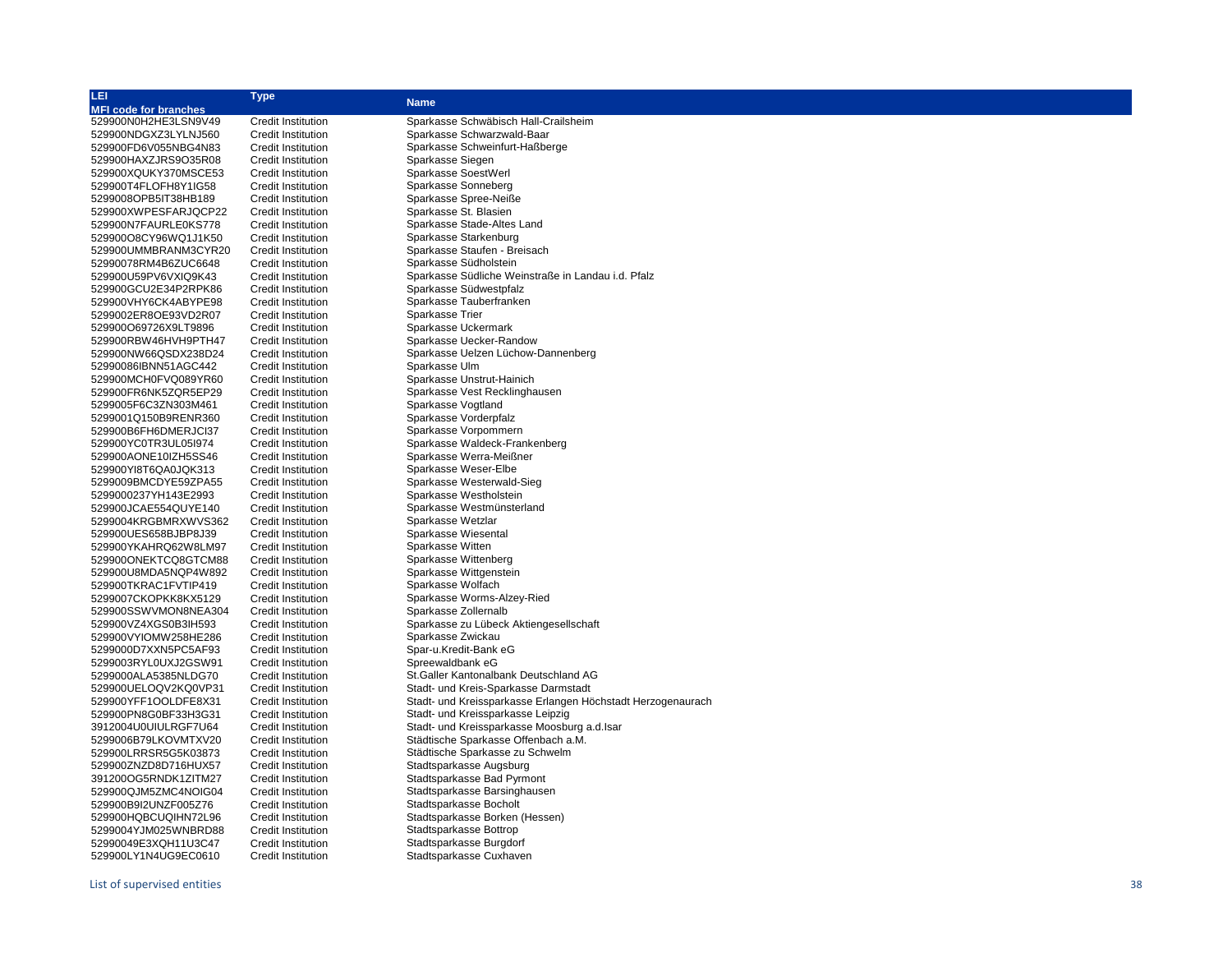| LEI                             | <b>Type</b>               |                                                                                                                                     |
|---------------------------------|---------------------------|-------------------------------------------------------------------------------------------------------------------------------------|
| <b>MFI code for branches</b>    |                           | <b>Name</b>                                                                                                                         |
| 529900JLBQ3MV3T6UD05            | <b>Credit Institution</b> | Stadtsparkasse Delbrück                                                                                                             |
| 5299009FBWE3747S9112            | <b>Credit Institution</b> | Stadtsparkasse Dessau                                                                                                               |
| 529900QIQHMC6HSFBW06            | <b>Credit Institution</b> | Stadtsparkasse Düsseldorf                                                                                                           |
| 529900JVRSMSZBR6NB58            | <b>Credit Institution</b> | Stadtsparkasse Emden                                                                                                                |
| 529900VLOFHMB6FLZ947            | <b>Credit Institution</b> | Stadtsparkasse Essen                                                                                                                |
| 529900ZHPGXS033GRJ11            | <b>Credit Institution</b> | Stadt-Sparkasse Gelsenkirchen                                                                                                       |
| 529900XLWVQXZZ39PV75            | <b>Credit Institution</b> | Stadtsparkasse Gladbeck                                                                                                             |
| 5299003TZAODBIABJG85            | <b>Credit Institution</b> | Stadtsparkasse Grebenstein                                                                                                          |
| 529900PYSG9ZGK425Z20            | <b>Credit Institution</b> | Stadt-Sparkasse Haan (Rheinl.)                                                                                                      |
| 5299007G0TGKLU8UZ018            | <b>Credit Institution</b> | Stadtsparkasse Haltern am See                                                                                                       |
|                                 | <b>Credit Institution</b> | Stadtsparkasse Kaiserslautern                                                                                                       |
| 529900EEZB9AK5JIIA09            |                           |                                                                                                                                     |
| 529900CL5BVX8CKVN935            | <b>Credit Institution</b> | Stadt-Sparkasse Langenfeld (Rhld.)                                                                                                  |
| 5299002DCNYEMSZANB66            | <b>Credit Institution</b> | Stadtsparkasse Lengerich (Westfalen)                                                                                                |
| 529900ITGAKRIJ8YB966            | <b>Credit Institution</b> | Stadtsparkasse Magdeburg                                                                                                            |
| 529900OVJEPTFQUFBJ30            | <b>Credit Institution</b> | Stadtsparkasse Mönchengladbach                                                                                                      |
| 529900P7CWBZI0062C32            | <b>Credit Institution</b> | Stadtsparkasse München                                                                                                              |
| 529900A6WAJVRHA90G98            | <b>Credit Institution</b> | Stadtsparkasse Oberhausen                                                                                                           |
| 529900W5OZHQU1X13A22            | <b>Credit Institution</b> | Stadtsparkasse Rahden                                                                                                               |
| 529900P6U2PA9R0YTT15            | <b>Credit Institution</b> | Stadtsparkasse Remscheid                                                                                                            |
| 529900G4LFOVNBML2C47            | Credit Institution        | Stadtsparkasse Rheine                                                                                                               |
| 529900GDEQOVMPFW8P55            | <b>Credit Institution</b> | Stadtsparkasse Schwalmstadt                                                                                                         |
| 529900QBI3R5MK9DI295            | <b>Credit Institution</b> | Stadtsparkasse Schwedt                                                                                                              |
| 529900EKVJ3A9SKFY617            | <b>Credit Institution</b> | Stadtsparkasse Schwerte                                                                                                             |
| 529900T8TBRUEQGZCE67            | <b>Credit Institution</b> | Stadt-Sparkasse Solingen                                                                                                            |
| 391200AT44BSH74CH149            | <b>Credit Institution</b> | Stadtsparkasse Sprockhövel                                                                                                          |
| 529900ZLXB1ZEOD68G12            | <b>Credit Institution</b> | Stadtsparkasse Versmold                                                                                                             |
| 529900TC9UQWRUUB0273            | <b>Credit Institution</b> | Stadtsparkasse Wedel                                                                                                                |
| 5299004IRKN0NA0VSL09            | <b>Credit Institution</b> | Stadtsparkasse Wermelskirchen                                                                                                       |
| 529900PGOMIIH9YN2R09            | <b>Credit Institution</b> | Stadtsparkasse Wunstorf                                                                                                             |
| 529900KH1M4B2CNCXB28            | <b>Credit Institution</b> | Stadtsparkasse Wuppertal                                                                                                            |
| 549300WDT1HWUMTUW770            | <b>Credit Institution</b> | Standard Chartered Bank AG                                                                                                          |
| 52990085SMO9HN005K47            | <b>Credit Institution</b> | Steyler Bank GmbH                                                                                                                   |
| 529900CLVK38HUKPKF71            | <b>Credit Institution</b> | Süd-West-Kreditbank Finanzierung GmbH                                                                                               |
| DE04065                         | <b>Branch</b>             | Svenska Handelsbanken AB (publ) Zweigniederlassung Frankfurt am Main                                                                |
| DE04020                         | <b>Branch</b>             | Sydbank A/S Filiale Flensburg                                                                                                       |
| 5299009TDMEE2DW7NF08            | <b>Credit Institution</b> | Sylter Bank eG                                                                                                                      |
| 52990055VN3I202R2809            | <b>Credit Institution</b> | Taunus-Sparkasse                                                                                                                    |
| 391200VR9TMTCN12IY45            | Credit Institution        | TEBA Kreditbank GmbH & Co. KG                                                                                                       |
|                                 |                           | <b>TOYOTA Kreditbank GmbH</b>                                                                                                       |
| 529900TP68LKVLHKNE55<br>DE05878 | Credit Institution        |                                                                                                                                     |
|                                 | <b>Branch</b>             | Toyota Material Handling Commercial Finance AB, Deutschland                                                                         |
| 5299007BIE0JSIBS4K52            | <b>Credit Institution</b> | Tradegate AG Wertpapierhandelsbank                                                                                                  |
| 529900WXHO25X50KEP54            | <b>Credit Institution</b> | <b>TRUMPF Financial Services GmbH</b>                                                                                               |
| 529900POEO7KMKWM0A53            | <b>Credit Institution</b> | UmweltBank Aktiengesellschaft                                                                                                       |
| 391200A8DWHFBC0GKO15            | <b>Credit Institution</b> | Union-Bank AG                                                                                                                       |
| 529900BIK4WRWS06MR52            | <b>Credit Institution</b> | Varengold Bank AG                                                                                                                   |
| 529900FB29C36LKTAW50            | Credit Institution        | V-Bank AG                                                                                                                           |
| 52990053QE1M1V4P6U87            | Credit Institution        | VBU Volksbank im Unterland eG                                                                                                       |
| 391200R5D8O9H905L282            | <b>Credit Institution</b> | Verbandssparkasse Goch - Zweckverbandssparkasse der Städte Goch und Kevelaer und der Gemeinde Weeze                                 |
| 529900IMSGXZHZGLBW30            | <b>Credit Institution</b> | VerbundSparkasse Emsdetten Ochtrup                                                                                                  |
| 529900NYZV9N6UZ09F32            | <b>Credit Institution</b> | VerbundVolksbank OWL eG                                                                                                             |
| 5299000PQ0Q6O7SGSK31            | <b>Credit Institution</b> | Vereinigte Raiffeisenbank Burgstädt eG                                                                                              |
| 529900YIA0P11LVIPN53            | <b>Credit Institution</b> | Vereinigte Raiffeisenbanken Gräfenberg-Forchheim-Eschenau-Heroldsberg eG                                                            |
| 529900STO6OLY9GR4D67            | Credit Institution        | Vereinigte Sparkasse im Märkischen Kreis, Zweckverbandssparkasse der Städte Altena, Balve, Neuenrade, Plettenberg und Werdohl sowie |
|                                 |                           | der Gemeinde Nachroth-Wiblingwerde                                                                                                  |
| 5299000REI62JRPXGL18            | Credit Institution        | Vereinigte Sparkassen Eschenbach i.d. OPf. Neustadt a.d. Waldnaab Vohenstrauß                                                       |
| 529900MYH74B4MJ0A480            | <b>Credit Institution</b> | Vereinigte Sparkassen Gunzenhausen                                                                                                  |
| 529900WF3IXMJXSVJ831            | <b>Credit Institution</b> | Vereinigte Volksbank eG (Böblingen)                                                                                                 |
| 529900WUQLS77L218Z90            | <b>Credit Institution</b> | Vereinigte Volksbank eG (Brakel)                                                                                                    |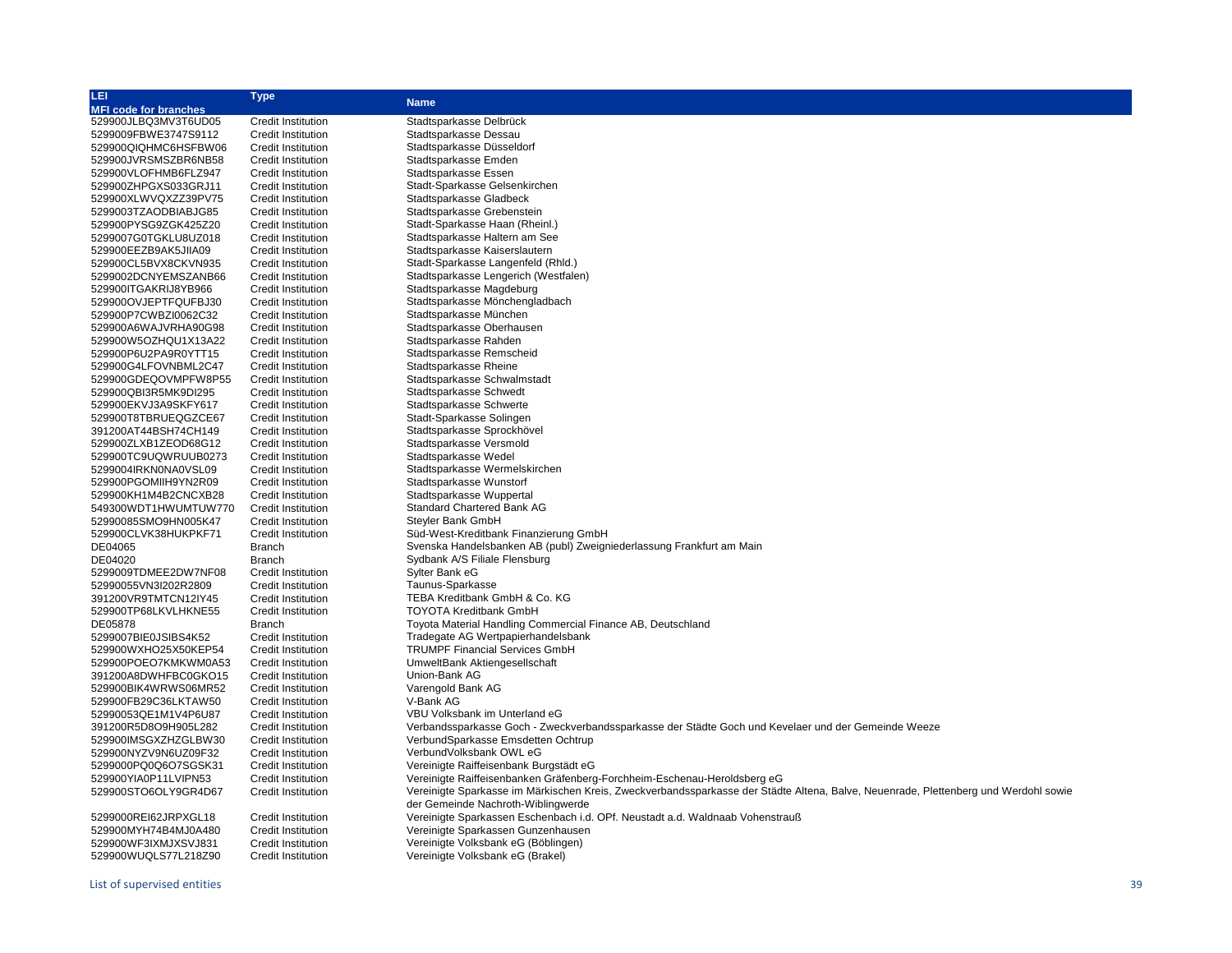| LEI                          | <b>Type</b>               |                                                                    |
|------------------------------|---------------------------|--------------------------------------------------------------------|
| <b>MFI code for branches</b> |                           | <b>Name</b>                                                        |
| 52990041P1DQ40W2VL68         | <b>Credit Institution</b> | Vereinigte Volksbank eG Ganderkesee-Hude-Bookholzberg-Lemwerder    |
| 5299008VDH3PSYSKJ503         | <b>Credit Institution</b> | Vereinigte Volksbank eG Saarlouis - Losheim am See - Sulzbach/Saar |
| 529900TL40BU4W3M8170         | <b>Credit Institution</b> | Vereinigte Volksbank Münster eG                                    |
| 529900TBT1Z4FKTX5T93         | <b>Credit Institution</b> | Vereinigte Volksbank Raiffeisenbank eG (Reinheim)                  |
| 529900DPEMRXN5D8HQ50         | <b>Credit Institution</b> | Vereinigte Volksbank Raiffeisenbank eG (Wittlich)                  |
| 529900FYNMMZVL3O2V85         | <b>Credit Institution</b> | Vereinigte VR Bank Kur-und Rheinpfalz eG                           |
| 5299002YVPXVY1C71454         | <b>Credit Institution</b> | Vereinte Volksbank eG (Dorsten)                                    |
| 529900964BU9UN3S7O17         | <b>Credit Institution</b> | Volks- und Raiffeisenbank eG (Wismar)                              |
| 529900D3HSWWZ1Q7P652         | <b>Credit Institution</b> | Volks- und Raiffeisenbank Eisleben eG                              |
|                              |                           | Volks- und Raiffeisenbank Fürstenwalde Seelow Wriezen eG           |
| 529900J9B4T744UG1Q06         | <b>Credit Institution</b> |                                                                    |
| 5299006B64J1OMUW5G62         | Credit Institution        | Volks- und Raiffeisenbank Muldental eG                             |
| 529900OJ8E32H0A6ZL87         | <b>Credit Institution</b> | Volks- und Raiffeisenbank Neuwied-Linz eG                          |
| 5299001KO1M2237AFF59         | <b>Credit Institution</b> | Volks- und Raiffeisenbank Prignitz eG                              |
| 529900IV8YSNU2NWX627         | <b>Credit Institution</b> | Volks- und Raiffeisenbank Saale-Unstrut eG                         |
| 529900NBCQ5TVE9TKK30         | <b>Credit Institution</b> | Volks- und Raiffeisenbank Saarpfalz eG                             |
| 529900NPL89WYDTGGZ78         | <b>Credit Institution</b> | Volksbank Albstadt eG                                              |
| 52990023NLJ3CRZHJG50         | <b>Credit Institution</b> | Volksbank Aller-Weser eG                                           |
| 529900WSDL80S6P1IS39         | <b>Credit Institution</b> | Volksbank Allgäu-Oberschwaben eG                                   |
| 529900QZATAJL2DYDN61         | <b>Credit Institution</b> | Volksbank Altshausen eG                                            |
| 529900SG4HOENWNJQT06         | <b>Credit Institution</b> | Volksbank Alzey-Worms eG                                           |
| 529900KHHCLCEFBG1B41         | <b>Credit Institution</b> | Volksbank am Württemberg eG                                        |
| 529900UOB3KGY06YJ666         | <b>Credit Institution</b> | Volksbank Ammerbuch eG                                             |
| 52990081QE4QOV7MNK37         | Credit Institution        | Volksbank an der Niers eG                                          |
| 529900VDNOTVGR3Y3182         | <b>Credit Institution</b> | Volksbank Anröchte eG                                              |
| 5299001470N0KBA1IN73         | <b>Credit Institution</b> | Volksbank Ascheberg-Herbern eG                                     |
| 5299000CFIYPHBDCD952         | <b>Credit Institution</b> | Volksbank Backnang eG                                              |
| 529900IECT4H4T6L7829         | Credit Institution        | Volksbank Bad Oeynhausen-Herford eG                                |
| 529900AYWQ6YJFL4WK91         | <b>Credit Institution</b> | Volksbank Bad Salzuflen eG                                         |
| 5299008UZBJ3O2AJ9O21         | <b>Credit Institution</b> | Volksbank Bad Saulgau eG                                           |
| 529900VNOKNIY6D37A56         | <b>Credit Institution</b> | Volksbank Baden-Baden - Rastatt eG                                 |
| 5299006TY87DPAR0NX79         | <b>Credit Institution</b> | Volksbank Baiersbronn Murgtal eG                                   |
|                              |                           | Volksbank Bakum eG                                                 |
| 529900NNB1XRLH6MBG60         | <b>Credit Institution</b> |                                                                    |
| 52990051OUSIGVLQ2082         | <b>Credit Institution</b> | Volksbank Baumberge eG                                             |
| 5299008O4S7J239HZC62         | <b>Credit Institution</b> | Volksbank Beckum-Lippstadt eG                                      |
| 5299002RCY3D5M211G35         | <b>Credit Institution</b> | Volksbank Beilstein-Ilsfeld-Abstatt eG                             |
| 529900YJK5DRCFU0KC32         | <b>Credit Institution</b> | Volksbank Berg eG                                                  |
| 529900PUK9IU39VCWK54         | <b>Credit Institution</b> | Volksbank Bielefeld-Gütersloh eG                                   |
| 529900473Q4X48H0QM82         | <b>Credit Institution</b> | Volksbank Bigge-Lenne eG                                           |
| 529900WD3L04MKKLXR98         | Credit Institution        | Volksbank Blaubeuren eG                                            |
| 5299007I6FRVTRTABF45         | <b>Credit Institution</b> | Volksbank Bocholt eG                                               |
| 5299006YQ8L8IWN55C67         | <b>Credit Institution</b> | Volksbank Bochum Witten eG                                         |
| 5299008FMU1SJTXKE870         | <b>Credit Institution</b> | Volksbank Bönen eG                                                 |
| 529900SSUM5N5WQA5E16         | Credit Institution        | Volksbank Börde-Bernburg eG                                        |
| 529900L0RPGVLK4HZ757         | <b>Credit Institution</b> | Volksbank Börßum-Hornburg eG                                       |
| 529900NJOZ0T5KQQAO11         | <b>Credit Institution</b> | Volksbank Bösel eG                                                 |
| 529900NBETLKOE2Q2V48         | <b>Credit Institution</b> | Volksbank Bramgau-Wittlage eG                                      |
| 5299000ULPUMP4V8Y807         | <b>Credit Institution</b> | Volksbank Brandoberndorf eG                                        |
| 52990093GF8L3K83HU38         | <b>Credit Institution</b> | Volksbank Braunlage e.G.                                           |
| 529900TY7MQYSO1AE423         | <b>Credit Institution</b> | Volksbank Breisgau Nord eG                                         |
| 529900CR5152VSCMSA83         | <b>Credit Institution</b> | Volksbank Breisgau-Markgräflerland eG                              |
| 529900UO78W3R97YU569         | <b>Credit Institution</b> | Volksbank Bremen-Nord eG                                           |
| 529900QCGTEJS0X6AA21         | <b>Credit Institution</b> | Volksbank Brenztal eG                                              |
| 529900IOD4V9AHJ4H696         | Credit Institution        | Volksbank Brilon-Büren-Salzkotten eG                               |
| 529900752VPUK2VPM755         | <b>Credit Institution</b> | Volksbank Bruchsal-Bretten eG                                      |
| 529900FZ7IS5IBN3OJ86         | <b>Credit Institution</b> | Volksbank Bruhrain-Kraich-Hardt eG                                 |
| 529900HJ5YK02028J735         | <b>Credit Institution</b> | Volksbank Bühl eG                                                  |
| 52990000BSH4E0SCC868         | <b>Credit Institution</b> | Volksbank Butzbach eG                                              |
| 5299001VNSWRNTNFE291         | <b>Credit Institution</b> | Volksbank Chemnitz eingetragene Genossenschaft                     |
|                              |                           |                                                                    |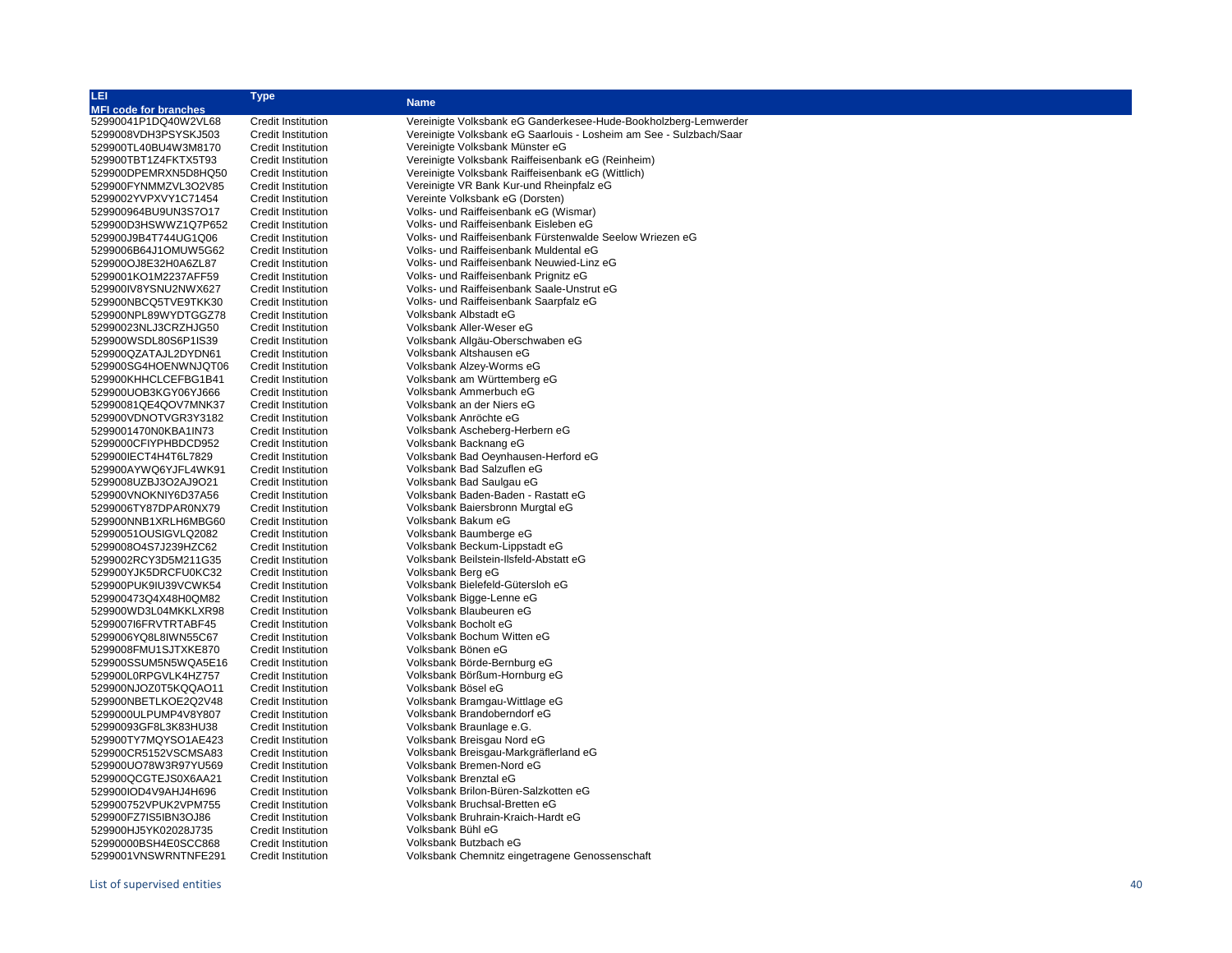| LEI                          | <b>Type</b>               | <b>Name</b>                                        |
|------------------------------|---------------------------|----------------------------------------------------|
| <b>MFI code for branches</b> |                           |                                                    |
| 529900I2X5ZY64N4C627         | <b>Credit Institution</b> | Volksbank Daaden eG                                |
| 529900ZPVL47IVYJD518         | <b>Credit Institution</b> | Volksbank Dammer Berge eG                          |
| 529900EIVXKYVBJ9U641         | <b>Credit Institution</b> | Volksbank Darmstadt-Südhessen eG                   |
| 529900R7P4DTW38HE311         | <b>Credit Institution</b> | Volksbank Deisslingen eG                           |
| 529900CMDENW08YD2842         | <b>Credit Institution</b> | Volksbank Delbrück-Hövelhof eG                     |
| 52990095KKUU45Q9JZ34         | <b>Credit Institution</b> | Volksbank Delitzsch eG                             |
| 529900FNO3XSY10KOB97         | <b>Credit Institution</b> | Volksbank Demmin eG                                |
| 5299007N409BMXFOM141         | <b>Credit Institution</b> | Volksbank Dessau-Anhalt eG                         |
| 391200GMTVGSRN2HEJ21         | <b>Credit Institution</b> | Volksbank Dettenhausen eG                          |
| 5299001E8O08E12EVB07         | <b>Credit Institution</b> | Volksbank Dortmund-Nordwest eG                     |
| 52990073W025XBYL7N92         | Credit Institution        | Volksbank Dreieich eG                              |
| 52990031PUC4WB4ZK445         | <b>Credit Institution</b> | Volksbank Dreiländereck eG                         |
| 5299004234B3JPGKG462         | <b>Credit Institution</b> | Volksbank Dresden-Bautzen eG                       |
| 529900W4ON33WN16NN90         | <b>Credit Institution</b> | Volksbank Dünnwald-Holweide eG                     |
| 529900TU5YYCMK94WS93         | <b>Credit Institution</b> | Volksbank Düren eG                                 |
| 5299008F7LLV7TEYIT04         | <b>Credit Institution</b> | Volksbank Düsseldorf Neuss eG                      |
| 391200VJXA6IHJP0RC25         | <b>Credit Institution</b> | Volksbank eG (Adelebsen)                           |
| 52990056N76RPR4BC634         | <b>Credit Institution</b> | Volksbank eG (Fredenbeck)                          |
| 529900WW5XQT9K6QF767         | Credit Institution        | Volksbank eG (Gardelegen)                          |
| 5299004C94OCSH482642         | <b>Credit Institution</b> | Volksbank eG (Grebenhain)                          |
| 529900DCW7IO492RBC56         | <b>Credit Institution</b> | Volksbank eg (Hildesheim)                          |
| 5299002O8XEISRY3QY32         | <b>Credit Institution</b> | Volksbank eG (Konstanz)                            |
| 529900SK4HV2VVV38K80         | <b>Credit Institution</b> | Volksbank eG (Köthen)                              |
| 529900VMWVCF2Z2YMJ36         | <b>Credit Institution</b> | Volksbank eG (Löningen)                            |
| 529900T2FE9GA6AWW345         | <b>Credit Institution</b> | Volksbank eG (Nienburg)                            |
| 5299000OQOI6CXB4XL69         | <b>Credit Institution</b> | Volksbank eG (Osterholz-Scharmbeck)                |
| 5299006QZ5OEL3C9DR28         | <b>Credit Institution</b> | Volksbank eG (Sangerhausen)                        |
| 5299002FB0US5WEF4O54         | <b>Credit Institution</b> | Volksbank eG (Seesen)                              |
| 5299003MQ5BQK288OP19         | <b>Credit Institution</b> | Volksbank eG (Sottrum)                             |
| 529900O7YJPVJF9ZTH14         | <b>Credit Institution</b> | Volksbank eG (Sulingen)                            |
| 529900MPAXH70Z5TLU54         | <b>Credit Institution</b> | Volksbank eG (Syke)                                |
| 529900PE29K8ZEBY9P97         | <b>Credit Institution</b> | Volksbank eG (Uberlingen)                          |
| 52990093INYLJNWHQ228         | <b>Credit Institution</b> | Volksbank eG (Villingen-Schwenningen)              |
| 5299000OCI6E4JFSQX41         | Credit Institution        | Volksbank eG (Waltrop)                             |
| 529900RP2DS78WCQFQ50         | <b>Credit Institution</b> | Volksbank eG (Warendorf)                           |
| 529900FIX1PEU96ZE617         | <b>Credit Institution</b> | Volksbank eG Bad Laer-Borgloh-Hilter-Melle         |
| 529900GLZAP8J2E97K54         | <b>Credit Institution</b> | Volksbank eG Braunschweig Wolfsburg                |
| 529900IMTE2YBZF1VU88         | <b>Credit Institution</b> | Volksbank eG Bremerhaven-Cuxland                   |
| 5299005E251PZKZUSL68         | <b>Credit Institution</b> | Volksbank eG Delmenhorst Schierbrok                |
| 529900IQ7GLKGXMX4A05         | <b>Credit Institution</b> | Volksbank eG Gera • Jena • Rudolstadt              |
| 529900H5V9U8I2K26D19         | <b>Credit Institution</b> | Volksbank eG Horb-Freudenstadt                     |
| 529900R82WZNGUKUSH94         | <b>Credit Institution</b> | Volksbank eG Mosbach                               |
| 529900C5ZXBJLB1D2V48         | <b>Credit Institution</b> | Volksbank eG Südheide - Isenhagener Land - Altmark |
| 529900B8Z6912HXOHI30         | <b>Credit Institution</b> | Volksbank eG Westrhauderfehn                       |
| 529900Q83RF6SZIEBZ18         | <b>Credit Institution</b> | Volksbank eG, Wolfenbüttel                         |
| 529900O03HO56749LZ13         | <b>Credit Institution</b> | Volksbank Eifel eG                                 |
| 529900533THA1UQ2HY63         | <b>Credit Institution</b> | Volksbank Eisenberg eG                             |
| 529900Y6T2Z7YM1O0K61         | <b>Credit Institution</b> | Volksbank Elsen-Wewer-Borchen eG                   |
| 529900JL4WY3RLPDFG25         | <b>Credit Institution</b> | Volksbank Elsterland eG                            |
| 529900SM4IGDJ98ZAH52         | <b>Credit Institution</b> | Volksbank Emmerich-Rees eG                         |
| 529900Z8NURZEOHKWK86         | Credit Institution        | Volksbank Emstal eG                                |
| 529900MJX5VKIKYKBK27         | Credit Institution        | Volksbank Emstek eG                                |
| 529900RCE5M4S6CKKR96         | <b>Credit Institution</b> | Volksbank Enniger-Ostenfelde-Westkirchen eG        |
| 529900U7HFGPGXW9JB86         | Credit Institution        | Volksbank Erft eG                                  |
| 529900MIWT04MDM3VP60         | <b>Credit Institution</b> | Volksbank Erle eG                                  |
| 529900MKZQHCO5WPDK50         | <b>Credit Institution</b> | Volksbank Ermstal-Alb eG                           |
| 529900FYHJEIMJ6IME52         | <b>Credit Institution</b> | Volksbank Esens eG                                 |
| 5299008BPUFPGBJAVR28         | <b>Credit Institution</b> | Volksbank Essen-Cappeln eG                         |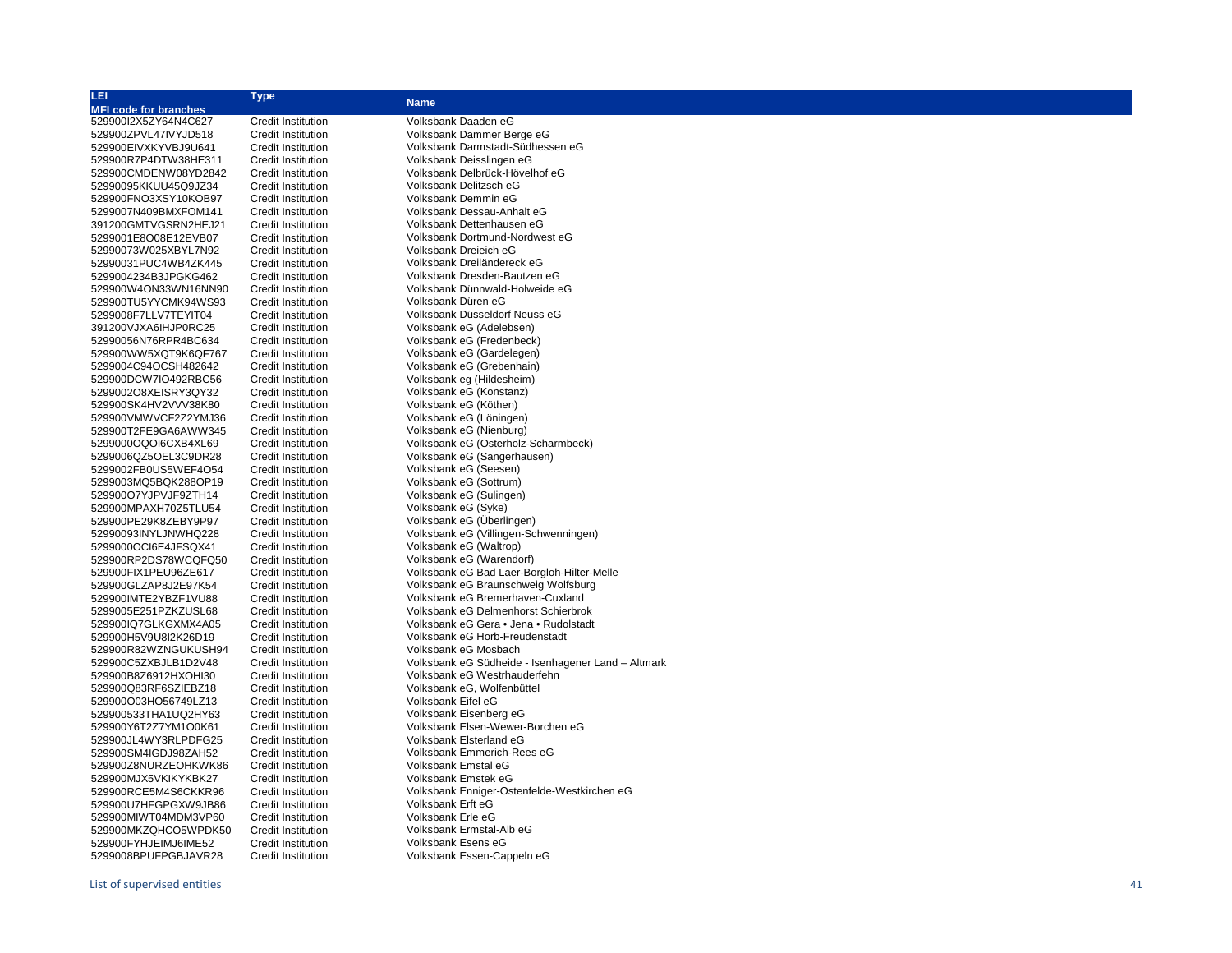| LEI                          | Type                      | <b>Name</b>                                                |
|------------------------------|---------------------------|------------------------------------------------------------|
| <b>MFI code for branches</b> |                           |                                                            |
| 529900AMBQFJF4ISO019         | <b>Credit Institution</b> | Volksbank Esslingen eG                                     |
| 529900AOT7DX392W5U75         | <b>Credit Institution</b> | Volksbank Ettlingen eG                                     |
| 529900DLAJ534R7YPF91         | <b>Credit Institution</b> | Volksbank Euskirchen eG                                    |
| 529900IF9B4B26OEZY66         | <b>Credit Institution</b> | Volksbank Eutin Raiffeisenbank eingetragene Genossenschaft |
| 529900BU41ENCQQ9OO61         | <b>Credit Institution</b> | Volksbank Feldatal eG                                      |
| 529900HTEO31Y13DM842         | <b>Credit Institution</b> | Volksbank Filder eG                                        |
| 529900TTA3TVKU7MBC69         | <b>Credit Institution</b> | Volksbank Flein-Talheim eG                                 |
| 529900WG74YLU65ZKY29         | <b>Credit Institution</b> | Volksbank Franken eG                                       |
| 529900ZK1S6WC7G7ZL10         | <b>Credit Institution</b> | Volksbank Freiburg eG                                      |
| 529900SJCTAFXG6DYL72         | <b>Credit Institution</b> | Volksbank Friedrichshafen-Tettnang eG                      |
| 391200T1R7CGQBXDD087         | <b>Credit Institution</b> | Volksbank Gebhardshain e.G.                                |
| 529900DHO96Z2SV07S52         | <b>Credit Institution</b> | Volksbank Geest eG                                         |
| 529900A3AHXLYXOH5S16         | <b>Credit Institution</b> | Volksbank Geeste-Nord eG                                   |
| 529900IZ2U4IRI3KB392         | <b>Credit Institution</b> | Volksbank Gemen eG                                         |
| 529900RGIL5NTCWV7R66         | <b>Credit Institution</b> | Volksbank Gescher eG                                       |
| 529900EFH95SYMREXV87         | <b>Credit Institution</b> | Volksbank Glan-Münchweiler eingetragene Genossenschaft     |
| 391200MCU05BLMCYSE87         | <b>Credit Institution</b> | Volksbank GMHütte-Hagen-Bissendorf eG (GHB)                |
| 529900K1110GFV3VUM61         | <b>Credit Institution</b> | Volksbank Göppingen eG                                     |
| 529900SG5L6DMJSGA035         | <b>Credit Institution</b> | Volksbank Greven eG                                        |
| 529900Z0OFQW6T1CPI12         | <b>Credit Institution</b> | Volksbank Gronau-Ahaus eG                                  |
| 529900RRHNWWUHI0SO53         | <b>Credit Institution</b> | Volksbank Haaren e.G.                                      |
| 5299005APEEJBVBCV708         | <b>Credit Institution</b> | Volksbank Halle (Saale) eG                                 |
| 529900WQC6ZXA1TEJU17         | <b>Credit Institution</b> | Volksbank Halle/Westf. eG                                  |
| 529900AVLXO78SDFR886         | <b>Credit Institution</b> | Volksbank Hameln-Stadthagen eG                             |
| 529900XGLFK91I5ARA15         | <b>Credit Institution</b> | Volksbank Hamm/Sieg eG                                     |
| 529900D2IG80FW7R2H63         | <b>Credit Institution</b> | Volksbank Haselünne eG                                     |
|                              | <b>Credit Institution</b> | Volksbank Heiden eG                                        |
| 391200CC11KVFA4HGG45         |                           | Volksbank Heilbronn eG                                     |
| 5299002EFWXDA7P4TD06         | <b>Credit Institution</b> |                                                            |
| 529900BVQ5YZ4U2VLU24         | <b>Credit Institution</b> | Volksbank Heimbach eG<br>Volksbank Heinsberg eG            |
| 529900T9WPBNVHZ7X372         | <b>Credit Institution</b> |                                                            |
| 529900GCX12IYSEEKM76         | <b>Credit Institution</b> | Volksbank Hellweg eG                                       |
| 5299006E6UGNN6YEPU72         | <b>Credit Institution</b> | Volksbank Herrenberg-Nagold-Rottenburg eG                  |
| 529900UUOE5945O0IA86         | <b>Credit Institution</b> | Volksbank Heuchelheim eG                                   |
| 529900UDY9479LIZM613         | <b>Credit Institution</b> | Volksbank Hochrhein eG                                     |
| 5299005R7YI2DWX7I620         | <b>Credit Institution</b> | Volksbank Hohenlimburg eG                                  |
| 3912002VNY2QF3Z0BL76         | <b>Credit Institution</b> | Volksbank Hohenlohe eG                                     |
| 5299003USCK58V1USM06         | <b>Credit Institution</b> | Volksbank Hohenzollern-Balingen eG                         |
| 529900JSU6NM3BXV4A64         | <b>Credit Institution</b> | Volksbank Hunsrück-Nahe eG                                 |
| 5299002Q4KTHGYTRYV23         | <b>Credit Institution</b> | Volksbank im Bergischen Land eG                            |
| 5299000LCG7RQKQKSX46         | <b>Credit Institution</b> | Volksbank im Harz eG                                       |
| 529900QESV4QFQE7FQ87         | <b>Credit Institution</b> | Volksbank im Hochsauerland eG                              |
| 391200TCAVXR57UNJU39         | <b>Credit Institution</b> | Volksbank im Wesertal eG                                   |
| 5299005UTE037HK5XL66         | <b>Credit Institution</b> | Volksbank Immenstadt eG                                    |
| 529900NK7TIIGQEJ6L07         | <b>Credit Institution</b> | Volksbank in der Hohen Mark eG                             |
| 5299004XGBSHO7EYLS37         | <b>Credit Institution</b> | Volksbank in der Ortenau eG                                |
| 529900E57P1SWVDEXN58         | <b>Credit Institution</b> | Volksbank in Schaumburg eG                                 |
| 529900LJ5O50S0F8P012         | <b>Credit Institution</b> | Volksbank in Südwestfalen eG                               |
| 5299000RS7PHIZ9AQZ38         | <b>Credit Institution</b> | Volksbank Jerichower Land eG                               |
| 5299009V81GRDCCWG236         | <b>Credit Institution</b> | Volksbank Jever eG                                         |
| 529900QDA09XCDSATK82         | <b>Credit Institution</b> | Volksbank Kaiserslautern eG                                |
| 529900BPLDX5JGGINY31         | <b>Credit Institution</b> | Volksbank Kamen-Werne eG                                   |
| 529900TG5WKTAKF9BL36         | Credit Institution        | Volksbank Karlsruhe eG                                     |
| 5299008YILDXW9HPVL61         | <b>Credit Institution</b> | Volksbank Kassel Göttingen eG                              |
| 529900YUH3RXW5PH6S18         | <b>Credit Institution</b> | Volksbank Kempen-Grefrath eG                               |
| 529900PHZ5D6JB7VUQ39         | <b>Credit Institution</b> | Volksbank Kierspe eG                                       |
| 529900HHCMGEXXJAGA76         | <b>Credit Institution</b> | Volksbank Kirchheim-Nürtingen eG                           |
| 529900USII4H63HXLI60         | <b>Credit Institution</b> | Volksbank Kirnau eG                                        |
| 5299009E2Q29l9GLLN49         | <b>Credit Institution</b> | Volksbank Klettgau-Wutöschingen eG                         |
|                              |                           |                                                            |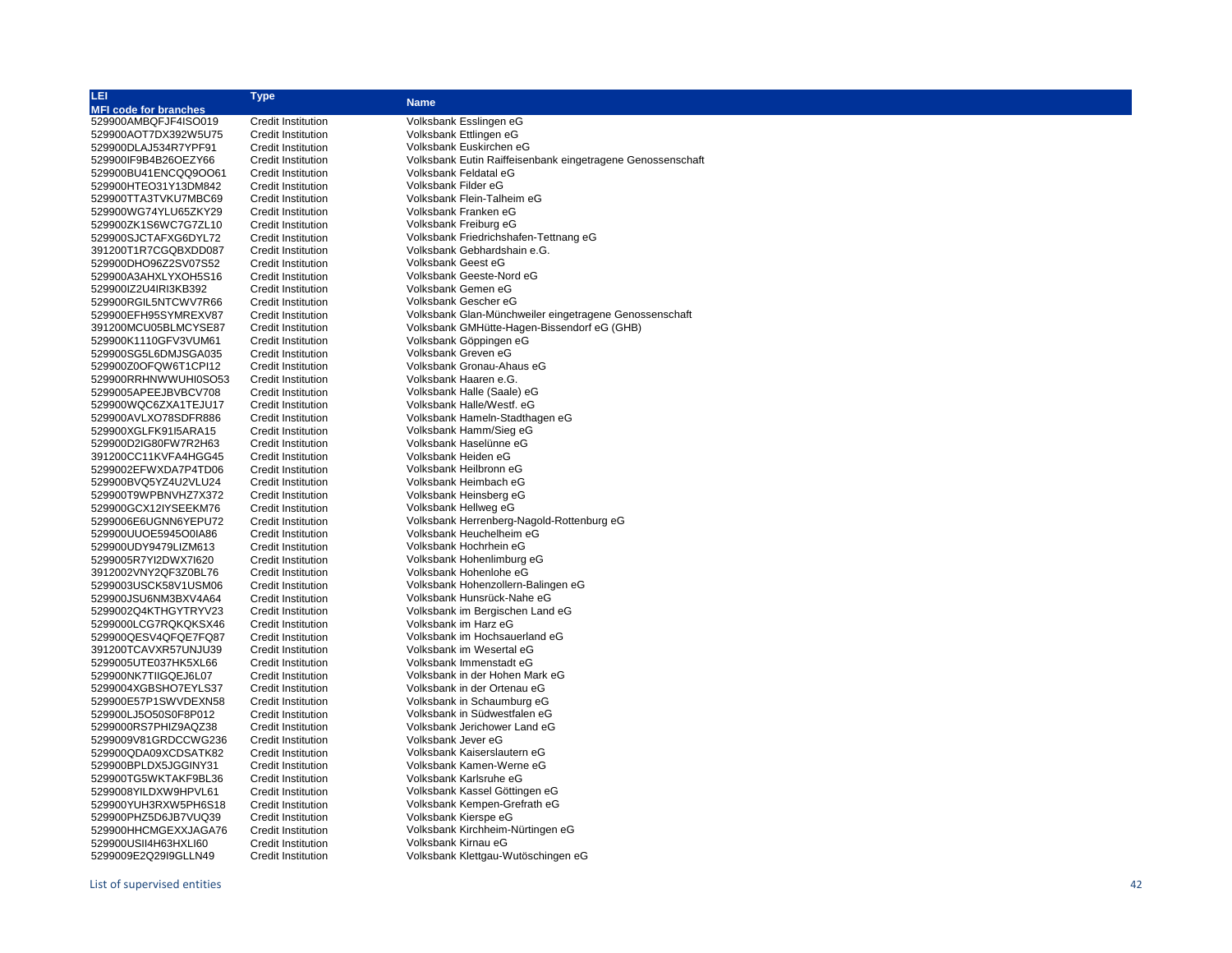| LEI                          | <b>Type</b>               |                                           |
|------------------------------|---------------------------|-------------------------------------------|
| <b>MFI code for branches</b> |                           | <b>Name</b>                               |
| 5299002GX774MB1XAS02         | <b>Credit Institution</b> | Volksbank Kleverland eG                   |
| 529900YP8BRYZ4QL5W06         | <b>Credit Institution</b> | Volksbank Köln Bonn eG                    |
| 529900P8BY9HZTZ82T70         | <b>Credit Institution</b> | Volksbank Kraichgau eG                    |
| 5299009WYX6FJ8KLWL37         | <b>Credit Institution</b> | Volksbank Krautheim eG                    |
| 5299004FBFPF6HEWPQ19         | <b>Credit Institution</b> | Volksbank Krefeld eG                      |
| 529900HVLAH6NDAKYH16         | <b>Credit Institution</b> | Volksbank Kurpfalz eG                     |
| 529900VZ18VEA57VLE08         | <b>Credit Institution</b> | Volksbank Lahr eG                         |
| 529900OBUVM58249Q315         | <b>Credit Institution</b> | Volksbank Laichinger Alb eG               |
| 529900SXUGFOM8LA5Y95         | <b>Credit Institution</b> | Volksbank Langendernbach eG               |
| 5299008CO6IFREMCTY71         | <b>Credit Institution</b> | Volksbank Lastrup e.G.                    |
| 529900THQMWJ7AKSVW39         | <b>Credit Institution</b> | Volksbank Lauterbach-Schlitz eG           |
| 391200O6ONBAU17EEY94         | <b>Credit Institution</b> | Volksbank Lauterecken eG                  |
| 529900BI003BZ8N3W740         | <b>Credit Institution</b> | Volksbank Leonberg-Strohgäu eG            |
| 529900TGONABTUJ96595         | <b>Credit Institution</b> | Volksbank Limbach eG                      |
| 5299008S8L7XYNXTWV38         | <b>Credit Institution</b> | Volksbank Lindenberg eG                   |
| 529900J45TMRF0BU8V05         | <b>Credit Institution</b> | Volksbank Lingen eG                       |
| 529900P9NROCW7IBLI93         | <b>Credit Institution</b> | Volksbank Löbau-Zittau eG                 |
| 529900C43L4ZHDUDW754         | <b>Credit Institution</b> | Volksbank Lohne-Mühlen eG                 |
| 529900075JOMI0A9N358         | <b>Credit Institution</b> | Volksbank Lübbecker Land eG               |
| 529900FWY4LQJD1YZB60         | <b>Credit Institution</b> | Volksbank Lübeck eG                       |
| 529900E0Y5I2YXQASU18         | <b>Credit Institution</b> | Volksbank Ludwigsburg eG                  |
| 529900YBDMFS76AQ3P82         | <b>Credit Institution</b> | Volksbank Lüneburger Heide eG             |
| 529900U2YWMWH2WVJA75         | <b>Credit Institution</b> | Volksbank Magdeburg eG                    |
| 529900XCEXDVMKHYLO06         | <b>Credit Institution</b> | Volksbank Mainspitze eG                   |
| 529900XUBIXXFHP44185         | <b>Credit Institution</b> | Volksbank Main-Tauber eG                  |
| 529900NWGU0YRC0WCM09         | <b>Credit Institution</b> | Volksbank Marl-Recklinghausen eG          |
| 529900WLIB04QFZ27F53         | <b>Credit Institution</b> | Volksbank Meerbusch eG                    |
| 529900RBUDW3EK0DFY68         | <b>Credit Institution</b> | Volksbank Meßkirch eG Raiffeisenbank      |
| 529900C2MRNDHUESLR29         | <b>Credit Institution</b> | Volksbank Mindener Land eG                |
| 52990061592SQLEJN964         | <b>Credit Institution</b> | Volksbank Mittelhessen eG                 |
| 5299009A1SAL2URXG283         | <b>Credit Institution</b> | Volksbank Mittlerer Schwarzwald eG        |
| 529900Z3LP6QDJ130952         | <b>Credit Institution</b> | Volksbank Mittleres Erzgebirge eG         |
| 5299003KBBDNA41Z8B94         | <b>Credit Institution</b> | Volksbank Mittweida eG                    |
| 5299005E4SU83YHLHL56         | <b>Credit Institution</b> | Volksbank Möckmühl eG                     |
| 529900OOXYMFGYXESU09         | <b>Credit Institution</b> | Volksbank Mönchengladbach eG              |
| 529900T35VSXHR9Q1Q56         | <b>Credit Institution</b> | Volksbank Münsingen eG                    |
| 529900P233GLEB6YYL22         | <b>Credit Institution</b> | Volksbank Neckartal eG                    |
| 529900GWUEPN14MFY821         | <b>Credit Institution</b> | Volksbank Neuenkirchen-Vörden eG          |
| 529900XWV31JAWSOSC91         | <b>Credit Institution</b> | Volksbank Niedergrafschaft eG             |
| 529900SH7SAVJN3TFQ06         | <b>Credit Institution</b> | Volksbank Niederrhein eG                  |
| 529900QVA6BJDSCZMD03         | <b>Credit Institution</b> | Volksbank Nordharz eG                     |
| 5299007YYLSND8F62L79         | <b>Credit Institution</b> | Volksbank Nordhümmling eG                 |
| 529900TLGWN6YLUMXD21         | <b>Credit Institution</b> | Volksbank Nordschwarzwald eG              |
| 529900YATY4FOPMBA696         | <b>Credit Institution</b> | Volksbank Nottuln eG                      |
| 529900OSV01JOCMF4Z23         | <b>Credit Institution</b> | Volksbank Oberberg eG                     |
| 529900Z0C5X4H61UBM90         | <b>Credit Institution</b> | Volksbank Ober-Mörlen eG                  |
| 529900W5ID3PF3JBG156         | <b>Credit Institution</b> | Volksbank Ochtrup-Laer eG                 |
| 529900UDT4BDTER57K89         | <b>Credit Institution</b> | Volksbank Oldenburg eG                    |
| 529900AOIGZIIUZHID69         | <b>Credit Institution</b> | Volksbank Olpe-Wenden-Drolshagen eG       |
| 391200RUFBR7HPS3ZD54         | <b>Credit Institution</b> | Volksbank Osnabrück eG                    |
| 529900ZTTVM08R1SB420         | <b>Credit Institution</b> | Volksbank Ostlippe eG                     |
| 529900XS69W3AGFH2T52         | <b>Credit Institution</b> | Volksbank Oyten e.G.                      |
| 529900UUKDIFWC23EL43         | <b>Credit Institution</b> | Volksbank Pforzheim eG.                   |
| 5299007COP8MZ4KSJK69         | <b>Credit Institution</b> | Volksbank Pfullendorf eG                  |
| 529900BTJFHUY90I7429         | <b>Credit Institution</b> | Volksbank Pirna eG                        |
| 5299002L2ADKMUUHYE52         | <b>Credit Institution</b> | Volksbank Plochingen eG                   |
| 3912004YOAALDKZZAO33         | <b>Credit Institution</b> | Volksbank Raesfeld eG                     |
| 529900RDS1271MSBQ152         | <b>Credit Institution</b> | Volksbank Raiffeisenbank Bad Kissingen eG |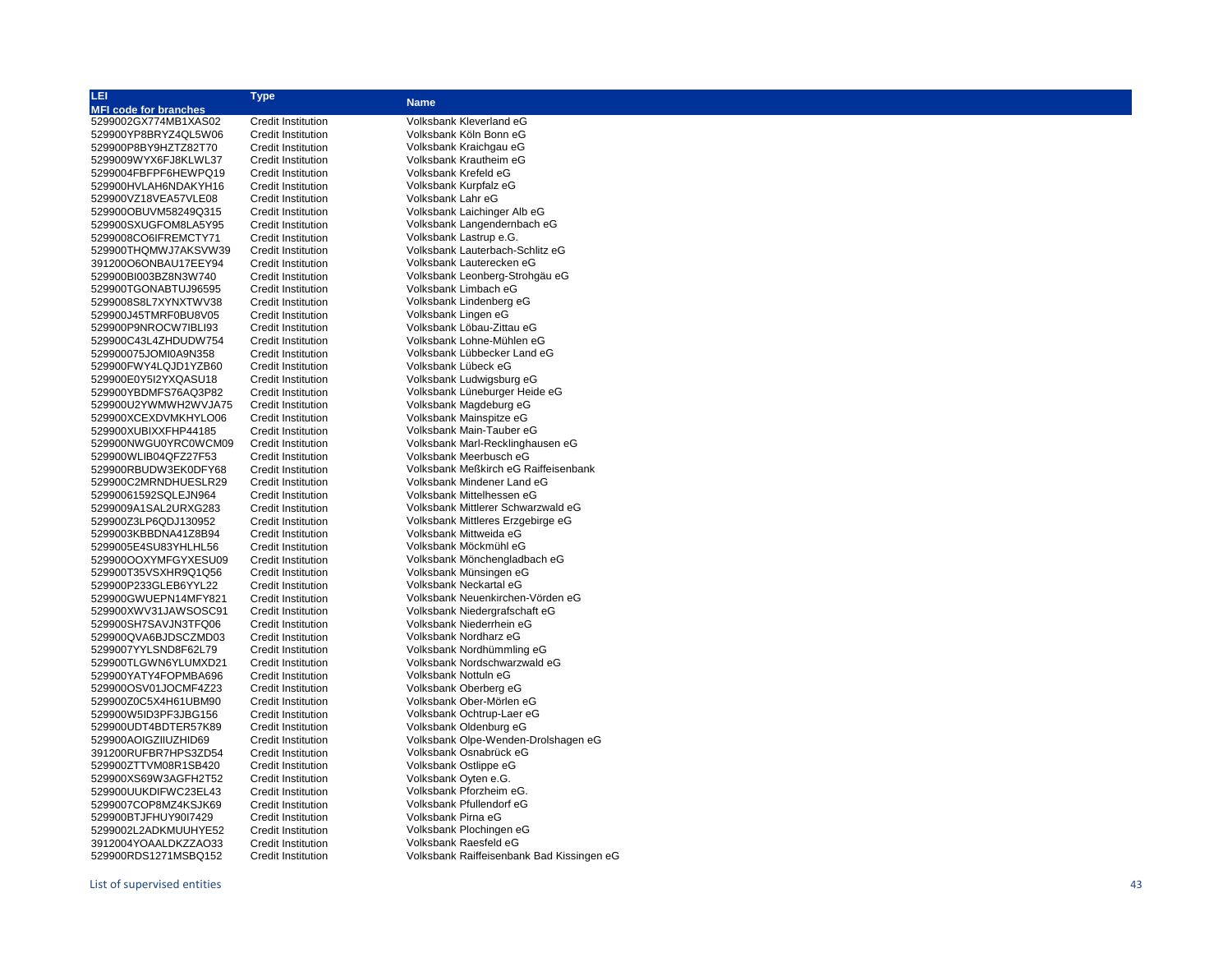| LEI                          | <b>Type</b>               |                                                            |
|------------------------------|---------------------------|------------------------------------------------------------|
| <b>MFI code for branches</b> |                           | <b>Name</b>                                                |
| 529900ZW3QH424NY3959         | <b>Credit Institution</b> | Volksbank Raiffeisenbank Bayern Mitte eG                   |
| 391200TWGO2RBL7WG010         | <b>Credit Institution</b> | Volksbank Raiffeisenbank Dachau eG                         |
| 529900TKPX0T9QKYJT85         | <b>Credit Institution</b> | Volksbank Raiffeisenbank eG (Bad Oldesloe)                 |
| 529900H5E2RA9ZV7OE85         | <b>Credit Institution</b> | Volksbank Raiffeisenbank eG (Itzehoe)                      |
| 529900HD4A78M8SVE053         | <b>Credit Institution</b> | Volksbank Raiffeisenbank Fürstenfeldbruck eG               |
| 529900HGN7EFRJ34WF34         | <b>Credit Institution</b> | Volksbank Raiffeisenbank Laupheim-Illertal eG              |
| 529900OO71C11UV6IX64         | <b>Credit Institution</b> | Volksbank Raiffeisenbank Meißen Großenhain eG              |
| 529900G2Z6BW1S0JJS60         | Credit Institution        | Volksbank Raiffeisenbank Niederschlesien eG                |
| 529900I6NFVCRTLD7B50         | <b>Credit Institution</b> | Volksbank Raiffeisenbank Nordoberpfalz eG                  |
| 529900HB5ZCMQKQLLN17         | <b>Credit Institution</b> | Volksbank Raiffeisenbank Nürnberg eG                       |
| 5299005O2LPWV9IP2Z21         | <b>Credit Institution</b> | Volksbank Raiffeisenbank Oberbayern Südost eG              |
| 5299004D2UMCDTD9JG58         | <b>Credit Institution</b> | Volksbank Raiffeisenbank Regensburg-Schwandorf eG          |
| 529900MARYDWJGM2GI63         | <b>Credit Institution</b> | Volksbank Raiffeisenbank Rhön-Grabfeld eG                  |
| 529900DXTOU2U9IZDY54         | <b>Credit Institution</b> | Volksbank Raiffeisenbank Rosenheim-Chiemsee eG             |
| 529900JXM2IQSPJHMK02         | <b>Credit Institution</b> | Volksbank Raiffeisenbank Starnberg-Herrsching-Landsberg eG |
| 529900YT5VCRYQ5WI821         | <b>Credit Institution</b> | Volksbank Raiffeisenbank Würzburg eG                       |
| 5299008R860KMU2AHB89         | <b>Credit Institution</b> | Volksbank Rathenow eG                                      |
| 5299008PR99KLESK4L15         | <b>Credit Institution</b> | Volksbank Remseck eG                                       |
| 529900M0Q2B1GLPSDY70         | <b>Credit Institution</b> | Volksbank Reutlingen eG                                    |
| 529900FW2HOCU1QBTN33         | <b>Credit Institution</b> | Volksbank Rhede eG                                         |
| 529900C9OP6Y0DPYSK11         | <b>Credit Institution</b> | Volksbank RheinAhrEifel eG                                 |
| 529900MOXBJMGOMICQ55         | <b>Credit Institution</b> | Volksbank Rheinböllen eG                                   |
| 5299009WBL493K1UK415         | <b>Credit Institution</b> | Volksbank Rhein-Erft-Köln eG                               |
| 529900F4IYQMTFUT5A65         | <b>Credit Institution</b> | Volksbank Rhein-Lahn-Limburg eG                            |
| 529900306OMJF3XB1F61         | <b>Credit Institution</b> | Volksbank Rhein-Lippe eG                                   |
| 529900BXVKDO9274NA83         | <b>Credit Institution</b> | Volksbank Rhein-Nahe-Hunsrück eG                           |
| 529900RBVBIDM0RMJ748         | <b>Credit Institution</b> | Volksbank Rhein-Ruhr eG                                    |
| 5299005S1KS8AETVPH69         | <b>Credit Institution</b> | Volksbank Rhein-Wehra eG                                   |
| 529900LBRHXZFBYZBU92         | <b>Credit Institution</b> | Volksbank Riesa eG                                         |
| 529900VYK0S605HOZH91         | <b>Credit Institution</b> | Volksbank Rietberg eG                                      |
| 529900CZRU19C9QD1F05         | <b>Credit Institution</b> | Volksbank Rot eG                                           |
| 529900QYMWEOIGC4QF63         | <b>Credit Institution</b> | Volksbank Rottweil eG                                      |
| 529900DOO8VDUMU17A39         | <b>Credit Institution</b> | Volksbank Ruhr Mitte eG                                    |
| 529900GNI3ZMT50DBG92         | <b>Credit Institution</b> | Volksbank Sandhofen eG                                     |
| 5299001O5S0MLDYH7A21         | Credit Institution        | Volksbank Sauerland eG                                     |
| 529900ZCSB2NXEMMW107         | <b>Credit Institution</b> | Volksbank Schermbeck e.G.                                  |
| 529900XMGWY3OLYSGD62         | <b>Credit Institution</b> | Volksbank Schlangen eG                                     |
| 529900HKRQ65MRTP0454         | <b>Credit Institution</b> | Volksbank Schnathorst eG                                   |
| 5299004R7GE2GR2ITS85         | <b>Credit Institution</b> | Volksbank Schupbach eG                                     |
| 529900UVSUE348K2EP04         | <b>Credit Institution</b> | Volksbank Schwanewede eG                                   |
| 5299009ADJ9XFQVUKZ50         | <b>Credit Institution</b> | Volksbank Schwarzwald-Donau-Neckar eG                      |
| 529900B7MT9M8U7QEC32         | <b>Credit Institution</b> | Volksbank Seligenstadt eG                                  |
| 529900WXO4WJD5QY7Q80         | <b>Credit Institution</b> | Volksbank Selm-Bork eG                                     |
| 529900CBH0KEPWTFCA07         | <b>Credit Institution</b> | Volksbank Senden eG                                        |
| 529900K8AV0FBKQ9XA67         | <b>Credit Institution</b> | Volksbank Solling eG                                       |
| 529900QT5EC38D0LX010         | <b>Credit Institution</b> | Volksbank Spree-Neiße eG                                   |
| 529900CL75BMP071NB81         | <b>Credit Institution</b> | Volksbank Sprockhövel eG                                   |
| 529900XVKVCOXMMY7D52         | <b>Credit Institution</b> | Volksbank Stade-Cuxhaven eG                                |
| 529900EJEGWOQ5WT5M65         | <b>Credit Institution</b> | Volksbank Staufen eG                                       |
| 391200P0TKD0PWWWFC92         | <b>Credit Institution</b> | Volksbank Stendal eG                                       |
| 391200CSQI9HI6BVQO51         | <b>Credit Institution</b> | Volksbank Störmede-Hörste eG                               |
| 5299005X2KF59ERDLL36         | <b>Credit Institution</b> | Volksbank Straubing eG                                     |
| 5299009S103PRRA1CD19         | <b>Credit Institution</b> | Volksbank Stutensee - Weingarten eG                        |
| 529900F0PSPNVJMAUL18         | <b>Credit Institution</b> | Volksbank Stuttgart eG                                     |
| 5299002IH923QPXQON87         | <b>Credit Institution</b> | Volksbank Süd-Emsland eG                                   |
| 391200XDMZFSD2Q2X176         | <b>Credit Institution</b> | Volksbank Südkirchen - Capelle - Nordkirchen eG            |
| 391200S7OYTYJF01WK47         | <b>Credit Institution</b> | Volksbank Südmünsterland-Mitte eG                          |
| 529900BUXQYE7T1Z4796         | Credit Institution        | Volksbank Sulmtal eG                                       |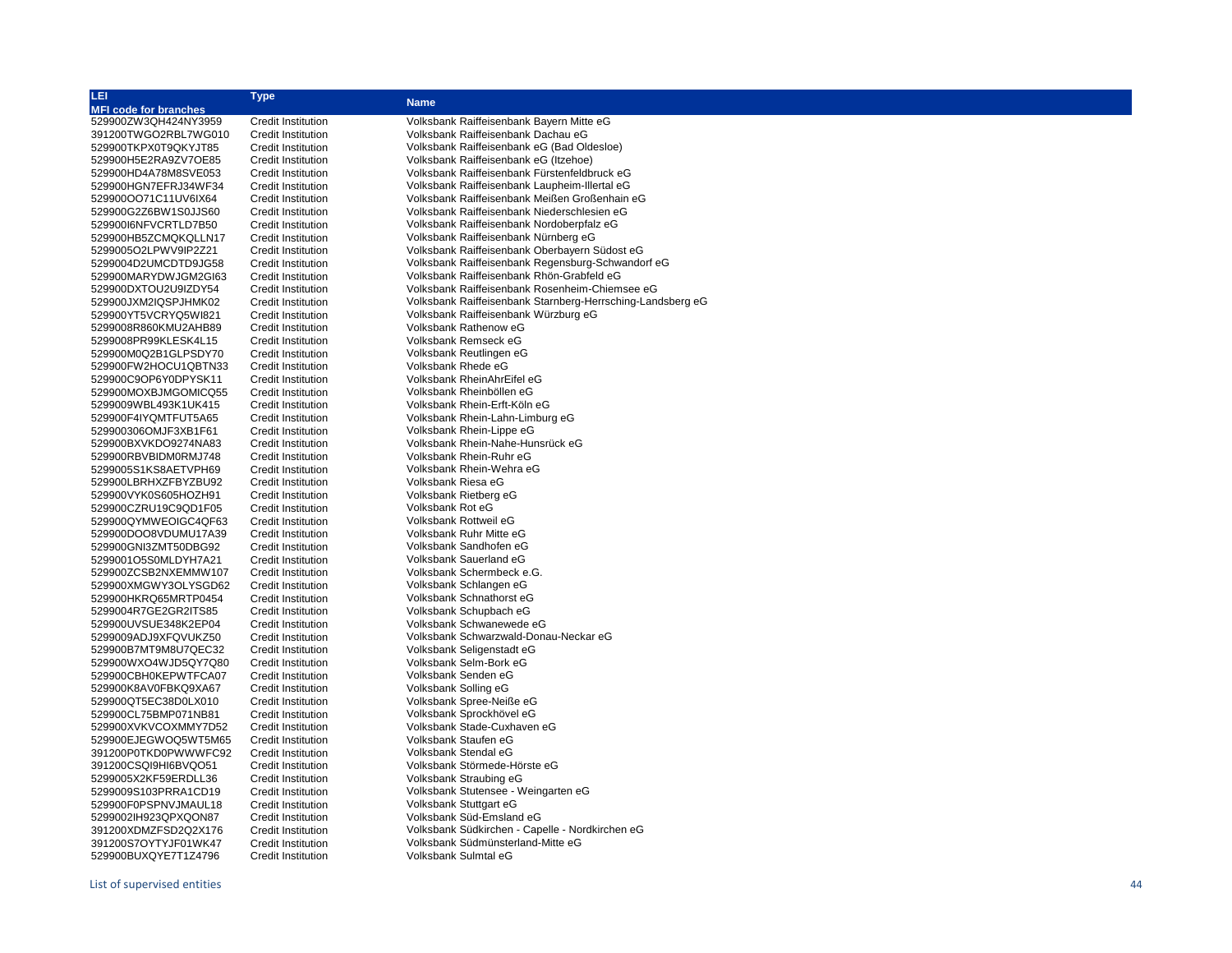| LEI.                         | <b>Type</b>               |                                                   |
|------------------------------|---------------------------|---------------------------------------------------|
| <b>MFI code for branches</b> |                           | <b>Name</b>                                       |
| 529900HYBLIFVEIKBN96         | <b>Credit Institution</b> | Volksbank Trier eG                                |
| 529900EME6P6R8GUSG97         | <b>Credit Institution</b> | Volksbank Trossingen eG                           |
| 5299008DVOP2OR0Y6K77         | Credit Institution        | Volksbank Überherrn eG                            |
| 529900Z7NBLIKUTBB783         | <b>Credit Institution</b> | Volksbank Überwald-Gorxheimertal eG               |
| 5299005V8STLXZGFYG71         | <b>Credit Institution</b> | Volksbank Uelzen-Salzwedel eG                     |
| 529900XYAXTB0XN4U371         | <b>Credit Institution</b> | Volksbank Ulm-Biberach eG                         |
| 5299000B27VKDLQR7Z66         | <b>Credit Institution</b> | Volksbank Ulrichstein eG                          |
| 529900S5P5N8SBXTZG56         | <b>Credit Institution</b> | Volksbank Vechta eG                               |
| 529900J0QYGBLA717426         | <b>Credit Institution</b> | Volksbank Versmold eG                             |
| 529900BQ2Y2140F0IC48         | <b>Credit Institution</b> | Volksbank Viersen e G                             |
| 529900MP1GFULNQLG974         | <b>Credit Institution</b> | Volksbank Visbek eG                               |
| 529900YO3K11I2M6IA23         | <b>Credit Institution</b> | Volksbank Vogtland eG                             |
| 529900UP48KP2BQU8C54         | <b>Credit Institution</b> | Volksbank Vorbach-Tauber eG                       |
| 529900S4FXB8GFPB3K73         | <b>Credit Institution</b> | Volksbank Vorpommern eG                           |
| 529900AFU25PZQJ0TG26         | <b>Credit Institution</b> | Volksbank Weinheim eG                             |
| 529900BML1PM7KWOMG79         | <b>Credit Institution</b> | Volksbank Welzheim eG                             |
| 529900D8WKMEWASPLJ90         | <b>Credit Institution</b> | Volksbank Weschnitztal eG                         |
| 5299000WKGUA6D1GIX30         | Credit Institution        | Volksbank Westenholz eG                           |
| 391200RFYQRXYOER1S34         | <b>Credit Institution</b> | Volksbank Westerkappeln-Saerbeck eG               |
| 529900JGG5ZH6QS4X153         | <b>Credit Institution</b> | Volksbank Westerstede eG                          |
| 5299002WRCXJ36T1VK82         | <b>Credit Institution</b> | Volksbank Wewelsburg-Ahden eG                     |
| 529900LSHSV4YWT92548         | Credit Institution        | Volksbank Wickede (Ruhr) eG                       |
| 529900PQWC9LJU1ESB86         | <b>Credit Institution</b> | Volksbank Wildeshauser Geest eG                   |
| 5299002EY9UVVABHCB26         | <b>Credit Institution</b> | Volksbank Wilhelmshaven e.G.                      |
| 529900FY7LO3LIT6YC76         | Credit Institution        | Volksbank Winsener Marsch eG                      |
| 529900TMVLQDNAOQAJ40         | <b>Credit Institution</b> | Volksbank Wißmar eG                               |
| 529900RDAUUDGMI4M325         | <b>Credit Institution</b> | Volksbank Wittenberg eG                           |
| 529900KOAGQ8XJT62A47         | <b>Credit Institution</b> | Volksbank Wittgenstein eG                         |
| 529900F6N5IVIGSR0O47         | <b>Credit Institution</b> | Volksbank Worpswede eG                            |
| 391200VW5BZ1UJCOKZ04         | <b>Credit Institution</b> | Volksbank Wulfsen eG                              |
| 529900HO0W406L465O97         | <b>Credit Institution</b> | Volksbank Zuffenhausen eG                         |
| 529900H7I4HX0LU26M70         | <b>Credit Institution</b> | Volksbank Zwickau eG                              |
| 529900AC1I6EBNC45I23         | <b>Credit Institution</b> | Volksbank-Raiffeisenbank Amberg eG                |
| 529900NF4IUU176IPV40         | <b>Credit Institution</b> | Volksbank-Raiffeisenbank Deggingen eG             |
| 5299001N79S9ZZNPMI92         | <b>Credit Institution</b> | Volksbank-Raiffeisenbank Dingolfing eG            |
| 529900GITAFPOFSFOP74         | <b>Credit Institution</b> | Volksbank-Raiffeisenbank Glauchau eG              |
| 529900AMC51P5MUSXU48         | <b>Credit Institution</b> | Volksbank-Raiffeisenbank Riedlingen eG            |
| 529900UE9Q9XY2LJAX43         | <b>Credit Institution</b> | Volksbank-Raiffeisenbank Vilshofen eG             |
| 529900H4PR2M6WCP5971         | <b>Credit Institution</b> | VR - Bank Bad Salzungen Schmalkalden eG           |
| 5299003M87KP6JTOHO27         | <b>Credit Institution</b> | VR Bank Bad Orb-Gelnhausen eG                     |
| 5299004XQ9TKTTYCR270         | Credit Institution        | VR Bank Bamberg-Forchheim eG Volks-Raiffeisenbank |
| 529900LVPYUEZSNSKM72         | <b>Credit Institution</b> | VR Bank Bayreuth-Hof eG                           |
| 529900VLSWF4DE0ON926         | <b>Credit Institution</b> | VR Bank eG (Monheim am Rhein)                     |
| 529900PICLEV7FYIZ648         | Credit Institution        | VR Bank eG Heuberg - Winterlingen                 |
| 529900TKCA5BC0DQCW73         | <b>Credit Institution</b> | VR Bank Enz plus eG                               |
| 52990040SI7BI0JREA66         | <b>Credit Institution</b> | VR Bank Fulda eG                                  |
| 5299005WFRJFZHFAJN13         | <b>Credit Institution</b> | VR Bank HessenLand eG                             |
| 529900RQ8PBIHVL6VG65         | <b>Credit Institution</b> | VR Bank Hohenneuffen-Teck eG                      |
| 529900MRB4F62DNHSA61         | <b>Credit Institution</b> | VR Bank in Holstein eG                            |
| 529900CG5HHEUT0AHK10         | <b>Credit Institution</b> | VR Bank Augsburg-Ostallgäu eG                     |
| 529900E73SPD4C4MI976         | Credit Institution        | VR Bank Kitzingen eG                              |
| 529900R1I4GVDN3WN882         | Credit Institution        | VR Bank Lahn-Dill eG                              |
| 5299002XXLD8VLSX5835         | <b>Credit Institution</b> | VR Bank Lausitz eG                                |
| 529900G0Q60XG5UANA05         | <b>Credit Institution</b> | VR Bank Main-Kinzig-Büdingen eG                   |
| 529900DID7VL60K6JG47         | <b>Credit Institution</b> | VR Bank Mittelhaardt eG                           |
| 529900C1DU7R9H72TI55         | <b>Credit Institution</b> | VR Bank Mittlere Oberpfalz eG                     |
| 5299008QOOWW0IUSDH15         | <b>Credit Institution</b> | VR Bank München Land eG                           |

529900IWU96YBZ2JG374 Credit Institution VR Bank Neuburg-Rain eG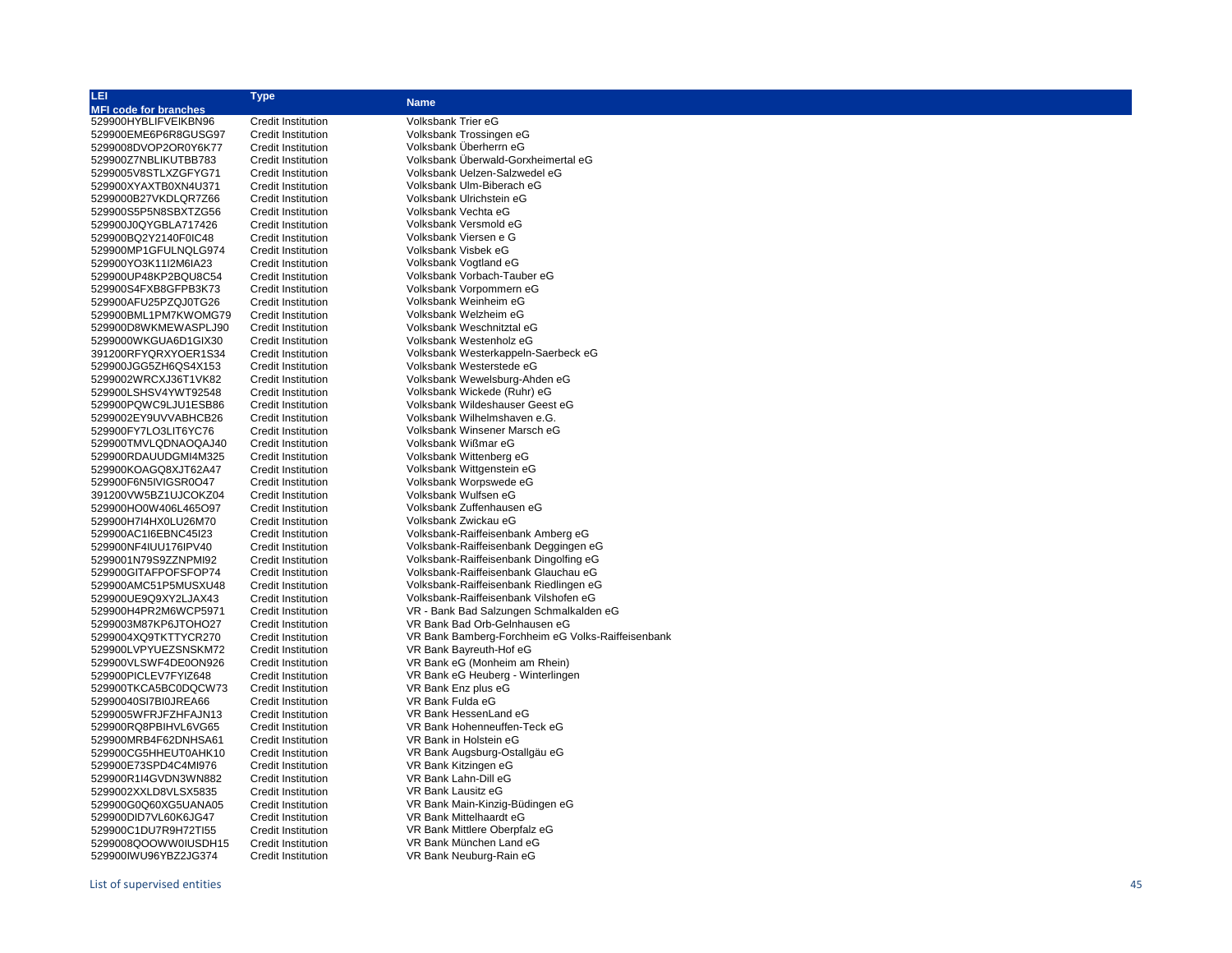| LEI                          | <b>Type</b>               |                                                                          |
|------------------------------|---------------------------|--------------------------------------------------------------------------|
| <b>MFI code for branches</b> |                           | <b>Name</b>                                                              |
| 529900OPEDQJAXAQT146         | <b>Credit Institution</b> | VR Bank Neumünster eG                                                    |
| 529900ACUKILJMOPWO17         | <b>Credit Institution</b> | VR Bank Niederbayern-Oberpfalz eG                                        |
| 52990089LBIKLBM8YB23         | <b>Credit Institution</b> | VR Bank Nord eG                                                          |
| 529900GB1AZRHCRY1V75         | <b>Credit Institution</b> | VR Bank Oberfranken Mitte eG                                             |
| 529900FM99EVJ8WHG705         | <b>Credit Institution</b> | VR Bank Oldenburg Land West eG                                           |
| 5299003E8D39ZVWN6048         | <b>Credit Institution</b> | VR Bank Ostholstein Nord - Plön eG                                       |
| 529900PMGZ04WH7GU821         | <b>Credit Institution</b> | VR Bank Ravensburg-Weingarten eG                                         |
| 529900NLEKW6O9ZPN851         | <b>Credit Institution</b> | VR Bank Rhein-Mosel eG                                                   |
| 529900E0WY09Z3H21393         | <b>Credit Institution</b> | VR Bank Rhein-Neckar eG                                                  |
| 529900Q1JYCQEUWFLS33         | <b>Credit Institution</b> | VR Bank Schleswig-Mittelholstein eG                                      |
| 529900JRKG8AEYL65326         | <b>Credit Institution</b> | VR Bank Schwäbisch Hall-Crailsheim eG                                    |
| 5299003IIN0MVUQTXJ55         | <b>Credit Institution</b> | VR Bank Südliche Weinstraße-Wasgau eG                                    |
| 529900MBFU46N7U7MF46         | <b>Credit Institution</b> | VR Bank Südpfalz eG                                                      |
| 529900TN5F016CJ77P03         | <b>Credit Institution</b> | vr bank Südthüringen eG                                                  |
| 5299008J218FQFROJV82         | <b>Credit Institution</b> | VR Bank Tübingen eG                                                      |
| 529900UZ0ORRTK7IHP61         | <b>Credit Institution</b> | VR Bank Untertaunus eG                                                   |
| 529900Z6F7VIWUL8U594         | <b>Credit Institution</b> | VR Bank Weimar eG                                                        |
|                              |                           | VR Bank Westküste eG                                                     |
| 52990017DZKEH3Q6PV63         | <b>Credit Institution</b> | VR Bank Westthüringen eG                                                 |
| 5299004KSQX52978T126         | <b>Credit Institution</b> |                                                                          |
| 529900CNL32BATSBXF59         | <b>Credit Institution</b> | VR GenoBank DonauWald eG<br>VR meine Bank eG                             |
| 529900PMQT5GYBMQDX28         | <b>Credit Institution</b> |                                                                          |
| 52990057ZQ4BWT81RT82         | <b>Credit Institution</b> | VR Meine Raiffeisenbank eG                                               |
| 529900H4JTLAYUEBZL09         | <b>Credit Institution</b> | VR PartnerBank eG Chattengau-Schwalm-Eder<br>VR PLUS Altmark-Wendland eG |
| 529900RW2U1C9FIB6J54         | <b>Credit Institution</b> |                                                                          |
| 5299009DS75AR4EWFI55         | <b>Credit Institution</b> | VR-Bank Altenburger Land eG                                              |
| 529900R2QFQ0EQYR4B75         | <b>Credit Institution</b> | VR-Bank Alzey-Land-Schwabenheim eG                                       |
| 529900LMGLBU9V1WD706         | <b>Credit Institution</b> | VR-Bank Asperg-Markgröningen eG                                          |
| 529900T23NV09QFW6X62         | <b>Credit Institution</b> | VR-Bank Bonn eG                                                          |
| 529900S7OKURHO4GME90         | <b>Credit Institution</b> | VR-Bank Coburg eG                                                        |
| 5299003BWWYAV12YMZ48         | <b>Credit Institution</b> | VR-BANK Dinklage Steinfeld eG                                            |
| 529900O3AV44ZRALOK71         | <b>Credit Institution</b> | VR-Bank Donau-Mindel eG                                                  |
| 529900D7SCFX6KALDX19         | <b>Credit Institution</b> | VR-Bank Dornstetten-Horb eG                                              |
| 529900GM7EERMTVWAI17         | <b>Credit Institution</b> | VR-Bank eG (Alsheim)                                                     |
| 529900WIOFXVUBK3VV19         | <b>Credit Institution</b> | VR-Bank eG (Alzenau)                                                     |
| 529900JM7M22MJ6D9R58         | <b>Credit Institution</b> | VR-Bank eG (Schopfheim)                                                  |
| 529900TKYFZXR7R6PK21         | <b>Credit Institution</b> | VR-Bank eG (Schwerin)                                                    |
| 5299009B8RNCU5O78025         | <b>Credit Institution</b> | VR-Bank eG (Würselen)                                                    |
| 529900HKH7RM4NL4MF34         | <b>Credit Institution</b> | VR-Bank eG Bergisch Gladbach-Leverkusen                                  |
| 529900X6858JEBD7N735         | <b>Credit Institution</b> | VR-Bank eG Magstadt-Weissach                                             |
| 529900E35VZ5S83Z3F75         | <b>Credit Institution</b> | VR-Bank eG Osnabrücker Nordland                                          |
| 529900JQ43BB79J1F649         | <b>Credit Institution</b> | VR-Bank Ehningen-Nufringen eG                                            |
| 529900NGC1AZW7YPSR12         | <b>Credit Institution</b> | VR-Bank Eisenach-Ronshausen eG                                           |
| 529900806UBWPV6E0W38         | <b>Credit Institution</b> | VR-Bank Ellwangen eG                                                     |
| 529900IAZ7K53LG7BT89         | <b>Credit Institution</b> | VR-Bank Erding eG                                                        |
| 529900ZMDTSQYEYCKL45         | <b>Credit Institution</b> | VR-Bank Erlangen-Höchstadt-Herzogenaurach eG                             |
| 529900PEKQWL9DDI8J02         | <b>Credit Institution</b> | VR-Bank Feuchtwangen-Dinkelsbühl eG                                      |
| 529900P9O3VLPTIJZQ18         | <b>Credit Institution</b> | VR-Bank Fichtelgebirge-Frankenwald eG                                    |
| 529900LPCBNM9R1JT191         | <b>Credit Institution</b> | VR-Bank Fläming eG                                                       |
| 391200OIQY7GS2XGU869         | <b>Credit Institution</b> | VR-Bank Freudenberg-Niederfischbach eG<br>VR-Bank Gerolzhofen eG         |
| 391200CDQ7X2QTQZL888         | <b>Credit Institution</b> |                                                                          |
| 52990090RE7V4X78GP56         | <b>Credit Institution</b> | VR-Bank Handels- und Gewerbebank eG                                      |
| 529900B1JFM47QICEV77         | <b>Credit Institution</b> | VR-Bank Hunsrück-Mosel eG                                                |
| 5299005L7MIBEBCZO533         | <b>Credit Institution</b> | VR-Bank in Mittelbaden eG                                                |
| 529900FXF6F19TQ19Z36         | <b>Credit Institution</b> | VR-Bank in Südniedersachsen eG                                           |
| 529900JNZC8XGW2AW886         | <b>Credit Institution</b> | VR-Bank in Südoldenburg eG                                               |
| 529900PHRTOT9TYQUX25         | <b>Credit Institution</b> | VR-Bank Isar-Vils eG                                                     |
| 529900TW43QJ0F6TWD45         | <b>Credit Institution</b> | VR-Bank Ismaning Hallbergmoos Neufahrn eG                                |
| 529900QD6F8OCKDH3Y95         | <b>Credit Institution</b> | VR-Bank Kreis Steinfurt eG                                               |

# List of supervised entities 46 529900QD6F8OCKDH3Y95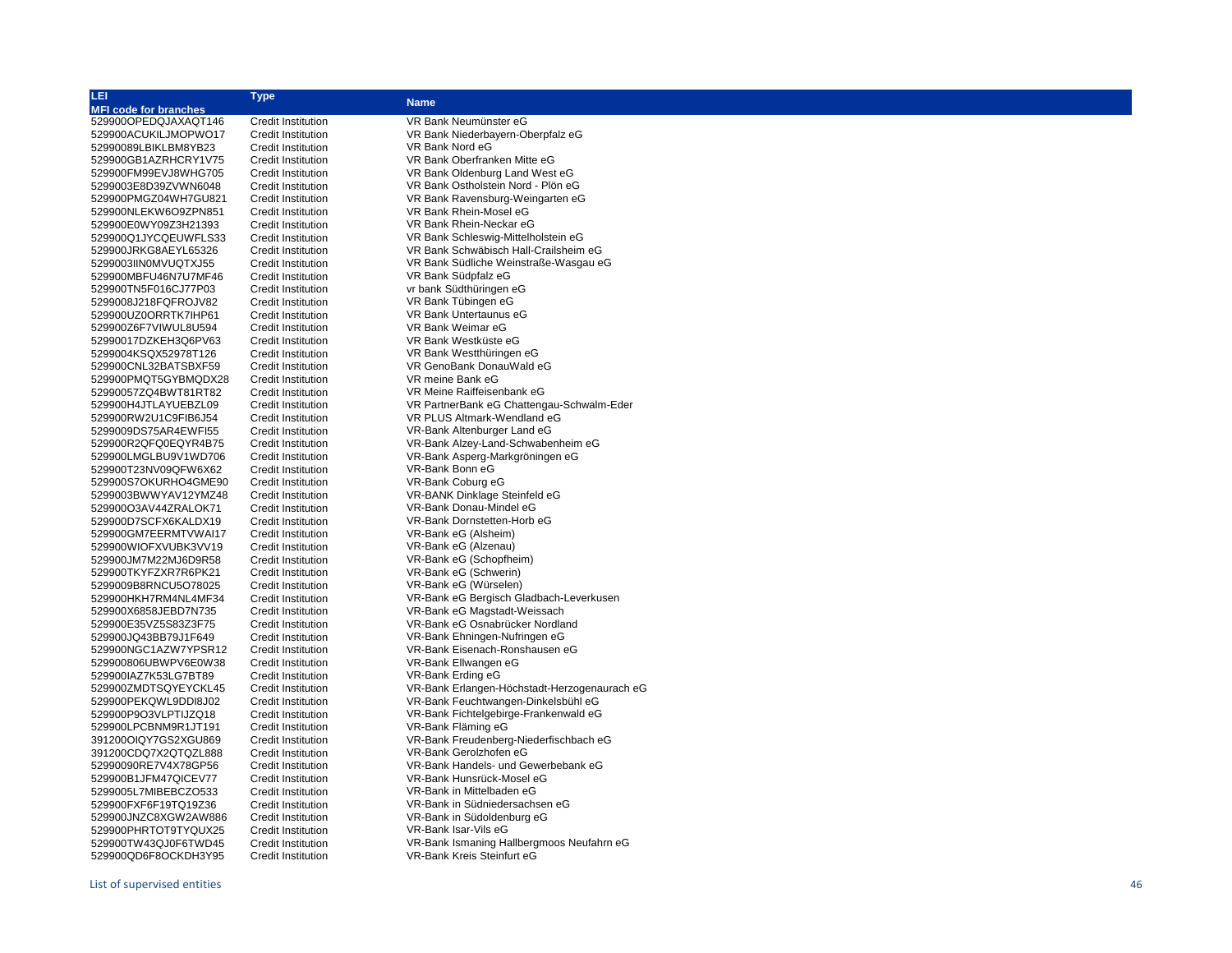| LEI                          | <b>Type</b>               | <b>Name</b>                                                                                   |       |
|------------------------------|---------------------------|-----------------------------------------------------------------------------------------------|-------|
| <b>MFI code for branches</b> |                           |                                                                                               |       |
| 529900E9AS5RG8YBF660         | <b>Credit Institution</b> | VR-Bank Landau-Mengkofen eG                                                                   |       |
| 529900O4UD74PVZ3UN92         | <b>Credit Institution</b> | VR-Bank Landsberg-Ammersee eG                                                                 |       |
| 5299002FKF8I278KC598         | <b>Credit Institution</b> | VR-Bank Landshut eG                                                                           |       |
| 52990056S35ZIJU3MR54         | <b>Credit Institution</b> | VR-Bank Langenau-Ulmer Alb eG                                                                 |       |
| 391200ZNJFEKQQPEIB08         | <b>Credit Institution</b> | VR-Bank Lichtenfels-Ebern eG                                                                  |       |
| 529900KLYIW1ERXXLT61         | <b>Credit Institution</b> | VR-Bank Memmingen eG                                                                          |       |
| 529900Y1AW7UA055TW89         | <b>Credit Institution</b> | VR-Bank Mitte eG                                                                              |       |
| 5299009RFJSJRM1FIW34         | <b>Credit Institution</b> | VR-Bank Mittelfranken West eG                                                                 |       |
| 529900NU27NFOB7QPS08         | <b>Credit Institution</b> | VR-Bank Mittelsachsen eG                                                                      |       |
| 529900563YQV1RAPJ183         | <b>Credit Institution</b> | VR-Bank Neckar-Enz eG                                                                         |       |
| 529900EH66KPWU1L3N23         | <b>Credit Institution</b> | VR-Bank Neu-Ulm eG                                                                            |       |
|                              | <b>Credit Institution</b> | VR-Bank Nordeifel eG                                                                          |       |
| 52990008S13HOOUKLR62         |                           | VR-Bank NordRhön eG                                                                           |       |
| 529900JDNFGNWFDT0F88         | <b>Credit Institution</b> |                                                                                               |       |
| 5299009EELDZG8AZOX61         | <b>Credit Institution</b> | VR-Bank Ostalb eG                                                                             |       |
| 529900C850VGJ80C6E84         | <b>Credit Institution</b> | VR-Bank Passau eG                                                                             |       |
| 5299007Z9DGHSB1PQ447         | <b>Credit Institution</b> | VR-Bank Rhein-Sieg eG                                                                         |       |
| 529900APX10RF2PBTB22         | Credit Institution        | VR-Bank Rottal-Inn eG                                                                         |       |
| 529900I2A946DCGJI729         | <b>Credit Institution</b> | VR-Bank Schweinfurt eG                                                                        |       |
| 529900FL0NSEA839DU38         | <b>Credit Institution</b> | VR-Bank Spangenberg - Morschen eG                                                             |       |
| 5299006OTLQDMY5MX075         | <b>Credit Institution</b> | VR-Bank Südwestpfalz eG Pirmasens-Zweibrücken                                                 |       |
| 529900J13PABN57GUO30         | <b>Credit Institution</b> | VR-Bank Taufkirchen-Dorfen eG                                                                 |       |
| 5299002L520EUXTD9A56         | <b>Credit Institution</b> | VR-Bank Uckermark-Randow eG                                                                   |       |
| 529900RZ7GWVXXP83Q22         | <b>Credit Institution</b> | VR-Bank Werdenfels eG                                                                         |       |
| 5299006FYIV16TSUGS88         | <b>Credit Institution</b> | VR-Bank Westmünsterland eG                                                                    |       |
| 52990030UKJIU2VP8M52         | <b>Credit Institution</b> | VR-Bankverein Bad Hersfeld-Rotenburg eG                                                       |       |
| 529900N90QS8ARRHWY83         | <b>Credit Institution</b> | VTB Bank (Europe) S.E.                                                                        |       |
| 52990060FDQEI44EGQ17         | <b>Credit Institution</b> | VZ Depotbank Deutschland AG                                                                   |       |
| 529900ADKUHJUOVJRK71         | <b>Credit Institution</b> | Waldecker Bank eG                                                                             |       |
| 529900YOZLXHAJRXOV38         | <b>Credit Institution</b> | Wartburg-Sparkasse                                                                            |       |
| 5299002UTTT1XULL7E86         | <b>Credit Institution</b> | Weberbank Actiengesellschaft                                                                  |       |
| 391200FL6FZQJMMJVU79         | <b>Credit Institution</b> | <b>WEG Bank AG</b>                                                                            |       |
| 52990071YX99SH321F74         | <b>Credit Institution</b> | Westerwald Bank eG Volks- und Raiffeisenbank                                                  |       |
| 5299002PZ7ROI71ZQW56         | <b>Credit Institution</b> | Wiesbadener Volksbank eG                                                                      |       |
| 529900VLJZ8W4WN4IL93         | <b>Credit Institution</b> | Winterbacher Bank eG                                                                          |       |
| 52990056G4PX6ZS91O02         | <b>Credit Institution</b> | Wirecard Bank AG                                                                              |       |
| 5299004AR5IWBSY3LI40         | <b>Financial Holding</b>  | Wirtschaftsverein Bordesholmer Sparkasse Finanzholding                                        |       |
| 254900HHHY2E8HR3GH21         | <b>Credit Institution</b> | Woori Bank Europe GmbH                                                                        |       |
| 529900OHJ2LPDQOPSU64         | <b>Financial Holding</b>  | Würth Finanz-Beteiligungs-GmbH                                                                |       |
| 529900S1KHKOEQL5CK20         | <b>Credit Institution</b> | Wüstenrot Bausparkasse Aktiengesellschaft                                                     | (8.8) |
| 529900IFPLMPGYEDKO59         | <b>Financial Holding</b>  | <b>XCOM Finanz GmbH</b>                                                                       |       |
| 529900RJKDS2OEDX4B32         | <b>Credit Institution</b> | Zevener Volksbank eG                                                                          |       |
| 5299007OKTDD430X9T34         | <b>Credit Institution</b> | Ziraat Bank International Aktiengesellschaft                                                  |       |
| 3912006M0FGCBALA4U22         | <b>Credit Institution</b> | Zweckverbandssparkasse der Stadt Bergkamen und der Gemeinde Bönen (Sparkasse Bergkamen-Bönen) |       |
|                              |                           | Zweckverbandssparkasse Duderstadt                                                             |       |
| 529900WC8X3A11AGMF63         | <b>Credit Institution</b> |                                                                                               |       |
| 529900ZXI3PISAAIIR42         | <b>Credit Institution</b> | Zweckverbandssparkasse Höxter                                                                 |       |
| 529900Z5EQP61MALQB55         | Credit Institution        | Zweckverbandssparkasse Rhön-Rennsteig                                                         |       |
|                              |                           | <b>Estonia</b>                                                                                |       |
|                              |                           | <b>Finantsinspektsioon</b>                                                                    |       |
| 2138005M92IEIQVEL297         | <b>Credit Institution</b> | AS Inbank                                                                                     |       |
| 529900JG015JC10LED24         | <b>Financial Holding</b>  | <b>AS LHV Group</b>                                                                           |       |
| 529900GJOSVHI055QR67         | <b>Credit Institution</b> | <b>AS LHV Pank</b>                                                                            |       |
| 5493005GJTN44X33L317         | <b>Credit Institution</b> | AS TBB pank                                                                                   |       |
| 5493007SWCCN9S3J2748         | <b>Credit Institution</b> | Bigbank AS                                                                                    |       |
| 549300EHNXQVOI120S55         | <b>Credit Institution</b> | Coop Pank AS                                                                                  |       |
| EE11913301                   | <b>Branch</b>             | Folkefinans AS Eesti filiaal                                                                  |       |
| 25490087XKGBK7X97W87         | <b>Credit Institution</b> | Holm Bank AS                                                                                  |       |
| 254900056PL2RGXTMZ91         | <b>Financial Holding</b>  | Koduliising OÜ                                                                                |       |
| EE14304235                   | <b>Branch</b>             | TF Bank AB (publ.) Eesti filiaal                                                              |       |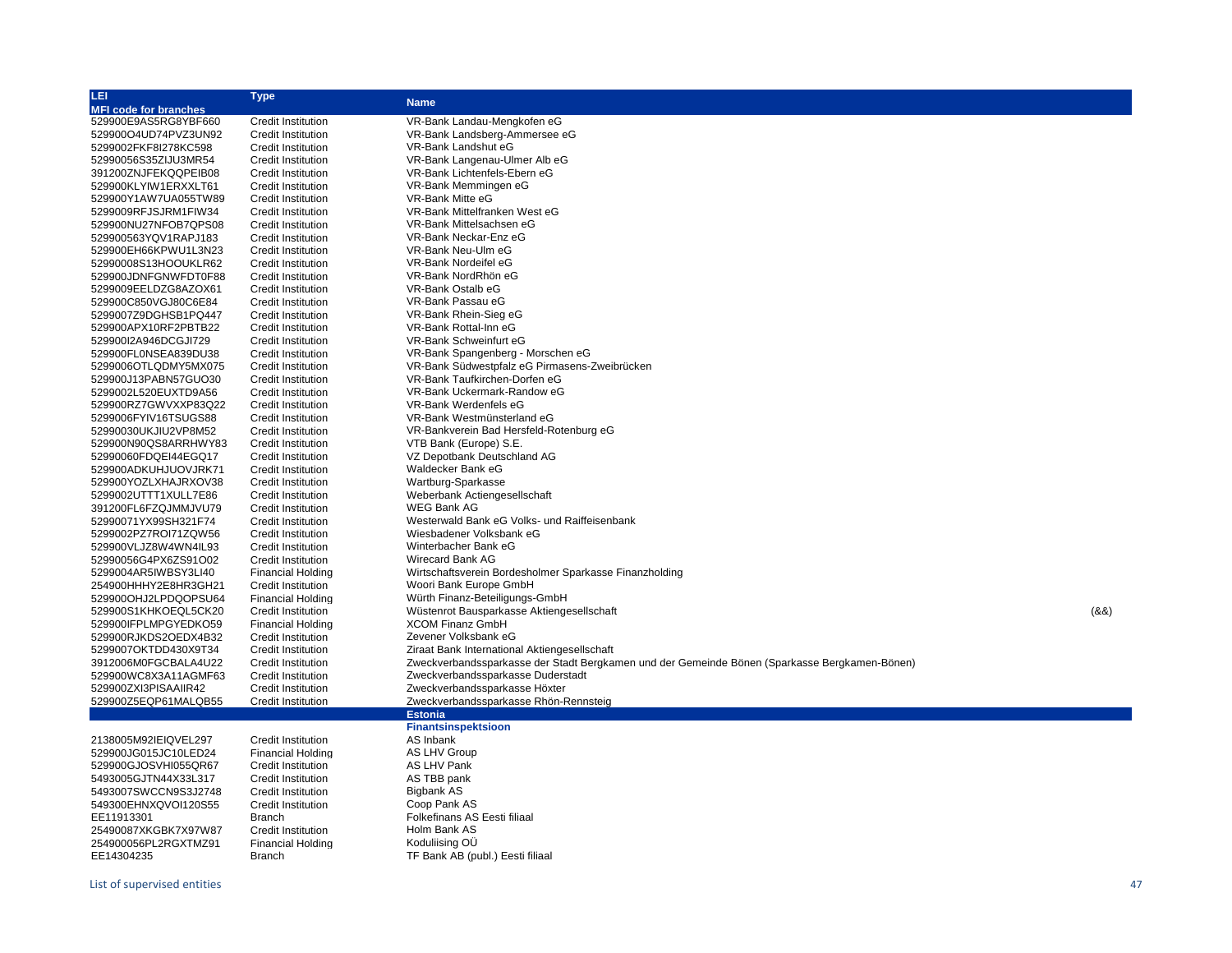| LEI                                          | Type                                           | <b>Name</b>                                                                                       |
|----------------------------------------------|------------------------------------------------|---------------------------------------------------------------------------------------------------|
| <b>MFI code for branches</b>                 |                                                |                                                                                                   |
|                                              |                                                | <b>Ireland</b><br>Central Bank of Ireland / Banc Ceannais na hÉireann                             |
| IEC165563                                    | <b>Branch</b>                                  | Bank of China (UK) Limited                                                                        |
| 5493000YPN33HF74SN02                         | <b>Credit Institution</b>                      | Bank of Montreal Europe plc                                                                       |
|                                              |                                                | <b>Close Brothers Limited</b>                                                                     |
| IEC35482                                     | <b>Branch</b>                                  | Danske Bank A/S                                                                                   |
| <b>IEC27398</b>                              | <b>Branch</b>                                  |                                                                                                   |
| 9P9HXM53DT5S724JQ665                         | <b>Credit Institution</b>                      | Dell Bank International Designated Activity Company<br>Depfa ACS Bank Designated Activity Company |
| 6LIRQ1CRLFL6PQWR8919<br>HRRVUBV0XN84YQZT6245 | <b>Credit Institution</b>                      | DePfa Bank plc                                                                                    |
|                                              | Credit Institution                             | DFS BV                                                                                            |
| 635400V3NT3TPDFORR61<br>54930067NCU3MF2JP846 | <b>Financial Holding</b>                       | EAA Covered Bond Bank plc                                                                         |
| 635400LCCIYHUL6ELA34                         | Credit Institution<br><b>Financial Holding</b> | Elavon European Holdings BV                                                                       |
| 5493008GNQHVI377MY19                         | Credit Institution                             | <b>Elavon Financial Services Designated Activity Company</b>                                      |
| <b>IEFORDCR</b>                              | <b>Branch</b>                                  | FCE Bank plc                                                                                      |
| 6RW0L752VAVTPZF36F02                         | Credit Institution                             | Hewlett-Packard International Bank Designated Activity Company                                    |
| 5493006PNNPEGIWXQK64                         | <b>Financial Holding</b>                       | Hewlett-Packard International Bank Holding Limited                                                |
| IEC178919                                    | <b>Branch</b>                                  | <b>HSBC UK Bank plc</b>                                                                           |
| <b>IEIBUKXX</b>                              | <b>Branch</b>                                  | Investec Bank plc                                                                                 |
| 5493009H2EPHG3FWFK39                         | Credit Institution                             | JP Morgan Bank (Ireland) plc                                                                      |
| IEC29202                                     | <b>Branch</b>                                  | <b>LGT Bank AG</b>                                                                                |
| 549300E5ENQVY2IBLF67                         | Credit Institution                             | Macquarie Bank Europe Designated Activity Company                                                 |
| 635400DTNHVYGZODKQ93                         | <b>Financial Holding</b>                       | permanent tsb Group Holdings plc                                                                  |
| 549300WL1M55G8FIDZ68                         | <b>Credit Institution</b>                      | permanent tsb plc                                                                                 |
| 747DLM6L5TO7LXZY5T60                         | <b>Credit Institution</b>                      | Scotiabank (Ireland) Designated Activity Company                                                  |
| SX0CI4F7GVW5530ZMN03                         | <b>Credit Institution</b>                      | Wells Fargo Bank International Unlimited Company                                                  |
| 549300Y5RWQU43R0QM07                         | <b>Financial Holding</b>                       | Wells Fargo International B.V                                                                     |
|                                              |                                                | <b>Greece</b>                                                                                     |
|                                              |                                                | <b>Bank of Greece</b>                                                                             |
| 213800TWSHPHH7ZH2P97                         | Credit Institution                             | Aegean Baltic Bank S.A.                                                                           |
| 222100GROQHFVJN95567                         | Financial Holding                              | <b>AMC Luxco Holding SARL</b>                                                                     |
|                                              | Financial Holding                              | AMC Oak SARL                                                                                      |
| 213800FFWYE3BQ1CU978                         | <b>Credit Institution</b>                      | Attica Bank, S.A.                                                                                 |
| 213800MINW99ZLCCM164                         | <b>Credit Institution</b>                      | Cooperative Bank of Central Macedonia Ltd                                                         |
| 213800ZLIZIF47DYZF66                         | <b>Credit Institution</b>                      | Cooperative Bank of Chania Cooperative of Limited Liabilities                                     |
| 213800SGFXMO8Z5FZ369                         | <b>Credit Institution</b>                      | Cooperative Bank of Drama                                                                         |
| 213800AXQUILVAQS3374                         | <b>Credit Institution</b>                      | Cooperative Bank of Epirus Ltd.                                                                   |
| 213800WPA78FCDJEW825                         | <b>Credit Institution</b>                      | Cooperative Bank of Karditsa Coop. L.L.                                                           |
| 213800NAAYOQNIIUIS66                         | Credit Institution                             | Cooperative Bank of Thessaly Coop. L.L.                                                           |
| 2138008NSD1X1XFUK750                         | <b>Credit Institution</b>                      | Optima bank S.A.                                                                                  |
| 213800U41ZQTTURP3V26                         | <b>Credit Institution</b>                      | Pancretan Cooperative Bank Ltd.                                                                   |
| 213800A3YBCKWVF3DM64                         | <b>Credit Institution</b>                      | Praxia Bank S.A.                                                                                  |
| GR116                                        | Branch                                         | PRO CREDIT BANK (BULGARIA) EAD                                                                    |
|                                              |                                                | <b>Spain</b>                                                                                      |
|                                              |                                                | <b>Banco de España</b>                                                                            |
| 959800QKRKCC19MR2G52                         | Credit Institution                             | A&G Banca Privada, S.A.                                                                           |
| 95980020140005844330                         | Credit Institution                             | Allfunds Bank, S.A.U.                                                                             |
| 95980020140005310927                         | <b>Credit Institution</b>                      | Andbank España, S.A.                                                                              |
| 222100PG81CES7H3HZ28                         | <b>Financial Holding</b>                       | Aneto S.A.R.L.                                                                                    |
| 95980020140005658381                         | Credit Institution                             | Aresbank, S.A.                                                                                    |
| 959800AQXRU3780MW094                         | Credit Institution                             | ARQUIA BANK, S.A.                                                                                 |
| 959800E6HNPJ9MAXMZ88                         | <b>Financial Holding</b>                       | Asesores y Gestores Financieros S.A.                                                              |
| 959800LQ598A5RQASA61                         | <b>Credit Institution</b>                      | Banca March, S.A.                                                                                 |
| 95980020140005487855                         | <b>Credit Institution</b>                      | Banca Pueyo, S.A.                                                                                 |
| 95980020140005317135                         | <b>Credit Institution</b>                      | Banco Alcala, S.A.                                                                                |
| 95980020140005772841                         | <b>Credit Institution</b>                      | Banco Caminos, S.A.                                                                               |
| 549300LYFYVPUCG6SY25                         | <b>Credit Institution</b>                      | Banco Cooperativo Español, S.A.                                                                   |
| 5493007LK0D8SKLLH161                         | <b>Credit Institution</b>                      | Banco de Depositos, S.A.                                                                          |
| 5493002PFG8AH59UDW18                         | <b>Credit Institution</b>                      | Banco Finantia Spain, S.A.                                                                        |
|                                              |                                                |                                                                                                   |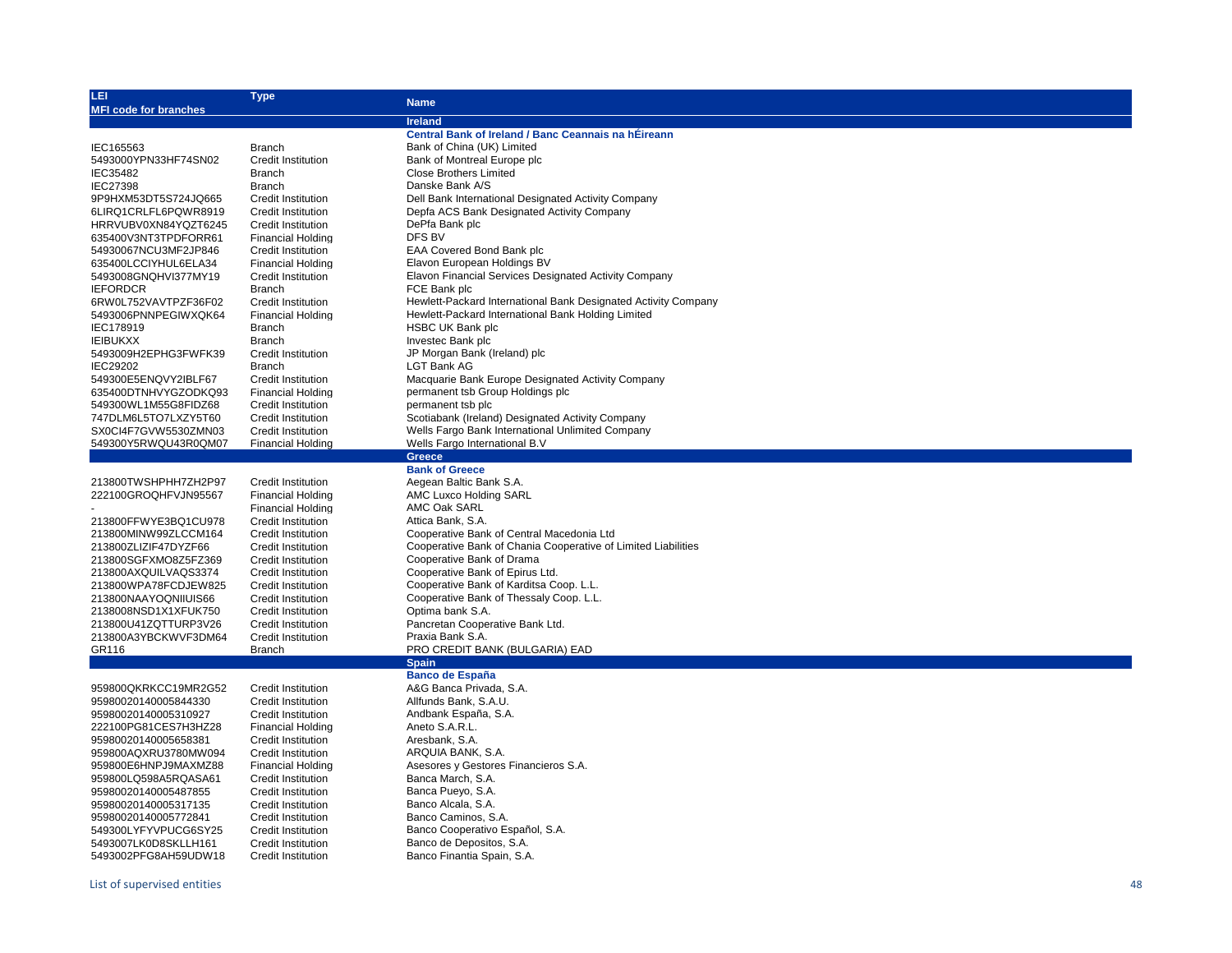| LEI                                          | <b>Type</b>                                            |                                                                       |
|----------------------------------------------|--------------------------------------------------------|-----------------------------------------------------------------------|
| <b>MFI code for branches</b>                 |                                                        | <b>Name</b>                                                           |
| 95980020140005184148                         | <b>Credit Institution</b>                              | Banco Inversis, S.A.                                                  |
| 2138001YBO7CJNQOEE37                         | <b>Credit Institution</b>                              | Banco Mediolanum, S.A.                                                |
| 95980020140005952097                         | <b>Credit Institution</b>                              | Banco Pichincha España, S.A.                                          |
| 95980020140005879153                         | <b>Credit Institution</b>                              | Bancofar, S.A.                                                        |
| 959800VHSP2QBPNRF210                         | <b>Credit Institution</b>                              | BMCE Bank International, S.A.                                         |
| 95980020140005485624                         | <b>Credit Institution</b>                              | C.R. Burgos, Fuentepelayo, Segovia Y Castelldans, S.C.C.              |
| 95980020140005484654                         | <b>Credit Institution</b>                              | C.R. de Albacete, Ciudad Real Y Cuenca, S.C.C.                        |
| 5493007RT80TMKY7TO30                         | <b>Credit Institution</b>                              | Caixa de C. Dels Enginyers-C.C. Ingenieros, S.C.C.                    |
| 95980020140005480677                         | <b>Credit Institution</b>                              | Caixa Popular-Caixa Rural, S.C.C.V.                                   |
|                                              |                                                        | Caixa R. Benicarlo, S.C.C.V.                                          |
| 95980020140005418791                         | <b>Credit Institution</b>                              |                                                                       |
| 95980020140005620357                         | <b>Credit Institution</b><br><b>Credit Institution</b> | Caixa R. Dalgemesi, S.C.V.C.                                          |
| 95980020140005551293                         |                                                        | Caixa R. De Lalcudia, S.C.V.C.                                        |
| 95980020140005488437                         | <b>Credit Institution</b>                              | Caixa R. Galega, S.C.C.L.G.                                           |
| 95980020140005651785                         | <b>Credit Institution</b>                              | Caixa R. La Vall S. Isidro, S.C.C.V.                                  |
| 95980020140005382222                         | <b>Credit Institution</b>                              | Caixa R. Vinaros, S.C.C.V.                                            |
| 95980020140005621036                         | <b>Credit Institution</b>                              | Caixa Rural Les Coves De Vinroma, S.C.C.V.                            |
| 95980020140005436542                         | <b>Credit Institution</b>                              | Caja de Ahorros Y M.P. De Ontinyent                                   |
| 549300G3C8M0WXQCWH61                         | <b>Credit Institution</b>                              | Caja Laboral Popular Coop. De Credito                                 |
| 95980020140005396869                         | <b>Credit Institution</b>                              | Caja R. Baena Ntra. Sra. Guadalupe S.C.C.A.                           |
| 95980020140005487079                         | <b>Credit Institution</b>                              | Caja R. Central, S.C.C.                                               |
| 95980020140005350406                         | <b>Credit Institution</b>                              | Caja R. de Albal, C.C.V.                                              |
| 95980020140005937353                         | <b>Credit Institution</b>                              | Caja R. de Almendralejo, S.C.C.                                       |
| 95980020140005219553                         | <b>Credit Institution</b>                              | Caja R. de Asturias, S.C.C.                                           |
| 95980050FR4XC5F5QU23                         | <b>Credit Institution</b>                              | Caja R. de Cañete Torres Ntra. Sra. Del Campo, S.C.A.                 |
| 95980020140005993904                         | <b>Credit Institution</b>                              | Caja R. de Casas Ibañez, S.C.C.Castilla-La Mancha                     |
| 95980020140005212375                         | <b>Credit Institution</b>                              | Caja R. de Extremadura, S.C.C.                                        |
| 95980020140005480580                         | <b>Credit Institution</b>                              | Caja R. de Gijon, C.C.                                                |
| 95980020140005220135                         | <b>Credit Institution</b>                              | Caja R. de Granada, S.C.C.                                            |
| 95980020140005925519                         | <b>Credit Institution</b>                              | Caja R. de Guissona, S.C.C.                                           |
| 95980020140005418403                         | <b>Credit Institution</b>                              | Caja R. de Jaen, Barcelona Y Madrid, S.C.C.                           |
| 95980020140005439549                         | <b>Credit Institution</b>                              | Caja R. de Navarra, S.C.C.                                            |
| 95980020140005429655                         | <b>Credit Institution</b>                              | Caja R. de Salamanca, S.C.C.                                          |
| 95980020140005396966                         | <b>Credit Institution</b>                              | Caja R. de Soria, S.C.C.                                              |
| 95980020140005417336                         | <b>Credit Institution</b>                              | Caja R. de Teruel, S.C.C.                                             |
| 95980020140005219941                         | <b>Credit Institution</b>                              | Caja R. de Utrera, S.C.A.C.                                           |
| 95980020140005977802                         | <b>Credit Institution</b>                              | Caja R. de Villamalea, S.C.C.A. Castilla-La Mancha                    |
| 95980020140005219844                         | <b>Credit Institution</b>                              | Caja R. de Zamora, C.C.                                               |
| 95980020140005375335                         | <b>Credit Institution</b>                              | Caja R. del Sur, S. Coop. de Credito                                  |
| 95980020140005523939                         | <b>Credit Institution</b>                              | Caja R. Ntra. Sra. La Esperanza de Onda, S.C.C.V.                     |
| 959800STU2BCZ8XZG570                         | <b>Credit Institution</b>                              | Caja R. Nuestra Madre del Sol, S.C.A.C.                               |
| 95980020140005485430                         | <b>Credit Institution</b>                              | Caja R. S. Jose de Alcora S.C.C.V.                                    |
| 95980020140005486594                         | <b>Credit Institution</b>                              | Caja R. S. Jose de Almassora, S.C.C.V.                                |
| 95980020140005220038                         | <b>Credit Institution</b>                              | Caja R.R.S.Agustin de Fuente Alamo M., S.C.C.                         |
|                                              | <b>Credit Institution</b>                              | Caja Rural de Aragon Soc. Coop. de Credito                            |
| 95980020140005012943<br>95980020140005992740 |                                                        | Caja Rural de Nueva Carteya, Sociedad Cooperativa Andaluza de Crédito |
|                                              | <b>Credit Institution</b>                              | Cajasiete, Caja Rural, S.C.C.                                         |
| 95980020140005485333                         | <b>Credit Institution</b>                              |                                                                       |
| 549300CQ9NLEHMRCU505                         | <b>Credit Institution</b>                              | Cecabank, S.A.                                                        |
| 95980020140006025332                         | <b>Credit Institution</b>                              | Colonya - Caixa Destalvis de Pollensa                                 |
| ES1531                                       | Branch                                                 | Credit Suisse International, S.E.                                     |
| 95980020140005388333                         | <b>Credit Institution</b>                              | EBN Banco de Negocios, S.A.                                           |
| 95980020140005552166                         | <b>Credit Institution</b>                              | Eurocaja Rural, Sociedad Cooperativa de Crédito                       |
| ES0218                                       | Branch                                                 | FCE Bank Plc S.E.                                                     |
| 9598002AYDQER7DXLR16                         | <b>Financial Holding</b>                               | Grucajrural Inversiones, S.L.U.                                       |
| ES1542                                       | Branch                                                 | J.P. Morgan Securities Plc, S.E.                                      |
| 959800R86KE31EAVRC30                         | <b>Financial Holding</b>                               | <b>Liberty Partners SL</b>                                            |
| 959800LAEMNYAHQML374                         | <b>Financial Holding</b>                               | OSOPOR, SL                                                            |
| ES1558                                       | Branch                                                 | RBC EUROPE LIMITED, SUCURSAL EN ESPAÑA                                |
| 213800IMKAUV5KW28586                         | Credit Institution                                     | Renta 4 Banco, S.A.                                                   |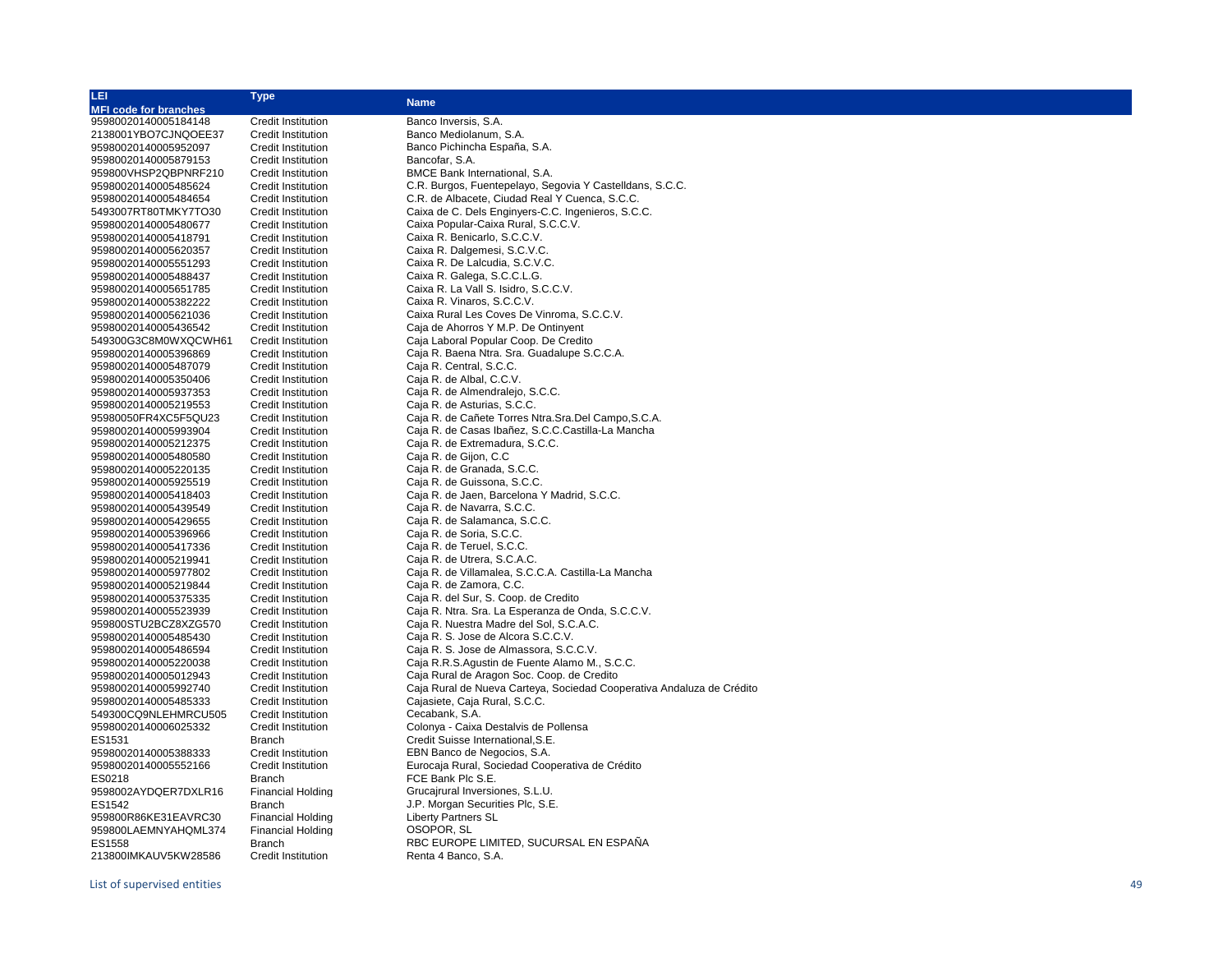| LEI                          | <b>Type</b>               |                                                         |       |
|------------------------------|---------------------------|---------------------------------------------------------|-------|
| <b>MFI code for branches</b> |                           | <b>Name</b>                                             |       |
| 95980020140005310054         | <b>Credit Institution</b> | Ruralnostra, Sociedad Cooperativa de crédito Valenciana |       |
| 95980020140005419373         | <b>Credit Institution</b> | Singular Bank, S.A.U.                                   |       |
| 549300Q17EOFMB1AGS79         | <b>Credit Institution</b> | WiZink Bank, S.A.                                       |       |
| 724500AG21Z9GIJE4735         | <b>Financial Holding</b>  | WP XII Financial Holdings Cooperatief UA                |       |
|                              |                           | <b>France</b>                                           |       |
|                              |                           | Autorité de contrôle prudentiel et de résolution        |       |
| FR18979                      | <b>Branch</b>             | ABC International Bank Plc                              |       |
| 969500NMI4UP00IO8G47         | <b>Credit Institution</b> | <b>AGENCE France LOCALE</b>                             |       |
| 9695002K2HDLD20JU790         | <b>Financial Holding</b>  | AGENCE France LOCALE - SOCIETE TERRITORIALE             |       |
| 9695008XJV2T8GA3P098         | <b>Credit Institution</b> | Al Khaliji France                                       |       |
| 969500B1EE98I4QA2X57         | <b>Credit Institution</b> | Allianz Banque                                          |       |
| 969500COVJDY7TVT3I66         | <b>Credit Institution</b> | Attijariwafa Bank Europe                                |       |
| 969500BJLIBZ1FRO5O69         | <b>Financial Holding</b>  | Attijariwafa Euro Finances                              |       |
| 969500CJCTMI93QJKK89         | <b>Credit Institution</b> | AXA Banque                                              |       |
| 969500YSZDXP9YY91J31         | <b>Credit Institution</b> | AXA Banque Financement                                  |       |
| 969500AIOJG7FHMDYZ30         | Credit Institution        | AXA HOME LOAN SFH                                       |       |
| 969500M0G4VPO0A3GL72         | <b>Financial Holding</b>  | Bakia Sca                                               |       |
| 969500F3KYDJBFS4XM73         | Credit Institution        | Bank Audi France                                        |       |
| FR13648                      | <b>Branch</b>             | Bank Of Scotland Plc                                    |       |
| 9695008TGGMCE0GC1Q03         | <b>Credit Institution</b> | <b>Banque BIA</b>                                       |       |
| 9695003NOVMCP338KE32         | <b>Credit Institution</b> | Banque Cantonale de Geneve (France) S.A.                |       |
| R1IO4YJ0O79SMWVCHB58         | <b>Credit Institution</b> | Banque Centrale de Compensation                         | (8.8) |
| 969500LMCDZA0RTATI42         | <b>Credit Institution</b> | Banque Chaabi du Maroc                                  |       |
| 969500LZ4AGNWDECVP72         | <b>Credit Institution</b> | <b>Banque Chabrieres</b>                                |       |
| 969500A4IPKVUBH3CA90         | <b>Credit Institution</b> | Banque Delubac et Cie                                   |       |
|                              | <b>Credit Institution</b> |                                                         |       |
| 969500HID5D3SBW3ZJ66         |                           | Banque D'escompte                                       |       |
| 9695007Q51GSYUQQ0D72         | <b>Credit Institution</b> | <b>Banque Fiducial</b>                                  |       |
| 9695005SKGZ20U1SK269         | <b>Credit Institution</b> | <b>Banque Francaise Mutualiste</b>                      |       |
| 969500MDDK15XYDVJ261         | <b>Credit Institution</b> | <b>Banque Hottinguer</b>                                |       |
| 969500APVF0CDPMX5249         | <b>Credit Institution</b> | Banque Michel Inchauspe - Bami                          |       |
| 969500Q9WTBUFNINDC18         | <b>Credit Institution</b> | <b>Banque Nomura France</b>                             |       |
| 969500OHL6QPAP9VW221         | <b>Credit Institution</b> | <b>Banque Pouyanne</b>                                  |       |
| 9695004ON2K947Z21B87         | <b>Credit Institution</b> | Banque PSA Finance                                      |       |
| 969500PP7I3BBSB0XY98         | <b>Credit Institution</b> | <b>Banque Revillon</b>                                  |       |
| 549300KGF2GKSYXF4A43         | <b>Credit Institution</b> | Banque Richelieu France S.A.                            |       |
| 969500LVBZUPXSWUFD32         | <b>Credit Institution</b> | <b>Banque Saint-Olive</b>                               |       |
| 9695001JU8NI5EHMH791         | <b>Credit Institution</b> | <b>Banque SBA</b>                                       |       |
| 969500OXS9CAWQ9KUR77         | <b>Credit Institution</b> | Banque Travelex S.A.                                    |       |
| 969500XIJY3MBZBA0I30         | <b>Credit Institution</b> | <b>BGFI Bank Europe</b>                                 |       |
| 9695007EQZDL89LUW373         | <b>Credit Institution</b> | <b>Blom Bank France</b>                                 |       |
| FR12249                      | <b>Branch</b>             | <b>BMCE Bank International Plc</b>                      |       |
| 969500QW8HSKLBA6L382         | <b>Credit Institution</b> | <b>BMW Finance</b>                                      |       |
| 969500KUKL6QJRIL3738         | <b>Credit Institution</b> | <b>BOA France</b>                                       |       |
| 969500JMEZ4VXSTUMV07         | <b>Credit Institution</b> | Caisse Centrale du Credit Immobilier de France-3CIF     |       |
| 969500NV8GWWK5IVQ857         | <b>Credit Institution</b> | Caisse De Credit Municipal D'avignon                    |       |
| 969500KZS2O88BCAQN79         | <b>Credit Institution</b> | Caisse de Credit Municipal de Bordeaux                  |       |
| 969500G3CXLW0ETM1Z69         | <b>Credit Institution</b> | Caisse de Credit Municipal de Boulogne-Sur-Mer          |       |
| 969500Q0SLE4BZ54MM81         | <b>Credit Institution</b> | Caisse de Credit Municipal de Dijon                     |       |
| 9695004FERWWRG5EJW74         | <b>Credit Institution</b> | Caisse de Credit Municipal de Lille                     |       |
| 969500P3O59G9ZKQ4O29         | <b>Credit Institution</b> | Caisse de Credit Municipal de Lyon                      |       |
| 969500ZRKC2KP0NWTO38         | <b>Credit Institution</b> | Caisse de Credit Municipal de Marseille                 |       |
| 969500JYAUD9X8Q1RN87         | <b>Credit Institution</b> | Caisse de Credit Municipal de Nancy                     |       |
| 969500E5TN2D2T5HX548         | <b>Credit Institution</b> | Caisse de Credit Municipal de Nantes                    |       |
| 969500UIQWFILDF2XX33         | <b>Credit Institution</b> | Caisse de Credit Municipal de Nice                      |       |
| 9695008Y1XGY8E11P851         | <b>Credit Institution</b> | Caisse de Credit Municipal de Nimes                     |       |
| 969500N9MTGH5YON6N96         | <b>Credit Institution</b> | Caisse de Credit Municipal de Reims                     |       |
| 9695007AII6XLVWZL140         | <b>Credit Institution</b> | Caisse de Credit Municipal de Roubaix                   |       |
| 9695000VURUYCOOG9Y71         | <b>Credit Institution</b> | Caisse de Credit Municipal de Rouen                     |       |
|                              |                           |                                                         |       |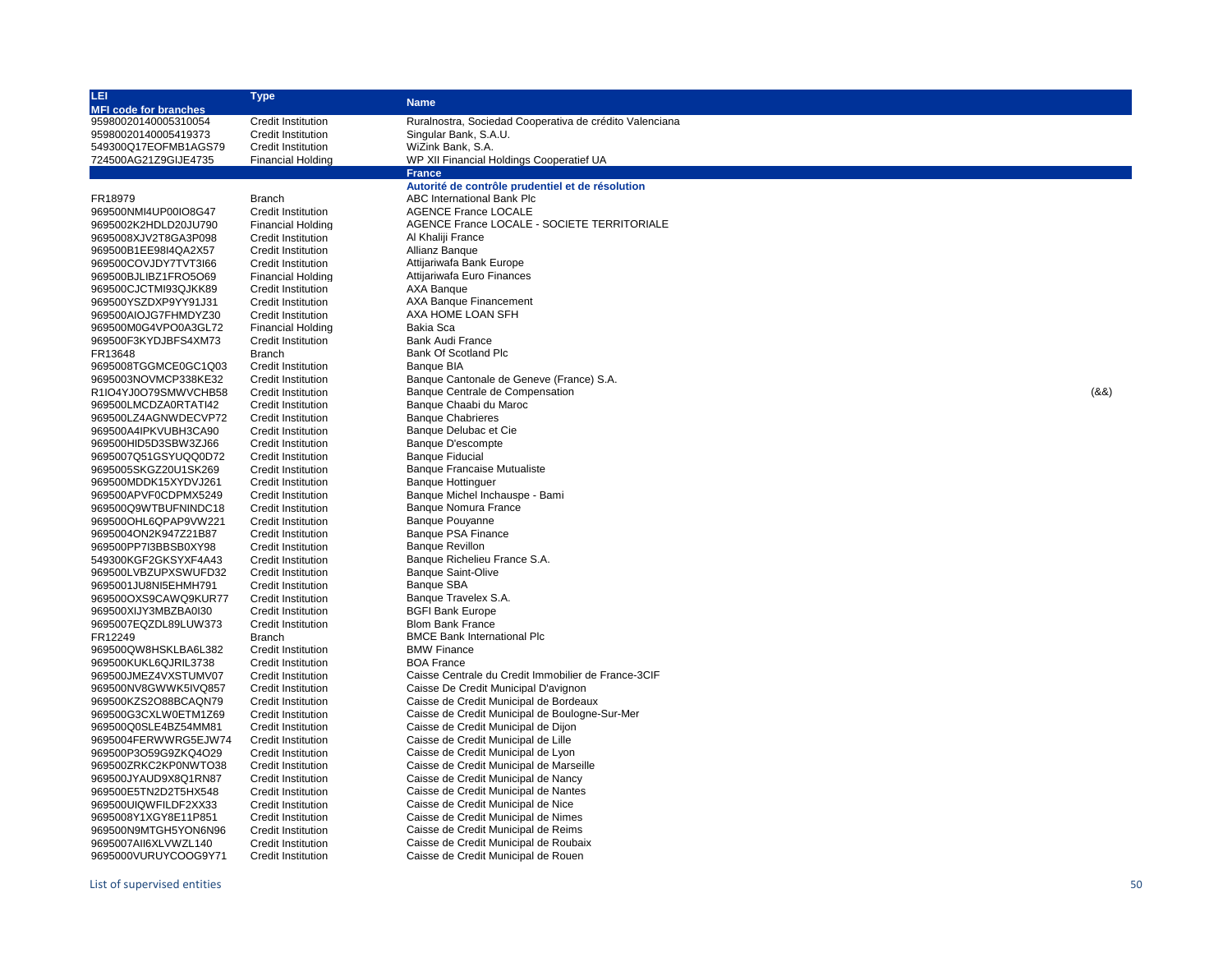| <b>MFI code for branches</b><br>969500S77ZD761SFQG67<br><b>Credit Institution</b><br>Caisse de Credit Municipal de Strasbourg<br>9695003RMPRSL234WU33<br><b>Credit Institution</b><br>Caisse de Credit Municipal de Toulon<br>Caisse de Credit Municipal de Toulouse<br>969500DY151V8321LT27<br><b>Credit Institution</b><br>969500GVS02SJYG9S632<br><b>Credit Institution</b><br>Carrefour Banque<br><b>Cholet Dupont</b><br>969500Y1FC8WMV806K57<br><b>Credit Institution</b><br>CIF Euromortgage<br>969500WWCV8QFYN5D228<br><b>Credit Institution</b><br><b>CNH Industrial Financial Services</b><br>969500C0UVQ2V017XH96<br>Credit Institution<br>969500C5TBPNNE5K8X87<br>Compagnie Financière d'Orange Bank<br><b>Financial Holding</b><br>Compagnie Financière Holding Mixte Milléis<br>969500O971S0l6U24G84<br><b>Mixed Financial Holding</b><br>Compagnie Financiere Lazard Freres<br>969500A2VE7GSFREB732<br><b>Financial Holding</b><br><b>COMPAGNIE FINANCIERE RICHELIEU</b><br>969500C57G6FJNLACG71<br><b>Financial Holding</b><br>9695007BB5MWMKDIJ143<br>Credit Institution<br><b>CP OR Devises</b><br>Credit Immobilier De France Developpement<br>969500Y63XYA4U930P25<br><b>Financial Holding</b><br>969500C56XB4G92XHL45<br><b>Credit Institution</b><br>Credit Municipal De Paris<br>969500V9BSEN0HWUIC23<br><b>Credit Institution</b><br>EBI SA<br>9695002JOWSRCLLLNY11<br><b>Credit Institution</b><br>Edmond de Rothschild (France)<br>Enyo SA<br>969500EE6BC366IJA370<br>Financial Holding<br>969500MPCSRZ8EHA7N14<br>Epargne Credit Des Militaires (E.C.M.)<br><b>Credit Institution</b><br>Europe Arab bank SA<br>213800TKOS7J5UA3ZI07<br><b>Credit Institution</b><br>FBN Bank (UK) Ltd<br>FR15798<br><b>Branch</b><br>FCE Bank<br>FR12478<br><b>Branch</b><br><b>Financiere IDAT</b><br>969500C9N2QA9HQUM309<br><b>Financial Holding</b><br>Fransabank France S.A.<br>969500UHHZHB67GG1S97<br><b>Credit Institution</b><br><b>GE SCF</b><br>5493002KMXN8EXCRZ305<br><b>Credit Institution</b><br>96950057A0XEFOY19126<br><b>Credit Institution</b><br><b>GRESHAM Banque</b><br>96950015SY9HXZK3EZ49<br><b>Financial Holding</b><br><b>Groupe Cholet Dupont</b><br>FR18059<br><b>HSBC Bank plc</b><br>Branch<br>969500ETC4J40ORQFW66<br><b>Credit Institution</b><br>Institut Pour Le Financement Du Cinema Et Des Industries Culturelles - I.F.C.I.C.<br>FR13343<br>J.P. Morgan Securities Plc<br><b>Branch</b><br><b>Lazard Freres Banque</b><br>9695008FHWHQ6RHT5K48<br><b>Credit Institution</b><br>Lloyds Bank plc<br>FR15528<br><b>Branch</b><br><b>Milleis Banque</b><br>2138008864ADTHGQP554<br>Credit Institution<br>MMB SCF<br>969500901GY8ZCBR6Y85<br><b>Credit Institution</b><br><b>MOBILIS</b> banque<br>969500UVVUXZXD7L6M12<br><b>Credit Institution</b><br>My Money Bank<br>549300XYJSIN9JGKDH03<br><b>Credit Institution</b><br>969500K4U60N3XDBZL92<br><b>Credit Institution</b><br>My Partner Bank<br>9695000M4QHI54ZNC885<br><b>Credit Institution</b><br>National Bank of Kuwait France SA (NBK France SA)<br>9695002l9DJHZ3449O66<br><b>Credit Institution</b><br>Oddo BHF SCA<br>969500DCEVPV6UIYK220<br><b>Credit Institution</b><br>Orange Bank<br>Oudart S.A.<br>9695003UCW55ULLZU473<br>Credit Institution<br>969500ULNMJWJWCKM704<br><b>Financial Holding</b><br>Promontoria MMB<br><b>Quilvest Banque Privee</b><br>969500RJVJN89YW26S52<br><b>Credit Institution</b><br><b>RBC Europe Limited</b><br>FR15908<br><b>Branch</b><br>ROTHSCHILD & Co<br>549300ILF3L0BBIDPZ11<br><b>Financial Holding</b><br>Rothschild Martin Maurel<br>969500IKNV38EK1P8O50<br><b>Credit Institution</b><br>Saxo Banque (France)<br>529900GKVAC3FS5C8840<br><b>Credit Institution</b><br>Société Auxiliaire d'Etudes et d'Investissements Mobiliers - INVESTIMO<br>96950038TRM0J14DBB66<br><b>Credit Institution</b><br>Société générale de banque aux Antilles<br>969500VFRBX1W3Y3XS80<br><b>Credit Institution</b><br>Socram Banque<br>969500WFNV8R6THTEZ85<br><b>Credit Institution</b><br>Sofax Banque<br>529900E2B6ZO7126FR35<br><b>Credit Institution</b><br>FR15918<br><b>Branch</b><br><b>Standard Chartered Bank</b><br>FR15250<br><b>Branch</b><br>Sumitomo Mitsui Banking Corporation Europe Limited<br>FR14568<br>Svenska Handelsbanken AB (Publ)<br><b>Branch</b><br>969500K0T571BB4UAF05<br>Swisslife Banque Privee<br><b>Credit Institution</b><br>Toyota Material Handling Commercial Finance AB<br>FR15333<br><b>Branch</b> | LEI.                 | <b>Type</b>               |                       |
|------------------------------------------------------------------------------------------------------------------------------------------------------------------------------------------------------------------------------------------------------------------------------------------------------------------------------------------------------------------------------------------------------------------------------------------------------------------------------------------------------------------------------------------------------------------------------------------------------------------------------------------------------------------------------------------------------------------------------------------------------------------------------------------------------------------------------------------------------------------------------------------------------------------------------------------------------------------------------------------------------------------------------------------------------------------------------------------------------------------------------------------------------------------------------------------------------------------------------------------------------------------------------------------------------------------------------------------------------------------------------------------------------------------------------------------------------------------------------------------------------------------------------------------------------------------------------------------------------------------------------------------------------------------------------------------------------------------------------------------------------------------------------------------------------------------------------------------------------------------------------------------------------------------------------------------------------------------------------------------------------------------------------------------------------------------------------------------------------------------------------------------------------------------------------------------------------------------------------------------------------------------------------------------------------------------------------------------------------------------------------------------------------------------------------------------------------------------------------------------------------------------------------------------------------------------------------------------------------------------------------------------------------------------------------------------------------------------------------------------------------------------------------------------------------------------------------------------------------------------------------------------------------------------------------------------------------------------------------------------------------------------------------------------------------------------------------------------------------------------------------------------------------------------------------------------------------------------------------------------------------------------------------------------------------------------------------------------------------------------------------------------------------------------------------------------------------------------------------------------------------------------------------------------------------------------------------------------------------------------------------------------------------------------------------------------------------------------------------------------------------------------------------------------------------------------------------------------------------------------------------------------------------------------------------------------------------------------------------------------------------------------------------------------------------------------------------------------------------------------------------------------------------------------------------------------------------------------------------------------------------------------------------------------------------------------------------------------------------------------------------------------------------------------------------------------------------------------------------------|----------------------|---------------------------|-----------------------|
|                                                                                                                                                                                                                                                                                                                                                                                                                                                                                                                                                                                                                                                                                                                                                                                                                                                                                                                                                                                                                                                                                                                                                                                                                                                                                                                                                                                                                                                                                                                                                                                                                                                                                                                                                                                                                                                                                                                                                                                                                                                                                                                                                                                                                                                                                                                                                                                                                                                                                                                                                                                                                                                                                                                                                                                                                                                                                                                                                                                                                                                                                                                                                                                                                                                                                                                                                                                                                                                                                                                                                                                                                                                                                                                                                                                                                                                                                                                                                                                                                                                                                                                                                                                                                                                                                                                                                                                                                                                                                    |                      |                           | <b>Name</b>           |
|                                                                                                                                                                                                                                                                                                                                                                                                                                                                                                                                                                                                                                                                                                                                                                                                                                                                                                                                                                                                                                                                                                                                                                                                                                                                                                                                                                                                                                                                                                                                                                                                                                                                                                                                                                                                                                                                                                                                                                                                                                                                                                                                                                                                                                                                                                                                                                                                                                                                                                                                                                                                                                                                                                                                                                                                                                                                                                                                                                                                                                                                                                                                                                                                                                                                                                                                                                                                                                                                                                                                                                                                                                                                                                                                                                                                                                                                                                                                                                                                                                                                                                                                                                                                                                                                                                                                                                                                                                                                                    |                      |                           |                       |
|                                                                                                                                                                                                                                                                                                                                                                                                                                                                                                                                                                                                                                                                                                                                                                                                                                                                                                                                                                                                                                                                                                                                                                                                                                                                                                                                                                                                                                                                                                                                                                                                                                                                                                                                                                                                                                                                                                                                                                                                                                                                                                                                                                                                                                                                                                                                                                                                                                                                                                                                                                                                                                                                                                                                                                                                                                                                                                                                                                                                                                                                                                                                                                                                                                                                                                                                                                                                                                                                                                                                                                                                                                                                                                                                                                                                                                                                                                                                                                                                                                                                                                                                                                                                                                                                                                                                                                                                                                                                                    |                      |                           |                       |
|                                                                                                                                                                                                                                                                                                                                                                                                                                                                                                                                                                                                                                                                                                                                                                                                                                                                                                                                                                                                                                                                                                                                                                                                                                                                                                                                                                                                                                                                                                                                                                                                                                                                                                                                                                                                                                                                                                                                                                                                                                                                                                                                                                                                                                                                                                                                                                                                                                                                                                                                                                                                                                                                                                                                                                                                                                                                                                                                                                                                                                                                                                                                                                                                                                                                                                                                                                                                                                                                                                                                                                                                                                                                                                                                                                                                                                                                                                                                                                                                                                                                                                                                                                                                                                                                                                                                                                                                                                                                                    |                      |                           |                       |
|                                                                                                                                                                                                                                                                                                                                                                                                                                                                                                                                                                                                                                                                                                                                                                                                                                                                                                                                                                                                                                                                                                                                                                                                                                                                                                                                                                                                                                                                                                                                                                                                                                                                                                                                                                                                                                                                                                                                                                                                                                                                                                                                                                                                                                                                                                                                                                                                                                                                                                                                                                                                                                                                                                                                                                                                                                                                                                                                                                                                                                                                                                                                                                                                                                                                                                                                                                                                                                                                                                                                                                                                                                                                                                                                                                                                                                                                                                                                                                                                                                                                                                                                                                                                                                                                                                                                                                                                                                                                                    |                      |                           |                       |
|                                                                                                                                                                                                                                                                                                                                                                                                                                                                                                                                                                                                                                                                                                                                                                                                                                                                                                                                                                                                                                                                                                                                                                                                                                                                                                                                                                                                                                                                                                                                                                                                                                                                                                                                                                                                                                                                                                                                                                                                                                                                                                                                                                                                                                                                                                                                                                                                                                                                                                                                                                                                                                                                                                                                                                                                                                                                                                                                                                                                                                                                                                                                                                                                                                                                                                                                                                                                                                                                                                                                                                                                                                                                                                                                                                                                                                                                                                                                                                                                                                                                                                                                                                                                                                                                                                                                                                                                                                                                                    |                      |                           |                       |
|                                                                                                                                                                                                                                                                                                                                                                                                                                                                                                                                                                                                                                                                                                                                                                                                                                                                                                                                                                                                                                                                                                                                                                                                                                                                                                                                                                                                                                                                                                                                                                                                                                                                                                                                                                                                                                                                                                                                                                                                                                                                                                                                                                                                                                                                                                                                                                                                                                                                                                                                                                                                                                                                                                                                                                                                                                                                                                                                                                                                                                                                                                                                                                                                                                                                                                                                                                                                                                                                                                                                                                                                                                                                                                                                                                                                                                                                                                                                                                                                                                                                                                                                                                                                                                                                                                                                                                                                                                                                                    |                      |                           |                       |
|                                                                                                                                                                                                                                                                                                                                                                                                                                                                                                                                                                                                                                                                                                                                                                                                                                                                                                                                                                                                                                                                                                                                                                                                                                                                                                                                                                                                                                                                                                                                                                                                                                                                                                                                                                                                                                                                                                                                                                                                                                                                                                                                                                                                                                                                                                                                                                                                                                                                                                                                                                                                                                                                                                                                                                                                                                                                                                                                                                                                                                                                                                                                                                                                                                                                                                                                                                                                                                                                                                                                                                                                                                                                                                                                                                                                                                                                                                                                                                                                                                                                                                                                                                                                                                                                                                                                                                                                                                                                                    |                      |                           |                       |
|                                                                                                                                                                                                                                                                                                                                                                                                                                                                                                                                                                                                                                                                                                                                                                                                                                                                                                                                                                                                                                                                                                                                                                                                                                                                                                                                                                                                                                                                                                                                                                                                                                                                                                                                                                                                                                                                                                                                                                                                                                                                                                                                                                                                                                                                                                                                                                                                                                                                                                                                                                                                                                                                                                                                                                                                                                                                                                                                                                                                                                                                                                                                                                                                                                                                                                                                                                                                                                                                                                                                                                                                                                                                                                                                                                                                                                                                                                                                                                                                                                                                                                                                                                                                                                                                                                                                                                                                                                                                                    |                      |                           |                       |
|                                                                                                                                                                                                                                                                                                                                                                                                                                                                                                                                                                                                                                                                                                                                                                                                                                                                                                                                                                                                                                                                                                                                                                                                                                                                                                                                                                                                                                                                                                                                                                                                                                                                                                                                                                                                                                                                                                                                                                                                                                                                                                                                                                                                                                                                                                                                                                                                                                                                                                                                                                                                                                                                                                                                                                                                                                                                                                                                                                                                                                                                                                                                                                                                                                                                                                                                                                                                                                                                                                                                                                                                                                                                                                                                                                                                                                                                                                                                                                                                                                                                                                                                                                                                                                                                                                                                                                                                                                                                                    |                      |                           |                       |
|                                                                                                                                                                                                                                                                                                                                                                                                                                                                                                                                                                                                                                                                                                                                                                                                                                                                                                                                                                                                                                                                                                                                                                                                                                                                                                                                                                                                                                                                                                                                                                                                                                                                                                                                                                                                                                                                                                                                                                                                                                                                                                                                                                                                                                                                                                                                                                                                                                                                                                                                                                                                                                                                                                                                                                                                                                                                                                                                                                                                                                                                                                                                                                                                                                                                                                                                                                                                                                                                                                                                                                                                                                                                                                                                                                                                                                                                                                                                                                                                                                                                                                                                                                                                                                                                                                                                                                                                                                                                                    |                      |                           |                       |
|                                                                                                                                                                                                                                                                                                                                                                                                                                                                                                                                                                                                                                                                                                                                                                                                                                                                                                                                                                                                                                                                                                                                                                                                                                                                                                                                                                                                                                                                                                                                                                                                                                                                                                                                                                                                                                                                                                                                                                                                                                                                                                                                                                                                                                                                                                                                                                                                                                                                                                                                                                                                                                                                                                                                                                                                                                                                                                                                                                                                                                                                                                                                                                                                                                                                                                                                                                                                                                                                                                                                                                                                                                                                                                                                                                                                                                                                                                                                                                                                                                                                                                                                                                                                                                                                                                                                                                                                                                                                                    |                      |                           |                       |
|                                                                                                                                                                                                                                                                                                                                                                                                                                                                                                                                                                                                                                                                                                                                                                                                                                                                                                                                                                                                                                                                                                                                                                                                                                                                                                                                                                                                                                                                                                                                                                                                                                                                                                                                                                                                                                                                                                                                                                                                                                                                                                                                                                                                                                                                                                                                                                                                                                                                                                                                                                                                                                                                                                                                                                                                                                                                                                                                                                                                                                                                                                                                                                                                                                                                                                                                                                                                                                                                                                                                                                                                                                                                                                                                                                                                                                                                                                                                                                                                                                                                                                                                                                                                                                                                                                                                                                                                                                                                                    |                      |                           |                       |
|                                                                                                                                                                                                                                                                                                                                                                                                                                                                                                                                                                                                                                                                                                                                                                                                                                                                                                                                                                                                                                                                                                                                                                                                                                                                                                                                                                                                                                                                                                                                                                                                                                                                                                                                                                                                                                                                                                                                                                                                                                                                                                                                                                                                                                                                                                                                                                                                                                                                                                                                                                                                                                                                                                                                                                                                                                                                                                                                                                                                                                                                                                                                                                                                                                                                                                                                                                                                                                                                                                                                                                                                                                                                                                                                                                                                                                                                                                                                                                                                                                                                                                                                                                                                                                                                                                                                                                                                                                                                                    |                      |                           |                       |
|                                                                                                                                                                                                                                                                                                                                                                                                                                                                                                                                                                                                                                                                                                                                                                                                                                                                                                                                                                                                                                                                                                                                                                                                                                                                                                                                                                                                                                                                                                                                                                                                                                                                                                                                                                                                                                                                                                                                                                                                                                                                                                                                                                                                                                                                                                                                                                                                                                                                                                                                                                                                                                                                                                                                                                                                                                                                                                                                                                                                                                                                                                                                                                                                                                                                                                                                                                                                                                                                                                                                                                                                                                                                                                                                                                                                                                                                                                                                                                                                                                                                                                                                                                                                                                                                                                                                                                                                                                                                                    |                      |                           |                       |
|                                                                                                                                                                                                                                                                                                                                                                                                                                                                                                                                                                                                                                                                                                                                                                                                                                                                                                                                                                                                                                                                                                                                                                                                                                                                                                                                                                                                                                                                                                                                                                                                                                                                                                                                                                                                                                                                                                                                                                                                                                                                                                                                                                                                                                                                                                                                                                                                                                                                                                                                                                                                                                                                                                                                                                                                                                                                                                                                                                                                                                                                                                                                                                                                                                                                                                                                                                                                                                                                                                                                                                                                                                                                                                                                                                                                                                                                                                                                                                                                                                                                                                                                                                                                                                                                                                                                                                                                                                                                                    |                      |                           |                       |
|                                                                                                                                                                                                                                                                                                                                                                                                                                                                                                                                                                                                                                                                                                                                                                                                                                                                                                                                                                                                                                                                                                                                                                                                                                                                                                                                                                                                                                                                                                                                                                                                                                                                                                                                                                                                                                                                                                                                                                                                                                                                                                                                                                                                                                                                                                                                                                                                                                                                                                                                                                                                                                                                                                                                                                                                                                                                                                                                                                                                                                                                                                                                                                                                                                                                                                                                                                                                                                                                                                                                                                                                                                                                                                                                                                                                                                                                                                                                                                                                                                                                                                                                                                                                                                                                                                                                                                                                                                                                                    |                      |                           |                       |
|                                                                                                                                                                                                                                                                                                                                                                                                                                                                                                                                                                                                                                                                                                                                                                                                                                                                                                                                                                                                                                                                                                                                                                                                                                                                                                                                                                                                                                                                                                                                                                                                                                                                                                                                                                                                                                                                                                                                                                                                                                                                                                                                                                                                                                                                                                                                                                                                                                                                                                                                                                                                                                                                                                                                                                                                                                                                                                                                                                                                                                                                                                                                                                                                                                                                                                                                                                                                                                                                                                                                                                                                                                                                                                                                                                                                                                                                                                                                                                                                                                                                                                                                                                                                                                                                                                                                                                                                                                                                                    |                      |                           |                       |
|                                                                                                                                                                                                                                                                                                                                                                                                                                                                                                                                                                                                                                                                                                                                                                                                                                                                                                                                                                                                                                                                                                                                                                                                                                                                                                                                                                                                                                                                                                                                                                                                                                                                                                                                                                                                                                                                                                                                                                                                                                                                                                                                                                                                                                                                                                                                                                                                                                                                                                                                                                                                                                                                                                                                                                                                                                                                                                                                                                                                                                                                                                                                                                                                                                                                                                                                                                                                                                                                                                                                                                                                                                                                                                                                                                                                                                                                                                                                                                                                                                                                                                                                                                                                                                                                                                                                                                                                                                                                                    |                      |                           |                       |
|                                                                                                                                                                                                                                                                                                                                                                                                                                                                                                                                                                                                                                                                                                                                                                                                                                                                                                                                                                                                                                                                                                                                                                                                                                                                                                                                                                                                                                                                                                                                                                                                                                                                                                                                                                                                                                                                                                                                                                                                                                                                                                                                                                                                                                                                                                                                                                                                                                                                                                                                                                                                                                                                                                                                                                                                                                                                                                                                                                                                                                                                                                                                                                                                                                                                                                                                                                                                                                                                                                                                                                                                                                                                                                                                                                                                                                                                                                                                                                                                                                                                                                                                                                                                                                                                                                                                                                                                                                                                                    |                      |                           |                       |
|                                                                                                                                                                                                                                                                                                                                                                                                                                                                                                                                                                                                                                                                                                                                                                                                                                                                                                                                                                                                                                                                                                                                                                                                                                                                                                                                                                                                                                                                                                                                                                                                                                                                                                                                                                                                                                                                                                                                                                                                                                                                                                                                                                                                                                                                                                                                                                                                                                                                                                                                                                                                                                                                                                                                                                                                                                                                                                                                                                                                                                                                                                                                                                                                                                                                                                                                                                                                                                                                                                                                                                                                                                                                                                                                                                                                                                                                                                                                                                                                                                                                                                                                                                                                                                                                                                                                                                                                                                                                                    |                      |                           |                       |
|                                                                                                                                                                                                                                                                                                                                                                                                                                                                                                                                                                                                                                                                                                                                                                                                                                                                                                                                                                                                                                                                                                                                                                                                                                                                                                                                                                                                                                                                                                                                                                                                                                                                                                                                                                                                                                                                                                                                                                                                                                                                                                                                                                                                                                                                                                                                                                                                                                                                                                                                                                                                                                                                                                                                                                                                                                                                                                                                                                                                                                                                                                                                                                                                                                                                                                                                                                                                                                                                                                                                                                                                                                                                                                                                                                                                                                                                                                                                                                                                                                                                                                                                                                                                                                                                                                                                                                                                                                                                                    |                      |                           |                       |
|                                                                                                                                                                                                                                                                                                                                                                                                                                                                                                                                                                                                                                                                                                                                                                                                                                                                                                                                                                                                                                                                                                                                                                                                                                                                                                                                                                                                                                                                                                                                                                                                                                                                                                                                                                                                                                                                                                                                                                                                                                                                                                                                                                                                                                                                                                                                                                                                                                                                                                                                                                                                                                                                                                                                                                                                                                                                                                                                                                                                                                                                                                                                                                                                                                                                                                                                                                                                                                                                                                                                                                                                                                                                                                                                                                                                                                                                                                                                                                                                                                                                                                                                                                                                                                                                                                                                                                                                                                                                                    |                      |                           |                       |
|                                                                                                                                                                                                                                                                                                                                                                                                                                                                                                                                                                                                                                                                                                                                                                                                                                                                                                                                                                                                                                                                                                                                                                                                                                                                                                                                                                                                                                                                                                                                                                                                                                                                                                                                                                                                                                                                                                                                                                                                                                                                                                                                                                                                                                                                                                                                                                                                                                                                                                                                                                                                                                                                                                                                                                                                                                                                                                                                                                                                                                                                                                                                                                                                                                                                                                                                                                                                                                                                                                                                                                                                                                                                                                                                                                                                                                                                                                                                                                                                                                                                                                                                                                                                                                                                                                                                                                                                                                                                                    |                      |                           |                       |
|                                                                                                                                                                                                                                                                                                                                                                                                                                                                                                                                                                                                                                                                                                                                                                                                                                                                                                                                                                                                                                                                                                                                                                                                                                                                                                                                                                                                                                                                                                                                                                                                                                                                                                                                                                                                                                                                                                                                                                                                                                                                                                                                                                                                                                                                                                                                                                                                                                                                                                                                                                                                                                                                                                                                                                                                                                                                                                                                                                                                                                                                                                                                                                                                                                                                                                                                                                                                                                                                                                                                                                                                                                                                                                                                                                                                                                                                                                                                                                                                                                                                                                                                                                                                                                                                                                                                                                                                                                                                                    |                      |                           |                       |
|                                                                                                                                                                                                                                                                                                                                                                                                                                                                                                                                                                                                                                                                                                                                                                                                                                                                                                                                                                                                                                                                                                                                                                                                                                                                                                                                                                                                                                                                                                                                                                                                                                                                                                                                                                                                                                                                                                                                                                                                                                                                                                                                                                                                                                                                                                                                                                                                                                                                                                                                                                                                                                                                                                                                                                                                                                                                                                                                                                                                                                                                                                                                                                                                                                                                                                                                                                                                                                                                                                                                                                                                                                                                                                                                                                                                                                                                                                                                                                                                                                                                                                                                                                                                                                                                                                                                                                                                                                                                                    |                      |                           |                       |
|                                                                                                                                                                                                                                                                                                                                                                                                                                                                                                                                                                                                                                                                                                                                                                                                                                                                                                                                                                                                                                                                                                                                                                                                                                                                                                                                                                                                                                                                                                                                                                                                                                                                                                                                                                                                                                                                                                                                                                                                                                                                                                                                                                                                                                                                                                                                                                                                                                                                                                                                                                                                                                                                                                                                                                                                                                                                                                                                                                                                                                                                                                                                                                                                                                                                                                                                                                                                                                                                                                                                                                                                                                                                                                                                                                                                                                                                                                                                                                                                                                                                                                                                                                                                                                                                                                                                                                                                                                                                                    |                      |                           |                       |
|                                                                                                                                                                                                                                                                                                                                                                                                                                                                                                                                                                                                                                                                                                                                                                                                                                                                                                                                                                                                                                                                                                                                                                                                                                                                                                                                                                                                                                                                                                                                                                                                                                                                                                                                                                                                                                                                                                                                                                                                                                                                                                                                                                                                                                                                                                                                                                                                                                                                                                                                                                                                                                                                                                                                                                                                                                                                                                                                                                                                                                                                                                                                                                                                                                                                                                                                                                                                                                                                                                                                                                                                                                                                                                                                                                                                                                                                                                                                                                                                                                                                                                                                                                                                                                                                                                                                                                                                                                                                                    |                      |                           |                       |
|                                                                                                                                                                                                                                                                                                                                                                                                                                                                                                                                                                                                                                                                                                                                                                                                                                                                                                                                                                                                                                                                                                                                                                                                                                                                                                                                                                                                                                                                                                                                                                                                                                                                                                                                                                                                                                                                                                                                                                                                                                                                                                                                                                                                                                                                                                                                                                                                                                                                                                                                                                                                                                                                                                                                                                                                                                                                                                                                                                                                                                                                                                                                                                                                                                                                                                                                                                                                                                                                                                                                                                                                                                                                                                                                                                                                                                                                                                                                                                                                                                                                                                                                                                                                                                                                                                                                                                                                                                                                                    |                      |                           |                       |
|                                                                                                                                                                                                                                                                                                                                                                                                                                                                                                                                                                                                                                                                                                                                                                                                                                                                                                                                                                                                                                                                                                                                                                                                                                                                                                                                                                                                                                                                                                                                                                                                                                                                                                                                                                                                                                                                                                                                                                                                                                                                                                                                                                                                                                                                                                                                                                                                                                                                                                                                                                                                                                                                                                                                                                                                                                                                                                                                                                                                                                                                                                                                                                                                                                                                                                                                                                                                                                                                                                                                                                                                                                                                                                                                                                                                                                                                                                                                                                                                                                                                                                                                                                                                                                                                                                                                                                                                                                                                                    |                      |                           |                       |
|                                                                                                                                                                                                                                                                                                                                                                                                                                                                                                                                                                                                                                                                                                                                                                                                                                                                                                                                                                                                                                                                                                                                                                                                                                                                                                                                                                                                                                                                                                                                                                                                                                                                                                                                                                                                                                                                                                                                                                                                                                                                                                                                                                                                                                                                                                                                                                                                                                                                                                                                                                                                                                                                                                                                                                                                                                                                                                                                                                                                                                                                                                                                                                                                                                                                                                                                                                                                                                                                                                                                                                                                                                                                                                                                                                                                                                                                                                                                                                                                                                                                                                                                                                                                                                                                                                                                                                                                                                                                                    |                      |                           |                       |
|                                                                                                                                                                                                                                                                                                                                                                                                                                                                                                                                                                                                                                                                                                                                                                                                                                                                                                                                                                                                                                                                                                                                                                                                                                                                                                                                                                                                                                                                                                                                                                                                                                                                                                                                                                                                                                                                                                                                                                                                                                                                                                                                                                                                                                                                                                                                                                                                                                                                                                                                                                                                                                                                                                                                                                                                                                                                                                                                                                                                                                                                                                                                                                                                                                                                                                                                                                                                                                                                                                                                                                                                                                                                                                                                                                                                                                                                                                                                                                                                                                                                                                                                                                                                                                                                                                                                                                                                                                                                                    |                      |                           |                       |
|                                                                                                                                                                                                                                                                                                                                                                                                                                                                                                                                                                                                                                                                                                                                                                                                                                                                                                                                                                                                                                                                                                                                                                                                                                                                                                                                                                                                                                                                                                                                                                                                                                                                                                                                                                                                                                                                                                                                                                                                                                                                                                                                                                                                                                                                                                                                                                                                                                                                                                                                                                                                                                                                                                                                                                                                                                                                                                                                                                                                                                                                                                                                                                                                                                                                                                                                                                                                                                                                                                                                                                                                                                                                                                                                                                                                                                                                                                                                                                                                                                                                                                                                                                                                                                                                                                                                                                                                                                                                                    |                      |                           |                       |
|                                                                                                                                                                                                                                                                                                                                                                                                                                                                                                                                                                                                                                                                                                                                                                                                                                                                                                                                                                                                                                                                                                                                                                                                                                                                                                                                                                                                                                                                                                                                                                                                                                                                                                                                                                                                                                                                                                                                                                                                                                                                                                                                                                                                                                                                                                                                                                                                                                                                                                                                                                                                                                                                                                                                                                                                                                                                                                                                                                                                                                                                                                                                                                                                                                                                                                                                                                                                                                                                                                                                                                                                                                                                                                                                                                                                                                                                                                                                                                                                                                                                                                                                                                                                                                                                                                                                                                                                                                                                                    |                      |                           |                       |
|                                                                                                                                                                                                                                                                                                                                                                                                                                                                                                                                                                                                                                                                                                                                                                                                                                                                                                                                                                                                                                                                                                                                                                                                                                                                                                                                                                                                                                                                                                                                                                                                                                                                                                                                                                                                                                                                                                                                                                                                                                                                                                                                                                                                                                                                                                                                                                                                                                                                                                                                                                                                                                                                                                                                                                                                                                                                                                                                                                                                                                                                                                                                                                                                                                                                                                                                                                                                                                                                                                                                                                                                                                                                                                                                                                                                                                                                                                                                                                                                                                                                                                                                                                                                                                                                                                                                                                                                                                                                                    |                      |                           |                       |
|                                                                                                                                                                                                                                                                                                                                                                                                                                                                                                                                                                                                                                                                                                                                                                                                                                                                                                                                                                                                                                                                                                                                                                                                                                                                                                                                                                                                                                                                                                                                                                                                                                                                                                                                                                                                                                                                                                                                                                                                                                                                                                                                                                                                                                                                                                                                                                                                                                                                                                                                                                                                                                                                                                                                                                                                                                                                                                                                                                                                                                                                                                                                                                                                                                                                                                                                                                                                                                                                                                                                                                                                                                                                                                                                                                                                                                                                                                                                                                                                                                                                                                                                                                                                                                                                                                                                                                                                                                                                                    |                      |                           |                       |
|                                                                                                                                                                                                                                                                                                                                                                                                                                                                                                                                                                                                                                                                                                                                                                                                                                                                                                                                                                                                                                                                                                                                                                                                                                                                                                                                                                                                                                                                                                                                                                                                                                                                                                                                                                                                                                                                                                                                                                                                                                                                                                                                                                                                                                                                                                                                                                                                                                                                                                                                                                                                                                                                                                                                                                                                                                                                                                                                                                                                                                                                                                                                                                                                                                                                                                                                                                                                                                                                                                                                                                                                                                                                                                                                                                                                                                                                                                                                                                                                                                                                                                                                                                                                                                                                                                                                                                                                                                                                                    |                      |                           |                       |
|                                                                                                                                                                                                                                                                                                                                                                                                                                                                                                                                                                                                                                                                                                                                                                                                                                                                                                                                                                                                                                                                                                                                                                                                                                                                                                                                                                                                                                                                                                                                                                                                                                                                                                                                                                                                                                                                                                                                                                                                                                                                                                                                                                                                                                                                                                                                                                                                                                                                                                                                                                                                                                                                                                                                                                                                                                                                                                                                                                                                                                                                                                                                                                                                                                                                                                                                                                                                                                                                                                                                                                                                                                                                                                                                                                                                                                                                                                                                                                                                                                                                                                                                                                                                                                                                                                                                                                                                                                                                                    |                      |                           |                       |
|                                                                                                                                                                                                                                                                                                                                                                                                                                                                                                                                                                                                                                                                                                                                                                                                                                                                                                                                                                                                                                                                                                                                                                                                                                                                                                                                                                                                                                                                                                                                                                                                                                                                                                                                                                                                                                                                                                                                                                                                                                                                                                                                                                                                                                                                                                                                                                                                                                                                                                                                                                                                                                                                                                                                                                                                                                                                                                                                                                                                                                                                                                                                                                                                                                                                                                                                                                                                                                                                                                                                                                                                                                                                                                                                                                                                                                                                                                                                                                                                                                                                                                                                                                                                                                                                                                                                                                                                                                                                                    |                      |                           |                       |
|                                                                                                                                                                                                                                                                                                                                                                                                                                                                                                                                                                                                                                                                                                                                                                                                                                                                                                                                                                                                                                                                                                                                                                                                                                                                                                                                                                                                                                                                                                                                                                                                                                                                                                                                                                                                                                                                                                                                                                                                                                                                                                                                                                                                                                                                                                                                                                                                                                                                                                                                                                                                                                                                                                                                                                                                                                                                                                                                                                                                                                                                                                                                                                                                                                                                                                                                                                                                                                                                                                                                                                                                                                                                                                                                                                                                                                                                                                                                                                                                                                                                                                                                                                                                                                                                                                                                                                                                                                                                                    |                      |                           |                       |
|                                                                                                                                                                                                                                                                                                                                                                                                                                                                                                                                                                                                                                                                                                                                                                                                                                                                                                                                                                                                                                                                                                                                                                                                                                                                                                                                                                                                                                                                                                                                                                                                                                                                                                                                                                                                                                                                                                                                                                                                                                                                                                                                                                                                                                                                                                                                                                                                                                                                                                                                                                                                                                                                                                                                                                                                                                                                                                                                                                                                                                                                                                                                                                                                                                                                                                                                                                                                                                                                                                                                                                                                                                                                                                                                                                                                                                                                                                                                                                                                                                                                                                                                                                                                                                                                                                                                                                                                                                                                                    |                      |                           |                       |
|                                                                                                                                                                                                                                                                                                                                                                                                                                                                                                                                                                                                                                                                                                                                                                                                                                                                                                                                                                                                                                                                                                                                                                                                                                                                                                                                                                                                                                                                                                                                                                                                                                                                                                                                                                                                                                                                                                                                                                                                                                                                                                                                                                                                                                                                                                                                                                                                                                                                                                                                                                                                                                                                                                                                                                                                                                                                                                                                                                                                                                                                                                                                                                                                                                                                                                                                                                                                                                                                                                                                                                                                                                                                                                                                                                                                                                                                                                                                                                                                                                                                                                                                                                                                                                                                                                                                                                                                                                                                                    |                      |                           |                       |
|                                                                                                                                                                                                                                                                                                                                                                                                                                                                                                                                                                                                                                                                                                                                                                                                                                                                                                                                                                                                                                                                                                                                                                                                                                                                                                                                                                                                                                                                                                                                                                                                                                                                                                                                                                                                                                                                                                                                                                                                                                                                                                                                                                                                                                                                                                                                                                                                                                                                                                                                                                                                                                                                                                                                                                                                                                                                                                                                                                                                                                                                                                                                                                                                                                                                                                                                                                                                                                                                                                                                                                                                                                                                                                                                                                                                                                                                                                                                                                                                                                                                                                                                                                                                                                                                                                                                                                                                                                                                                    |                      |                           |                       |
|                                                                                                                                                                                                                                                                                                                                                                                                                                                                                                                                                                                                                                                                                                                                                                                                                                                                                                                                                                                                                                                                                                                                                                                                                                                                                                                                                                                                                                                                                                                                                                                                                                                                                                                                                                                                                                                                                                                                                                                                                                                                                                                                                                                                                                                                                                                                                                                                                                                                                                                                                                                                                                                                                                                                                                                                                                                                                                                                                                                                                                                                                                                                                                                                                                                                                                                                                                                                                                                                                                                                                                                                                                                                                                                                                                                                                                                                                                                                                                                                                                                                                                                                                                                                                                                                                                                                                                                                                                                                                    |                      |                           |                       |
|                                                                                                                                                                                                                                                                                                                                                                                                                                                                                                                                                                                                                                                                                                                                                                                                                                                                                                                                                                                                                                                                                                                                                                                                                                                                                                                                                                                                                                                                                                                                                                                                                                                                                                                                                                                                                                                                                                                                                                                                                                                                                                                                                                                                                                                                                                                                                                                                                                                                                                                                                                                                                                                                                                                                                                                                                                                                                                                                                                                                                                                                                                                                                                                                                                                                                                                                                                                                                                                                                                                                                                                                                                                                                                                                                                                                                                                                                                                                                                                                                                                                                                                                                                                                                                                                                                                                                                                                                                                                                    |                      |                           |                       |
|                                                                                                                                                                                                                                                                                                                                                                                                                                                                                                                                                                                                                                                                                                                                                                                                                                                                                                                                                                                                                                                                                                                                                                                                                                                                                                                                                                                                                                                                                                                                                                                                                                                                                                                                                                                                                                                                                                                                                                                                                                                                                                                                                                                                                                                                                                                                                                                                                                                                                                                                                                                                                                                                                                                                                                                                                                                                                                                                                                                                                                                                                                                                                                                                                                                                                                                                                                                                                                                                                                                                                                                                                                                                                                                                                                                                                                                                                                                                                                                                                                                                                                                                                                                                                                                                                                                                                                                                                                                                                    |                      |                           |                       |
|                                                                                                                                                                                                                                                                                                                                                                                                                                                                                                                                                                                                                                                                                                                                                                                                                                                                                                                                                                                                                                                                                                                                                                                                                                                                                                                                                                                                                                                                                                                                                                                                                                                                                                                                                                                                                                                                                                                                                                                                                                                                                                                                                                                                                                                                                                                                                                                                                                                                                                                                                                                                                                                                                                                                                                                                                                                                                                                                                                                                                                                                                                                                                                                                                                                                                                                                                                                                                                                                                                                                                                                                                                                                                                                                                                                                                                                                                                                                                                                                                                                                                                                                                                                                                                                                                                                                                                                                                                                                                    |                      |                           |                       |
|                                                                                                                                                                                                                                                                                                                                                                                                                                                                                                                                                                                                                                                                                                                                                                                                                                                                                                                                                                                                                                                                                                                                                                                                                                                                                                                                                                                                                                                                                                                                                                                                                                                                                                                                                                                                                                                                                                                                                                                                                                                                                                                                                                                                                                                                                                                                                                                                                                                                                                                                                                                                                                                                                                                                                                                                                                                                                                                                                                                                                                                                                                                                                                                                                                                                                                                                                                                                                                                                                                                                                                                                                                                                                                                                                                                                                                                                                                                                                                                                                                                                                                                                                                                                                                                                                                                                                                                                                                                                                    |                      |                           |                       |
|                                                                                                                                                                                                                                                                                                                                                                                                                                                                                                                                                                                                                                                                                                                                                                                                                                                                                                                                                                                                                                                                                                                                                                                                                                                                                                                                                                                                                                                                                                                                                                                                                                                                                                                                                                                                                                                                                                                                                                                                                                                                                                                                                                                                                                                                                                                                                                                                                                                                                                                                                                                                                                                                                                                                                                                                                                                                                                                                                                                                                                                                                                                                                                                                                                                                                                                                                                                                                                                                                                                                                                                                                                                                                                                                                                                                                                                                                                                                                                                                                                                                                                                                                                                                                                                                                                                                                                                                                                                                                    |                      |                           |                       |
|                                                                                                                                                                                                                                                                                                                                                                                                                                                                                                                                                                                                                                                                                                                                                                                                                                                                                                                                                                                                                                                                                                                                                                                                                                                                                                                                                                                                                                                                                                                                                                                                                                                                                                                                                                                                                                                                                                                                                                                                                                                                                                                                                                                                                                                                                                                                                                                                                                                                                                                                                                                                                                                                                                                                                                                                                                                                                                                                                                                                                                                                                                                                                                                                                                                                                                                                                                                                                                                                                                                                                                                                                                                                                                                                                                                                                                                                                                                                                                                                                                                                                                                                                                                                                                                                                                                                                                                                                                                                                    |                      |                           |                       |
|                                                                                                                                                                                                                                                                                                                                                                                                                                                                                                                                                                                                                                                                                                                                                                                                                                                                                                                                                                                                                                                                                                                                                                                                                                                                                                                                                                                                                                                                                                                                                                                                                                                                                                                                                                                                                                                                                                                                                                                                                                                                                                                                                                                                                                                                                                                                                                                                                                                                                                                                                                                                                                                                                                                                                                                                                                                                                                                                                                                                                                                                                                                                                                                                                                                                                                                                                                                                                                                                                                                                                                                                                                                                                                                                                                                                                                                                                                                                                                                                                                                                                                                                                                                                                                                                                                                                                                                                                                                                                    |                      |                           |                       |
|                                                                                                                                                                                                                                                                                                                                                                                                                                                                                                                                                                                                                                                                                                                                                                                                                                                                                                                                                                                                                                                                                                                                                                                                                                                                                                                                                                                                                                                                                                                                                                                                                                                                                                                                                                                                                                                                                                                                                                                                                                                                                                                                                                                                                                                                                                                                                                                                                                                                                                                                                                                                                                                                                                                                                                                                                                                                                                                                                                                                                                                                                                                                                                                                                                                                                                                                                                                                                                                                                                                                                                                                                                                                                                                                                                                                                                                                                                                                                                                                                                                                                                                                                                                                                                                                                                                                                                                                                                                                                    |                      |                           |                       |
|                                                                                                                                                                                                                                                                                                                                                                                                                                                                                                                                                                                                                                                                                                                                                                                                                                                                                                                                                                                                                                                                                                                                                                                                                                                                                                                                                                                                                                                                                                                                                                                                                                                                                                                                                                                                                                                                                                                                                                                                                                                                                                                                                                                                                                                                                                                                                                                                                                                                                                                                                                                                                                                                                                                                                                                                                                                                                                                                                                                                                                                                                                                                                                                                                                                                                                                                                                                                                                                                                                                                                                                                                                                                                                                                                                                                                                                                                                                                                                                                                                                                                                                                                                                                                                                                                                                                                                                                                                                                                    |                      |                           |                       |
|                                                                                                                                                                                                                                                                                                                                                                                                                                                                                                                                                                                                                                                                                                                                                                                                                                                                                                                                                                                                                                                                                                                                                                                                                                                                                                                                                                                                                                                                                                                                                                                                                                                                                                                                                                                                                                                                                                                                                                                                                                                                                                                                                                                                                                                                                                                                                                                                                                                                                                                                                                                                                                                                                                                                                                                                                                                                                                                                                                                                                                                                                                                                                                                                                                                                                                                                                                                                                                                                                                                                                                                                                                                                                                                                                                                                                                                                                                                                                                                                                                                                                                                                                                                                                                                                                                                                                                                                                                                                                    |                      |                           |                       |
|                                                                                                                                                                                                                                                                                                                                                                                                                                                                                                                                                                                                                                                                                                                                                                                                                                                                                                                                                                                                                                                                                                                                                                                                                                                                                                                                                                                                                                                                                                                                                                                                                                                                                                                                                                                                                                                                                                                                                                                                                                                                                                                                                                                                                                                                                                                                                                                                                                                                                                                                                                                                                                                                                                                                                                                                                                                                                                                                                                                                                                                                                                                                                                                                                                                                                                                                                                                                                                                                                                                                                                                                                                                                                                                                                                                                                                                                                                                                                                                                                                                                                                                                                                                                                                                                                                                                                                                                                                                                                    |                      |                           |                       |
|                                                                                                                                                                                                                                                                                                                                                                                                                                                                                                                                                                                                                                                                                                                                                                                                                                                                                                                                                                                                                                                                                                                                                                                                                                                                                                                                                                                                                                                                                                                                                                                                                                                                                                                                                                                                                                                                                                                                                                                                                                                                                                                                                                                                                                                                                                                                                                                                                                                                                                                                                                                                                                                                                                                                                                                                                                                                                                                                                                                                                                                                                                                                                                                                                                                                                                                                                                                                                                                                                                                                                                                                                                                                                                                                                                                                                                                                                                                                                                                                                                                                                                                                                                                                                                                                                                                                                                                                                                                                                    |                      |                           |                       |
|                                                                                                                                                                                                                                                                                                                                                                                                                                                                                                                                                                                                                                                                                                                                                                                                                                                                                                                                                                                                                                                                                                                                                                                                                                                                                                                                                                                                                                                                                                                                                                                                                                                                                                                                                                                                                                                                                                                                                                                                                                                                                                                                                                                                                                                                                                                                                                                                                                                                                                                                                                                                                                                                                                                                                                                                                                                                                                                                                                                                                                                                                                                                                                                                                                                                                                                                                                                                                                                                                                                                                                                                                                                                                                                                                                                                                                                                                                                                                                                                                                                                                                                                                                                                                                                                                                                                                                                                                                                                                    | 969500J4AQ9A8IXEBJ85 | <b>Credit Institution</b> | Tunisian Foreign Bank |
| UBS (France) S.A.<br>9695007NQ9E3N5VPW317<br><b>Credit Institution</b>                                                                                                                                                                                                                                                                                                                                                                                                                                                                                                                                                                                                                                                                                                                                                                                                                                                                                                                                                                                                                                                                                                                                                                                                                                                                                                                                                                                                                                                                                                                                                                                                                                                                                                                                                                                                                                                                                                                                                                                                                                                                                                                                                                                                                                                                                                                                                                                                                                                                                                                                                                                                                                                                                                                                                                                                                                                                                                                                                                                                                                                                                                                                                                                                                                                                                                                                                                                                                                                                                                                                                                                                                                                                                                                                                                                                                                                                                                                                                                                                                                                                                                                                                                                                                                                                                                                                                                                                             |                      |                           |                       |

969500WUI4C35QFELV89 Financial Holding UBS Holding (France) S.A.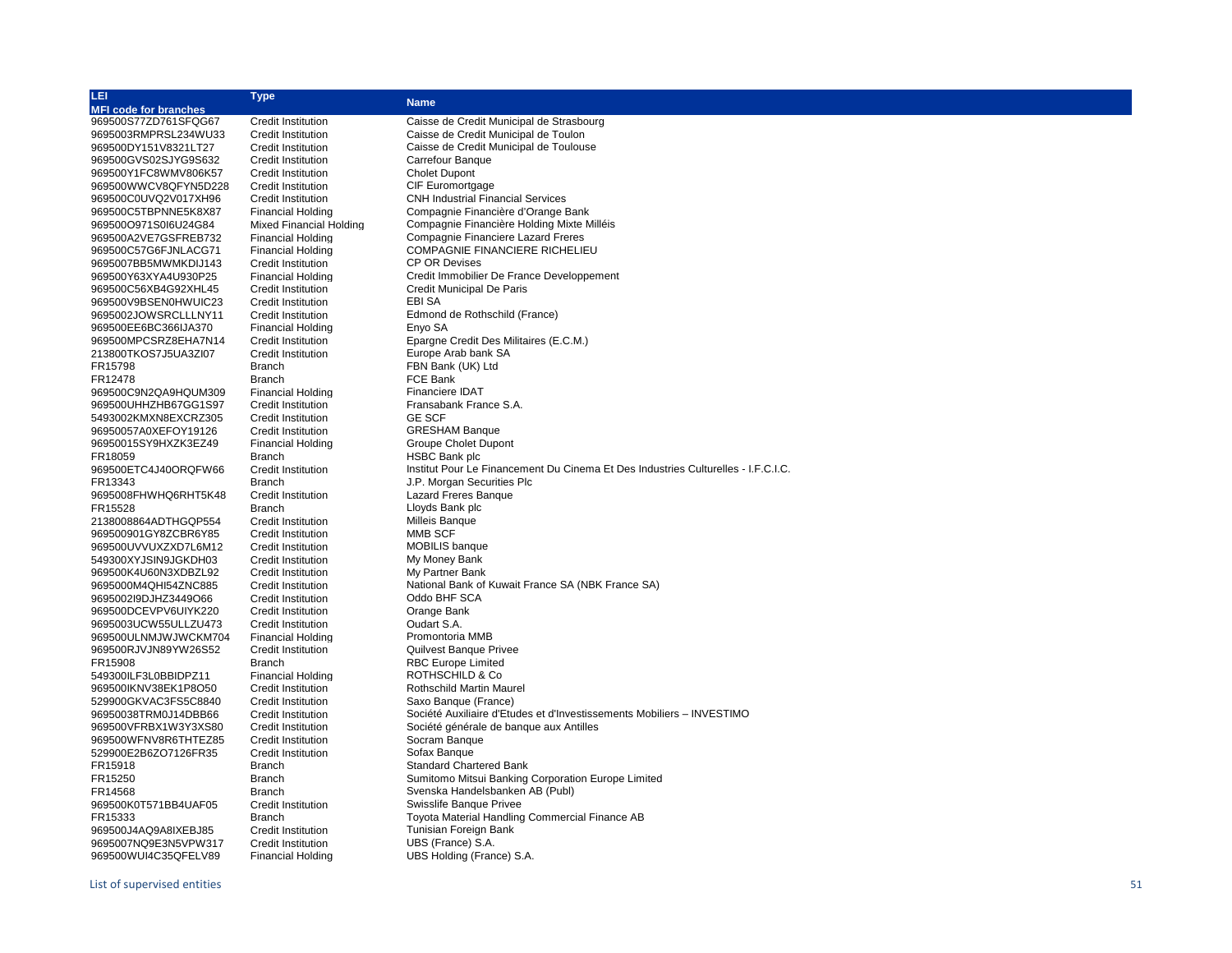| LEI                                          | <b>Type</b>                                     |                                                                                                                         |
|----------------------------------------------|-------------------------------------------------|-------------------------------------------------------------------------------------------------------------------------|
| <b>MFI code for branches</b>                 |                                                 | <b>Name</b>                                                                                                             |
| 969500FYD3E89HF4LW17                         | <b>Credit Institution</b>                       | Union Financiere de France Banque                                                                                       |
| 969500MEAH4AK68JBY25                         | <b>Credit Institution</b>                       | Younited                                                                                                                |
|                                              |                                                 | <b>Italy</b>                                                                                                            |
|                                              |                                                 | <b>Banca d'Italia</b>                                                                                                   |
| IT0002210192841                              | Branch                                          | Abc International Bank plc                                                                                              |
| 529900T32UL0CP1FZA06                         | Credit Institution                              | Allianz Bank Financial Advisors S.p.A.                                                                                  |
| 815600304369529BF285                         | <b>Credit Institution</b>                       | Alto Adige Banca S.p.A.                                                                                                 |
| 81560062CEAE87A85C80                         | <b>Financial Holding</b>                        | Arepo BP SPA                                                                                                            |
| 222100ZLN3RL41NRQP12                         | <b>Financial Holding</b>                        | Auriga S.A.                                                                                                             |
| 8156008B43CE788F4932                         | <b>Credit Institution</b>                       | Banca Agricola Popolare di Ragusa - Società Cooperativa per Azioni                                                      |
| 815600FE947DA0D03B37                         | <b>Credit Institution</b>                       | Banca Albertini S.p.A.                                                                                                  |
| 8156007395B20763EB44                         | <b>Credit Institution</b>                       | Banca Cambiano 1884 Spa                                                                                                 |
| 815600154F8F91CF6B05                         | <b>Credit Institution</b>                       | Banca Capasso Antonio S.p.A.                                                                                            |
| 529900392D9HF1RBUQ52                         | <b>Credit Institution</b>                       | Banca Cassa di Risparmio di Savigliano S.p.A.                                                                           |
| 8156002C3FA08E482831                         | Credit Institution                              | Banca Consulia S.p.A.                                                                                                   |
| 81560022B9E404DCD679                         | <b>Credit Institution</b>                       | Banca del Fucino S.p.A.                                                                                                 |
| 81560064085A02B2B297                         | Credit Institution                              | Banca del Mezzogiorno - Mediocredito Centrale S.p.A.                                                                    |
| 8156009D703BF86C6880                         | <b>Credit Institution</b>                       | Banca del Piemonte S.p.A.                                                                                               |
| 815600C3FCF92D6F0066                         | <b>Credit Institution</b>                       | Banca del Sud S.p.A.                                                                                                    |
| 549300B0FLNFTFYQDJ30                         | <b>Credit Institution</b>                       | Banca di Cividale - Società Cooperativa per Azioni                                                                      |
| 8156006B076490FF6509                         | <b>Credit Institution</b>                       | Banca di Credito Peloritano S.p.A.                                                                                      |
| 8156004D7FDDF887AA66                         | <b>Credit Institution</b>                       | Banca di Credito Popolare, - Società Cooperativa per Azioni                                                             |
| 815600F8D9C4BCC86943                         | <b>Credit Institution</b>                       | Banca di Imola S.p.A.                                                                                                   |
| 815600CCA0900A16F311                         | <b>Credit Institution</b>                       | Banca di Piacenza s.c.p.a.                                                                                              |
| 815600AD89DF97D4E863                         | Credit Institution                              | Banca di Sconto e Conti Correnti di Santa Maria Capua Vetere S.p.A.                                                     |
| 815600522538355AE429                         | <b>Credit Institution</b>                       | Banca Farmafactoring S.p.A.                                                                                             |
|                                              | <b>Credit Institution</b>                       |                                                                                                                         |
| 8156008C6AD59E236F76<br>815600835712F7BA2869 | <b>Credit Institution</b>                       | Banca Finanziaria Internazionale S.p.A.                                                                                 |
|                                              |                                                 | Banca Finnat Euramerica S.p.A.                                                                                          |
| 8156006374CCA8137454                         | Credit Institution                              | Banca Galileo S.p.A.                                                                                                    |
| 815600903231FA2E7698                         | <b>Credit Institution</b>                       | Banca Generali S.p.A.                                                                                                   |
| 8156003440CAE1E23348                         | <b>Credit Institution</b>                       | Banca Ifigest S.p.A.                                                                                                    |
| 8156005420362AE59184                         | <b>Credit Institution</b>                       | Banca Ifis S.p.A.                                                                                                       |
| RY3KI4Q2655O2GIL8D68                         | Credit Institution                              | Banca Intermobiliare di Investimenti e Gestioni S.p.A.                                                                  |
| 8156000FA4166F1C2337                         | Credit Institution                              | BANCA MACERATA S.P.A.                                                                                                   |
| 7LVZJ6XRIE7VNZ4UBX81                         | <b>Credit Institution</b>                       | Banca Mediolanum S.p.A.                                                                                                 |
| 815600EB9E6DCD050385                         | <b>Credit Institution</b>                       | Banca Passadore & C S.p.A.                                                                                              |
| 5493000G0BV36KLF7M63                         | <b>Credit Institution</b>                       | Banca Patrimoni Sella & C. S.p.A.                                                                                       |
| 815600E834970DF7E894                         | Credit Institution                              | Banca Popolare del Cassinate - Società Cooperativa per Azioni                                                           |
| 8156008323735C1B1371                         | Credit Institution                              | Banca Popolare del Frusinate - Società Cooperativa per Azioni                                                           |
| 815600FDD3EB3EA03194                         | <b>Credit Institution</b>                       | Banca Popolare del Lazio - Società Cooperativa                                                                          |
| 81560022363A978A2937                         | <b>Credit Institution</b>                       | Banca Popolare del Mediterraneo - Società Cooperativa per Azioni                                                        |
| 52990033C5FUEN4LMC06                         | Credit Institution                              | Banca Popolare dell'Alto Adige S.p.A.<br>Banca popolare delle Province Molisane - Società Cooperativa per Azioni        |
| 8156002BDA834C0ADF36                         | Credit Institution                              |                                                                                                                         |
| 549300UE2ZF21B02QG64                         | <b>Credit Institution</b>                       | Banca Popolare di Bari - Società Cooperativa per Azioni<br>Banca Popolare di Cortona - Società Cooperativa per Azioni   |
| 815600DA9F0ECED74912                         | <b>Credit Institution</b>                       | Banca Popolare di Fondi - Società Cooperativa                                                                           |
| 8156002B59DB115DFF81                         | Credit Institution                              | Banca Popolare di Lajatico - Società Cooperativa per Azioni                                                             |
| 815600767C6E914C7139                         | Credit Institution                              | Banca Popolare di Puglia e Basilicata - Società Cooperativa per Azioni                                                  |
| 8156004BBB6E6B9B6F10                         | <b>Credit Institution</b>                       | Banca Popolare Etica - Società Cooperativa per Azioni                                                                   |
| 549300DI8RATWW2KQO25                         | <b>Credit Institution</b>                       |                                                                                                                         |
| 8156005C22D0BF134C40                         | <b>Credit Institution</b>                       | Banca Popolare Pugliese - Società Cooperativa per Azioni<br>Banca Popolare Sant'Angelo - Società Cooperativa per Azioni |
| 81560095E5EB52CB3958                         | <b>Credit Institution</b><br>Credit Institution | BANCA POPOLARE VALCONCA S.P.A.                                                                                          |
| 81560072968598077797<br>815600CD21E818779138 | <b>Credit Institution</b>                       |                                                                                                                         |
| 815600715D60D46ED444                         |                                                 | Banca Popolare Vesuviana - Società Cooperativa<br>Banca Privata Leasing S.p.A.                                          |
|                                              | <b>Credit Institution</b>                       | Banca Profilo S.p.A.                                                                                                    |
| RRAN7P32P0W0YY4XQW79                         | <b>Credit Institution</b>                       | Banca Progetto S.p.A.                                                                                                   |
| 81560091FE0AABE37693<br>815600B43BECA3919584 | Credit Institution                              | Banca Promos S.p.A.                                                                                                     |
|                                              | Credit Institution                              | Banca Reale S.p.A.                                                                                                      |
| 815600D852A98169B612                         | <b>Credit Institution</b>                       |                                                                                                                         |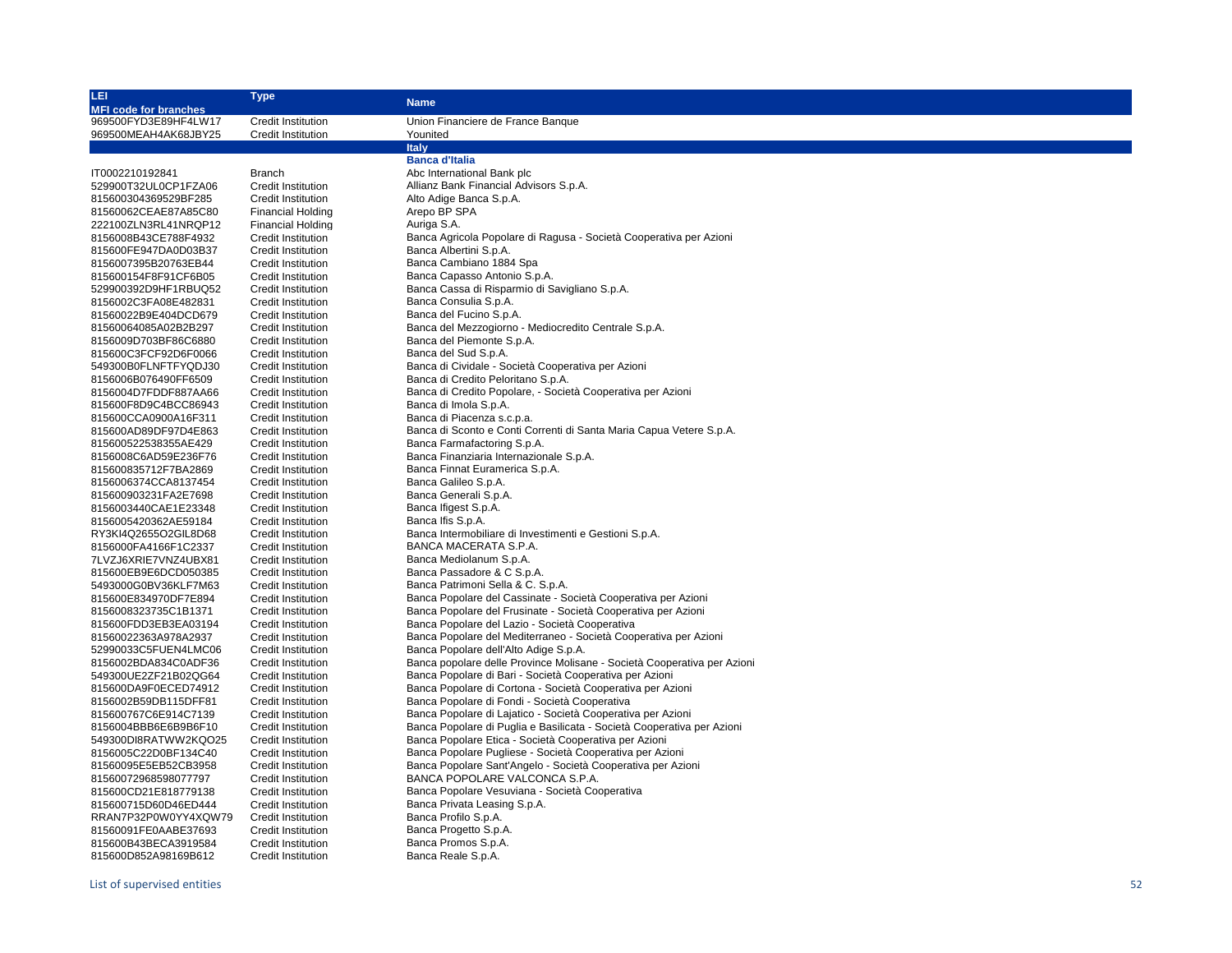| LEI                          | <b>Type</b>                                            | <b>Name</b>                                                                                           |
|------------------------------|--------------------------------------------------------|-------------------------------------------------------------------------------------------------------|
| <b>MFI code for branches</b> |                                                        |                                                                                                       |
| 81560099E70B84A87E96         | <b>Credit Institution</b>                              | Banca Regionale di Sviluppo S.p.A.                                                                    |
| 8156003095855CBF7E98         | <b>Credit Institution</b>                              | Banca Santa Giulia S.p.A.                                                                             |
| 549300ABE4K96QOCEH37         | <b>Credit Institution</b>                              | Banca Sella Holding S.p.A.                                                                            |
| 54930017OIUB41P86L19         | <b>Credit Institution</b>                              | Banca Sella S.p.A.                                                                                    |
| 8156009C2617D40C6616         | <b>Credit Institution</b>                              | Banca Simetica S.p.A.                                                                                 |
| 815600B5C61A10BBB451         | <b>Credit Institution</b>                              | Banca Sistema S.p.A.                                                                                  |
| 815600E5ACA8DECB5C45         | <b>Credit Institution</b>                              | Banca Stabiese S.p.A.                                                                                 |
| 8156009F40F6523F7022         | <b>Credit Institution</b>                              | Banca Sviluppo Tuscia S.p.A.                                                                          |
| IT0004082678137              | Branch                                                 | Banca Transilvania S.A.                                                                               |
| 815600097949D6B08F83         | <b>Credit Institution</b>                              | Banca Ubae S.p.A.                                                                                     |
| 815600BEE9123CD92E12         |                                                        | Banca Valsabbina - Società Cooperativa per Azioni                                                     |
| 81560051AAE0E0F10021         | <b>Credit Institution</b><br><b>Credit Institution</b> | Banco delle Tre Venezie S.p.A.                                                                        |
|                              |                                                        |                                                                                                       |
| 81560035485BD7DB3590         | <b>Credit Institution</b>                              | Banco di Credito Paolo Azzoaglio S.p.A.                                                               |
| 81560026D234790EB288         | <b>Credit Institution</b>                              | Banco di Desio e della Brianza S.p.A.                                                                 |
| 815600FF506562CD6332         | <b>Credit Institution</b>                              | Banco di Lucca e del Tirreno S.p.A.                                                                   |
| 2221007TKGX5QBZK8Y34         | <b>Financial Holding</b>                               | BPL Holdco s.à.r.l.                                                                                   |
| 815600A069BDDE109726         | <b>Financial Holding</b>                               | Brianza Unione di Luigi Gavazzi e Stefano Lado s.a.p.a.                                               |
| 529900N2ZB1B52JB2F83         | <b>Credit Institution</b>                              | Cassa Centrale Raiffeisen dell'Alto Adige S.p.A.                                                      |
| 81560027D07F9BDB8436         | <b>Credit Institution</b>                              | Cassa di Risparmio di Asti S.p.A.                                                                     |
| 8156008060E1E4EFE316         | <b>Credit Institution</b>                              | Cassa di risparmio di Biella e Vercelli - Biverbanca Spa                                              |
| 8156003A4FB445454553         | <b>Credit Institution</b>                              | Cassa di Risparmio di Bolzano S.p.A.                                                                  |
| 81560089BF1736FD9732         | <b>Credit Institution</b>                              | Cassa di Risparmio di Cento S.p.A.                                                                    |
| 81560017C4A61A529235         | <b>Credit Institution</b>                              | Cassa di Risparmio di Fermo S.p.A.                                                                    |
| 815600B1404758062D36         | <b>Credit Institution</b>                              | Cassa di Risparmio di Fossano S.p.A.                                                                  |
| 815600F443DE75A69A95         | Credit Institution                                     | Cassa di Risparmio di Orvieto S.p.A.                                                                  |
| 815600A32DA05F693F24         | <b>Credit Institution</b>                              | Cassa di Risparmio di Ravenna S.p.A.                                                                  |
| 815600B6B356EC776E54         | <b>Credit Institution</b>                              | Cassa di Risparmio di Volterra S.p.A.                                                                 |
| 81560071421F0C4FF002         | <b>Credit Institution</b>                              | Cassa di Sovvenzione e Risparmio fra Il Personale della Banca d'Italia Società Cooperativa per Azioni |
| 8156003D79D064FB5360         | <b>Credit Institution</b>                              | Cassa Lombarda S.p.A.                                                                                 |
| 529900VIIFB82W1OOC62         | <b>Credit Institution</b>                              | Cassa Raiffeisen Alta Pusteria - Società Cooperativa                                                  |
| 529900LSR2K8QCDT5A95         | <b>Credit Institution</b>                              | Cassa Raiffeisen Alta Venosta - Società Cooperativa                                                   |
| 815600589495BE8A4587         | <b>Credit Institution</b>                              | Cassa Raiffeisen Bassa Atesina - Società Cooperativa                                                  |
| 815600A7750749C5B936         | <b>Credit Institution</b>                              | Cassa Raiffeisen Bassa Vall'Isarco - Società Cooperativa                                              |
| 529900H5SATZJTWAR773         | <b>Credit Institution</b>                              | CASSA RAIFFEISEN BASSA VENOSTA SOCIETA' COOPERATIVA                                                   |
| 8156001E691ACBF5D727         | <b>Credit Institution</b>                              | Cassa Raiffeisen Campo di Trens - Società Cooperativa                                                 |
| 529900E7SERKQOK00B92         | <b>Credit Institution</b>                              | Cassa Raiffeisen Castelrotto - Ortisei - Società Cooperativa                                          |
| 815600BE39854E0C9485         | <b>Credit Institution</b>                              | Cassa Raiffeisen della Val Passiria - Società Cooperativa                                             |
| 5299005FLGWDF2878X45         | Credit Institution                                     | Cassa Raiffeisen della Valle Isarco - Società Cooperativa                                             |
| 5299003GDKWU24XYY123         | <b>Credit Institution</b>                              | Cassa Raiffeisen di Brunico - Società Cooperativa                                                     |
| 8156003E6E19559C8247         | <b>Credit Institution</b>                              | Cassa Raiffeisen di Dobbiaco - Società Cooperativa                                                    |
| 815600DFA5DD8CBFD155         | Credit Institution                                     | Cassa Raiffeisen di Funes - Società Cooperativa                                                       |
| 529900K6QTKF2QXL0B37         | <b>Credit Institution</b>                              | Cassa Raiffeisen di Lagundo - Società Cooperativa                                                     |
| 8156000B18E18BBDBB14         | <b>Credit Institution</b>                              | Cassa Raiffeisen di Lasa - Società Cooperativa                                                        |
| 529900F4QCKVY8P9QQ72         | <b>Credit Institution</b>                              | Cassa Raiffeisen di Marlengo - Società Cooperativa                                                    |
| 529900CPUINDSNWSU986         | <b>Credit Institution</b>                              | Cassa Raiffeisen di Monguelfo Casies Tesido - Società Cooperativa                                     |
| 81560029BA16DD501270         | Credit Institution                                     | Cassa Raiffeisen di Nova Ponente Aldino - Società Cooperativa                                         |
| 529900QN0AS8T501QG38         | <b>Credit Institution</b>                              | Cassa Raiffeisen di Parcines - Società Cooperativa                                                    |
| 8156008B44EE7E841919         | <b>Credit Institution</b>                              | Cassa Raiffeisen di Scena - Società Cooperativa                                                       |
|                              |                                                        | Cassa Raiffeisen di Tesimo - Società Cooperativa                                                      |
| 81560086757D5A33B226         | <b>Credit Institution</b>                              |                                                                                                       |
| 529900YZM0WWAZMBXW89         | <b>Credit Institution</b>                              | Cassa Raiffeisen di Vandoies - Società Cooperativa                                                    |
| 529900HGCC5S5FGR5Z52         | <b>Credit Institution</b>                              | Cassa Raiffeisen di Villabassa - Società Cooperativa                                                  |
| 5299000O4GKV3XL1S930         | <b>Credit Institution</b>                              | Cassa Raiffeisen Etschtal Società Cooperativa                                                         |
| 5299000U66EHK541QB51         | <b>Credit Institution</b>                              | Cassa Raiffeisen Laces - Società Cooperativa                                                          |
| 529900Z8JO8RAGTT8O04         | <b>Credit Institution</b>                              | Cassa Raiffeisen Lana - Società Cooperativa                                                           |
| 529900GSJR3LIAD67P54         | <b>Credit Institution</b>                              | Cassa Raiffeisen Merano - Società Cooperativa                                                         |
| 52990073ZBGESB1SYT94         | Credit Institution                                     | Cassa Raiffeisen Oltradige - Società Cooperativa                                                      |
| 5299001LDTJ8SIMBV818         | <b>Credit Institution</b>                              | Cassa Raiffeisen Prato-Tubre - Società Cooperativa                                                    |
| 529900E1UERXN47PB924         | <b>Credit Institution</b>                              | Cassa Raiffeisen Schlern - Rosengarten - Società Cooperativa                                          |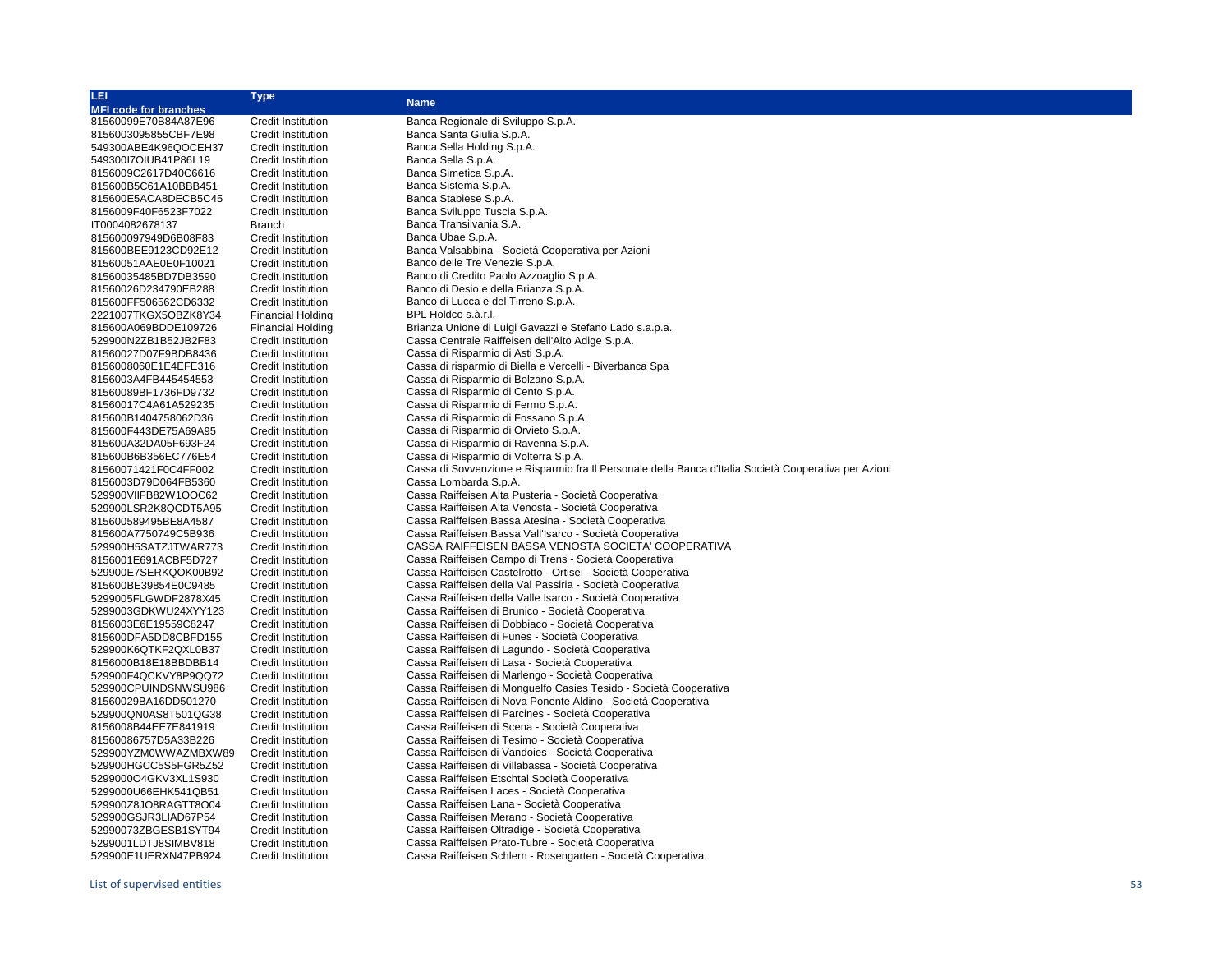| 山                            | <b>Type</b>               | <b>Name</b>                                                                   |
|------------------------------|---------------------------|-------------------------------------------------------------------------------|
| <b>MFI code for branches</b> |                           |                                                                               |
| 529900JMVRUEEGJDU667         | <b>Credit Institution</b> | Cassa Raiffeisen Silandro - Società Cooperativa                               |
| 8156008A10714BD8A356         | <b>Credit Institution</b> | Cassa Raiffeisen Tirolo - Società Cooperativa                                 |
| 529900VXNZKW8QFXW097         | <b>Credit Institution</b> | Cassa Raiffeisen Tures Aurina - Società Cooperativa                           |
| 815600DCFAAFA1726C37         | <b>Credit Institution</b> | Cassa Raiffeisen Ultimo San Pancrazio Lauregno - Società Cooperativa          |
| 5299007JQM7L0DGQD248         | Credit Institution        | Cassa Raiffeisen Val Badia - Società Cooperativa Genossenschaft               |
| 529900K5UBMZ5A7GOS30         | <b>Credit Institution</b> | Cassa Raiffeisen Val Gardena - Società Cooperativa                            |
| 815600B2D418492C9810         | <b>Credit Institution</b> | Cassa Raiffeisen Val Sarentino - Società Cooperativa                          |
| 529900RUJPDP4ZW9WB21         | <b>Credit Institution</b> | Cassa Raiffeisen Wipptal - Società Cooperativa                                |
| 529900T0LI726NSWT812         | <b>Credit Institution</b> | Cassa Rurale di Bolzano - Società Cooperativa                                 |
| 529900H5L58R4R8FE538         | <b>Credit Institution</b> | Cassa Rurale di Salorno - Società Cooperativa                                 |
| 549300DBGOP8UBMF1L65         | <b>Credit Institution</b> | Credit Suisse (Italy) S.p.A.                                                  |
| IT0004392618436              | <b>Branch</b>             | <b>Credit Suisse International</b>                                            |
|                              |                           | Credito Fondiario S.p.A.                                                      |
| 815600C00ED59A620D80         | <b>Credit Institution</b> |                                                                               |
| 8156007C053DC07AC307         | <b>Credit Institution</b> | Credito Lombardo Veneto S.p.A.                                                |
| 549300BDV4C410CYAQ76         | Credit Institution        | Credito Valtellinese S.p.A.                                                   |
| 815600EE22E1C3F66630         | <b>Credit Institution</b> | DEPOBank - Banca Depositaria Italiana S.p.A.                                  |
| 815600DEE22D520C8779         | <b>Financial Holding</b>  | Ersel Investimenti S.p.A                                                      |
| 81560063561A562DAF14         | <b>Credit Institution</b> | Extrabanca S.p.A.                                                             |
| 549300FR956J8UJDWQ78         | <b>Credit Institution</b> | FARBANCA S.p.A.                                                               |
| IT0000959743258              | <b>Branch</b>             | FCE Bank plc                                                                  |
| 549300L7YCATGO57ZE10         | <b>Credit Institution</b> | Finecobank S.p.A.                                                             |
| 815600868882FCA1BF03         | <b>Credit Institution</b> | Gbm Banca S.p.A.                                                              |
| 8156003B4300193DC148         | <b>Credit Institution</b> | <b>GUBER BANCA SPA</b>                                                        |
| 81560011EF89CCD60084         | <b>Credit Institution</b> | Hypo Alpe Adria Bank S.p.A.                                                   |
| 815600848DEFE160E913         | <b>Credit Institution</b> | Ibl Istituto Bancario del Lavoro S.p.A.                                       |
| 815600722FAEE18D6013         | <b>Credit Institution</b> | Igea Banca S.p.A.                                                             |
| 815600A029117B20DD63         | <b>Credit Institution</b> | Illimity Bank S.p.A.                                                          |
| 8156005300C1AFD13828         | <b>Credit Institution</b> | Imprebanca S.p.A.                                                             |
| 815600F7C251EF3D6039         | <b>Credit Institution</b> | Invest Banca S.p.A.                                                           |
| 815600ACC18A758ADE66         | <b>Credit Institution</b> | Istituto per Il Credito Sportivo - Ente di Diritto Pubblico                   |
| IT0001242389990              | <b>Branch</b>             | J.P. Morgan Securities plc                                                    |
| 81560023A3EC94499D08         | Credit Institution        | Mediocredito Trentino Alto Adige S.p.A.                                       |
| IT0001544544332              | Branch                    | Morgan Stanley Bank International Ltd Milan Branch                            |
| IT0004620788339              | <b>Branch</b>             | NATIONAL WESTMINSTER BANK PLC.                                                |
| 222100BJLVS97Z4SNN03         | <b>Financial Holding</b>  | OCM Luxembourg EPF III BPL Holdings S.à.r.l.                                  |
| 815600DBB2D8C83A6490         | Credit Institution        | Prader Bank S.p.A.                                                            |
| 8156009F9B6BB7745A32         | <b>Financial Holding</b>  | Privata Holding srl                                                           |
| 815600F64EEB5857A007         | <b>Credit Institution</b> | Sanfelice 1893 Banca Popolare - Società Cooperativa per Azioni                |
| IT0003348340337              | <b>Branch</b>             | Saxo Bank A/S                                                                 |
|                              |                           | SOLUTION BANK S.P.A.                                                          |
| 8156000A97D8FE526634         | <b>Credit Institution</b> |                                                                               |
| 222100UKFAY4HTOGDW51         | <b>Financial Holding</b>  | TIBER INVESTMENTS S.A.R.L.                                                    |
| IT0004572185272              | <b>Branch</b>             | Toyota Material Handling Commercial Finance AB                                |
| 815600C6F7496F9B4023         | <b>Credit Institution</b> | VIVIBANCA SOCIETA' PER AZIONI                                                 |
|                              |                           | <b>Cyprus</b>                                                                 |
|                              |                           | <b>Central Bank of Cyprus</b>                                                 |
| 213800J6YAAN1NRSD427         | <b>Credit Institution</b> | Ancoria Bank Limited                                                          |
| 549300VB6UM9TUOCYW67         | <b>Credit Institution</b> | <b>Astrobank Limited</b>                                                      |
| CY120023                     | <b>Branch</b>             | Central Cooperative Bank PLC                                                  |
| CY120013                     | <b>Branch</b>             | First Investment Bank Ltd                                                     |
| 213800HYE2VYP5WKFI43         | <b>Credit Institution</b> | <b>Housing Finance Corporation</b>                                            |
|                              | Credit Institution        | Laiki bank                                                                    |
| 213800P1P13ABO5R9V78         | Credit Institution        | Société Générale Bank - Cyprus Ltd                                            |
| 549300TTZTKBUFKWH890         | Credit Institution        | The Cyprus Development Bank Public Company Ltd                                |
|                              |                           | Latvia                                                                        |
|                              |                           | Finanšu un kapitāla tirgus komisija / Financial and Capital Market Commission |
| 213800U3Y2TMRMKLNE90         | <b>Credit Institution</b> | Akciju sabiedrība "Baltic International Bank"                                 |
| 549300OMTXWX1144LP69         | <b>Credit Institution</b> | Akciju sabiedrība "Reģionālā investīciju banka"                               |
| 2138007F5HA5FFJROB80         | <b>Credit Institution</b> | Akciju sabiedrība "Rietumu Banka"                                             |
|                              |                           |                                                                               |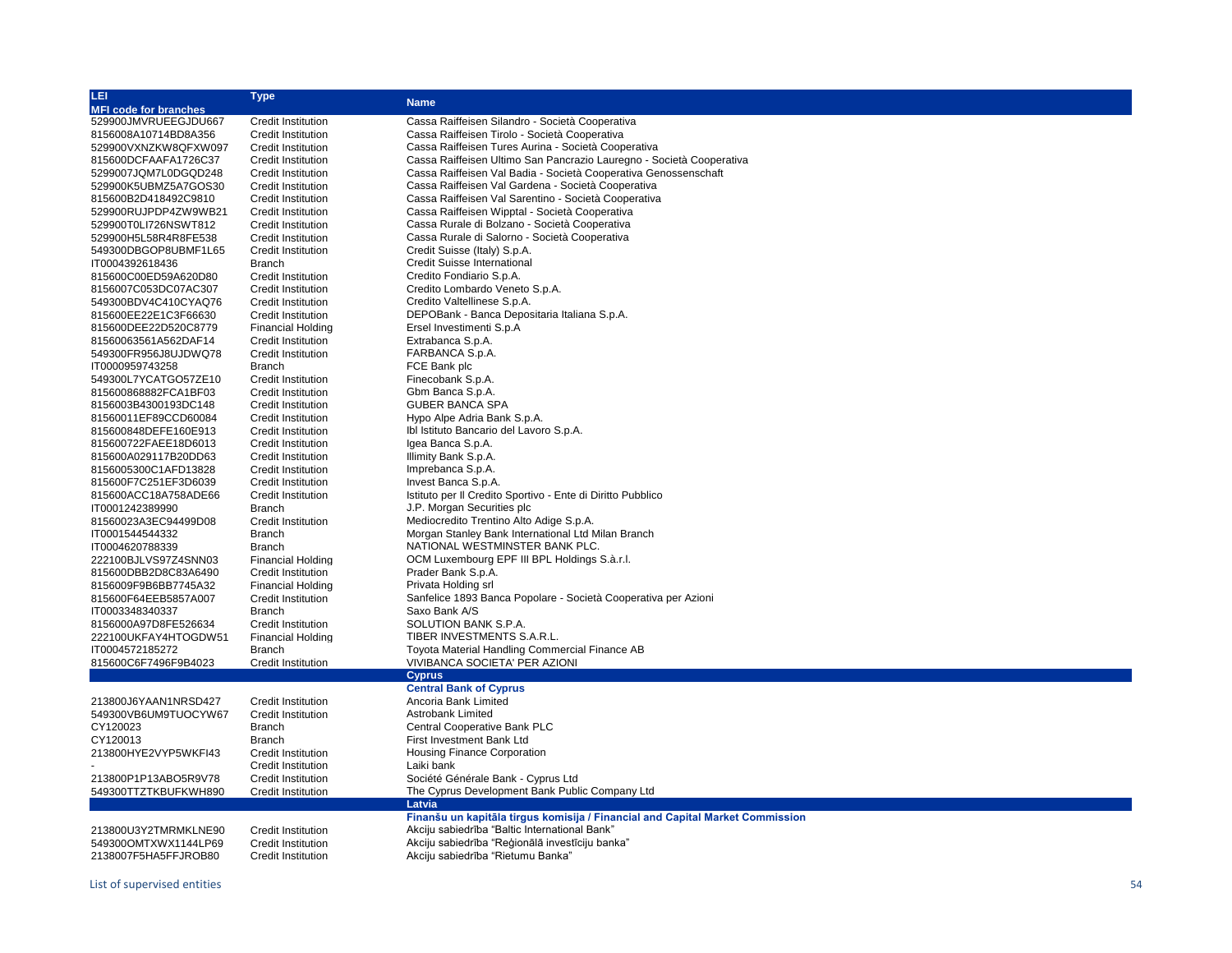| LEI.                         | Type                      | <b>Name</b>                                                           |
|------------------------------|---------------------------|-----------------------------------------------------------------------|
| <b>MFI code for branches</b> |                           |                                                                       |
| 2138009Y59EAR7H1UO97         | <b>Credit Institution</b> | AS "Citadele banka"                                                   |
| 213800M5SZU3KLAROZ16         | <b>Credit Institution</b> | AS "Industra Bank"                                                    |
| 213800S3PME328HYZ792         | <b>Credit Institution</b> | AS "PrivatBank"                                                       |
| 54930080G2M7EJ097A27         | <b>Credit Institution</b> | AS BlueOrange Bank                                                    |
| 2534005A84927EKSR789         | <b>Credit Institution</b> | AS Expobank                                                           |
| 259400YE9CCQBVY41L71         | <b>Credit Institution</b> | AS LPB Bank                                                           |
| LV40103163202                | <b>Branch</b>             | Danske Bank A/S filiāle Latvijā                                       |
| 213800CR15SREFNGIN07         | <b>Credit Institution</b> | Rigensis Bank AS                                                      |
| 2138006K6SWNFWF6PE87         | <b>Credit Institution</b> | Signet Bank AS                                                        |
| LV40003960512                | <b>Branch</b>             | Svenska Handelsbanken AB Latvijas filiāle                             |
|                              |                           | <b>Lithuania</b>                                                      |
|                              |                           | <b>Lietuvos bankas</b>                                                |
| 9845004E0E10867HE985         | <b>Credit Institution</b> | AB "Fjord bank"                                                       |
| 254900YVGU26JCGZZC63         | <b>Credit Institution</b> | AB "Mano bankas"                                                      |
| LT301694694                  | <b>Branch</b>             | Danske Bank A/S Lietuvos filialas                                     |
|                              | <b>Credit Institution</b> | European Merchant Bank UAB                                            |
| 254900TRQWSAA6UDK962         |                           |                                                                       |
| 254900WRGB5SQ6J5AA39         | <b>Credit Institution</b> | Jungtinė centrinė kredito unija                                       |
| 2138009QCHFQV9RC4R40         | <b>Credit Institution</b> | Lietuvos centrinė kredito unija                                       |
| 984500C7DA9DE92D9B69         | <b>Credit Institution</b> | PayRay, UAB                                                           |
| 485100NUOK3CEDCUTW40         | <b>Credit Institution</b> | <b>Revolut Bank UAB</b>                                               |
| LT302250781                  | <b>Branch</b>             | Svenska Handelsbanken AB Lietuvos filialas                            |
| 549300GGZN1RFPRZS880         | Credit Institution        | <b>UAB</b> "General Financing"                                        |
| 529900F2SC8ANS0A2T76         | Credit Institution        | Uždaroji akcinė bendrovė Medicinos bankas                             |
|                              |                           | <b>Luxembourg</b>                                                     |
|                              |                           | <b>Commission de Surveillance du Secteur Financier</b>                |
| 529900OKPZTTS50FXP26         | <b>Credit Institution</b> | Advanzia Bank S.A.                                                    |
| 5493000Z65DBUM625D68         | <b>Credit Institution</b> | Agricultural Bank of China (Luxembourg) S.A.                          |
| 549300HJP49EYZ1J8E64         | <b>Credit Institution</b> | Allfunds Bank International, S.A.                                     |
| 5493006HBFVH9VZS2619         | <b>Credit Institution</b> | Andbank Luxembourg                                                    |
| 5493002K643MZPQEK497         | <b>Credit Institution</b> | Banco Bradesco Europa S.A.                                            |
| 529900VVDOKMRRAHZ894         | <b>Credit Institution</b> | Bank GPB International S.A.                                           |
| QS3ZEAHRBZY9228Z0111         | <b>Credit Institution</b> | Bank Julius Baer Europe S.A.                                          |
| 529900LKIMB57HKF3545         | <b>Credit Institution</b> | Bank of China (Luxembourg) S.A.                                       |
| 529900NJ5WS5MV6QWA29         | <b>Credit Institution</b> | Bank of Communications (Luxembourg) S.A.                              |
| 213800W1NGBLERUS6M39         | <b>Credit Institution</b> | Banking Circle S.A.                                                   |
| 549300Z6OB1D4ZUBD145         | <b>Credit Institution</b> | Banque de Patrimoines Privés                                          |
| BS1J1M49T2SZUAO8NG58         | <b>Credit Institution</b> | Banque Hapoalim (Luxembourg) S.A.                                     |
| 549300NB00IGN8R8UG27         | <b>Credit Institution</b> | Banque Havilland S.A.                                                 |
| VVTM7QTMTM782I8PXM66         | <b>Credit Institution</b> | Banque J. Safra Sarasin (Luxembourg) SA                               |
| 549300F7FBD744MEP844         | <b>Credit Institution</b> | <b>Banque Raiffeisen</b>                                              |
| 549300SI0RO37NRYM538         | <b>Credit Institution</b> | Bemo Europe - Banque Privee                                           |
| 222100V03Y766EM5TZ83         | <b>Credit Institution</b> | Brown Brothers Harriman (Luxembourg) S.C.A.                           |
|                              |                           | Catella Bank S.A.                                                     |
| 54930088RBSOXYD8EY94         | <b>Credit Institution</b> | China Construction Bank (Europe) S.A.                                 |
| 5493007QRSX9DS2CM858         | <b>Credit Institution</b> |                                                                       |
| 22210018MLEVW7CTGU78         | <b>Credit Institution</b> | China Everbright Bank (Europe) S.A.                                   |
| 549300OL514RA0SXJJ44         | <b>Credit Institution</b> | Clearstream Banking S.A.                                              |
| 549300OZSHE4H5BFQA66         | <b>Credit Institution</b> | Compagnie de Banque Privée Quilvest S.A., en abrégé CBP Quilvest S.A. |
| 5493003TIY721MBZZK78         | <b>Credit Institution</b> | Crédit Suisse (Luxembourg) S.A.                                       |
| X8WMFIJRN87EE46ZZ766         | <b>Credit Institution</b> | Danske Bank International S.A.                                        |
| 529900KX5X9VXOSTUU71         | <b>Credit Institution</b> | Delen Private Bank Luxembourg S.A.                                    |
| 213800JQ3ZED2VM5WX46         | <b>Credit Institution</b> | DNB Luxembourg S.A.                                                   |
| 549300S54HVJT5564C37         | <b>Credit Institution</b> | East West United Bank S.A.                                            |
| 5493009T9IBHZZKFR082         | <b>Credit Institution</b> | Edmond de Rothschild (Europe)                                         |
| 529900U5XAEYOT68AC40         | <b>Credit Institution</b> | EFG Bank (Luxembourg) S.A.                                            |
| 222100OBGR5ZZKQ35B98         | <b>Financial Holding</b>  | EFG Investment (Luxembourg) S.A.                                      |
| 5299000YBKNGBUB4VF56         | Credit Institution        | European Depositary Bank S.A.                                         |
| 2221003F22LRIY5QKC50         | <b>Financial Holding</b>  | FIL Holdings (Luxembourg) S.A.                                        |
| 549300WC7S3MTA351724         | Credit Institution        | Fortuna Banque s.c.                                                   |
|                              |                           |                                                                       |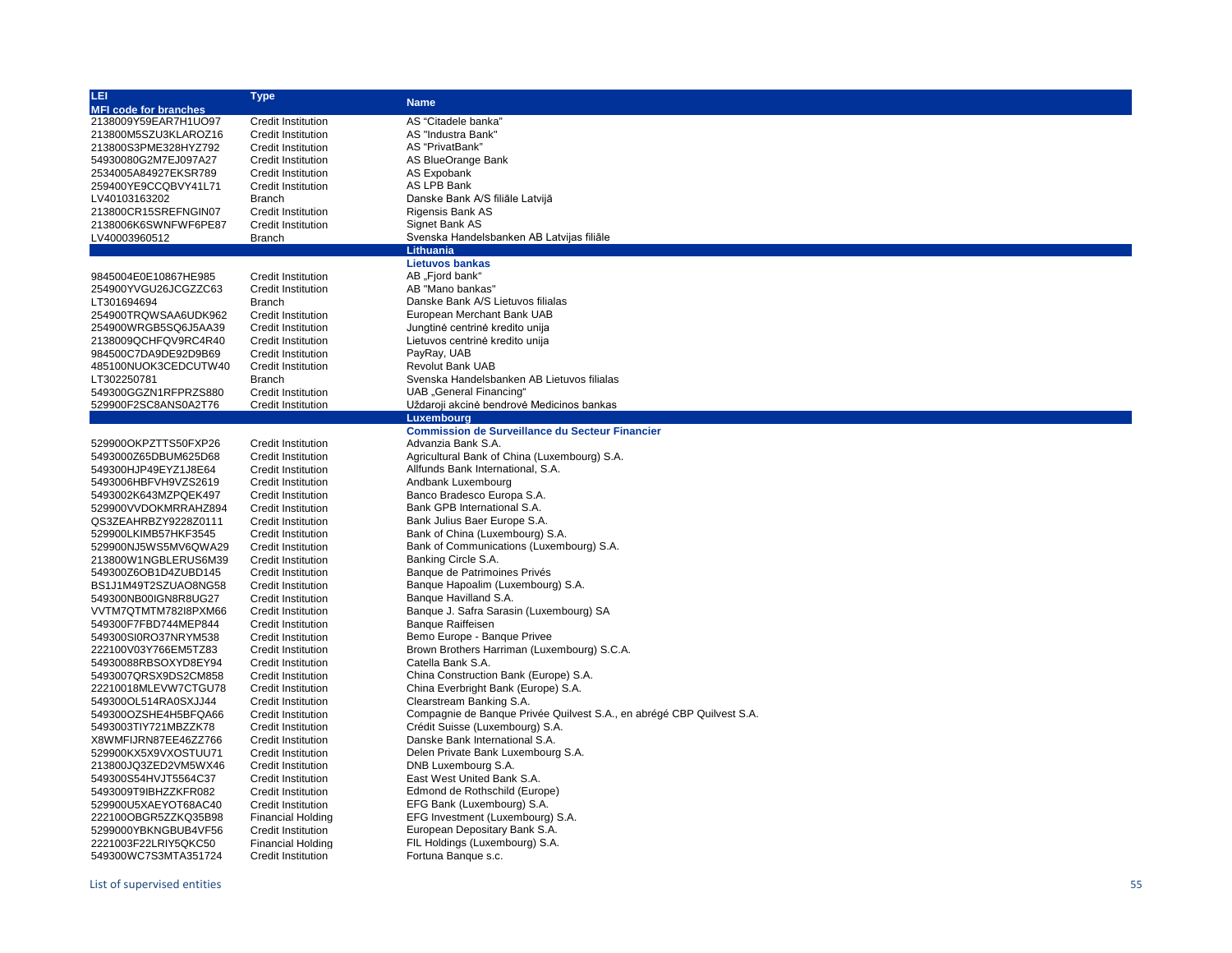| LEI                          | Type                      | <b>Name</b>                                                                         |
|------------------------------|---------------------------|-------------------------------------------------------------------------------------|
| <b>MFI code for branches</b> |                           |                                                                                     |
| 5299003Q12XE3DN7X166         | <b>Credit Institution</b> | Freie Internationale Sparkasse S.A.                                                 |
| 549300Z0QBUOKPGN3Q24         | <b>Financial Holding</b>  | Havilland Group S.A.                                                                |
| LUB00374                     | <b>Branch</b>             | HSBC Bank Plc., Luxembourg branch                                                   |
| 213800CD235ST4TMNL94         | Credit Institution        | HSBC Private Bank (Luxembourg) S.A.                                                 |
| 529900Q5Z3L25N2MD382         | <b>Credit Institution</b> | Industrial and Commercial Bank of China (Europe) S.A., en abrégé ICBC (Europe) S.A. |
| 549300M2IHOB9P5WE714         | <b>Credit Institution</b> | Internaxx Bank S.A.                                                                 |
| RUOKPID0PZ0UWJYU9J61         | <b>Credit Institution</b> | John Deere Bank S.A.                                                                |
| 529900WJODT604P4HT05         | <b>Financial Holding</b>  | Lobra-2 S.à r.l.                                                                    |
| 549300ZOE0EU2VKF6M35         | <b>Credit Institution</b> | Lombard Odier (Europe) S.A.                                                         |
| 549300D7SF4JSQDV7040         | <b>Credit Institution</b> | Mirabaud & Cie (Europe) S.A.                                                        |
| 2138002PVBMEHILJ1340         | <b>Credit Institution</b> | Mitsubishi UFJ Investor Services and Banking (Luxembourg) S.A.                      |
| 529900PYIF3AF0FSQG43         | <b>Credit Institution</b> | Mizuho Trust & Banking (Luxembourg) SA                                              |
|                              |                           |                                                                                     |
| 6Y69KXPE1SI1ZTYB3823         | <b>Credit Institution</b> | Nomura Bank (Luxembourg) S.A.                                                       |
| HWIPDOTRM1EKRPKYKH81         | <b>Credit Institution</b> | Northern Trust Global Services SE                                                   |
| 549300007WRP2M554F61         | <b>Credit Institution</b> | Öhman Bank S.A.                                                                     |
| 549300ZV1RSA9F0LU821         | <b>Credit Institution</b> | PayPal (Europe) S.à r.l. et Cie, S.C.A.                                             |
| 549300GSSPQ1QSKI1376         | Credit Institution        | Pictet & Cie (Europe) S.A.                                                          |
| 5493004K8I4CKF0BO031         | Financial Holding         | Quilvest Wealth Management S.A.                                                     |
| 222100F32NUKGGEIT751         | <b>Credit Institution</b> | Rakuten Europe Bank S.A.                                                            |
| 2138006FNR865VUT1Q20         | <b>Credit Institution</b> | RBS International Depositary Services S.A                                           |
| 222100TOUO3GLDBU6H74         | Credit Institution        | RiverBank S.A.                                                                      |
| LUB00410                     | <b>Branch</b>             | SKANDINAVISKA ENSKILDA BANKEN AB Luxembourg Branch                                  |
| NENLL5EWGF6RJIPK9Q81         | <b>Credit Institution</b> | SMBC Nikko Bank (Luxembourg) S.A.                                                   |
| 549300OULZAEQLPNTL63         | <b>Credit Institution</b> | Société Nationale de Crédit et d'Investissement                                     |
| 549300SJDJCST6RZEI60         | <b>Credit Institution</b> | Sumitomo Mitsui Trust Bank (Luxembourg) S.A.                                        |
| LUB00229                     | Branch                    | Svenska Handelsbanken AB (Publ), Stockholm (Suède), succursale de Luxembourg        |
| 5493003RJ3TPV33W0108         | <b>Credit Institution</b> | Union Bancaire Privée (Europe) S.A.                                                 |
| 549300FKMQ4CQTPLCI28         | <b>Credit Institution</b> | VP Bank (Luxembourg) S.A.                                                           |
|                              |                           | <b>Malta</b>                                                                        |
|                              |                           | <b>Malta Financial Services Authority</b>                                           |
| 213800BJFRCI88UOLL93         | <b>Credit Institution</b> | AgriBank PLC                                                                        |
| 213800A1O379I6DMCU10         |                           |                                                                                     |
|                              |                           |                                                                                     |
|                              | <b>Credit Institution</b> | APS Bank Ltd                                                                        |
| 549300TEJKOLFN65KR76         | <b>Credit Institution</b> | <b>BNF BANK PLC</b>                                                                 |
| 213800EUDXECGWMKKR98         | <b>Credit Institution</b> | Commbank Europe Ltd                                                                 |
| 213800181YOLRJFDJF94         | <b>Credit Institution</b> | Credorax Bank Limited                                                               |
| 5493006Z4NTMNDDBGL49         | <b>Credit Institution</b> | ECCM Bank plc                                                                       |
| 213800ZOI1EW481WPV90         | <b>Credit Institution</b> | FCM Bank Ltd                                                                        |
| 213800SGT5S6EKUW2987         | <b>Credit Institution</b> | Ferratum Bank Plc                                                                   |
| 529900Q2C3I7VCILLG45         | Credit Institution        | FIMBank plc                                                                         |
| 549300KOORG6SN9LMO68         | <b>Credit Institution</b> | IIG Bank (Malta) Ltd                                                                |
| 2138003IGGAUDLPNC244         | <b>Credit Institution</b> | Izola Bank plc                                                                      |
| 529900UIRB65OY6U4B21         | <b>Credit Institution</b> | Lombard Bank Malta plc                                                              |
| 5299000F1CGJQ8NAXQ58         | Credit Institution        | <b>MFC Merchant Bank Ltd</b>                                                        |
| 213800DH6UHCSVBP7F78         | Credit Institution        | Novum Bank Ltd                                                                      |
| 21380058TBT7QOXGOC76         | <b>Credit Institution</b> | Satabank p.l.c.                                                                     |
|                              |                           |                                                                                     |
| 21380033CFFM2V1ZCK65         | <b>Financial Holding</b>  | Sparkasse (Holdings) Malta Ltd.                                                     |
| 21380099RT73NFBYS559         | Credit Institution        | Sparkasse Bank Malta plc                                                            |
| 549300SCYZQKMPYPSH09         | <b>Credit Institution</b> | Yapi Kredi Bank Malta Ltd                                                           |
|                              |                           | <b>The Netherlands</b>                                                              |
|                              |                           | De Nederlandsche Bank                                                               |
| 724500AH42V5X8BCPE49         | <b>Credit Institution</b> | Achmea Bank N.V.                                                                    |
| 724500973ODKK3IFQ447         | <b>Credit Institution</b> | Adven N.V.                                                                          |
| 549300772D1G8JPIUR96         | <b>Credit Institution</b> | Aegon Bank N.V.                                                                     |
| 724500EBILN0OBB7H893         | <b>Credit Institution</b> | Amsterdam Trade Bank N.V.                                                           |
| 724500ZNT2l60RYZQI38         | <b>Credit Institution</b> | Anadolubank Nederland N.V.                                                          |
| 7245002RKZNRSSGQE188         | <b>Credit Institution</b> | ASR Bank N.V.                                                                       |
| <b>NL431</b>                 | <b>Branch</b>             | Bank of Scotland Plc                                                                |
| 72450097ZHDI6WRF4669         | <b>Credit Institution</b> | Bank Ten Cate & Cie. N.V.                                                           |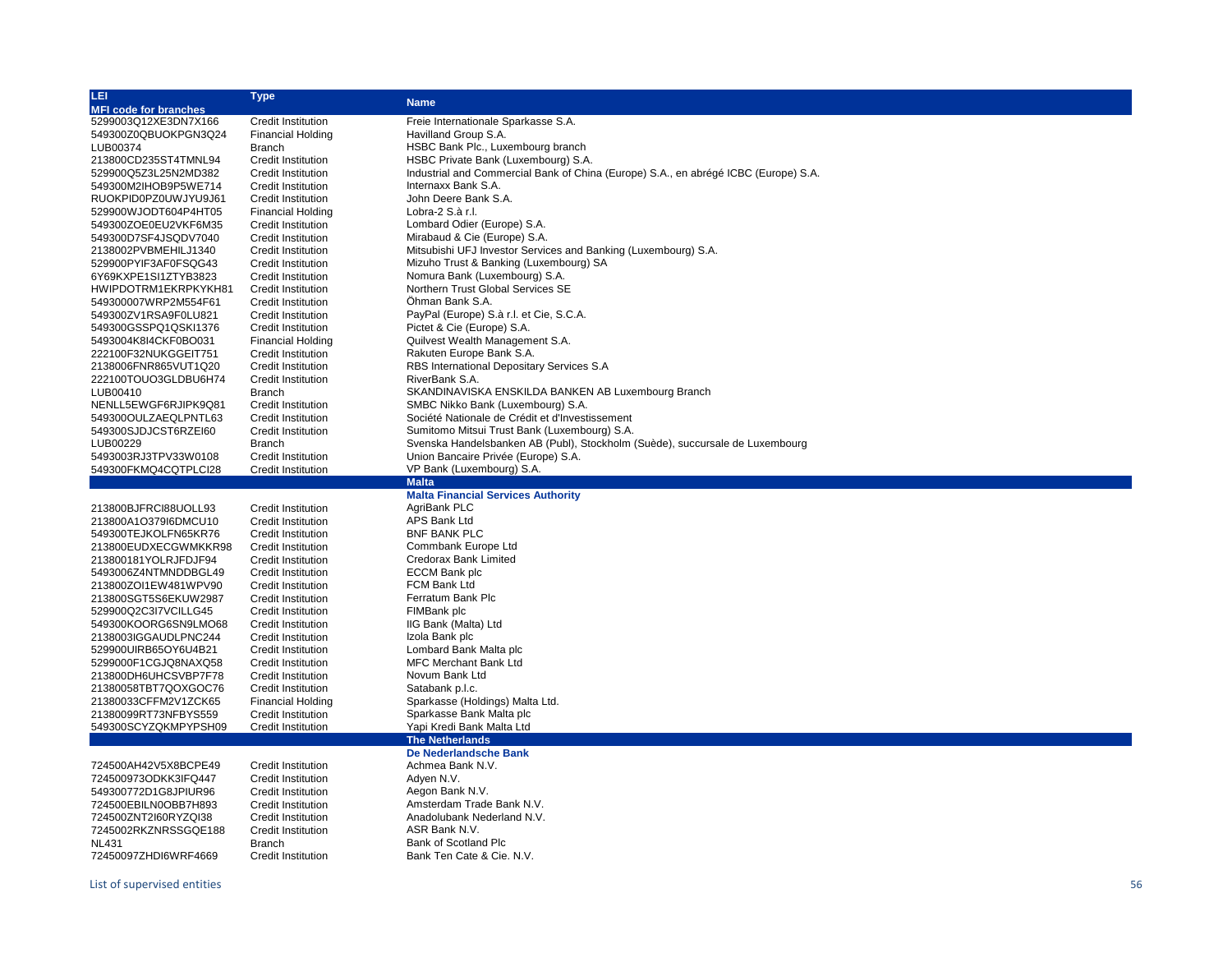| LEI.                         | <b>Type</b>               | <b>Name</b>                                                          |
|------------------------------|---------------------------|----------------------------------------------------------------------|
| <b>MFI code for branches</b> |                           |                                                                      |
| 7245006VSPI8FWN4DW03         | <b>Credit Institution</b> | BinckBank N.V.                                                       |
| 724500M1ZIQZJC3F2D30         | <b>Credit Institution</b> | Brand New Day Bank N.V.                                              |
| 724500XZ93IG66UJXZ88         | <b>Financial Holding</b>  | Brand New Day Houdstermaatschappij N.V.                              |
| 7245002ZUXNOEJ0QPZ44         | <b>Credit Institution</b> | bung B.V.                                                            |
| 724500M4G9AVEMHMV291         | <b>Financial Holding</b>  | bung Holding B.V.                                                    |
| 549300SGF4BS54YG8M65         | <b>Credit Institution</b> | Citco Bank Nederland N.V.                                            |
| P2HWO703XN8TPXCGU747         | <b>Credit Institution</b> | Credit Europe Bank N.V.                                              |
| 724500XMW8FY9YNPRJ73         | <b>Financial Holding</b>  | Credit Europe Group N.V.                                             |
| <b>NL726</b>                 | Branch                    | <b>Credit Suisse International</b>                                   |
| 549300MI5UQ6RJI14N25         | <b>Credit Institution</b> | Demir-Halk Bank (Nederland) N.V.                                     |
| <b>NL570</b>                 | <b>Branch</b>             | FCE Bank plc                                                         |
| <b>NL318</b>                 | <b>Branch</b>             | Habibsons Bank Limited                                               |
| 724500SF1CI8OD5AHI07         | <b>Financial Holding</b>  | HCBG Holding B.V.                                                    |
| 724500I41U07ULWV9L86         | <b>Credit Institution</b> | Hof Hoorneman Bankiers N.V.                                          |
| NL2698220                    | <b>Branch</b>             | Hoist Finance AB                                                     |
| <b>NL421</b>                 | <b>Branch</b>             | J.P. Morgan Europe Limited                                           |
| A7746KUYPUHT22STMI41         | <b>Credit Institution</b> | KAS BANK N.V.                                                        |
| 724500C60L930FVHS484         | <b>Credit Institution</b> | LeasePlan Corporation N.V.                                           |
| <b>NL500</b>                 | <b>Branch</b>             | Lloyds Bank plc                                                      |
| 72450088V7QLGDPY6W41         | <b>Financial Holding</b>  | LP Group B.V.                                                        |
| 724500ZSA7ZOZHUXBS53         | <b>Credit Institution</b> | Mizuho Bank Europe NV                                                |
| 724500Q03K04L0479N30         | <b>Credit Institution</b> | MUFG Bank (Europe) N.V.                                              |
| 724500BICUQ0LF1AH770         | <b>Credit Institution</b> | Nationale-Nederlanden Bank N.V.                                      |
| X3CZP3CK64YBHON1LE12         | <b>Credit Institution</b> | NatWest Markets N.V.                                                 |
| XTC5E2QFTEF0435JWL77         | <b>Credit Institution</b> | Nederlandse Financierings-Maatschappij voor Ontwikkelingslanden N.V. |
| B64D6Y3LBJS4ANNPCU93         | <b>Credit Institution</b> | NIBC Bank N.V.                                                       |
| 7245006WQ4T1GV2W4C98         | <b>Financial Holding</b>  | NIBC Holding N.V.                                                    |
| 7245003N6YDAVXGJF191         | <b>Credit Institution</b> | Norinchukin Europe N.V.                                              |
| 724500QB1T5WERC0UZ19         | <b>Financial Holding</b>  | Oosthaven B.V.                                                       |
| 724500JIWG886A9RRT57         | <b>Financial Holding</b>  | RBS Holdings N.V.                                                    |
| <b>NL556</b>                 | <b>Branch</b>             | Saxo Bank A/S                                                        |
| <b>NL336</b>                 | <b>Branch</b>             | Svenska Handelsbanken AB (publ)                                      |
| IDDOOAK3G8HWKHD18968         | <b>Credit Institution</b> | TD Bank N.V.                                                         |
| 724500PMK2A2M1SQQ228         | <b>Credit Institution</b> | Triodos Bank N.V.                                                    |
| 724500ZM85SCL0RS8L71         | <b>Financial Holding</b>  | Van Lanschot Kempen N.V.                                             |
| 724500D8WOYCL1BUCB80         | Credit Institution        | Van Lanschot Kempen Wealth Management N.V.                           |
| 5493009SXBGGW7I37Y31         | <b>Credit Institution</b> | Yapi Kredi Bank Nederland N.V.                                       |
|                              |                           | <b>Austria</b>                                                       |
|                              |                           | <b>Finanzmarktaufsicht</b>                                           |
| 529900UKZBMDBDZIXD62         | <b>Credit Institution</b> | Addiko Bank AG                                                       |
| 529900QYLR38VMBPVQ02         | <b>Credit Institution</b> | Allianz Investmentbank Aktiengesellschaft                            |
| 529900G8QD457M2SW556         | <b>Credit Institution</b> | Alpenbank Aktiengesellschaft                                         |
| 529900DADVVDC7X65L89         | <b>Credit Institution</b> | Austrian Anadi Bank AG                                               |
| 529900PBZ8SJWIJ40119         | <b>Credit Institution</b> | Autobank Aktiengesellschaft                                          |
| 529900WSSQ6JIRC66D02         | <b>Credit Institution</b> | Banco do Brasil Aktiengesellschaft                                   |
| 5299003ATVTQVPTW4735         | <b>Credit Institution</b> | Bank für Tirol und Vorarlberg Aktiengesellschaft                     |
| 549300KFLI6V2PUY8522         | <b>Credit Institution</b> | Bank Gutmann Aktiengesellschaft                                      |
| AT0000189940164              | <b>Branch</b>             | Bank of China (Hungary) Close Ltd. Vienna Branch                     |
| 529900VJCGLCR4SHRC78         | <b>Credit Institution</b> | Bank Winter & Co. AG                                                 |
| 529900CCYCFJRG4F2935         | <b>Credit Institution</b> | Bankhaus Carl Spängler & Co. Aktiengesellschaft                      |
| 52990022SP6JDAZ2DP74         | <b>Credit Institution</b> | Bankhaus Denzel Aktiengesellschaft                                   |
| 52990010T57RAF234Z30         | <b>Credit Institution</b> | Bankhaus Schelhammer & Schattera Aktiengesellschaft                  |
| 529900G2JDE29PD6N957         | <b>Financial Holding</b>  | Bankholding Winter & Co. AG                                          |
| 529900V2939FDC9YKQ07         | <b>Credit Institution</b> | Bausparkasse Wüstenrot Aktiengesellschaft                            |
| 529900B9P29R8W03IX88         | <b>Credit Institution</b> | <b>BKS Bank AG</b>                                                   |
| 529900SHKXCII9J8CF28         | <b>Credit Institution</b> | <b>BMW Austria Bank GmbH</b>                                         |
| 529900RCLERIIXF4QM23         | <b>Credit Institution</b> | Brüll Kallmus Bank AG                                                |
| 529900EWNMBL4OHZ5078         | <b>Credit Institution</b> | Capital Bank - Grawe Gruppe AG                                       |
|                              |                           |                                                                      |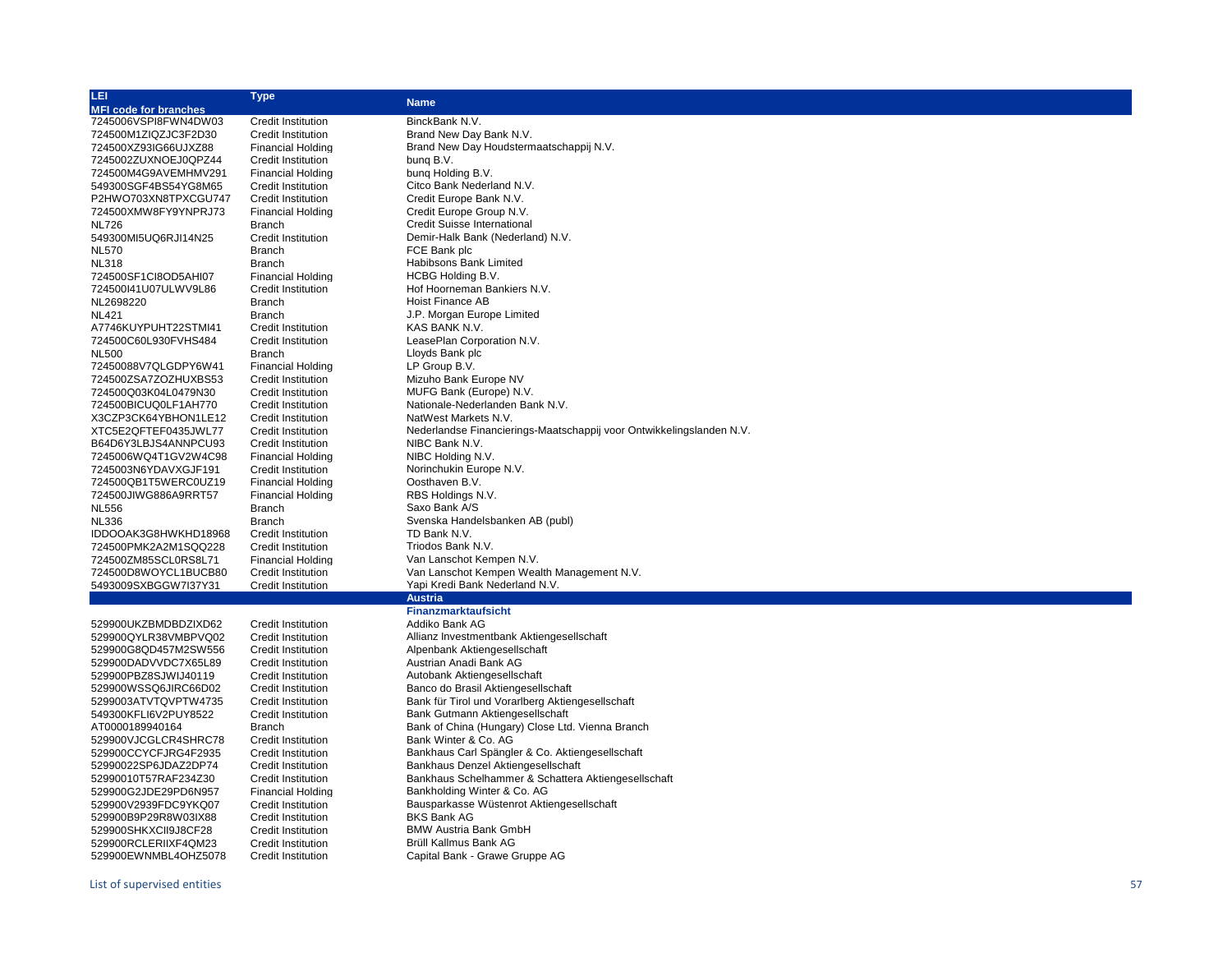| LEI.                         | Type                      | <b>Name</b>                                                                                                                            |
|------------------------------|---------------------------|----------------------------------------------------------------------------------------------------------------------------------------|
| <b>MFI code for branches</b> |                           |                                                                                                                                        |
| 529900RML1TKNTGDNX20         | <b>Credit Institution</b> | Commerzialbank Mattersburg im Burgenland Aktiengesellschaft                                                                            |
| 529900ZVK4VTIS0TOT43         | <b>Credit Institution</b> | DenizBank AG                                                                                                                           |
| 529900QC8RSY99BN3H06         | <b>Credit Institution</b> | DolomitenBank Osttirol-Westkärnten eG                                                                                                  |
| 529900DFKJL0RKV4KY19         | <b>Financial Holding</b>  | Euram Holding AG                                                                                                                       |
| 529900DCLXJSTQZ14l97         | <b>Credit Institution</b> | European American Investment Bank Aktiengesellschaft                                                                                   |
| AT0000025129634              | Branch                    | FCE BANK PLC, Zweigniederlassung Österreich                                                                                            |
| 529900MTQXTM5IIGOI81         | <b>Credit Institution</b> | Generali Bank AG                                                                                                                       |
|                              | <b>Financial Holding</b>  | Gesona Beteiligungsverwaltungs GmbH                                                                                                    |
| 5493007BWYDPQZLZ0Y27         | <b>Credit Institution</b> | HYPO NOE Landesbank für Niederösterreich und Wien AG                                                                                   |
| 0W5QHUNYV4W7GJO62R27         | <b>Credit Institution</b> | <b>HYPO TIROL BANK AG</b>                                                                                                              |
| NS54DT27LJMDYN1YFP35         | <b>Credit Institution</b> | Hypo Vorarlberg Bank AG                                                                                                                |
| 529900AUL2XTLS3EM992         | Credit Institution        | HYPO-BANK BURGENLAND Aktiengesellschaft                                                                                                |
| 529900VJJC1WXQU3Y063         | <b>Credit Institution</b> | <b>ICBC Austria Bank GmbH</b>                                                                                                          |
| 549300IEVCBWVV97WC81         | <b>Credit Institution</b> | Kommunalkredit Austria AG                                                                                                              |
| 529900E1YS9GCHZQ3D68         | <b>Credit Institution</b> | Landes-Hypothekenbank Steiermark Aktiengesellschaft                                                                                    |
| AT0000160200224              | <b>Branch</b>             | LGT Bank AG, Zweigniederlassung Österreich                                                                                             |
| 529900MZNQDC3A3WSZ72         | <b>Credit Institution</b> | Liechtensteinische Landesbank (Österreich) AG                                                                                          |
| 549300MD0MH7D38WOH93         | <b>Credit Institution</b> | Marchfelder Bank eG                                                                                                                    |
| 529900M7J7I20TXW8M17         | <b>Credit Institution</b> | Mercedes-Benz Bank GmbH                                                                                                                |
| RRUN0TCQ1K2JDV7MXO75         | <b>Credit Institution</b> | Oberbank AG                                                                                                                            |
| 529900BI5KIGX6YLX375         | <b>Credit Institution</b> | Oberösterreichische Landesbank Aktiengesellschaft                                                                                      |
| 529900GIW7IGDLAYP075         | <b>Credit Institution</b> | Partner Bank Aktiengesellschaft                                                                                                        |
| 529900C567TZ45W7GV69         | <b>Credit Institution</b> | Paybox Bank AG                                                                                                                         |
| 529900176IRHAWK6RQ40         | <b>Financial Holding</b>  | Personalkredit- und Kommerzialkreditvermittlungs- und Anteilsverwaltungsgenossenschaft Schattendorf-Zemendorf-Stöttera-Krensdorf-Hirm- |
|                              |                           | Loipersbach-Draßburg-Baumgarten registrierte Genossenschaft mit beschränkter Haftung                                                   |
| 529900L89TGSPV9OU151         | <b>Credit Institution</b> | Porsche Bank Aktiengesellschaft                                                                                                        |
| 529900KD0L0FDTDAPJ25         | <b>Credit Institution</b> | Posojilnica Bank eGen                                                                                                                  |
| 529900A1B1P6M9M0WA86         | <b>Credit Institution</b> | Raiffeisen Bank Lurnfeld-Mölltal eGen                                                                                                  |
| 529900UVX2XR8Y4ZUQ97         | <b>Credit Institution</b> | Raiffeisen Bank Villach registrierte Genossenschaft mit beschränkter Haftung                                                           |
| 529900283EG8U91F0U08         | Credit Institution        | Raiffeisen Bezirksbank Kufstein eGen                                                                                                   |
| 5299008X2NKH3ND4EX77         | Credit Institution        | Raiffeisen Regionalbank Achensee eGen                                                                                                  |
| 5299005434158TH0MT43         | Credit Institution        | Raiffeisen Regionalbank Fügen-Kaltenbach-Zell eGen                                                                                     |
| 529900C2O38FO5AWTF91         | <b>Credit Institution</b> | Raiffeisen Regionalbank Hall in Tirol eGen                                                                                             |
| 529900CDXQSKWSVDVH81         | <b>Credit Institution</b> | Raiffeisen Regionalbank Mödling eGen                                                                                                   |
| 529900PI0PFKC7SJX125         | <b>Credit Institution</b> | Raiffeisen Regionalbank Schwaz eGen                                                                                                    |
| 529900T3UJ4CQQWAY306         | <b>Credit Institution</b> | Raiffeisen Rust-Mörbisch eGen                                                                                                          |
| 52990020D0OVJ59CJ526         | <b>Credit Institution</b> | Raiffeisenbank Absam eGen                                                                                                              |
| 529900B1I234XFGXB654         | <b>Credit Institution</b> | Raiffeisenbank Abtenau-Rußbach registrierte Genossenschaft mit beschränkter Haftung                                                    |
| 529900I9XKNZO8RZJ778         | <b>Credit Institution</b> | Raiffeisenbank Admont eGen                                                                                                             |
| 529900KKMSLF6I7F5T86         | Credit Institution        | Raiffeisenbank Aichfeld eGen                                                                                                           |
| 529900B8ZPQXSPCLTD68         | <b>Credit Institution</b> | Raiffeisenbank Alberschwende registrierte Genossenschaft mit beschränkter Haftung                                                      |
| 529900D6A0T7DWDKI482         | Credit Institution        | Raiffeisenbank Alpbachtal eGen                                                                                                         |
| 529900WKMGV4YQB28F12         | <b>Credit Institution</b> | Raiffeisenbank Altenmarkt-Flachau-Eben eGen                                                                                            |
| 52990053IEN26Z9OZK71         | <b>Credit Institution</b> | Raiffeisenbank Althofen - Guttaring, registrierte Genossenschaft mit beschränkter Haftung                                              |
| 529900E4S292AUEPOA58         | <b>Credit Institution</b> | Raiffeisenbank am Hofsteig registrierte Genossenschaft mit beschränkter Haftung                                                        |
| 529900FJQT6DQQDQGJ83         | <b>Credit Institution</b> | Raiffeisenbank amKumma eGen                                                                                                            |
| 529900H400AVZ73F6K41         | <b>Credit Institution</b> | Raiffeisenbank Anif-Niederalm eGen                                                                                                     |
| 529900CHC5F9HGW8XE30         | <b>Credit Institution</b> | Raiffeisenbank Annaberg-Lungötz registrierte Genossenschaft mit beschränkter Haftung                                                   |
| 529900PY8HJ7S90H3468         | <b>Credit Institution</b> | Raiffeisenbank Anthering - Elixhausen eGen                                                                                             |
| 529900OL5NTOFKSAFG74         | <b>Credit Institution</b> | Raiffeisenbank Arnoldstein-Fürnitz eG                                                                                                  |
| 529900TOA505PY9Z4044         | <b>Credit Institution</b> | Raiffeisenbank Arzl im Pitztal und Imsterberg registrierte Genossenschaft mit beschränkter Haftung                                     |
| 529900CH2SLJSZMJ0661         | <b>Credit Institution</b> | Raiffeisenbank Aspach-Wildenau eGen                                                                                                    |
| 529900GA6PI4RR9P1615         | <b>Credit Institution</b> | Raiffeisenbank Attergau eGen                                                                                                           |
| 5299001QR2L8V0XJTV10         | <b>Credit Institution</b> | Raiffeisenbank Attersee-Nord eGen                                                                                                      |
| 529900JQOOP40RCT9O97         | <b>Credit Institution</b> | Raiffeisenbank Attersee-Süd eGen                                                                                                       |
| 529900TFXH1ZUH002H36         | <b>Credit Institution</b> | Raiffeisenbank Au eGen                                                                                                                 |
| 5299000HMM9WBN3CW338         | <b>Credit Institution</b> | Raiffeisenbank Auersthal-Bockfließ-Groß Schweinbarth eGen                                                                              |
| 529900ROD7LCYFUHIV64         | <b>Credit Institution</b> | Raiffeisenbank Bad Radkersburg-Klöch eGen                                                                                              |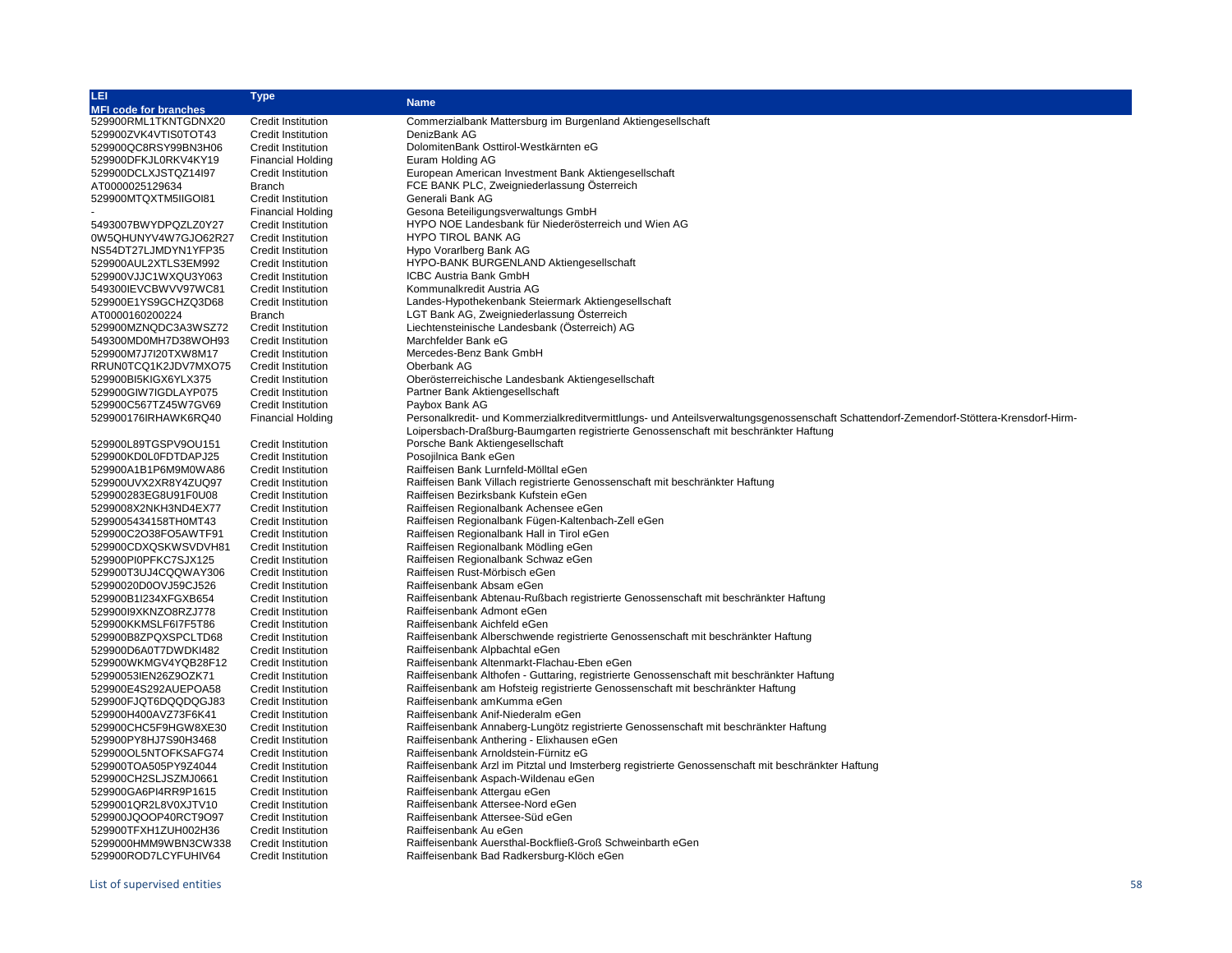| ILEI.                        | Type                      | <b>Name</b>                                                                                                     |
|------------------------------|---------------------------|-----------------------------------------------------------------------------------------------------------------|
| <b>MFI code for branches</b> |                           |                                                                                                                 |
| 5299002REF04CRKTKV48         | <b>Credit Institution</b> | Raiffeisenbank Bad Wimsbach-Neydharting eGen                                                                    |
| 529900OCERC8S9IGQJ90         | <b>Credit Institution</b> | Raiffeisenbank Bezau-Mellau-Bizau registrierte Genossenschaft mit beschränkter Haftung                          |
| 529900XOE46U4ME3RN49         | <b>Credit Institution</b> | Raiffeisenbank Bischofshofen eGen                                                                               |
| 5299008EQ9F7Q5UPA148         | Credit Institution        | Raiffeisenbank Bleiburg registrierte Genossenschaft mit beschränkter Haftung                                    |
| 529900YZ7SCJRD675M60         | <b>Credit Institution</b> | Raiffeisenbank Bludenz-Montafon eGen                                                                            |
| 529900W4Z3RNACRRNH50         | Credit Institution        | Raiffeisenbank Bodensee-Leiblachtal eGen                                                                        |
| 5299009T4E9DGUM3SB85         | <b>Credit Institution</b> | Raiffeisenbank Brixen im Thale eGen                                                                             |
| 529900YCZ4T4BKB8PI34         | Credit Institution        | Raiffeisenbank Bruck-Carnuntum eGen                                                                             |
| 529900LKC78RCPF4OP49         | <b>Credit Institution</b> | Raiffeisenbank Bruck-Fusch-Kaprun eGen                                                                          |
| 529900TTPLPGO1Z7JP55         | Credit Institution        | Raiffeisenbank Brückl-Eberstein-Klein St. Paul-Waisenberg, registrierte Genossenschaft mit beschränkter Haftung |
| 52990083TPHR06DWOB22         | Credit Institution        | Raiffeisenbank Buch, Gallzein und Strass registrierte Genossenschaft mit beschränkter Haftung                   |
| 529900ZLDHV67QISV317         | Credit Institution        | Raiffeisenbank Burgenland Mitte eGen                                                                            |
| 529900XOM4KQITYFR960         | <b>Credit Institution</b> | Raiffeisenbank Defereggental eGen                                                                               |
|                              |                           |                                                                                                                 |
| 529900S6MFG60PNF4258         | Credit Institution        | Raiffeisenbank Donau-Ameisberg eGen                                                                             |
| 529900BKH5J6E9QK3O80         | <b>Credit Institution</b> | Raiffeisenbank Draßmarkt-Kobersdorf-St. Martin eGen                                                             |
| 52990015VIERNMU0B764         | <b>Credit Institution</b> | Raiffeisenbank Drautal registrierte Genossenschaft mit beschränkter Haftung                                     |
| 529900R8A17HZU8IB793         | <b>Credit Institution</b> | Raiffeisenbank Dreiländereck Bgld-Nord eGen                                                                     |
| 529900SB2SZS3VO8TA36         | <b>Credit Institution</b> | Raiffeisenbank Eberndorf registrierte Genossenschaft mit beschränkter Haftung                                   |
| 529900AUJCEJQ71UCR09         | <b>Credit Institution</b> | Raiffeisenbank Eberschwang eGen                                                                                 |
| 529900PE90YKMGGZMM05         | Credit Institution        | Raiffeisenbank Edt-Lambach eGen                                                                                 |
| 529900AIK6F1A360D784         | <b>Credit Institution</b> | Raiffeisenbank Eggenburg eGen                                                                                   |
| 5299001M22M20MLUQL39         | <b>Credit Institution</b> | Raiffeisenbank Ehrwald-Lermoos-Biberwier eGen                                                                   |
| 529900VD28IW1IHAKM38         | <b>Credit Institution</b> | Raiffeisenbank Ennstal eGen                                                                                     |
| 529900XW5AQOC6GBAK72         | <b>Credit Institution</b> | Raiffeisenbank Erl eGen                                                                                         |
| 529900SBTI63M33ETL90         | <b>Credit Institution</b> | Raiffeisenbank Faistenau-Hintersee eGen                                                                         |
| 529900QPSJDW4Z12VO64         | <b>Credit Institution</b> | Raiffeisenbank Feldkirch, registrierte Genossenschaft mit beschränkter Haftung                                  |
| 529900K1JBMMT2QTSF23         | <b>Credit Institution</b> | Raiffeisenbank Feldkirchen-Goldwörth eGen                                                                       |
| 529900N9C4Q1U8GYMT96         | Credit Institution        | Raiffeisenbank Flachgau Mitte eGen                                                                              |
| 52990025MUV1CHF0Y448         | Credit Institution        | Raiffeisenbank Frauenkirchen-Mönchhof-Podersdorf am See eGen                                                    |
| 52990001X55ZFHKXU724         | <b>Credit Institution</b> | Raiffeisenbank Friesach-Metnitztal, registrierte Genossenschaft mit beschränkter Haftung                        |
| 529900TC54XMGL8CLP21         | <b>Credit Institution</b> | Raiffeisenbank Fulpmes-Telfes im Stubai eGen                                                                    |
| 529900KM8P1Q4L0HCX48         | <b>Credit Institution</b> | Raiffeisenbank Fürstenfeld eGen                                                                                 |
| 5299006WFYWBOMDCHA64         | <b>Credit Institution</b> | Raiffeisenbank Gamlitz eGen                                                                                     |
| 52990034MAUYMF1FE979         | Credit Institution        | Raiffeisenbank Gampern eGen                                                                                     |
|                              |                           | Raiffeisenbank Gastein eGen                                                                                     |
| 529900CYGULV4U54UT27         | Credit Institution        |                                                                                                                 |
| 52990015I96TLGKUIX18         | <b>Credit Institution</b> | Raiffeisenbank Geretsberg eGen                                                                                  |
| 529900HUNXOFZ7HGUU35         | Credit Institution        | Raiffeisenbank Gleinstätten-Leutschach-Groß St. Florian eGen                                                    |
| 529900QOLXPM7KG1E873         | <b>Credit Institution</b> | RaiffeisenBank Going eGen                                                                                       |
| 529900KN7BJCPCXNHH34         | <b>Credit Institution</b> | Raiffeisenbank Golling-Scheffau-Kellau registrierte Genossenschaft mit beschränkter Haftung                     |
| 529900LYICCHVV23LU18         | <b>Credit Institution</b> | Raiffeisenbank Grafenstein-Magdalensberg und Umgebung, registrierte Genossenschaft mit beschränkter Haftung     |
| 529900EKSYVO11PXHY85         | <b>Credit Institution</b> | Raiffeisenbank Gramastetten-Herzogsdorf eGen                                                                    |
| 529900R2QL3C2AINYG94         | Credit Institution        | Raiffeisenbank Gratkorn eGen                                                                                    |
| 52990078EB5QZ5NZ1V41         | <b>Credit Institution</b> | Raiffeisenbank Gratwein eGen                                                                                    |
| 529900CUU4JC0MBXOU43         | <b>Credit Institution</b> | Raiffeisenbank Graz-Andritz eGen                                                                                |
| 5299001ESRD0E49KZ113         | <b>Credit Institution</b> | Raiffeisenbank Graz-Mariatrost eGen                                                                             |
| 529900EE7UGTSIXNVP60         | <b>Credit Institution</b> | Raiffeisenbank Graz-St. Peter eGen                                                                              |
| 52990002L2FUVOJEWS11         | <b>Credit Institution</b> | Raiffeisenbank Graz-Straßgang eGen                                                                              |
| 52990071PNK8TE25EM38         | Credit Institution        | Raiffeisenbank Grein eGen                                                                                       |
| 529900TN0TW2D7KQBH06         | Credit Institution        | Raiffeisenbank Grödig eGen                                                                                      |
| 529900YQLHW3085F3J71         | <b>Credit Institution</b> | Raiffeisenbank Gross Gerungs eGen                                                                               |
| 5299000DS6PEAJA28H06         | Credit Institution        | Raiffeisenbank Großarl-Hüttschlag eGen                                                                          |
| 529900IN46275E6A7F39         | Credit Institution        | Raiffeisenbank Großgmain eGen                                                                                   |
| 529900GG2OZMSF3CWQ62         | Credit Institution        | Raiffeisenbank Großwilfersdorf eGen                                                                             |
| 529900ZBDIG1HKCZ8X35         | Credit Institution        | Raiffeisenbank Grünau - St. Konrad - Scharnstein eGen                                                           |
| 529900E0PUOWI7LOPP89         | <b>Credit Institution</b> | Raiffeisenbank Gunskirchen eGen                                                                                 |
| 529900DHBKCH9KRWW869         | <b>Credit Institution</b> | Raiffeisenbank Gurktal, registrierte Genossenschaft mit beschränkter Haftung                                    |
| 529900D1FI4DQ72ET718         | Credit Institution        | Raiffeisenbank Halbenrain-Tieschen eGen                                                                         |
| 529900EO4WC4F1KM1F38         | <b>Credit Institution</b> | Raiffeisenbank Hallein eGen                                                                                     |
|                              |                           |                                                                                                                 |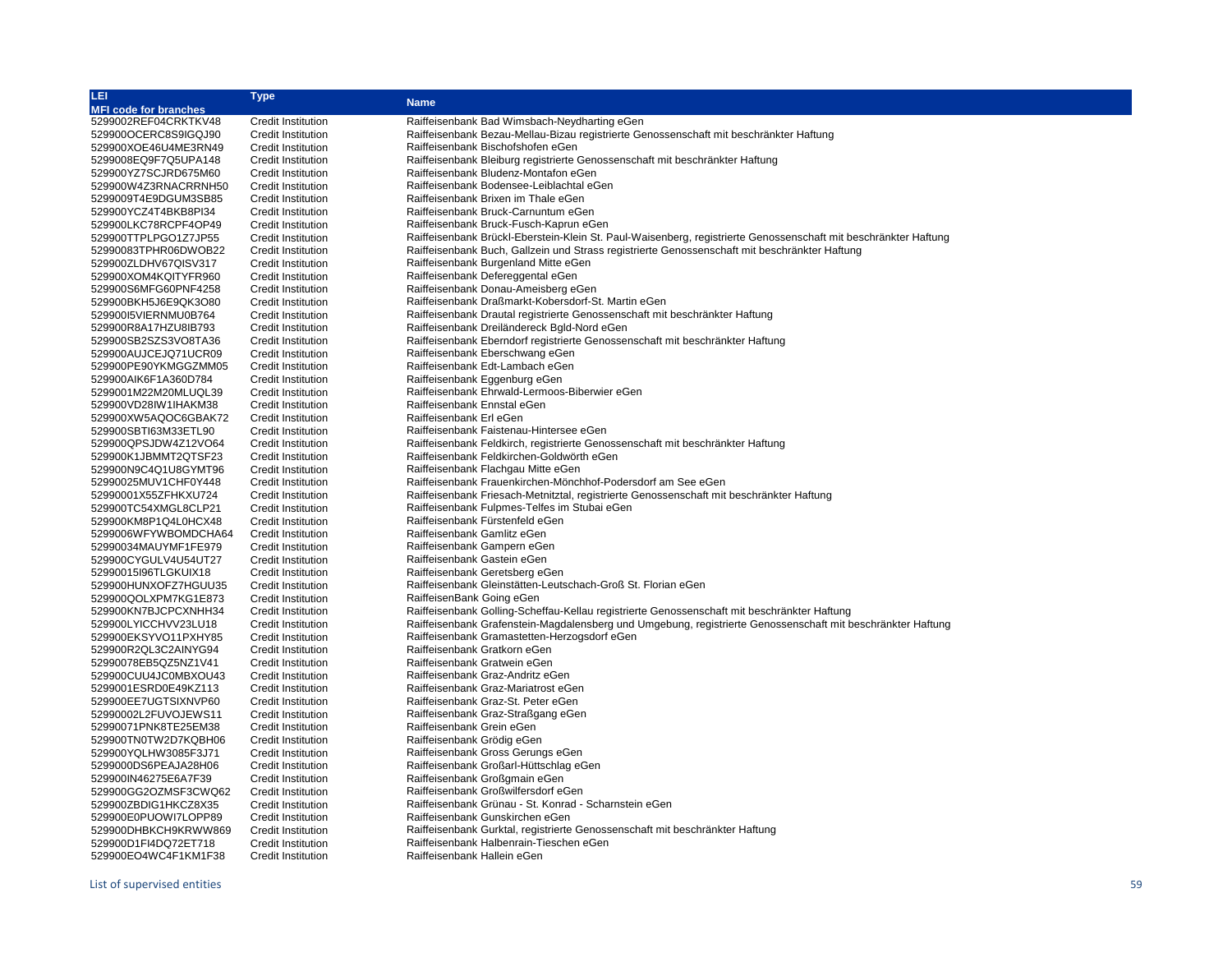| LEI                          | Type                      | <b>Name</b>                                                                                        |
|------------------------------|---------------------------|----------------------------------------------------------------------------------------------------|
| <b>MFI code for branches</b> |                           |                                                                                                    |
| 529900TRSKXWKPSSOP03         | <b>Credit Institution</b> | Raiffeisenbank Handenberg - St. Georgen a. F. eGen                                                 |
| 529900BE5LJFTFGTT751         | <b>Credit Institution</b> | Raiffeisenbank Hausmannstätten eGen                                                                |
| 529900T80PQ4745YV426         | <b>Credit Institution</b> | Raiffeisenbank Heideboden eGen                                                                     |
| 529900SATWR4ODD5IU36         | <b>Credit Institution</b> | Raiffeisenbank Heiligenkreuz-Kirchbach -St. Georgen eGen                                           |
| 5299004NZNUWZY25O632         | <b>Credit Institution</b> | Raiffeisenbank Hermagor, registrierte Genossenschaft mit beschränkter Haftung                      |
| 529900NECGAHTTYC4M29         | <b>Credit Institution</b> | Raiffeisenbank Hinterstoder und Vorderstoder eGen                                                  |
| 529900KGROBWC23LXL85         | <b>Credit Institution</b> | Raiffeisenbank Hippach und Umgebung eGen                                                           |
| 5299007D752OSBB86237         | <b>Credit Institution</b> | Raiffeisenbank Hitzendorf-Rein eGen                                                                |
| 5299003M47B6G5F8TY96         | <b>Credit Institution</b> | Raiffeisenbank Hochkönig eGen                                                                      |
| 529900SV1B9QECI9YD94         | <b>Credit Institution</b> | Raiffeisenbank Hof-Koppl-Ebenau eGen                                                               |
| 529900L0C41F3FUM7O57         | <b>Credit Institution</b> | Raiffeisenbank Hohenems registrierte Genossenschaft mit beschränkter Haftung                       |
| 529900IJ7KCTOTCIET29         | <b>Credit Institution</b> | Raiffeisenbank Hollabrunn eGen                                                                     |
| 529900VO5UQH96VLTA87         | <b>Credit Institution</b> | Raiffeisenbank Hopfgarten im Brixental eGen                                                        |
| 529900RFR1N1VK33UN90         | <b>Credit Institution</b> | Raiffeisenbank Horitschon und Umgebung eGen                                                        |
| 529900APFDFE1J5G3J75         | <b>Credit Institution</b> | Raiffeisenbank Hörsching-Thening eGen                                                              |
| 529900YXRNPC5YDM1P93         | <b>Credit Institution</b> | Raiffeisenbank Hüttau-St. Martin-Niedernfritz registrierte Genossenschaft mit beschränkter Haftung |
| 529900S1800LE7QKE144         | <b>Credit Institution</b> | Raiffeisenbank Hüttenberg - Wieting, registrierte Genossenschaft mit beschränkter Haftung          |
| 529900PPVG3BDSDC4D89         |                           | Raiffeisenbank IIz-Großsteinbach-Riegersburg eGen                                                  |
|                              | <b>Credit Institution</b> | Raiffeisenbank Im Rheintal eGen                                                                    |
| 529900EWR06UH8ANH691         | <b>Credit Institution</b> |                                                                                                    |
| 529900XI27JP2V48OI16         | <b>Credit Institution</b> | Raiffeisenbank im Walgau eGen                                                                      |
| 5299006CGNTOG0DLV470         | <b>Credit Institution</b> | Raiffeisenbank im Weinviertel eGen                                                                 |
| 529900ZF1HXFXZ5JBG77         | <b>Credit Institution</b> | Raiffeisenbank Inneres Salzkammergut eGen                                                          |
| 5299003CGERWU3RQT216         | <b>Credit Institution</b> | Raiffeisenbank Innkreis Mitte eGen                                                                 |
| 529900RM535LXU1N5T09         | <b>Credit Institution</b> | Raiffeisenbank Kematen eGen                                                                        |
| 529900DBO0R9X5EZBF88         | <b>Credit Institution</b> | Raiffeisenbank Kematen-Neuhofen eGen                                                               |
| 5299003ML1CHOXS1IT57         | <b>Credit Institution</b> | Raiffeisenbank Kirchdorf Tirol registrierte Genossenschaft mit beschränkter Haftung                |
| 529900XG9P1JQ1NMJ395         | <b>Credit Institution</b> | Raiffeisenbank Kitzbühel - St. Johann eGen                                                         |
| 529900EZ238BZ9Q5DV15         | <b>Credit Institution</b> | Raiffeisenbank Kleinmünchen/Linz eGen                                                              |
| 529900KFTVAVXNKAM044         | <b>Credit Institution</b> | Raiffeisenbank Klosterneuburg eGen                                                                 |
| 5299006VZVXT7MYYUM62         | <b>Credit Institution</b> | Raiffeisenbank Kollerschlag eGen                                                                   |
| 529900HXKLKLWUJD0491         | <b>Credit Institution</b> | Raiffeisenbank Königsdorf eGen                                                                     |
| 529900CN08EYK9HTYJ53         | <b>Credit Institution</b> | Raiffeisenbank Korneuburg eGen                                                                     |
| 5299007DOUWDSEQN8L36         | <b>Credit Institution</b> | Raiffeisenbank Kössen-Schwendt eGen                                                                |
| 529900BHW28OSHOYIN59         | <b>Credit Institution</b> | Raiffeisenbank Kötschach - Mauthen, registrierte Genossenschaft mit beschränkter Haftung           |
| 529900DXV1NWTZEU7N92         | <b>Credit Institution</b> | Raiffeisenbank Krems eGen                                                                          |
| 529900YHY8PTX0T5N627         | <b>Credit Institution</b> | Raiffeisenbank Kreuzenstein eGen                                                                   |
| 529900ZRHSL769NX0G06         | <b>Credit Institution</b> | Raiffeisenbank Kuchl-St. Koloman eGen                                                              |
| 529900JRPX3ZQ025KP77         | <b>Credit Institution</b> | Raiffeisenbank Kundl eGen                                                                          |
| 5299001U8PWEULH63086         | <b>Credit Institution</b> | Raiffeisenbank Laa/Thaya eGen                                                                      |
| 529900351GPS9WXA2C05         | <b>Credit Institution</b> | Raiffeisenbank Lamprechtshausen-Bürmoos eGen                                                       |
| 529900QF53IFFF4L0I77         | <b>Credit Institution</b> | Raiffeisenbank Landskron - Gegendtal, registrierte Genossenschaft mit beschränkter Haftung         |
| 5299007ST2V666DOLE22         | <b>Credit Institution</b> | Raiffeisenbank Längenfeld eGen                                                                     |
| 529900NGXFVA0XEAJM19         | <b>Credit Institution</b> | Raiffeisenbank Langenlois eGen                                                                     |
| 529900AN73YUES6QK975         | <b>Credit Institution</b> | Raiffeisenbank Langkampfen eGen                                                                    |
| 529900I9ZGJ8RSB7W587         | <b>Credit Institution</b> | Raiffeisenbank Launsdorf, registrierte Genossenschaft mit beschränkter Haftung                     |
| 529900RXFRWBLUILY550         | <b>Credit Institution</b> | Raiffeisenbank Lavamünd, registrierte Genossenschaft mit beschränkter Haftung                      |
| 529900HI0747ZYOLS056         | <b>Credit Institution</b> | Raiffeisenbank Lech/Arlberg, registrierte Genossenschaft mit beschränkter Haftung                  |
| 529900JVEDZDVL51Z085         | <b>Credit Institution</b> | Raiffeisenbank Leibnitz eGen                                                                       |
| 529900GC5ZDA0LHHIK36         | <b>Credit Institution</b> | Raiffeisenbank Leoben-Bruck eGen                                                                   |
| 529900GL8ONYYMWKHH42         | <b>Credit Institution</b> | Raiffeisenbank Leogang eGen                                                                        |
| 529900A455AYF41M8I62         | <b>Credit Institution</b> | Raiffeisenbank Leonding eGen                                                                       |
| 529900QLEC5P826ESS32         | <b>Credit Institution</b> | Raiffeisenbank Lieboch-Stainz eGen                                                                 |
| 529900S1E4L6A03YXJ15         | <b>Credit Institution</b> | Raiffeisenbank Liesertal, registrierte Genossenschaft mit beschränkter Haftung                     |
| 529900J5TTRCNNV7T835         | Credit Institution        | Raiffeisenbank Liesingtal-St.Stefan eGen                                                           |
| 529900H59EKJMH0GFO68         | <b>Credit Institution</b> | Raiffeisenbank Liezen-Rottenmann-Trieben eGen                                                      |
| 529900XS6MCV68IFRW92         | <b>Credit Institution</b> | Raiffeisenbank Lipizzanerheimat eGen                                                               |
| 5299008SBQ9VIEKB8J49         | <b>Credit Institution</b> | Raiffeisenbank Lochen am See eGen                                                                  |
|                              |                           | Raiffeisenbank Lohnsburg eGen                                                                      |
| 5299002FGR414Y96OQ18         | <b>Credit Institution</b> |                                                                                                    |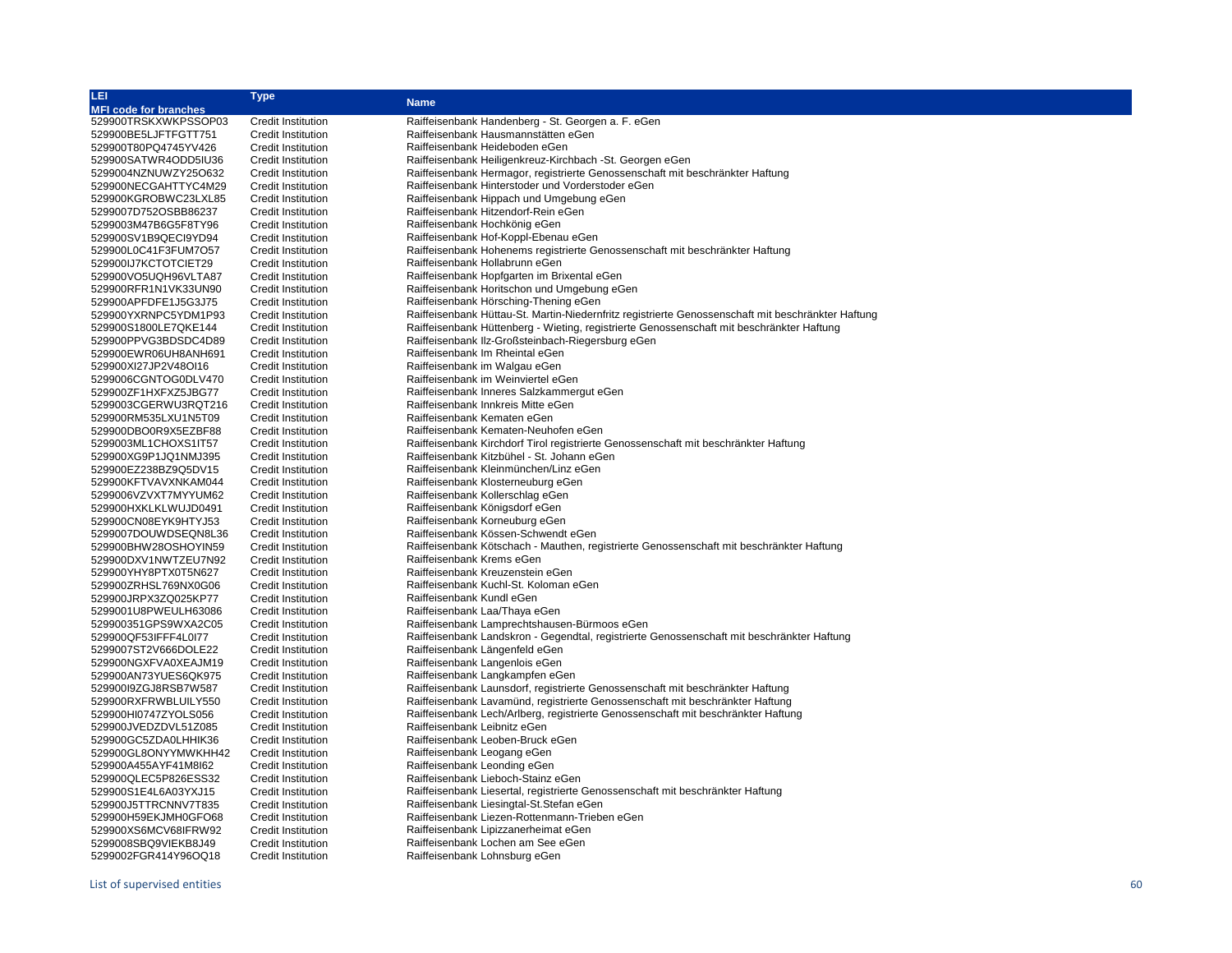| LEI,                         | Type                      |                                                                                                                               |  |
|------------------------------|---------------------------|-------------------------------------------------------------------------------------------------------------------------------|--|
| <b>MFI code for branches</b> |                           | <b>Name</b>                                                                                                                   |  |
| 529900PN604MO3H4Bl83         | <b>Credit Institution</b> | Raiffeisenbank Lungau eGen                                                                                                    |  |
| 529900XDSYFM0YOOWP92         | <b>Credit Institution</b> | Raiffeisenbank Lutzmannsburg - Frankenau eGen                                                                                 |  |
| 529900PLTSEF0DN4UL25         | <b>Credit Institution</b> | Raiffeisenbank Maishofen eGen                                                                                                 |  |
| 529900QPO0AQW0TIG146         | <b>Credit Institution</b> | Raiffeisenbank Maltatal, registrierte Genossenschaft mit beschränkter Haftung                                                 |  |
| 529900KZEMZ7V1DI5M93         | Credit Institution        | Raiffeisenbank Maria Saal registrierte Genossenschaft mit beschränkter Haftung                                                |  |
| 529900ALBHVM45LNKA06         | Credit Institution        | Raiffeisenbank Maria Schmolln-St. Johann eGen                                                                                 |  |
| 529900S2OJ5QFB1T2N70         | <b>Credit Institution</b> | Raiffeisenbank Mariazellerland eGen                                                                                           |  |
| 529900NPXLPY9ZGPM933         | Credit Institution        | Raiffeisenbank Matrei am Brenner und Umgebung eGen                                                                            |  |
| 529900GM7ROAY9MPT913         | <b>Credit Institution</b> | Raiffeisenbank Matrei in Osttirol, Virgen-Prägraten-Kals am Großglockner registrierte Genossenschaft mit beschränkter Haftung |  |
| 529900C8QKEEBKIW8L39         | Credit Institution        | Raiffeisenbank Mattigtal eGen                                                                                                 |  |
| 529900E207YAMW45CB47         | Credit Institution        | Raiffeisenbank Mayrhofen und Umgebung eGen                                                                                    |  |
| 529900CXJSSMESGAOH56         | Credit Institution        | Raiffeisenbank Meggenhofen-Kematen eGen                                                                                       |  |
| 5299003GHKJ95BBWLG70         | <b>Credit Institution</b> | Raiffeisenbank Michaelbeuern eGen                                                                                             |  |
| 529900YYW0HTJ4AD2H14         | <b>Credit Institution</b> | Raiffeisenbank Michelhausen eGen                                                                                              |  |
| 529900WWA9MN29QT8B70         | <b>Credit Institution</b> | Raiffeisenbank Millstättersee eG                                                                                              |  |
| 529900L1D5CYVFE95A28         | Credit Institution        | Raiffeisenbank Mittelbregenzerwald registrierte Genossenschaft mit beschränkter Haftung                                       |  |
| 529900ZPKTLPXOZIRG88         | <b>Credit Institution</b> | Raiffeisenbank Mittelburgenland Ost eGen                                                                                      |  |
| 529900ISXKZVQAY6KO53         | <b>Credit Institution</b> | Raiffeisenbank Mittleres Lavanttal eGen                                                                                       |  |
|                              |                           | Raiffeisenbank Mittleres Mostviertel eGen                                                                                     |  |
| 529900Y3Z5A9HLAUEP44         | <b>Credit Institution</b> | Raiffeisenbank Mittleres Raabtal eGen                                                                                         |  |
| 529900RQ94JHBXLQYS17         | <b>Credit Institution</b> | Raiffeisenbank Mittleres RodItal eGen                                                                                         |  |
| 52990084WED4869FO497         | <b>Credit Institution</b> |                                                                                                                               |  |
| 529900QKLWKZ49J6PF68         | <b>Credit Institution</b> | Raiffeisenbank Mondseeland eGen                                                                                               |  |
| 529900NOCM598IG2HZ91         | <b>Credit Institution</b> | Raiffeisenbank Moosburg-Tigring, registrierte Genossenschaft mit beschränkter Haftung                                         |  |
| 5299007JS6F7MGJNN453         | <b>Credit Institution</b> | Raiffeisenbank Mühlviertler Alm eGen                                                                                          |  |
| 5299006P135B2U0P1G16         | <b>Credit Institution</b> | Raiffeisenbank Münster eGen                                                                                                   |  |
| 529900WSB5RUWAVH0988         | <b>Credit Institution</b> | Raiffeisenbank Murau eGen                                                                                                     |  |
| 52990059EQPS5XDTSY92         | <b>Credit Institution</b> | Raiffeisenbank Mureck eGen                                                                                                    |  |
| 529900FS1NI3QY3KFM24         | <b>Credit Institution</b> | Raiffeisenbank Mürztal eGen                                                                                                   |  |
| 529900Z10JDBSAQJ4L06         | <b>Credit Institution</b> | Raiffeisenbank Nauders eGen                                                                                                   |  |
| 529900O9TVON2YKEI614         | <b>Credit Institution</b> | Raiffeisenbank Neckenmarkt eGen                                                                                               |  |
| 529900EDACO4YT5O9K42         | <b>Credit Institution</b> | Raiffeisenbank Nestelbach-Eggersdorf eGen                                                                                     |  |
| 529900ZI0AWABU5XZ951         | <b>Credit Institution</b> | Raiffeisenbank Neukirchen an der Vöckla eGen                                                                                  |  |
| 529900OWAHL9U8K9E874         | <b>Credit Institution</b> | Raiffeisenbank Neumarkt-Oberwölz eGen                                                                                         |  |
| 529900O1U4B6CE4BZD76         | <b>Credit Institution</b> | Raiffeisenbank Neusiedlersee-Hügelland eGen                                                                                   |  |
| 529900UYGE4YUSBDJS39         | <b>Credit Institution</b> | Raiffeisenbank Neusiedlersee-Seewinkel eGen                                                                                   |  |
| 5299005D7BSJAXC1U023         | <b>Credit Institution</b> | Raiffeisenbank Neustift-Mieders-Schönberg im Stubaital eGen                                                                   |  |
| 5299000P9D0N30IETO90         | <b>Credit Institution</b> | Raiffeisenbank Niedernsill eGen                                                                                               |  |
| 529900B7B1J8IEHUNI05         | <b>Credit Institution</b> | Raiffeisenbank Nockberge eGen                                                                                                 |  |
| 5299006YFW3ZUGBG7010         | <b>Credit Institution</b> | Raiffeisenbank Nördliche Oststeiermark eGen                                                                                   |  |
| 529900RFVP5GLLQOIN21         | <b>Credit Institution</b> | Raiffeisenbank NÖ-Süd Alpin eGen                                                                                              |  |
| 529900ROB70KQYOZ6H45         | <b>Credit Institution</b> | Raiffeisenbank Nußdorf eGen                                                                                                   |  |
| 5299001AROT6OA8RHU24         | <b>Credit Institution</b> | Raiffeisenbank Oberalm-Puch registrierte Genossenschaft mit beschränkter Haftung                                              |  |
| 5299001ZG227ZDN3QU04         | <b>Credit Institution</b> | Raiffeisenbank Oberdrauburg, registrierte Genossenschaft mit beschränkter Haftung                                             |  |
| 529900PFBOQR9CY1QE77         | <b>Credit Institution</b> | Raiffeisenbank Oberdrautal-Weissensee, registrierte Genossenschaft mit beschränkter Haftung                                   |  |
| 529900KVZTRFYOIY3C40         | <b>Credit Institution</b> | Raiffeisenbank Oberes Innviertel eGen                                                                                         |  |
| 529900O280AF6DZYQG85         | <b>Credit Institution</b> | Raiffeisenbank Oberes Lavanttal registrierte Genossenschaft mit beschränkter Haftung                                          |  |
| 529900S9TROSI3DQS421         | <b>Credit Institution</b> | Raiffeisenbank Oberes Mölltal, registrierte Genossenschaft mit beschränkter Haftung                                           |  |
| 5299003UOR5L0PGQUU22         | <b>Credit Institution</b> | Raiffeisenbank Oberes Triestingtal eGen                                                                                       |  |
| 5299009C948WQ740IL34         | <b>Credit Institution</b> | Raiffeisenbank Oberes Waldviertel eGen                                                                                        |  |
| 52990074HYFB4GH6EN14         | <b>Credit Institution</b> | Raiffeisenbank Oberland eGen                                                                                                  |  |
| 5299001HJ4RSZA7Z5X66         | <b>Credit Institution</b> | Raiffeisenbank Oberlechtal registrierte Genossenschaft mit beschränkter Haftung                                               |  |
| 529900RD4I6JQDY6HA87         | <b>Credit Institution</b> | Raiffeisenbank Oberpinzgau eGen                                                                                               |  |
| 52990092G3O6HWRIDF18         | <b>Credit Institution</b> | Raiffeisenbank Ohlsdorf eGen                                                                                                  |  |
| 5299006LX0E5G7H3GA67         | <b>Credit Institution</b> | Raiffeisenbank Ossiacher See, registrierte Genossenschaft mit beschränkter Haftung                                            |  |
| 529900QRFKD32R2U5K09         | <b>Credit Institution</b> | Raiffeisenbank Passail eGen                                                                                                   |  |
| 529900YRK4IO35RLYM24         | <b>Credit Institution</b> | Raiffeisenbank Paznaun eGen                                                                                                   |  |
| 529900YEZT2PSKDO2832         | <b>Credit Institution</b> | Raiffeisenbank Perg eGen                                                                                                      |  |
| 529900WF4Z4DH3I27N63         | <b>Credit Institution</b> | Raiffeisenbank Peuerbach eGen                                                                                                 |  |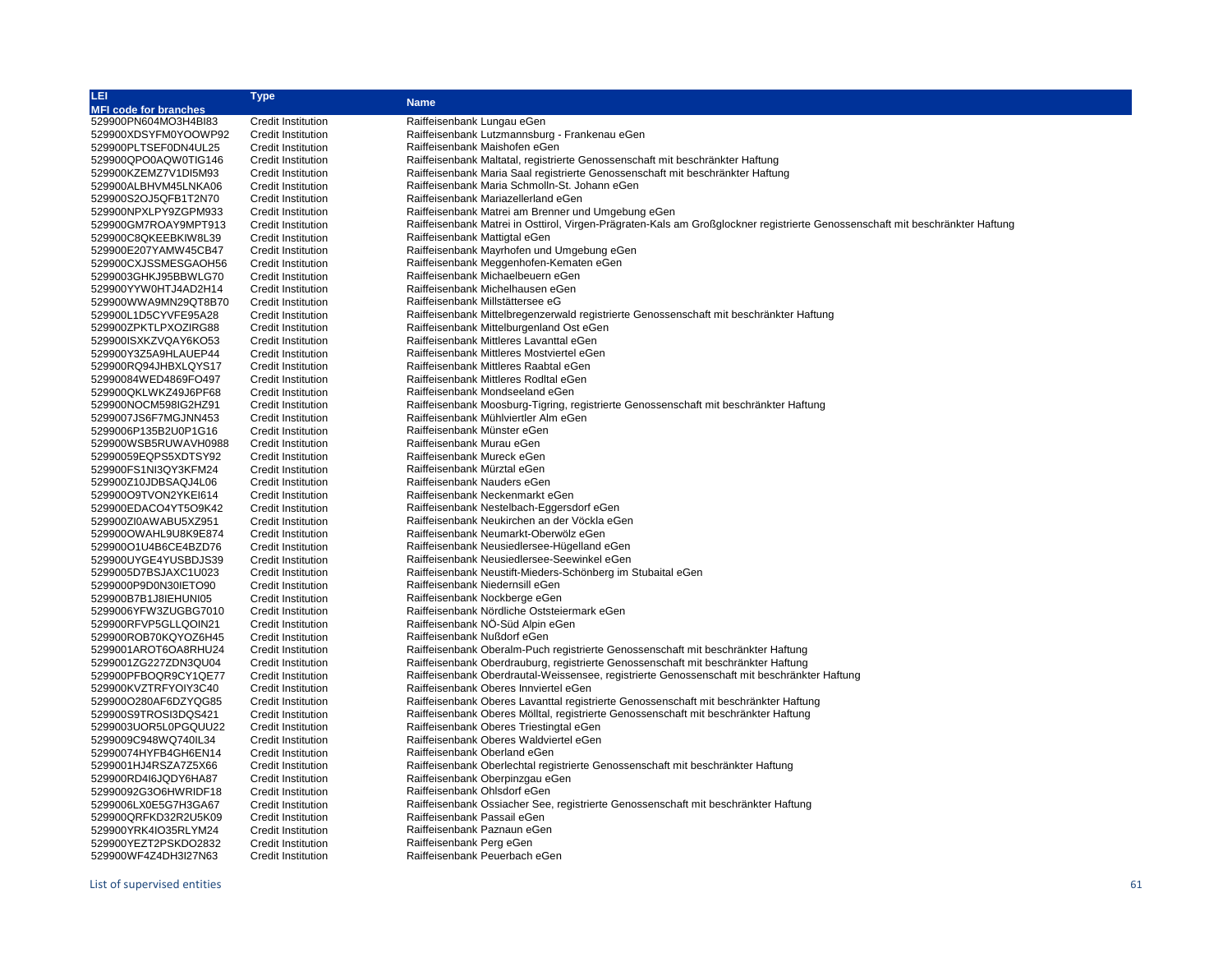| LEI                          | Type                                                   | <b>Name</b>                                                                                                   |  |  |
|------------------------------|--------------------------------------------------------|---------------------------------------------------------------------------------------------------------------|--|--|
| <b>MFI code for branches</b> |                                                        |                                                                                                               |  |  |
| 529900WENW2YP60LBY93         | <b>Credit Institution</b>                              | Raiffeisenbank Piesendorf registrierte Genossenschaft mit beschränkter Haftung                                |  |  |
| 52990089Y8O8BZ17EH98         | <b>Credit Institution</b>                              | Raiffeisenbank Pischelsdorf-Stubenberg eGen                                                                   |  |  |
| 5299001RB1AR89JXU277         | <b>Credit Institution</b>                              | Raiffeisenbank Pittental/Bucklige Welt eGen                                                                   |  |  |
| 529900UL1TXJ2CX4G795         | <b>Credit Institution</b>                              | Raiffeisenbank Pitztal eGen                                                                                   |  |  |
| 5299006SI21AP8AO6N63         | <b>Credit Institution</b>                              | Raiffeisenbank Pöllau-Birkfeld eGen                                                                           |  |  |
| 5299005EA9T38I7XR654         | <b>Credit Institution</b>                              | Raiffeisenbank Pöndorf - Frankenmarkt eGen                                                                    |  |  |
| 529900AOZMITAMK18X23         | <b>Credit Institution</b>                              | Raiffeisenbank Prambachkirchen eGen                                                                           |  |  |
| 529900UYZSFLIBPJA918         | <b>Credit Institution</b>                              | Raiffeisenbank Pramet eGen                                                                                    |  |  |
| 5299007BZWKYYR5NCU63         | <b>Credit Institution</b>                              | Raiffeisenbank Purbach eGen                                                                                   |  |  |
| 529900EHKIU0WY56RO78         |                                                        | Raiffeisenbank Radstadt-Untertauern-Filzmoos-Forstau registrierte Genossenschaft mit beschränkter Haftung     |  |  |
|                              | <b>Credit Institution</b><br><b>Credit Institution</b> | Raiffeisenbank Rankweil registrierte Genossenschaft mit beschränkter Haftung                                  |  |  |
| 529900HFC52UM0NRRD55         |                                                        |                                                                                                               |  |  |
| 5299004ZU2QE5YME0H22         | <b>Credit Institution</b>                              | Raiffeisenbank Rauris-Bucheben registrierte Genossenschaft mit beschränkter Haftung                           |  |  |
| 529900C8IAWZ6WEV8M89         | <b>Credit Institution</b>                              | Raiffeisenbank Region Altheim eGen                                                                            |  |  |
| 529900OCFXUE12L42K23         | <b>Credit Institution</b>                              | Raiffeisenbank Region Amstetten eGen                                                                          |  |  |
| 529900F9ZP0XDKL33R63         | <b>Credit Institution</b>                              | Raiffeisenbank Region Bad Leonfelden eGen                                                                     |  |  |
| 529900V3U02PY23N1L13         | <b>Credit Institution</b>                              | Raiffeisenbank Region Baden eGen                                                                              |  |  |
| 529900ONK58CVJYL2G05         | <b>Credit Institution</b>                              | Raiffeisenbank Region Braunau eGen                                                                            |  |  |
| 529900QRUZGO2FG88U17         | <b>Credit Institution</b>                              | Raiffeisenbank Region Eferding eGen                                                                           |  |  |
| 529900G6PA459NC9MA06         | <b>Credit Institution</b>                              | Raiffeisenbank Region Fehring eGen                                                                            |  |  |
| 5299009VLI8ZROIK9N78         | <b>Credit Institution</b>                              | Raiffeisenbank Region Feldbach eGen                                                                           |  |  |
| 529900EBSULTTNS1NE94         | <b>Credit Institution</b>                              | Raiffeisenbank Region Freistadt eGen                                                                          |  |  |
| 529900RK0V6Z8BYXRO14         | <b>Credit Institution</b>                              | Raiffeisenbank Region Gallneukirchen eGen                                                                     |  |  |
| 529900Y5NUIF87YASP37         | <b>Credit Institution</b>                              | Raiffeisenbank Region Gleisdorf eGen                                                                          |  |  |
| 529900SP4Z7F9FV0M587         | <b>Credit Institution</b>                              | Raiffeisenbank Region Graz-Thalerhof eGen                                                                     |  |  |
| 5299005FGMOKS2X2XW30         | <b>Credit Institution</b>                              | Raiffeisenbank Region Grieskirchen eGen                                                                       |  |  |
| 529900G0O4D2ZDKYAM83         | <b>Credit Institution</b>                              | Raiffeisenbank Region Hartberg eGen                                                                           |  |  |
| 5299004J5SVYYCFJ2M33         | <b>Credit Institution</b>                              | Raiffeisenbank Region Hausruck eGen                                                                           |  |  |
| 529900YTBQ5AY4TZKS87         | <b>Credit Institution</b>                              | Raiffeisenbank Region Kirchdorf eGen                                                                          |  |  |
| 529900XUR3TQNOWU1A10         | <b>Credit Institution</b>                              | Raiffeisenbank Region Neufelden eGen                                                                          |  |  |
| 529900EWQDZH4T7BC218         | <b>Credit Institution</b>                              | Raiffeisenbank Region Parndorf eGen                                                                           |  |  |
| 529900KUZWNTDRVVC681         | <b>Credit Institution</b>                              | Raiffeisenbank Region Pregarten eGen                                                                          |  |  |
| 529900FVKXNY159SQ550         | <b>Credit Institution</b>                              | Raiffeisenbank Region Ried i.l. eGen                                                                          |  |  |
| 5299004J3SBQE609PM70         | <b>Credit Institution</b>                              | Raiffeisenbank Region Rohrbach eGen                                                                           |  |  |
| 5299000DNBTCYOMV1W76         | <b>Credit Institution</b>                              | Raiffeisenbank Region Schallaburg eGen                                                                        |  |  |
| 529900HO75COKM8A9M61         | <b>Credit Institution</b>                              | Raiffeisenbank Region Schärding eGen                                                                          |  |  |
| 529900TC3EY5B3RLQ506         | <b>Credit Institution</b>                              | Raiffeisenbank Region Schwanenstadt eGen                                                                      |  |  |
| 529900N9DET1J9AK9J78         | <b>Credit Institution</b>                              | Raiffeisenbank Region Schwechat eGen                                                                          |  |  |
| 5299009I080H47W23Y06         | <b>Credit Institution</b>                              | Raiffeisenbank Region Sierning-Enns eGen                                                                      |  |  |
| 529900YKWSR6JLGDW672         | <b>Credit Institution</b>                              |                                                                                                               |  |  |
|                              | <b>Credit Institution</b>                              | Raiffeisenbank Region St. Pölten eGen                                                                         |  |  |
| 529900H4VZFCVFKLDA98         |                                                        | Raiffeisenbank Region Vöcklabruck eGen                                                                        |  |  |
| 529900TXERM62NN2XR18         | <b>Credit Institution</b>                              | Raiffeisenbank Region Wagram eGen                                                                             |  |  |
| 5299008NEDOORP72F645         | <b>Credit Institution</b>                              | Raiffeisenbank Region Waldviertel Mitte eGen                                                                  |  |  |
| 52990082FUIF8HZHY732         | <b>Credit Institution</b>                              | Raiffeisenbank Region Wörthersee eG                                                                           |  |  |
| 529900QGUU1U8P6VE060         | <b>Credit Institution</b>                              | Raiffeisenbank Reutte registrierte Genossenschaft mit beschränkter Haftung                                    |  |  |
| 529900FI1H9M81JLNB39         | <b>Credit Institution</b>                              | Raiffeisenbank Ried in Tirol Fendels-Tösens und Umgebung registrierte Genossenschaft mit beschränkter Haftung |  |  |
| 5299009F7ZI3COCVHS41         | <b>Credit Institution</b>                              | Raiffeisenbank Rosental, registrierte Genossenschaft mit beschränkter Haftung                                 |  |  |
| 529900RZCTL7FS07IX41         | <b>Credit Institution</b>                              | Raiffeisenbank Saalbach-Hinterglemm-Viehhofen eGen                                                            |  |  |
| 5299001R65GPN5AW9T45         | <b>Credit Institution</b>                              | Raiffeisenbank Saalfelden registrierte Genossenschaft mit beschränkter Haftung                                |  |  |
| 5299006VR0N8XB1AYR69         | <b>Credit Institution</b>                              | Raiffeisenbank Salzburg Liefering-Maxglan-Siezenheim eGen                                                     |  |  |
| 529900HQQ5B304CEBH51         | <b>Credit Institution</b>                              | Raiffeisenbank Salzburger Seenland eGen                                                                       |  |  |
| 529900MOXX01XJZWOQ09         | <b>Credit Institution</b>                              | Raiffeisenbank Salzkammergut eGen                                                                             |  |  |
| 5299005Z1TY1BALSWA53         | <b>Credit Institution</b>                              | Raiffeisenbank Schilcherland eGen                                                                             |  |  |
| 529900OB49JFT03YO325         | <b>Credit Institution</b>                              | Raiffeisenbank Schladming-Gröbming eGen                                                                       |  |  |
| 529900QLL55S4QIJT396         | <b>Credit Institution</b>                              | Raiffeisenbank Schneebergland eGen                                                                            |  |  |
| 529900OINLCRN7BC5869         | <b>Credit Institution</b>                              | Raiffeisenbank Schwertberg eGen                                                                               |  |  |
| 529900WDQXD1PFX4Z714         | <b>Credit Institution</b>                              | Raiffeisenbank Seefeld-Hadres eGen                                                                            |  |  |
| 529900UKPGGXLL5DS585         | <b>Credit Institution</b>                              | Raiffeisenbank Seefeld-Leutasch-Reith-Scharnitz registrierte Genossenschaft mit beschränkter Haftung          |  |  |
| 529900AYE2Y8HPFMXB13         | <b>Credit Institution</b>                              | Raiffeisenbank Seewinkel-Hansag eGen                                                                          |  |  |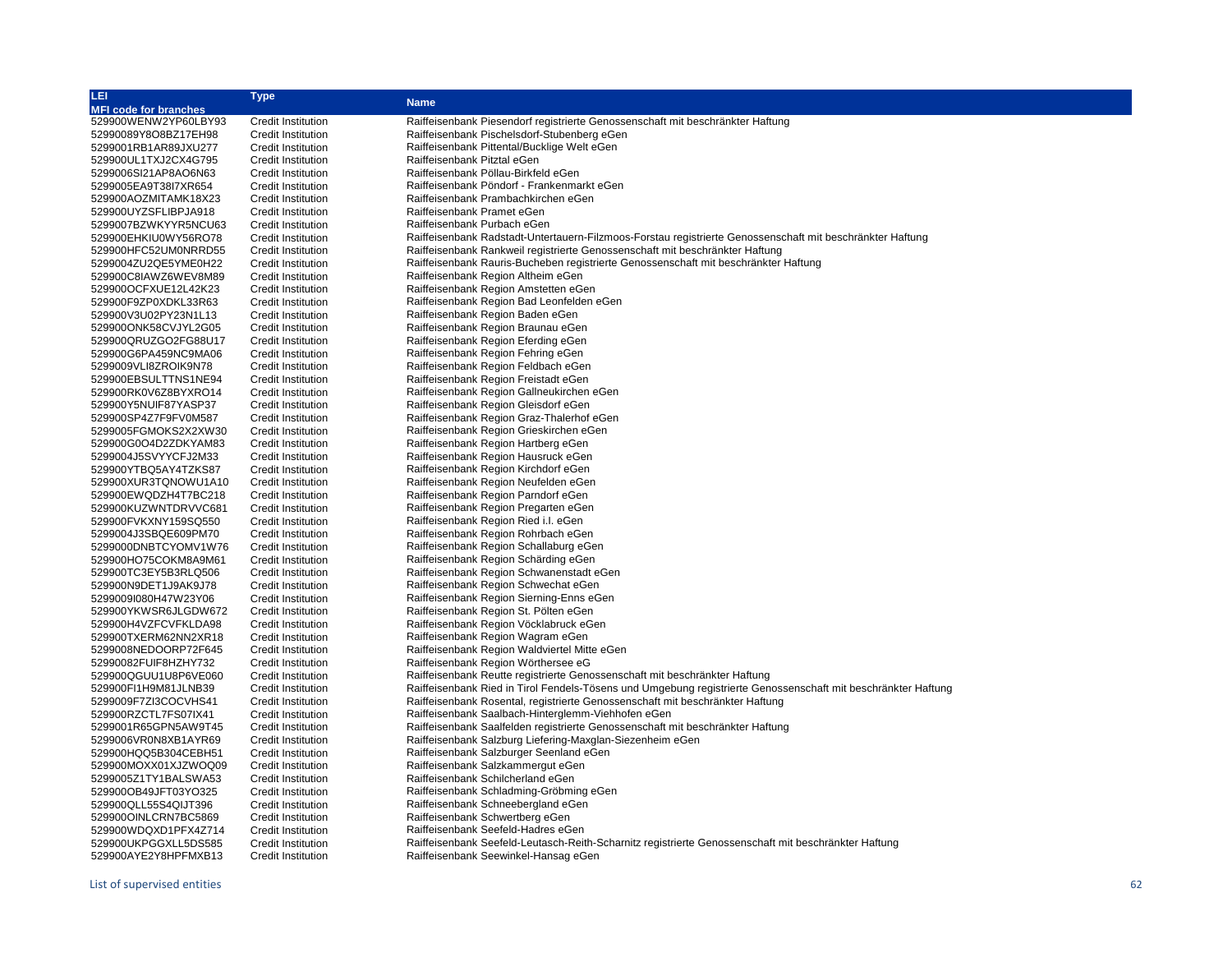| LEI                          | Type                      | <b>Name</b>                                                                                                                                |  |  |
|------------------------------|---------------------------|--------------------------------------------------------------------------------------------------------------------------------------------|--|--|
| <b>MFI code for branches</b> |                           |                                                                                                                                            |  |  |
| 529900PRWY39ZU97UW60         | <b>Credit Institution</b> | Raiffeisenbank Serfaus-Fiss eGen                                                                                                           |  |  |
| 529900P3CZ7LEADT4B05         | <b>Credit Institution</b> | Raiffeisenbank Sillian eGen                                                                                                                |  |  |
| 5299001HH0JTA44PAA35         | <b>Credit Institution</b> | Raiffeisenbank Silz-Haiming und Umgebung eGen                                                                                              |  |  |
| 529900UV9NELX3COCG58         | <b>Credit Institution</b> | Raiffeisenbank Sölden eGen                                                                                                                 |  |  |
| 529900DLL8O444LQSF80         | <b>Credit Institution</b> | Raiffeisenbank Söll - Scheffau registrierte Genossenschaft mit beschränkter Haftung                                                        |  |  |
| 529900VUC855QHJE5A15         | <b>Credit Institution</b> | Raiffeisenbank St. Agatha eGen                                                                                                             |  |  |
| 529900ZQ0K1KKP1VKA62         | <b>Credit Institution</b> | Raiffeisenbank St. Anton am Arlberg eGen                                                                                                   |  |  |
| 5299004MQEQMFM5P7A39         | <b>Credit Institution</b> | Raiffeisenbank St. Florian am Inn eGen                                                                                                     |  |  |
| 529900EI329PTNCKSM45         | Credit Institution        | Raiffeisenbank St. Johann im Pongau registrierte Genossenschaft mit beschränkter Haftung                                                   |  |  |
| 5299005TKVFZBU7P6A67         | Credit Institution        | Raiffeisenbank St. Marien eGen                                                                                                             |  |  |
| 5299006QOEXB5SXL4028         | <b>Credit Institution</b> | Raiffeisenbank St. Martin-Lofer-Weißbach eGen                                                                                              |  |  |
| 529900RKLGH606COZJ70         | <b>Credit Institution</b> |                                                                                                                                            |  |  |
|                              |                           | Raiffeisenbank St. Paul im Lavanttal mit Zweiganstalten Maria Rojach und St. Georgen, registrierte Genossenschaft mit beschränkter Haftung |  |  |
| 529900AIY0IED6IR0W74         | Credit Institution        | Raiffeisenbank St. Roman eGen                                                                                                              |  |  |
| 5299001VTNYOF2LVRG11         | <b>Credit Institution</b> | Raiffeisenbank St. Stefan-Jagerberg-Wolfsberg eGen                                                                                         |  |  |
| 529900B11OPJRIMVPA37         | <b>Credit Institution</b> | RaiffeisenBank St. Ulrich - Waidring eGen                                                                                                  |  |  |
| 5299009P3E3YVMYOMP72         | <b>Credit Institution</b> | Raiffeisenbank St. Veit-Schwarzach-Goldegg registrierte Genossenschaft mit beschränkter Haftung                                            |  |  |
|                              |                           |                                                                                                                                            |  |  |
| 5299005M0FMAVZ2HDB07         | <b>Credit Institution</b> | Raiffeisenbank St. Georgen eGen                                                                                                            |  |  |
| 529900P6ELWHYX9UA822         | <b>Credit Institution</b> | Raiffeisenbank St.Gilgen-Fuschl-Strobl eGen                                                                                                |  |  |
| 529900X110E4BDKR0G09         | <b>Credit Institution</b> | Raiffeisenbank Stallhofen eGen                                                                                                             |  |  |
| 529900E9VBPRCM1ALD35         | <b>Credit Institution</b> | Raiffeisenbank Steinbach-Grünburg eGen                                                                                                     |  |  |
| 529900YKUKGMCT6COC26         | <b>Credit Institution</b> | Raiffeisenbank Steirisches Salzkammergut - Öblarn eGen                                                                                     |  |  |
| 529900GEAFEARYCL2131         | <b>Credit Institution</b> | Raiffeisenbank Steyr eGen                                                                                                                  |  |  |
| 52990025Y7T5V0W00H04         | <b>Credit Institution</b> | Raiffeisenbank Stockerau eGen                                                                                                              |  |  |
| 529900SI7X599BRSYD96         | <b>Credit Institution</b> | Raiffeisenbank Straden eGen                                                                                                                |  |  |
| 5299000ZVON1HSFMRU07         | <b>Credit Institution</b> | Raiffeisenbank Straß-Spielfeld eGen                                                                                                        |  |  |
| 529900KELJW0X5IGKS48         | <b>Credit Institution</b> | Raiffeisenbank Straßwalchen eGen                                                                                                           |  |  |
| 529900S7RDLH962SLR89         | <b>Credit Institution</b> | Raiffeisenbank Süd-Weststeiermark eGen                                                                                                     |  |  |
| 52990049GGPZL58BKE94         | Credit Institution        | Raiffeisenbank Tannheimertal eGen                                                                                                          |  |  |
| 529900L2BWCD9XBNJL68         | <b>Credit Institution</b> | Raiffeisenbank Taxenbach registrierte Genossenschaft mit beschränkter Haftung                                                              |  |  |
| 529900MNB4WYVQMHEP34         | <b>Credit Institution</b> | Raiffeisenbank Telfs-Mieming eGen                                                                                                          |  |  |
| 529900FPB63BJZ91F272         | <b>Credit Institution</b> | Raiffeisenbank Thalgau eGen                                                                                                                |  |  |
| 5299000QE6JD53Z5H395         | <b>Credit Institution</b> | Raiffeisenbank Thaur eGen                                                                                                                  |  |  |
| 529900SWYG9ZEXHD3E80         | <b>Credit Institution</b> | Raiffeisenbank Thayatal-Mitte eGen                                                                                                         |  |  |
| 529900H4WKIZQYKYTF25         | <b>Credit Institution</b> | Raiffeisenbank Thiersee eGen                                                                                                               |  |  |
| 5299009TR67CC0B9DH43         | <b>Credit Institution</b> | Raiffeisenbank Timelkam-Lenzing-Puchkirchen eGen                                                                                           |  |  |
| 529900QBRRD2OSTO1J36         | <b>Credit Institution</b> | Raiffeisenbank Traisen-Gölsental eGen                                                                                                      |  |  |
| 52990017AXISC0US4773         | <b>Credit Institution</b> | Raiffeisenbank Tulln eGen                                                                                                                  |  |  |
| 529900BTDS34PLCQRX17         | <b>Credit Institution</b> | Raiffeisenbank Turnau-St. Lorenzen eGen                                                                                                    |  |  |
| 52990001LP4SHV9LRI48         | <b>Credit Institution</b> | Raiffeisenbank Tux eGen                                                                                                                    |  |  |
| 529900BIJJGJJXO33652         | <b>Credit Institution</b> | Raiffeisenbank Unken eGen                                                                                                                  |  |  |
| 529900ZIRPCT06LI2591         | <b>Credit Institution</b> | Raiffeisenbank Vitis eGen                                                                                                                  |  |  |
| 5299000LO77G7PYWD232         | <b>Credit Institution</b> | Raiffeisenbank Völkermarkt, registrierte Genossenschaft mit beschränkter Haftung                                                           |  |  |
| 529900HDXLRETP3GDZ20         | <b>Credit Institution</b> | Raiffeisenbank Vorderbregenzerwald registrierte Genossenschaft mit beschränkter Haftung                                                    |  |  |
| 52990016NV2PXFIVWW61         | Credit Institution        | Raiffeisenbank Vorderes Ötztal eGen                                                                                                        |  |  |
| 529900F4PAS0XF12N781         | <b>Credit Institution</b> | Raiffeisenbank Vorderland registrierte Genossenschaft mit beschränkter Haftung                                                             |  |  |
| 529900TM5Z07RGPDPP86         | <b>Credit Institution</b> | Raiffeisenbank Wagrain-Kleinarl eGen                                                                                                       |  |  |
| 529900Q2R5PBFJM74T48         | <b>Credit Institution</b> | Raiffeisenbank Waidhofen a. d. Thaya eGen                                                                                                  |  |  |
| 529900KNDF2BG6A18Q42         | <b>Credit Institution</b> | Raiffeisenbank Walding-Ottensheim eGen                                                                                                     |  |  |
| 529900JB2ABEE5NFDV98         | <b>Credit Institution</b> | Raiffeisenbank Waldzell eGen                                                                                                               |  |  |
|                              |                           | Raiffeisenbank Wallersee eGen                                                                                                              |  |  |
| 529900WAA7HEARUX0S78         | <b>Credit Institution</b> |                                                                                                                                            |  |  |
| 5299008KTG5Y94Z10032         | <b>Credit Institution</b> | Raiffeisenbank Wals-Himmelreich registrierte Genossenschaft mit beschränkter Haftung                                                       |  |  |
| 5299007DEXXIPXREO072         | Credit Institution        | Raiffeisenbank Wartberg an der Krems eGen                                                                                                  |  |  |
| 52990033V131EX0K3G14         | <b>Credit Institution</b> | Raiffeisenbank Wattens und Umgebung, registrierte Genossenschaft mit beschränkter Haftung                                                  |  |  |
| 529900VUGTBGURSSU722         | <b>Credit Institution</b> | Raiffeisenbank Wechselland eGen                                                                                                            |  |  |
| 5299003F0KXEBAVHJB35         | <b>Credit Institution</b> | Raiffeisenbank Weiden am See eGen                                                                                                          |  |  |
| 529900W1A4T0O6Z1NS59         | <b>Credit Institution</b> | Raiffeisenbank Weinviertel Nordost eGen                                                                                                    |  |  |
| 52990011EY5WB0027820         | <b>Credit Institution</b> | Raiffeisenbank Weissachtal eGen                                                                                                            |  |  |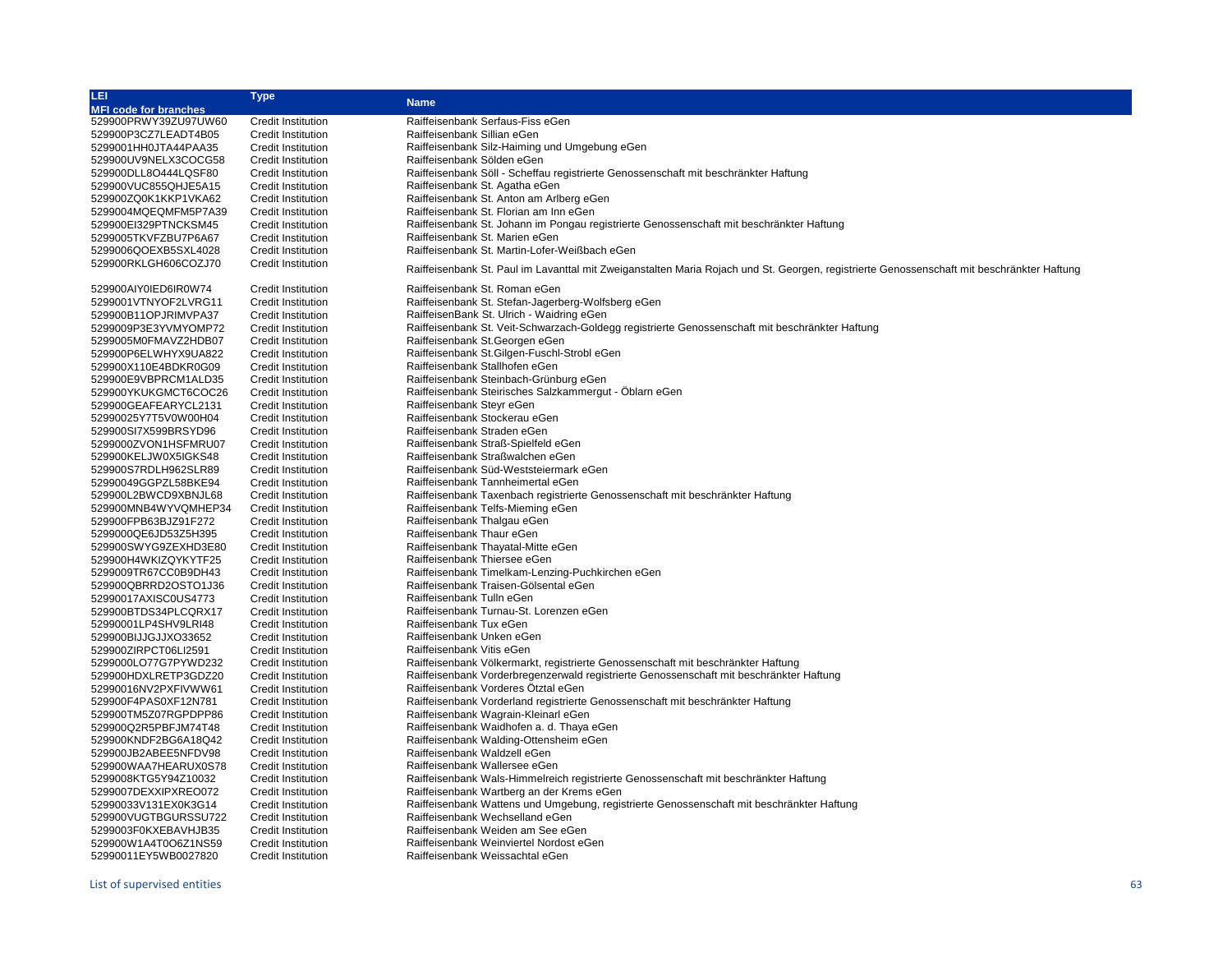| LEI                          | Type                      | <b>Name</b>                                                                                                             |  |
|------------------------------|---------------------------|-------------------------------------------------------------------------------------------------------------------------|--|
| <b>MFI code for branches</b> |                           |                                                                                                                         |  |
| 529900DUYNT6E3JH8B81         | <b>Credit Institution</b> | Raiffeisenbank Weißkirchen a.d. Traun eGen                                                                              |  |
| 5299000OBYTT24O0ST84         | <b>Credit Institution</b> | Raiffeisenbank Weiz-Anger eGen                                                                                          |  |
| 529900X0E841KVE4VX13         | <b>Credit Institution</b> | Raiffeisenbank Wels eGen                                                                                                |  |
| 529900IE8J660F7TG961         | <b>Credit Institution</b> | Raiffeisenbank Wels Süd eGen                                                                                            |  |
| 52990010KATB4A736397         | <b>Credit Institution</b> | Raiffeisenbank Wernberg, registrierte Genossenschaft mit beschränkter Haftung                                           |  |
| 529900AFB8GMCTZDNM38         | <b>Credit Institution</b> | Raiffeisenbank Westendorf eGen                                                                                          |  |
| 529900UJX7YWK7YK5Z47         | <b>Credit Institution</b> | Raiffeisenbank Westliches Mittelgebirge eGen                                                                            |  |
| 529900IRWR9MEXI1D219         | <b>Credit Institution</b> | Raiffeisenbank Weyer eGen                                                                                               |  |
| 529900UY9ALV06KXQA86         | <b>Credit Institution</b> | Raiffeisenbank Wienerwald eGen                                                                                          |  |
| 529900JVGA8OHAQJ2R38         |                           | Raiffeisenbank Wildon-Preding eGen                                                                                      |  |
|                              | <b>Credit Institution</b> | Raiffeisenbank Wildschönau eGen.                                                                                        |  |
| 529900PAQ1Q90FL2SR40         | <b>Credit Institution</b> |                                                                                                                         |  |
| 529900I4P8L3QJ7U7U57         | <b>Credit Institution</b> | Raiffeisenbank Windischgarsten eGen                                                                                     |  |
| 529900PUH54CHFZDH147         | <b>Credit Institution</b> | Raiffeisenbank Wipptal eGen                                                                                             |  |
| 529900ELZ6BTRTP6ID16         | <b>Credit Institution</b> | Raiffeisenbank Wolkersdorf eGen                                                                                         |  |
| 529900BW63FASOB0IV66         | <b>Credit Institution</b> | Raiffeisenbank Ybbstal eGen                                                                                             |  |
| 529900KYPXTATAT5ZN25         | <b>Credit Institution</b> | Raiffeisenbank Zirbenland eGen                                                                                          |  |
| 529900XW859RR8KRJQ73         | <b>Credit Institution</b> | Raiffeisenbezirksbank Güssing eGen                                                                                      |  |
| 5299006EEQMCOCUXTZ35         | <b>Credit Institution</b> | Raiffeisenbezirksbank Jennersdorf eGen                                                                                  |  |
| 529900UFR4VRQYMN1D26         | <b>Credit Institution</b> | Raiffeisenbezirksbank Oberwart eGen                                                                                     |  |
| 529900LYL30YXPC9A987         | <b>Credit Institution</b> | Raiffeisen-Bezirksbank Spittal/Drau, registrierte Genossenschaft mit beschränkter Haftung                               |  |
| 529900FT8EQ3UTVPCG65         | Credit Institution        | Raiffeisen-Bezirksbank St. Veit a.d. Glan-Feldkirchen, registrierte Genossenschaft mit beschränkter Haftung             |  |
| 529900SXEWPJ1MRRX537         | <b>Financial Holding</b>  | RAIFFEISEN-HOLDING NIEDERÖSTERREICH-WIEN registrierte Genossenschaft mit beschränkter Haftung                           |  |
| 529900YEF6WYOHE9PX96         | <b>Credit Institution</b> | Raiffeisenkasse Blindenmarkt eGen                                                                                       |  |
| 529900JNB0LJUQY0UH90         | <b>Credit Institution</b> | Raiffeisenkasse Dobersberg-Waldkirchen eGen                                                                             |  |
| 529900Q12376FYIQE036         | <b>Credit Institution</b> | Raiffeisenkasse Ernstbrunn eGen                                                                                         |  |
| 529900JSUX30WA3SLJ75         | <b>Credit Institution</b> | Raiffeisenkasse für Mutters, Natters und Kreith registrierte Genossenschaft mit beschränkter Haftung                    |  |
| 529900LHANXNMZWHRK02         | <b>Credit Institution</b> | Raiffeisenkasse Großweikersdorf-Wiesendorf-Ruppersthal eGen                                                             |  |
| 52990011O43U460RYN77         | <b>Credit Institution</b> | Raiffeisenkasse Günselsdorf eGen                                                                                        |  |
| 529900GWQUM8QE89CX95         | <b>Credit Institution</b> | Raiffeisenkasse Haidershofen eGen                                                                                       |  |
| 529900VLMUAGK94CNE14         | <b>Credit Institution</b> | Raiffeisenkasse Hart eGen                                                                                               |  |
| 529900NHKL8DBSHOLY20         | <b>Credit Institution</b> | Raiffeisenkasse Heiligeneich eGen                                                                                       |  |
| 529900DEOHZFUANVVK77         | <b>Credit Institution</b> | Raiffeisenkasse Lienzer Talboden eGen                                                                                   |  |
| 529900EWO973VIBUH148         | <b>Credit Institution</b> | Raiffeisenkasse Neusiedl a.d. Zaya eGen                                                                                 |  |
| 529900WA7GAUPFZW3G52         | <b>Credit Institution</b> | Raiffeisenkasse Orth a.d. Donau eGen                                                                                    |  |
| 5299002RGNAWS7XHZY19         | <b>Credit Institution</b> | Raiffeisenkasse Pottschach registrierte Genossenschaft mit beschränkter Haftung                                         |  |
| 5299008GHII86VAQYW58         | <b>Credit Institution</b> | Raiffeisenkasse Poysdorf eGen                                                                                           |  |
| 5299003KMEKIYNEIJN24         | <b>Credit Institution</b> | Raiffeisenkasse Retz-Pulkautal registrierte Genossenschaft mit beschränkter Haftung                                     |  |
| 5299001AH9W3WV8CMJ04         | <b>Credit Institution</b> | Raiffeisenkasse Rum-Innsbruck/Arzl eGen                                                                                 |  |
| 529900LX5BCXIMF39933         | <b>Credit Institution</b> | Raiffeisenkasse Schlitters, Bruck und Straß registrierte Genossenschaft mit beschränkter Haftung                        |  |
| 5299003XVYDWYG79FM37         | <b>Credit Institution</b> | Raiffeisenkasse Stumm, Stummerberg und Umgebung registrierte Genossenschaft mit beschränkter Haftung                    |  |
| 529900ZLBMGIJKNXSD23         | <b>Credit Institution</b> | Raiffeisenkasse Villgratental registrierte Genossenschaft mit beschränkter Haftung                                      |  |
| 5299003CDGYZR4COMQ76         | <b>Credit Institution</b> | Raiffeisenkasse Volders und Umgebung registrierte Genossenschaft mit beschränkter Haftung                               |  |
| 529900KIAV6U0XLBDG42         | Credit Institution        | Raiffeisenkasse Weerberg registrierte Genossenschaft mit beschränkter Haftung                                           |  |
| 529900RVMEAHZLDQPT60         | <b>Credit Institution</b> | Raiffeisenkasse Werfen registrierte Genossenschaft mit beschränkter Haftung                                             |  |
| 5299000PWQ40Q604HD34         | <b>Credit Institution</b> | Raiffeisenkasse Wiesmath-Hochwolkersdorf eGen                                                                           |  |
| 529900VUMWR5RIA1I644         | <b>Credit Institution</b> | Raiffeisenlandesbank Burgenland und Revisionsverband eGen                                                               |  |
| 5299009EHB4RBGMI5828         | <b>Credit Institution</b> | Raiffeisenlandesbank Kärnten - Rechenzentrum und Revisionsverband, registrierte Genossenschaft mit beschränkter Haftung |  |
| 529900GPOO9ISPD1EE83         | <b>Credit Institution</b> | RAIFFEISENLANDESBANK NIEDERÖSTERREICH-WIEN AG                                                                           |  |
| 529900UNUKYZ9HND3309         | <b>Credit Institution</b> | Raiffeisen-Landesbank Steiermark AG                                                                                     |  |
| 5299005OACOC1C1OFJ11         | <b>Credit Institution</b> | Raiffeisen-Landesbank Tirol AG                                                                                          |  |
| 529900FEID5L4H2T2L70         | <b>Credit Institution</b> |                                                                                                                         |  |
| 529900DHP7HRRD2NH428         | <b>Credit Institution</b> | Raiffeisenlandesbank Vorarlberg Waren- und Revisionsverband registrierte Genossenschaft mit beschränkter Haftung        |  |
| 529900PYOALDPA9SZA21         | <b>Credit Institution</b> | Raiffeisen-Regionalbank Gänserndorf eGen                                                                                |  |
|                              | <b>Credit Institution</b> | Raiffeisenregionalbank Wiener Neustadt eGen                                                                             |  |
| 529900LU7D396TOO3B50         |                           | Raiffeisenverband Salzburg eGen                                                                                         |  |
| 529900QYEJ2GYSWK1F08         | <b>Financial Holding</b>  | RLB-Stmk Verbund eGen                                                                                                   |  |
| 529900MTWFN2HIFCZ902         | <b>Financial Holding</b>  | Satere Beteiligungsverwaltungs GmbH                                                                                     |  |
| 52990056W0VDKEDYUY83         | Credit Institution        | VakifBank International AG                                                                                              |  |
| 529900IQMS1E10HN8V33         | <b>Financial Holding</b>  | Volkskredit Verwaltungsgenossenschaft registrierte Genossenschaft mit beschränkter Haftung                              |  |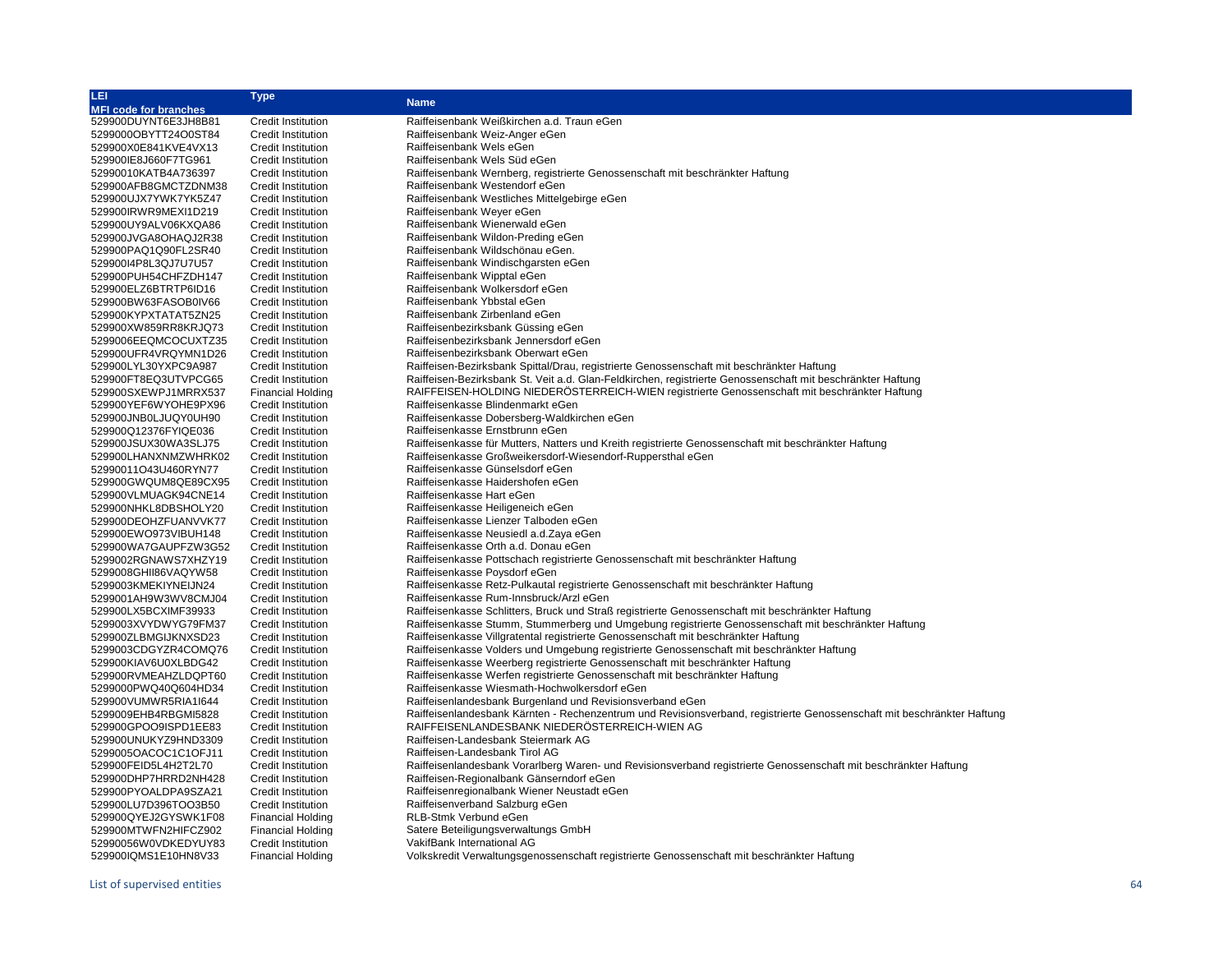| LEI                                          | <b>Type</b>                                            | <b>Name</b>                                                                                                       |  |  |  |
|----------------------------------------------|--------------------------------------------------------|-------------------------------------------------------------------------------------------------------------------|--|--|--|
| <b>MFI code for branches</b>                 |                                                        |                                                                                                                   |  |  |  |
| 529900990PPI3K3RDT23                         | <b>Credit Institution</b>                              | Volkskreditbank AG                                                                                                |  |  |  |
| 5299003IDL6A65WOLV68                         | <b>Credit Institution</b>                              | Walser Privatbank Aktiengesellschaft                                                                              |  |  |  |
| 529900N5R641XC65FK48                         | <b>Financial Holding</b>                               | Walser Raiffeisen Holding eGen                                                                                    |  |  |  |
| 549300POR1VXCUOJ3V54                         | <b>Credit Institution</b>                              | Western Union International Bank GmbH                                                                             |  |  |  |
| 549300BXFK43U4R9M402                         | <b>Financial Holding</b>                               | Western Union Overseas Ltd.                                                                                       |  |  |  |
| 529900VYY1MRNR59PN57                         | <b>Credit Institution</b>                              | Wiener Privatbank SE                                                                                              |  |  |  |
| 5299004HAS74KTEB3697                         | <b>Financial Holding</b>                               | Wiener Spar- und Kreditinstitut - Holding eG                                                                      |  |  |  |
| 529900SRZ6M5Q9BO3131                         | <b>Credit Institution</b>                              | WSK Bank AG                                                                                                       |  |  |  |
| 52990045V2BWJN669Q34                         | <b>Mixed Financial Holding</b>                         | Wüstenrot Wohnungswirtschaft registrierte Genossenschaft mit beschränkter Haftung                                 |  |  |  |
| 5299002L43LDQEB70L32                         | <b>Credit Institution</b>                              | Zürcher Kantonalbank Österreich AG                                                                                |  |  |  |
|                                              |                                                        | Portugal                                                                                                          |  |  |  |
|                                              |                                                        | <b>Banco de Portugal</b>                                                                                          |  |  |  |
| 213800IDTFN19XBEAA74                         | Credit Institution                                     | 321 Crédito - Instituição Financeira de Crédito, SA                                                               |  |  |  |
| 529900DZ9N4A6AHF2L51                         | <b>Financial Holding</b>                               | Alves Ribeiro - Investimentos Financeiros, SGPS, SA                                                               |  |  |  |
| 213800CQ92347ZCS9V73                         | <b>Financial Holding</b>                               | Atlantico Europa, SGPS, SA                                                                                        |  |  |  |
| 21380061NK7EDRA9BS34                         | <b>Credit Institution</b>                              | BANCO ATLÂNTICO EUROPA, SA                                                                                        |  |  |  |
| 549300RMML7KXP6M1Y98                         | <b>Credit Institution</b>                              | Banco BAI Europa, SA                                                                                              |  |  |  |
| 549300QQJ6BNALGU6806                         | <b>Credit Institution</b>                              | Banco BIC Português, SA                                                                                           |  |  |  |
| 5299008FEH4GQXGZNP50                         | <b>Credit Institution</b>                              | Banco CTT, SA                                                                                                     |  |  |  |
| 213800KYUPNOQPAQL758                         | <b>Credit Institution</b>                              | Banco de Investimento Global, SA                                                                                  |  |  |  |
| 213800DV8UOPDNP69G65                         | <b>Credit Institution</b>                              | Banco Efisa, SA                                                                                                   |  |  |  |
| 2138003Z5ZVN16GFYV70                         | <b>Credit Institution</b>                              | Banco Finantia, SA                                                                                                |  |  |  |
| 529900GZL0HS66P9SW37                         | <b>Credit Institution</b>                              | Banco Invest, SA                                                                                                  |  |  |  |
| 213800UFLAA5SS55IZ10                         | <b>Credit Institution</b>                              | Banco L.J. Carregosa, SA                                                                                          |  |  |  |
| 213800FVJ6R9N8797493                         | <b>Credit Institution</b>                              | Banco Português de Gestão, SA                                                                                     |  |  |  |
| 549300V4H4USWZUCE073                         | <b>Credit Institution</b>                              | BISON BANK, S.A.                                                                                                  |  |  |  |
| 213800AQ53KT5ACALQ54                         | <b>Credit Institution</b>                              | BNI - Banco de Negócios Internacional (Europa), S.A.                                                              |  |  |  |
| 529900IZOGZBSRWDAF64                         | Credit Institution                                     | C.C.A.M. de Oliveira de Azeméis e Estarreja, CRL                                                                  |  |  |  |
| 529900H2MBEC07BLTB26                         | <b>Credit Institution</b>                              | CAIXA CENTRAL - CAIXA CENTRAL DE CRÉDITO AGRÍCOLA MÚTUO, CRL                                                      |  |  |  |
| 529900HX3S97OG0UXI77                         | <b>Credit Institution</b>                              |                                                                                                                   |  |  |  |
| 529900B0GL23LT7DB925                         | <b>Credit Institution</b>                              | Caixa de Crédito Agrícola Mútuo Beira Centro, CRL<br>Caixa de Crédito Agrícola Mútuo Beira Douro, CRL             |  |  |  |
|                                              |                                                        | Caixa de Crédito Agrícola Mútuo da Area Metropolitana do Porto, CRL                                               |  |  |  |
| 5299007A95DA5TDM6J20<br>5299006HCTM18K17F582 | <b>Credit Institution</b><br><b>Credit Institution</b> | Caixa de Crédito Agrícola Mútuo da Bairrada e Aguieira, CRL                                                       |  |  |  |
| 52990043CAKJFZ4R4A67                         |                                                        | Caixa de Crédito Agrícola Mútuo da Batalha, CRL                                                                   |  |  |  |
| 5299009QUXAINXGG5Y38                         | <b>Credit Institution</b><br><b>Credit Institution</b> | Caixa de Crédito Agrícola Mútuo da Beira Baixa (Sul), CRL                                                         |  |  |  |
| 959800M0CWNLUYGGTD17                         |                                                        | Caixa de Crédito Agrícola Mútuo da Chamusca, CRL                                                                  |  |  |  |
| 529900193J8MGELZQH88                         | Credit Institution<br><b>Credit Institution</b>        | Caixa de Crédito Agrícola Mútuo da Costa Azul, CRL                                                                |  |  |  |
| 5299004DR3G6E9R62Z97                         | <b>Credit Institution</b>                              | Caixa de Crédito Agrícola Mútuo da Costa Verde, CRL                                                               |  |  |  |
| 529900LRO0U4ZKKZ9S50                         | <b>Credit Institution</b>                              | Caixa de Crédito Agrícola Mútuo da Região de Bragança e Alto Douro, CRL                                           |  |  |  |
| 5299001E2RBMBR6CO685                         | <b>Credit Institution</b>                              | Caixa de Crédito Agrícola Mútuo da Região do Fundão e Sabugal, CRL                                                |  |  |  |
| 5299006HIBV3ENUMQB84                         | <b>Credit Institution</b>                              | Caixa de Crédito Agrícola Mútuo da Serra da Estrela, CRL                                                          |  |  |  |
|                                              |                                                        |                                                                                                                   |  |  |  |
| 529900DGVHSAPRLW4X22<br>529900A0JXPJ13W21A35 | <b>Credit Institution</b><br><b>Credit Institution</b> | Caixa de Crédito Agrícola Mútuo da Terra Quente, CRL<br>Caixa de Crédito Agrícola Mútuo da Zona do Pinhal, CRL    |  |  |  |
|                                              |                                                        | Caixa de Crédito Agrícola Mútuo das Serras de Ansião, CRL                                                         |  |  |  |
| 529900F5JZVUPNQO0R13                         | Credit Institution                                     | Caixa de Crédito Agrícola Mútuo de Albergaria e Sever, CRL                                                        |  |  |  |
| 529900APDLJMJTVPVA64                         | <b>Credit Institution</b>                              | Caixa de Crédito Agrícola Mútuo de Albufeira, CRL                                                                 |  |  |  |
| 5299005JQVTW9A92U126<br>529900NLBL7LV81YKA93 | <b>Credit Institution</b>                              | Caixa de Crédito Agrícola Mútuo de Alcácer do Sal e Montemor-O-Novo, CRL                                          |  |  |  |
|                                              | <b>Credit Institution</b>                              | Caixa de Crédito Agrícola Mútuo de Alcobaça, Cartaxo, Nazaré, Rio Maior e Santarém, CRL                           |  |  |  |
| 529900ZP9YIUQV5R7337                         | <b>Credit Institution</b>                              |                                                                                                                   |  |  |  |
| 5299003S1UGBUIVF4U10                         | <b>Credit Institution</b>                              | Caixa de Crédito Agrícola Mútuo de Alenquer, CRL<br>Caixa de Crédito Agrícola Mútuo de Aljustrel e Almodôvar, CRL |  |  |  |
| 529900JPEF7B80TZK038                         | <b>Credit Institution</b>                              |                                                                                                                   |  |  |  |
| 529900G3GQSF92VE7T75                         | <b>Credit Institution</b>                              | Caixa de Crédito Agrícola Mútuo de Anadia, CRL                                                                    |  |  |  |
| 5299000XAM17563FVO50                         | <b>Credit Institution</b>                              | Caixa de Crédito Agrícola Mútuo de Arouca, CRL                                                                    |  |  |  |
| 529900ZB1GQRXYFRGF09                         | <b>Credit Institution</b>                              | Caixa de Crédito Agrícola Mútuo de Arruda dos Vinhos, CRL                                                         |  |  |  |
| 529900OVLFF9N6WOIN54                         | <b>Credit Institution</b>                              | Caixa de Crédito Agrícola Mútuo de Azambuja, CRL                                                                  |  |  |  |
| 529900QI6CXEPAIZGR28                         | <b>Credit Institution</b>                              | Caixa de Crédito Agrícola Mútuo de Beja e Mértola, CRL                                                            |  |  |  |
| 549300K42HUHZN128246                         | <b>Credit Institution</b>                              | Caixa de Crédito Agrícola Mútuo de Bombarral, CRL                                                                 |  |  |  |
| 529900JDPDUKDBSADG50                         | <b>Credit Institution</b>                              | Caixa de Crédito Agrícola Mútuo de Borba, CRL                                                                     |  |  |  |
| 529900FTGNJN54EMOI32                         | <b>Credit Institution</b>                              | Caixa de Crédito Agrícola Mútuo de Cadaval, CRL                                                                   |  |  |  |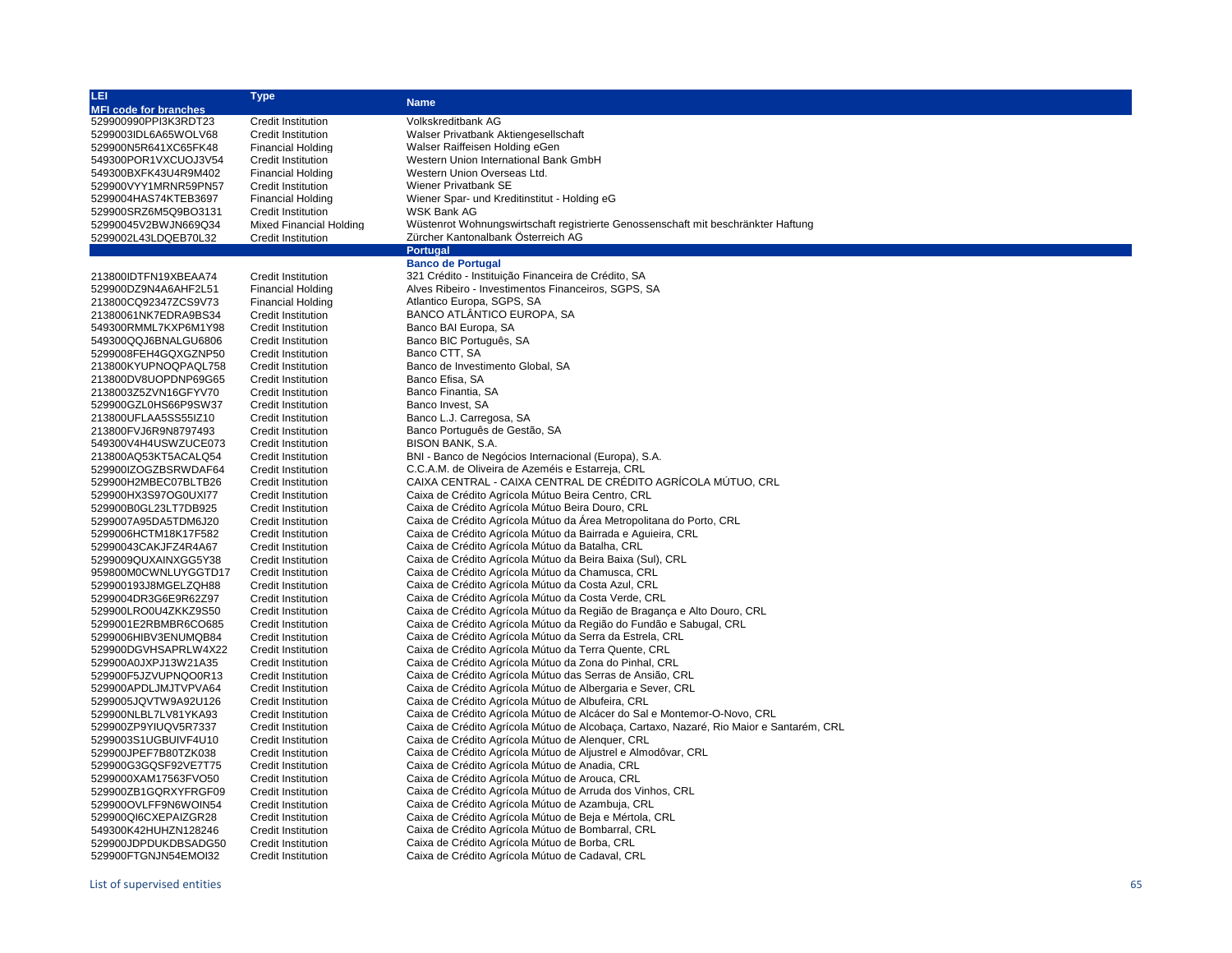| LEI                          | <b>Type</b>               | <b>Name</b>                                                                                                                           |  |  |  |
|------------------------------|---------------------------|---------------------------------------------------------------------------------------------------------------------------------------|--|--|--|
| <b>MFI code for branches</b> |                           |                                                                                                                                       |  |  |  |
| 5299008LGNLFDUJTY435         | <b>Credit Institution</b> | Caixa de Crédito Agrícola Mútuo de Caldas da Rainha, Óbidos e Peniche, CRL                                                            |  |  |  |
| 529900325M28T7RZL148         | <b>Credit Institution</b> | Caixa de Crédito Agrícola Mútuo de Cantanhede e Mira, CRL                                                                             |  |  |  |
| 529900YGPG60797THP43         | Credit Institution        | Caixa de Crédito Agrícola Mútuo de Coimbra, CRL                                                                                       |  |  |  |
| 529900TX65J1TBZ1CH94         | Credit Institution        | Caixa de Crédito Agrícola Mútuo de Coruche, CRL                                                                                       |  |  |  |
| 529900Y8SNYG5NMKUJ85         | Credit Institution        | Caixa de Crédito Agrícola Mútuo de Elvas e Campo Maior, CRL                                                                           |  |  |  |
| 5299006GQIG07C8AWL22         | <b>Credit Institution</b> | Caixa de Crédito Agrícola Mútuo de Entre Tejo e Sado, CRL                                                                             |  |  |  |
| 529900BRJ8BQOVDKRN91         | <b>Credit Institution</b> | Caixa de Crédito Agrícola Mútuo de Estremoz, Monforte e Arronches, CRL                                                                |  |  |  |
| 529900PTB6A6BXYUY046         | Credit Institution        | Caixa de Crédito Agrícola Mútuo de Ferreira do Alentejo, CRL                                                                          |  |  |  |
| 52990011HDQYKIWZ9D06         | Credit Institution        | Caixa de Crédito Agrícola Mútuo de Lafões, CRL                                                                                        |  |  |  |
| 5493003UL33RMW6J3449         | Credit Institution        | Caixa de Crédito Agrícola Mútuo de Leiria, CRL                                                                                        |  |  |  |
| 529900QDRMF6JEM32N12         | Credit Institution        | Caixa de Crédito Agrícola Mútuo de Loures, Sintra e Litoral, CRL                                                                      |  |  |  |
| 529900CFBJM67NWEYP17         | Credit Institution        | Caixa de Crédito Agrícola Mútuo de Lourinhã, CRL                                                                                      |  |  |  |
| 549300B18L885HC51A38         | Credit Institution        | Caixa de Crédito Agrícola Mútuo de Mafra, CRL                                                                                         |  |  |  |
| 5299008AOCNLLWQ0HP77         | Credit Institution        | Caixa de Crédito Agrícola Mútuo de Mogadouro e Vimioso, CRL                                                                           |  |  |  |
| 5299001VVTS0OR13UE44         | Credit Institution        | Caixa de Crédito Agrícola Mútuo de Moravis, CRL                                                                                       |  |  |  |
| 5299004OXVHH0LDR6Z86         | Credit Institution        | Caixa de Crédito Agrícola Mútuo de Oliveira do Bairro, CRL                                                                            |  |  |  |
| 529900Q7HWO98WYN3O55         | <b>Credit Institution</b> | Caixa de Crédito Agrícola Mútuo de Oliveira do Hospital, CRL                                                                          |  |  |  |
| 529900BV3ED04UXBGC63         | <b>Credit Institution</b> | Caixa de Crédito Agrícola Mútuo de Paredes, CRL                                                                                       |  |  |  |
| 5299004GUEBPVDAPHD87         | Credit Institution        | Caixa de Crédito Agrícola Mútuo de Pernes e Alcanhões, C.R.L.                                                                         |  |  |  |
| 529900E9Q99QK3X48Y97         | Credit Institution        | Caixa de Crédito Agrícola Mútuo de Pombal, CRL                                                                                        |  |  |  |
| 529900M49AZ8Y8SQIS61         | Credit Institution        | Caixa de Crédito Agrícola Mútuo de Porto de Mós, CRL                                                                                  |  |  |  |
| 529900QXXRZWXWR8T730         | Credit Institution        | Caixa de Crédito Agrícola Mútuo de Póvoa de Varzim, Vila do Conde e Esposende, CRL                                                    |  |  |  |
| 529900Q7W9N5R4SFMH86         | <b>Credit Institution</b> | Caixa de Crédito Agrícola Mútuo de Salvaterra de Magos, CRL                                                                           |  |  |  |
| 5299005O3NTFULFOUD44         | Credit Institution        | Caixa de Crédito Agrícola Mútuo de São Bartolomeu de Messines e São Marcos da Serra, CRL                                              |  |  |  |
| 529900NNB8N87IM0W623         | Credit Institution        |                                                                                                                                       |  |  |  |
| 5299000ZJDP5ALCINY37         | Credit Institution        | Caixa de Crédito Agrícola Mútuo de São Teotónio, CRL                                                                                  |  |  |  |
| 529900BRBW4RX4I7RX91         | <b>Credit Institution</b> | Caixa de Crédito Agrícola Mútuo de Silves, CRL                                                                                        |  |  |  |
|                              |                           | Caixa de Crédito Agrícola Mútuo de Sobral de Monte Agraço, CRL                                                                        |  |  |  |
| 529900GIQ3BI327D5N03         | Credit Institution        | Caixa de Crédito Agrícola Mútuo de Sousel, CRL                                                                                        |  |  |  |
| 529900PL5BP5HJJ45R49         | <b>Credit Institution</b> | Caixa de Crédito Agrícola Mútuo de Terras de Miranda do Douro, CRL                                                                    |  |  |  |
| 529900L4HFEPY9SF3Y07         | Credit Institution        | Caixa de Crédito Agrícola Mútuo de Terras de Viriato, CRL                                                                             |  |  |  |
| 529900APHE0ZS207UT92         | Credit Institution        | Caixa de Crédito Agrícola Mútuo de Terras do Sousa, Ave, Basto e Tâmega, CRL<br>Caixa de Crédito Agrícola Mútuo de Torres Vedras, CRL |  |  |  |
| 5299001SP39ZRG7YF519         | Credit Institution        | Caixa de Crédito Agrícola Mútuo de Vagos, CRL                                                                                         |  |  |  |
| 529900672QYU488DPK10         | <b>Credit Institution</b> |                                                                                                                                       |  |  |  |
| 5299003U22HD3CJW4R79         | <b>Credit Institution</b> | Caixa de Crédito Agrícola Mútuo de Vale de Cambra, CRL                                                                                |  |  |  |
| 529900K9Y446R13KIS14         | Credit Institution        | Caixa de Crédito Agrícola Mútuo de Vila Franca de Xira, CRL                                                                           |  |  |  |
| 529900AW1JIV1SVPMP75         | Credit Institution        | Caixa de Crédito Agrícola Mútuo de Vila Verde e de Terras do Bouro, CRL                                                               |  |  |  |
| 529900CAP12S8RQR5F43         | Credit Institution        | Caixa de Crédito Agrícola Mútuo do Alentejo Central, CRL                                                                              |  |  |  |
| 529900X1SABCKDUTBW88         | <b>Credit Institution</b> | Caixa de Crédito Agrícola Mútuo do Algarve, CRL                                                                                       |  |  |  |
| 529900158NB37MKMD514         | <b>Credit Institution</b> | Caixa de Crédito Agrícola Mútuo do Alto Cávado e Basto, CRL                                                                           |  |  |  |
| 529900JIGBOPYQZJFO73         | <b>Credit Institution</b> | Caixa de Crédito Agrícola Mútuo do Baixo Mondego, CRL                                                                                 |  |  |  |
| 529900RM3U2U0K8WJJ72         | Credit Institution        | Caixa de Crédito Agrícola Mútuo do Baixo Vouga, CRL                                                                                   |  |  |  |
| 529900F8SM5DSI8SIX44         | <b>Credit Institution</b> | Caixa de Crédito Agrícola Mútuo do Douro e Côa                                                                                        |  |  |  |
| 529900FCY3D46FAV5S83         | <b>Credit Institution</b> | Caixa de Crédito Agrícola Mútuo do Douro, Corgo e Tâmega, CRL                                                                         |  |  |  |
| 529900E51UW9ASFR1M54         | <b>Credit Institution</b> | Caixa de Crédito Agrícola Mútuo do Guadiana Interior, CRL                                                                             |  |  |  |
| 52990028P0QXN7VA6929         | <b>Credit Institution</b> | Caixa de Crédito Agrícola Mútuo do Médio Ave, CRL                                                                                     |  |  |  |
| 52990064L6QGPUG6UF26         | Credit Institution        | Caixa de Crédito Agrícola Mútuo do Nordeste Alentejano, CRL                                                                           |  |  |  |
| 529900MDJGJ5U97MFO70         | Credit Institution        | Caixa de Crédito Agrícola Mútuo do Noroeste, CRL                                                                                      |  |  |  |
| 529900X83HR44SJCWA90         | Credit Institution        | Caixa de Crédito Agrícola Mútuo do Norte Alentejano, CRL                                                                              |  |  |  |
| 5299004F22IYFGT4IX95         | Credit Institution        | Caixa de Crédito Agrícola Mútuo do Ribatejo Norte e Tramagal, CRL                                                                     |  |  |  |
| 529900V1QTDW78P98039         | Credit Institution        | Caixa de Crédito Agrícola Mútuo do Ribatejo Sul, CRL                                                                                  |  |  |  |
| 529900JOIRL0FS9WLA04         | Credit Institution        | Caixa de Crédito Agrícola Mútuo do Sotavento Algarvio, CRL                                                                            |  |  |  |
| 529900IFOV8G8BM9KY92         | Credit Institution        | Caixa de Crédito Agrícola Mútuo do Vale do Dão e Alto Vouga, CRL                                                                      |  |  |  |
| 529900BFZ0STE7599K29         | Credit Institution        | Caixa de Crédito Agrícola Mútuo do Vale do Sousa e Baixo Tâmega, CRL                                                                  |  |  |  |
| 52990085ZBDCZFT11N42         | Credit Institution        | Caixa de Crédito Agrícola Mútuo do Vale do Távora e Douro, CRL                                                                        |  |  |  |
| 529900JU1K99OFBC8F57         | <b>Credit Institution</b> | Caixa de Crédito Agrícola Mútuo dos Açores, CRL                                                                                       |  |  |  |
| 549300GR6DZ97DTA7913         | Credit Institution        | Caixa Económica da Misericórdia de Angra do Heroísmo                                                                                  |  |  |  |
| 2138004FIUXU3B2MR537         | Credit Institution        | CAIXA ECONÓMICA MONTEPIO GERAL, CAIXA ECONÓMICA BANCÁRIA, SA                                                                          |  |  |  |
| PT82                         | <b>Branch</b>             | FCE Bank plc                                                                                                                          |  |  |  |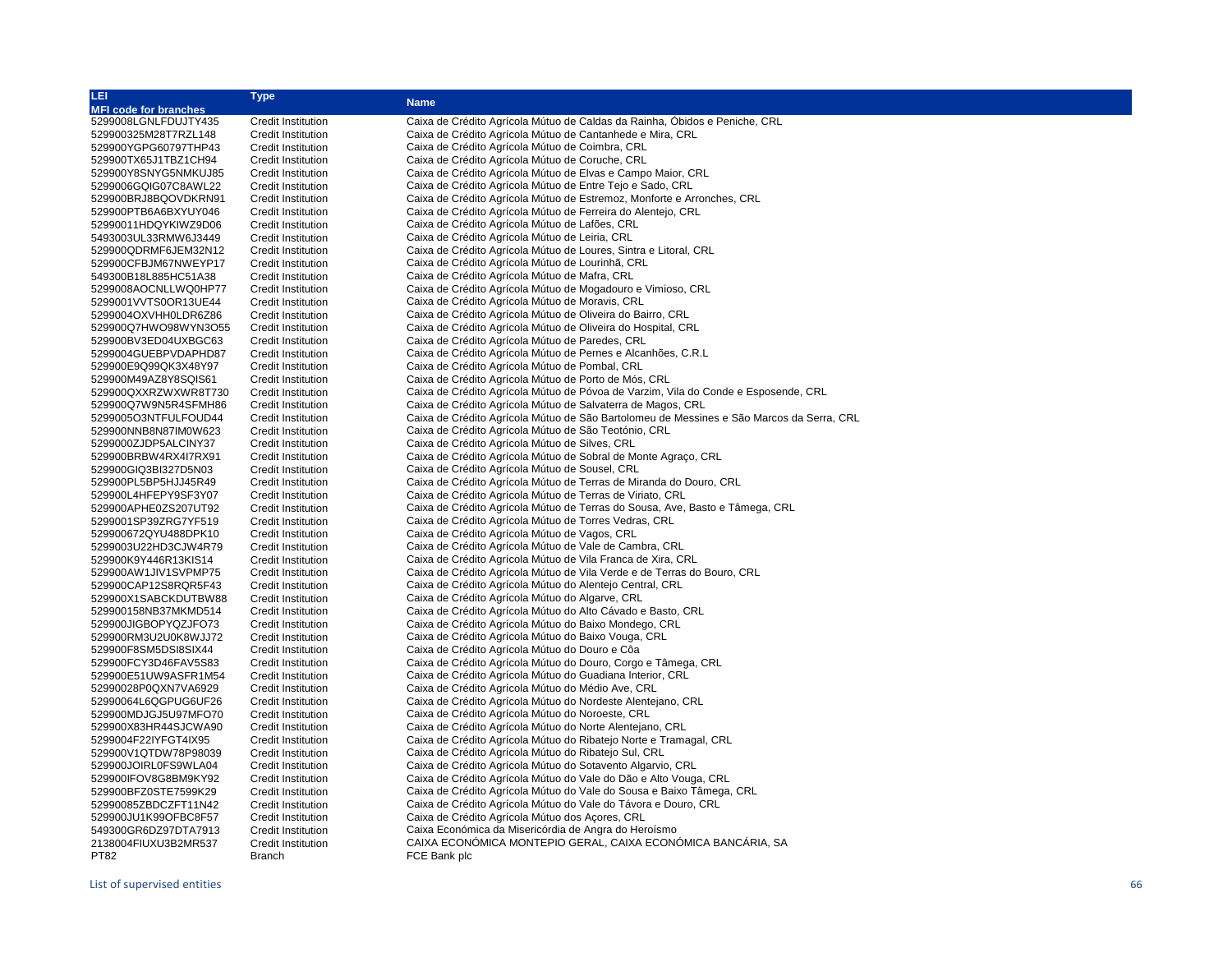| LEI                          | <b>Type</b>               | <b>Name</b>                                                                                      |  |  |  |
|------------------------------|---------------------------|--------------------------------------------------------------------------------------------------|--|--|--|
| <b>MFI code for branches</b> |                           |                                                                                                  |  |  |  |
| 213800OJ1MPE3OA13X65         | <b>Financial Holding</b>  | FINANTIPAR, SA                                                                                   |  |  |  |
| GDI8P8WHFH4PS5YTU851         | Credit Institution        | Haitong Bank, SA                                                                                 |  |  |  |
| <b>PT85</b>                  | <b>Branch</b>             | Itaú BBA International PLC - Sucursal em Portugal                                                |  |  |  |
| 213800RDQFSFWKF4WN83         | <b>Credit Institution</b> | Montepio Crédito - Instituição Financeira de Crédito, SA                                         |  |  |  |
| 213800GRWA67I8Q8O524         | <b>Credit Institution</b> | Montepio Investimento, SA                                                                        |  |  |  |
| 635400IIHBCCQZXC3Y89         | <b>Credit Institution</b> | SOFID - Sociedade para o Financiamento do Desenvolvimento, Instituição Financeira de Crédito, SA |  |  |  |
| 549300HZOV3ENYNPCW61         | <b>Credit Institution</b> | UNICRE - Instituição Financeira de Crédito, SA                                                   |  |  |  |
|                              |                           | <b>Slovenia</b>                                                                                  |  |  |  |
|                              |                           | <b>Banka Slovenije</b>                                                                           |  |  |  |
| 529900VC4WC3QO8WTL13         | <b>Credit Institution</b> | Addiko Bank d.d.                                                                                 |  |  |  |
| 213800HDJ876ACJXXD05         | <b>Financial Holding</b>  | Agri Europe Cyprus Limited                                                                       |  |  |  |
| 5299001PEMDU9N24CH60         |                           | Delavska Hranilnica d.d. Ljubljana                                                               |  |  |  |
|                              | Credit Institution        |                                                                                                  |  |  |  |
| 549300OBGOF2IVUD3L23         | <b>Credit Institution</b> | Deželna Banka Slovenije d.d.                                                                     |  |  |  |
| 5493000UPYR7EEHN2R94         | <b>Credit Institution</b> | Gorenjska Banka d.d., Kranj                                                                      |  |  |  |
| 549300SOGU7U2WCM9D57         | <b>Credit Institution</b> | Hranilnica Lon, d.d., Kranj                                                                      |  |  |  |
| 315700H8AYJ52S9PQN11         | <b>Credit Institution</b> | Primorska hranilnica Vipava d.d.                                                                 |  |  |  |
|                              |                           | <b>Slovakia</b>                                                                                  |  |  |  |
|                              |                           | Národná banka Slovenska                                                                          |  |  |  |
| SK36866750                   | <b>Branch</b>             | Československé úvěrní družstvo, pobočka Slovensko                                                |  |  |  |
| SK36869376                   | <b>Branch</b>             | Fio banka, a.s., pobočka zahraničnej banky                                                       |  |  |  |
| SK35964693                   | <b>Branch</b>             | J&T BANKA, a.s., pobočka zahraničnej banky                                                       |  |  |  |
| SK47248572                   | <b>Branch</b>             | KDB Bank Europe Ltd., pobočka zahraničnej banky                                                  |  |  |  |
| 31570020000000001341         | <b>Credit Institution</b> | OTP Banka Slovensko, a.s.                                                                        |  |  |  |
| 315700PLTAXHBHZP5J02         | <b>Credit Institution</b> | Poštová banka, a.s.                                                                              |  |  |  |
| 315700K45LRKNGMUIW27         | <b>Credit Institution</b> | Prima banka Slovensko, a.s.                                                                      |  |  |  |
| 31570020000000004154         | <b>Credit Institution</b> | Privatbanka, a.s.                                                                                |  |  |  |
| 097900BEF50000000569         | <b>Credit Institution</b> | Prvá stavebná sporiteľňa, a.s.                                                                   |  |  |  |
| 097900BFEJ0000024657         | <b>Credit Institution</b> | Slovenská záručná a rozvojová banka, a.s.                                                        |  |  |  |
| 097900BELS0000005586         | Credit Institution        | Wüstenrot stavebná sporiteľňa, a.s.                                                              |  |  |  |
|                              |                           | <b>Finland</b>                                                                                   |  |  |  |
|                              |                           | <b>Finanssivalvonta</b>                                                                          |  |  |  |
| 7437002WC51RDNI14T18         | <b>Credit Institution</b> | Aito Säästöpankki Oy                                                                             |  |  |  |
| 743700GC62JLHFBUND16         | <b>Credit Institution</b> | Aktia Bank Abp                                                                                   |  |  |  |
| 7437006WYM821IJ3MN73         | <b>Credit Institution</b> | Ålandsbanken Abp                                                                                 |  |  |  |
| 743700EJGEPWQ4OZX245         | <b>Credit Institution</b> | Avain Säästöpankki                                                                               |  |  |  |
| FI25417689                   | <b>Branch</b>             | Avida Finans AB, sivuliike Suomessa                                                              |  |  |  |
| 743700RFAN8QA5JFA150         | <b>Credit Institution</b> | Bonum Pankki Oy                                                                                  |  |  |  |
| FI14396050                   | <b>Branch</b>             |                                                                                                  |  |  |  |
| FI26447185                   | <b>Branch</b>             | Carnegie Investment Bank AB, Finland filial                                                      |  |  |  |
| FI10786932                   | Branch                    | Collector Bank AB, filial i Finland                                                              |  |  |  |
| 7437003G88EHT2TMK409         | Credit Institution        | Danske Bank A/S, Helsinki Branch                                                                 |  |  |  |
|                              |                           | Danske Kiinnitysluottopankki Oyj                                                                 |  |  |  |
| FI18175079                   | <b>Branch</b>             | DNB Bank ASA, filial Finland                                                                     |  |  |  |
| FI29950632                   | Branch                    | Ecster AB, filialverksamheten i Finland                                                          |  |  |  |
| 743700JEXWUGB62WA537         | Credit Institution        | Ekenäs Sparbank                                                                                  |  |  |  |
| 743700MU03FEAIJI5K79         | Credit Institution        | Eurajoen Säästöpankki                                                                            |  |  |  |
| 743700VK1NB8HRGTQH74         | <b>Credit Institution</b> | Evli Pankki Oyj                                                                                  |  |  |  |
| FI23220612                   | <b>Branch</b>             | Folkefinans AS, Suomen sivuliike                                                                 |  |  |  |
| FI19043879                   | <b>Branch</b>             | Forex Bank Aktiebolag filial i Finland                                                           |  |  |  |
| FI27603573                   | Branch                    | GCC Capital AB, filial i Finland                                                                 |  |  |  |
| 74370015KPW4A4OV3R27         | Credit Institution        | Handelsbanken Finans Abp                                                                         |  |  |  |
| FI09221192                   | <b>Branch</b>             | Handelsbanken Finans Aktiebolag (publ), filialverksamheten i Finland                             |  |  |  |
| 743700RBOHUDMTHASH92         | <b>Credit Institution</b> | Hannulan Osuuspankki                                                                             |  |  |  |
| 743700MPOVAIXFPZRP02         | Credit Institution        | Helmi Säästöpankki Oy                                                                            |  |  |  |
| 7437005HI4U9OS7KU258         | <b>Credit Institution</b> | Honkajoen Osuuspankki                                                                            |  |  |  |
| 7437005OV2E1AHN9DM78         | <b>Credit Institution</b> | Huittisten Säästöpankki                                                                          |  |  |  |
| FI22757004                   | <b>Branch</b>             | Ikano Bank AB (publ), Finland filial                                                             |  |  |  |
| 743700RSB3R84DYYWO89         | <b>Credit Institution</b> | Isojoen Osuuspankki                                                                              |  |  |  |
|                              |                           | J.P. Morgan Europe Limited, Helsingin sivuliike                                                  |  |  |  |
| FI22047862                   | Branch                    |                                                                                                  |  |  |  |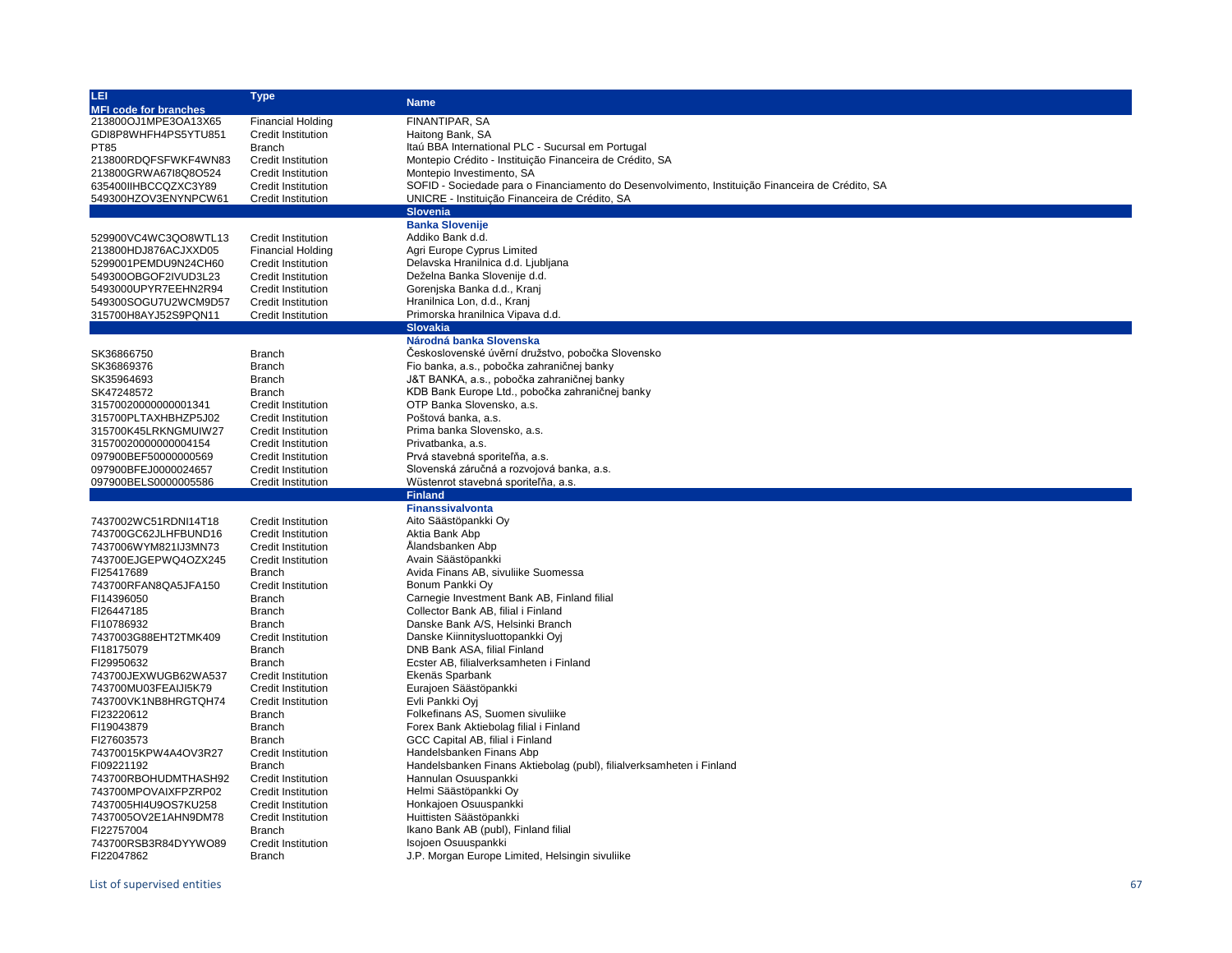| 呾                            | <b>Type</b>               |                                                               |  |  |  |
|------------------------------|---------------------------|---------------------------------------------------------------|--|--|--|
| <b>MFI code for branches</b> |                           | <b>Name</b>                                                   |  |  |  |
| 743700XHJ5MG8ZWY6T43         | <b>Credit Institution</b> | Jämijärven Osuuspankki                                        |  |  |  |
| 743700EFPGKNUCZAV464         | <b>Credit Institution</b> | Kannonkosken Osuuspankki                                      |  |  |  |
| 7437000IS2BIUOUL3547         | <b>Credit Institution</b> | Keuruun Osuuspankki                                           |  |  |  |
| 743700SUBXA0MQ6ICE95         | Credit Institution        | Konneveden Osuuspankki                                        |  |  |  |
| 743700HMHF90W8L4RV31         | <b>Credit Institution</b> | Kosken Osuuspankki                                            |  |  |  |
| 743700YR25V763BZY011         | <b>Credit Institution</b> | Kurikan Osuuspankki                                           |  |  |  |
| 743700LZ8JJQBROLJU06         | <b>Credit Institution</b> | Kvevlax Sparbank                                              |  |  |  |
| 7437000288KOR9QXF432         |                           | Kyrön Seudun Osuuspankki                                      |  |  |  |
| 743700O8KRD0EF4R7W48         | Credit Institution        | Kyrönmaan Osuuspankki                                         |  |  |  |
|                              | <b>Credit Institution</b> |                                                               |  |  |  |
| 743700WTQ74KR8TBX885         | <b>Credit Institution</b> | Kyyjärven Osuuspankki                                         |  |  |  |
| 7437003UA4JF4K4XWI06         | <b>Credit Institution</b> | Lammin Osuuspankki                                            |  |  |  |
| 743700N0C638JU69E472         | <b>Credit Institution</b> | Lammin Säästöpankki                                           |  |  |  |
| 743700DWED2928QN4M09         | <b>Credit Institution</b> | Lanneveden Osuuspankki                                        |  |  |  |
| 743700639Z6Q0SDPJJ68         | <b>Credit Institution</b> | Länsi-Uudenmaan Säästöpankki                                  |  |  |  |
| 743700GCV1ER82IJO773         | <b>Credit Institution</b> | Lappajärven Osuuspankki                                       |  |  |  |
| 743700GDTN2VVSC5WM43         | <b>Credit Institution</b> | Lapuan Osuuspankki                                            |  |  |  |
| 743700JCAIDZZ8D42O05         | <b>Credit Institution</b> | Lavian Osuuspankki                                            |  |  |  |
| 743700OOQHAVGANVY245         | <b>Credit Institution</b> | Liedon Osuuspankki                                            |  |  |  |
| 743700GSE99QC643WU47         | <b>Credit Institution</b> | Liedon Säästöpankki                                           |  |  |  |
| 74370028OC83OXZYKY97         | Credit Institution        | Mietoisten Säästöpankki                                       |  |  |  |
| 743700P53RY3YAKEMX75         | <b>Credit Institution</b> | Myrskylän Säästöpankki                                        |  |  |  |
| 743700O8OP3QVQTM3M56         | <b>Credit Institution</b> | Närpes Sparbank ab                                            |  |  |  |
| 743700ASHJUFQ5382C78         | <b>Credit Institution</b> | Nivalan Järvikylän Osuuspankki                                |  |  |  |
| 743700FGFCZYI6SXEG06         | <b>Credit Institution</b> | Nooa Säästöpankki Oy                                          |  |  |  |
| FI23295892                   | Branch                    | Nordnet Bank AB finsk filial                                  |  |  |  |
| 743700LE1ECAPXC5UT18         | <b>Credit Institution</b> | Oma Säästöpankki Oyi                                          |  |  |  |
| FI30113356                   | <b>Branch</b>             | PayEx Sverige AB Filial i Finland                             |  |  |  |
| 7437000DGHZS3YIHFC12         | <b>Credit Institution</b> | Piikkiön Osuuspankki                                          |  |  |  |
| 743700ML21FGHBR6OM06         | Credit Institution        | Pohjanmaan Osuuspankki                                        |  |  |  |
| 743700PW2HDTPU3YRJ31         | <b>Financial Holding</b>  | POP Pankkiliitto Osk                                          |  |  |  |
| 74370026SBDHT82G9184         | <b>Credit Institution</b> | Reisjärven Osuuspankki                                        |  |  |  |
|                              |                           | Resurs Bank AB Suomen sivuliike                               |  |  |  |
| FI21104714                   | Branch                    |                                                               |  |  |  |
| 743700F57EZ90VBZ4725         | <b>Credit Institution</b> | Säästöpankki Kalanti-Pyhäranta                                |  |  |  |
| 7437009P0TGY9I8HMT69         | <b>Credit Institution</b> | Säästöpankki Optia                                            |  |  |  |
| 743700ZK6KUF9L40FC04         | Credit Institution        | Säästöpankki Sinetti                                          |  |  |  |
| 743700015X6LNQOW6U59         | Credit Institution        | Säästöpankkien Keskuspankki Suomi Oy                          |  |  |  |
| 7437005892K69S3MW344         | <b>Financial Holding</b>  | Säästöpankkiliitto osk                                        |  |  |  |
| FI31005891                   | <b>Branch</b>             | Saxo Bank A/S branch in Finland                               |  |  |  |
| FI15977295                   | Branch                    | SEB Kort AB, Helsingin sivuliike                              |  |  |  |
| 743700TF8VUDUF2SD297         | <b>Credit Institution</b> | Sievin Osuuspankki                                            |  |  |  |
| 743700DJU06WXEN6YC93         | Credit Institution        | Siilinjärven Osuuspankki                                      |  |  |  |
| FI09854694                   | <b>Branch</b>             | Skandinaviska Enskilda Banken AB (publ) Helsingforsfilialen   |  |  |  |
| 743700QDM17WPTRL4C19         | <b>Credit Institution</b> | Someron Säästöpankki                                          |  |  |  |
| 743700FTBNXAUN57RH30         | <b>Credit Institution</b> | S-Pankki Oy                                                   |  |  |  |
| 7437001BISR7R2A9KX89         | <b>Credit Institution</b> | SP-Kiinnitysluottopankki Oyi                                  |  |  |  |
| FI23862826                   | Branch                    | Stadshypotek AB(publ), filialverksamheten i Finland           |  |  |  |
| 743700P5K21EQSEHZK26         | Credit Institution        | Suomen Asuntohypopankki Oy                                    |  |  |  |
| 5493009ZDBVG2CO1O689         | Credit Institution        | Suomen Hypoteekkiyhdistys                                     |  |  |  |
| 743700Y6UNGVUUZC6P86         | Credit Institution        | Suupohjan Osuuspankki                                         |  |  |  |
| FI17745359                   | Branch                    | Svea Ekonomi AB, Filial i Finland                             |  |  |  |
| FI08615974                   | Branch                    | Svenska Handelsbanken AB (publ), filialverksamheten i Finland |  |  |  |
| FI19733781                   | <b>Branch</b>             | Swedbank AB (publ), Filial i Finland                          |  |  |  |
| 7437006CPD8SE7NOWS57         | <b>Credit Institution</b> | Sysmän Säästöpankki                                           |  |  |  |
| FI21233057                   | Branch                    | TeliaSonera Finans Finland, filial till TeliaSonera Finans AB |  |  |  |
| FI25943523                   | <b>Branch</b>             | TF Bank AB, filial Finland                                    |  |  |  |
| 743700VGPNLN9V1F3748         | <b>Credit Institution</b> | Tiistenjoen Osuuspankki                                       |  |  |  |
| 7437005R6AL4LJB0TO59         | <b>Credit Institution</b> | Ylihärmän Säästöpankki                                        |  |  |  |
|                              |                           |                                                               |  |  |  |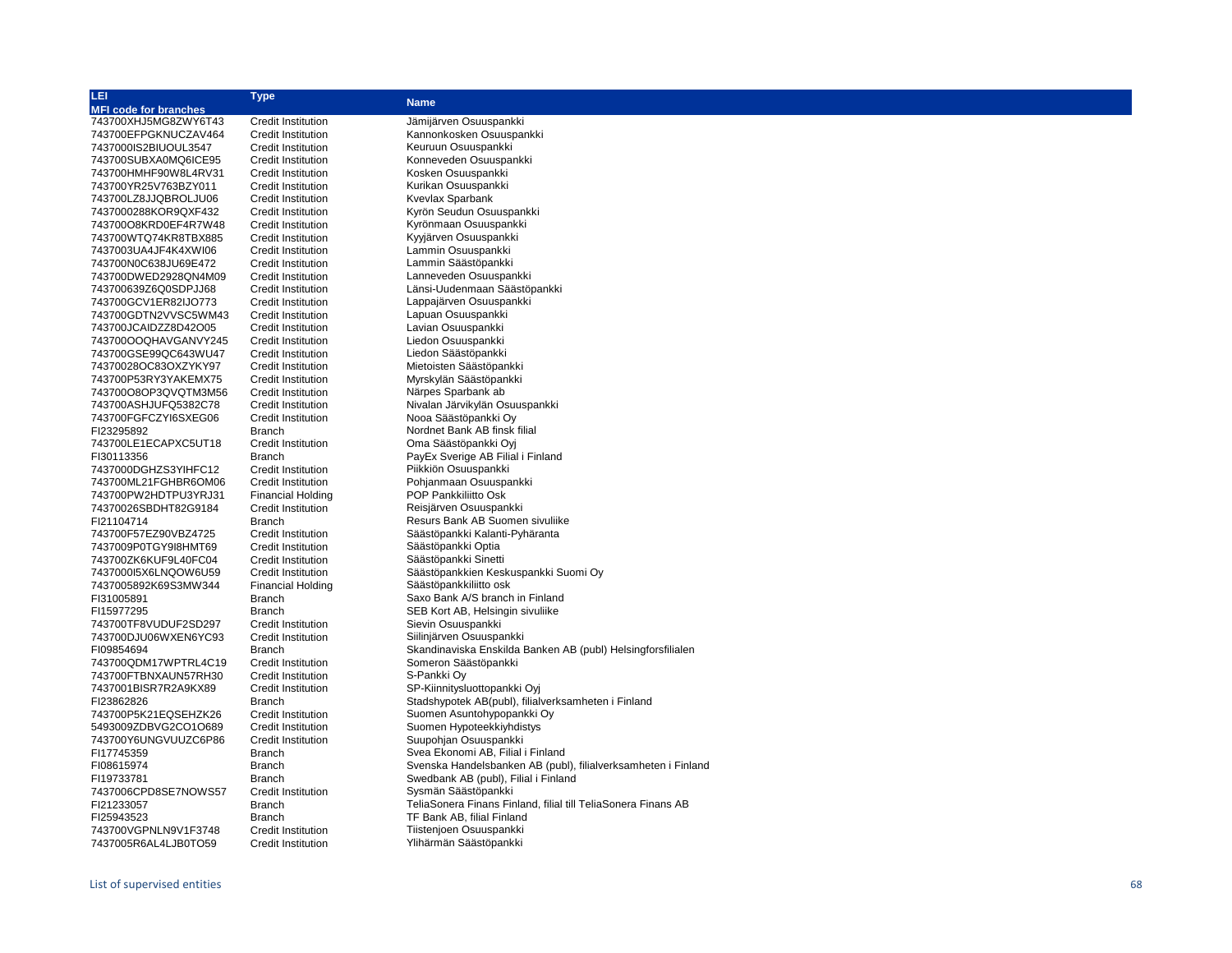The entries marked with (\*) refer to supervised entities which are currently directly supervised pursuant to the three years-rule in Article 47(1) SSM Framework Regulation.

The entries marked with (&&) refer to supervised entities which, although meeting one of the criteria under the SSM Regulation and therefore qualifying as significant, have nevertheless been classified by the ECB as less significant because of particular circumstances in accordance with the fifth sub-paragraph of Article 6(4) of the SSM Regulation and Article 70 of the SSM Framework Regulation.

The entries marked with (‡) refer to supervised entities which are subsidiaries of a significant institution in another Member State and are also among the three largest credit institutions in the home Member State.

The entry marked with (#1) refers to an institution which status as a significant supervised entity ceased before the cut-off date, but institution remains directly supervised by the ECB for a transition period of one month after notification of the ECB Decision. The respective amendment will be reflected in the next update of the list.